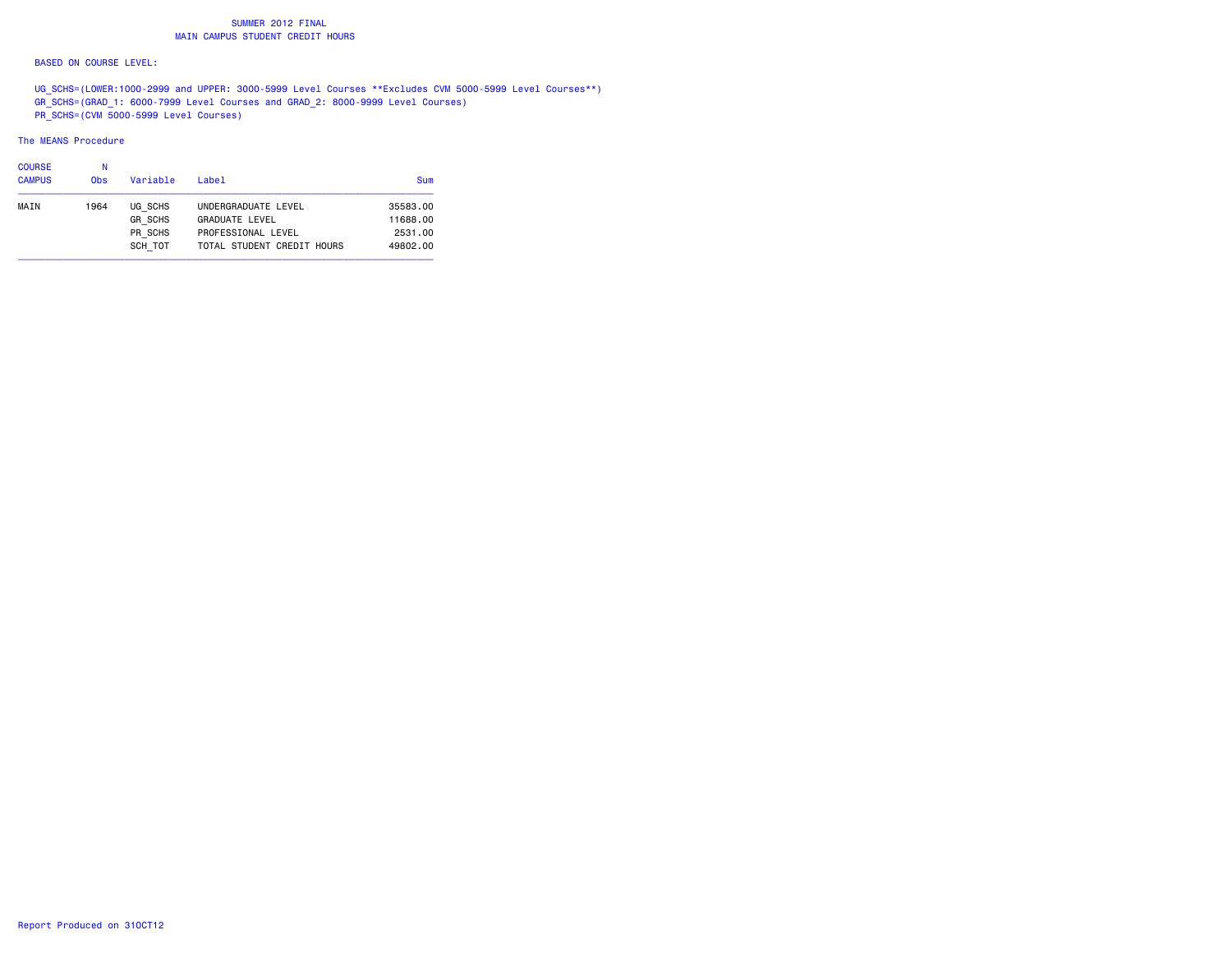#### BASED ON COURSE LEVEL:

UG\_SCHS=(LOWER:1000-2999 and UPPER: 3000-5999 Level Courses \*\*Excludes CVM 5000-5999 Level Courses\*\*) GR\_SCHS=(GRAD\_1: 6000-7999 Level Courses and GRAD\_2: 8000-9999 Level Courses) PR\_SCHS=(CVM 5000-5999 Level Courses)

### The MEANS Procedure

|             |                            |          | N          |                            |
|-------------|----------------------------|----------|------------|----------------------------|
| <b>Sum</b>  | Label                      | Variable | <b>Obs</b> | <b>ACADEMIC COLLEGE</b>    |
| 1078.00     | UNDERGRADUATE LEVEL        | UG_SCHS  | 211        | AG & LIFE SCIENCES         |
| 1281.00     | <b>GRADUATE LEVEL</b>      | GR SCHS  |            |                            |
| 0           | PROFESSIONAL LEVEL         | PR SCHS  |            |                            |
| 2359.00     | TOTAL STUDENT CREDIT HOURS | SCH_TOT  |            |                            |
| 1040.00     | UNDERGRADUATE LEVEL        | UG SCHS  | 52         | ARCHITECTURE, ART & DESIGN |
| 45.0000000  | <b>GRADUATE LEVEL</b>      | GR SCHS  |            |                            |
| 0           | PROFESSIONAL LEVEL         | PR SCHS  |            |                            |
| 1085.00     | TOTAL STUDENT CREDIT HOURS | SCH TOT  |            |                            |
| 17022.00    | UNDERGRADUATE LEVEL        | UG SCHS  | 666        | ARTS & SCIENCES            |
| 2744.00     | <b>GRADUATE LEVEL</b>      | GR SCHS  |            |                            |
| 0           | PROFESSIONAL LEVEL         | PR SCHS  |            |                            |
| 19766.00    | TOTAL STUDENT CREDIT HOURS | SCH TOT  |            |                            |
| 5501.00     | UNDERGRADUATE LEVEL        | UG SCHS  | 186        | <b>BUSINESS</b>            |
| 1645.00     | GRADUATE LEVEL             | GR_SCHS  |            |                            |
| 0           | PROFESSIONAL LEVEL         | PR SCHS  |            |                            |
| 7146.00     | TOTAL STUDENT CREDIT HOURS | SCH TOT  |            |                            |
| 8005.00     | UNDERGRADUATE LEVEL        | UG SCHS  | 409        | EDUCATION                  |
| 3491.00     | <b>GRADUATE LEVEL</b>      | GR_SCHS  |            |                            |
| 0           | PROFESSIONAL LEVEL         | PR SCHS  |            |                            |
| 11496.00    | TOTAL STUDENT CREDIT HOURS | SCH TOT  |            |                            |
| 2142.00     | UNDERGRADUATE LEVEL        | UG SCHS  | 241        | ENGINEERING                |
| 1557.00     | <b>GRADUATE LEVEL</b>      | GR SCHS  |            |                            |
| 0           | PROFESSIONAL LEVEL         | PR_SCHS  |            |                            |
| 3699.00     | TOTAL STUDENT CREDIT HOURS | SCH_TOT  |            |                            |
| 356.0000000 | UNDERGRADUATE LEVEL        | UG SCHS  | 90         | FOREST RESOURCES           |
| 601.0000000 | GRADUATE LEVEL             | GR SCHS  |            |                            |
| 0           | PROFESSIONAL LEVEL         | PR SCHS  |            |                            |
| 957.0000000 | TOTAL STUDENT CREDIT HOURS | SCH TOT  |            |                            |
| 207.0000000 | UNDERGRADUATE LEVEL        | UG_SCHS  | 94         | VETERINARY MEDICINE        |
| 294.0000000 | GRADUATE LEVEL             | GR SCHS  |            |                            |
| 2531.00     | PROFESSIONAL LEVEL         | PR SCHS  |            |                            |
| 3032,00     | TOTAL STUDENT CREDIT HOURS | SCH TOT  |            |                            |
| 232.0000000 | UNDERGRADUATE LEVEL        | UG SCHS  | 15         | ACADEMIC AFFAIRS           |
| 30.0000000  | <b>GRADUATE LEVEL</b>      | GR_SCHS  |            |                            |
| 0           | PROFESSIONAL LEVEL         | PR SCHS  |            |                            |
| 262,0000000 | TOTAL STUDENT CREDIT HOURS | SCH_TOT  |            |                            |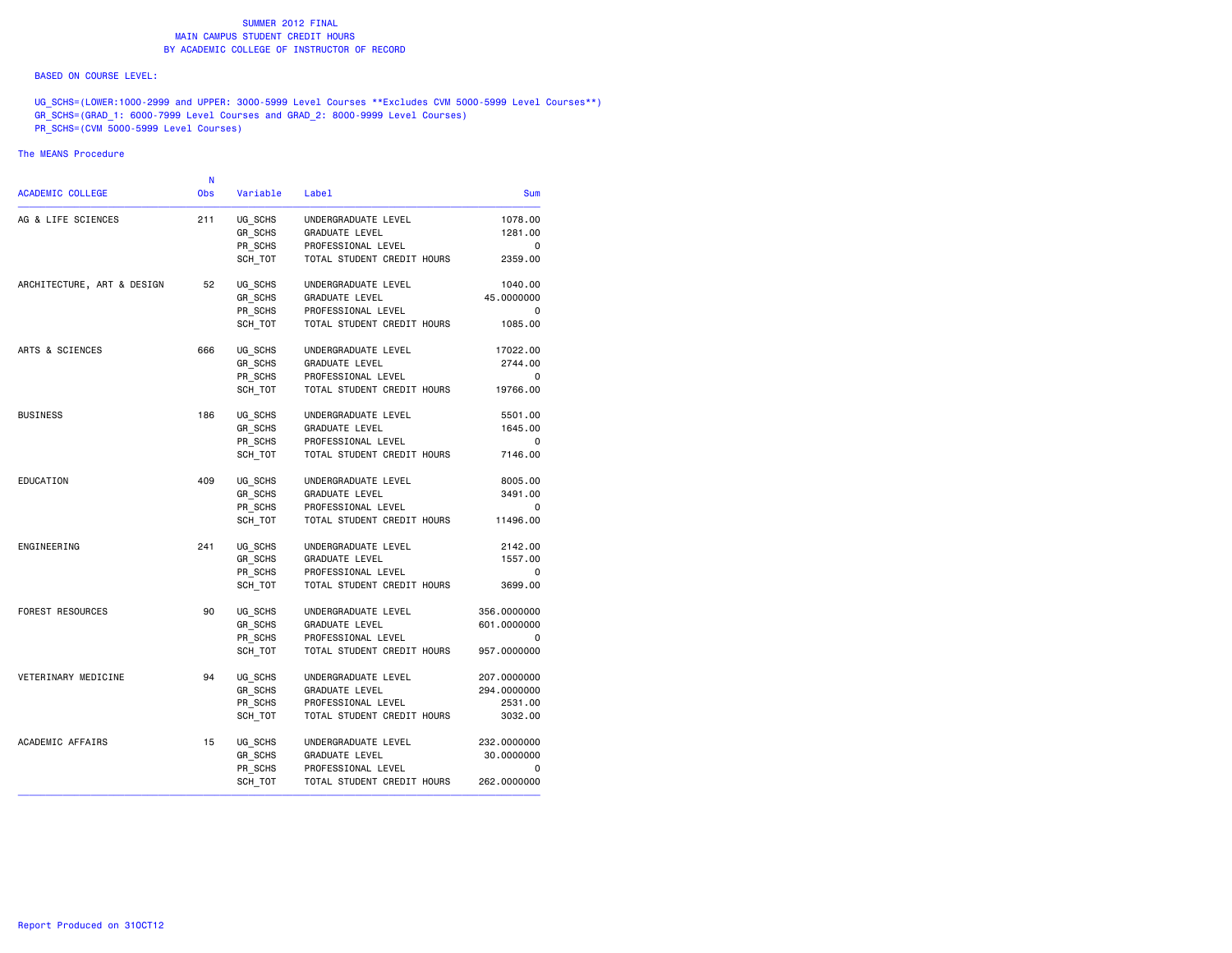#### BASED ON COURSE LEVEL:

UG\_SCHS=(LOWER:1000-2999 and UPPER: 3000-5999 Level Courses \*\*Excludes CVM 5000-5999 Level Courses\*\*) GR\_SCHS=(GRAD\_1: 6000-7999 Level Courses and GRAD\_2: 8000-9999 Level Courses) PR\_SCHS=(CVM 5000-5999 Level Courses)

|                                    | <b>UNDERGRADUATE</b> | <b>GRADUATE</b> | <b>PROFESSIONAL</b> |              |
|------------------------------------|----------------------|-----------------|---------------------|--------------|
| ACADEMIC DEPARTMENT                | <b>LEVEL</b>         | <b>LEVEL</b>    | <b>LEVEL</b>        | <b>TOTAL</b> |
| Ag & Bio Engineering               | 0.00                 | 73.00           | 0.00                | 73.00        |
| Agricultural Economics             | 4.00                 | 49.00           | 0.00                | 53.00        |
| Animal Dairy Science               | 6.00                 | 100.00          | 0.00                | 106,00       |
| Biochem, MolBio, Entomol&PlantPath | 36.00                | 271.00          | 0.00                | 307,00       |
| Food Sci Nutr & Health Prom        | 225.00               | 268,00          | 0.00                | 493.00       |
| Human Sciences                     | 618,00               | 174.00          | 0.00                | 792.00       |
| Landscape Architecture             | 123.00               | 25.00           | 0.00                | 148.00       |
| Plant & Soil Sciences              | 36.00                | 279.00          | 0.00                | 315.00       |
| Poultry Science                    | 30.00                | 42.00           | 0.00                | 72.00        |
|                                    |                      |                 |                     |              |
|                                    | 1078.00              | 1281.00         | 0.00                | 2359.00      |
|                                    | ==============       | ==============  | -------------       | =========    |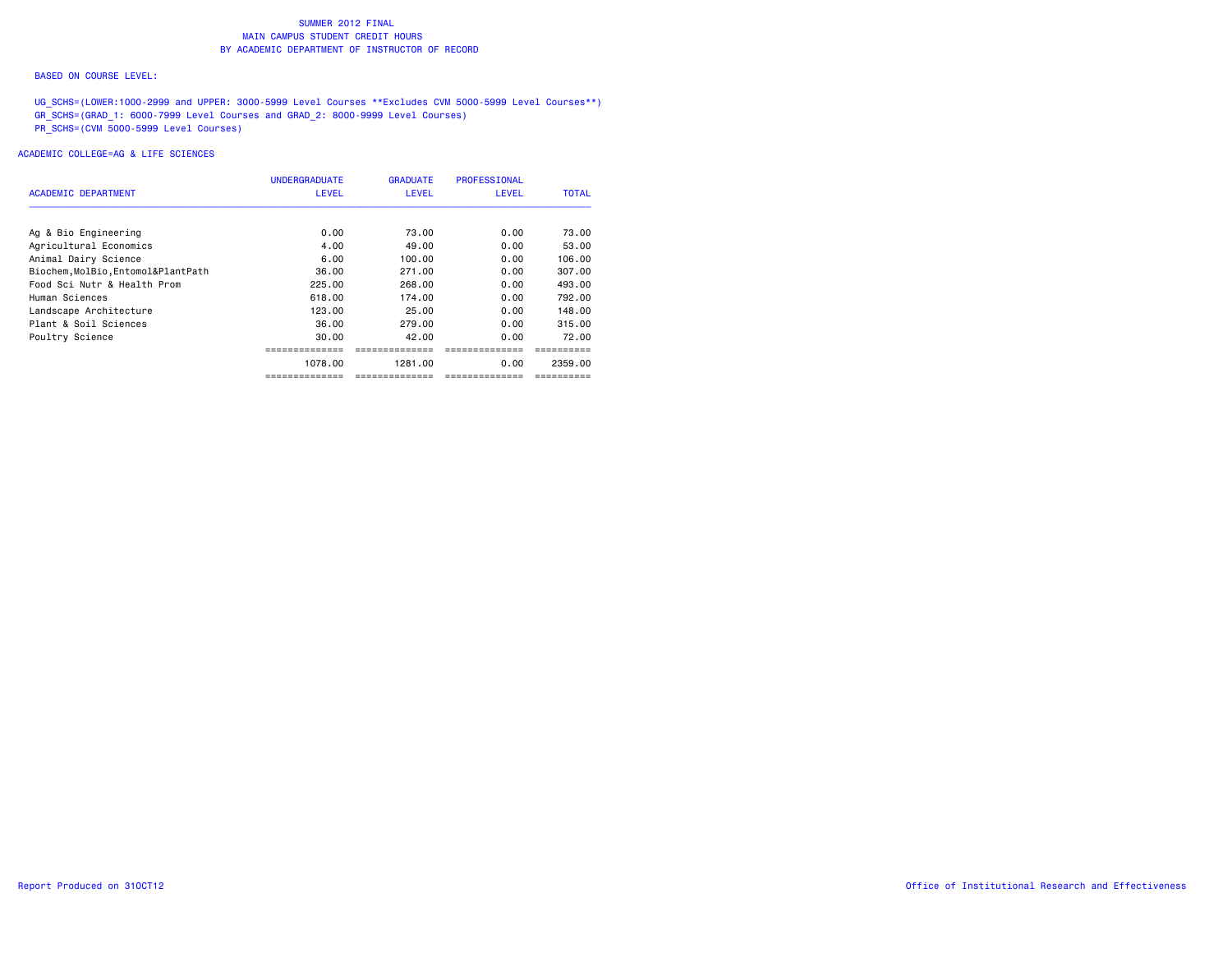#### BASED ON COURSE LEVEL:

UG\_SCHS=(LOWER:1000-2999 and UPPER: 3000-5999 Level Courses \*\*Excludes CVM 5000-5999 Level Courses\*\*) GR\_SCHS=(GRAD\_1: 6000-7999 Level Courses and GRAD\_2: 8000-9999 Level Courses) PR\_SCHS=(CVM 5000-5999 Level Courses)

| <b>ACADEMIC DEPARTMENT</b>    | <b>UNDERGRADUATE</b><br><b>LEVEL</b> | <b>GRADUATE</b><br><b>LEVEL</b> | PROFESSIONAL<br><b>LEVEL</b> | <b>TOTAL</b>     |
|-------------------------------|--------------------------------------|---------------------------------|------------------------------|------------------|
|                               |                                      |                                 |                              |                  |
| Architecture<br>Art AAD       | 336.00<br>516.00                     | 15.00<br>6.00                   | 0.00<br>0.00                 | 351.00<br>522.00 |
| Building Construction Science | 0.00                                 | 24.00                           | 0.00                         | 24.00            |
| Design                        | 188,00                               | 0.00                            | 0.00                         | 188.00           |
|                               |                                      |                                 |                              |                  |
|                               | 1040.00                              | 45.00                           | 0.00                         | 1085.00          |
|                               |                                      |                                 |                              |                  |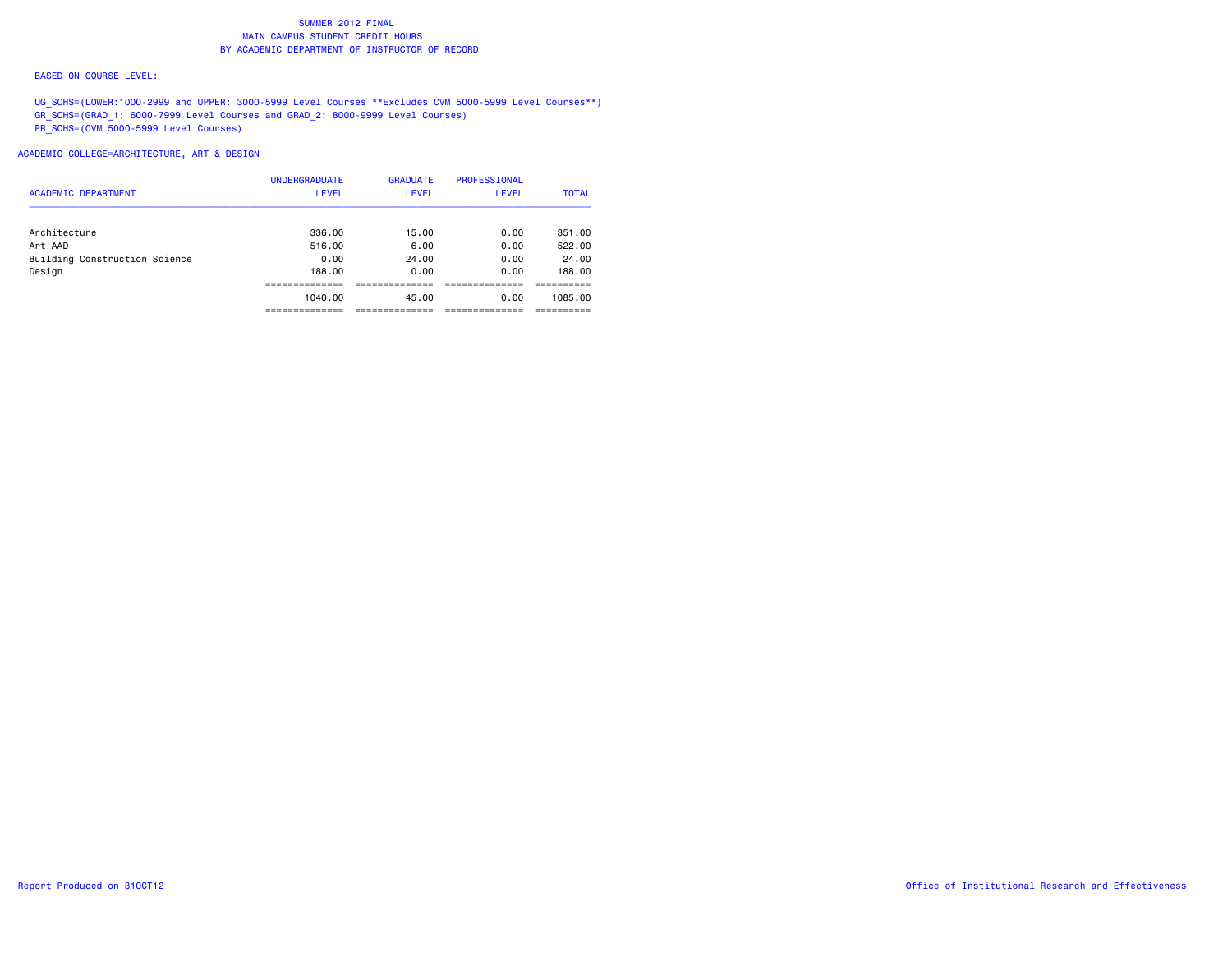#### BASED ON COURSE LEVEL:

UG\_SCHS=(LOWER:1000-2999 and UPPER: 3000-5999 Level Courses \*\*Excludes CVM 5000-5999 Level Courses\*\*) GR\_SCHS=(GRAD\_1: 6000-7999 Level Courses and GRAD\_2: 8000-9999 Level Courses) PR\_SCHS=(CVM 5000-5999 Level Courses)

|                                | <b>UNDERGRADUATE</b> | <b>GRADUATE</b> | <b>PROFESSIONAL</b> |              |
|--------------------------------|----------------------|-----------------|---------------------|--------------|
| <b>ACADEMIC DEPARTMENT</b>     | <b>LEVEL</b>         | <b>LEVEL</b>    | <b>LEVEL</b>        | <b>TOTAL</b> |
| Anthro, & Mid. East. Cultures  | 214.00               | 13,00           | 0.00                | 227,00       |
| Biological Sciences            | 648,00               | 337,00          | 0.00                | 985,00       |
| Chemistry                      | 1288.00              | 306,00          | 0.00                | 1594.00      |
| Class & Mod Lang & Literatures | 1208.00              | 0.00            | 0.00                | 1208,00      |
| Communication                  | 1994.00              | 111.00          | 0.00                | 2105.00      |
| English                        | 1287.00              | 69,00           | 0.00                | 1356.00      |
| Geosciences                    | 1791.00              | 1193.00         | 0.00                | 2984.00      |
| History                        | 726,00               | 16.00           | 0.00                | 742.00       |
| Math & Statistics              | 3405.00              | 158,00          | 0.00                | 3563.00      |
| Military Science               | 90.00                | 0.00            | 0.00                | 90.00        |
| Philosophy & Religion          | 1179.00              | 0.00            | 0.00                | 1179.00      |
| Physics                        | 941.00               | 68.00           | 0.00                | 1009.00      |
| Political Sci & Pub Admin      | 357.00               | 216,00          | 0.00                | 573.00       |
| Psychology                     | 949,00               | 153,00          | 0.00                | 1102.00      |
| Sociology                      | 945,00               | 104,00          | 0.00                | 1049.00      |
|                                |                      | ==============  | ==============      |              |
|                                | 17022.00             | 2744.00         | 0.00                | 19766.00     |
|                                | ==============       | ==============  | ==============      | ==========   |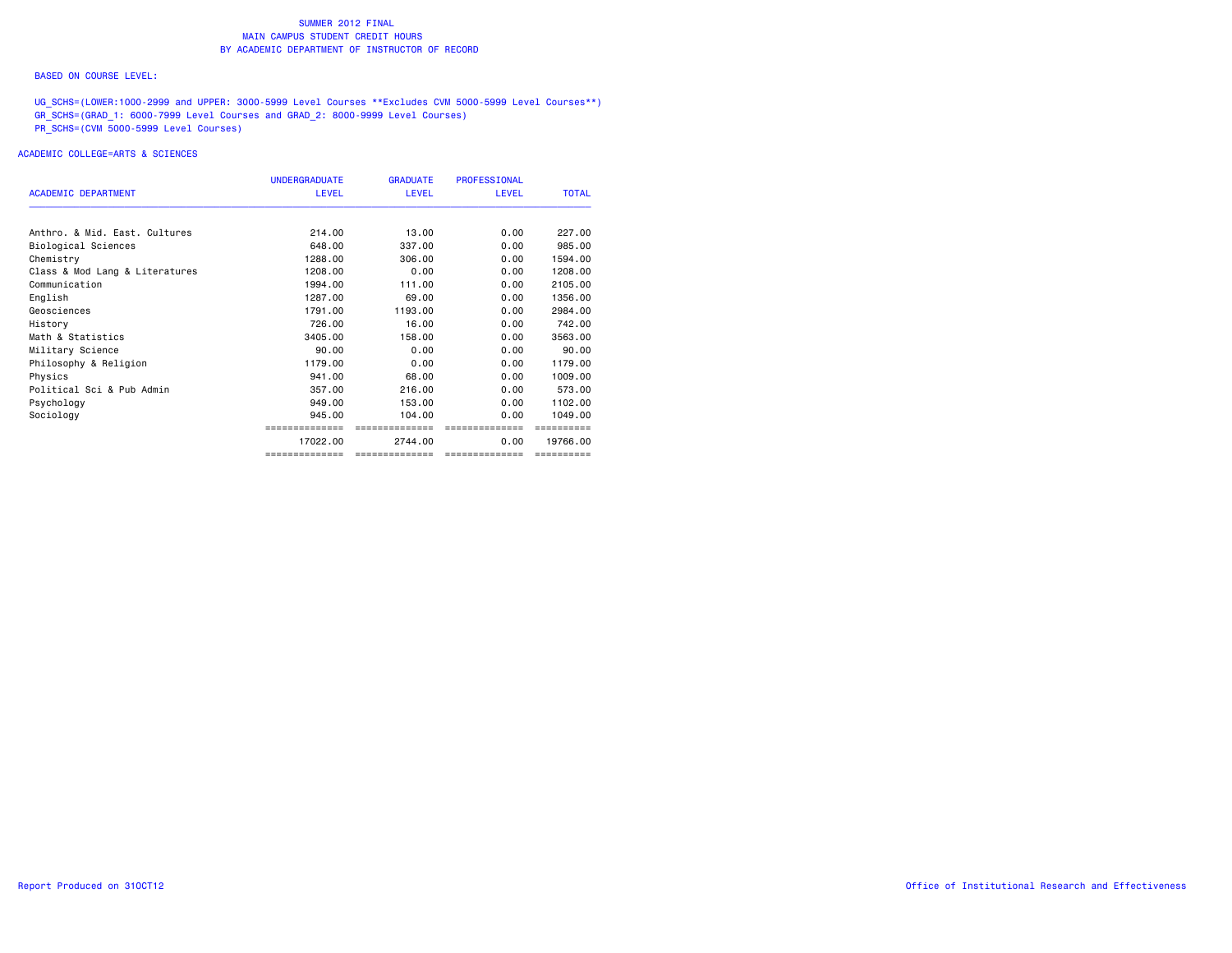#### BASED ON COURSE LEVEL:

UG\_SCHS=(LOWER:1000-2999 and UPPER: 3000-5999 Level Courses \*\*Excludes CVM 5000-5999 Level Courses\*\*) GR\_SCHS=(GRAD\_1: 6000-7999 Level Courses and GRAD\_2: 8000-9999 Level Courses) PR\_SCHS=(CVM 5000-5999 Level Courses)

### ACADEMIC COLLEGE=BUSINESS

|                                | <b>UNDERGRADUATE</b> | <b>GRADUATE</b> | <b>PROFESSIONAL</b> |              |
|--------------------------------|----------------------|-----------------|---------------------|--------------|
| <b>ACADEMIC DEPARTMENT</b>     | LEVEL                | <b>LEVEL</b>    | <b>LEVEL</b>        | <b>TOTAL</b> |
|                                |                      |                 |                     |              |
| Accounting                     | 1239.00              | 258.00          | 0.00                | 1497.00      |
| Finance & Economics            | 1348.00              | 323.00          | 0.00                | 1671.00      |
| Management & Info Systems      | 1369.00              | 512.00          | 0.00                | 1881.00      |
| Marketing, Quan Anal &Bus. Law | 1545.00              | 552.00          | 0.00                | 2097.00      |
|                                | ----------           |                 |                     |              |
|                                | 5501.00              | 1645.00         | 0.00                | 7146.00      |
|                                |                      |                 |                     |              |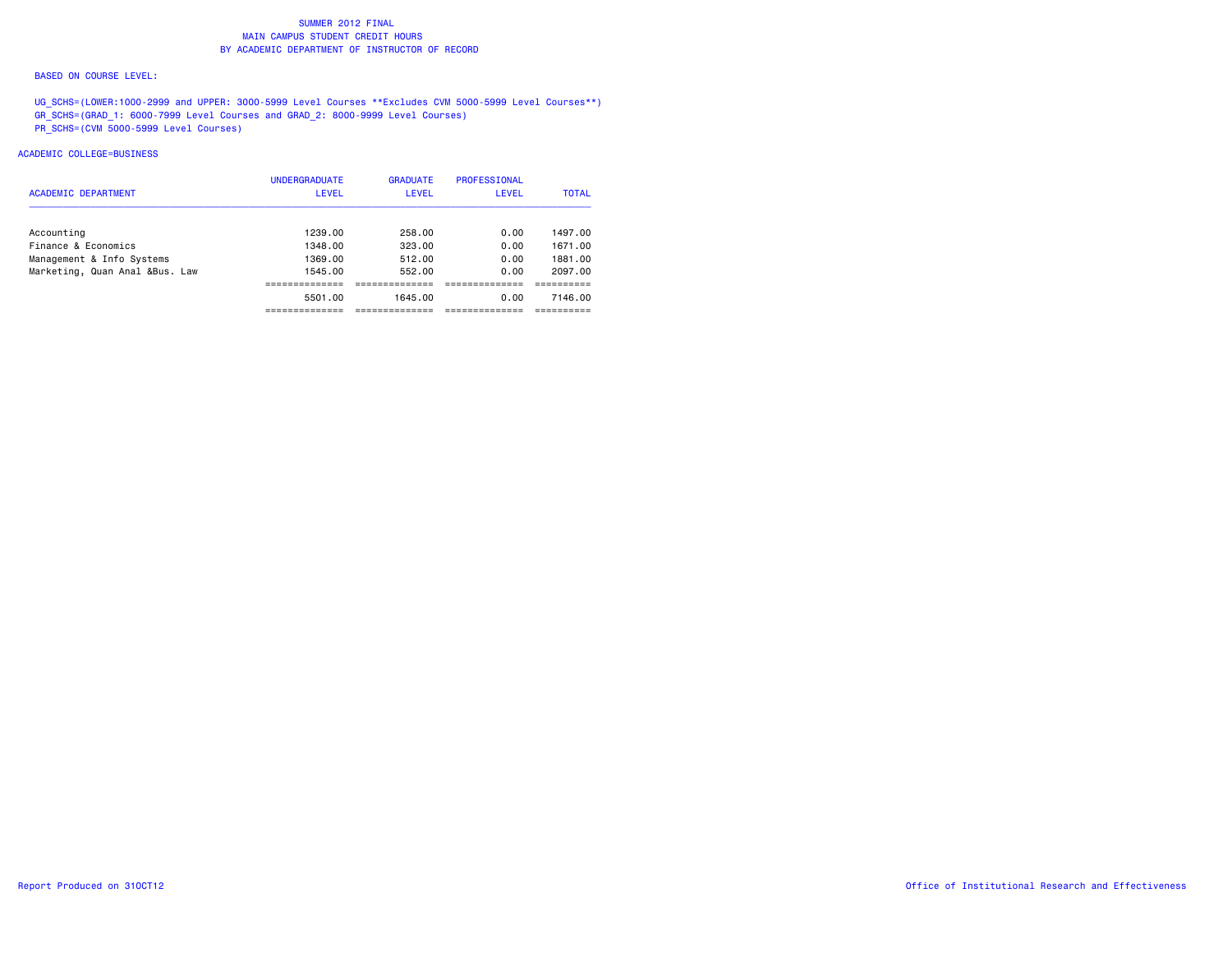#### BASED ON COURSE LEVEL:

UG\_SCHS=(LOWER:1000-2999 and UPPER: 3000-5999 Level Courses \*\*Excludes CVM 5000-5999 Level Courses\*\*) GR\_SCHS=(GRAD\_1: 6000-7999 Level Courses and GRAD\_2: 8000-9999 Level Courses) PR\_SCHS=(CVM 5000-5999 Level Courses)

### ACADEMIC COLLEGE=EDUCATION

| <b>ACADEMIC DEPARTMENT</b>           | <b>UNDERGRADUATE</b><br><b>LEVEL</b> | <b>GRADUATE</b><br><b>LEVEL</b> | <b>PROFESSIONAL</b><br><b>LEVEL</b> | <b>TOTAL</b> |
|--------------------------------------|--------------------------------------|---------------------------------|-------------------------------------|--------------|
|                                      |                                      |                                 |                                     |              |
| Counseling & Educational Psychology  | 1657.00                              | 1233.00                         | 0.00                                | 2890.00      |
| Curriculum, Instruction & Special Ed | 1087.00                              | 744.00                          | 0.00                                | 1831.00      |
| Instructnl Systems & Wkfrc Develop   | 1437.00                              | 337.00                          | 0.00                                | 1774.00      |
| Kinesiology                          | 3201.00                              | 272.00                          | 0.00                                | 3473.00      |
| Leadership and Foundations           | 321.00                               | 905.00                          | 0.00                                | 1226.00      |
| Music                                | 302.00                               | 0.00                            | 0.00                                | 302.00       |
|                                      |                                      |                                 |                                     |              |
|                                      | 8005.00                              | 3491.00                         | 0.00                                | 11496.00     |
|                                      |                                      |                                 |                                     |              |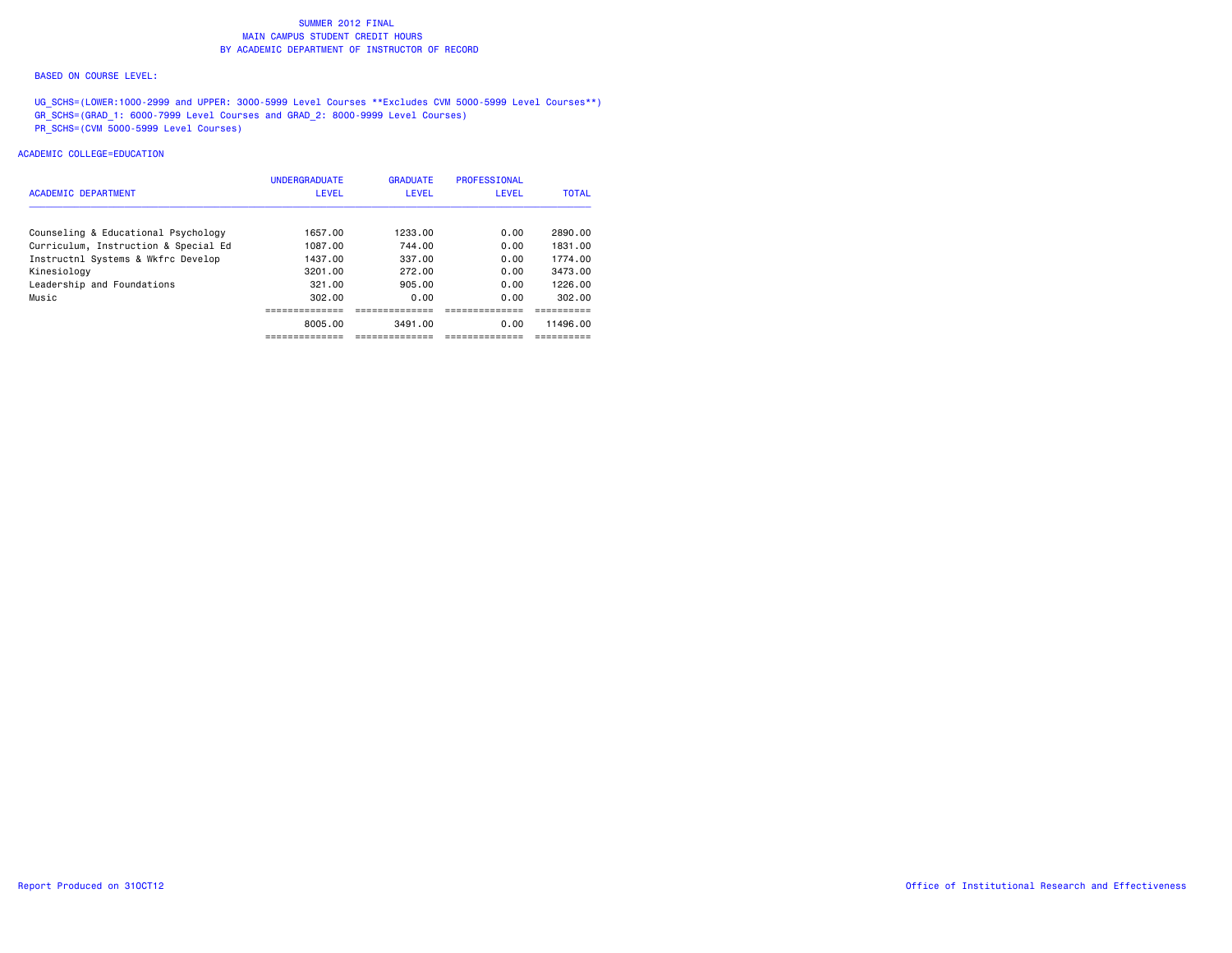#### BASED ON COURSE LEVEL:

UG\_SCHS=(LOWER:1000-2999 and UPPER: 3000-5999 Level Courses \*\*Excludes CVM 5000-5999 Level Courses\*\*) GR\_SCHS=(GRAD\_1: 6000-7999 Level Courses and GRAD\_2: 8000-9999 Level Courses) PR\_SCHS=(CVM 5000-5999 Level Courses)

### ACADEMIC COLLEGE=ENGINEERING

|                            | <b>UNDERGRADUATE</b> | <b>GRADUATE</b> | <b>PROFESSIONAL</b> |              |
|----------------------------|----------------------|-----------------|---------------------|--------------|
| ACADEMIC DEPARTMENT        | <b>LEVEL</b>         | <b>LEVEL</b>    | <b>LEVEL</b>        | <b>TOTAL</b> |
| Aerospace Engineering      | 660.00               | 117.00          | 0.00                | 777.00       |
| Ag & Bio Engineering       | 9.00                 | 132.00          | 0.00                | 141.00       |
| Chemical Engineering       | 129,00               | 69.00           | 0.00                | 198,00       |
| Civil & Environmental Engr | 0.00                 | 189.00          | 0.00                | 189.00       |
| Computer Science & Engr    | 121.00               | 230.00          | 0.00                | 351.00       |
| Electrical & Computer Engr | 383.00               | 241.00          | 0.00                | 624.00       |
| Industrial & Systems Engr  | 393,00               | 226.00          | 0.00                | 619.00       |
| Mechanical Engineering     | 447.00               | 353.00          | 0.00                | 800.00       |
|                            |                      |                 |                     |              |
|                            | 2142.00              | 1557.00         | 0.00                | 3699.00      |
|                            | ==============       | -----------     | ------------        |              |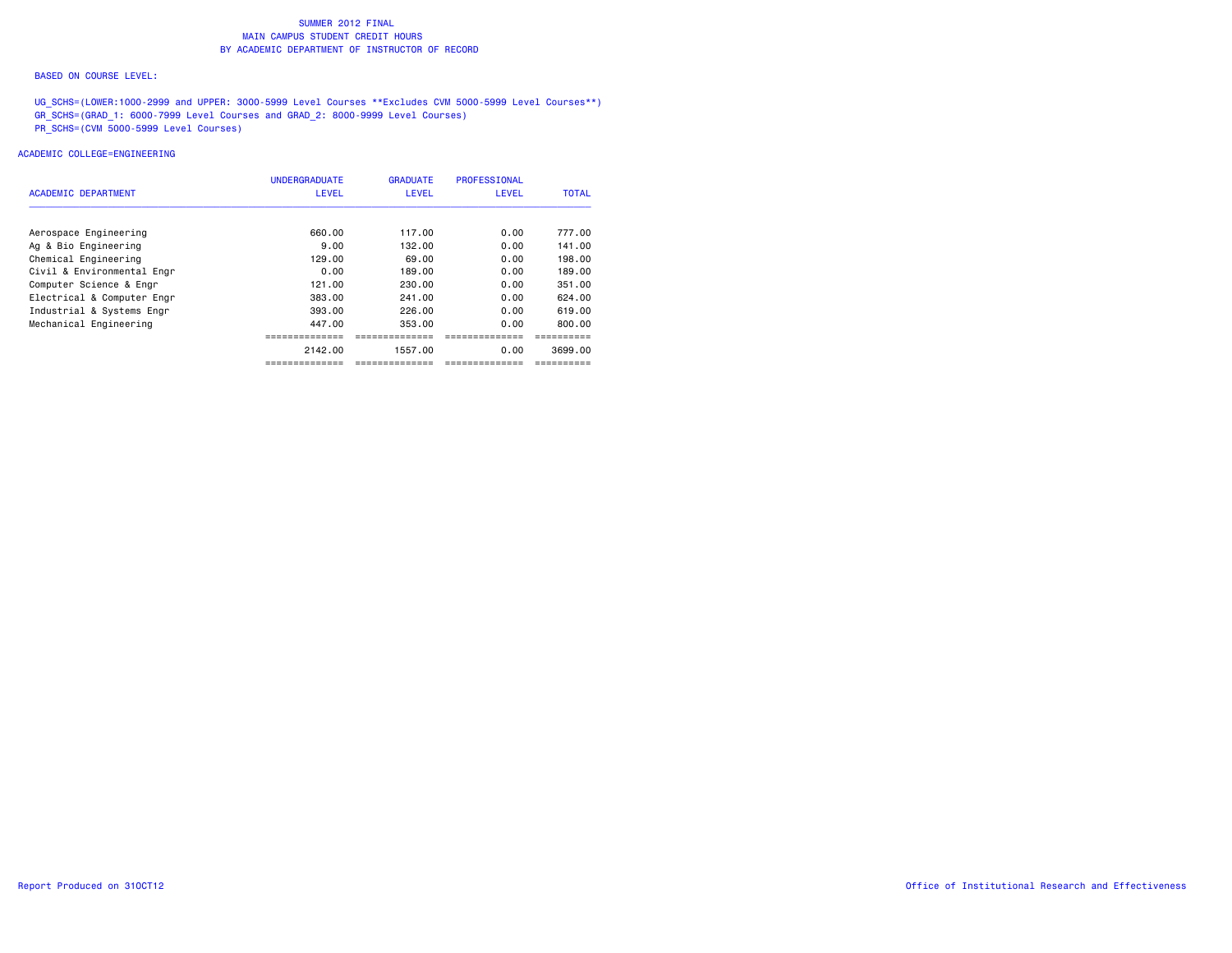#### BASED ON COURSE LEVEL:

UG\_SCHS=(LOWER:1000-2999 and UPPER: 3000-5999 Level Courses \*\*Excludes CVM 5000-5999 Level Courses\*\*) GR\_SCHS=(GRAD\_1: 6000-7999 Level Courses and GRAD\_2: 8000-9999 Level Courses) PR\_SCHS=(CVM 5000-5999 Level Courses)

### ACADEMIC COLLEGE=FOREST RESOURCES

| <b>ACADEMIC DEPARTMENT</b>    | <b>UNDERGRADUATE</b><br><b>LEVEL</b> | <b>GRADUATE</b><br><b>LEVEL</b> | PROFESSIONAL<br><b>LEVEL</b> | <b>TOTAL</b> |
|-------------------------------|--------------------------------------|---------------------------------|------------------------------|--------------|
| Forest Products               | 0.00                                 | 87.00                           | 0.00                         | 87.00        |
| Forestry                      | 301.00                               | 179.00                          | 0.00                         | 480.00       |
| Wildlife, Fish. & Aquaculture | 55,00                                | 335.00                          | 0.00                         | 390.00       |
|                               |                                      |                                 |                              |              |
|                               | 356.00                               | 601.00                          | 0.00                         | 957.00       |
|                               |                                      |                                 |                              |              |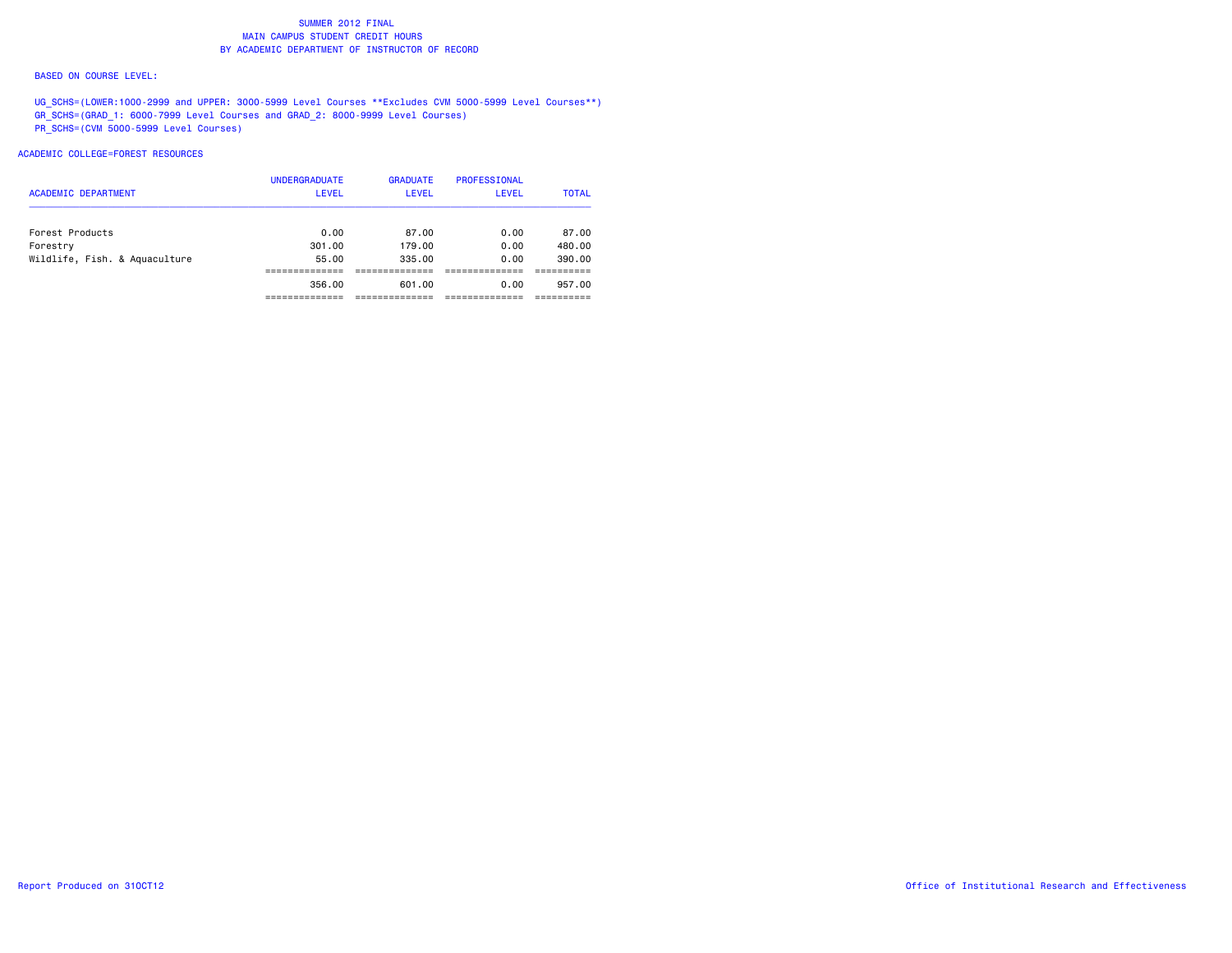#### BASED ON COURSE LEVEL:

UG\_SCHS=(LOWER:1000-2999 and UPPER: 3000-5999 Level Courses \*\*Excludes CVM 5000-5999 Level Courses\*\*) GR\_SCHS=(GRAD\_1: 6000-7999 Level Courses and GRAD\_2: 8000-9999 Level Courses) PR\_SCHS=(CVM 5000-5999 Level Courses)

#### ACADEMIC COLLEGE=VETERINARY MEDICINE

|                         | 207.00                               | 294.00                          | 2531.00                      | 3032.00      |
|-------------------------|--------------------------------------|---------------------------------|------------------------------|--------------|
| Veterinary Medicine     | 184.00                               | 294.00                          | 2531.00                      | 3009.00      |
| Veterinary Medical Tech | 23.00                                | 0.00                            | 0.00                         | 23.00        |
| ACADEMIC DEPARTMENT     | <b>UNDERGRADUATE</b><br><b>LEVEL</b> | <b>GRADUATE</b><br><b>LEVEL</b> | PROFESSIONAL<br><b>LEVEL</b> | <b>TOTAL</b> |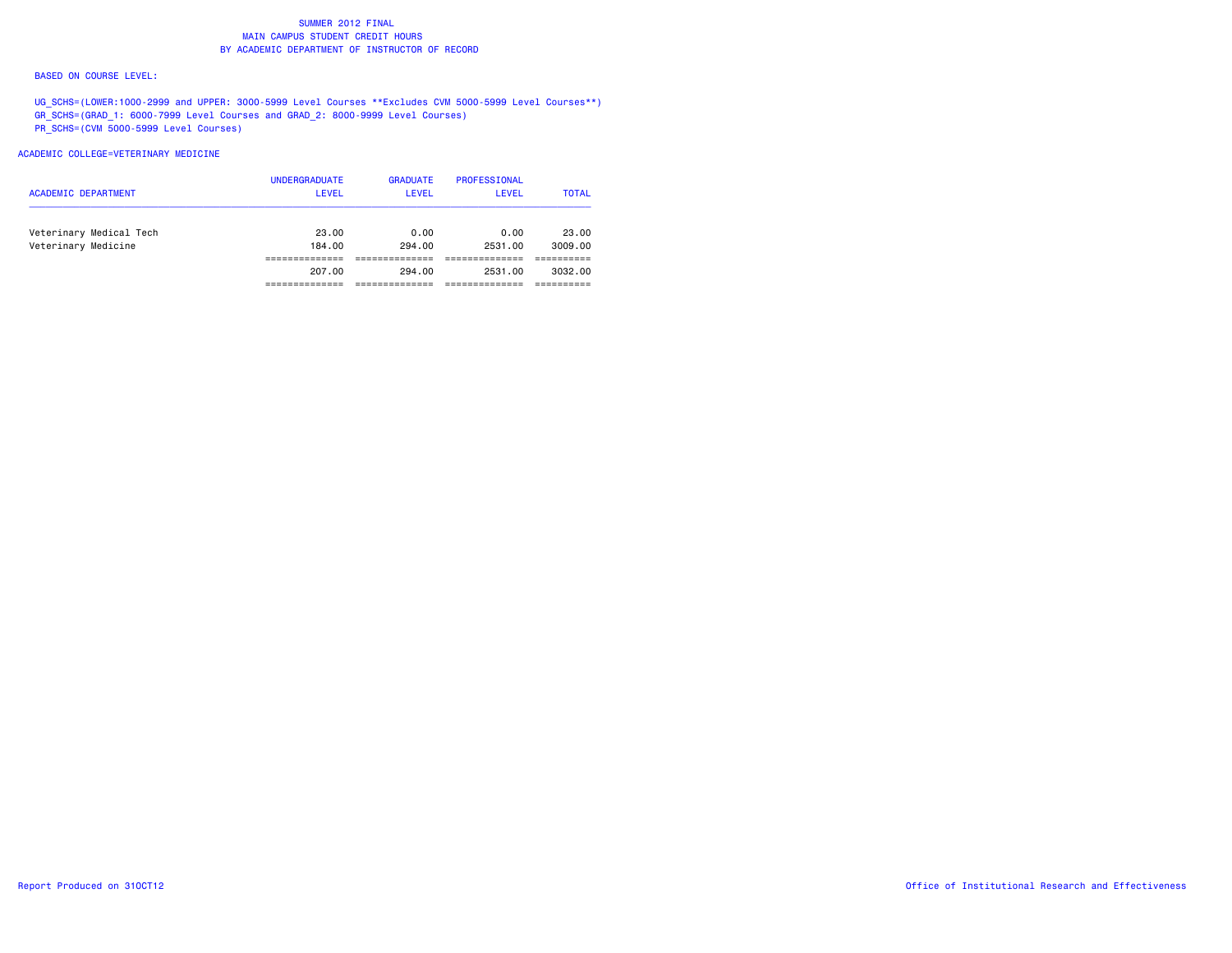#### BASED ON COURSE LEVEL:

UG\_SCHS=(LOWER:1000-2999 and UPPER: 3000-5999 Level Courses \*\*Excludes CVM 5000-5999 Level Courses\*\*) GR\_SCHS=(GRAD\_1: 6000-7999 Level Courses and GRAD\_2: 8000-9999 Level Courses) PR\_SCHS=(CVM 5000-5999 Level Courses)

## ACADEMIC COLLEGE=ACADEMIC AFFAIRS

| <b>ACADEMIC DEPARTMENT</b> | <b>UNDERGRADUATE</b><br>LEVEL | <b>GRADUATE</b><br>LEVEL | PROFESSIONAL<br><b>LEVEL</b> | <b>TOTAL</b> |
|----------------------------|-------------------------------|--------------------------|------------------------------|--------------|
| Provost Office             | 232.00                        | 30.00                    | 0.00                         | 262.00       |
|                            | 232.00                        | 30.00                    | 0.00                         | 262.00       |
|                            |                               |                          |                              |              |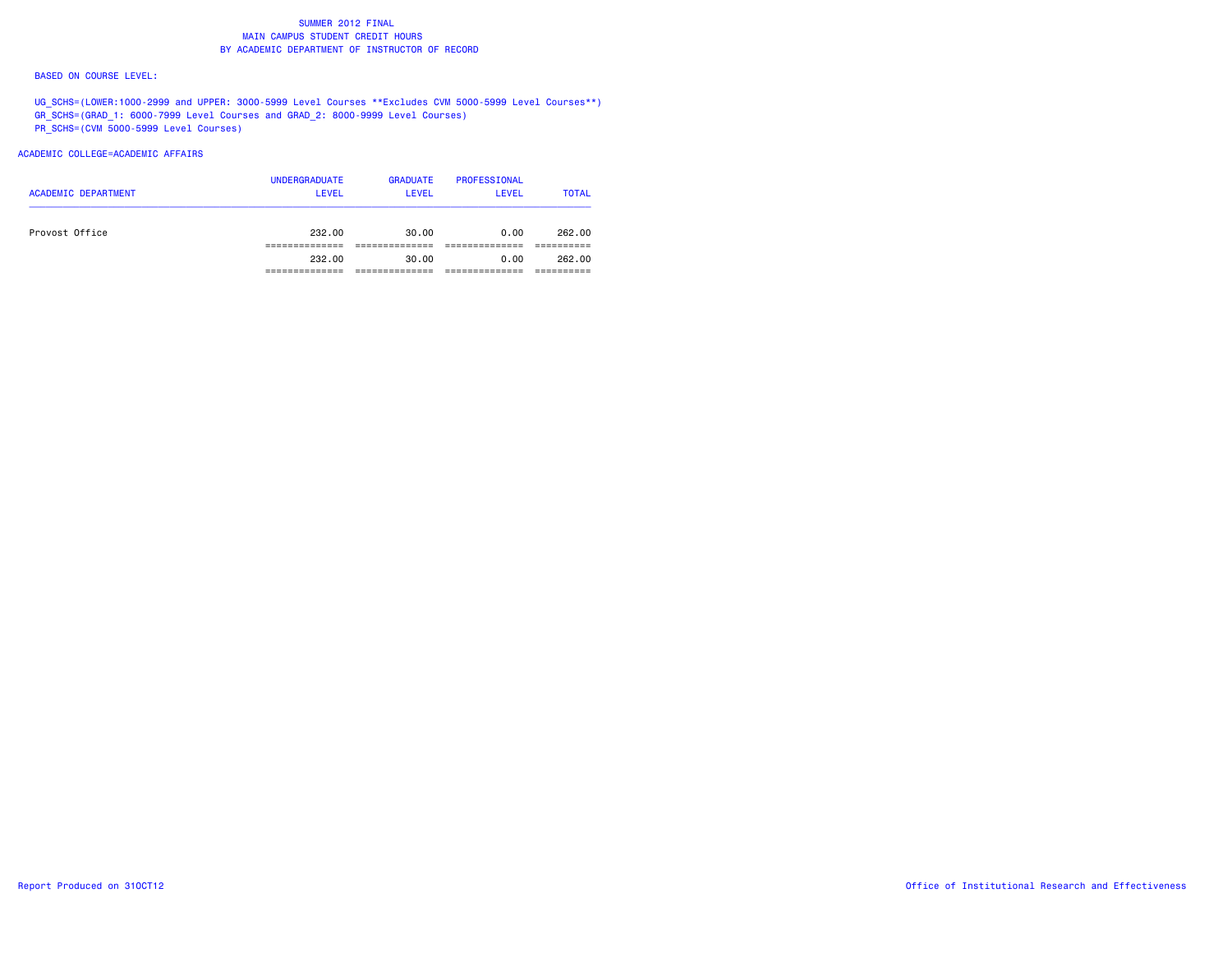#### BASED ON COURSE LEVEL:

UG SCHS=(LOWER:1000-2999 and UPPER: 3000-5999 Level Courses \*\*Excludes CVM 5000-5999 Level Courses\*\*) GR\_SCHS=(GRAD\_1: 6000-7999 Level Courses and GRAD\_2: 8000-9999 Level Courses) PR\_SCHS=(CVM 5000-5999 Level Courses)

ACADEMIC COLLEGE=AG & LIFE SCIENCES

|                            |                 |                | <b>Tenure</b> | Course |            |                |         |              |       |                   | Prim | Inst | Total    | UG          | <b>GR</b>   | <b>PR</b>   | Total       |
|----------------------------|-----------------|----------------|---------------|--------|------------|----------------|---------|--------------|-------|-------------------|------|------|----------|-------------|-------------|-------------|-------------|
| <b>ACADEMIC DEPARTMENT</b> | Instructor Name | Rank           | <b>Status</b> | Cip#   | <b>CRN</b> | Course #       |         | Sec Type Del |       | Title             | Sec  | Per  | Enrolled | <b>SCHS</b> | <b>SCHS</b> | <b>SCHS</b> | <b>SCHS</b> |
| Ag & Bio Engineering       | Davis, Jeremiah | Assistant Prof | Ten Track     | 140301 |            | 23250 ABE 8000 | 102 D   |              |       | Research / Thesis | P.   | 1.00 | 4.00     | 0.00        | 24.00       | 0.00        | 24.00       |
|                            |                 |                |               |        | 23261      | ABE 9000       | 102 D   |              |       | Research / Diss   | P.   | 1.00 | 1.00     | 0.00        | 6.00        | 0.00        | 6.00        |
| Paz, Joel                  |                 |                |               |        |            |                |         |              |       |                   |      |      | 5.00     | 0.00        | 30.00       | 0.00        | 30.00       |
|                            |                 | Assistant Prof | Ten Track     | 140301 | 23254      | ABE 8000       | 106 D   |              |       | Research / Thesis | P    | 1.00 | 3.00     | 0.00        | 10.00       | 0.00        | 10.00       |
|                            |                 |                |               |        |            | 23265 ABE 9000 | 106 D   |              |       | Research / Diss   | P.   | 1.00 | 1.00     | 0.00        | 6.00        | 0.00        | 6.00        |
|                            |                 |                |               |        |            |                |         |              |       |                   |      |      | 4.00     | 0.00        | 16.00       | 0.00        | 16.00       |
|                            | Yu, Fei         | Assistant Prof | Ten Track     | 140301 |            | 23259 ABE 8000 | $111$ D |              |       | Research / Thesis | P    | 1.00 | 3.00     | 0.00        | 15.00       | 0.00        | 15.00       |
|                            |                 |                |               |        |            | 23270 ABE 9000 | 111 D   |              | - F - | Research / Diss   | P.   | 1.00 | 2.00     | 0.00        | 12.00       | 0.00        | 12.00       |
|                            |                 |                |               |        |            |                |         |              |       |                   |      |      | 5.00     | 0.00        | 27.00       | 0.00        | 27.00       |
|                            |                 |                |               |        |            |                |         |              |       |                   |      |      |          |             |             |             |             |

 ======== ======== ======== ======== ==========14.00 0.00 73.00 0.00 73.00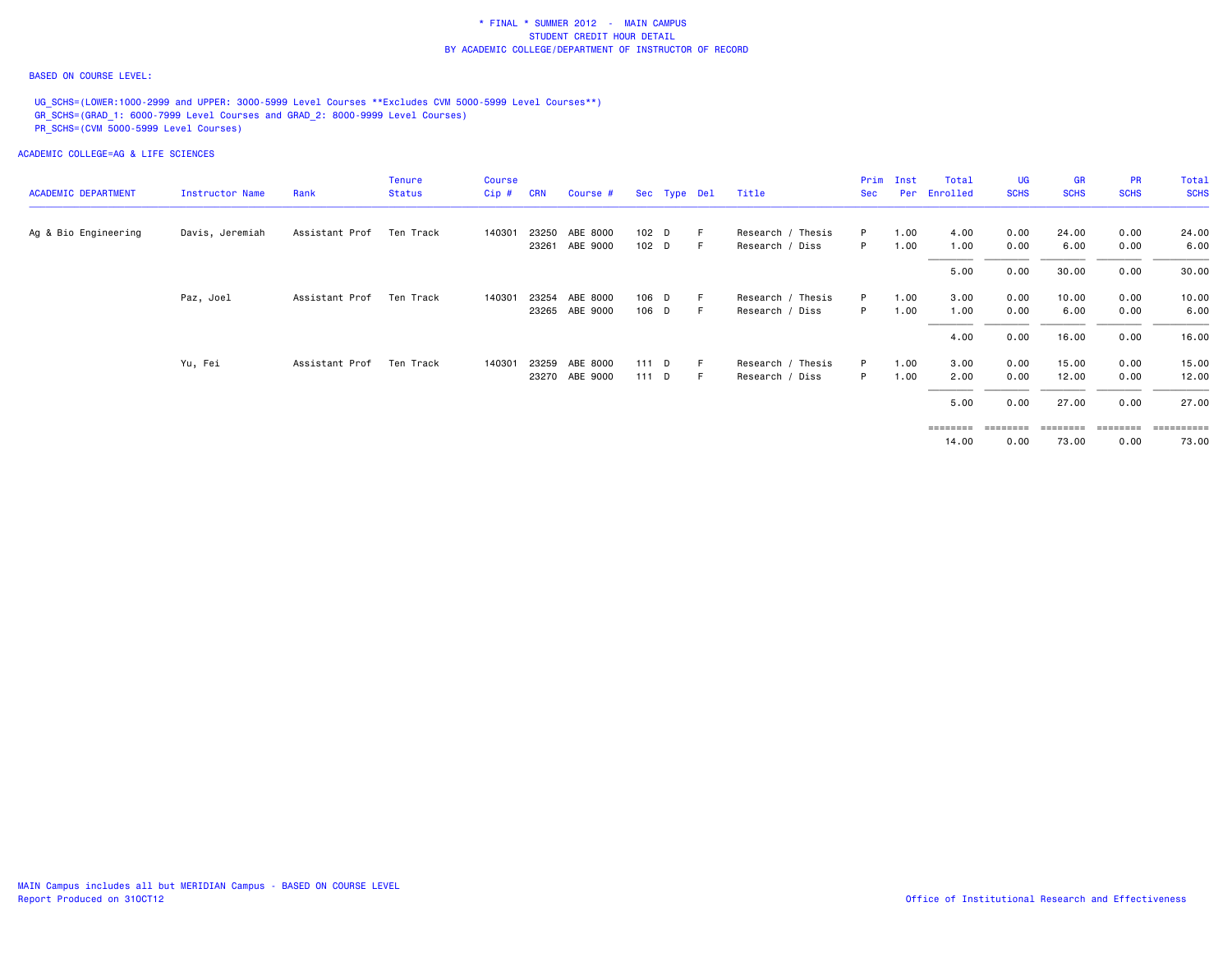#### BASED ON COURSE LEVEL:

UG\_SCHS=(LOWER:1000-2999 and UPPER: 3000-5999 Level Courses \*\*Excludes CVM 5000-5999 Level Courses\*\*) GR\_SCHS=(GRAD\_1: 6000-7999 Level Courses and GRAD\_2: 8000-9999 Level Courses) PR\_SCHS=(CVM 5000-5999 Level Courses)

| <b>ACADEMIC DEPARTMENT</b> | <b>Instructor Name</b> | Rank                          | <b>Tenure</b><br><b>Status</b> | <b>Course</b><br>Cip# | <b>CRN</b> | Course #              |         | Sec Type Del |    | Title                  | Prim<br><b>Sec</b> | Inst | Total<br>Per Enrolled | <b>UG</b><br><b>SCHS</b> | <b>GR</b><br><b>SCHS</b> | <b>PR</b><br><b>SCHS</b> | Total<br><b>SCHS</b> |
|----------------------------|------------------------|-------------------------------|--------------------------------|-----------------------|------------|-----------------------|---------|--------------|----|------------------------|--------------------|------|-----------------------|--------------------------|--------------------------|--------------------------|----------------------|
| Agricultural Economics     | Barnett, Barry         | Professor                     | Tenured                        |                       |            | 010103 22880 AEC 8000 | 101 D   |              | -F | Research / Thesis      | P.                 | 1.00 | 1.00                  | 0.00                     | 6.00                     | 0.00                     | 6.00                 |
|                            |                        |                               |                                |                       |            |                       |         |              |    |                        |                    |      | 1.00                  | 0.00                     | 6.00                     | 0.00                     | 6.00                 |
|                            | Coble, Keith           | Professor                     | Tenured                        |                       |            | 010103 22881 AEC 8000 | 102 D   |              | F. | Research / Thesis      | P.                 | 1.00 | 1.00                  | 0.00                     | 3.00                     | 0.00                     | 3.00                 |
|                            |                        |                               |                                |                       |            |                       |         |              |    |                        |                    |      | 1.00                  | 0.00                     | 3.00                     | 0.00                     | 3.00                 |
|                            | Harri, Ardian          | Associate Prof                | Tenured                        |                       |            | 010103 22882 AEC 8000 | 103 D   |              | -F | Research / Thesis      | P                  | 1.00 | 1.00                  | 0.00                     | 3.00                     | 0.00                     | 3.00                 |
|                            |                        |                               |                                |                       |            | 450602 21778 AEC 8843 | 001 C   |              | F  | Survey Design & Exp    | P                  | 0.50 | 3.50                  | 0.00                     | 10.50                    | 0.00                     | 10.50                |
|                            |                        |                               |                                |                       |            |                       |         |              |    |                        |                    |      | 4.50                  | 0.00                     | 13.50                    | 0.00                     | 13.50                |
|                            | Interis, Matthew       | Assistant Prof                | Ten Track                      |                       |            | 450602 21778 AEC 8843 | 001 C   |              | -F | Survey Design & Exp S  |                    | 0.50 | 3.50                  | 0.00                     | 10.50                    | 0.00                     | 10.50                |
|                            |                        |                               |                                |                       |            |                       |         |              |    |                        |                    |      | 3.50                  | 0.00                     | 10.50                    | 0.00                     | 10.50                |
|                            | Little, Randall        | Professor                     | Tenured                        |                       |            | 010101 20034 AEC 4530 | 01      | E            | -F | Internship AEC-AGBM    | P                  | 1.00 | 1.00                  | 3.00                     | 0.00                     | 0.00                     | 3.00                 |
|                            |                        |                               |                                |                       |            | 20036 AEC 6530        | 01 E    |              | F. | Internship AEC-AGBM    | P                  | 1.00 | 1.00                  | 0.00                     | 3.00                     | 0.00                     | 3.00                 |
|                            |                        |                               |                                | 010103 22886          |            | AEC 8000              | 107 D   |              | F. | Research / Thesis      | P                  | 1.00 | 1.00                  | 0.00                     | 1.00                     | 0.00                     | 1.00                 |
|                            |                        |                               |                                |                       |            | 521003 20564 EXL 1191 | 51      | E            | F. | Leadership Internshi P |                    | 1.00 | 1.00                  | 1.00                     | 0.00                     | 0.00                     | 1.00                 |
|                            |                        |                               |                                |                       |            |                       |         |              |    |                        |                    |      | 4.00                  | 4.00                     | 4.00                     | 0.00                     | 8.00                 |
|                            | Morgan, Kimberly       | Ext Assist Prof Non-Ten Track |                                |                       |            | 010103 22900 AEC 8000 | 09      | D            | -F | Research / Thesis      | P.                 | 1.00 | 1.00                  | 0.00                     | 3.00                     | 0.00                     | 3.00                 |
|                            |                        |                               |                                |                       |            |                       |         |              |    |                        |                    |      | 1.00                  | 0.00                     | 3.00                     | 0.00                     | 3.00                 |
|                            | Tack, Jesse            | Assistant Prof                | Ten Track                      |                       |            | 010103 22890 AEC 8000 | $111$ D |              | -F | Research / Thesis      | P.                 | 1.00 | 2.00                  | 0.00                     | 9.00                     | 0.00                     | 9.00                 |
|                            |                        |                               |                                |                       |            |                       |         |              |    |                        |                    |      | 2.00                  | 0.00                     | 9.00                     | 0.00                     | 9.00                 |
|                            |                        |                               |                                |                       |            |                       |         |              |    |                        |                    |      | ========<br>17.00     | ========<br>4.00         | ========<br>49.00        | ========<br>0.00         | ==========<br>53.00  |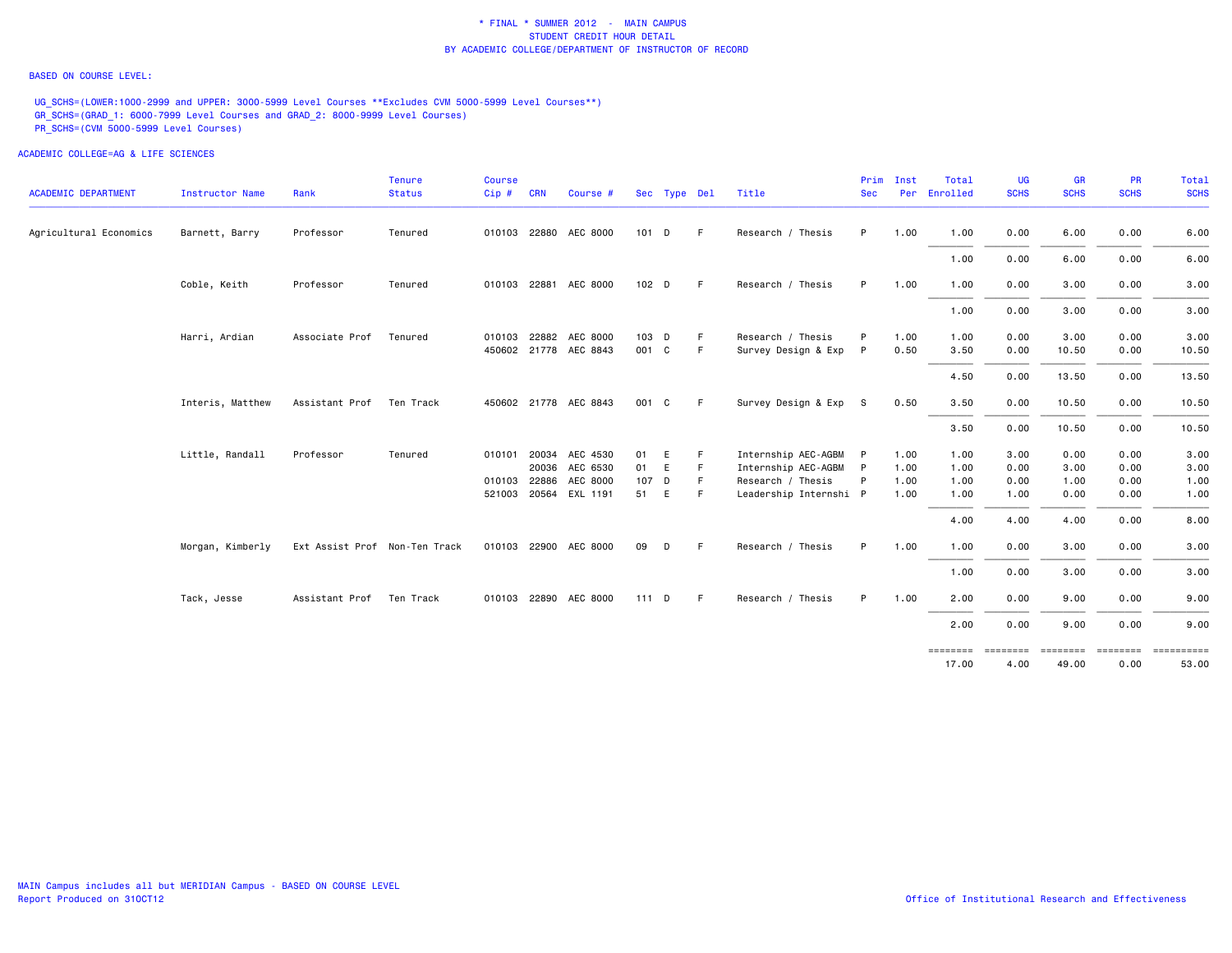#### BASED ON COURSE LEVEL:

UG\_SCHS=(LOWER:1000-2999 and UPPER: 3000-5999 Level Courses \*\*Excludes CVM 5000-5999 Level Courses\*\*) GR\_SCHS=(GRAD\_1: 6000-7999 Level Courses and GRAD\_2: 8000-9999 Level Courses) PR\_SCHS=(CVM 5000-5999 Level Courses)

| <b>ACADEMIC DEPARTMENT</b> | <b>Instructor Name</b>        | Rank                          | <b>Tenure</b><br><b>Status</b> | Course<br>Cip# | <b>CRN</b>   | Course #              |         | Sec Type Del |    | Title                  | Prim<br><b>Sec</b> | Inst | Total<br>Per Enrolled | UG<br><b>SCHS</b> | <b>GR</b><br><b>SCHS</b> | <b>PR</b><br><b>SCHS</b> | Total<br><b>SCHS</b> |
|----------------------------|-------------------------------|-------------------------------|--------------------------------|----------------|--------------|-----------------------|---------|--------------|----|------------------------|--------------------|------|-----------------------|-------------------|--------------------------|--------------------------|----------------------|
| Animal Dairy Science       | Huntington, Caroly Instructor |                               | Non-Ten Track                  |                |              | 010101 20031 ADS 4423 | 101 E   |              | F. | ADS Internship         | P                  | 1.00 | 2.00                  | 6.00              | 0.00                     | 0.00                     | 6.00                 |
|                            |                               |                               |                                |                |              |                       |         |              |    |                        |                    |      | 2.00                  | 6.00              | 0.00                     | 0.00                     | 6.00                 |
|                            | Karisch, Brandi               | Ext Assist Prof Non-Ten Track |                                |                |              | 020201 23554 ADS 7000 | 01 I    |              | F. | Directed Indiv Study P |                    | 1.00 | 1.00                  | 0.00              | 2.00                     | 0.00                     | 2.00                 |
|                            |                               |                               |                                |                |              |                       |         |              |    |                        |                    |      | 1.00                  | 0.00              | 2.00                     | 0.00                     | 2.00                 |
|                            | Martin, James                 | Assistant Prof Ten Track      |                                |                |              | 010401 20033 ADS 8423 | 51      | C            | F  | Meat Science           | P                  | 1.00 | 5.00                  | 0.00              | 15.00                    | 0.00                     | 15.00                |
|                            |                               |                               |                                |                | 20667        | <b>FNH 8423</b>       | 51      | C            | F. | Meat Science           | P                  | 1.00 | 3.00                  | 0.00              | 9.00                     | 0.00                     | 9.00                 |
|                            |                               |                               |                                | 190599         | 22957        | <b>FNH 8000</b>       | 106 D   |              | F  | Research/Thesis        | P                  | 1.00 | 1.00                  | 0.00              | 1.00                     | 0.00                     | 1.00                 |
|                            |                               |                               |                                |                | 22970        | <b>FNH 9000</b>       | 107 D   |              | F  | Research/Diss          | P                  | 1.00 | 1.00                  | 0.00              | 1.00                     | 0.00                     | 1.00                 |
|                            |                               |                               |                                |                |              |                       |         |              |    |                        |                    |      | 10.00                 | 0.00              | 26.00                    | 0.00                     | 26.00                |
|                            | Memili, Erdogan               | Associate Prof Tenured        |                                |                |              | 260613 23455 GNS 9000 | $101$ D |              | F  | Research / Diss        | P.                 | 1.00 | 3.00                  | 0.00              | 15.00                    | 0.00                     | 15.00                |
|                            |                               |                               |                                |                |              |                       |         |              |    |                        |                    |      | 3.00                  | 0.00              | 15.00                    | 0.00                     | 15.00                |
|                            | Nicodemus, Molly              | Associate Prof                | Tenured                        |                |              | 020201 22807 ADS 8000 | 106 D   |              | F  | Research/Thesis        | P.                 | 1.00 | 1.00                  | 0.00              | 6.00                     | 0.00                     | 6.00                 |
|                            |                               |                               |                                |                |              |                       |         |              |    |                        |                    |      | 1.00                  | 0.00              | 6.00                     | 0.00                     | 6.00                 |
|                            | Parish, Jane                  | Ext Prof                      | Non-Ten Track                  |                |              | 020201 22808 ADS 8000 | 107 D   |              | -F | Research/Thesis        | P                  | 1.00 | 1.00                  | 0.00              | 1.00                     | 0.00                     | 1.00                 |
|                            |                               |                               |                                |                |              |                       |         |              |    |                        |                    |      | 1.00                  | 0.00              | 1.00                     | 0.00                     | 1.00                 |
|                            | Rude, Brian                   | Professor                     | Tenured                        |                | 020201 22810 | ADS 8000              | 109 D   |              | F  | Research/Thesis        | P                  | 1.00 | 2.00                  | 0.00              | 12.00                    | 0.00                     | 12.00                |
|                            |                               |                               |                                |                |              | 22825 ADS 9000        | 109 D   |              | F. | Research/Diss          | P                  | 1.00 | 1.00                  | 0.00              | 3.00                     | 0.00                     | 3.00                 |
|                            |                               |                               |                                |                |              |                       |         |              |    |                        |                    |      | 3.00                  | 0.00              | 15.00                    | 0.00                     | 15.00                |
|                            | Ryan, Peter                   | Professor                     | Tenured                        |                | 260707 22919 | PHY 8000              | 105 D   |              | F  | Research / Thesis      | P                  | 1.00 | 1.00                  | 0.00              | 6.00                     | 0.00                     | 6.00                 |
|                            |                               |                               |                                |                | 22924        | PHY 9000              | 103     | D            | F  | Research / Diss        | P                  | 1.00 | 1.00                  | 0.00              | 3.00                     | 0.00                     | 3.00                 |
|                            |                               |                               |                                |                |              | 512501 23497 CVM 9000 | 01 D    |              | F  | Research / Diss        | P                  | 1.00 | 1.00                  | 0.00              | 6.00                     | 0.00                     | 6.00                 |
|                            |                               |                               |                                |                |              |                       |         |              |    |                        |                    |      | 3.00                  | 0.00              | 15.00                    | 0.00                     | 15.00                |
|                            | Schmidt, Ty                   | Assistant Prof                | Ten Track                      |                |              | 020201 22812 ADS 8000 | $111$ D |              | F. | Research/Thesis        | P                  | 1.00 | 1.00                  | 0.00              | 3.00                     | 0.00                     | 3.00                 |
|                            |                               |                               |                                |                |              |                       |         |              |    |                        |                    |      | 1.00                  | 0.00              | 3.00                     | 0.00                     | 3.00                 |
|                            | Smith, Trent                  | Assistant Prof                | Ten Track                      |                |              | 020201 22813 ADS 8000 | 112 D   |              | F. | Research/Thesis        | P                  | 1.00 | 1.00                  | 0.00              | 1.00                     | 0.00                     | 1.00                 |
|                            |                               |                               |                                |                |              | 23617 ADS 8000        | 01 D    |              | F. | Research/Thesis        | P                  | 1.00 | 1.00                  | 0.00              | 3.00                     | 0.00                     | 3.00                 |
|                            |                               |                               |                                |                |              |                       |         |              |    |                        |                    |      | 2.00                  | 0.00              | 4.00                     | 0.00                     | 4.00                 |
|                            | Vann, Rhonda                  | Resrch Professo Non-Ten Track |                                |                |              | 260707 22920 PHY 8000 | 106 D   |              | F. | Research / Thesis      | P                  | 1.00 | 1.00                  | 0.00              | 1.00                     | 0.00                     | 1.00                 |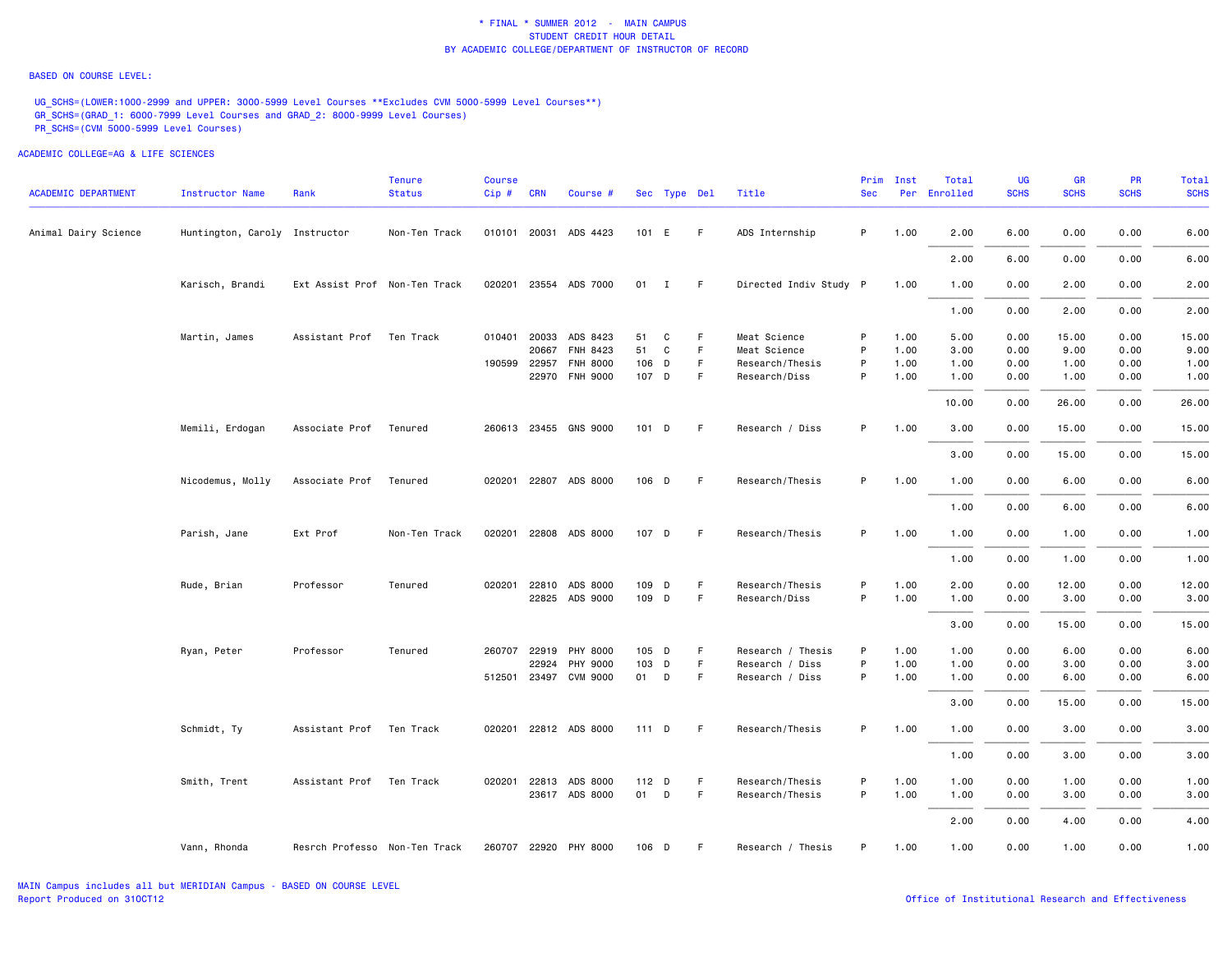#### BASED ON COURSE LEVEL:

UG\_SCHS=(LOWER:1000-2999 and UPPER: 3000-5999 Level Courses \*\*Excludes CVM 5000-5999 Level Courses\*\*) GR\_SCHS=(GRAD\_1: 6000-7999 Level Courses and GRAD\_2: 8000-9999 Level Courses) PR\_SCHS=(CVM 5000-5999 Level Courses)

| <b>ACADEMIC DEPARTMENT</b> | Instructor Name | Rank                       | Tenure<br>Status | <b>Course</b><br>$Cip$ # | <b>CRN</b> | Course # Sec Type Del |       |         | Title           | Sec | Prim Inst | Total<br>Per Enrolled | <b>UG</b><br><b>SCHS</b> | GR<br><b>SCHS</b> | <b>PR</b><br><b>SCHS</b> | Total<br><b>SCHS</b> |
|----------------------------|-----------------|----------------------------|------------------|--------------------------|------------|-----------------------|-------|---------|-----------------|-----|-----------|-----------------------|--------------------------|-------------------|--------------------------|----------------------|
|                            |                 |                            |                  |                          |            |                       |       |         |                 |     |           | 1.00                  | 0.00                     | 1.00              | 0.00                     | 1.00                 |
| Animal Dairy Science       | Ward, Stephanie | Assistant Prof – Ten Track |                  | 020201                   |            | 22815 ADS 8000        | 114 D | $F = 1$ | Research/Thesis | P.  | 1.00      | 2.00                  | 0.00                     | 12.00             | 0.00                     | 12.00                |
|                            |                 |                            |                  |                          |            |                       |       |         |                 |     |           | 2.00                  | 0.00                     | 12.00             | 0.00                     | 12.00                |
|                            |                 |                            |                  |                          |            |                       |       |         |                 |     |           | ========              | ========                 | ========          | ---------                |                      |
|                            |                 |                            |                  |                          |            |                       |       |         |                 |     |           | 30.00                 | 6.00                     | 100.00            | 0.00                     | 106.00               |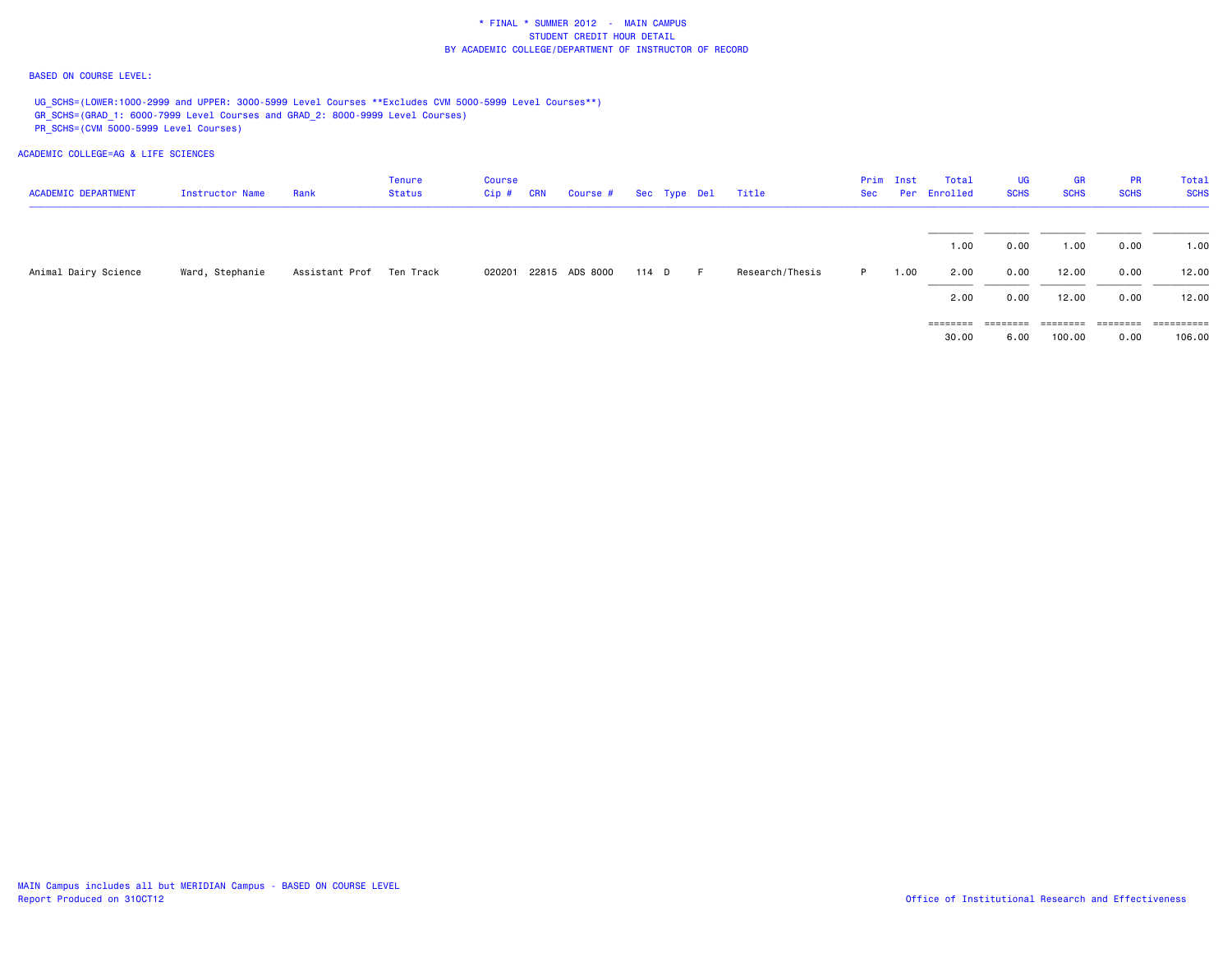#### BASED ON COURSE LEVEL:

UG\_SCHS=(LOWER:1000-2999 and UPPER: 3000-5999 Level Courses \*\*Excludes CVM 5000-5999 Level Courses\*\*) GR\_SCHS=(GRAD\_1: 6000-7999 Level Courses and GRAD\_2: 8000-9999 Level Courses) PR\_SCHS=(CVM 5000-5999 Level Courses)

| <b>ACADEMIC DEPARTMENT</b>                 | <b>Instructor Name</b>                      | Rank           | Tenure<br><b>Status</b> | Course<br>Cip# | <b>CRN</b>   | Course #              |         | Sec Type Del |    | Title                  | Prim<br><b>Sec</b> | Inst | Total<br>Per Enrolled | UG<br><b>SCHS</b> | GR<br><b>SCHS</b> | <b>PR</b><br><b>SCHS</b> | Total<br><b>SCHS</b> |
|--------------------------------------------|---------------------------------------------|----------------|-------------------------|----------------|--------------|-----------------------|---------|--------------|----|------------------------|--------------------|------|-----------------------|-------------------|-------------------|--------------------------|----------------------|
|                                            |                                             |                |                         |                |              |                       |         |              |    |                        |                    |      |                       |                   |                   |                          |                      |
| Biochem, MolBio, Entomol&Pl Baird, Richard |                                             | Professor      | Tenured                 |                | 260305 22146 | EPP 6172              | 001 B   |              | F  | Taxon Basidiomycetes P |                    | 1.00 | 4.00                  | 0.00              | 8.00              | 0.00                     | 8.00                 |
|                                            |                                             |                |                         |                |              | 260702 22544 EPP 8000 | 101 D   |              | F  | Research / Thesis      | P                  | 1.00 | 2.00                  | 0.00              | 5.00              | 0.00                     | 5.00                 |
|                                            |                                             |                |                         |                |              |                       |         |              |    |                        |                    |      | 6.00                  | 0.00              | 13.00             | 0.00                     | 13.00                |
|                                            | Brown Johnson, Ash Assistant Prof           |                | Ten Track               |                |              | 260202 22514 BCH 9000 | 105 D   |              | F  | Research/Diss          | P                  | 1.00 | 2.00                  | 0.00              | 12.00             | 0.00                     | 12.00                |
|                                            |                                             |                |                         |                |              | 23334 BCH 4000        | $101$ I |              | F  | Directed Indiv Study P |                    | 1.00 | 1.00                  | 3.00              | 0.00              | 0.00                     | 3.00                 |
|                                            |                                             |                |                         |                |              |                       |         |              |    |                        |                    |      | 3.00                  | 3.00              | 12.00             | 0.00                     | 15.00                |
|                                            | Brown, Richard                              | Professor      | Tenured                 |                |              | 260702 22564 EPP 9000 | 103 D   |              | F. | Research / Diss        | P                  | 1.00 | 1.00                  | 0.00              | 6.00              | 0.00                     | 6.00                 |
|                                            |                                             |                |                         |                |              |                       |         |              |    |                        |                    |      | 1.00                  | 0.00              | 6.00              | 0.00                     | 6.00                 |
|                                            | Catchot, Angus                              | Ext Assoc Prof | Non-Ten Track           |                | 260702 22548 | EPP 8000              | 105 D   |              | F  | Research / Thesis      | P                  | 1.00 | 3.00                  | 0.00              | 13.00             | 0.00                     | 13.00                |
|                                            |                                             |                |                         |                |              | 22566 EPP 9000        | 105 D   |              | F. | Research / Diss        | P                  | 1.00 | 1.00                  | 0.00              | 6.00              | 0.00                     | 6.00                 |
|                                            |                                             |                |                         |                |              |                       |         |              |    |                        |                    |      | 4.00                  | 0.00              | 19.00             | 0.00                     | 19.00                |
|                                            | Goddard, Jerome                             | Ext Assoc Prof | Non-Ten Track           |                |              | 260702 22550 EPP 8000 | 107 D   |              | F. | Research / Thesis      | P                  | 1.00 | 1.00                  | 0.00              | 6.00              | 0.00                     | 6.00                 |
|                                            |                                             |                |                         |                |              |                       |         |              |    |                        |                    |      | 1.00                  | 0.00              | 6.00              | 0.00                     | 6.00                 |
|                                            | Hoffmann, Federico Assistant Prof Ten Track |                |                         |                | 260202 22486 | <b>BCH 8000</b>       | 111     | D            | F  | Research / Thesis      | P                  | 1.00 | 1.00                  | 0.00              | 6.00              | 0.00                     | 6.00                 |
|                                            |                                             |                |                         |                |              | 22520 BCH 9000        | $111$ D |              | F  | Research/Diss          | P                  | 1.00 | 1.00                  | 0.00              | 6.00              | 0.00                     | 6.00                 |
|                                            |                                             |                |                         |                |              |                       |         |              |    |                        |                    |      | 2.00                  | 0.00              | 12.00             | 0.00                     | 12.00                |
|                                            | Lawrence, Gary                              | Associate Prof | Tenured                 |                |              | 260702 22552 EPP 8000 | 109 D   |              | F  | Research / Thesis      | P                  | 1.00 | 1.00                  | 0.00              | 3.00              | 0.00                     | 3.00                 |
|                                            |                                             |                |                         |                |              | 23523 EPP 7000        | 51      | $\mathbf{I}$ | F  | Directed Indiv Study P |                    | 1.00 | 1.00                  | 0.00              | 3.00              | 0.00                     | 3.00                 |
|                                            |                                             |                |                         |                |              |                       |         |              |    |                        |                    |      | 2.00                  | 0.00              | 6.00              | 0.00                     | 6.00                 |
|                                            | Li, Jiaxu                                   | Associate Prof | Tenured                 |                | 260202 22491 | <b>BCH 8000</b>       | 116 D   |              | E  | Research / Thesis      | P                  | 1.00 | 1.00                  | 0.00              | 6.00              | 0.00                     | 6.00                 |
|                                            |                                             |                |                         |                |              | 22525 BCH 9000        | 116 D   |              | F  | Research/Diss          | P                  | 1.00 | 1.00                  | 0.00              | 6.00              | 0.00                     | 6.00                 |
|                                            |                                             |                |                         |                |              |                       |         |              |    |                        |                    |      | 2.00                  | 0.00              | 12.00             | 0.00                     | 12.00                |
|                                            | Lu, Shien                                   | Associate Prof | Tenured                 |                |              | 260702 23720 EPP 8000 | 51      | D            | -F | Research / Thesis      | P                  | 1.00 | 1.00                  | 0.00              | 4.00              | 0.00                     | 4.00                 |
|                                            |                                             |                |                         |                |              |                       |         |              |    |                        |                    |      | 1.00                  | 0.00              | 4.00              | 0.00                     | 4.00                 |
|                                            | Ma, Din-Pow                                 | Professor      | Tenured                 |                |              | 260202 22493 BCH 8000 | 118 D   |              | F. | Research / Thesis      | P                  | 1.00 | 1.00                  | 0.00              | 6.00              | 0.00                     | 6.00                 |
|                                            |                                             |                |                         |                |              |                       |         |              |    |                        |                    |      | 1.00                  | 0.00              | 6.00              | 0.00                     | 6.00                 |
|                                            | Musser, Fred                                | Associate Prof | Tenured                 |                | 011102 21083 | PSS 3423              | 101 E   |              | -F | Agronomy Internship    | $\mathsf{P}$       | 1.00 | 3.00                  | 9.00              | 0.00              | 0.00                     | 9.00                 |
|                                            |                                             |                |                         |                | 260702 22555 | EPP 8000              | 112 D   |              | F. | Research / Thesis      | P                  | 1.00 | 4.00                  | 0.00              | 26.00             | 0.00                     | 26.00                |
|                                            |                                             |                |                         |                |              | 22573 EPP 9000        | 112 D   |              | F. | Research / Diss        | P                  | 1.00 | 1.00                  | 0.00              | 6.00              | 0.00                     | 6.00                 |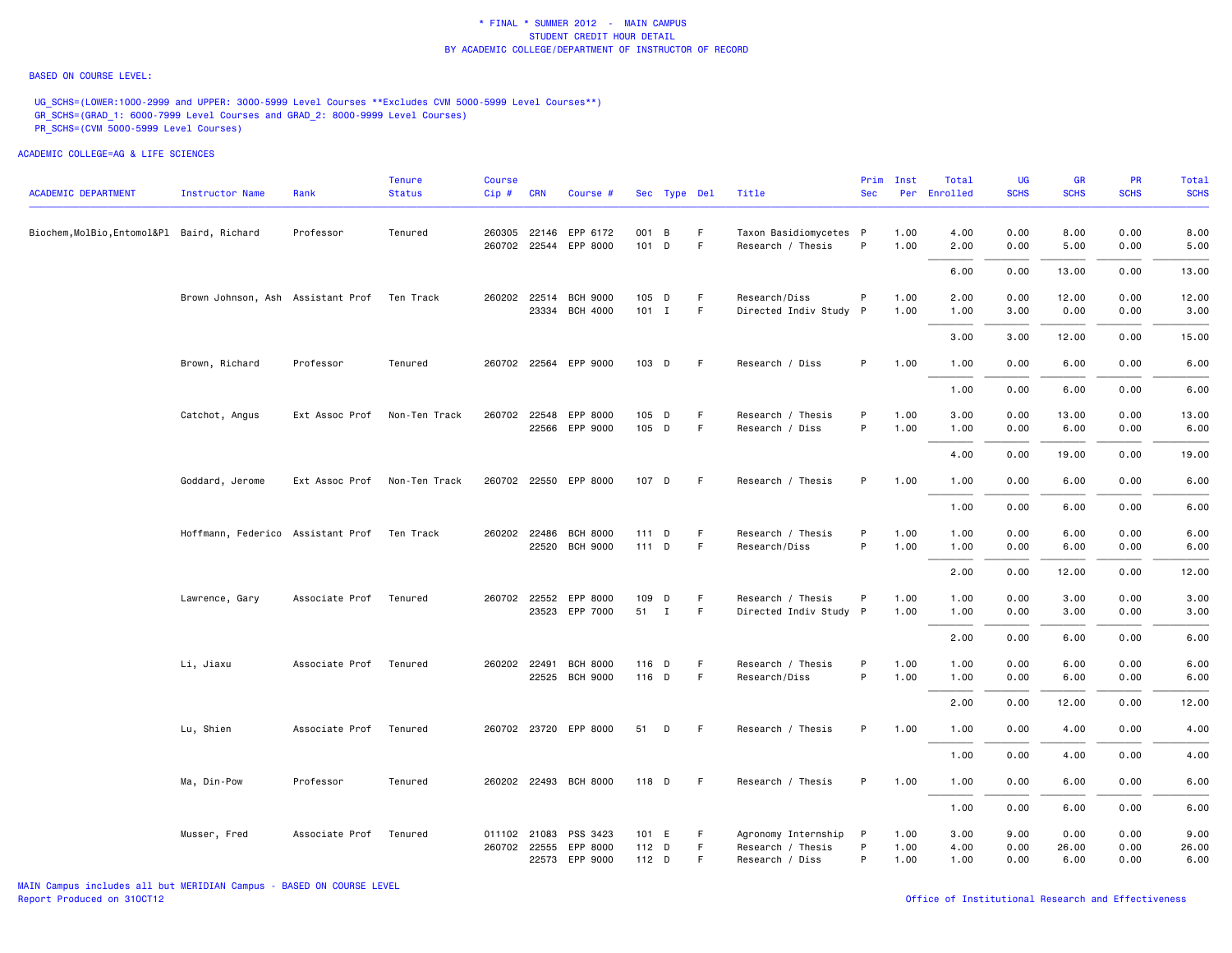#### BASED ON COURSE LEVEL:

UG\_SCHS=(LOWER:1000-2999 and UPPER: 3000-5999 Level Courses \*\*Excludes CVM 5000-5999 Level Courses\*\*) GR\_SCHS=(GRAD\_1: 6000-7999 Level Courses and GRAD\_2: 8000-9999 Level Courses) PR\_SCHS=(CVM 5000-5999 Level Courses)

| <b>ACADEMIC DEPARTMENT</b>                | Instructor Name                                  | Rank                          | <b>Tenure</b><br><b>Status</b> | <b>Course</b><br>Cip# | <b>CRN</b> | Course #              |         | Sec Type Del |    | Title                  | <b>Sec</b> | Prim Inst | Total<br>Per Enrolled | UG<br><b>SCHS</b> | <b>GR</b><br><b>SCHS</b> | PR<br><b>SCHS</b> | Total<br><b>SCHS</b> |
|-------------------------------------------|--------------------------------------------------|-------------------------------|--------------------------------|-----------------------|------------|-----------------------|---------|--------------|----|------------------------|------------|-----------|-----------------------|-------------------|--------------------------|-------------------|----------------------|
|                                           |                                                  |                               |                                |                       |            |                       |         |              |    |                        |            |           |                       |                   |                          |                   |                      |
|                                           |                                                  |                               |                                |                       |            |                       |         |              |    |                        |            |           | 8.00                  | 9.00              | 32.00                    | 0.00              | 41.00                |
| Biochem, MolBio, Entomol&Pl Peng, Zhaohua |                                                  | Associate Prof                | Tenured                        | 260202 22496          |            | <b>BCH 8000</b>       | 121     | D            | F  | Research / Thesis      | P          | 1.00      | 1.00                  | 0.00              | 6.00                     | 0.00              | 6.00                 |
|                                           |                                                  |                               |                                |                       |            | 22530 BCH 9000        | $121$ D |              | F  | Research/Diss          | P          | 1.00      | 1.00                  | 0.00              | 6.00                     | 0.00              | 6.00                 |
|                                           |                                                  |                               |                                |                       |            |                       |         |              |    |                        |            |           | 2.00                  | 0.00              | 12.00                    | 0.00              | 12.00                |
|                                           | Ray, David                                       | Assistant Prof Ten Track      |                                |                       |            | 260202 22498 BCH 8000 | 123 D   |              | F  | Research / Thesis      | P          | 1.00      | 1.00                  | 0.00              | 6.00                     | 0.00              | 6.00                 |
|                                           |                                                  |                               |                                |                       | 22532      | <b>BCH 9000</b>       | 123 D   |              | F. | Research/Diss          | P          | 1.00      | 1.00                  | 0.00              | 6.00                     | 0.00              | 6.00                 |
|                                           |                                                  |                               |                                | 260402 20085          |            | BCH 4113              | 01      | C            | F  | Essentials Mol Genet S |            | 0.50      | 4.00                  | 12.00             | 0.00                     | 0.00              | 12.00                |
|                                           |                                                  |                               |                                |                       | 20086      | BCH 6113              | 01      | $\mathtt{C}$ | F  | Essentials Mol Genet S |            | 0.50      | 0.50                  | 0.00              | 1.50                     | 0.00              | 1.50                 |
|                                           |                                                  |                               |                                |                       |            |                       |         |              |    |                        |            |           | 6.50                  | 12.00             | 13.50                    | 0.00              | 25.50                |
|                                           | Riggins, John                                    | Assistant Prof                | Ten Track                      | 260702 22556          |            | EPP 8000              | 113 D   |              | F. | Research / Thesis      | P          | 1.00      | 2.00                  | 0.00              | 12.00                    | 0.00              | 12.00                |
|                                           |                                                  |                               |                                |                       |            | 22574 EPP 9000        | 113 D   |              | F. | Research / Diss        | P          | 1.00      | 2.00                  | 0.00              | 12.00                    | 0.00              | 12.00                |
|                                           |                                                  |                               |                                |                       |            |                       |         |              |    |                        |            |           | 4.00                  | 0.00              | 24.00                    | 0.00              | 24.00                |
|                                           | Sabanadzovic, Sead Professor                     |                               | Tenured                        |                       |            | 260202 22500 BCH 8000 | 125 D   |              | F. | Research / Thesis      | P          | 1.00      | 1.00                  | 0.00              | 6.00                     | 0.00              | 6.00                 |
|                                           |                                                  |                               |                                |                       |            |                       |         |              |    |                        |            |           | 1.00                  | 0.00              | 6.00                     | 0.00              | 6.00                 |
|                                           | Schneider, John                                  | Professor                     | Tenured                        |                       |            | 260702 22576 EPP 9000 | $115$ D |              | -F | Research / Diss        | P          | 1.00      | 1.00                  | 0.00              | 1.00                     | 0.00              | 1.00                 |
|                                           |                                                  |                               |                                |                       |            |                       |         |              |    |                        |            |           | 1.00                  | 0.00              | 1.00                     | 0.00              | 1.00                 |
|                                           | Shan, Xueyan                                     | Resrch Assist P Non-Ten Track |                                |                       |            | 260202 22537 BCH 9000 | $128$ D |              | -F | Research/Diss          | P          | 1.00      | 1.00                  | 0.00              | 6.00                     | 0.00              | 6.00                 |
|                                           |                                                  |                               |                                |                       |            |                       |         |              |    |                        |            |           | 1.00                  | 0.00              | 6.00                     | 0.00              | 6.00                 |
|                                           | Sparks, Darrell                                  | Assistant Prof                | Ten Track                      | 260202 22504          |            | <b>BCH 8000</b>       | 129 D   |              | F. | Research / Thesis      | P          | 1.00      | 4.00                  | 0.00              | 18.00                    | 0.00              | 18.00                |
|                                           |                                                  |                               |                                |                       |            | 22538 BCH 9000        | 129 D   |              | F  | Research/Diss          | P          | 1.00      | 1.00                  | 0.00              | 9.00                     | 0.00              | 9.00                 |
|                                           |                                                  |                               |                                |                       |            |                       |         |              |    |                        |            |           | 5.00                  | 0.00              | 27.00                    | 0.00              | 27.00                |
|                                           | Tomaso-Peterson, M Resrch Assoc Pr Non-Ten Track |                               |                                |                       |            | 260702 22560 EPP 8000 | 117 D   |              | -F | Research / Thesis      | P          | 1.00      | 2.00                  | 0.00              | 15.00                    | 0.00              | 15.00                |
|                                           |                                                  |                               |                                |                       |            |                       |         |              |    |                        |            |           | 2.00                  | 0.00              | 15.00                    | 0.00              | 15.00                |
|                                           | Willard, Scott                                   | Professor                     | Tenured                        | 260202 22475          |            | <b>BCH 7000</b>       | $101$ I |              | F  | Directed Indiv Study P |            | 1.00      | 1.00                  | 0.00              | 3.00                     | 0.00              | 3.00                 |
|                                           |                                                  |                               |                                |                       | 22540      | <b>BCH 9000</b>       | 131 D   |              | F. | Research/Diss          | P          | 1.00      | 1.00                  | 0.00              | 6.00                     | 0.00              | 6.00                 |
|                                           |                                                  |                               |                                |                       | 23637      | <b>BCH 7000</b>       | 103 I   |              | F. | Directed Indiv Study P |            | 1.00      | 1.00                  | 0.00              | 6.00                     | 0.00              | 6.00                 |
|                                           |                                                  |                               |                                | 260707 22921          |            | PHY 8000              | 107 D   |              | F  | Research / Thesis      | P          | 1.00      | 1.00                  | 0.00              | 6.00                     | 0.00              | 6.00                 |
|                                           |                                                  |                               |                                |                       |            | 22926 PHY 9000        | 105 D   |              | F  | Research / Diss        | P          | 1.00      | 3.00                  | 0.00              | 13.00                    | 0.00              | 13.00                |
|                                           |                                                  |                               |                                |                       |            |                       |         |              |    |                        |            |           | 7.00                  | 0.00              | 34.00                    | 0.00              | 34.00                |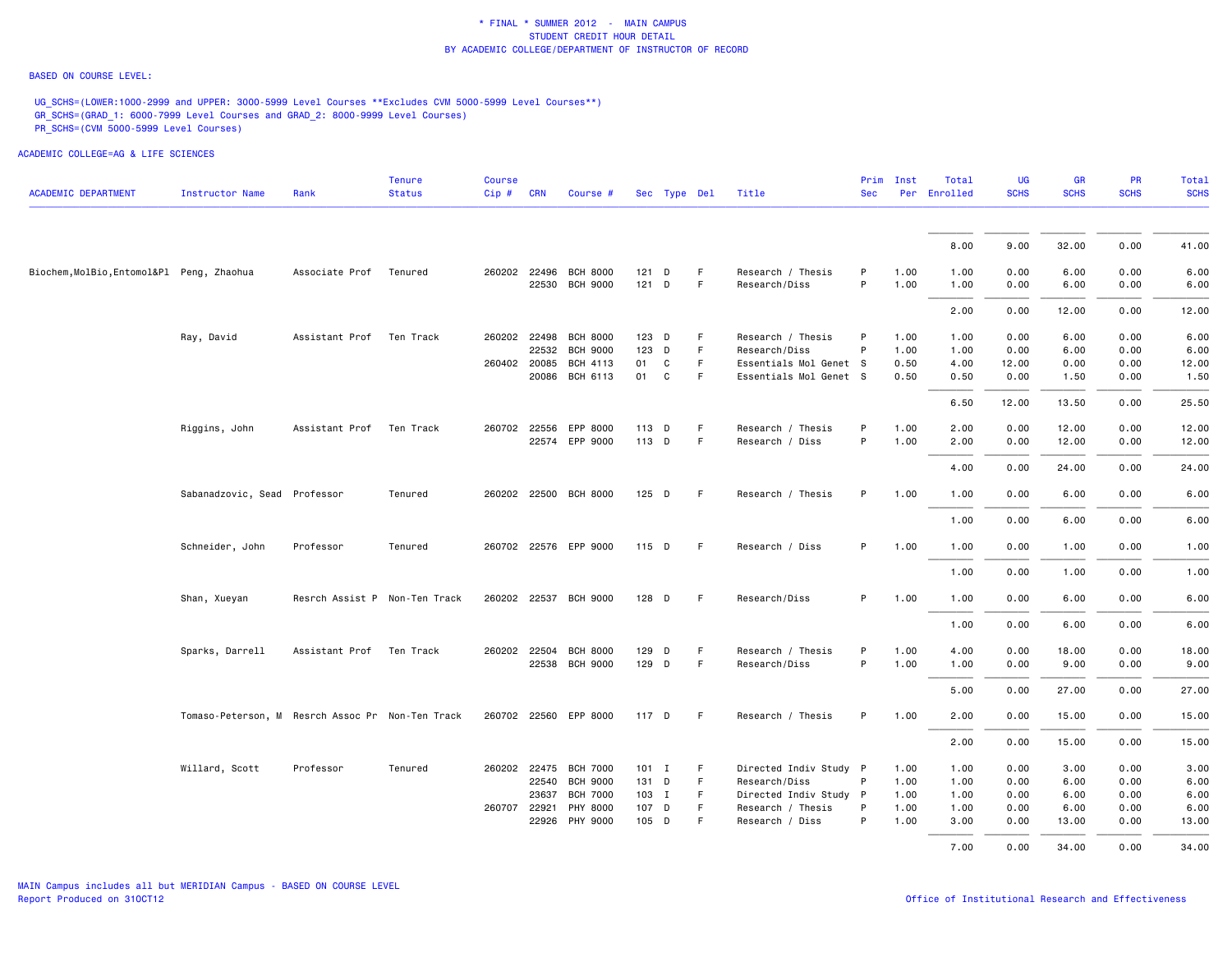#### BASED ON COURSE LEVEL:

UG\_SCHS=(LOWER:1000-2999 and UPPER: 3000-5999 Level Courses \*\*Excludes CVM 5000-5999 Level Courses\*\*) GR\_SCHS=(GRAD\_1: 6000-7999 Level Courses and GRAD\_2: 8000-9999 Level Courses) PR\_SCHS=(CVM 5000-5999 Level Courses)

| <b>ACADEMIC DEPARTMENT</b>                               | Instructor Name | Rank | Tenure<br>Status | <b>Course</b><br>$Cip$ # | <b>CRN</b> | Course #              |       | Sec Type Del | Title                  | Prim<br>Sec | Inst<br>Per | Total<br>Enrolled | <b>UG</b><br><b>SCHS</b> | <b>GR</b><br><b>SCHS</b> | <b>PR</b><br><b>SCHS</b> | Total<br><b>SCHS</b> |
|----------------------------------------------------------|-----------------|------|------------------|--------------------------|------------|-----------------------|-------|--------------|------------------------|-------------|-------------|-------------------|--------------------------|--------------------------|--------------------------|----------------------|
| Biochem, MolBio, Entomol&Pl Willeford, Kenneth Professor |                 |      | Tenured          | 260202 22541             |            | BCH 9000              | 132 D |              | Research/Diss          | P.          | 1.00        | 1.00              | 0.00                     | 3.00                     | 0.00                     | 3.00                 |
|                                                          |                 |      |                  |                          |            | 260402 20085 BCH 4113 | 01 C  |              | Essentials Mol Genet P |             | 0.50        | 4.00              | 12.00                    | 0.00                     | 0.00                     | 12.00                |
|                                                          |                 |      |                  |                          |            | 20086 BCH 6113        | 01 C  |              | Essentials Mol Genet P |             | 0.50        | 0.50              | 0.00                     | 1.50                     | 0.00                     | 1.50                 |
|                                                          |                 |      |                  |                          |            |                       |       |              |                        |             |             | 5.50              | 12.00                    | 4.50                     | 0.00                     | 16.50                |
|                                                          |                 |      |                  |                          |            |                       |       |              |                        |             |             |                   | ========                 | ========                 | ======                   | :=======             |
|                                                          |                 |      |                  |                          |            |                       |       |              |                        |             |             | 66.00             | 36.00                    | 271.00                   | 0.00                     | 307.00               |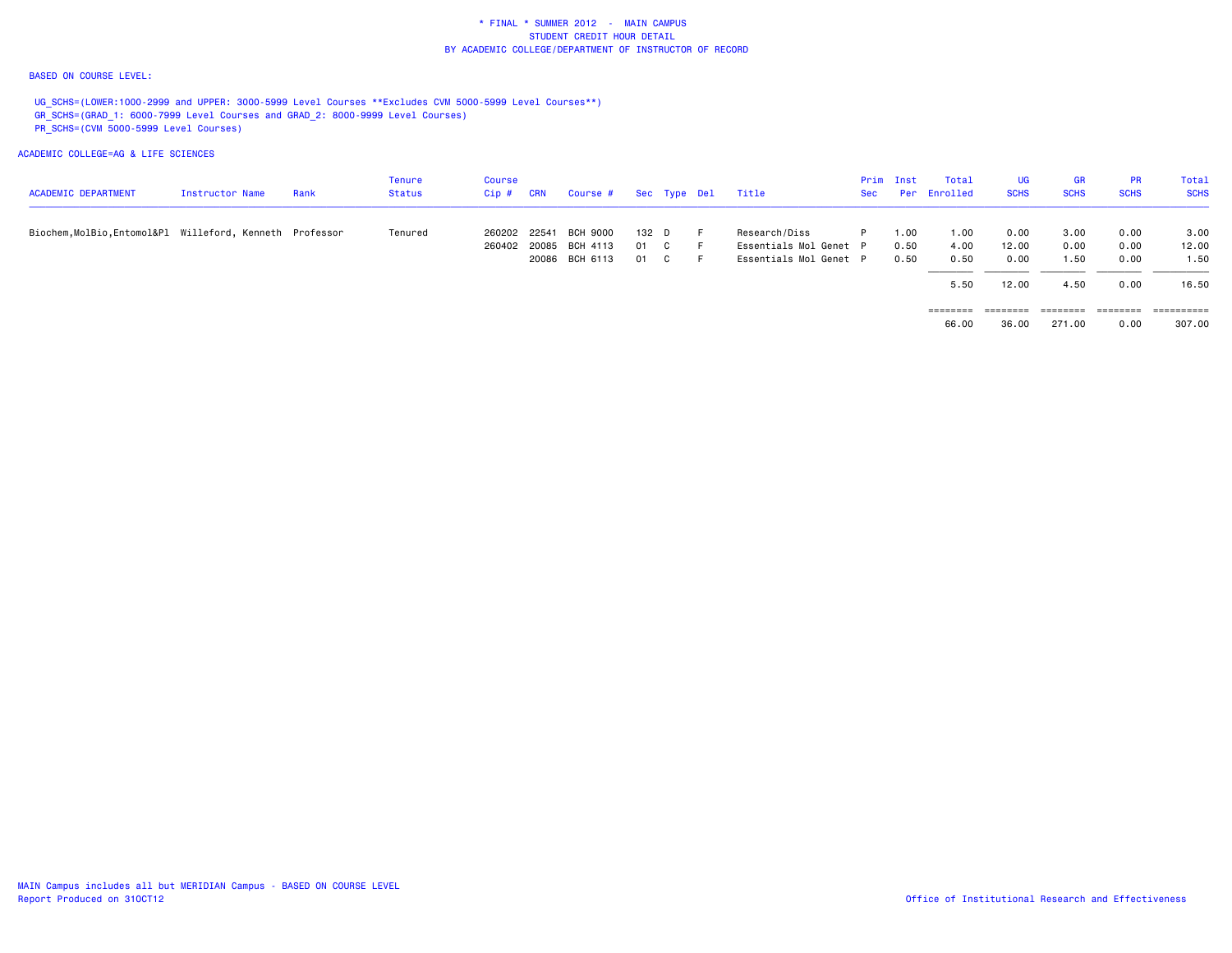#### BASED ON COURSE LEVEL:

UG\_SCHS=(LOWER:1000-2999 and UPPER: 3000-5999 Level Courses \*\*Excludes CVM 5000-5999 Level Courses\*\*) GR\_SCHS=(GRAD\_1: 6000-7999 Level Courses and GRAD\_2: 8000-9999 Level Courses) PR\_SCHS=(CVM 5000-5999 Level Courses)

| <b>ACADEMIC DEPARTMENT</b>             | <b>Instructor Name</b>                           | Rank           | <b>Tenure</b><br><b>Status</b> | <b>Course</b><br>Cip# | <b>CRN</b> | Course #              |                  | Sec Type Del |             | Title                  | Prim<br><b>Sec</b> | Inst | Total<br>Per Enrolled | UG<br><b>SCHS</b> | GR<br><b>SCHS</b> | <b>PR</b><br><b>SCHS</b> | Total<br><b>SCHS</b> |
|----------------------------------------|--------------------------------------------------|----------------|--------------------------------|-----------------------|------------|-----------------------|------------------|--------------|-------------|------------------------|--------------------|------|-----------------------|-------------------|-------------------|--------------------------|----------------------|
| Food Sci Nutr & Health Pr Burney, Lynn |                                                  | Instructor     | Non-Ten Track                  |                       |            | 190501 20665 FNH 3003 | 101 E            |              | -F          | NTR Work Experience    | $\mathsf{P}$       | 0.50 | 14.50                 | 43.50             | 0.00              | 0.00                     | 43.50                |
|                                        |                                                  |                |                                |                       |            |                       |                  |              |             |                        |                    |      | 14.50                 | 43.50             | 0.00              | 0.00                     | 43.50                |
|                                        |                                                  |                |                                |                       |            |                       |                  |              |             |                        |                    |      |                       |                   |                   |                          |                      |
|                                        | Byrd, Sylvia                                     | Professor      | Tenured                        | 190501 20664          |            | FNH 2293              | 001 C            |              | F.          | Indiv & Family Nutri P |                    | 1.00 | 12.00                 | 36.00             | 0.00              | 0.00                     | 36.00                |
|                                        |                                                  |                |                                | 190503                | 20719      | HS 2293               | 001 C            |              | F.          | Indiv & Family Nutri P |                    | 1.00 | 5.00                  | 15.00             | 0.00              | 0.00                     | 15.00                |
|                                        |                                                  |                |                                | 190599 22953          |            | <b>FNH 8000</b>       | 102 D            |              | F           | Research/Thesis        | P                  | 1.00 | 1.00                  | 0.00              | 6.00              | 0.00                     | 6.00                 |
|                                        |                                                  |                |                                |                       |            | 22965 FNH 9000        | 102 <sub>D</sub> |              | F.          | Research/Diss          | P                  | 1.00 | 1.00                  | 0.00              | 4.00              | 0.00                     | 4.00                 |
|                                        |                                                  |                |                                |                       |            |                       |                  |              |             |                        |                    |      | 19.00                 | 51.00             | 10.00             | 0.00                     | 61.00                |
|                                        | Haque, Zahur                                     | Professor      | Tenured                        | 190599 22954          |            | FNH 8000              | 103 D            |              | F.          | Research/Thesis        | P                  | 1.00 | 1.00                  | 0.00              | 3.00              | 0.00                     | 3.00                 |
|                                        |                                                  |                |                                |                       |            | 22967 FNH 9000        | 104 D            |              | F.          | Research/Diss          | P                  | 1.00 | 1.00                  | 0.00              | 3.00              | 0.00                     | 3.00                 |
|                                        |                                                  |                |                                |                       |            |                       |                  |              |             |                        |                    |      | 2.00                  | 0.00              | 6.00              | 0.00                     | 6.00                 |
|                                        | Hunt, Barry                                      | Professor      | Tenured                        | 190599 23426          |            | <b>FNH 7000</b>       | 501 I            |              | $\mathbf 0$ | Directed Indiv Study P |                    | 1.00 | 1.00                  | 0.00              | 3.00              | 0.00                     | 3.00                 |
|                                        |                                                  |                |                                |                       |            | 23427 FNH 7000        | 502 I            |              | 0           | Directed Indiv Study P |                    | 1.00 | 1.00                  | 0.00              | 3.00              | 0.00                     | 3.00                 |
|                                        |                                                  |                |                                |                       |            | 23428 FNH 7000        | 503 I            |              | $\Omega$    | Directed Indiv Study P |                    | 1.00 | 1.00                  | 0.00              | 3.00              | 0.00                     | 3.00                 |
|                                        |                                                  |                |                                |                       | 23429      | <b>FNH 7000</b>       | 504 I            |              | $\Omega$    | Directed Indiv Study P |                    | 1.00 | 1.00                  | 0.00              | 3.00              | 0.00                     | 3.00                 |
|                                        |                                                  |                |                                |                       | 23430      | <b>FNH 7000</b>       | 505 I            |              | 0           | Directed Indiv Study P |                    | 1.00 | 1.00                  | 0.00              | 3.00              | 0.00                     | 3.00                 |
|                                        |                                                  |                |                                |                       | 23431      | <b>FNH 7000</b>       | 506 I            |              | $\Omega$    | Directed Indiv Study P |                    | 1.00 | 1.00                  | 0.00              | 3.00              | 0.00                     | 3.00                 |
|                                        |                                                  |                |                                |                       |            | 23432 FNH 7000        | 507 I            |              | $\circ$     | Directed Indiv Study P |                    | 1.00 | 1.00                  | 0.00              | 3.00              | 0.00                     | 3.00                 |
|                                        |                                                  |                |                                |                       | 23433      | <b>FNH 7000</b>       | 508 I            |              | $\Omega$    | Directed Indiv Study P |                    | 1.00 | 1.00                  | 0.00              | 3.00              | 0.00                     | 3.00                 |
|                                        |                                                  |                |                                |                       | 23434      | <b>FNH 7000</b>       | 509 I            |              | $\circ$     | Directed Indiv Study P |                    | 1.00 | 1.00                  | 0.00              | 3.00              | 0.00                     | 3.00                 |
|                                        |                                                  |                |                                |                       | 23547      | <b>FNH 7000</b>       | 510 I            |              | $\Omega$    | Directed Indiv Study P |                    | 1.00 | 1.00                  | 0.00              | 3.00              | 0.00                     | 3.00                 |
|                                        |                                                  |                |                                |                       |            | 23548 FNH 7000        | 511 I            |              | $\Omega$    | Directed Indiv Study P |                    | 1.00 | 1.00                  | 0.00              | 3.00              | 0.00                     | 3.00                 |
|                                        |                                                  |                |                                |                       |            |                       |                  |              |             |                        |                    |      | 11.00                 | 0.00              | 33.00             | 0.00                     | 33.00                |
|                                        | Khan, Fauzia                                     | Lecturer       | Non-Ten Track                  |                       |            | 190501 21994 FNH 8233 | 01               | C            | $\mathbf 0$ | Maternal-Inf-Chl-Nut P |                    | 1.00 | 2.00                  | 0.00              | 6.00              | 0.00                     | 6.00                 |
|                                        |                                                  |                |                                |                       |            |                       |                  |              |             |                        |                    |      | 2.00                  | 0.00              | 6.00              | 0.00                     | 6.00                 |
|                                        | Matich, June                                     | Lecturer       | Non-Ten Track                  | 190501                | 21657      | FNH 2293              | 555 M            |              | $\circ$     | Indiv & Family Nutri P |                    | 1.00 | 3.00                  | 9.00              | 0.00              | 0.00                     | 9.00                 |
|                                        |                                                  |                |                                |                       | 21658      | FNH 2293              | 901 M            |              | 0           | Indiv & Family Nutri P |                    | 1.00 | 1.00                  | 3.00              | 0.00              | 0.00                     | 3.00                 |
|                                        |                                                  |                |                                |                       |            | 23492 FNH 4000        |                  | 01 I         | F.          | Directed Indiv Study P |                    | 1.00 | 1.00                  | 3.00              | 0.00              | 0.00                     | 3.00                 |
|                                        |                                                  |                |                                |                       |            |                       |                  |              |             |                        |                    |      | 5.00                  | 15.00             | 0.00              | 0.00                     | 15.00                |
|                                        | Nannapaneni, Ramak Resrch Assoc Pr Non-Ten Track |                |                                |                       |            | 190599 22958 FNH 8000 | 107 D            |              | -F          | Research/Thesis        | P                  | 1.00 | 1.00                  | 0.00              | 6.00              | 0.00                     | 6.00                 |
|                                        |                                                  |                |                                |                       |            |                       |                  |              |             |                        |                    |      | 1.00                  | 0.00              | 6.00              | 0.00                     | 6.00                 |
|                                        | Schilling, Mark                                  | Associate Prof | Tenured                        |                       |            | 190599 22972 FNH 9000 | 109 D            |              | -F          | Research/Diss          | P.                 | 1.00 | 4.00                  | 0.00              | 10.00             | 0.00                     | 10.00                |
|                                        |                                                  |                |                                |                       |            |                       |                  |              |             |                        |                    |      | 4.00                  | 0.00              | 10.00             | 0.00                     | 10.00                |
|                                        | Silva, Juan                                      | Professor      | Tenured                        |                       |            | 020301 21666 FNH 4583 | 555 M            |              | $\Omega$    | Food Preservation Te P |                    | 1.00 | 2.00                  | 6.00              | 0.00              | 0.00                     | 6.00                 |
|                                        |                                                  |                |                                |                       |            |                       |                  |              |             |                        |                    |      |                       |                   |                   |                          |                      |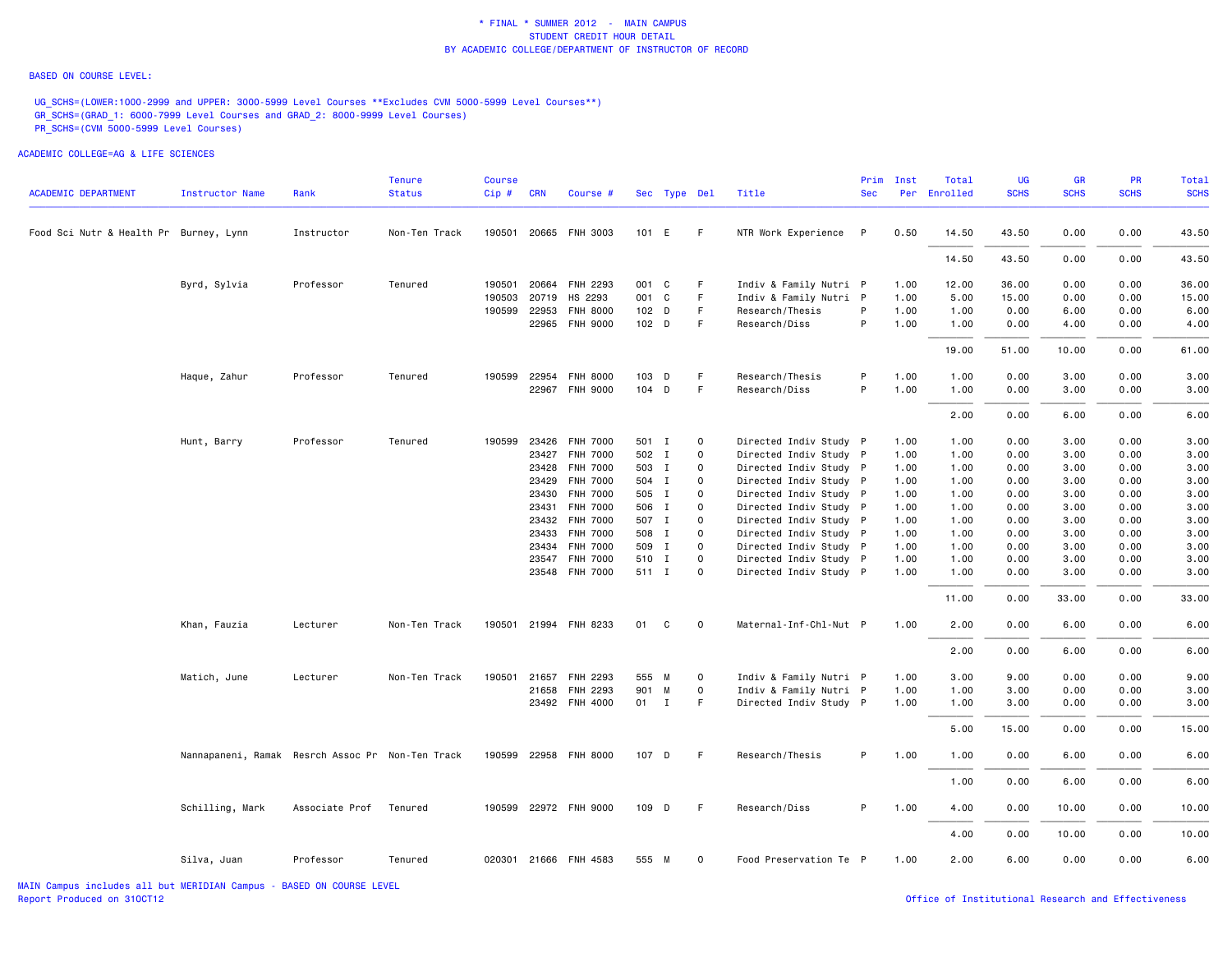#### BASED ON COURSE LEVEL:

UG\_SCHS=(LOWER:1000-2999 and UPPER: 3000-5999 Level Courses \*\*Excludes CVM 5000-5999 Level Courses\*\*) GR\_SCHS=(GRAD\_1: 6000-7999 Level Courses and GRAD\_2: 8000-9999 Level Courses) PR\_SCHS=(CVM 5000-5999 Level Courses)

|                                       |                                                  |                | <b>Tenure</b> | <b>Course</b> |            |                       |         |              |             |                        | Prim         | Inst | Total              | <b>UG</b>          | <b>GR</b>                | <b>PR</b>               | Total                             |
|---------------------------------------|--------------------------------------------------|----------------|---------------|---------------|------------|-----------------------|---------|--------------|-------------|------------------------|--------------|------|--------------------|--------------------|--------------------------|-------------------------|-----------------------------------|
| <b>ACADEMIC DEPARTMENT</b>            | <b>Instructor Name</b>                           | Rank           | <b>Status</b> | Cip#          | <b>CRN</b> | Course #              |         | Sec Type Del |             | Title                  | <b>Sec</b>   | Per  | Enrolled           | <b>SCHS</b>        | <b>SCHS</b>              | <b>SCHS</b>             | <b>SCHS</b>                       |
| Food Sci Nutr & Health Pr Silva, Juan |                                                  | Professor      | Tenured       | 190599        |            | 21660 FNH 4553        | 555 M   |              | 0           | Curr Issues Food Sci P |              | 1.00 | 8.00               | 24.00              | 0.00                     | 0.00                    | 24.00                             |
|                                       |                                                  |                |               |               |            | 21663 FNH 4563        | 555 M   |              | 0           | Food Prods Eval        | P            | 1.00 | 2.00               | 6.00               | 0.00                     | 0.00                    | 6.00                              |
|                                       |                                                  |                |               |               |            | 22960 FNH 8000        | 109 D   |              | F           | Research/Thesis        | P            | 1.00 | 3.00               | 0.00               | 13.00                    | 0.00                    | 13.00                             |
|                                       |                                                  |                |               |               |            | 22973 FNH 9000        | 110 D   |              | F.          | Research/Diss          | P            | 1.00 | 2.00               | 0.00               | 12.00                    | 0.00                    | 12.00                             |
|                                       |                                                  |                |               |               |            | 23745 FNH 7000        | 51 I    |              | F.          | Directed Indiv Study P |              | 1.00 | 1.00               | 0.00               | 1.00                     | 0.00                    | 1.00                              |
|                                       |                                                  |                |               |               |            |                       |         |              |             |                        |              |      | 18.00              | 36.00              | 26.00                    | 0.00                    | 62.00                             |
|                                       | Thompson, Amy                                    | Lecturer       | Non-Ten Track | 190501        |            | 21418 FNH 6393        | 551 C   |              | $\mathbf 0$ | Prevention of Diseas P |              | 1.00 | 20.00              | 0.00               | 60.00                    | 0.00                    | 60.00                             |
|                                       |                                                  |                |               |               |            |                       |         |              |             |                        |              |      | 20.00              | 0.00               | 60.00                    | 0.00                    | 60.00                             |
|                                       | Tidwell, Diane                                   | Associate Prof | Tenured       | 190501        |            | 20665 FNH 3003        | 101 E   |              | F.          | NTR Work Experience    | -S           | 0.50 | 14.50              | 43.50              | 0.00                     | 0.00                    | 43.50                             |
|                                       |                                                  |                |               | 190599        |            | 22961 FNH 8000        | 110 D   |              | F.          | Research/Thesis        | P            | 1.00 | 2.00               | 0.00               | 8.00                     | 0.00                    | 8.00                              |
|                                       |                                                  |                |               |               |            | 22974 FNH 9000        | $111$ D |              | F.          | Research/Diss          | P            | 1.00 | 3.00               | 0.00               | 13.00                    | 0.00                    | 13.00                             |
|                                       |                                                  |                |               |               |            |                       |         |              |             |                        |              |      | 19.50              | 43.50              | 21.00                    | 0.00                    | 64.50                             |
|                                       | Williams, J. Byron Ext Assist Prof Non-Ten Track |                |               |               |            | 190599 22962 FNH 8000 | 111D    |              | F.          | Research/Thesis        | P            | 1.00 | 1.00               | 0.00               | 3.00                     | 0.00                    | 3.00                              |
|                                       |                                                  |                |               |               |            |                       |         |              |             |                        |              |      | 1.00               | 0.00               | 3.00                     | 0.00                    | 3.00                              |
|                                       | Williams, Ronald                                 | Assistant Prof | Ten Track     | 190501        |            | 21419 FNH 8653        | 501 C   |              | 0           | Imp Eval Hp Prog       | $\mathsf{P}$ | 1.00 | 20.00              | 0.00               | 60.00                    | 0.00                    | 60.00                             |
|                                       |                                                  |                |               |               |            | 21813 FNH 4783        | 501 C   |              | 0           | Sch Comm Drug Use Pr P |              | 1.00 | 12.00              | 36.00              | 0.00                     | 0.00                    | 36.00                             |
|                                       |                                                  |                |               |               |            | 190502 21814 FNH 6783 | 501 C   |              | 0           | Sch Comm Drug Use Pr P |              | 1.00 | 9.00               | 0.00               | 27.00                    | 0.00                    | 27.00                             |
|                                       |                                                  |                |               |               |            |                       |         |              |             |                        |              |      | 41.00              | 36.00              | 87.00                    | 0.00                    | 123.00                            |
|                                       |                                                  |                |               |               |            |                       |         |              |             |                        |              |      | ========<br>158,00 | ========<br>225.00 | <b>ESSESSE</b><br>268,00 | <b>ESSESSEE</b><br>0.00 | $=$ = = = = = = = = = =<br>493.00 |
|                                       |                                                  |                |               |               |            |                       |         |              |             |                        |              |      |                    |                    |                          |                         |                                   |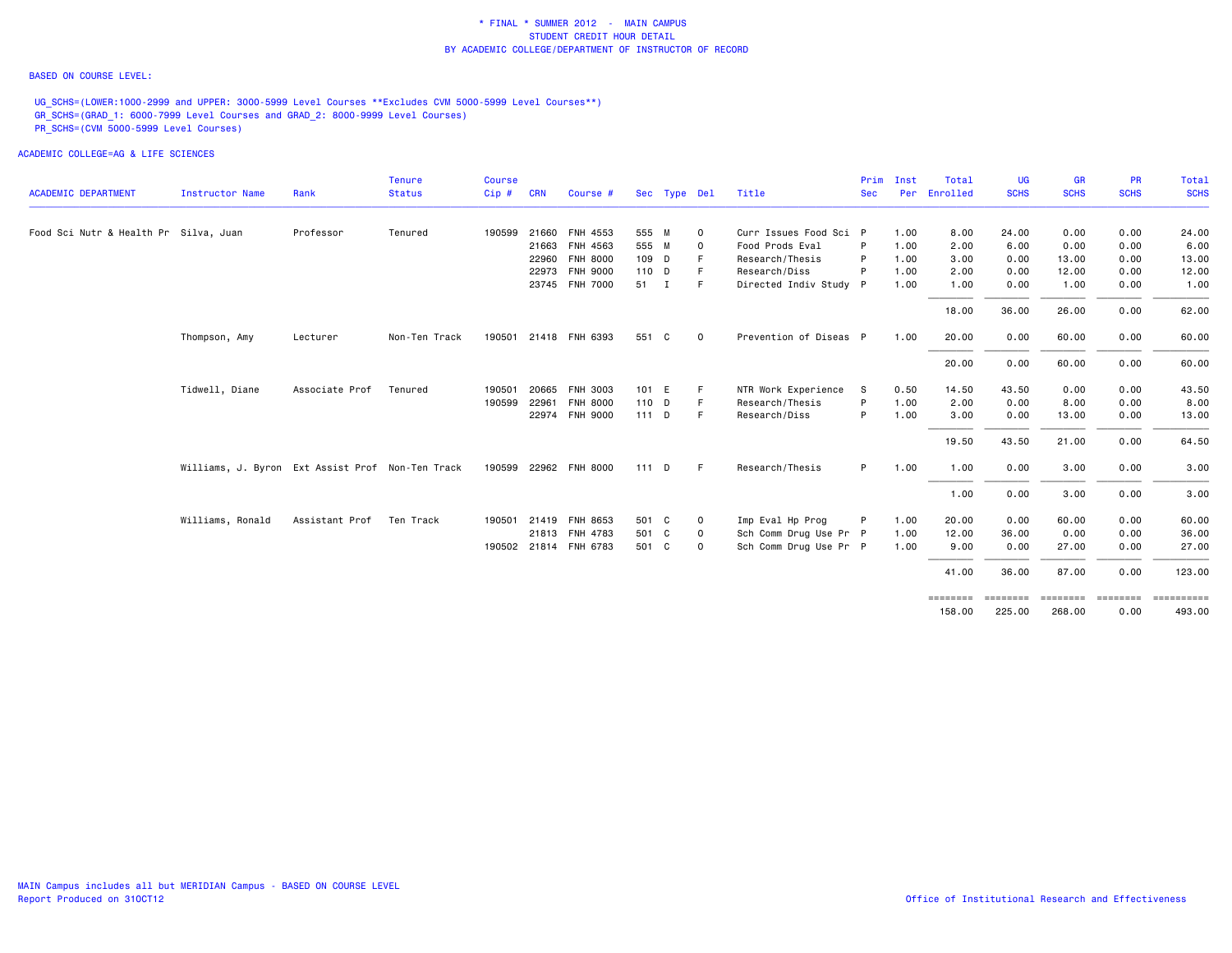#### BASED ON COURSE LEVEL:

UG\_SCHS=(LOWER:1000-2999 and UPPER: 3000-5999 Level Courses \*\*Excludes CVM 5000-5999 Level Courses\*\*) GR\_SCHS=(GRAD\_1: 6000-7999 Level Courses and GRAD\_2: 8000-9999 Level Courses) PR\_SCHS=(CVM 5000-5999 Level Courses)

|                            |                        |                               | Tenure        | Course |            |                       |         |              |              |                         | Prim       | Inst | Total        | UG          | GR          | <b>PR</b>   | Total       |
|----------------------------|------------------------|-------------------------------|---------------|--------|------------|-----------------------|---------|--------------|--------------|-------------------------|------------|------|--------------|-------------|-------------|-------------|-------------|
| <b>ACADEMIC DEPARTMENT</b> | <b>Instructor Name</b> | Rank                          | <b>Status</b> | Cip#   | <b>CRN</b> | Course #              |         | Sec Type Del |              | Title                   | <b>Sec</b> |      | Per Enrolled | <b>SCHS</b> | <b>SCHS</b> | <b>SCHS</b> | <b>SCHS</b> |
| Human Sciences             | Browning, Ned          | Ext Prof                      | Non-Ten Track | 131301 |            | 20046 AIS 8263        | 101 C   |              | 0            | Pub Relations In AIS P  |            | 1.00 | 11.00        | 0.00        | 33.00       | 0.00        | 33.00       |
|                            |                        |                               |               |        |            | 22215 AIS 8000        | 102 D   |              | F            | Research/Thesis         | P          | 1.00 | 1.00         | 0.00        | 1.00        | 0.00        | 1.00        |
|                            |                        |                               |               |        |            | 22876 AIS 7000        | $101$ I |              | F            | Directed Indiv Study P  |            | 1.00 | 1.00         | 0.00        | 3.00        | 0.00        | 3.00        |
|                            |                        |                               |               |        |            |                       |         |              |              |                         |            |      | 13.00        | 0.00        | 37.00       | 0.00        | 37.00       |
|                            | Deeds, Jacquelyn       | Professor                     | Tenured       |        |            | 131301 20047 AIS 8403 | 01      | B            | I            | Directing Learn Exp P   |            | 1.00 | 5.00         | 0.00        | 15.00       | 0.00        | 15.00       |
|                            |                        |                               |               |        |            |                       |         |              |              |                         |            |      | 5.00         | 0.00        | 15.00       | 0.00        | 15.00       |
|                            | Fason, Angel           | Instructor                    | Non-Ten Track |        |            | 010101 20721 HS 4750  | 102 E   |              | F            | Internship              | P          | 1.00 | 16.00        | 96.00       | 0.00        | 0.00        | 96.00       |
|                            |                        |                               |               |        |            | 200203 21472 HS 3803  | 501 B   |              | $\mathbf 0$  | Child Care Proceds      | P          | 1.00 | 9.00         | 27.00       | 0.00        | 0.00        | 27.00       |
|                            |                        |                               |               |        |            |                       |         |              |              |                         |            |      | 25.00        | 123.00      | 0.00        | 0.00        | 123.00      |
|                            | Freeman, Charles       | Assistant Prof                | Ten Track     |        |            | 190901 20722 HS 4763  | 101 E   |              | F            | ATM Internship          | P          | 1.00 | 18.00        | 54.00       | 0.00        | 0.00        | 54.00       |
|                            |                        |                               |               |        |            | 21992 HS 1533         | 51      | B            | F.           | Apparel Design I        | P          | 1.00 | 5.00         | 15.00       | 0.00        | 0.00        | 15.00       |
|                            |                        |                               |               |        |            | 199999 20720 HS 4733  | 001 B   |              | F            | Computr-Aided Design P  |            | 1.00 | 9.00         | 27.00       | 0.00        | 0.00        | 27.00       |
|                            |                        |                               |               |        |            |                       |         |              |              |                         |            |      | 32.00        | 96.00       | 0.00        | 0.00        | 96.00       |
|                            | Miller, Phyllis        | Professor                     | Tenured       |        |            | 190901 20723 HS 4763  | 102 E   |              | F            | ATM Internship          | P          | 1.00 | 12.00        | 36.00       | 0.00        | 0.00        | 36.00       |
|                            |                        |                               |               |        |            | 199999 22879 HS 4710  | 851 A   |              | F            | Study Tour              | P          | 1.00 | 8.00         | 24.00       | 0.00        | 0.00        | 24.00       |
|                            |                        |                               |               |        |            |                       |         |              |              |                         |            |      | 20.00        | 60.00       | 0.00        | 0.00        | 60.00       |
|                            | Newman, Michael        | Professor                     | Tenured       |        |            | 131301 22148 AIS 9000 | $101$ D |              | F.           | Research/Diss           | P          | 1.00 | 2.00         | 0.00        | 6.00        | 0.00        | 6.00        |
|                            |                        |                               |               |        |            |                       |         |              |              |                         |            |      | 2.00         | 0.00        | 6.00        | 0.00        | 6.00        |
|                            | Peterson, Donna        | Ext Assist Prof Non-Ten Track |               |        |            | 131301 22701 AIS 8000 | 104 D   |              | F.           | Research/Thesis         | P          | 1.00 | 1.00         | 0.00        | 3.00        | 0.00        | 3.00        |
|                            |                        |                               |               |        |            |                       |         |              |              |                         |            |      | 1.00         | 0.00        | 3.00        | 0.00        | 3.00        |
|                            | Phillips, Tommy        | Assistant Prof                | Ten Track     |        |            | 190701 20725 HS 4883  | 51      | C            | $\mathbf{I}$ | Risk, Resilience & Pr P |            | 1.00 | 13.00        | 39.00       | 0.00        | 0.00        | 39.00       |
|                            |                        |                               |               |        | 20728      | HS 6883               | 51      | C            | $\mathbf{I}$ | Risk, Resilience & Pr P |            | 1.00 | 8.00         | 0.00        | 24.00       | 0.00        | 24.00       |
|                            |                        |                               |               |        |            | 200201 21474 HS 4803  | 501 C   |              | $\mathbf 0$  | Parenting               | P          | 1.00 | 23.00        | 69.00       | 0.00        | 0.00        | 69.00       |
|                            |                        |                               |               |        |            |                       |         |              |              |                         |            |      | 44.00        | 108.00      | 24.00       | 0.00        | 132.00      |
|                            | Sexton, Julie          | Ext Prof                      | Non-Ten Track |        |            | 131301 22150 AIS 8000 | $101$ D |              | -F           | Research/Thesis         | P          | 1.00 | 2.00         | 0.00        | 6.00        | 0.00        | 6.00        |
|                            |                        |                               |               |        |            |                       |         |              |              |                         |            |      | 2.00         | 0.00        | 6.00        | 0.00        | 6.00        |
|                            | Swortzel, Kirk         | Professor                     | Tenured       | 131301 |            | 20039 AIS 3203        | 001 C   |              | F            | Intro Tech Writ Agco P  |            | 1.00 | 26.00        | 78.00       | 0.00        | 0.00        | 78.00       |
|                            |                        |                               |               |        |            | 20040 AIS 3203        | 01      | C            | F            | Intro Tech Writ Agco P  |            | 1.00 | 17.00        | 51.00       | 0.00        | 0.00        | 51.00       |
|                            |                        |                               |               |        |            | 20042 AIS 3500        | 51      | E            | F.           | Internship              | P          | 1.00 | 5.00         | 18.00       | 0.00        | 0.00        | 18.00       |
|                            |                        |                               |               |        | 20043      | AIS 4113              | 51      | В            | F.           | Methods of Teaching     | P          | 1.00 | 6.00         | 18.00       | 0.00        | 0.00        | 18.00       |
|                            |                        |                               |               |        |            | 20044 AIS 6113        | 51      | В            | F.           | Methods of Teaching     | P          | 1.00 | 3.00         | 0.00        | 9.00        | 0.00        | 9.00        |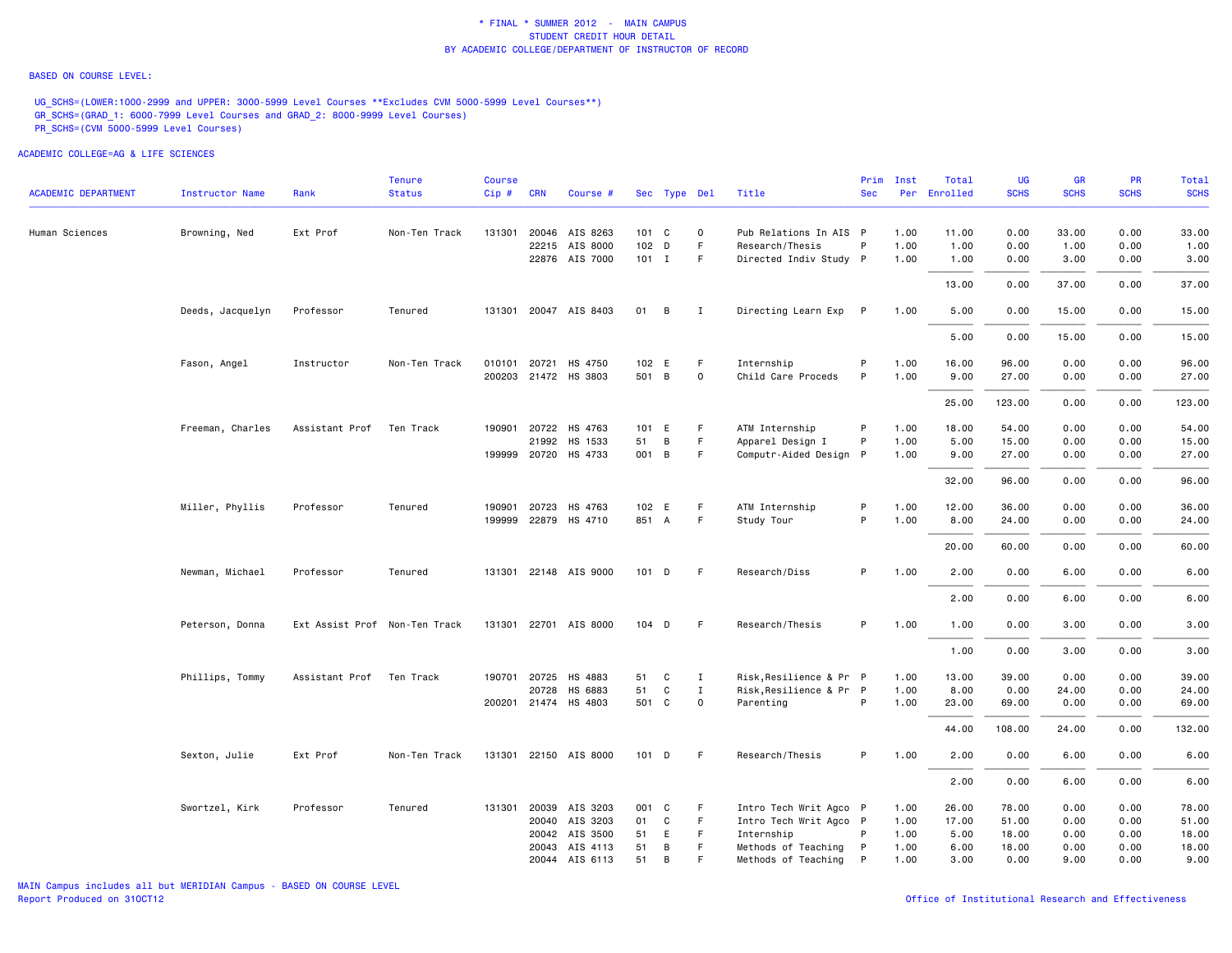#### BASED ON COURSE LEVEL:

UG\_SCHS=(LOWER:1000-2999 and UPPER: 3000-5999 Level Courses \*\*Excludes CVM 5000-5999 Level Courses\*\*) GR\_SCHS=(GRAD\_1: 6000-7999 Level Courses and GRAD\_2: 8000-9999 Level Courses) PR\_SCHS=(CVM 5000-5999 Level Courses)

|                            |                        |                | <b>Tenure</b> | Course |            |                |       |              |             |                        | Prim           | Inst | Total             | UG          | <b>GR</b>   | <b>PR</b>                                                               | Total       |
|----------------------------|------------------------|----------------|---------------|--------|------------|----------------|-------|--------------|-------------|------------------------|----------------|------|-------------------|-------------|-------------|-------------------------------------------------------------------------|-------------|
| <b>ACADEMIC DEPARTMENT</b> | <b>Instructor Name</b> | Rank           | <b>Status</b> | Cip#   | <b>CRN</b> | Course #       |       | Sec Type Del |             | Title                  | <b>Sec</b>     | Per  | Enrolled          | <b>SCHS</b> | <b>SCHS</b> | <b>SCHS</b>                                                             | <b>SCHS</b> |
| Human Sciences             | Swortzel, Kirk         | Professor      | Tenured       | 131301 |            | 21990 AIS 8593 | 101 C |              | $\mathbf 0$ | Hist Found of Ag & H P |                | 1.00 | 15.00             | 0.00        | 45.00       | 0.00                                                                    | 45.00       |
|                            |                        |                |               |        | 22149      | AIS 9000       | 102 D |              |             | Research/Diss          | P              | 1.00 | 3.00              | 0.00        | 14.00       | 0.00                                                                    | 14.00       |
|                            |                        |                |               |        |            | 23147 AIS 4000 | 02 I  |              |             | Directed Indiv Study P |                | 1.00 | 1.00              | 3.00        | 0.00        | 0.00                                                                    | 3.00        |
|                            |                        |                |               |        |            | 23753 AIS 9000 | 51    | D            | F.          | Research/Diss          | P              | 1.00 | 1.00              | 0.00        | 3.00        | 0.00                                                                    | 3.00        |
|                            |                        |                |               |        |            |                |       |              |             |                        |                |      | 77.00             | 168.00      | 71.00       | 0.00                                                                    | 239.00      |
|                            | Taylor, Walter         | Professor      | Tenured       | 131301 |            | 22700 AIS 9000 | 103 D |              | E           | Research/Diss          | P <sub>1</sub> | 1.00 | 2.00              | 0.00        | 2.00        | 0.00                                                                    | 2.00        |
|                            |                        |                |               |        |            |                |       |              |             |                        |                |      | 2.00              | 0.00        | 2.00        | 0.00                                                                    | 2.00        |
|                            | White, Ronnie          | Ext Prof       | Non-Ten Track | 131301 |            | 22216 AIS 8000 | 103 D |              | E           | Research/Thesis        | P.             | 1.00 | 1.00              | 0.00        | 1.00        | 0.00                                                                    | 1.00        |
|                            |                        |                |               |        |            |                |       |              |             |                        |                |      | 1.00              | 0.00        | 1.00        | 0.00                                                                    | 1.00        |
|                            | Wilmoth, Joe           | Associate Prof | Tenured       | 200201 | 20724      | HS 4853        | 001 C |              | F           | Family:Human Ecolog    | P              | 1.00 | 15.00             | 45.00       | 0.00        | 0.00                                                                    | 45.00       |
|                            |                        |                |               |        | 20727      | HS 6853        | 001 C |              | F.          | Family: An Ecologica P |                | 1.00 | 1.00              | 0.00        | 3.00        | 0.00                                                                    | 3.00        |
|                            |                        |                |               |        |            |                |       |              |             |                        |                |      | 16.00             | 45.00       | 3.00        | 0.00                                                                    | 48.00       |
|                            | Worthy, Sheri          | Professor      | Tenured       | 190401 |            | 21995 HS 4313  | 01    | C            | F.          | Family Resource Mana P |                | 1.00 | 6.00              | 18.00       | 0.00        | 0.00                                                                    | 18.00       |
|                            |                        |                |               |        |            | 21996 HS 6313  | 01    | C            | F           | Family Res Mngmnt      | P              | 1.00 | 2.00              | 0.00        | 6.00        | 0.00                                                                    | 6.00        |
|                            |                        |                |               |        |            |                |       |              |             |                        |                |      | 8.00              | 18.00       | 6.00        | 0.00                                                                    | 24.00       |
|                            |                        |                |               |        |            |                |       |              |             |                        |                |      | $=$ = = = = = = = |             |             | $\qquad \qquad \equiv \equiv \equiv \equiv \equiv \equiv \equiv \equiv$ | ==========  |
|                            |                        |                |               |        |            |                |       |              |             |                        |                |      | 248,00            | 618.00      | 174.00      | 0.00                                                                    | 792.00      |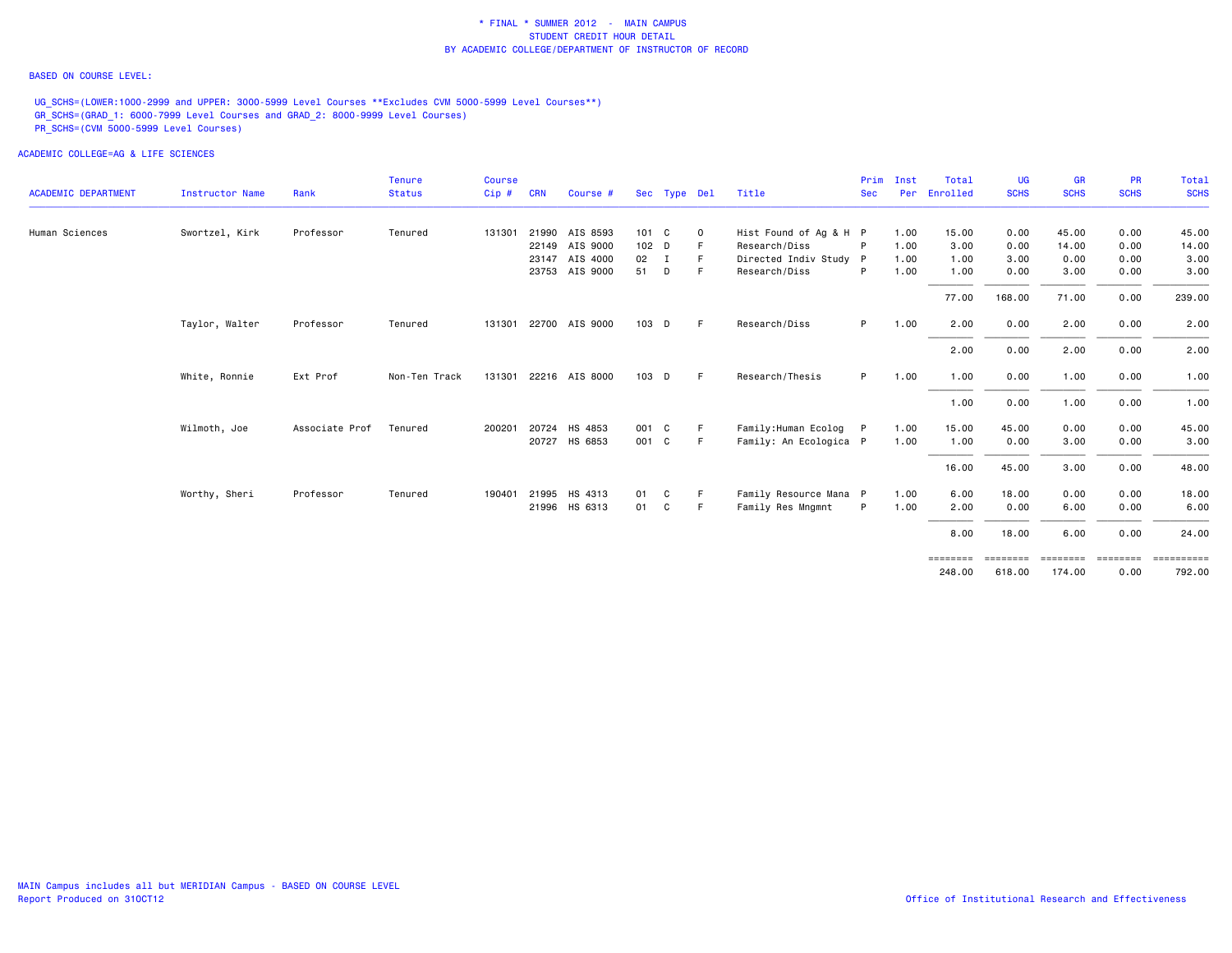#### BASED ON COURSE LEVEL:

UG\_SCHS=(LOWER:1000-2999 and UPPER: 3000-5999 Level Courses \*\*Excludes CVM 5000-5999 Level Courses\*\*) GR\_SCHS=(GRAD\_1: 6000-7999 Level Courses and GRAD\_2: 8000-9999 Level Courses) PR\_SCHS=(CVM 5000-5999 Level Courses)

|                            |                                   |                               | <b>Tenure</b> | <b>Course</b> |            |                      |       |              |             |                        | Prim       | Inst | Total    | <b>UG</b>   | GR          | <b>PR</b>       | Total                |
|----------------------------|-----------------------------------|-------------------------------|---------------|---------------|------------|----------------------|-------|--------------|-------------|------------------------|------------|------|----------|-------------|-------------|-----------------|----------------------|
| <b>ACADEMIC DEPARTMENT</b> | Instructor Name                   | Rank                          | <b>Status</b> | Cip#          | <b>CRN</b> | Course #             |       | Sec Type Del |             | Title                  | <b>Sec</b> | Per  | Enrolled | <b>SCHS</b> | <b>SCHS</b> | <b>SCHS</b>     | <b>SCHS</b>          |
| Landscape Architecture     | Dumas, Jeremiah                   | Resrch Assist P Non-Ten Track |               | 040601        |            | 23762 LA 8000        | 52    | D            | F.          | Research / Thesis      | P          | 1.00 | 1.00     | 0.00        | 3.00        | 0.00            | 3.00                 |
|                            |                                   |                               |               |               |            |                      |       |              |             |                        |            |      | 1.00     | 0.00        | 3.00        | 0.00            | 3.00                 |
|                            | Gallo, Warren                     | Assistant Prof                | Ten Track     | 040601        |            | 22124 LA 4443        | 01    | Q            | F           | Exterior Design/Buil P |            | 1.00 | 6.00     | 18.00       | 0.00        | 0.00            | 18.00                |
|                            |                                   |                               |               |               |            | 22125 LA 6443        | 01    | Q            | F           | Exterior Design/Buil P |            | 0.50 | 1.00     | 0.00        | 3.00        | 0.00            | 3.00                 |
|                            |                                   |                               |               |               |            | 23578 LA 2644        | 01    | B            | F.          | Construction II: Gra P |            | 1.00 | 8.00     | 32.00       | 0.00        | 0.00            | 32.00                |
|                            |                                   |                               |               |               |            | 23776 LA 8000        | 53    | D            | -F          | Research / Thesis      | - P        | 1.00 | 1.00     | 0.00        | 3.00        | 0.00            | 3.00                 |
|                            |                                   |                               |               |               |            |                      |       |              |             |                        |            |      | 16.00    | 50.00       | 6.00        | 0.00            | 56.00                |
|                            | Rood, Cynthia                     | Lecturer                      | Non-Ten Track |               |            | 040601 21484 LA 1803 | 501 C |              | $\mathbf 0$ | Land Arch Appre        | P.         | 1.00 | 16.00    | 48.00       | 0.00        | 0.00            | 48.00                |
|                            |                                   |                               |               |               |            |                      |       |              |             |                        |            |      | 16.00    | 48.00       | 0.00        | 0.00            | 48.00                |
|                            | Schauwecker, Timot Associate Prof |                               | Tenured       | 010605        |            | 20782 LA 1711        | 101 E |              | F           | LC Internship I        | P          | 1.00 | 8.00     | 8.00        | 0.00        | 0.00            | 8.00                 |
|                            |                                   |                               |               |               |            | 20783 LA 2711        | 101 E |              | F.          | LC Internship II       | P          | 1.00 | 10.00    | 10.00       | 0.00        | 0.00            | 10.00                |
|                            |                                   |                               |               |               |            | 20784 LA 3711        | 101 E |              | F.          | LC Internship III      | P          | 1.00 | 7.00     | 7.00        | 0.00        | 0.00            | 7.00                 |
|                            |                                   |                               |               | 040601        |            | 23545 LA 8000        | 102 D |              | F.          | Research / Thesis      | P          | 1.00 | 2.00     | 0.00        | 4.00        | 0.00            | 4.00                 |
|                            |                                   |                               |               |               |            |                      |       |              |             |                        |            |      | 27.00    | 25.00       | 4.00        | 0.00            | 29.00                |
|                            | Seymour, Michael                  | Associate Prof                | Tenured       |               |            | 040601 23351 LA 8000 | 101 D |              | F.          | Research / Thesis      | P          | 1.00 | 2.00     | 0.00        | 6.00        | 0.00            | 6.00                 |
|                            |                                   |                               |               |               |            |                      |       |              |             |                        |            |      | 2.00     | 0.00        | 6.00        | 0.00            | 6.00                 |
|                            | Wilkerson, Gerald                 | Associate Prof                | Tenured       | 040601        |            | 23774 LA 7000        | 51    | $\mathbf{I}$ | F.          | Directed Indiv Study P |            | 1.00 | 1.00     | 0.00        | 3.00        | 0.00            | 3.00                 |
|                            |                                   |                               |               |               |            | 23775 LA 7000        | 52 I  |              | F.          | Directed Indiv Study P |            | 1.00 | 1.00     | 0.00        | 3.00        | 0.00            | 3.00                 |
|                            |                                   |                               |               |               |            |                      |       |              |             |                        |            |      | 2.00     | 0.00        | 6.00        | 0.00            | 6.00                 |
|                            |                                   |                               |               |               |            |                      |       |              |             |                        |            |      | 64.00    | 123.00      | 25.00       | -------<br>0.00 | ==========<br>148.00 |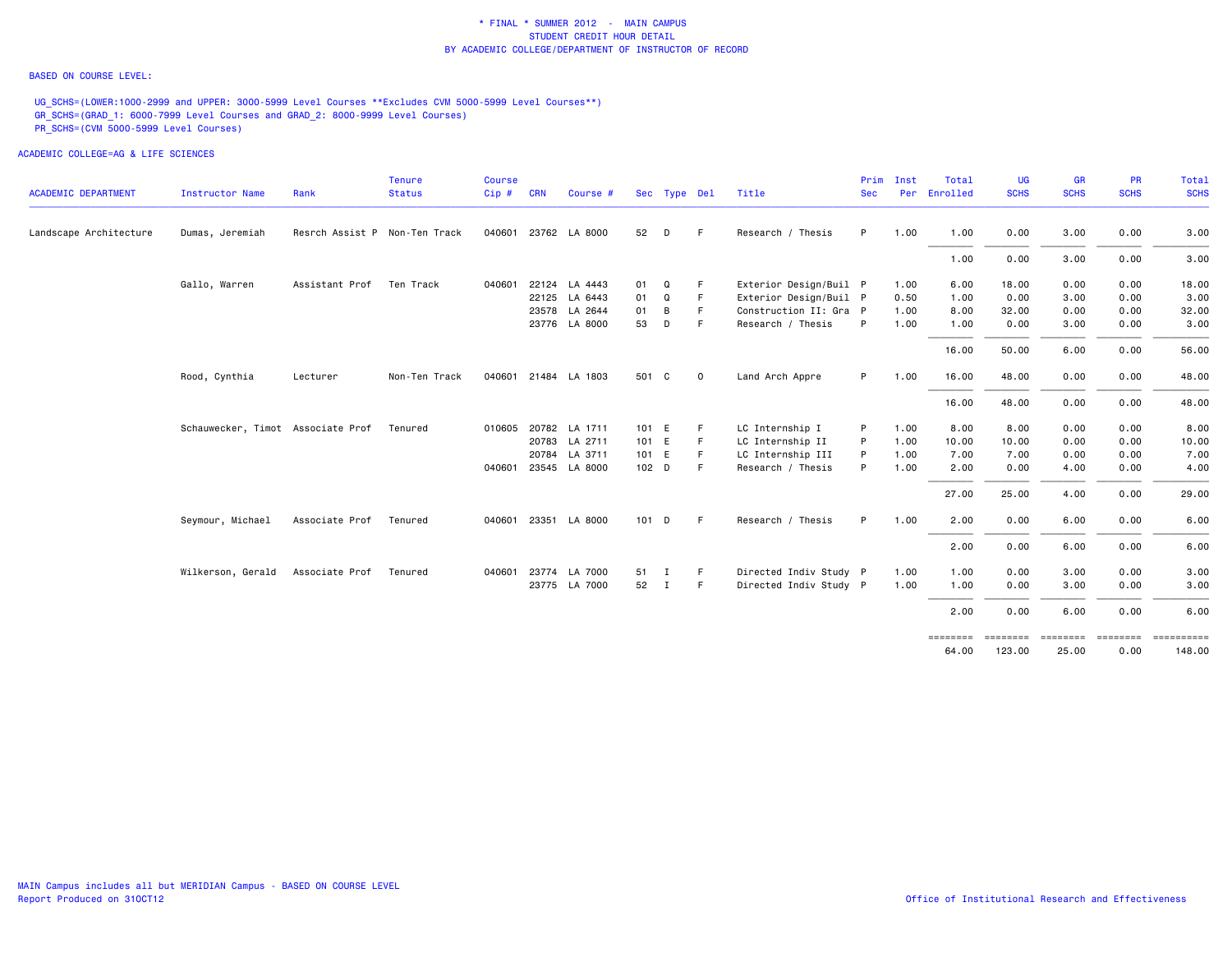#### BASED ON COURSE LEVEL:

UG\_SCHS=(LOWER:1000-2999 and UPPER: 3000-5999 Level Courses \*\*Excludes CVM 5000-5999 Level Courses\*\*) GR\_SCHS=(GRAD\_1: 6000-7999 Level Courses and GRAD\_2: 8000-9999 Level Courses) PR\_SCHS=(CVM 5000-5999 Level Courses)

|                            |                        |                               | <b>Tenure</b> | <b>Course</b> |            |                       |       |              |             |                     | Prim       | Inst | Total        | UG          | <b>GR</b>   | <b>PR</b>   | Total       |
|----------------------------|------------------------|-------------------------------|---------------|---------------|------------|-----------------------|-------|--------------|-------------|---------------------|------------|------|--------------|-------------|-------------|-------------|-------------|
| <b>ACADEMIC DEPARTMENT</b> | <b>Instructor Name</b> | Rank                          | <b>Status</b> | Cip#          | <b>CRN</b> | Course #              |       | Sec Type Del |             | Title               | <b>Sec</b> |      | Per Enrolled | <b>SCHS</b> | <b>SCHS</b> | <b>SCHS</b> | <b>SCHS</b> |
| Plant & Soil Sciences      | Baldwin, Brian         | Professor                     | Tenured       |               |            | 011102 23414 PSS 3423 |       | 102 E        | F           | Agronomy Internship | P          | 1.00 | 3.00         | 9.00        | 0.00        | 0.00        | 9.00        |
|                            |                        |                               |               | 020401        |            | 22584 PSS 8000        |       | 101 D        | $\mathsf F$ | Research / Thesis   | P          | 1.00 | 2.00         | 0.00        | 12.00       | 0.00        | 12.00       |
|                            |                        |                               |               |               |            | 22607 PSS 8000        |       | 01 D         | F           | Research / Thesis   | P          | 1.00 | 1.00         | 0.00        | 3.00        | 0.00        | 3.00        |
|                            |                        |                               |               |               |            | 020402 22652 PSS 9000 |       | $101$ D      | F           | Research / Diss     | P          | 1.00 | 1.00         | 0.00        | 6.00        | 0.00        | 6.00        |
|                            |                        |                               |               |               |            | 22682 PSS 9000        | 51    | D            | F           | Research / Diss     | P          | 1.00 | 1.00         | 0.00        | 1.00        | 0.00        | 1.00        |
|                            |                        |                               |               |               |            | 260202 22478 BCH 8000 |       | 103 D        | F           | Research / Thesis   | P          | 1.00 | 1.00         | 0.00        | 3.00        | 0.00        | 3.00        |
|                            |                        |                               |               |               |            |                       |       |              |             |                     |            |      | 9.00         | 9.00        | 25.00       | 0.00        | 34.00       |
|                            | Bond, Jason            | Resrch Assoc Pr Non-Ten Track |               |               |            | 020401 22585 PSS 8000 |       | $102$ D      | -F          | Research / Thesis   | P          | 1.00 | 1.00         | 0.00        | 6.00        | 0.00        | 6.00        |
|                            |                        |                               |               |               |            |                       |       |              |             |                     |            |      | 1.00         | 0.00        | 6.00        | 0.00        | 6.00        |
|                            | Byrd, John             | Ext Prof                      | Non-Ten Track | 020401        |            | 22586 PSS 8000        |       | 103 D        | F           | Research / Thesis   | P          | 1.00 | 1.00         | 0.00        | 1.00        | 0.00        | 1.00        |
|                            |                        |                               |               |               |            | 020402 22653 PSS 9000 |       | $102$ D      | F.          | Research / Diss     | P          | 1.00 | 2.00         | 0.00        | 12.00       | 0.00        | 12.00       |
|                            |                        |                               |               |               |            |                       |       |              |             |                     |            |      | 3.00         | 0.00        | 13.00       | 0.00        | 13.00       |
|                            | Cox, Michael           | Professor                     | Tenured       |               |            | 020401 22587 PSS 8000 | 104 D |              | F           | Research / Thesis   | P          | 1.00 | 2.00         | 0.00        | 12.00       | 0.00        | 12.00       |
|                            |                        |                               |               |               |            |                       |       |              |             |                     |            |      | 2.00         | 0.00        | 12.00       | 0.00        | 12.00       |
|                            | Dodds, Darrin          | Ext Assist Prof Non-Ten Track |               |               |            | 020401 22588 PSS 8000 |       | 105 D        | -F          | Research / Thesis   | P.         | 1.00 | 3.00         | 0.00        | 3.00        | 0.00        | 3.00        |
|                            |                        |                               |               |               |            |                       |       |              |             |                     |            |      | 3.00         | 0.00        | 3.00        | 0.00        | 3.00        |
|                            | Evans, William         | Resrch Assoc Pr Non-Ten Track |               |               |            | 020401 22590 PSS 8000 |       | 107 D        | F           | Research / Thesis   | P.         | 1.00 | 1.00         | 0.00        | 6.00        | 0.00        | 6.00        |
|                            |                        |                               |               |               |            |                       |       |              |             |                     |            |      | 1.00         | 0.00        | 6.00        | 0.00        | 6.00        |
|                            | Harkess, Richard       | Professor                     | Tenured       | 010601        |            | 21084 PSS 3433        |       | 101 E        | F           | Hort Internship     | P          | 1.00 | 2.00         | 6.00        | 0.00        | 0.00        | 6.00        |
|                            |                        |                               |               | 020401        | 22591      | PSS 8000              |       | 108 D        | $\mathsf F$ | Research / Thesis   | P          | 1.00 | 1.00         | 0.00        | 6.00        | 0.00        | 6.00        |
|                            |                        |                               |               |               |            | 020402 22655 PSS 9000 |       | 104 D        | F           | Research / Diss     | P          | 1.00 | 3.00         | 0.00        | 18.00       | 0.00        | 18.00       |
|                            |                        |                               |               |               |            | 22670 PSS 9000        | 04    | D            | $\mathsf F$ | Research / Diss     | P          | 1.00 | 1.00         | 0.00        | 6.00        | 0.00        | 6.00        |
|                            |                        |                               |               |               |            | 22685 PSS 9000        | 54    | $\mathsf{D}$ | F           | Research / Diss     | P          | 1.00 | 1.00         | 0.00        | 1.00        | 0.00        | 1.00        |
|                            |                        |                               |               |               |            |                       |       |              |             |                     |            |      | 8,00         | 6.00        | 31.00       | 0.00        | 37.00       |
|                            | Kingery, William       | Professor                     | Tenured       |               |            | 020402 22656 PSS 9000 |       | 105 D        | -F          | Research / Diss     | P          | 1.00 | 1.00         | 0.00        | 1.00        | 0.00        | 1.00        |
|                            |                        |                               |               |               |            |                       |       |              |             |                     |            |      | 1.00         | 0.00        | 1.00        | 0.00        | 1.00        |
|                            | Larson, Erick          | Ext Assoc Prof                | Non-Ten Track |               |            | 020401 22593 PSS 8000 | 110 D |              | F.          | Research / Thesis   | P          | 1.00 | 1.00         | 0.00        | 1.00        | 0.00        | 1.00        |
|                            |                        |                               |               |               |            |                       |       |              |             |                     |            |      | 1.00         | 0.00        | 1.00        | 0.00        | 1.00        |
|                            | Lemus, Rocky           | Ext Assoc Prof                | Non-Ten Track |               |            | 020402 22657 PSS 9000 | 106 D |              | -F          | Research / Diss     | P.         | 1.00 | 1.00         | 0.00        | 6.00        | 0.00        | 6.00        |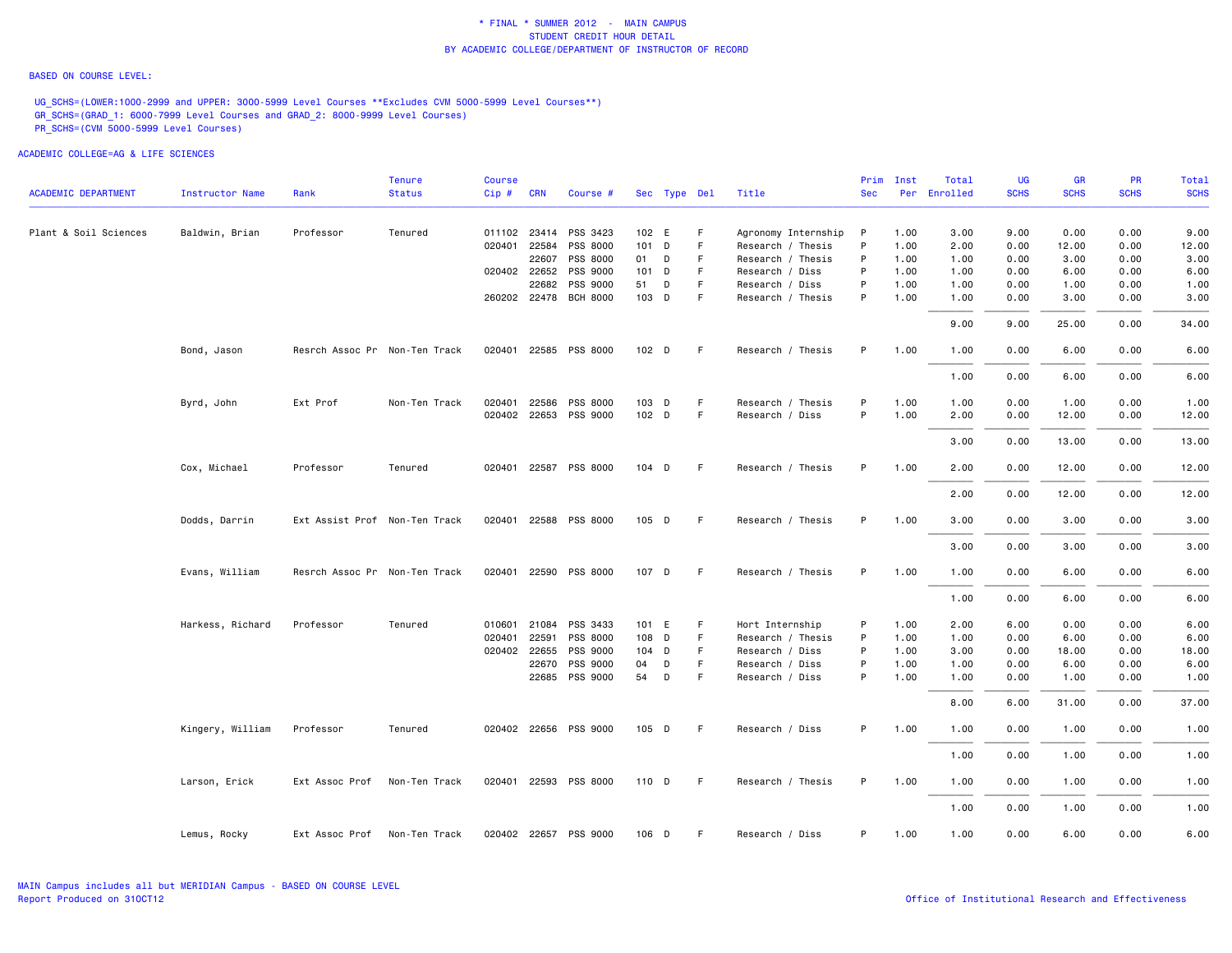#### BASED ON COURSE LEVEL:

UG\_SCHS=(LOWER:1000-2999 and UPPER: 3000-5999 Level Courses \*\*Excludes CVM 5000-5999 Level Courses\*\*) GR\_SCHS=(GRAD\_1: 6000-7999 Level Courses and GRAD\_2: 8000-9999 Level Courses) PR\_SCHS=(CVM 5000-5999 Level Courses)

ACADEMIC COLLEGE=AG & LIFE SCIENCES

| <b>ACADEMIC DEPARTMENT</b> | <b>Instructor Name</b>                          | Rank                          | <b>Tenure</b><br><b>Status</b> | <b>Course</b><br>$Cip \#$ | <b>CRN</b> | Course #              | Sec Type Del |   |    | Title                  | <b>Sec</b> | Prim Inst | Total<br>Per Enrolled | UG<br><b>SCHS</b> | <b>GR</b><br><b>SCHS</b> | <b>PR</b><br><b>SCHS</b> | <b>Total</b><br><b>SCHS</b> |
|----------------------------|-------------------------------------------------|-------------------------------|--------------------------------|---------------------------|------------|-----------------------|--------------|---|----|------------------------|------------|-----------|-----------------------|-------------------|--------------------------|--------------------------|-----------------------------|
|                            |                                                 |                               |                                |                           |            |                       |              |   |    |                        |            |           |                       |                   |                          |                          |                             |
|                            |                                                 |                               |                                |                           |            |                       |              |   |    |                        |            |           | 1.00                  | 0.00              | 6.00                     | 0.00                     | 6.00                        |
| Plant & Soil Sciences      | Macoon, Bisoondat Resrch Assoc Pr Non-Ten Track |                               |                                |                           |            | 020402 22658 PSS 9000 | 107 D        |   | F. | Research / Diss        | P          | 1.00      | 2.00                  | 0.00              | 9.00                     | 0.00                     | 9.00                        |
|                            |                                                 |                               |                                |                           |            |                       |              |   |    |                        |            |           | 2.00                  | 0.00              | 9.00                     | 0.00                     | 9.00                        |
|                            | Madsen, John                                    | Ext Assoc Prof                | Non-Ten Track                  |                           |            | 020401 22595 PSS 8000 | $112$ D      |   | F. | Research / Thesis      | P          | 1.00      | 2.00                  | 0.00              | 15.00                    | 0.00                     | 15.00                       |
|                            |                                                 |                               |                                |                           |            |                       |              |   |    |                        |            |           | 2.00                  | 0.00              | 15.00                    | 0.00                     | 15.00                       |
|                            | Matta, Frank                                    | Professor                     | Tenured                        | 020401 22597              |            | PSS 8000              | 114 D        |   | F  | Research / Thesis      | P          | 1.00      | 1.00                  | 0.00              | 1.00                     | 0.00                     | 1.00                        |
|                            |                                                 |                               |                                | 020402 22661              |            | PSS 9000              | 110 D        |   | F  | Research / Diss        | P          | 1.00      | 1.00                  | 0.00              | 6.00                     | 0.00                     | 6.00                        |
|                            |                                                 |                               |                                |                           |            |                       |              |   |    |                        |            |           | 2.00                  | 0.00              | 7.00                     | 0.00                     | 7.00                        |
|                            | Meints, Paul                                    | Instructor                    | Non-Ten Track                  |                           |            | 020403 21993 PSS 2423 | 51           | B | F. | Plant Matl I           | P          | 1.00      | 7.00                  | 21.00             | 0.00                     | 0.00                     | 21.00                       |
|                            |                                                 |                               |                                |                           |            |                       |              |   |    |                        |            |           | 7.00                  | 21.00             | 0.00                     | 0.00                     | 21.00                       |
|                            | Peterson, Daniel                                | Professor                     | Tenured                        |                           |            | 260202 22531 BCH 9000 | $122$ D      |   | F. | Research/Diss          | P          | 1.00      | 1.00                  | 0.00              | 6.00                     | 0.00                     | 6.00                        |
|                            |                                                 |                               |                                |                           |            |                       |              |   |    |                        |            |           | 1.00                  | 0.00              | 6.00                     | 0.00                     | 6.00                        |
|                            | Reddy, Kambham                                  | Resrch Professo Non-Ten Track |                                | 020402 22662              |            | PSS 9000              | 111 D        |   | F  | Research / Diss        | P          | 1.00      | 3.00                  | 0.00              | 18.00                    | 0.00                     | 18.00                       |
|                            |                                                 |                               |                                |                           |            | 22692 PSS 9000        | 61           | D | F  | Research / Diss        | P          | 1.00      | 1.00                  | 0.00              | 6.00                     | 0.00                     | 6.00                        |
|                            |                                                 |                               |                                |                           |            | 23678 PSS 7000        | $101$ I      |   | F  | Directed Indiv Study P |            | 1.00      | 1.00                  | 0.00              | 3.00                     | 0.00                     | 3.00                        |
|                            |                                                 |                               |                                |                           |            |                       |              |   |    |                        |            |           | 5.00                  | 0.00              | 27.00                    | 0.00                     | 27.00                       |
|                            | Reynolds, Daniel                                | Professor                     | Tenured                        | 020401 22600              |            | PSS 8000              | 117 D        |   | F  | Research / Thesis      | P          | 1.00      | 3.00                  | 0.00              | 3.00                     | 0.00                     | 3.00                        |
|                            |                                                 |                               |                                |                           | 22623      | PSS 8000              | 17           | D | F  | Research / Thesis      | P          | 1.00      | 1.00                  | 0.00              | 3.00                     | 0.00                     | 3.00                        |
|                            |                                                 |                               |                                |                           | 22645      | PSS 8000              | 66           | D | F  | Research / Thesis      | P          | 1.00      | 1.00                  | 0.00              | 3.00                     | 0.00                     | 3.00                        |
|                            |                                                 |                               |                                |                           | 23119      | PSS 8645              | 101 C        |   | F. | Field Appl Weed Sc P P |            | 1.00      | 11.00                 | 0.00              | 55.00                    | 0.00                     | 55.00                       |
|                            |                                                 |                               |                                |                           |            | 020402 22663 PSS 9000 | 112 D        |   | F  | Research / Diss        | P          | 1.00      | 4.00                  | 0.00              | 14.00                    | 0.00                     | 14.00                       |
|                            |                                                 |                               |                                |                           |            |                       |              |   |    |                        |            |           | 20.00                 | 0.00              | 78.00                    | 0.00                     | 78.00                       |
|                            | Shaw, David                                     | Professor                     | Tenured                        | 020401 22602              |            | PSS 8000              | 119 D        |   | F  | Research / Thesis      | P          | 1.00      | 1.00                  | 0.00              | 1.00                     | 0.00                     | 1.00                        |
|                            |                                                 |                               |                                |                           | 22625      | PSS 8000              | 19           | D | F. | Research / Thesis      | P          | 1.00      | 1.00                  | 0.00              | 1.00                     | 0.00                     | 1.00                        |
|                            |                                                 |                               |                                |                           |            | 020402 22665 PSS 9000 | 114 D        |   | F  | Research / Diss        | P          | 1.00      | 2.00                  | 0.00              | 9.00                     | 0.00                     | 9.00                        |
|                            |                                                 |                               |                                |                           |            |                       |              |   |    |                        |            |           | 4.00                  | 0.00              | 11.00                    | 0.00                     | 11.00                       |
|                            | Stewart, Barry                                  | Associate Prof                | Tenured                        |                           |            | 020401 22603 PSS 8000 | $120$ D      |   | F. | Research / Thesis      | P          | 1.00      | 2.00                  | 0.00              | 12.00                    | 0.00                     | 12.00                       |
|                            |                                                 |                               |                                |                           |            |                       |              |   |    |                        |            |           | 2.00                  | 0.00              | 12.00                    | 0.00                     | 12.00                       |
|                            | Varco, Jac                                      | Professor                     | Tenured                        |                           |            | 020402 22666 PSS 9000 | 115 D        |   | F  | Research / Diss        | P          | 1.00      | 1.00                  | 0.00              | 3.00                     | 0.00                     | 3.00                        |

MAIN Campus includes all but MERIDIAN Campus - BASED ON COURSE LEVEL Report Produced on 310CT12 **Containers** of the USD office of Institutional Research and Effectiveness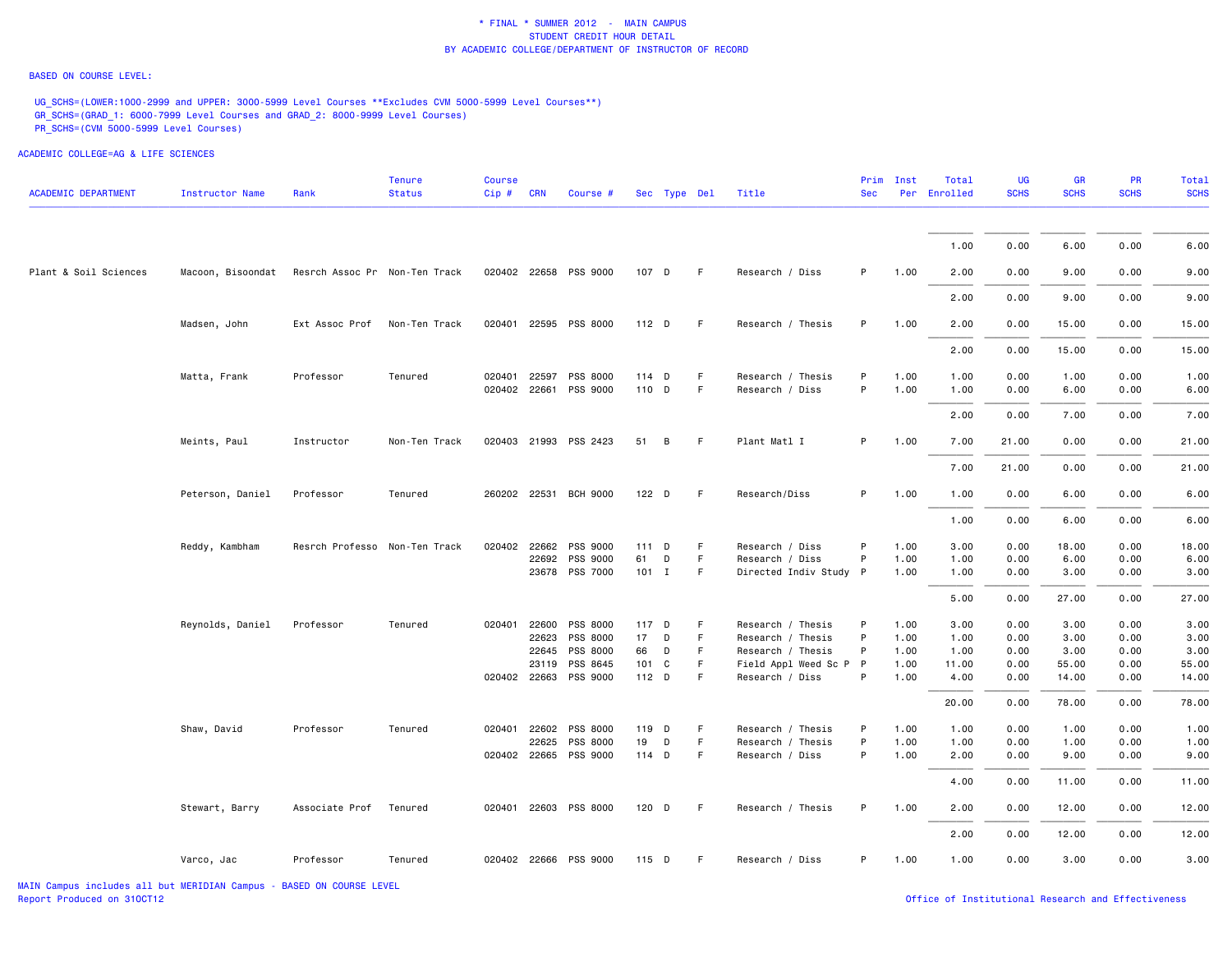#### BASED ON COURSE LEVEL:

UG\_SCHS=(LOWER:1000-2999 and UPPER: 3000-5999 Level Courses \*\*Excludes CVM 5000-5999 Level Courses\*\*) GR\_SCHS=(GRAD\_1: 6000-7999 Level Courses and GRAD\_2: 8000-9999 Level Courses) PR\_SCHS=(CVM 5000-5999 Level Courses)

| <b>ACADEMIC DEPARTMENT</b> | Instructor Name | Rank                          | <b>Tenure</b><br>Status | <b>Course</b><br>Cip# | <b>CRN</b> | Course # Sec Type Del |       |   | Title             | Sec | Prim Inst | Total<br>Per Enrolled      | UG<br><b>SCHS</b> | GR<br><b>SCHS</b>  | <b>PR</b><br><b>SCHS</b> | Total<br><b>SCHS</b> |
|----------------------------|-----------------|-------------------------------|-------------------------|-----------------------|------------|-----------------------|-------|---|-------------------|-----|-----------|----------------------------|-------------------|--------------------|--------------------------|----------------------|
|                            |                 |                               |                         |                       |            |                       |       |   |                   |     |           | 1.00                       | 0.00              | 3.00               | 0.00                     | 3.00                 |
| Plant & Soil Sciences      | Walker, Timothy | Resrch Professo Non-Ten Track |                         |                       |            | 020401 22605 PSS 8000 | 122 D | F | Research / Thesis | P.  | 1.00      | 2.00                       | 0.00              | 6.00               | 0.00                     | 6.00                 |
|                            |                 |                               |                         |                       |            |                       |       |   |                   |     |           | 2.00                       | 0.00              | 6.00               | 0.00                     | 6.00                 |
|                            | Wallace, Teddy  | Associate Prof                | Tenured                 |                       |            | 020401 22606 PSS 8000 | 123 D | F | Research / Thesis | P   | 1.00      | 1.00                       | 0.00              | 1.00               | 0.00                     | 1.00                 |
|                            |                 |                               |                         |                       |            |                       |       |   |                   |     |           | 1.00                       | 0.00              | 1.00               | 0.00                     | 1.00                 |
|                            |                 |                               |                         |                       |            |                       |       |   |                   |     |           | $=$ = = = = = = =<br>79.00 | eessesse<br>36.00 | ========<br>279.00 | ========<br>0.00         | ==========<br>315.00 |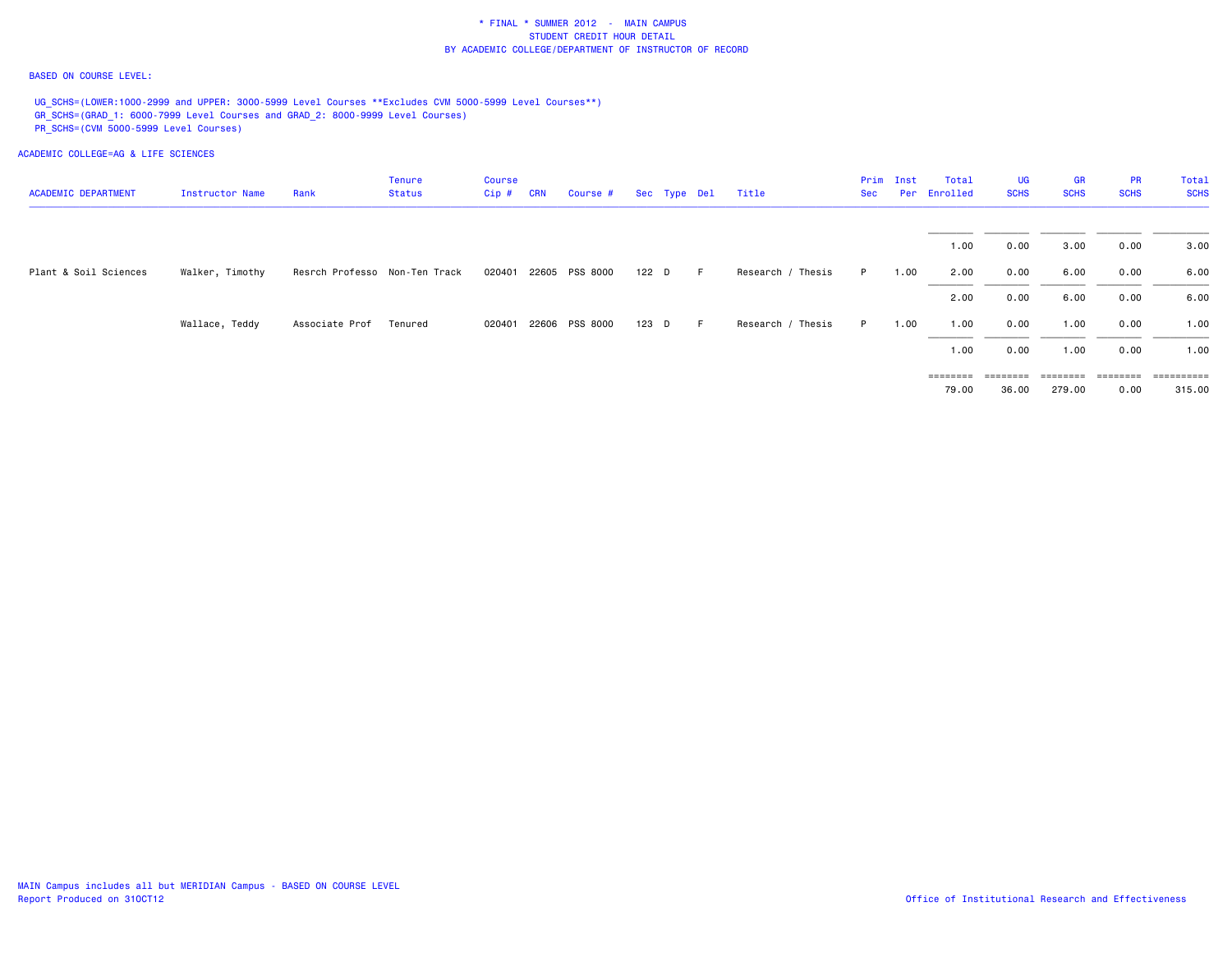#### BASED ON COURSE LEVEL:

UG\_SCHS=(LOWER:1000-2999 and UPPER: 3000-5999 Level Courses \*\*Excludes CVM 5000-5999 Level Courses\*\*) GR\_SCHS=(GRAD\_1: 6000-7999 Level Courses and GRAD\_2: 8000-9999 Level Courses) PR\_SCHS=(CVM 5000-5999 Level Courses)

|                            |                              |                               | <b>Tenure</b> | Course |            |                      |                  |              |    |                        | Prim       | Inst | Total                      | UG                | <b>GR</b>   | <b>PR</b>        | Total                          |
|----------------------------|------------------------------|-------------------------------|---------------|--------|------------|----------------------|------------------|--------------|----|------------------------|------------|------|----------------------------|-------------------|-------------|------------------|--------------------------------|
| <b>ACADEMIC DEPARTMENT</b> | Instructor Name              | Rank                          | <b>Status</b> | Cip#   | <b>CRN</b> | Course #             |                  | Sec Type Del |    | Title                  | <b>Sec</b> | Per  | Enrolled                   | <b>SCHS</b>       | <b>SCHS</b> | <b>SCHS</b>      | <b>SCHS</b>                    |
| Poultry Science            | Kiess, Aaron                 | Assistant Prof                | Ten Track     | 020209 |            | 22872 PO 8000        | 01               | D            | F. | Research / Thesis      | P          | 1.00 | 1.00                       | 0.00              | 3.00        | 0.00             | 3.00                           |
|                            |                              |                               |               |        |            | 22874 P0 8000        | 51               | D            | F. | Research / Thesis      | P          | 1.00 | 1.00                       | 0.00              | 3.00        | 0.00             | 3.00                           |
|                            |                              |                               |               |        |            |                      |                  |              |    |                        |            |      | 2.00                       | 0.00              | 6.00        | 0.00             | 6.00                           |
|                            | McDaniel, Christop Professor |                               | Tenured       | 020209 |            | 23053 PO 8000        | 101 D            |              |    | Research / Thesis      | P          | 1.00 | 1.00                       | 0.00              | 6.00        | 0.00             | 6.00                           |
|                            |                              |                               |               |        |            | 23709 PO 9000        | 102 <sub>D</sub> |              | F  | Research / Diss        | P          | 1.00 | 1.00                       | 0.00              | 3.00        | 0.00             | 3.00                           |
|                            |                              |                               |               |        |            | 23791 P0 8000        | 52               | D            | F  | Research / Thesis      | P          | 1.00 | 1.00                       | 0.00              | 6.00        | 0.00             | 6.00                           |
|                            |                              |                               |               |        |            |                      |                  |              |    |                        |            |      | 3.00                       | 0.00              | 15.00       | 0.00             | 15.00                          |
|                            | Peebles, Edgar               | Professor                     | Tenured       |        |            | 020209 22402 PO 9000 | 101 D            |              | F. | Research / Diss        | P          | 1.00 | 2.00                       | 0.00              | 12.00       | 0.00             | 12.00                          |
|                            |                              |                               |               | 260707 |            | 22917 PHY 8000       | 103 D            |              |    | Research / Thesis      | P          | 1.00 | 1.00                       | 0.00              | 3.00        | 0.00             | 3.00                           |
|                            |                              |                               |               |        |            |                      |                  |              |    |                        |            |      | 3.00                       | 0.00              | 15.00       | 0.00             | 15.00                          |
|                            | Wells, Jessica               | Ext Instructor                | Non-Ten Track | 010907 |            | 21061 PO 3353        | 101 E            |              | F. | Poultry Prod Interns P |            | 1.00 | 6.00                       | 18.00             | 0.00        | 0.00             | 18.00                          |
|                            |                              |                               |               |        |            | 21062 PO 3363        | 101 E            |              | E  | Poultry Processing I P |            | 1.00 | 4.00                       | 12.00             | 0.00        | 0.00             | 12.00                          |
|                            |                              |                               |               |        |            |                      |                  |              |    |                        |            |      | 10.00                      | 30.00             | 0.00        | 0.00             | 30.00                          |
|                            | Zhai, Wei                    | Ext Assist Prof Non-Ten Track |               |        |            | 020209 23512 PO 8000 | 102 <sub>D</sub> |              | E  | Research / Thesis      | P          | 1.00 | 1.00                       | 0.00              | 6.00        | 0.00             | 6.00                           |
|                            |                              |                               |               |        |            |                      |                  |              |    |                        |            |      | 1.00                       | 0.00              | 6.00        | 0.00             | 6.00                           |
|                            |                              |                               |               |        |            |                      |                  |              |    |                        |            |      | $=$ = = = = = = =<br>19.00 | :=======<br>30.00 | 42.00       | --------<br>0.00 | $=$ = = = = = = = = =<br>72.00 |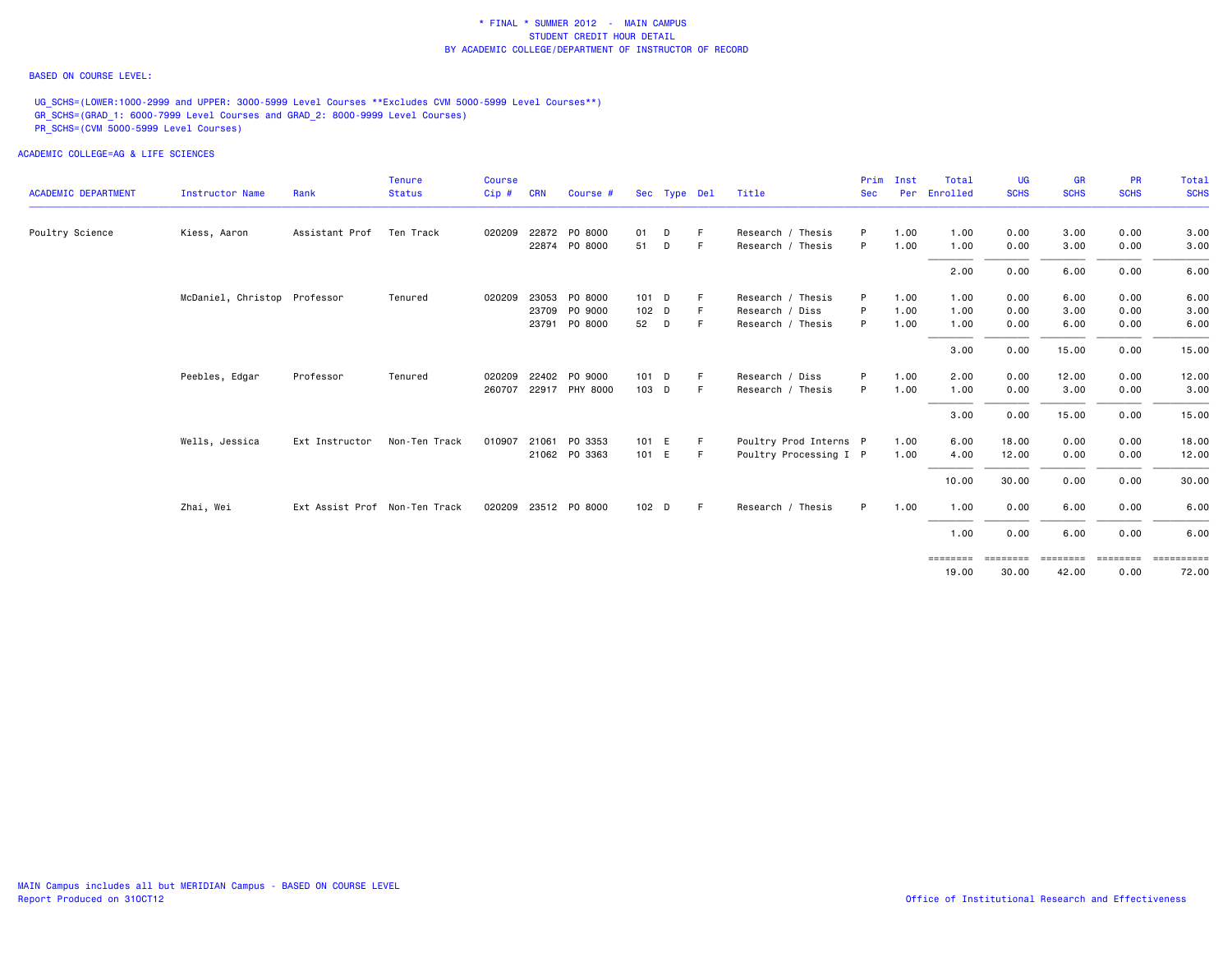#### BASED ON COURSE LEVEL:

UG\_SCHS=(LOWER:1000-2999 and UPPER: 3000-5999 Level Courses \*\*Excludes CVM 5000-5999 Level Courses\*\*) GR\_SCHS=(GRAD\_1: 6000-7999 Level Courses and GRAD\_2: 8000-9999 Level Courses) PR\_SCHS=(CVM 5000-5999 Level Courses)

| <b>ACADEMIC DEPARTMENT</b> | <b>Instructor Name</b> | Rank                          | <b>Tenure</b><br><b>Status</b> | <b>Course</b><br>Cip # CRN |              | Course #              |       | Sec Type Del   |             | Title                  | Prim<br><b>Sec</b> | Inst | Total<br>Per Enrolled  | <b>UG</b><br><b>SCHS</b> | <b>GR</b><br><b>SCHS</b> | PR<br><b>SCHS</b> | Total<br><b>SCHS</b> |
|----------------------------|------------------------|-------------------------------|--------------------------------|----------------------------|--------------|-----------------------|-------|----------------|-------------|------------------------|--------------------|------|------------------------|--------------------------|--------------------------|-------------------|----------------------|
|                            |                        |                               |                                |                            |              |                       |       |                |             |                        |                    |      |                        |                          |                          |                   |                      |
| Architecture               | Ellett, Amber          | Visit Assist Pr Non-Ten Track |                                |                            |              | 040201 22060 ARC 3723 | 51    | C              | F           | Active Bldg Systems P  |                    | 1.00 | 14.00                  | 42.00                    | 0.00                     | 0.00              | 42.00                |
|                            |                        |                               |                                |                            |              |                       |       |                |             |                        |                    |      | 14.00                  | 42.00                    | 0.00                     | 0.00              | 42.00                |
|                            | Gregory, Alexis        | Assistant Prof                | Ten Track                      |                            |              | 040201 22131 ARC 3713 | 01    | C              | -F          | Assemblages            | P                  | 1.00 | 15.00                  | 45.00                    | 0.00                     | 0.00              | 45.00                |
|                            |                        |                               |                                |                            |              |                       |       |                |             |                        |                    |      | 15.00                  | 45.00                    | 0.00                     | 0.00              | 45.00                |
|                            | Herrmann, Hans         | Assistant Prof                | Ten Track                      | 040201                     | 20059        | ARC 1546              | 53    | B              | F           | Arch Design I-B        | P                  | 1.00 | 7.00                   | 42.00                    | 0.00                     | 0.00              | 42.00                |
|                            |                        |                               |                                | 040601                     | 22125        | LA 6443               | 01    | Q              | $\mathsf F$ | Exterior Design/Buil S |                    | 0.50 | 1.00                   | 0.00                     | 3.00                     | 0.00              | 3.00                 |
|                            |                        |                               |                                |                            |              | 23683 LA 4443         | 02    | Q              | F.          | Exterior Design/Buil P |                    | 1.00 | 12.00                  | 36.00                    | 0.00                     | 0.00              | 36.00                |
|                            |                        |                               |                                |                            |              |                       |       |                |             |                        |                    |      | 20.00                  | 78.00                    | 3.00                     | 0.00              | 81.00                |
|                            | Kemp, Leah             | Non-Faculty                   | Non-Faculty                    |                            |              | 040201 21816 ARC 1013 | 501 C |                | $\mathbf 0$ | Arch Appreciation      | P                  | 1.00 | 13.00                  | 39.00                    | 0.00                     | 0.00              | 39.00                |
|                            |                        |                               |                                |                            |              |                       |       |                |             |                        |                    |      | 13.00                  | 39.00                    | 0.00                     | 0.00              | 39.00                |
|                            | McCann, Rachel         | Professor                     | Tenured                        |                            |              | 040201 20058 ARC 1546 | 52    | B              | -F          | Arch Design I-B        | P                  | 1.00 | 8.00                   | 48.00                    | 0.00                     | 0.00              | 48.00                |
|                            |                        |                               |                                |                            |              |                       |       |                |             |                        |                    |      | 8.00                   | 48.00                    | 0.00                     | 0.00              | 48.00                |
|                            | Perkes, David          | Professor                     | Tenured                        | 040201                     | 20062        | ARC 6823              | 01    | C              | F           | Public Design II       | P                  | 1.00 | 1.00                   | 0.00                     | 3.00                     | 0.00              | 3.00                 |
|                            |                        |                               |                                |                            |              | 20063 ARC 6833        | 01    | C              | F.          | Public Design III      | P                  | 1.00 | 1.00                   | 0.00                     | 3.00                     | 0.00              | 3.00                 |
|                            |                        |                               |                                |                            | 20064        | ARC 6863              | 01    | В              | F           | Public Practice II     | P                  | 1.00 | 1.00                   | 0.00                     | 3.00                     | 0.00              | 3.00                 |
|                            |                        |                               |                                |                            |              | 20065 ARC 6873        | 01    | B              | F           | Public Practice III P  |                    | 1.00 | 1.00                   | 0.00                     | 3.00                     | 0.00              | 3.00                 |
|                            |                        |                               |                                |                            |              |                       |       |                |             |                        |                    |      | 4.00                   | 0.00                     | 12.00                    | 0.00              | 12.00                |
|                            | Tripp, Andrew          | Assistant Prof                | Ten Track                      |                            |              | 040201 20057 ARC 1536 | 02    | B              | F           | Arch Design I-A        | P                  | 0.99 | 6.93                   | 41.58                    | 0.00                     | 0.00              | 41.58                |
|                            |                        |                               |                                |                            |              |                       |       |                |             |                        |                    |      | 6.93                   | 41.58                    | 0.00                     | 0.00              | 41.58                |
|                            | Watson, Gregory        | Associate Prof                | Tenured                        |                            | 040201 20056 | ARC 1536              | 01    | B              | F           | Arch Design I-A        | P                  | 1.00 | 7.00                   | 42.00                    | 0.00                     | 0.00              | 42.00                |
|                            |                        |                               |                                |                            |              | 20057 ARC 1536        | 02    | $\overline{B}$ | F           | Arch Design I-A        | S                  | 0.01 | 0.07                   | 0.42                     | 0.00                     | 0.00              | 0.42                 |
|                            |                        |                               |                                |                            |              |                       |       |                |             |                        |                    |      | 7.07                   | 42.42                    | 0.00                     | 0.00              | 42.42                |
|                            |                        |                               |                                |                            |              |                       |       |                |             |                        |                    |      | $= 222222222$<br>88.00 | ========<br>336.00       | ========<br>15.00        | ========<br>0.00  | 351.00               |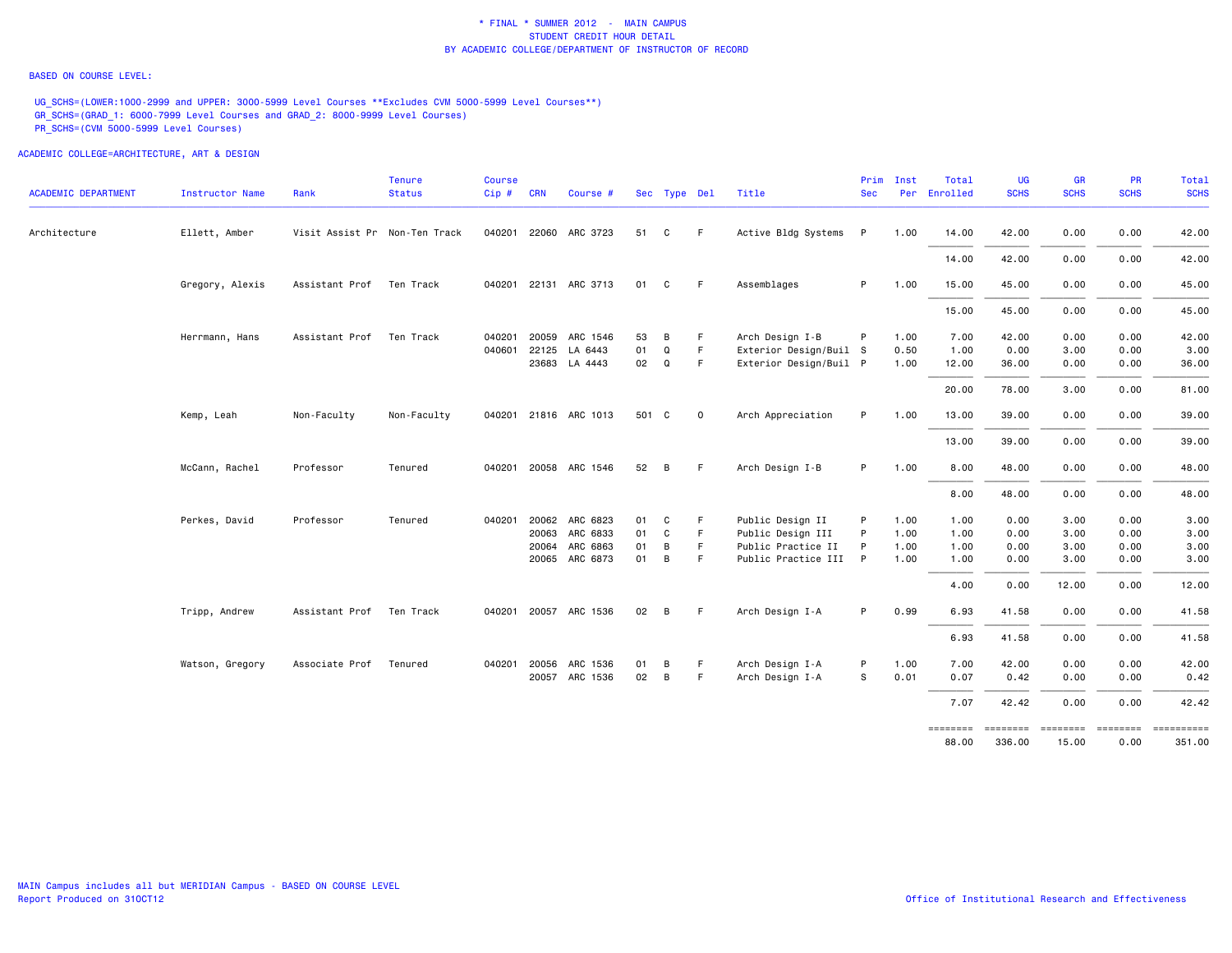#### BASED ON COURSE LEVEL:

UG\_SCHS=(LOWER:1000-2999 and UPPER: 3000-5999 Level Courses \*\*Excludes CVM 5000-5999 Level Courses\*\*) GR\_SCHS=(GRAD\_1: 6000-7999 Level Courses and GRAD\_2: 8000-9999 Level Courses) PR\_SCHS=(CVM 5000-5999 Level Courses)

|                            |                              |                               | Tenure        | <b>Course</b> |              |                       |       |              |             |                        | Prim         | Inst | Total    | UG          | GR          | <b>PR</b>   | Total       |
|----------------------------|------------------------------|-------------------------------|---------------|---------------|--------------|-----------------------|-------|--------------|-------------|------------------------|--------------|------|----------|-------------|-------------|-------------|-------------|
| <b>ACADEMIC DEPARTMENT</b> | <b>Instructor Name</b>       | Rank                          | <b>Status</b> | Cip#          | <b>CRN</b>   | Course #              |       | Sec Type Del |             | Title                  | <b>Sec</b>   | Per  | Enrolled | <b>SCHS</b> | <b>SCHS</b> | <b>SCHS</b> | <b>SCHS</b> |
| Art AAD                    | Campbell, Frank              | Associate Prof                | Tenured       |               | 509999 22063 | ART 4990              |       | 003 C        | F           | Special Topic In ART P |              | 1.00 | 6.00     | 18.00       | 0.00        | 0.00        | 18.00       |
|                            |                              |                               |               |               |              | 23424 ART 6990        |       | 001 C        | F           | Special Topic In ART P |              | 1.00 | 1.00     | 0.00        | 3.00        | 0.00        | 3.00        |
|                            |                              |                               |               |               |              |                       |       |              |             |                        |              |      | 7.00     | 18.00       | 3.00        | 0.00        | 21.00       |
|                            | Funderburk, Thomas Professor |                               | Tenured       | 500701        | 23621        | ART 4000              | 51    | Ι.           | F           | Directed Indiv Study P |              | 1.00 | 1.00     | 3.00        | 0.00        | 0.00        | 3.00        |
|                            |                              |                               |               | 500708        | 20074        | ART 2013              | 51    | L            | F           | Painting Survey        | P            | 1.00 | 6.00     | 18.00       | 0.00        | 0.00        | 18.00       |
|                            |                              |                               |               |               | 20078        | ART 3053              | 51    | $\mathsf{L}$ | F           | Watercolor Painting    | P            | 1.00 | 7.00     | 21.00       | 0.00        | 0.00        | 21.00       |
|                            |                              |                               |               |               |              |                       |       |              |             |                        |              |      | 14.00    | 42.00       | 0.00        | 0.00        | 42.00       |
|                            | Gootee, Marita               | Professor                     | Tenured       |               |              | 500605 22065 ART 2103 | 01    | В            | F           | Photography Survey     | P            | 1.00 | 7.00     | 21.00       | 0.00        | 0.00        | 21.00       |
|                            |                              |                               |               |               | 22066        | ART 4223              | 01    | L.           | $\mathsf F$ | Alternative Photogra P |              | 1.00 | 4.00     | 12.00       | 0.00        | 0.00        | 12.00       |
|                            |                              |                               |               | 500711        | 22067        | ART 4660              | 01    | $\mathsf{L}$ | E           | Advanced Photography P |              | 1.00 | 2.00     | 6.00        | 0.00        | 0.00        | 6.00        |
|                            |                              |                               |               |               |              | 509999 22061 ART 4990 | 001 C |              | F           | Special Topic In ART P |              | 1.00 | 5.00     | 15.00       | 0.00        | 0.00        | 15.00       |
|                            |                              |                               |               |               |              |                       |       |              |             |                        |              |      | 18.00    | 54.00       | 0.00        | 0.00        | 54.00       |
|                            | Haupt, Jeffrey               | Professor                     | Tenured       | 500701        | 23719        | ART 4000              | 01    | Ι.           | F           | Directed Indiv Study P |              | 1.00 | 1.00     | 3.00        | 0.00        | 0.00        | 3.00        |
|                            |                              |                               |               | 500705        |              | 20071 ART 1213        | 01    | L.           | F           | Drawing I              | P            | 1.00 | 10.00    | 30.00       | 0.00        | 0.00        | 30.00       |
|                            |                              |                               |               |               | 20073        | ART 1223              | 51    | L.           | F           | Drawing II             | P            | 1.00 | 14.00    | 42.00       | 0.00        | 0.00        | 42.00       |
|                            |                              |                               |               |               |              | 20076 ART 2213        | 51    | L.           | F           | Life Drawing I         | P            | 1.00 | 9.00     | 27.00       | 0.00        | 0.00        | 27.00       |
|                            |                              |                               |               |               |              | 22984 ART 3213        | 51    | Q            | E           | Life Drawing II        | P            | 1.00 | 2.00     | 6.00        | 0.00        | 0.00        | 6.00        |
|                            |                              |                               |               |               |              |                       |       |              |             |                        |              |      | 36.00    | 108.00      | 0.00        | 0.00        | 108.00      |
|                            | Landry, Jude                 | Assistant Prof                | Ten Track     |               | 500402 22064 | ART 4123              | 01    | Q            | F           | Screen Printing for    | $\mathsf{P}$ | 1.00 | 7.00     | 21.00       | 0.00        | 0.00        | 21.00       |
|                            |                              |                               |               |               |              | 500701 23521 ART 4000 |       | $101$ I      | F           | Directed Indiv Study P |              | 1.00 | 1.00     | 3.00        | 0.00        | 0.00        | 3.00        |
|                            |                              |                               |               |               |              |                       |       |              |             |                        |              |      |          |             |             |             |             |
|                            |                              |                               |               |               |              |                       |       |              |             |                        |              |      | 8,00     | 24.00       | 0.00        | 0.00        | 24.00       |
|                            | Long, Robert                 | Professor                     | Tenured       |               |              | 500711 20077 ART 2503 | 01    | $\mathsf{L}$ | F           | Ceramic Art Survey     | P            | 1.00 | 11.00    | 33.00       | 0.00        | 0.00        | 33.00       |
|                            |                              |                               |               |               | 20079        | ART 3503              | 01    | $\mathsf{L}$ | F           | Ceramic Art II         | P            | 1.00 | 3.00     | 9.00        | 0.00        | 0.00        | 9.00        |
|                            |                              |                               |               |               | 20081        | ART 4533              | 01    | <b>L</b>     | F           | Ceramic Art III        | P            | 1.00 | 2.00     | 6.00        | 0.00        | 0.00        | 6.00        |
|                            |                              |                               |               |               |              | 20082 ART 4650        | 01    | L.           | F           | Advanced Studio-Cera P |              | 1.00 | 1.00     | 6.00        | 0.00        | 0.00        | 6.00        |
|                            |                              |                               |               |               |              | 23644 ART 6650        | 01    | <b>L</b>     | F           | Advanced Studio-Cera P |              | 1.00 | 1.00     | 0.00        | 3.00        | 0.00        | 3.00        |
|                            |                              |                               |               |               |              |                       |       |              |             |                        |              |      | 18.00    | 54.00       | 3.00        | 0.00        | 57.00       |
|                            | McCourt, Timothy             | Professor                     | Tenured       | 500401        | 20068        | ART 1123              | 01    | L.           | F           | Design I               | P            | 1.00 | 14.00    | 42.00       | 0.00        | 0.00        | 42.00       |
|                            |                              |                               |               |               |              | 20070 ART 1133        | 51    | $\mathsf{L}$ | $\mathsf F$ | Design II              | P            | 1.00 | 12.00    | 36.00       | 0.00        | 0.00        | 36.00       |
|                            |                              |                               |               |               |              |                       |       |              |             |                        |              |      | 26.00    | 78.00       | 0.00        | 0.00        | 78.00       |
|                            | Morris, Anthony              | Visit Assist Pr Non-Ten Track |               |               |              | 500703 22381 ART 1023 | 01    | C            | F           | History Of Art II      | P            | 1.00 | 7.00     | 21.00       | 0.00        | 0.00        | 21.00       |
|                            |                              |                               |               |               |              |                       |       |              |             |                        |              |      | 7.00     | 21.00       | 0.00        | 0.00        | 21.00       |
|                            | Powney, Jeralyn              | Assistant Prof Ten Track      |               |               |              | 509999 23127 ART 4990 | 004 C |              | E           | Special Topic In ART P |              | 1.00 | 9.00     | 27.00       | 0.00        | 0.00        | 27.00       |
|                            |                              |                               |               |               |              |                       |       |              |             |                        |              |      |          |             |             |             |             |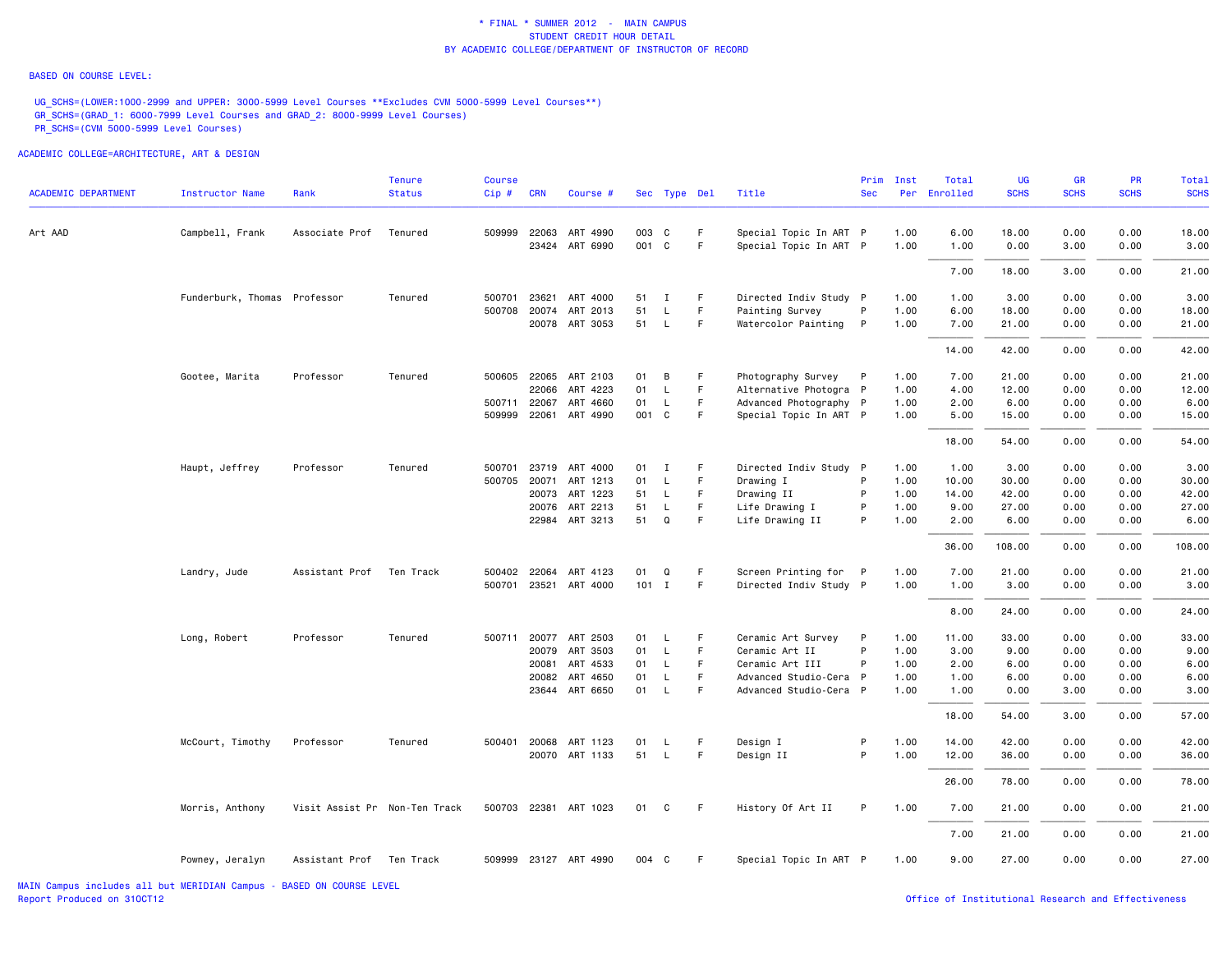#### BASED ON COURSE LEVEL:

UG\_SCHS=(LOWER:1000-2999 and UPPER: 3000-5999 Level Courses \*\*Excludes CVM 5000-5999 Level Courses\*\*) GR\_SCHS=(GRAD\_1: 6000-7999 Level Courses and GRAD\_2: 8000-9999 Level Courses) PR\_SCHS=(CVM 5000-5999 Level Courses)

| <b>ACADEMIC DEPARTMENT</b> | Instructor Name | Rank        | Tenure<br><b>Status</b> | Course<br>$Cip$ # | <b>CRN</b> | Course #              |       | Sec Type Del |                | Title                  | Prim<br>Sec | Inst | Total<br>Per Enrolled | <b>UG</b><br><b>SCHS</b> | <b>GR</b><br><b>SCHS</b> | <b>PR</b><br><b>SCHS</b> | Total<br><b>SCHS</b> |
|----------------------------|-----------------|-------------|-------------------------|-------------------|------------|-----------------------|-------|--------------|----------------|------------------------|-------------|------|-----------------------|--------------------------|--------------------------|--------------------------|----------------------|
|                            |                 |             |                         |                   |            |                       |       |              |                |                        |             |      |                       |                          |                          |                          |                      |
|                            |                 |             |                         |                   |            |                       |       |              |                |                        |             |      | 9.00                  | 27.00                    | 0.00                     | 0.00                     | 27.00                |
| Art AAD                    | Remo, John      | Lecturer    | Non-Ten Track           | 509999            |            | 22709 ART 2990        | 801 A |              | E              | Special Topic In ART P |             | 1.00 | 5.00                  | 15.00                    | 0.00                     | 0.00                     | 15.00                |
|                            |                 |             |                         |                   |            | 22710 ART 4990        | 801 A |              | F.             | Special Topic In ART P |             | 1.00 | 2.00                  | 6.00                     | 0.00                     | 0.00                     | 6.00                 |
|                            |                 |             |                         |                   |            |                       |       |              |                |                        |             |      | 7.00                  | 21.00                    | 0.00                     | 0.00                     | 21.00                |
|                            | Ring, Robert    | Non-Faculty | Non-Faculty             |                   |            | 500703 21351 ART 1113 | 501 C |              | $\overline{0}$ | Art Appreciation       | P.          | 1.00 | 23.00                 | 69.00                    | 0.00                     | 0.00                     | 69.00                |
|                            |                 |             |                         |                   |            |                       |       |              |                |                        |             |      | 23.00                 | 69.00                    | 0.00                     | 0.00                     | 69.00                |
|                            |                 |             |                         |                   |            |                       |       |              |                |                        |             |      | ========              | $=$ = = = = = = =        | $=$ = = = = = = =        | ========                 | -----------          |
|                            |                 |             |                         |                   |            |                       |       |              |                |                        |             |      | 173.00                | 516.00                   | 6.00                     | 0.00                     | 522.00               |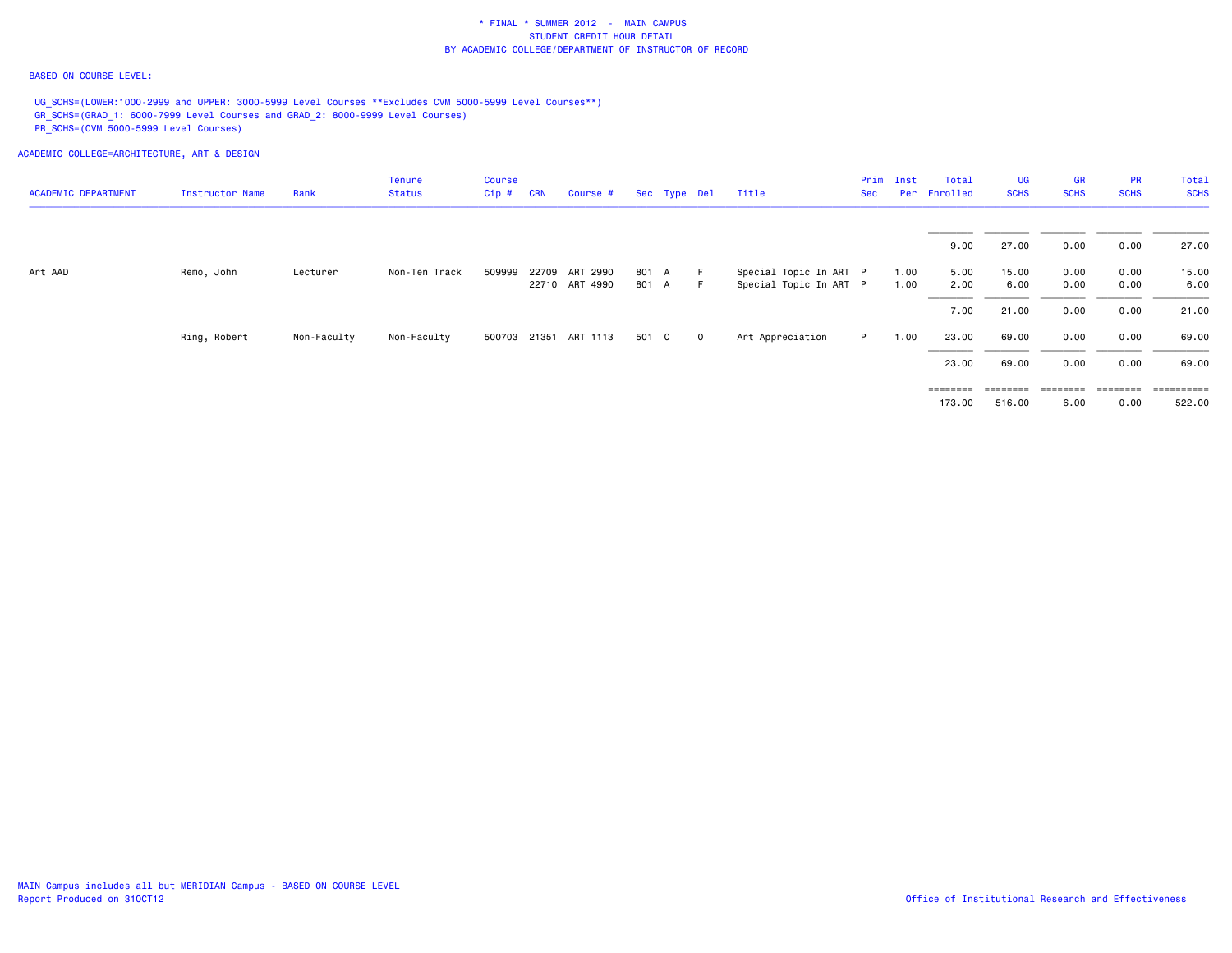#### BASED ON COURSE LEVEL:

UG SCHS=(LOWER:1000-2999 and UPPER: 3000-5999 Level Courses \*\*Excludes CVM 5000-5999 Level Courses\*\*) GR\_SCHS=(GRAD\_1: 6000-7999 Level Courses and GRAD\_2: 8000-9999 Level Courses) PR\_SCHS=(CVM 5000-5999 Level Courses)

ACADEMIC COLLEGE=ARCHITECTURE, ART & DESIGN

| <b>ACADEMIC DEPARTMENT</b>                 | Instructor Name | Rank           | Tenure<br>Status | Course<br>$Cip$ # | <b>CRN</b> | Course #      |       | Sec Type Del |                | Title                  | Sec | Prim Inst | Total<br>Per Enrolled | UG<br><b>SCHS</b> | <b>GR</b><br><b>SCHS</b> | <b>PR</b><br><b>SCHS</b> | Total<br><b>SCHS</b> |
|--------------------------------------------|-----------------|----------------|------------------|-------------------|------------|---------------|-------|--------------|----------------|------------------------|-----|-----------|-----------------------|-------------------|--------------------------|--------------------------|----------------------|
| Building Construction Sci El-Adaway, Islam |                 | Assistant Prof | Ten Track        | 140801            | 23343      | CE 7000       | 501 I |              | $\Omega$       | Directed Indiv Study P |     | 1.00      | 1.00                  | 0.00              | 6.00                     | 0.00                     | 6.00                 |
|                                            |                 |                |                  |                   |            | 23344 CE 7000 | 502 I |              | $\circ$        | Directed Indiv Study P |     | 1.00      | 1.00                  | 0.00              | 6.00                     | 0.00                     | 6.00                 |
|                                            |                 |                |                  |                   |            | 23345 CE 7000 | 503 I |              | $\mathbf{0}$   | Directed Indiv Study P |     | 1.00      | 1.00                  | 0.00              | 6.00                     | 0.00                     | 6.00                 |
|                                            |                 |                |                  |                   |            | 23346 CE 7000 | 504 I |              | $\overline{0}$ | Directed Indiv Study P |     | 1.00      | 1.00                  | 0.00              | 6.00                     | 0.00                     | 6.00                 |
|                                            |                 |                |                  |                   |            |               |       |              |                |                        |     |           | 4.00                  | 0.00              | 24.00                    | 0.00                     | 24.00                |
|                                            |                 |                |                  |                   |            |               |       |              |                |                        |     |           | ========              | ========          | ========                 | ========                 | ==========           |

4.00 0.00 24.00 0.00 24.00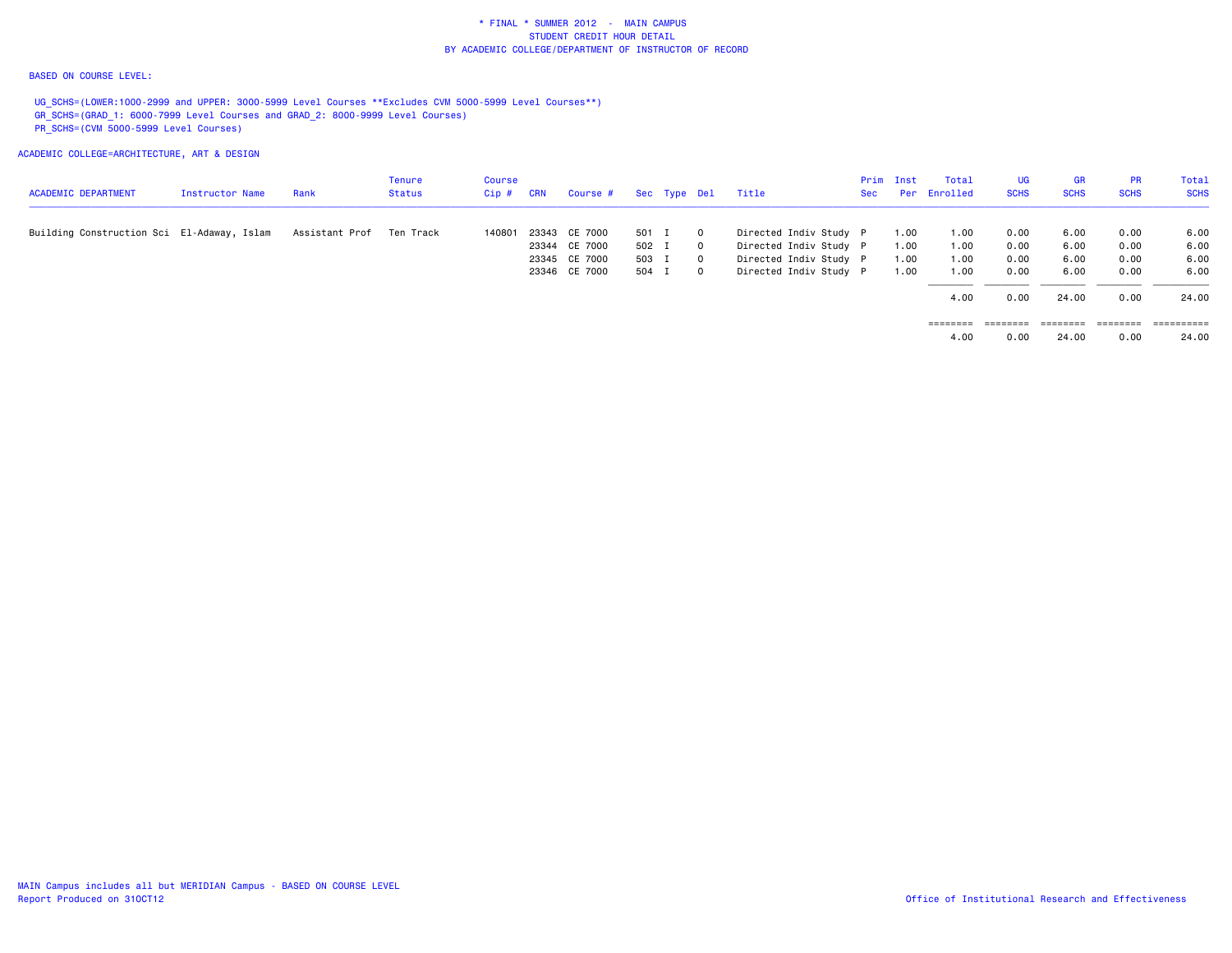#### BASED ON COURSE LEVEL:

UG\_SCHS=(LOWER:1000-2999 and UPPER: 3000-5999 Level Courses \*\*Excludes CVM 5000-5999 Level Courses\*\*) GR\_SCHS=(GRAD\_1: 6000-7999 Level Courses and GRAD\_2: 8000-9999 Level Courses) PR\_SCHS=(CVM 5000-5999 Level Courses)

ACADEMIC COLLEGE=ARCHITECTURE, ART & DESIGN

| <b>ACADEMIC DEPARTMENT</b> | Instructor Name | Rank           | <b>Tenure</b><br><b>Status</b> | <b>Course</b><br>Cip# | <b>CRN</b> | Course #             |       |   | Sec Type Del | Title                  | Prim<br><b>Sec</b> | Inst<br>Per | Total<br>Enrolled | <b>UG</b><br><b>SCHS</b> | <b>GR</b><br><b>SCHS</b> | <b>PR</b><br><b>SCHS</b> | Total<br><b>SCHS</b>                |
|----------------------------|-----------------|----------------|--------------------------------|-----------------------|------------|----------------------|-------|---|--------------|------------------------|--------------------|-------------|-------------------|--------------------------|--------------------------|--------------------------|-------------------------------------|
| Design                     | Carroll, Robin  | Instructor     | Non-Ten Track                  |                       |            | 500408 20736 ID 3603 | 001 C |   | - F          | Digital Design for I P |                    | 1.00        | 5.00              | 15.00                    | 0.00                     | 0.00                     | 15.00                               |
|                            |                 |                |                                |                       |            |                      |       |   |              |                        |                    |             | 5.00              | 15.00                    | 0.00                     | 0.00                     | 15.00                               |
|                            | Miller, Beth    | Associate Prof | Tenured                        | 500408                | 20737      | ID 4753              | 101 E |   |              | Interior Design Inte P |                    | 1.00        | 11.00             | 33.00                    | 0.00                     | 0.00                     | 33.00                               |
|                            |                 |                |                                |                       |            | 20738 ID 4753        | 102 E |   | - F          | Interior Design Inte P |                    | 1.00        | 11.00             | 33.00                    | 0.00                     | 0.00                     | 33.00                               |
|                            |                 |                |                                | 500605                |            | 20733 ID 2203        | 51    | Q |              | Rendering              | P                  | 1.00        | 12.00             | 36.00                    | 0.00                     | 0.00                     | 36.00                               |
|                            |                 |                |                                |                       |            |                      |       |   |              |                        |                    |             | 34.00             | 102.00                   | 0.00                     | 0.00                     | 102.00                              |
|                            | Miller, Lyndsey | Assistant Prof | Ten Track                      | 040501                |            | 20735 ID 3363        | 51    | B | -F.          | 3/D & CAD Modeling i P |                    | 1.00        | 12.00             | 36.00                    | 0.00                     | 0.00                     | 36.00                               |
|                            |                 |                |                                |                       |            |                      |       |   |              |                        |                    |             | 12.00             | 36.00                    | 0.00                     | 0.00                     | 36.00                               |
|                            | Riehm, William  | Assistant Prof | Ten Track                      | 190601                | 20734      | ID 2615              | 01    | C | -F.          | Interior Design Stud P |                    | 1.00        | 7.00              | 35.00                    | 0.00                     | 0.00                     | 35.00                               |
|                            |                 |                |                                |                       |            |                      |       |   |              |                        |                    |             | 7.00              | 35.00                    | 0.00                     | 0.00                     | 35.00                               |
|                            |                 |                |                                |                       |            |                      |       |   |              |                        |                    |             |                   | ==================       |                          |                          | ___________________________________ |

188,00 58.00 188.00 0.00 0.00 188.00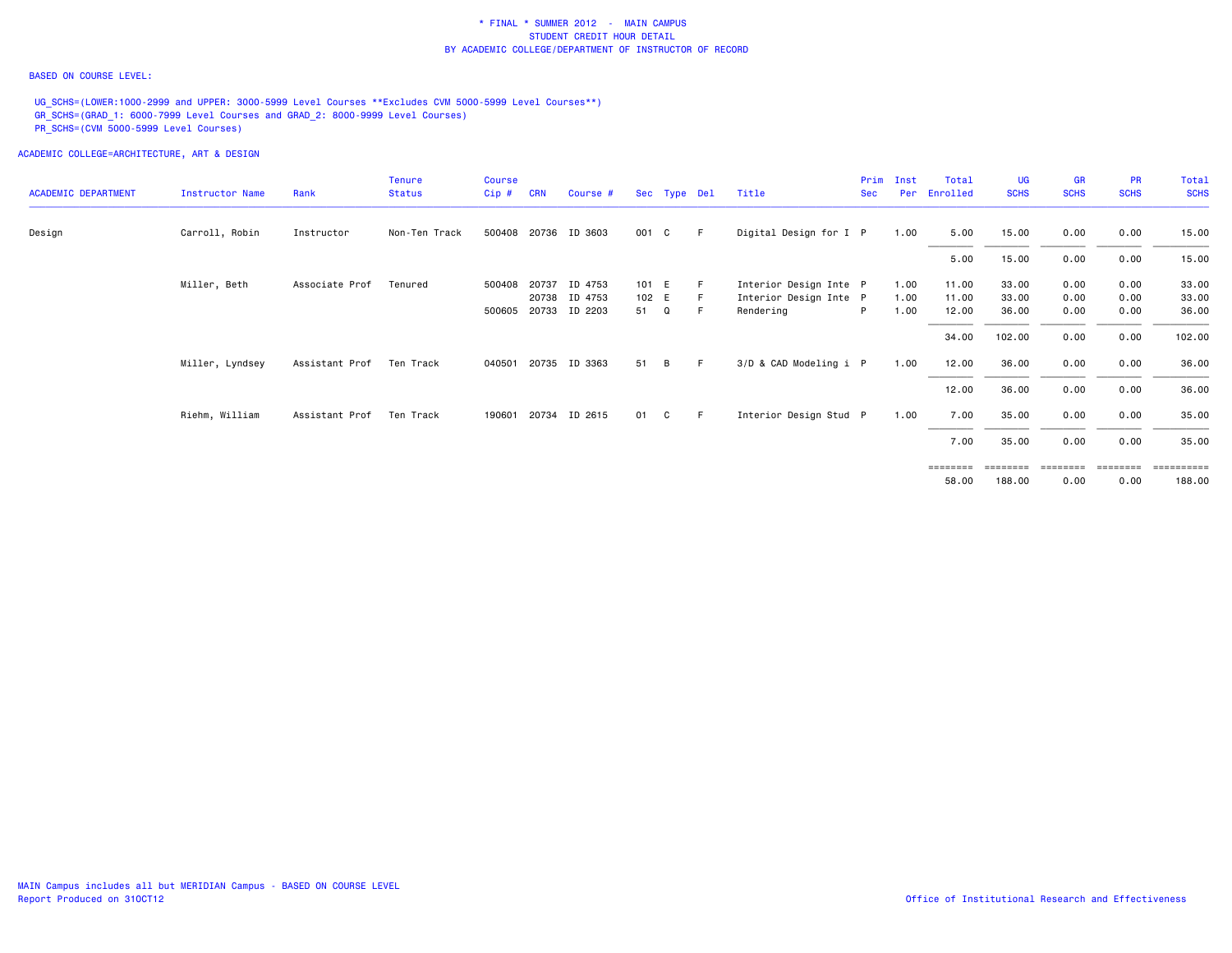#### BASED ON COURSE LEVEL:

UG\_SCHS=(LOWER:1000-2999 and UPPER: 3000-5999 Level Courses \*\*Excludes CVM 5000-5999 Level Courses\*\*) GR\_SCHS=(GRAD\_1: 6000-7999 Level Courses and GRAD\_2: 8000-9999 Level Courses) PR\_SCHS=(CVM 5000-5999 Level Courses)

| <b>ACADEMIC DEPARTMENT</b>               | Instructor Name                   | Rank           | Tenure<br><b>Status</b> | Course<br>Cip# | <b>CRN</b> | Course #             |       | Sec Type Del |             | Title                  | Prim<br><b>Sec</b> | Inst | Total<br>Per Enrolled | <b>UG</b><br><b>SCHS</b> | <b>GR</b><br><b>SCHS</b> | <b>PR</b><br><b>SCHS</b> | Total<br><b>SCHS</b> |
|------------------------------------------|-----------------------------------|----------------|-------------------------|----------------|------------|----------------------|-------|--------------|-------------|------------------------|--------------------|------|-----------------------|--------------------------|--------------------------|--------------------------|----------------------|
| Anthro. & Mid. East. Cult Copeland, Toni |                                   | Assistant Prof | Ten Track               |                |            | 450201 21350 AN 1143 | 501 C |              | $\mathbf 0$ | Cultural Anthro        | P.                 | 1.00 | 25.00                 | 75.00                    | 0.00                     | 0.00                     | 75.00                |
|                                          |                                   |                |                         |                |            |                      |       |              |             |                        |                    |      | 25.00                 | 75.00                    | 0.00                     | 0.00                     | 75.00                |
|                                          | Hardin, James                     | Associate Prof | Tenured                 |                |            | 380101 21560 AN 3540 | 851 A |              | F.          | Rel Travel & Part Pr P |                    | 1.00 | 12.00                 | 72.00                    | 0.00                     | 0.00                     | 72.00                |
|                                          |                                   |                |                         |                |            |                      |       |              |             |                        |                    |      | 12.00                 | 72.00                    | 0.00                     | 0.00                     | 72.00                |
|                                          | Herrmann, Nicholas Associate Prof |                | Tenured                 | 450201         |            | 22384 AN 4000        | 51 I  |              | -F.         | Directed Indiv Study P |                    | 1.00 | 1.00                  | 1.00                     | 0.00                     | 0.00                     | 1.00                 |
|                                          |                                   |                |                         |                |            |                      |       |              |             |                        |                    |      | 1.00                  | 1.00                     | 0.00                     | 0.00                     | 1.00                 |
|                                          | Rafferty, Janet                   | Professor      | Tenured                 | 450201         |            | 22732 AN 8000        | 101 D |              | E           | Thesis Research        | P                  | 1.00 | 3.00                  | 0.00                     | 13.00                    | 0.00                     | 13.00                |
|                                          |                                   |                |                         | 450301         |            | 23633 AN 2510        | 801 A |              | -F          | Archy Field Meth: Su P |                    | 1.00 | 11.00                 | 66.00                    | 0.00                     | 0.00                     | 66.00                |
|                                          |                                   |                |                         |                |            |                      |       |              |             |                        |                    |      | 14.00                 | 66.00                    | 13.00                    | 0.00                     | 79.00                |
|                                          |                                   |                |                         |                |            |                      |       |              |             |                        |                    |      | ========              | ========                 | ========                 | ========                 | ==========           |
|                                          |                                   |                |                         |                |            |                      |       |              |             |                        |                    |      | 52.00                 | 214.00                   | 13.00                    | 0.00                     | 227.00               |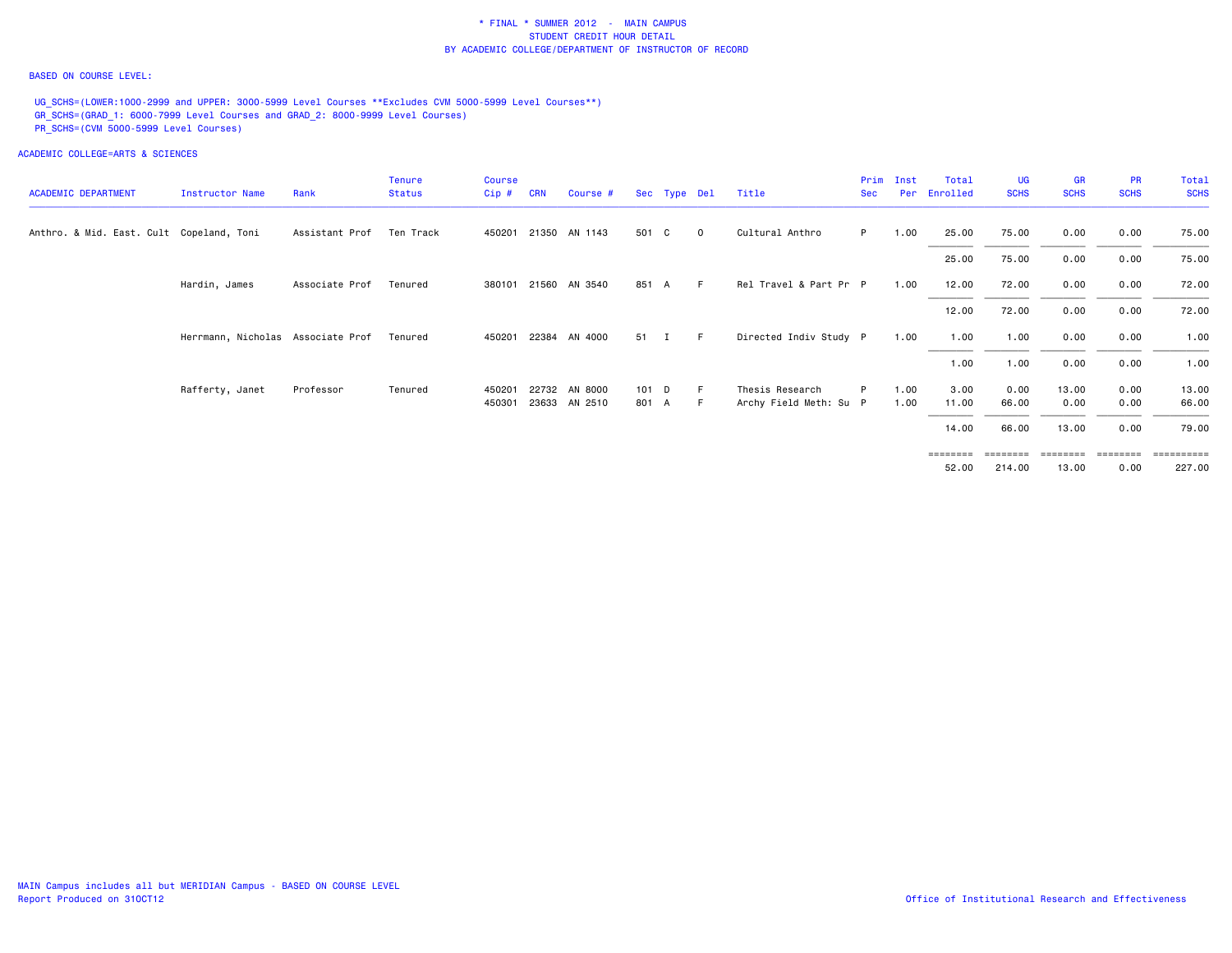#### BASED ON COURSE LEVEL:

UG\_SCHS=(LOWER:1000-2999 and UPPER: 3000-5999 Level Courses \*\*Excludes CVM 5000-5999 Level Courses\*\*) GR\_SCHS=(GRAD\_1: 6000-7999 Level Courses and GRAD\_2: 8000-9999 Level Courses) PR\_SCHS=(CVM 5000-5999 Level Courses)

| <b>ACADEMIC DEPARTMENT</b> | <b>Instructor Name</b>            | Rank                          | <b>Tenure</b><br><b>Status</b> | <b>Course</b><br>Cip# | <b>CRN</b>   | Course #              |       | Sec Type Del     |          | Title                  | Prim<br><b>Sec</b> | Inst | Total<br>Per Enrolled | UG<br><b>SCHS</b> | GR<br><b>SCHS</b> | <b>PR</b><br><b>SCHS</b> | Total<br><b>SCHS</b> |
|----------------------------|-----------------------------------|-------------------------------|--------------------------------|-----------------------|--------------|-----------------------|-------|------------------|----------|------------------------|--------------------|------|-----------------------|-------------------|-------------------|--------------------------|----------------------|
|                            |                                   |                               |                                |                       |              |                       |       |                  |          |                        |                    |      |                       |                   |                   |                          |                      |
| Biological Sciences        | Brooks, Christophe Assistant Prof |                               | Ten Track                      |                       |              | 269999 22998 BIO 8000 |       | 102 <sub>D</sub> | F.       | Research/Thesis        | P                  | 1.00 | 1.00                  | 0.00              | 1.00              | 0.00                     | 1.00                 |
|                            |                                   |                               |                                |                       |              |                       |       |                  |          |                        |                    |      | 1.00                  | 0.00              | 1.00              | 0.00                     | 1.00                 |
|                            | Chevalier, David                  | Assistant Prof                | Ten Track                      |                       |              | 269999 23000 BIO 8000 |       | $104$ D          | F.       | Research/Thesis        | P                  | 1.00 | 2.00                  | 0.00              | 3.00              | 0.00                     | 3.00                 |
|                            |                                   |                               |                                |                       |              |                       |       |                  |          |                        |                    |      | 2.00                  | 0.00              | 3.00              | 0.00                     | 3.00                 |
|                            | Doffitt, Cynthia                  | Instructor                    | Non-Ten Track                  | 260101                |              | 22015 BIO 1134        |       | E01 C            | F        | Biology I              | P                  | 1.00 | 28.00                 | 112.00            | 0.00              | 0.00                     | 112.00               |
|                            |                                   |                               |                                |                       |              | 260399 21702 MIC 1113 |       | 555 M            | 0        | Elementary Micro       | P                  | 1.00 | 2.00                  | 6.00              | 0.00              | 0.00                     | 6.00                 |
|                            |                                   |                               |                                |                       | 21705        | MIC 1123              | 555 M |                  | 0        | Science of Pub Healt P |                    | 1.00 | 1.00                  | 3.00              | 0.00              | 0.00                     | 3.00                 |
|                            |                                   |                               |                                |                       | 21709        | MIC 2003              |       | 901 M            | 0        | Comm Disease Control P |                    | 1.00 | 1.00                  | 3.00              | 0.00              | 0.00                     | 3.00                 |
|                            |                                   |                               |                                |                       |              | 21711 MIC 2013        |       | 555 M            | 0        | Foodborne Disease Co P |                    | 1.00 | 4.00                  | 12.00             | 0.00              | 0.00                     | 12.00                |
|                            |                                   |                               |                                |                       | 21715        | MIC 2033              | 555 M |                  | $\Omega$ | Waterborne Disease C P |                    | 1.00 | 1.00                  | 3.00              | 0.00              | 0.00                     | 3.00                 |
|                            |                                   |                               |                                |                       |              | 260505 22016 BIO 3303 | 51    | B                | F        | Parasitology           | P                  | 1.00 | 22.00                 | 66.00             | 0.00              | 0.00                     | 66.00                |
|                            |                                   |                               |                                |                       |              |                       |       |                  |          |                        |                    |      | 59.00                 | 205.00            | 0.00              | 0.00                     | 205.00               |
|                            | Donaldson, Janet                  | Assistant Prof                | Ten Track                      |                       |              | 269999 23060 BIO 9000 | 107 D |                  | F        | Research / Diss        | P                  | 1.00 | 2.00                  | 0.00              | 9.00              | 0.00                     | 9.00                 |
|                            |                                   |                               |                                |                       |              |                       |       |                  |          |                        |                    |      | 2.00                  | 0.00              | 9.00              | 0.00                     | 9.00                 |
|                            | Ervin, Gary                       | Professor                     | Tenured                        | 261301                | 21354        | BIO 8043              |       | 501 C            | 0        | Ecology & Environ      | P                  | 1.00 | 39.00                 | 0.00              | 117.00            | 0.00                     | 117.00               |
|                            |                                   |                               |                                |                       |              | 269999 23061 BIO 9000 |       | 108 D            | F.       | Research / Diss        | P                  | 1.00 | 1.00                  | 0.00              | 1.00              | 0.00                     | 1.00                 |
|                            |                                   |                               |                                |                       |              |                       |       |                  |          |                        |                    |      | 40.00                 | 0.00              | 118.00            | 0.00                     | 118.00               |
|                            | Gordon, Donna                     | Assistant Prof                | Ten Track                      |                       |              | 269999 23100 BIO 9000 | 59    | D                | F.       | Research / Diss        | P                  | 1.00 | 1.00                  | 0.00              | 6.00              | 0.00                     | 6.00                 |
|                            |                                   |                               |                                |                       |              |                       |       |                  |          |                        |                    |      | 1.00                  | 0.00              | 6.00              | 0.00                     | 6.00                 |
|                            | Holder, Thomas                    | Instructor                    | Non-Ten Track                  |                       | 260701 20087 | BIO 1023              | 51    | B                | F.       | Plants & Humans        | s                  | 0.25 | 3.25                  | 9.75              | 0.00              | 0.00                     | 9.75                 |
|                            |                                   |                               |                                |                       | 20095        | BIO 3524              | 01    | C                | F        | Biol Of Vertebrates    | P                  | 1.00 | 24.00                 | 96.00             | 0.00              | 0.00                     | 96.00                |
|                            |                                   |                               |                                |                       | 20096        | BIO 3524              | 02    | К                | F.       | Biol Of Vertebrates    | P                  | 1.00 | 24.00                 | 0.00              | 0.00              | 0.00                     | 0.00                 |
|                            |                                   |                               |                                |                       | 261301 20093 | BIO 3104              | 01    | В                | F        | Ecology                | P                  | 1.00 | 29.00                 | 116.00            | 0.00              | 0.00                     | 116.00               |
|                            |                                   |                               |                                |                       | 20094        | BIO 3104              | 02    | К                | F        | Ecology                | P                  | 1.00 | 29,00                 | 0.00              | 0.00              | 0.00                     | 0.00                 |
|                            |                                   |                               |                                |                       |              |                       |       |                  |          |                        |                    |      | 109.25                | 221.75            | 0.00              | 0.00                     | 221.75               |
|                            | Outlaw, Diana                     | Assistant Prof                | Ten Track                      |                       | 269999 22018 | BIO 4990              | 51    | В                | F.       | Special Topic in BIO P |                    | 1.00 | 8.00                  | 24.00             | 0.00              | 0.00                     | 24.00                |
|                            |                                   |                               |                                |                       |              | 22019 BIO 6990        | 51    | B                | F.       | Special Topic in BIO P |                    | 1.00 | 1.00                  | 0.00              | 3.00              | 0.00                     | 3.00                 |
|                            |                                   |                               |                                |                       |              |                       |       |                  |          |                        |                    |      | 9.00                  | 24.00             | 3.00              | 0.00                     | 27.00                |
|                            | Outlaw, Robert                    | Grad Tch Assist Non-Ten Track |                                |                       |              | 260101 21352 BIO 1134 |       | 501 B            | F.       | Biology I              | P                  | 1.00 | 19.00                 | 76.00             | 0.00              | 0.00                     | 76.00                |
|                            |                                   |                               |                                |                       |              |                       |       |                  |          |                        |                    |      | 19.00                 | 76.00             | 0.00              | 0.00                     | 76.00                |
|                            | Reese, Mary                       | Instructor                    | Non-Ten Track                  |                       |              | 260701 20087 BIO 1023 | 51    | B                | F.       | Plants & Humans        | P                  | 0.75 | 9.75                  | 29.25             | 0.00              | 0.00                     | 29.25                |
|                            |                                   |                               |                                |                       |              |                       |       |                  |          |                        |                    |      |                       |                   |                   |                          |                      |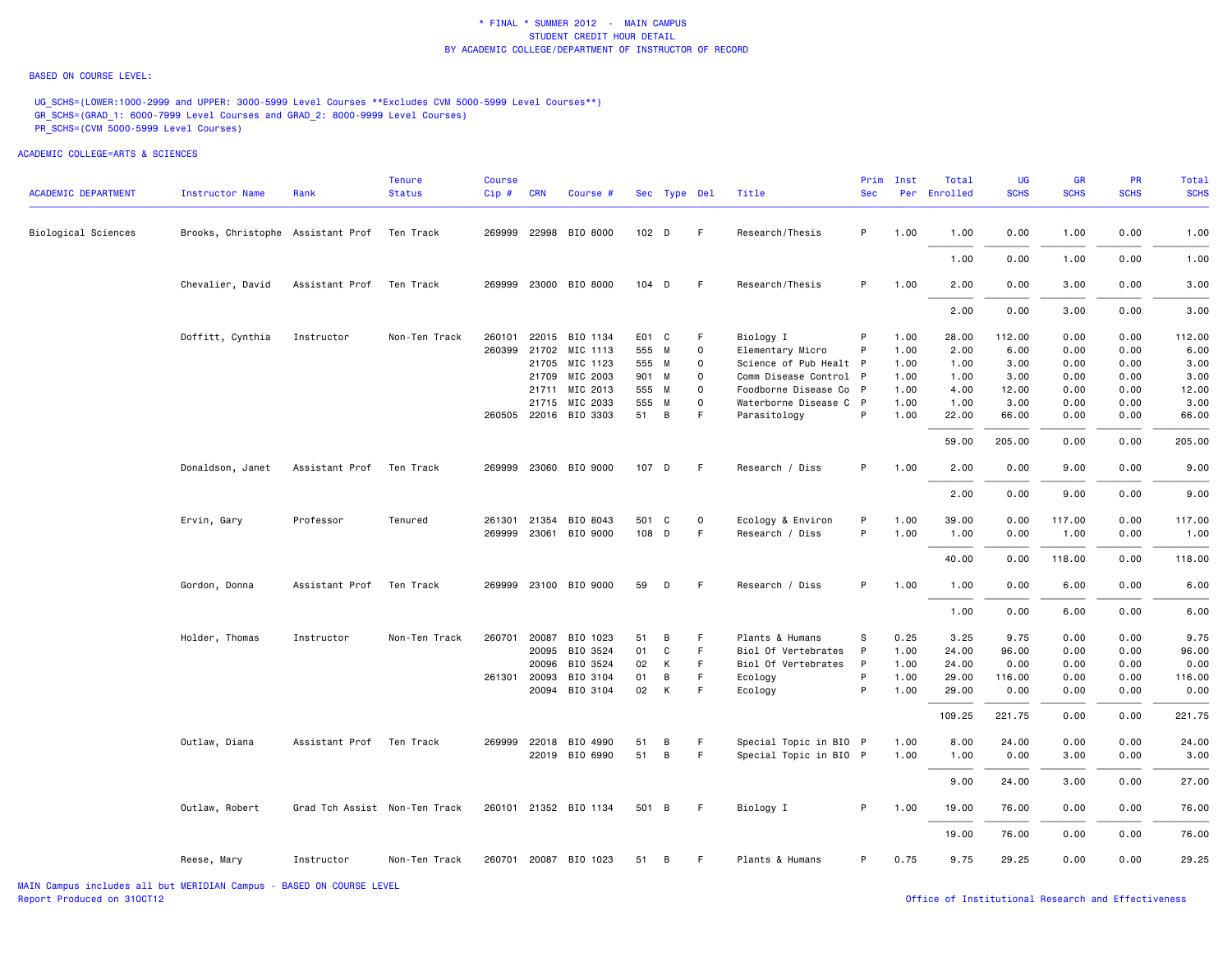#### BASED ON COURSE LEVEL:

UG\_SCHS=(LOWER:1000-2999 and UPPER: 3000-5999 Level Courses \*\*Excludes CVM 5000-5999 Level Courses\*\*) GR\_SCHS=(GRAD\_1: 6000-7999 Level Courses and GRAD\_2: 8000-9999 Level Courses) PR\_SCHS=(CVM 5000-5999 Level Courses)

|                            |                   |                | Tenure        | Course |            |                       |               |              |             |                        | Prim       | Inst | Total              | <b>UG</b>          | <b>GR</b>          | <b>PR</b>                    | <b>Total</b> |
|----------------------------|-------------------|----------------|---------------|--------|------------|-----------------------|---------------|--------------|-------------|------------------------|------------|------|--------------------|--------------------|--------------------|------------------------------|--------------|
| <b>ACADEMIC DEPARTMENT</b> | Instructor Name   | Rank           | <b>Status</b> | Cip#   | <b>CRN</b> | Course #              |               | Sec Type Del |             | Title                  | <b>Sec</b> |      | Per Enrolled       | <b>SCHS</b>        | <b>SCHS</b>        | <b>SCHS</b>                  | <b>SCHS</b>  |
| Biological Sciences        | Reese, Mary       | Instructor     | Non-Ten Track | 269999 |            | 23274 BIO 4000        | 101 I         |              | F.          | Directed Indiv Study P |            | 1.00 | 1.00               | 1.00               | 0.00               | 0.00                         | 1.00         |
|                            |                   |                |               |        | 23581      | BIO 4000              | $01 \qquad I$ |              | F           | Directed Indiv Study P |            | 1.00 | 1.00               | 1.00               | 0.00               | 0.00                         | 1.00         |
|                            |                   |                |               |        |            | 23782 BIO 4000        | 51 I          |              | F.          | Directed Indiv Study P |            | 1.00 | 1.00               | 2.00               | 0.00               | 0.00                         | 2.00         |
|                            |                   |                |               |        |            | 511005 20097 BIO 4100 | 01 H          |              | F.          | Med Tech Clinicals     | - P        | 1.00 | 3.00               | 18.00              | 0.00               | 0.00                         | 18.00        |
|                            |                   |                |               |        |            |                       |               |              |             |                        |            |      | 15.75              | 51.25              | 0.00               | 0.00                         | 51.25        |
|                            | Reichert, Nancy   | Professor      | Tenured       |        |            | 260101 21355 BIO 8183 | 501 E         |              | F.          | Capstone in Modern B P |            | 1.00 | 21.00              | 0.00               | 63.00              | 0.00                         | 63.00        |
|                            |                   |                |               | 261201 |            | 21353 BIO 6033        | 501 C         |              | $\mathbf 0$ | Fund Biotechnology     | P          | 1.00 | 37.00              | 0.00               | 111.00             | 0.00                         | 111.00       |
|                            |                   |                |               |        |            | 269999 23010 BIO 8000 | 114 D         |              | F           | Research/Thesis        | P          | 1.00 | 1.00               | 0.00               | 1.00               | 0.00                         | 1.00         |
|                            |                   |                |               |        |            |                       |               |              |             |                        |            |      | 59.00              | 0.00               | 175.00             | 0.00                         | 175.00       |
|                            | Stewart, James    | Assistant Prof | Ten Track     |        |            | 269999 23011 BIO 8000 | 115 D         |              |             | Research/Thesis        | P          | 1.00 | 1.00               | 0.00               | 4.00               | 0.00                         | 4.00         |
|                            |                   |                |               |        |            | 23048 BIO 8000        | 66            | D            | F.          | Research/Thesis        | P          | 1.00 | 1.00               | 0.00               | 2.00               | 0.00                         | 2.00         |
|                            |                   |                |               |        |            | 23308 BIO 4000        | $102$ I       |              | F.          | Directed Indiv Study P |            | 1.00 | 1.00               | 2.00               | 0.00               | 0.00                         | 2.00         |
|                            |                   |                |               |        |            | 23783 BIO 4000        | 52 I          |              | F           | Directed Indiv Study P |            | 1.00 | 1.00               | 2.00               | 0.00               | 0.00                         | 2.00         |
|                            |                   |                |               |        |            |                       |               |              |             |                        |            |      | 4.00               | 4.00               | 6.00               | 0.00                         | 10.00        |
|                            | Wallace, Lisa     | Associate Prof | Tenured       | 269999 | 23031      | BIO 8000              | 17            | D            |             | Research/Thesis        | P          | 1.00 | 1.00               | 0.00               | 3.00               | 0.00                         | 3.00         |
|                            |                   |                |               |        |            | 23050 BIO 8000        | 68            | D            | F           | Research/Thesis        | P          | 1.00 | 1.00               | 0.00               | 3.00               | 0.00                         | 3.00         |
|                            |                   |                |               |        |            | 23070 BIO 9000        | 117 D         |              | F           | Research / Diss        | P          | 1.00 | 1.00               | 0.00               | 3.00               | 0.00                         | 3.00         |
|                            |                   |                |               |        |            | 23108 BIO 9000        | 67            | D            | E           | Research / Diss        | P          | 1.00 | 1.00               | 0.00               | 6.00               | 0.00                         | 6.00         |
|                            |                   |                |               |        |            |                       |               |              |             |                        |            |      | 4.00               | 0.00               | 15.00              | 0.00                         | 15.00        |
|                            | Welch, Mark       | Assistant Prof | Ten Track     |        |            | 269999 23051 BIO 8000 | 69            | D            | F.          | Research/Thesis        | P          | 1.00 | 1.00               | 0.00               | 1.00               | 0.00                         | 1.00         |
|                            |                   |                |               |        |            |                       |               |              |             |                        |            |      | 1.00               | 0.00               | 1.00               | 0.00                         | 1.00         |
|                            | Williamson, Emily | Instructor     | Non-Ten Track | 260701 |            | 22014 BIO 1123        | 51            | В            | F           | Animal Biology         | P          | 1.00 | 9.00               | 27.00              | 0.00               | 0.00                         | 27.00        |
|                            |                   |                |               |        |            | 22017 BIO 4503        | 51            | B            | F.          | Vertebrate Histology P |            | 1.00 | 13.00              | 39.00              | 0.00               | 0.00                         | 39.00        |
|                            |                   |                |               |        |            |                       |               |              |             |                        |            |      | 22.00              | 66.00              | 0.00               | 0.00                         | 66.00        |
|                            |                   |                |               |        |            |                       |               |              |             |                        |            |      | ========<br>348.00 | ========<br>648.00 | ========<br>337.00 | ========= ==========<br>0.00 | 985.00       |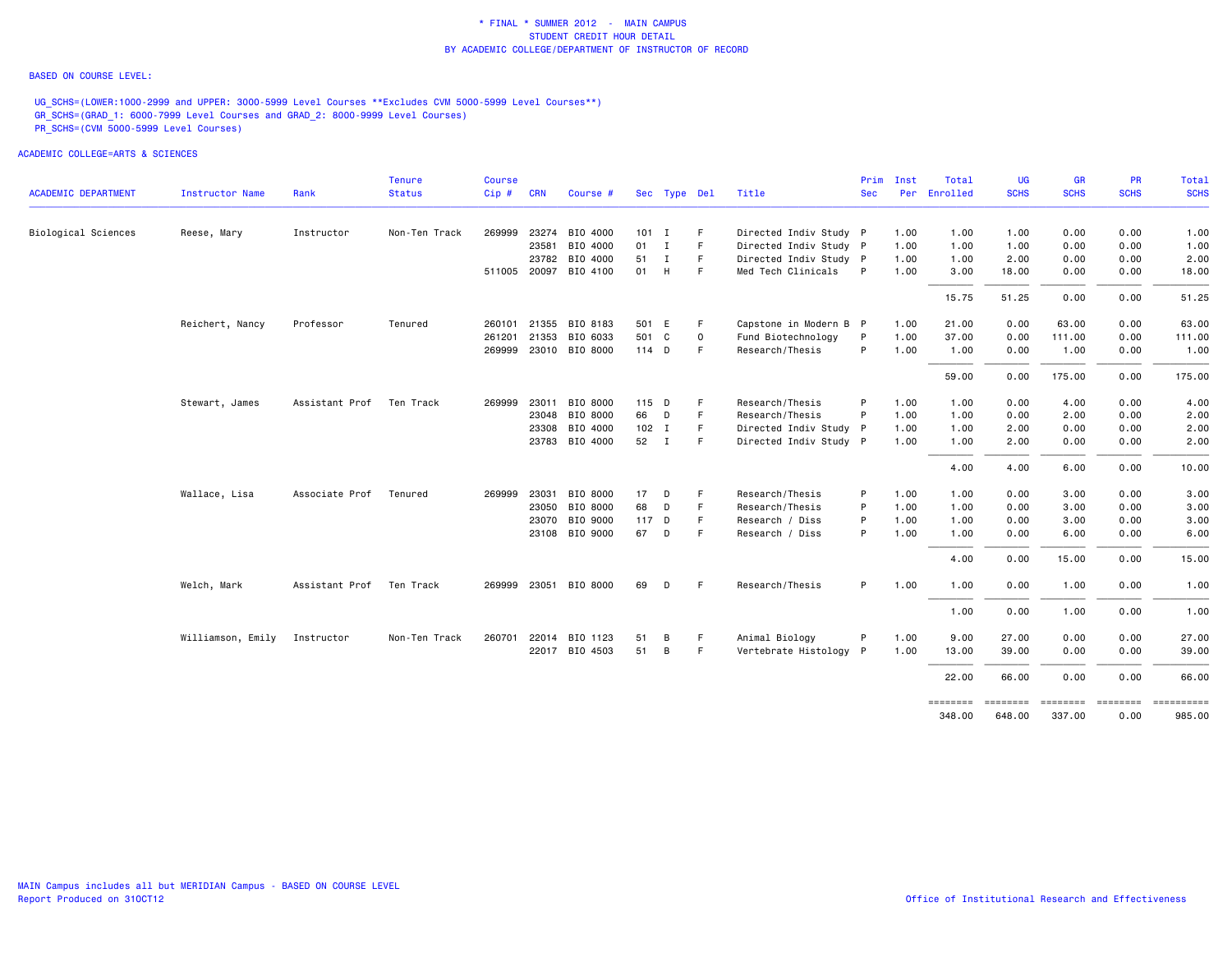#### BASED ON COURSE LEVEL:

UG\_SCHS=(LOWER:1000-2999 and UPPER: 3000-5999 Level Courses \*\*Excludes CVM 5000-5999 Level Courses\*\*) GR\_SCHS=(GRAD\_1: 6000-7999 Level Courses and GRAD\_2: 8000-9999 Level Courses) PR\_SCHS=(CVM 5000-5999 Level Courses)

| <b>ACADEMIC DEPARTMENT</b> | <b>Instructor Name</b>                     | Rank           | <b>Tenure</b><br><b>Status</b> | <b>Course</b><br>Cip# | <b>CRN</b>   | Course #               |         | Sec Type Del |             | Title                  | Prim<br><b>Sec</b> | Inst | Total<br>Per Enrolled | <b>UG</b><br><b>SCHS</b> | <b>GR</b><br><b>SCHS</b> | <b>PR</b><br><b>SCHS</b> | Total<br><b>SCHS</b> |
|----------------------------|--------------------------------------------|----------------|--------------------------------|-----------------------|--------------|------------------------|---------|--------------|-------------|------------------------|--------------------|------|-----------------------|--------------------------|--------------------------|--------------------------|----------------------|
|                            |                                            |                |                                |                       |              |                        |         |              |             |                        |                    |      |                       |                          |                          |                          |                      |
| Chemistry                  | Collier, Willard                           | Instructor     | Non-Ten Track                  |                       |              | 400501 20164 CH 1213   | 02      | C            | F.          | Chemistry I            | P                  | 1.00 | 40.00                 | 120.00                   | 0.00                     | 0.00                     | 120.00               |
|                            |                                            |                |                                |                       |              |                        |         |              |             |                        |                    |      | 40.00                 | 120.00                   | 0.00                     | 0.00                     | 120.00               |
|                            | Emerson, Joseph                            | Assistant Prof | Ten Track                      | 400501                |              | 20163 CH 1213          | 01      | $\mathbf{C}$ | F           | Chemistry I            | P                  | 1.00 | 32.00                 | 96.00                    | 0.00                     | 0.00                     | 96.00                |
|                            |                                            |                |                                |                       |              | 23207 CH 9000          | 101 D   |              | F           | Research / Diss        | P                  | 1.00 | 4.00                  | 0.00                     | 24.00                    | 0.00                     | 24.00                |
|                            |                                            |                |                                |                       |              | 23522 CH 4000          | 01 I    |              | F.          | Directed Indiv Study P |                    | 1.00 | 1.00                  | 2.00                     | 0.00                     | 0.00                     | 2.00                 |
|                            |                                            |                |                                |                       |              | 23550 CH 8000          | 102 D   |              | F.          | Research / Thesis      | P                  | 1.00 | 2.00                  | 0.00                     | 8.00                     | 0.00                     | 8.00                 |
|                            |                                            |                |                                |                       |              | 23649 CH 7000          | $101$ I |              | F           | Directed Indiv Study P |                    | 1.00 | 1.00                  | 0.00                     | 4.00                     | 0.00                     | 4.00                 |
|                            |                                            |                |                                |                       |              | 23755 CH 4000          | 51      | $\mathbf{I}$ | $\mathsf F$ | Directed Indiv Study P |                    | 1.00 | 1.00                  | 2.00                     | 0.00                     | 0.00                     | 2.00                 |
|                            |                                            |                |                                |                       |              | 23790 CH 4000          | 52 I    |              | F           | Directed Indiv Study P |                    | 1.00 | 1.00                  | 2.00                     | 0.00                     | 0.00                     | 2.00                 |
|                            |                                            |                |                                |                       |              |                        |         |              |             |                        |                    |      | 42.00                 | 102.00                   | 36.00                    | 0.00                     | 138.00               |
|                            | Fitzkee, Nicholas Assistant Prof Ten Track |                |                                | 400501                |              | 23208 CH 9000          | 102 D   |              | F.          | Research / Diss        | P                  | 1.00 | 2.00                  | 0.00                     | 12.00                    | 0.00                     | 12.00                |
|                            |                                            |                |                                |                       |              | 23607 CH 8000          | 103 D   |              | F           | Research / Thesis      | P                  | 1.00 | 1.00                  | 0.00                     | 3.00                     | 0.00                     | 3.00                 |
|                            |                                            |                |                                |                       |              |                        |         |              |             |                        |                    |      | 3.00                  | 0.00                     | 15.00                    | 0.00                     | 15.00                |
|                            |                                            |                |                                |                       |              |                        |         |              |             |                        |                    |      |                       |                          |                          |                          |                      |
|                            | Foster, Stephen                            | Associate Prof | Tenured                        | 400501                | 20170        | CH 1223                | 51      | C            | F           | Chemistry II           | P                  | 1.00 | 29.00                 | 87.00                    | 0.00                     | 0.00                     | 87.00                |
|                            |                                            |                |                                |                       |              | 23209 CH 9000          | 103 D   |              | F           | Research / Diss        | P                  | 1.00 | 1.00                  | 0.00                     | 6.00                     | 0.00                     | 6.00                 |
|                            |                                            |                |                                |                       |              |                        |         |              |             |                        |                    |      | 30.00                 | 87.00                    | 6.00                     | 0.00                     | 93.00                |
|                            | Gwaltney, Steven                           | Associate Prof | Tenured                        | 400501                |              | 20155 CH 1043          | 01      | C            | $\mathbf 0$ | Survey of Chemistry    | $\mathsf{P}$       | 1.00 | 62.00                 | 186.00                   | 0.00                     | 0.00                     | 186.00               |
|                            |                                            |                |                                |                       |              | 20158 CH 1053          | 51      | C            | $\mathsf 0$ | Survey of Chemistry    | P                  | 1.00 | 21.00                 | 63.00                    | 0.00                     | 0.00                     | 63.00                |
|                            |                                            |                |                                |                       |              | 23210 CH 9000          | 104 D   |              | F           | Research / Diss        | P                  | 1.00 | 3,00                  | 0.00                     | 15.00                    | 0.00                     | 15.00                |
|                            |                                            |                |                                |                       |              |                        |         |              |             |                        |                    |      | 86.00                 | 249.00                   | 15.00                    | 0.00                     | 264.00               |
|                            | Henry, William                             | Associate Prof | Tenured                        |                       | 400501 23211 | CH 9000                | 105 D   |              | F.          | Research / Diss        | P                  | 1.00 | 3.00                  | 0.00                     | 18.00                    | 0.00                     | 18.00                |
|                            |                                            |                |                                |                       |              | 23734 CH 9000          | 51 D    |              | F           | Research / Diss        | P                  | 1.00 | 1.00                  | 0.00                     | 3.00                     | 0.00                     | 3.00                 |
|                            |                                            |                |                                |                       |              |                        |         |              |             |                        |                    |      |                       |                          |                          |                          |                      |
|                            |                                            |                |                                |                       |              |                        |         |              |             |                        |                    |      | 4.00                  | 0.00                     | 21.00                    | 0.00                     | 21.00                |
|                            | Lewis, Edwin                               | Professor      | Tenured                        |                       |              | 400501 23212 CH 9000   | 106 D   |              | F           | Research / Diss        | P                  | 1.00 | 3.00                  | 0.00                     | 18.00                    | 0.00                     | 18.00                |
|                            |                                            |                |                                |                       |              |                        |         |              |             |                        |                    |      | 3.00                  | 0.00                     | 18.00                    | 0.00                     | 18.00                |
|                            | Mead, Keith                                | Professor      | Tenured                        | 400501                | 20193        | CH 4603                | 101 L   |              | F.          | Undergraduate Resear P |                    | 1.00 | 2.00                  | 6.00                     | 0.00                     | 0.00                     | 6.00                 |
|                            |                                            |                |                                |                       |              | 23213 CH 9000          | 107 D   |              | F.          | Research / Diss        | P                  | 1.00 | 3.00                  | 0.00                     | 15.00                    | 0.00                     | 15.00                |
|                            |                                            |                |                                |                       |              | 400504 20190 CH 4523   | 52 C    |              | F           | Organic Chemistry II P |                    | 1.00 | 26.00                 | 78.00                    | 0.00                     | 0.00                     | 78.00                |
|                            |                                            |                |                                |                       |              |                        |         |              |             |                        |                    |      | 31.00                 | 84.00                    | 15.00                    | 0.00                     | 99.00                |
|                            |                                            |                |                                |                       |              |                        |         |              |             |                        |                    |      |                       |                          |                          |                          |                      |
|                            | Mlsna, Debra                               | Instructor     | Non-Ten Track                  |                       |              | 400502 21372 CHTC 8083 | 501 C   |              | F           | Capstone CH for MAIS P |                    | 0.67 | 1.34                  | 0.00                     | 4.02                     | 0.00                     | 4.02                 |
|                            |                                            |                |                                | 400504                | 20173        | CH 2501                | 51      | L.           | $\mathbf 0$ | Elem Org Chem-Lab      | P                  | 1.00 | 23.00                 | 23.00                    | 0.00                     | 0.00                     | 23.00                |
|                            |                                            |                |                                |                       |              | 20175 CH 4511          | 01      | L.           | F           | Org Chem Lab I         | P                  | 1.00 | 7.00                  | 7.00                     | 0.00                     | 0.00                     | 7.00                 |
|                            |                                            |                |                                |                       |              | 20176 CH 4511          | 02      | $\mathsf{L}$ | F           | Org Chem Lab I         | P                  | 1.00 | 9.00                  | 9.00                     | 0.00                     | 0.00                     | 9.00                 |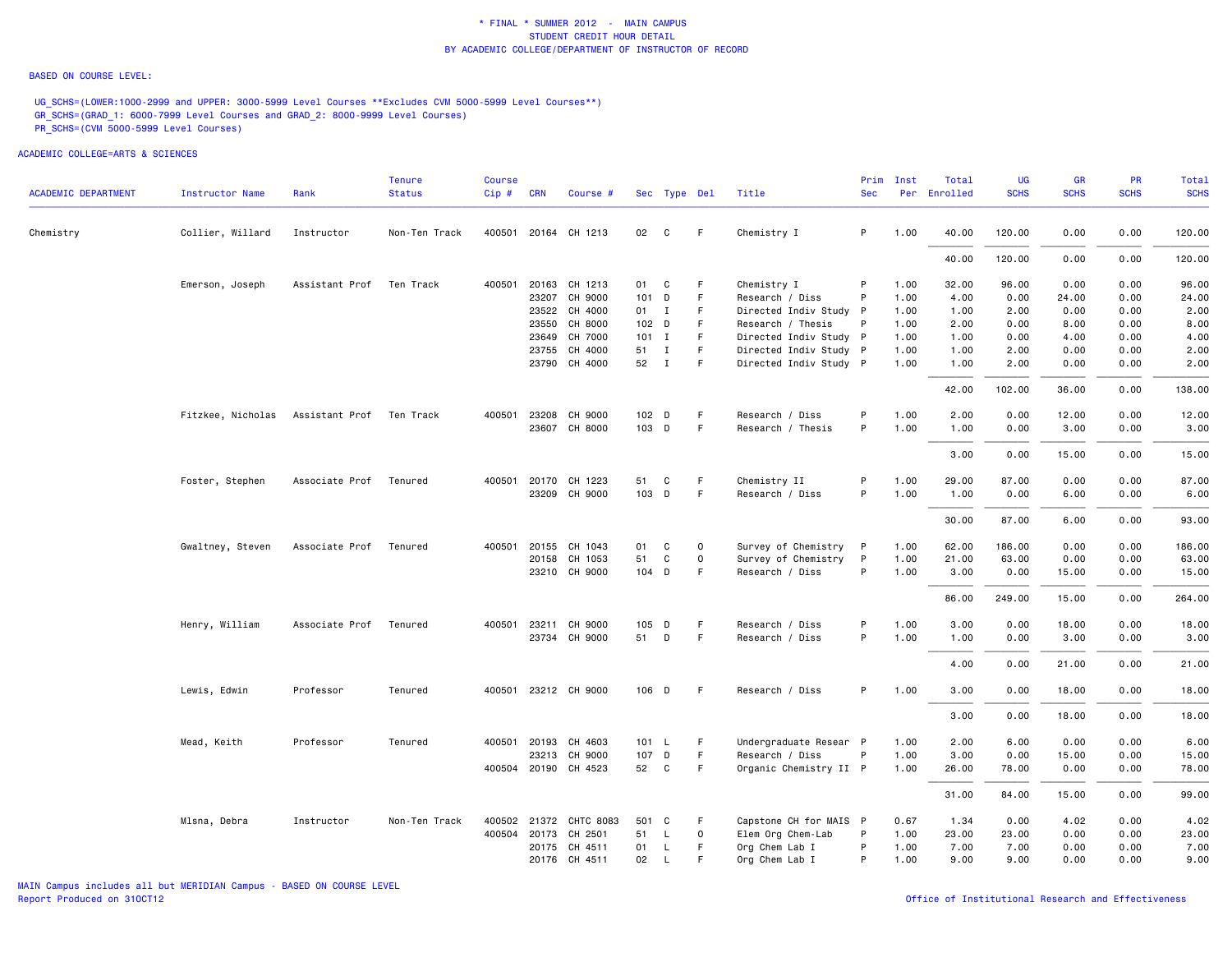#### BASED ON COURSE LEVEL:

UG\_SCHS=(LOWER:1000-2999 and UPPER: 3000-5999 Level Courses \*\*Excludes CVM 5000-5999 Level Courses\*\*) GR\_SCHS=(GRAD\_1: 6000-7999 Level Courses and GRAD\_2: 8000-9999 Level Courses) PR\_SCHS=(CVM 5000-5999 Level Courses)

| ACADEMIC DEPARTMENT | <b>Instructor Name</b> | Rank                          | Tenure<br><b>Status</b> | <b>Course</b><br>Cip# | <b>CRN</b>   | Course #               |       |    | Sec Type Del | Title                  | <b>Sec</b> | Prim Inst<br>Per | Total<br>Enrolled | UG<br><b>SCHS</b> | GR<br><b>SCHS</b> | PR<br><b>SCHS</b> | Total<br><b>SCHS</b> |
|---------------------|------------------------|-------------------------------|-------------------------|-----------------------|--------------|------------------------|-------|----|--------------|------------------------|------------|------------------|-------------------|-------------------|-------------------|-------------------|----------------------|
| Chemistry           | Mlsna, Debra           | Instructor                    | Non-Ten Track           | 400504                |              | 20177 CH 4511          | 03    | L. | F.           | Org Chem Lab I         | P          | 1.00             | 5.00              | 5.00              | 0.00              | 0.00              | 5.00                 |
|                     |                        |                               |                         |                       | 20184        | CH 4521                | 52    | L  | F            | Org Chem Lab II        | P          | 1.00             | 10.00             | 10.00             | 0.00              | 0.00              | 10.00                |
|                     |                        |                               |                         |                       |              | 20185 CH 4521          | 53    | L  | F.           | Org Chem Lab II        | P          | 1.00             | 11.00             | 11.00             | 0.00              | 0.00              | 11.00                |
|                     |                        |                               |                         |                       |              | 20188 CH 4521          | 56    | L  | F            | Org Chem Lab II        | P          | 1.00             | 10.00             | 10.00             | 0.00              | 0.00              | 10.00                |
|                     |                        |                               |                         |                       |              |                        |       |    |              |                        |            |                  | 76.34             | 75.00             | 4.02              | 0.00              | 79.02                |
|                     | Mlsna, Todd            | Associate Prof                | Ten Track               | 400501                |              | 20194 CH 4603          | 102 L |    | F            | Undergraduate Resear P |            | 1.00             | 1.00              | 3.00              | 0.00              | 0.00              | 3.00                 |
|                     |                        |                               |                         |                       |              | 23214 CH 9000          | 108 D |    | F            | Research / Diss        | P          | 1.00             | 7.00              | 0.00              | 33.00             | 0.00              | 33.00                |
|                     |                        |                               |                         |                       |              |                        |       |    |              |                        |            |                  | 8.00              | 3.00              | 33.00             | 0.00              | 36.00                |
|                     | Patel, Sapna           | Lecturer                      | Non-Ten Track           | 400501                | 20156        | CH 1051                | 01    | L  | $\mathbf 0$  | Experimental Chem      | P          | 1.00             | 13.00             | 13.00             | 0.00              | 0.00              | 13.00                |
|                     |                        |                               |                         |                       |              | 20157 CH 1051          | 51    | L  | $\Omega$     | Experimental Chem      | P          | 1.00             | 6.00              | 6.00              | 0.00              | 0.00              | 6.00                 |
|                     |                        |                               |                         |                       |              | 20159 CH 1211          | 01    | L  | F.           | Invst In Chemistry I P |            | 1.00             | 11.00             | 11.00             | 0.00              | 0.00              | 11.00                |
|                     |                        |                               |                         |                       |              | 20160 CH 1211          | 02    | L  | F            | Invst In Chemistry I P |            | 1.00             | 3.00              | 3.00              | 0.00              | 0.00              | 3.00                 |
|                     |                        |                               |                         |                       | 20161        | CH 1211                | 03    | L  | F            | Invst In Chemistry I P |            | 1.00             | 6.00              | 6.00              | 0.00              | 0.00              | 6.00                 |
|                     |                        |                               |                         |                       |              | 20162 CH 1211          | 04    | L  | F.           | Invst In Chemistry I P |            | 1.00             | 10.00             | 10.00             | 0.00              | 0.00              | 10.00                |
|                     |                        |                               |                         |                       |              | 20167 CH 1221          | 52    | L  | F            | Invst Chemistry II     | P          | 1.00             | 16.00             | 16.00             | 0.00              | 0.00              | 16.00                |
|                     |                        |                               |                         |                       |              | 20169 CH 1221          | 54    | L  | F            | Invst Chemistry II     | P          | 1.00             | 16.00             | 16.00             | 0.00              | 0.00              | 16.00                |
|                     |                        |                               |                         |                       |              | 400502 21372 CHTC 8083 | 501 C |    | F            | Capstone CH for MAIS S |            | 0.33             | 0.66              | 0.00              | 1.98              | 0.00              | 1.98                 |
|                     |                        |                               |                         |                       |              |                        |       |    |              |                        |            |                  | 81.66             | 81.00             | 1.98              | 0.00              | 82.98                |
|                     | Pittman, Charles       | Resrch Professo Non-Ten Track |                         |                       |              | 400501 23706 CH 8000   | 105 D |    | F            | Research / Thesis      | P          | 1.00             | 1.00              | 0.00              | 1.00              | 0.00              | 1.00                 |
|                     |                        |                               |                         |                       |              |                        |       |    |              |                        |            |                  | 1.00              | 0.00              | 1.00              | 0.00              | 1.00                 |
|                     | Rabideau, Peter        | Professor                     | Tenured                 |                       |              | 400599 22020 CH 8990   | 51    | C  | F.           | Special Topic In CH    | P          | 1.00             | 14.00             | 0.00              | 42.00             | 0.00              | 42.00                |
|                     |                        |                               |                         |                       |              |                        |       |    |              |                        |            |                  | 14.00             | 0.00              | 42.00             | 0.00              | 42.00                |
|                     | Rowland, Emily         | Instructor                    | Non-Ten Track           | 400504                | 20180        | CH 4513                | 01    | C  | F            | Organic Chemistry I P  |            | 1.00             | 36.00             | 108.00            | 0.00              | 0.00              | 108.00               |
|                     |                        |                               |                         |                       |              | 20181 CH 4513          | 02    | C  | F            | Organic Chemistry I P  |            | 1.00             | 39.00             | 117.00            | 0.00              | 0.00              | 117.00               |
|                     |                        |                               |                         |                       |              | 20189 CH 4523          | 51    | C  | F.           | Organic Chemistry II P |            | 1.00             | 29.00             | 87.00             | 0.00              | 0.00              | 87.00                |
|                     |                        |                               |                         |                       |              |                        |       |    |              |                        |            |                  | 104.00            | 312.00            | 0.00              | 0.00              | 312.00               |
|                     | Rowland, Gerald        | Assistant Prof                | Ten Track               | 400501                |              | 23215 CH 9000          | 109 D |    | F            | Research / Diss        | P          | 1.00             | 6.00              | 0.00              | 19.00             | 0.00              | 19.00                |
|                     |                        |                               |                         |                       |              | 400504 20174 CH 2503   | 51 C  |    | F.           | Elem Organic Chem      | P          | 1.00             | 25.00             | 75.00             | 0.00              | 0.00              | 75.00                |
|                     |                        |                               |                         |                       |              |                        |       |    |              |                        |            |                  | 31.00             | 75.00             | 19.00             | 0.00              | 94.00                |
|                     | Saebo, Svein           | Professor                     | Tenured                 |                       | 400501 23216 | CH 9000                | 110 D |    | F            | Research / Diss        | P          | 1.00             | 1.00              | 0.00              | 6.00              | 0.00              | 6.00                 |
|                     |                        |                               |                         |                       |              | 23661 CH 4000          | 02 I  |    | F.           | Directed Indiv Study P |            | 1.00             | 1.00              | 1.00              | 0.00              | 0.00              | 1.00                 |
|                     |                        |                               |                         |                       |              |                        |       |    |              |                        |            |                  | 2.00              | 1.00              | 6.00              | 0.00              | 7.00                 |
|                     | Stokes, Sean           | Instructor                    | Non-Ten Track           |                       |              | 400501 20171 CH 1223   | 52    | C  | F.           | Chemistry II           | P          | 1.00             | 33.00             | 99.00             | 0.00              | 0.00              | 99.00                |
|                     |                        |                               |                         |                       |              |                        |       |    |              |                        |            |                  |                   |                   |                   |                   |                      |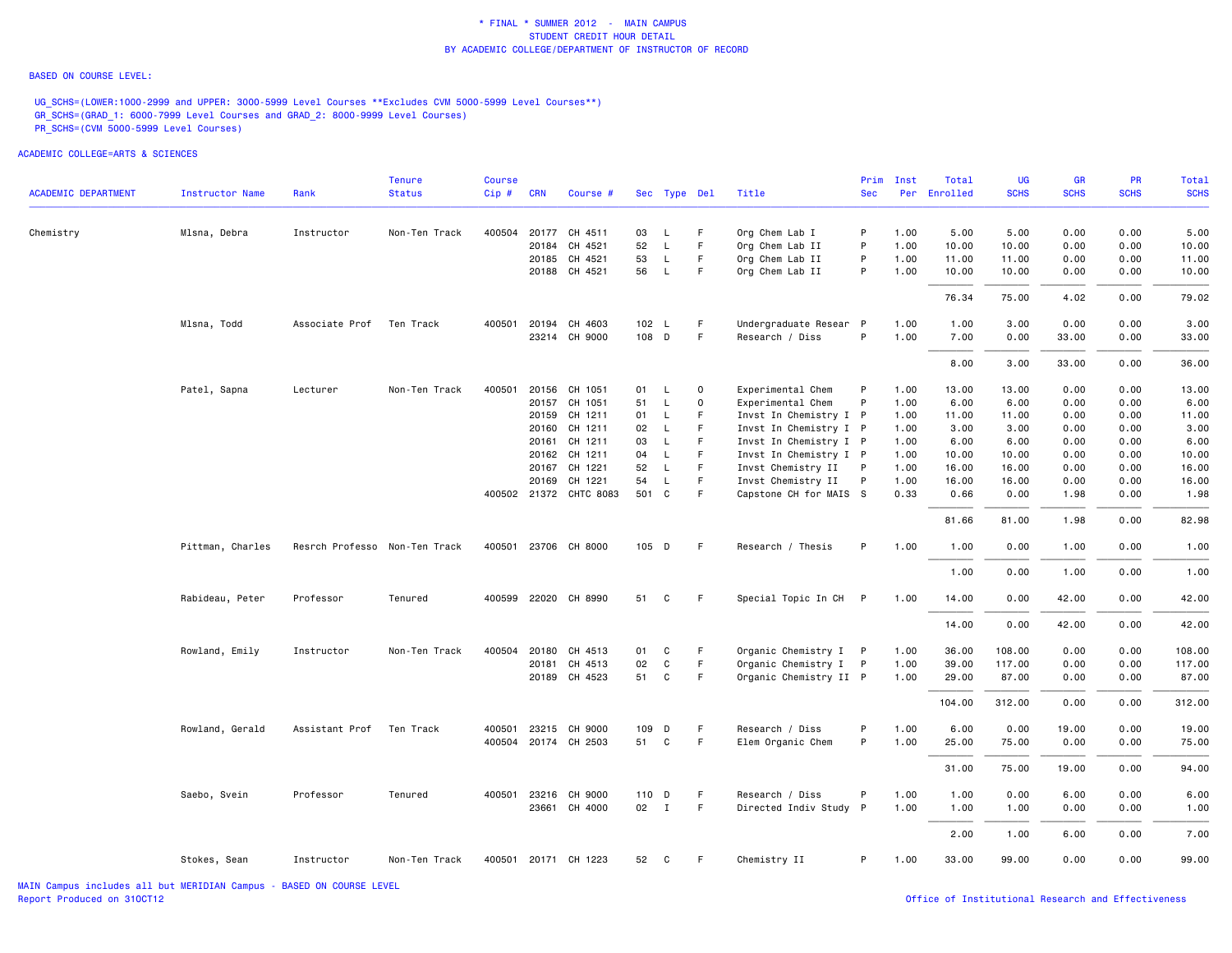### BASED ON COURSE LEVEL:

UG\_SCHS=(LOWER:1000-2999 and UPPER: 3000-5999 Level Courses \*\*Excludes CVM 5000-5999 Level Courses\*\*) GR\_SCHS=(GRAD\_1: 6000-7999 Level Courses and GRAD\_2: 8000-9999 Level Courses) PR\_SCHS=(CVM 5000-5999 Level Courses)

| <b>ACADEMIC DEPARTMENT</b> | <b>Instructor Name</b> | Rank           | <b>Tenure</b><br><b>Status</b> | <b>Course</b><br>Cip# | <b>CRN</b> | Course #               |         | Sec Type Del |             | Title                  | Prim<br><b>Sec</b> | Inst<br>Per | Total<br>Enrolled | UG<br><b>SCHS</b> | <b>GR</b><br><b>SCHS</b> | <b>PR</b><br><b>SCHS</b> | Total<br><b>SCHS</b>    |
|----------------------------|------------------------|----------------|--------------------------------|-----------------------|------------|------------------------|---------|--------------|-------------|------------------------|--------------------|-------------|-------------------|-------------------|--------------------------|--------------------------|-------------------------|
|                            |                        |                |                                |                       |            |                        |         |              |             |                        |                    |             | 33.00             | 99.00             | 0.00                     | 0.00                     | 99.00                   |
| Chemistry                  | Sygula, Andrzej        | Professor      | Tenured                        | 400501                |            | 23217 CH 9000          |         | 111 D        | - F         | Research / Diss        | P.                 | 1.00        | 2.00              | 0.00              | 6.00                     | 0.00                     | 6.00                    |
|                            |                        |                |                                |                       |            |                        |         |              |             |                        |                    |             | 2.00              | 0.00              | 6.00                     | 0.00                     | 6.00                    |
|                            | Wipf, David            | Professor      | Tenured                        | 400501                |            | 23218 CH 9000          | 112 D   |              |             | Research / Diss        | P                  | 1.00        | 3.00              | 0.00              | 18.00                    | 0.00                     | 18.00                   |
|                            |                        |                |                                |                       | 23701      | CH 8000                | $104$ D |              |             | Research / Thesis      |                    | 1.00        | 1.00              | 0.00              | 6.00                     | 0.00                     | 6.00                    |
|                            |                        |                |                                |                       |            | 400502 21373 CHTC 8363 | 501 C   |              | $\mathbf 0$ | Analytical Forensics P |                    | 1.00        | 2.00              | 0.00              | 6.00                     | 0.00                     | 6.00                    |
|                            |                        |                |                                |                       |            |                        |         |              |             |                        |                    |             | 6.00              | 0.00              | 30.00                    | 0.00                     | 30.00                   |
|                            | Zhang, Dongmao         | Assistant Prof | Ten Track                      | 400501                |            | 23219 CH 9000          | 113 D   |              |             | Research / Diss        | P                  | 1.00        | 4.00              | 0.00              | 24.00                    | 0.00                     | 24.00                   |
|                            |                        |                |                                |                       |            | 23496 CH 8000          | 101 D   |              |             | Research / Thesis      | P                  | 1.00        | 1.00              | 0.00              | 1.00                     | 0.00                     | 1.00                    |
|                            |                        |                |                                |                       |            | 23789 CH 9000          | 52      | D            |             | Research / Diss        |                    | 1.00        | 1.00              | 0.00              | 6.00                     | 0.00                     | 6.00                    |
|                            |                        |                |                                |                       |            | 23797 CH 8000          | 01      | D            | -F          | Research / Thesis      | P                  | 1.00        | 1.00              | 0.00              | 6.00                     | 0.00                     | 6.00                    |
|                            |                        |                |                                |                       |            |                        |         |              |             |                        |                    |             | 7.00              | 0.00              | 37.00                    | 0.00                     | 37.00                   |
|                            |                        |                |                                |                       |            |                        |         |              |             |                        |                    |             | $=$ = = = = = = = |                   | ========                 | ========                 | $=$ = = = = = = = = = = |
|                            |                        |                |                                |                       |            |                        |         |              |             |                        |                    |             | 605.00            | 1288.00           | 306.00                   | 0.00                     | 1594.00                 |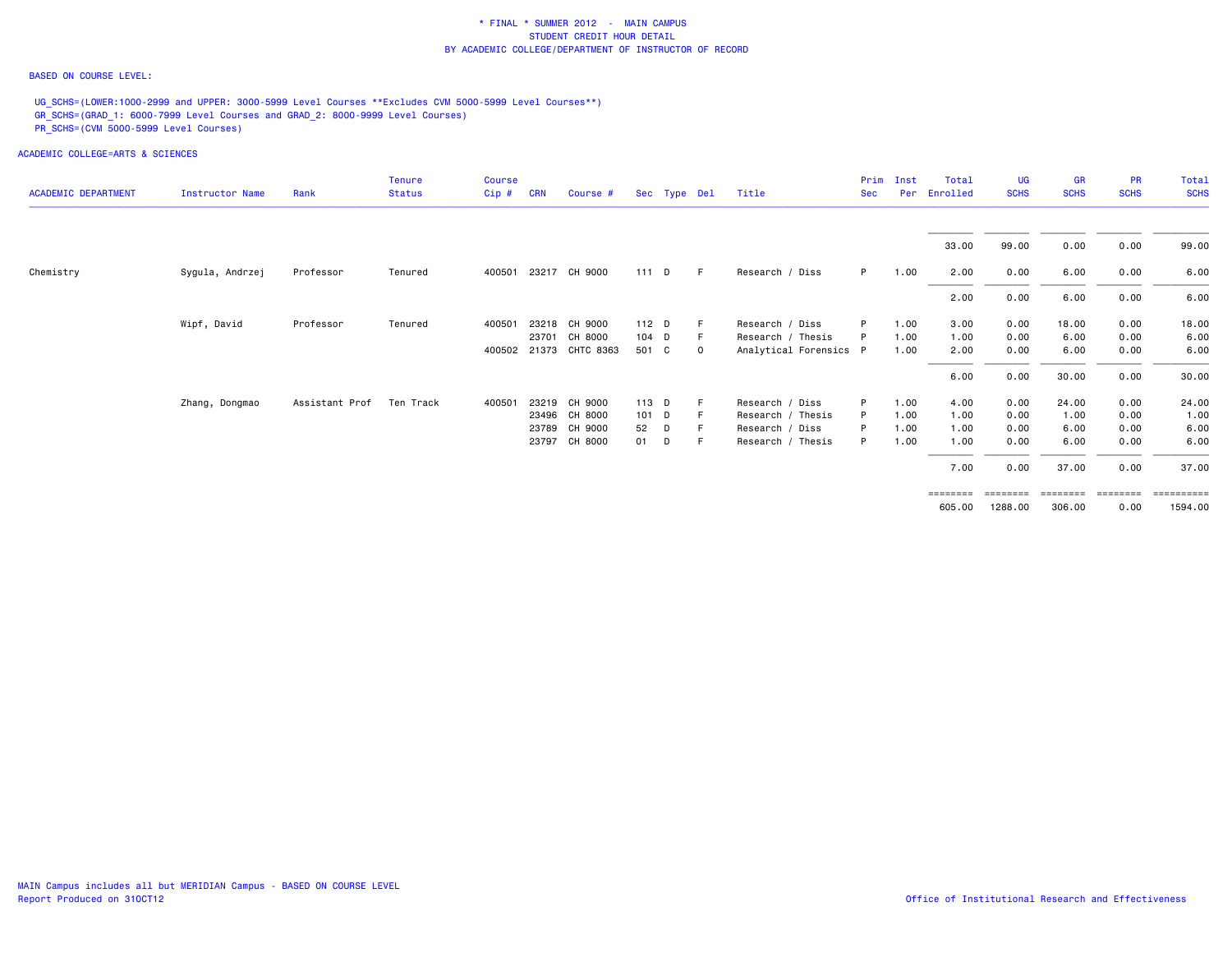#### BASED ON COURSE LEVEL:

UG\_SCHS=(LOWER:1000-2999 and UPPER: 3000-5999 Level Courses \*\*Excludes CVM 5000-5999 Level Courses\*\*) GR\_SCHS=(GRAD\_1: 6000-7999 Level Courses and GRAD\_2: 8000-9999 Level Courses) PR\_SCHS=(CVM 5000-5999 Level Courses)

| <b>ACADEMIC DEPARTMENT</b>                  | <b>Instructor Name</b>         | Rank           | Tenure<br><b>Status</b> | Course<br>Cip# | <b>CRN</b>   | Course #                                |          | Sec Type Del |             | Title                  | Prim<br><b>Sec</b> | Inst         | Total<br>Per Enrolled | UG<br><b>SCHS</b> | GR<br><b>SCHS</b> | <b>PR</b><br><b>SCHS</b> | Total<br><b>SCHS</b> |
|---------------------------------------------|--------------------------------|----------------|-------------------------|----------------|--------------|-----------------------------------------|----------|--------------|-------------|------------------------|--------------------|--------------|-----------------------|-------------------|-------------------|--------------------------|----------------------|
|                                             |                                |                |                         |                |              |                                         |          |              |             |                        |                    |              |                       |                   |                   |                          |                      |
| Class & Mod Lang & Litera Barrantes-Martin, |                                | Assistant Prof | Ten Track               |                |              | 309999 21586 ISE 4100                   | 899 A    |              | F.          | Intl Student Exchang P |                    | 1.00         | 9.00                  | 108.00            | 0.00              | 0.00                     | 108.00               |
|                                             |                                |                |                         |                |              |                                         |          |              |             |                        |                    |              | 9.00                  | 108.00            | 0.00              | 0.00                     | 108.00               |
|                                             | Dunlap, Monika                 | Instructor     | Non-Ten Track           |                |              | 160901 20580 FLF 1113<br>20582 FLF 1123 | 01<br>51 | C<br>C       | F.<br>F.    | French I<br>French II  | P<br>P             | 1.00<br>1.00 | 11.00<br>18.00        | 33.00<br>54.00    | 0.00<br>0.00      | 0.00<br>0.00             | 33.00<br>54.00       |
|                                             |                                |                |                         |                |              |                                         |          |              |             |                        |                    |              |                       |                   |                   |                          |                      |
|                                             |                                |                |                         |                |              |                                         |          |              |             |                        |                    |              | 29.00                 | 87.00             | 0.00              | 0.00                     | 87.00                |
|                                             | Espinosa, Carlos               | Assistant Prof | Ten Track               |                |              | 169999 22075 FLS 4990                   | 51       | C            | F.          | Special Topic In FLS P |                    | 1.00         | 2.00                  | 6.00              | 0.00              | 0.00                     | 6.00                 |
|                                             |                                |                |                         |                |              |                                         |          |              |             |                        |                    |              | 2.00                  | 6.00              | 0.00              | 0.00                     | 6.00                 |
|                                             | Harland, Robert                | Associate Prof | Tenured                 |                | 309999 21584 | ISE 4100                                | 897 A    |              | F           | Intl Student Exchang P |                    | 1.00         | 3.00                  | 9.00              | 0.00              | 0.00                     | 9.00                 |
|                                             |                                |                |                         |                | 21585        | ISE 4100                                | 898 A    |              | F           | Intl Student Exchang P |                    | 1.00         | 12.00                 | 72.00             | 0.00              | 0.00                     | 72.00                |
|                                             |                                |                |                         |                |              | 21594 ISE 4200                          | 820 A    |              | F.          | Intl Stu Exch - Prov P |                    | 1.00         | 8.00                  | 38.00             | 0.00              | 0.00                     | 38.00                |
|                                             |                                |                |                         |                |              |                                         |          |              |             |                        |                    |              | 23.00                 | 119.00            | 0.00              | 0.00                     | 119.00               |
|                                             | Harrison, Elizabet Non-Faculty |                | Non-Faculty             |                |              | 160905 21652 FLS 2133                   | 901 M    |              | $\mathbf 0$ | Spanish III            | P                  | 1.00         | 1.00                  | 3.00              | 0.00              | 0.00                     | 3.00                 |
|                                             |                                |                |                         |                |              |                                         |          |              |             |                        |                    |              | 1.00                  | 3.00              | 0.00              | 0.00                     | 3.00                 |
|                                             | Jackson, David                 | Lecturer       | Non-Ten Track           | 160905         |              | 20615 FLS 1113                          | 06       | C            | F           | Spanish I              | P                  | 1.00         | 10.00                 | 30.00             | 0.00              | 0.00                     | 30.00                |
|                                             |                                |                |                         |                |              | 20617 FLS 1113                          | 51       | C            | F           | Spanish I              | P                  | 1.00         | 18.00                 | 54.00             | 0.00              | 0.00                     | 54.00                |
|                                             |                                |                |                         |                |              | 20623 FLS 1123                          | 51       | C            | F.          | Spanish II             | P                  | 1.00         | 19.00                 | 57.00             | 0.00              | 0.00                     | 57.00                |
|                                             |                                |                |                         |                |              |                                         |          |              |             |                        |                    |              | 47.00                 | 141.00            | 0.00              | 0.00                     | 141.00               |
|                                             | Munn, David                    | Lecturer       | Non-Ten Track           | 160905         |              | 20619 FLS 1123                          | 01       | C            | F           | Spanish II             | P                  | 1.00         | 24.00                 | 72.00             | 0.00              | 0.00                     | 72.00                |
|                                             |                                |                |                         |                |              | 20624 FLS 1123                          | 53       | C            | F.          | Spanish II             | P                  | 1.00         | 21.00                 | 63.00             | 0.00              | 0.00                     | 63.00                |
|                                             |                                |                |                         |                |              | 20625 FLS 1123                          | 54       | C            | F.          | Spanish II             | P                  | 1.00         | 7.00                  | 21.00             | 0.00              | 0.00                     | 21.00                |
|                                             |                                |                |                         |                |              |                                         |          |              |             |                        |                    |              | 52.00                 | 156.00            | 0.00              | 0.00                     | 156.00               |
|                                             | Pruett, Drew                   | Instructor     | Non-Ten Track           |                |              | 169999 22079 FLF 4990                   | 01       | C            | F           | Special Topic In FLF P |                    | 1.00         | 14.00                 | 42.00             | 0.00              | 0.00                     | 42.00                |
|                                             |                                |                |                         |                |              | 22080 FLF 4990                          | 02       | C            | F           | Special Topic In FLF P |                    | 1.00         | 15.00                 | 45.00             | 0.00              | 0.00                     | 45.00                |
|                                             |                                |                |                         |                |              | 22707 FLF 2990                          | 851 A    |              | F.          | Special Topic In FLF P |                    | 1.00         | 2.00                  | 12.00             | 0.00              | 0.00                     | 12.00                |
|                                             |                                |                |                         |                |              | 22708 FLF 4990                          | 851 A    |              | F.          | Special Topic In FLF P |                    | 1.00         | 7.00                  | 42.00             | 0.00              | 0.00                     | 42.00                |
|                                             |                                |                |                         |                |              |                                         |          |              |             |                        |                    |              | 38.00                 | 141.00            | 0.00              | 0.00                     | 141.00               |
|                                             | Russell, Amie                  | Instructor     | Non-Ten Track           |                |              | 160905 20611 FLS 1113                   | 02       | C            | F           | Spanish I              | P                  | 1.00         | 16.00                 | 48.00             | 0.00              | 0.00                     | 48.00                |
|                                             |                                |                |                         |                |              | 20613 FLS 1113                          | 04       | C            | F.          | Spanish I              | P                  | 1.00         | 19.00                 | 57.00             | 0.00              | 0.00                     | 57.00                |
|                                             |                                |                |                         |                |              |                                         |          |              |             |                        |                    |              | 35.00                 | 105.00            | 0.00              | 0.00                     | 105.00               |
|                                             | Vozzo, Rosa                    | Instructor     | Non-Ten Track           |                |              | 160905 20628 FLS 2133                   | 01       | C            | F           | Spanish III            | P                  | 1.00         | 19.00                 | 57.00             | 0.00              | 0.00                     | 57.00                |
|                                             |                                |                |                         |                |              | 20629 FLS 2133                          | 02       | C            | F           | Spanish III            | P                  | 1.00         | 17.00                 | 51.00             | 0.00              | 0.00                     | 51.00                |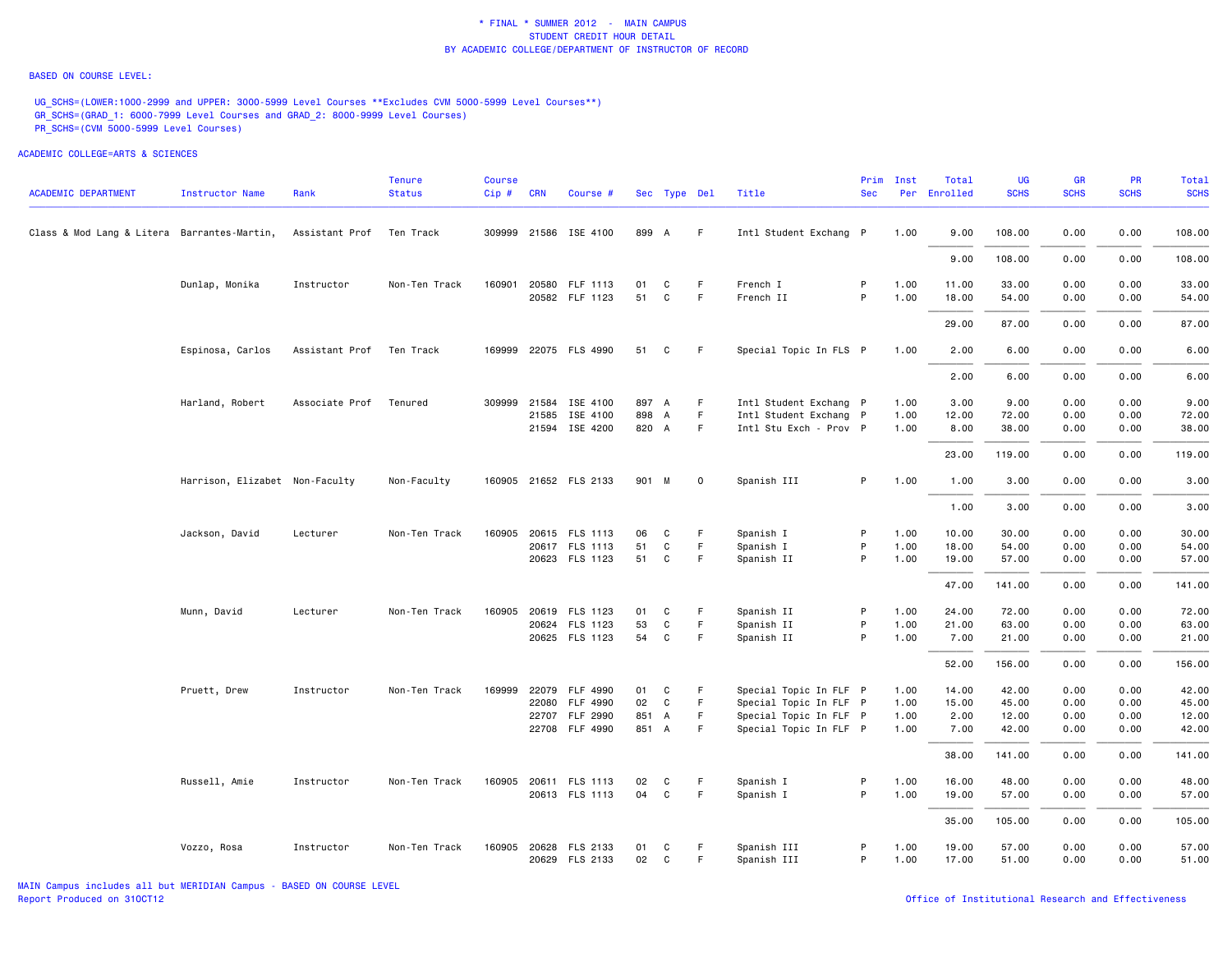### BASED ON COURSE LEVEL:

UG\_SCHS=(LOWER:1000-2999 and UPPER: 3000-5999 Level Courses \*\*Excludes CVM 5000-5999 Level Courses\*\*) GR\_SCHS=(GRAD\_1: 6000-7999 Level Courses and GRAD\_2: 8000-9999 Level Courses) PR\_SCHS=(CVM 5000-5999 Level Courses)

| <b>ACADEMIC DEPARTMENT</b>                | Instructor Name   | Rank      | <b>Tenure</b><br><b>Status</b> | <b>Course</b><br>$Cip$ # | <b>CRN</b> | Course #       |       | Sec Type Del |              | Title                  | Prim<br><b>Sec</b> | Inst<br>Per | Total<br>Enrolled | UG<br><b>SCHS</b> | <b>GR</b><br><b>SCHS</b> | <b>PR</b><br><b>SCHS</b> | Total<br><b>SCHS</b> |
|-------------------------------------------|-------------------|-----------|--------------------------------|--------------------------|------------|----------------|-------|--------------|--------------|------------------------|--------------------|-------------|-------------------|-------------------|--------------------------|--------------------------|----------------------|
|                                           |                   |           |                                |                          |            |                |       |              |              |                        |                    |             | 36.00             | 108.00            | 0.00                     | 0.00                     | 108.00               |
| Class & Mod Lang & Litera Wicker, Valeria |                   | Lecturer  | Non-Ten Track                  | 160905                   |            | 20620 FLS 1123 | 02    | C.           |              | Spanish II             | P.                 | 1.00        | 22.00             | 66.00             | 0.00                     | 0.00                     | 66.00                |
|                                           |                   |           |                                |                          |            | 20632 FLS 2133 | 51 C  |              |              | Spanish III            | P                  | 1.00        | 20.00             | 60.00             | 0.00                     | 0.00                     | 60.00                |
|                                           |                   |           |                                |                          |            | 20633 FLS 2133 | 52    | $\mathbf{C}$ |              | Spanish III            | P                  | 1.00        | 22.00             | 66.00             | 0.00                     | 0.00                     | 66.00                |
|                                           |                   |           |                                | 169999                   |            | 22191 FLS 4990 | 001 C |              | - F -        | Special Topic In FLS P |                    | 1.00        | 11.00             | 33.00             | 0.00                     | 0.00                     | 33.00                |
|                                           |                   |           |                                |                          |            |                |       |              |              |                        |                    |             | 75.00             | 225.00            | 0.00                     | 0.00                     | 225.00               |
|                                           | Wolverton, Robert | Professor | Tenured                        | 161203                   |            | 21646 FLL 1113 | 901 M |              | $\mathbf{0}$ | Latin I                | P.                 | 1.00        | 2.00              | 6.00              | 0.00                     | 0.00                     | 6.00                 |
|                                           |                   |           |                                |                          |            | 21649 FLL 1123 | 901 M |              | $\mathbf{O}$ | Latin II               | P                  | 1.00        | 1.00              | 3.00              | 0.00                     | 0.00                     | 3.00                 |
|                                           |                   |           |                                |                          |            |                |       |              |              |                        |                    |             | 3.00              | 9.00              | 0.00                     | 0.00                     | 9.00                 |
|                                           |                   |           |                                |                          |            |                |       |              |              |                        |                    |             | ========          |                   | ========                 | ========                 | ==========           |
|                                           |                   |           |                                |                          |            |                |       |              |              |                        |                    |             | 350.00            | 1208.00           | 0.00                     | 0.00                     | 1208.00              |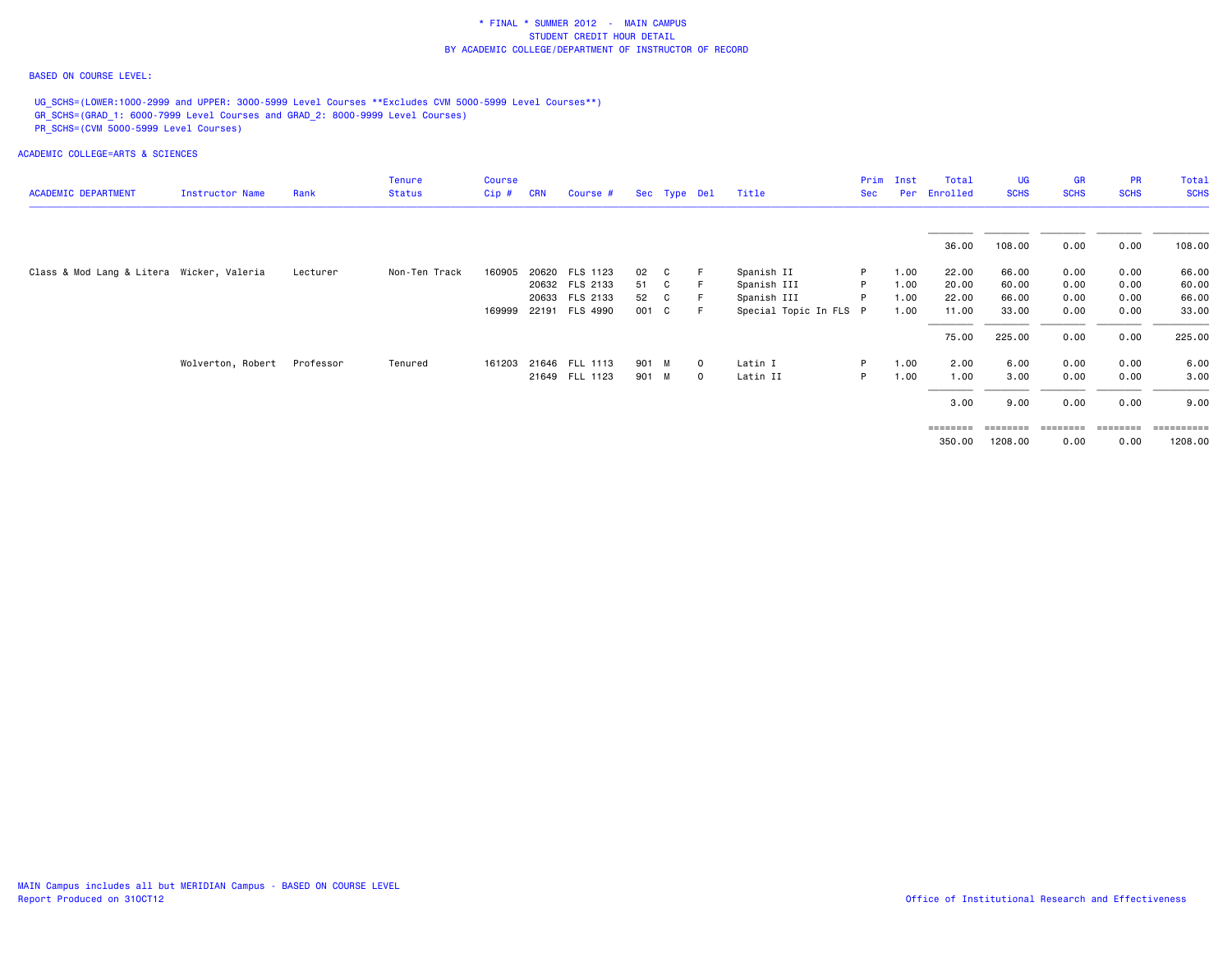#### BASED ON COURSE LEVEL:

UG\_SCHS=(LOWER:1000-2999 and UPPER: 3000-5999 Level Courses \*\*Excludes CVM 5000-5999 Level Courses\*\*) GR\_SCHS=(GRAD\_1: 6000-7999 Level Courses and GRAD\_2: 8000-9999 Level Courses) PR\_SCHS=(CVM 5000-5999 Level Courses)

| <b>ACADEMIC DEPARTMENT</b> | Instructor Name               | Rank           | <b>Tenure</b><br><b>Status</b> | <b>Course</b><br>Cip # CRN |              | Course #             |    | Sec Type Del |             | Title                  | <b>Sec</b> | Prim Inst | Total<br>Per Enrolled | <b>UG</b><br><b>SCHS</b> | <b>GR</b><br><b>SCHS</b> | <b>PR</b><br><b>SCHS</b> | Total<br><b>SCHS</b> |
|----------------------------|-------------------------------|----------------|--------------------------------|----------------------------|--------------|----------------------|----|--------------|-------------|------------------------|------------|-----------|-----------------------|--------------------------|--------------------------|--------------------------|----------------------|
| Communication              | Anthony, Kelli                | Instructor     | Non-Ten Track                  |                            |              | 090101 21821 CO 3833 |    | 501 C        | $\mathbf 0$ | Interviewing           | P          | 1.00      | 16.00                 | 48.00                    | 0.00                     | 0.00                     | 48.00                |
|                            |                               |                |                                |                            |              |                      |    |              |             |                        |            |           | 16.00                 | 48.00                    | 0.00                     | 0.00                     | 48.00                |
|                            | Brown, Karyn                  | Instructor     | Non-Ten Track                  | 090101                     |              | 20216 CO 1013        |    | 02 C         | F           | Intro to Communicati P |            | 1.00      | 10.00                 | 30.00                    | 0.00                     | 0.00                     | 30.00                |
|                            |                               |                |                                |                            | 23599        | CO 4000              |    | $101$ I      | F           | Directed Indiv Study P |            | 1.00      | 1.00                  | 3.00                     | 0.00                     | 0.00                     | 3.00                 |
|                            |                               |                |                                |                            |              | 23600 CO 4000        |    | $102$ I      | F.          | Directed Indiv Study P |            | 1.00      | 1.00                  | 3.00                     | 0.00                     | 0.00                     | 3.00                 |
|                            |                               |                |                                |                            |              | 23601 CO 4000        |    | 103 I        | F.          | Directed Indiv Study P |            | 1.00      | 1.00                  | 3.00                     | 0.00                     | 0.00                     | 3.00                 |
|                            |                               |                |                                |                            |              | 23615 CO 4000        |    | $104$ I      | -F          | Directed Indiv Study P |            | 1.00      | 1.00                  | 1.00                     | 0.00                     | 0.00                     | 1.00                 |
|                            |                               |                |                                | 090401                     | 20242        | CO 4053              |    | 101 E        | F.          | Internship Comm        | P          | 1.00      | 19.00                 | 57.00                    | 0.00                     | 0.00                     | 57.00                |
|                            |                               |                |                                | 090501                     |              | 20235 CO 3813        | 01 | C            | F           | PR Case Problems       | P          | 1.00      | 18.00                 | 54.00                    | 0.00                     | 0.00                     | 54.00                |
|                            |                               |                |                                |                            |              |                      |    |              |             |                        |            |           | 51.00                 | 151.00                   | 0.00                     | 0.00                     | 151.00               |
|                            | Cain, Emily                   | Instructor     | Non-Ten Track                  | 090501                     | 20234        | CO 3803              |    | 001 C        | F.          | Prin Public Relation P |            | 1.00      | 11.00                 | 33.00                    | 0.00                     | 0.00                     | 33.00                |
|                            |                               |                |                                |                            | 20239        | CO 3853              | 01 | C            | F           | Public Relations Wri P |            | 1.00      | 15.00                 | 45.00                    | 0.00                     | 0.00                     | 45.00                |
|                            |                               |                |                                |                            |              | 20240 CO 3863        | 01 | B            | F           | PR Production          | P          | 1.00      | 18.00                 | 54.00                    | 0.00                     | 0.00                     | 54.00                |
|                            |                               |                |                                |                            |              |                      |    |              |             |                        |            |           | 44.00                 | 132.00                   | 0.00                     | 0.00                     | 132.00               |
|                            | Chambers, Cheryl              | Instructor     | Non-Ten Track                  | 090101                     | 22029        | CO 1013              | 53 | C            | F.          | Intro to Communicati P |            | 1.00      | 22.00                 | 66.00                    | 0.00                     | 0.00                     | 66.00                |
|                            |                               |                |                                |                            |              | 22030 CO 1013        | 54 | C            | F.          | Intro to Communicati P |            | 1.00      | 13.00                 | 39.00                    | 0.00                     | 0.00                     | 39.00                |
|                            |                               |                |                                |                            |              |                      |    |              |             |                        |            |           | 35.00                 | 105.00                   | 0.00                     | 0.00                     | 105.00               |
|                            | Clevinger, Donna              | Professor      | Tenured                        |                            | 231001 20205 | CO 1003              |    | 002 C        | F           | Fund Of Public Speak P |            | 1.00      | 14.00                 | 42.00                    | 0.00                     | 0.00                     | 42.00                |
|                            |                               |                |                                |                            | 20208        | CO 1003              | 03 | C            | F.          | Fund Of Public Speak P |            | 1.00      | 16.00                 | 48.00                    | 0.00                     | 0.00                     | 48.00                |
|                            |                               |                |                                |                            |              | 500501 20224 CO 1503 | 01 | C            | F           | Intro To Theatre       | P          | 1.00      | 12.00                 | 36.00                    | 0.00                     | 0.00                     | 36.00                |
|                            |                               |                |                                |                            |              |                      |    |              |             |                        |            |           | 42.00                 | 126.00                   | 0.00                     | 0.00                     | 126.00               |
|                            | Cooley, Skye                  | Assistant Prof | Ten Track                      |                            |              | 090501 22182 CO 4803 | 51 | C            | F           | Research in PR & Adv P |            | 1.00      | 20.00                 | 60.00                    | 0.00                     | 0.00                     | 60.00                |
|                            |                               |                |                                |                            |              | 22183 CO 6803        | 51 | C            | F           | Research in PR & Adv P |            | 1.00      | 1.00                  | 0.00                     | 3.00                     | 0.00                     | 3.00                 |
|                            |                               |                |                                |                            |              |                      |    |              |             |                        |            |           | 21.00                 | 60.00                    | 3.00                     | 0.00                     | 63.00                |
|                            | Durst, Robert                 | Associate Prof | Tenured                        | 500501                     |              | 20228 CO 2574        | 51 | B            | - F         | Sum Theatre Workshop P |            | 1.00      | 11.00                 | 44.00                    | 0.00                     | 0.00                     | 44.00                |
|                            |                               |                |                                |                            |              |                      |    |              |             |                        |            |           | 11.00                 | 44.00                    | 0.00                     | 0.00                     | 44.00                |
|                            | Edmonds, Khristina Instructor |                | Non-Ten Track                  | 231001                     |              | 20204 CO 1003        |    | 001 C        | F.          | Fund Of Public Speak P |            | 1.00      | 13.00                 | 39.00                    | 0.00                     | 0.00                     | 39.00                |
|                            |                               |                |                                |                            | 20211        | CO 1003              | 51 | C            | F.          | Fund Of Public Speak P |            | 1.00      | 16.00                 | 48.00                    | 0.00                     | 0.00                     | 48.00                |
|                            |                               |                |                                |                            |              | 20212 CO 1003        | 52 | C            | F           | Fund Of Public Speak P |            | 1.00      | 15.00                 | 45.00                    | 0.00                     | 0.00                     | 45.00                |
|                            |                               |                |                                |                            |              |                      |    |              |             |                        |            |           | 44.00                 | 132.00                   | 0.00                     | 0.00                     | 132.00               |
|                            | Flick, Harry                  | Professor      | Tenured                        |                            | 090101 20225 | CO 2213              | 01 | C            | -F          | Small Group Commun     | P          | 1.00      | 17.00                 | 51.00                    | 0.00                     | 0.00                     | 51.00                |
|                            |                               |                |                                |                            | 20226        | CO 2213              | 51 | C            | F.          | Small Group Commun     | P          | 1.00      | 10.00                 | 30.00                    | 0.00                     | 0.00                     | 30.00                |
|                            |                               |                |                                |                            |              | 20236 CO 3833        |    | 001 C        | F.          | Interviewing           | P          | 1.00      | 14.00                 | 42.00                    | 0.00                     | 0.00                     | 42.00                |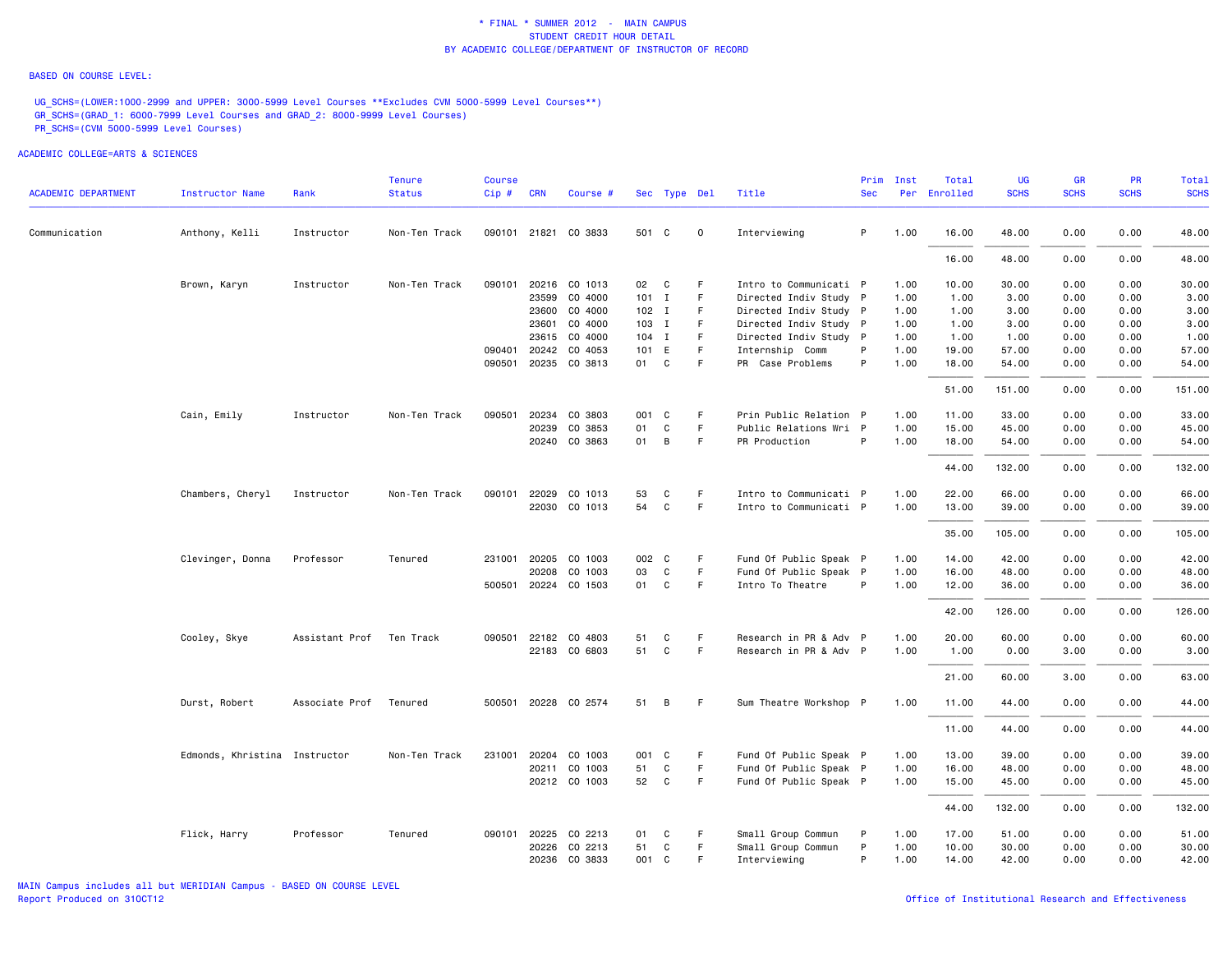#### BASED ON COURSE LEVEL:

UG\_SCHS=(LOWER:1000-2999 and UPPER: 3000-5999 Level Courses \*\*Excludes CVM 5000-5999 Level Courses\*\*) GR\_SCHS=(GRAD\_1: 6000-7999 Level Courses and GRAD\_2: 8000-9999 Level Courses) PR\_SCHS=(CVM 5000-5999 Level Courses)

| <b>ACADEMIC DEPARTMENT</b> | <b>Instructor Name</b>        | Rank           | Tenure<br><b>Status</b> | <b>Course</b><br>Cip# | <b>CRN</b>     | Course #                 |          | Sec Type Del     |              | Title                                       | Prim<br><b>Sec</b> | Inst         | Total<br>Per Enrolled | UG<br><b>SCHS</b> | <b>GR</b><br><b>SCHS</b> | <b>PR</b><br><b>SCHS</b> | Total<br><b>SCHS</b> |
|----------------------------|-------------------------------|----------------|-------------------------|-----------------------|----------------|--------------------------|----------|------------------|--------------|---------------------------------------------|--------------------|--------------|-----------------------|-------------------|--------------------------|--------------------------|----------------------|
|                            |                               |                |                         |                       |                |                          |          |                  |              |                                             |                    |              |                       |                   |                          |                          |                      |
| Communication              | Flick, Harry                  | Professor      | Tenured                 |                       | 090101 20237   | CO 3833<br>20238 CO 3833 | 01<br>51 | C<br>$\mathbf C$ | F.<br>F      | Interviewing                                | P<br>P             | 1.00         | 16.00                 | 48.00             | 0.00                     | 0.00                     | 48.00                |
|                            |                               |                |                         |                       |                |                          |          |                  |              | Interviewing                                |                    | 1.00         | 14.00                 | 42.00             | 0.00                     | 0.00                     | 42.00                |
|                            |                               |                |                         |                       |                |                          |          |                  |              |                                             |                    |              | 71.00                 | 213.00            | 0.00                     | 0.00                     | 213.00               |
|                            | Fountain, Amy                 | Instructor     | Non-Ten Track           |                       | 090101 21374   | CO 1013                  | 501 C    |                  | $\mathbf 0$  | Intro to Communicati P                      |                    | 1.00         | 13.00                 | 39.00             | 0.00                     | 0.00                     | 39.00                |
|                            |                               |                |                         |                       |                | 231001 20207 CO 1003     | 02       | C                | F            | Fund Of Public Speak P                      |                    | 1.00         | 16.00                 | 48.00             | 0.00                     | 0.00                     | 48.00                |
|                            |                               |                |                         |                       |                |                          |          |                  |              |                                             |                    |              | 29.00                 | 87.00             | 0.00                     | 0.00                     | 87.00                |
|                            | Gawrych, Teresa               | Instructor     | Non-Ten Track           |                       | 090101 20219   | CO 1013                  | 52       | C                | F.           | Intro to Communicati P                      |                    | 1.00         | 16.00                 | 48.00             | 0.00                     | 0.00                     | 48.00                |
|                            |                               |                |                         |                       |                | 090501 20241 CO 3863     | 51       | B                | $\mathsf F$  | PR Production                               | P                  | 1.00         | 14.00                 | 42.00             | 0.00                     | 0.00                     | 42.00                |
|                            |                               |                |                         |                       |                |                          |          |                  |              |                                             |                    |              | 30.00                 | 90.00             | 0.00                     | 0.00                     | 90.00                |
|                            | Goodman, Mark                 | Professor      | Tenured                 | 090401                | 22033          | CO 4313                  | 51       | C                | F.           | Mass Media Law                              | P                  | 1.00         | 15.00                 | 45.00             | 0.00                     | 0.00                     | 45.00                |
|                            |                               |                |                         |                       | 22034          | CO 6313                  | 51       | C                | F.           | Mass Media Law                              | P                  | 1.00         | 2.00                  | 0.00              | 6.00                     | 0.00                     | 6.00                 |
|                            |                               |                |                         |                       | 240101 23224   | GLA 4001                 | 51       | C                | F.           | Senior Project                              | P                  | 1.00         | 1.00                  | 1.00              | 0.00                     | 0.00                     | 1.00                 |
|                            |                               |                |                         |                       |                |                          |          |                  |              |                                             |                    |              | 18.00                 | 46.00             | 6.00                     | 0.00                     | 52.00                |
|                            | Knight, Amy                   | Instructor     | Non-Ten Track           |                       |                | 090101 20214 CO 1013     | 001 C    |                  | F            | Intro to Communicati P                      |                    | 1.00         | 16.00                 | 48.00             | 0.00                     | 0.00                     | 48.00                |
|                            |                               |                |                         |                       |                | 21375 CO 1013            | 551 C    |                  | $\mathsf{o}$ | Intro to Communicati P                      |                    | 1.00         | 18.00                 | 54.00             | 0.00                     | 0.00                     | 54.00                |
|                            |                               |                |                         |                       |                |                          |          |                  |              |                                             |                    |              | 34.00                 | 102.00            | 0.00                     | 0.00                     | 102.00               |
|                            | Morschauser, Linds Instructor |                | Non-Ten Track           | 090701                | 22028          | CO 4393                  | 01       | В                | F.           | Broadcast Performanc P                      |                    | 1.00         | 6.00                  | 18.00             | 0.00                     | 0.00                     | 18.00                |
|                            |                               |                |                         |                       |                | 22032 CO 2333            | 51       | B                | F.           | Tv Production                               | P                  | 1.00         | 11.00                 | 33.00             | 0.00                     | 0.00                     | 33.00                |
|                            |                               |                |                         |                       |                |                          |          |                  |              |                                             |                    |              | 17.00                 | 51.00             | 0.00                     | 0.00                     | 51.00                |
|                            | Nicholson, John               | Associate Prof | Tenured                 |                       |                | 090101 20220 CO 1223     | 001 C    |                  | F.           | Intro Comm Theory                           | P                  | 1.00         | 9.00                  | 27.00             | 0.00                     | 0.00                     | 27.00                |
|                            |                               |                |                         |                       | 20243          | CO 4203                  | 01       | C                | F            | Nonverbal Communicat P                      |                    | 1.00         | 13.00                 | 39.00             | 0.00                     | 0.00                     | 39.00                |
|                            |                               |                |                         |                       | 20248<br>22025 | CO 6203<br>CO 1223       | 01<br>01 | C<br>C           | F<br>F       | Nonverbal Communicat P<br>Intro Comm Theory | P                  | 1.00<br>1.00 | 4.00<br>7.00          | 0.00<br>21.00     | 12.00<br>0.00            | 0.00<br>0.00             | 12.00<br>21.00       |
|                            |                               |                |                         | 090401                | 22031          | CO 1403                  | 51       | C                | F            | Intro Mass Media                            | P                  | 1.00         | 12.00                 | 36.00             | 0.00                     | 0.00                     | 36.00                |
|                            |                               |                |                         |                       | 231001 22035   | CO 4253                  | 51       | C                | F.           | Elements Of Persuasn P                      |                    | 1.00         | 12.00                 | 36.00             | 0.00                     | 0.00                     | 36.00                |
|                            |                               |                |                         |                       |                | 22036 CO 6253            | 51       | C                | F            | Elements Of Persuasn P                      |                    | 1.00         | 3.00                  | 0.00              | 9.00                     | 0.00                     | 9.00                 |
|                            |                               |                |                         |                       |                |                          |          |                  |              |                                             |                    |              | 60.00                 | 159.00            | 21.00                    | 0.00                     | 180.00               |
|                            | Poe, Philip                   | Instructor     | Non-Ten Track           | 090401                | 20231          | CO 3423                  | 001      | C                | F            | Feature Writing                             | P                  | 1.00         | 9.00                  | 27.00             | 0.00                     | 0.00                     | 27.00                |
|                            |                               |                |                         |                       |                | 090701 20227 CO 2413     | 01       | C                | F.           | Intro News Writ-Repo P                      |                    | 1.00         | 11.00                 | 33.00             | 0.00                     | 0.00                     | 33.00                |
|                            |                               |                |                         |                       |                |                          |          |                  |              |                                             |                    |              | 20.00                 | 60.00             | 0.00                     | 0.00                     | 60.00                |
|                            | Smith, Glenn                  | Associate Prof | Tenured                 | 090101                | 20215          | CO 1013                  | 01       | C                | F.           | Intro to Communicati P                      |                    | 1.00         | 10.00                 | 30.00             | 0.00                     | 0.00                     | 30.00                |
|                            |                               |                |                         |                       | 090401 20223   | CO 1403                  | 01       | C                | F            | Intro Mass Media                            | P                  | 1.00         | 16.00                 | 48.00             | 0.00                     | 0.00                     | 48.00                |
|                            |                               |                |                         |                       |                | 21377 CO 1403            | 501 C    |                  | $\mathbf 0$  | Intro Mass Media                            | P                  | 1.00         | 16.00                 | 48.00             | 0.00                     | 0.00                     | 48.00                |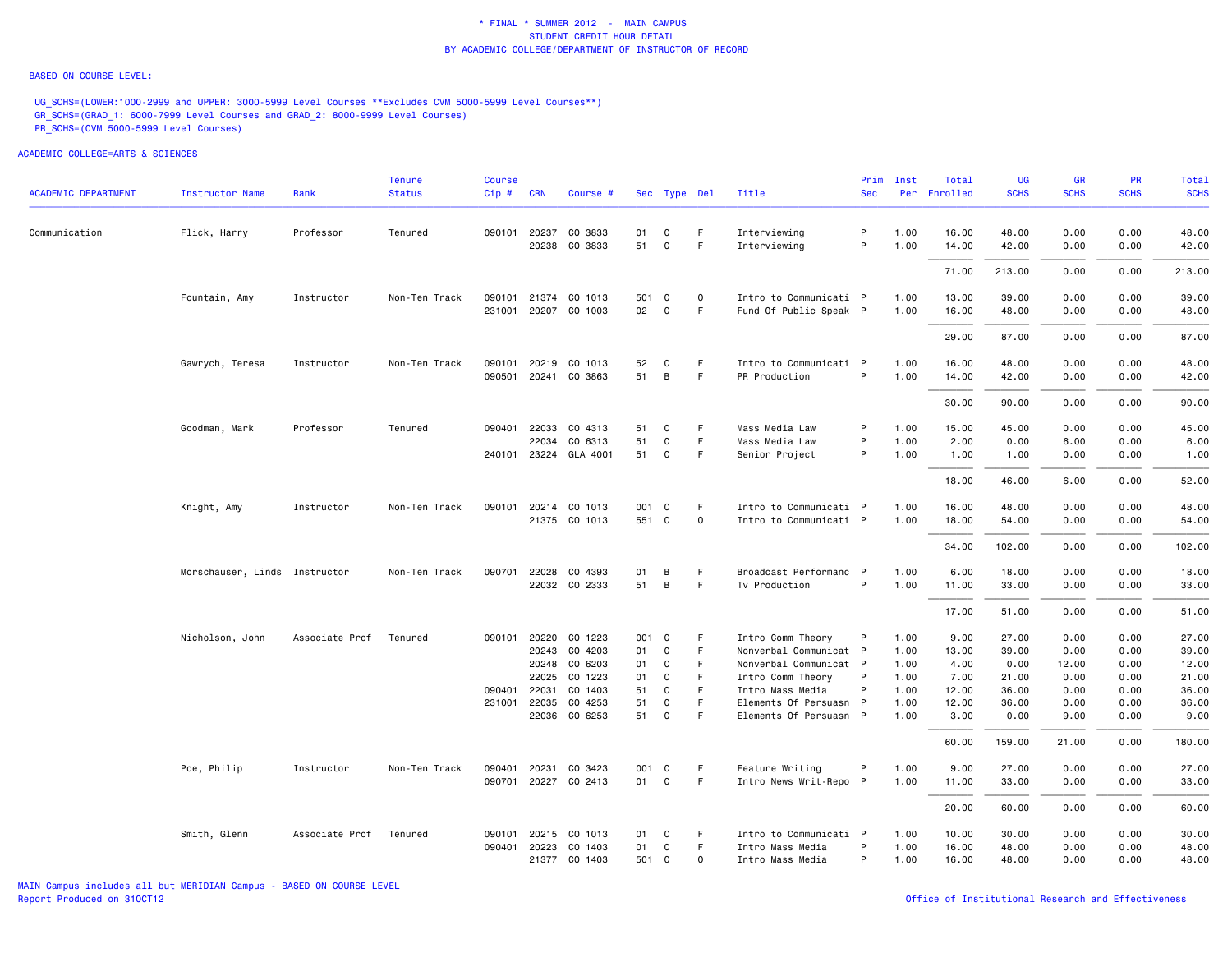### BASED ON COURSE LEVEL:

UG\_SCHS=(LOWER:1000-2999 and UPPER: 3000-5999 Level Courses \*\*Excludes CVM 5000-5999 Level Courses\*\*) GR\_SCHS=(GRAD\_1: 6000-7999 Level Courses and GRAD\_2: 8000-9999 Level Courses) PR\_SCHS=(CVM 5000-5999 Level Courses)

|                            |                        |                | <b>Tenure</b> | <b>Course</b> |            |                      |       |              |             |                        | Prim       | Inst | Total              | UG          | GR          | <b>PR</b>        | Total                 |
|----------------------------|------------------------|----------------|---------------|---------------|------------|----------------------|-------|--------------|-------------|------------------------|------------|------|--------------------|-------------|-------------|------------------|-----------------------|
| <b>ACADEMIC DEPARTMENT</b> | <b>Instructor Name</b> | Rank           | <b>Status</b> | Cip#          | <b>CRN</b> | Course #             |       | Sec Type Del |             | Title                  | <b>Sec</b> | Per  | Enrolled           | <b>SCHS</b> | <b>SCHS</b> | <b>SCHS</b>      | <b>SCHS</b>           |
| Communication              | Smith, Glenn           | Associate Prof | Tenured       | 231001        |            | 21381 CO 4253        | 501 C |              | 0           | Elements Of Persuasn P |            | 1.00 | 19.00              | 57.00       | 0.00        | 0.00             | 57.00                 |
|                            |                        |                |               |               | 21383      | CO 6253              | 501 C |              | $\mathbf 0$ | Elements Of Persuasn P |            | 1.00 | 10.00              | 0.00        | 30.00       | 0.00             | 30.00                 |
|                            |                        |                |               |               |            |                      |       |              |             |                        |            |      | 71.00              | 183.00      | 30.00       | 0.00             | 213.00                |
|                            | Strout, Lawrence       | Associate Prof | Tenured       | 090101        | 23653      | CO 4000              | 105 I |              | F           | Directed Indiv Study P |            | 1.00 | 1.00               | 1.00        | 0.00        | 0.00             | 1.00                  |
|                            |                        |                |               |               |            | 090401 22021 CO 3313 | 001 C |              | F.          | News Write for Elec P  |            | 1.00 | 8.00               | 24.00       | 0.00        | 0.00             | 24.00                 |
|                            |                        |                |               |               |            |                      |       |              |             |                        |            |      | 9.00               | 25.00       | 0.00        | 0.00             | 25.00                 |
|                            | Ulmer, Marianne        | Instructor     | Non-Ten Track |               |            | 231001 20206 CO 1003 | 01    | C            | F.          | Fund Of Public Speak P |            | 1.00 | 17.00              | 51.00       | 0.00        | 0.00             | 51.00                 |
|                            |                        |                |               |               |            |                      |       |              |             |                        |            |      | 17.00              | 51.00       | 0.00        | 0.00             | 51.00                 |
|                            | Walton, Laura          | Assistant Prof | Ten Track     |               |            | 090501 22023 CO 3853 | 001 C |              | E           | Public Relations Wri P |            | 1.00 | 15.00              | 45.00       | 0.00        | 0.00             | 45.00                 |
|                            |                        |                |               |               |            |                      |       |              |             |                        |            |      | 15.00              | 45.00       | 0.00        | 0.00             | 45.00                 |
|                            | Williams, Kevin        | Associate Prof | Tenured       | 090401        |            | 20246 CO 4323        | 51    | C            |             | Mass Media-Society     | P          | 1.00 | 17.00              | 51.00       | 0.00        | 0.00             | 51.00                 |
|                            |                        |                |               |               |            | 20251 CO 6323        | 51    | C            | F           | Mass Media-Society     | P          | 1.00 | 1.00               | 0.00        | 3.00        | 0.00             | 3.00                  |
|                            |                        |                |               |               |            | 21382 CO 4323        | 501 C |              | 0           | Mass Media-Society     | P          | 1.00 | 7.00               | 21.00       | 0.00        | 0.00             | 21.00                 |
|                            |                        |                |               |               |            | 21384 CO 6323        | 501 C |              | 0           | Mass Media-Society     | P          | 1.00 | 11.00              | 0.00        | 33.00       | 0.00             | 33.00                 |
|                            |                        |                |               |               |            | 23575 CO 4323        | 502 C |              | $\mathbf 0$ | Mass Media-Society     |            | 1.00 | 4.00               | 12.00       | 0.00        | 0.00             | 12.00                 |
|                            |                        |                |               |               |            | 23576 CO 6323        | 502 C |              | $\mathbf 0$ | Mass Media-Society     | P          | 1.00 | 5.00               | 0.00        | 15.00       | 0.00             | 15.00                 |
|                            |                        |                |               |               |            |                      |       |              |             |                        |            |      | 45.00              | 84.00       | 51.00       | 0.00             | 135.00                |
|                            |                        |                |               |               |            |                      |       |              |             |                        |            |      | ========<br>700.00 | 1994.00     | 111.00      | ========<br>0.00 | ==========<br>2105.00 |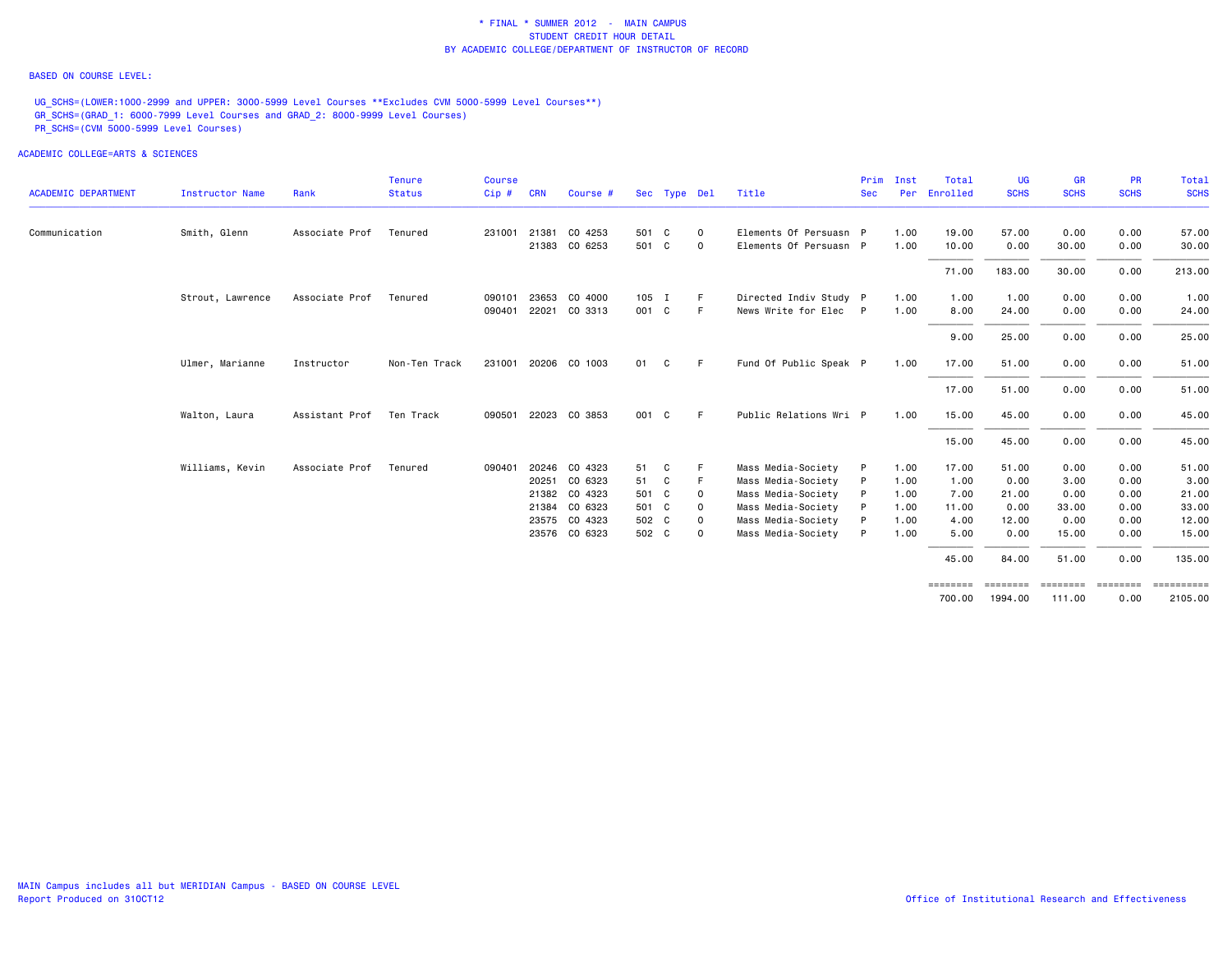#### BASED ON COURSE LEVEL:

UG\_SCHS=(LOWER:1000-2999 and UPPER: 3000-5999 Level Courses \*\*Excludes CVM 5000-5999 Level Courses\*\*) GR\_SCHS=(GRAD\_1: 6000-7999 Level Courses and GRAD\_2: 8000-9999 Level Courses) PR\_SCHS=(CVM 5000-5999 Level Courses)

| <b>ACADEMIC DEPARTMENT</b> | Instructor Name                   | Rank           | <b>Tenure</b><br><b>Status</b> | <b>Course</b><br>Cip# | <b>CRN</b> | Course #             |               | Sec Type Del |             | Title                  | Prim<br><b>Sec</b> | Inst | Total<br>Per Enrolled | UG<br><b>SCHS</b> | <b>GR</b><br><b>SCHS</b> | <b>PR</b><br><b>SCHS</b> | Total<br><b>SCHS</b> |
|----------------------------|-----------------------------------|----------------|--------------------------------|-----------------------|------------|----------------------|---------------|--------------|-------------|------------------------|--------------------|------|-----------------------|-------------------|--------------------------|--------------------------|----------------------|
| English                    | Anderson, Thomas                  | Associate Prof | Tenured                        |                       |            | 230301 20490 EN 2203 | 52            | C            | -F          | Intro To Literature P  |                    | 1.00 | 18.00                 | 54.00             | 0.00                     | 0.00                     | 54.00                |
|                            |                                   |                |                                |                       |            |                      |               |              |             |                        |                    |      | 18.00                 | 54.00             | 0.00                     | 0.00                     | 54.00                |
|                            | Atkinson, Theodore Associate Prof |                | Tenured                        |                       |            | 239999 21767 EN 4990 | 01            | C            | F.          | Special Topic In EN P  |                    | 1.00 | 12.00                 | 36.00             | 0.00                     | 0.00                     | 36.00                |
|                            |                                   |                |                                |                       |            | 21768 EN 6990        | 01            | $\mathtt{C}$ | F           | Special Topic In EN P  |                    | 1.00 | 3.00                  | 0.00              | 9.00                     | 0.00                     | 9.00                 |
|                            |                                   |                |                                |                       |            |                      |               |              |             |                        |                    |      | 15.00                 | 36.00             | 9.00                     | 0.00                     | 45.00                |
|                            | Barton, Amy                       | Instructor     | Non-Ten Track                  |                       |            | 140101 20672 GE 3513 | 53            | C            | - F         | Technical Writing      | P                  | 1.00 | 19.00                 | 57.00             | 0.00                     | 0.00                     | 57.00                |
|                            |                                   |                |                                |                       |            |                      |               |              |             |                        |                    |      | 19.00                 | 57.00             | 0.00                     | 0.00                     | 57.00                |
|                            | Bentley, Gregory                  | Associate Prof | Tenured                        |                       |            | 230801 20492 EN 2213 | 01            | C            | F.          | English Lit Before 1 P |                    | 1.00 | 7.00                  | 21.00             | 0.00                     | 0.00                     | 21.00                |
|                            |                                   |                |                                |                       |            | 21774 EN 4513        | 51            | $\mathtt{C}$ | F           | Shakespeare            | P                  | 1.00 | 12.00                 | 36.00             | 0.00                     | 0.00                     | 36.00                |
|                            |                                   |                |                                |                       |            | 21775 EN 6513        | 51            | C            | F.          | Shakespeare            | P                  | 1.00 | 4.00                  | 0.00              | 12.00                    | 0.00                     | 12.00                |
|                            |                                   |                |                                |                       |            |                      |               |              |             |                        |                    |      | 23.00                 | 57.00             | 12.00                    | 0.00                     | 69.00                |
|                            | Bogard, LaToya                    | Instructor     | Non-Ten Track                  |                       |            | 230401 20468 EN 1103 | 02            | C            | -F          | En Composition I       | P                  | 1.00 | 16.00                 | 48.00             | 0.00                     | 0.00                     | 48.00                |
|                            |                                   |                |                                |                       |            |                      |               |              |             |                        |                    |      | 16.00                 | 48.00             | 0.00                     | 0.00                     | 48.00                |
|                            | Brocato, John                     | Instructor     | Non-Ten Track                  | 140101                | 20670      | GE 3513              | 51            | C            | F           | Technical Writing      | P                  | 1.00 | 15.00                 | 45.00             | 0.00                     | 0.00                     | 45.00                |
|                            |                                   |                |                                |                       |            | 20671 GE 3513        | 52            | $\mathtt{C}$ | F           | Technical Writing      | P                  | 1.00 | 16.00                 | 48.00             | 0.00                     | 0.00                     | 48.00                |
|                            |                                   |                |                                |                       |            |                      |               |              |             |                        |                    |      | 31.00                 | 93.00             | 0.00                     | 0.00                     | 93.00                |
|                            | Campbell, Malcolm                 | Instructor     | Non-Ten Track                  |                       |            | 230301 22184 EN 2273 | 551 C         |              | $\mathbf 0$ | World Literature Bef P |                    | 1.00 | 13.00                 | 39.00             | 0.00                     | 0.00                     | 39.00                |
|                            |                                   |                |                                |                       |            |                      |               |              |             |                        |                    |      | 13.00                 | 39,00             | 0.00                     | 0.00                     | 39.00                |
|                            | Creevy, Patrick                   | Professor      | Tenured                        |                       |            | 230301 20485 EN 2203 | 01            | C            | F           | Intro To Literature P  |                    | 1.00 | 17.00                 | 51.00             | 0.00                     | 0.00                     | 51.00                |
|                            |                                   |                |                                |                       |            | 20487 EN 2203        | 04            | $\mathtt{C}$ | F           | Intro To Literature P  |                    | 1.00 | 23.00                 | 69.00             | 0.00                     | 0.00                     | 69.00                |
|                            |                                   |                |                                |                       |            |                      |               |              |             |                        |                    |      | 40.00                 | 120.00            | 0.00                     | 0.00                     | 120.00               |
|                            | Crescenzo, Michele Lecturer       |                | Non-Ten Track                  |                       |            | 230701 20496 EN 2253 | 51            | C            | - F         | American Lit After 1 P |                    | 1.00 | 24.00                 | 72.00             | 0.00                     | 0.00                     | 72.00                |
|                            |                                   |                |                                |                       |            |                      |               |              |             |                        |                    |      | 24.00                 | 72.00             | 0.00                     | 0.00                     | 72.00                |
|                            | Dechert, Francis                  | Instructor     | Non-Ten Track                  |                       |            | 140101 20669 GE 3513 | 01 C          |              | F.          | Technical Writing      | P                  | 1.00 | 10.00                 | 30.00             | 0.00                     | 0.00                     | 30.00                |
|                            |                                   |                |                                |                       |            |                      |               |              |             |                        |                    |      | 10.00                 | 30.00             | 0.00                     | 0.00                     | 30.00                |
|                            | Doughty, Catherine Lecturer       |                | Non-Ten Track                  |                       |            | 230101 20465 EN 0003 | $101 \quad C$ |              | F.          | Development English P  |                    | 1.00 | 11.00                 | 33.00             | 0.00                     | 0.00                     | 33.00                |
|                            |                                   |                |                                |                       |            | 20466 EN 0003        | 102 C         |              | F           | Development English P  |                    | 1.00 | 9.00                  | 27.00             | 0.00                     | 0.00                     | 27.00                |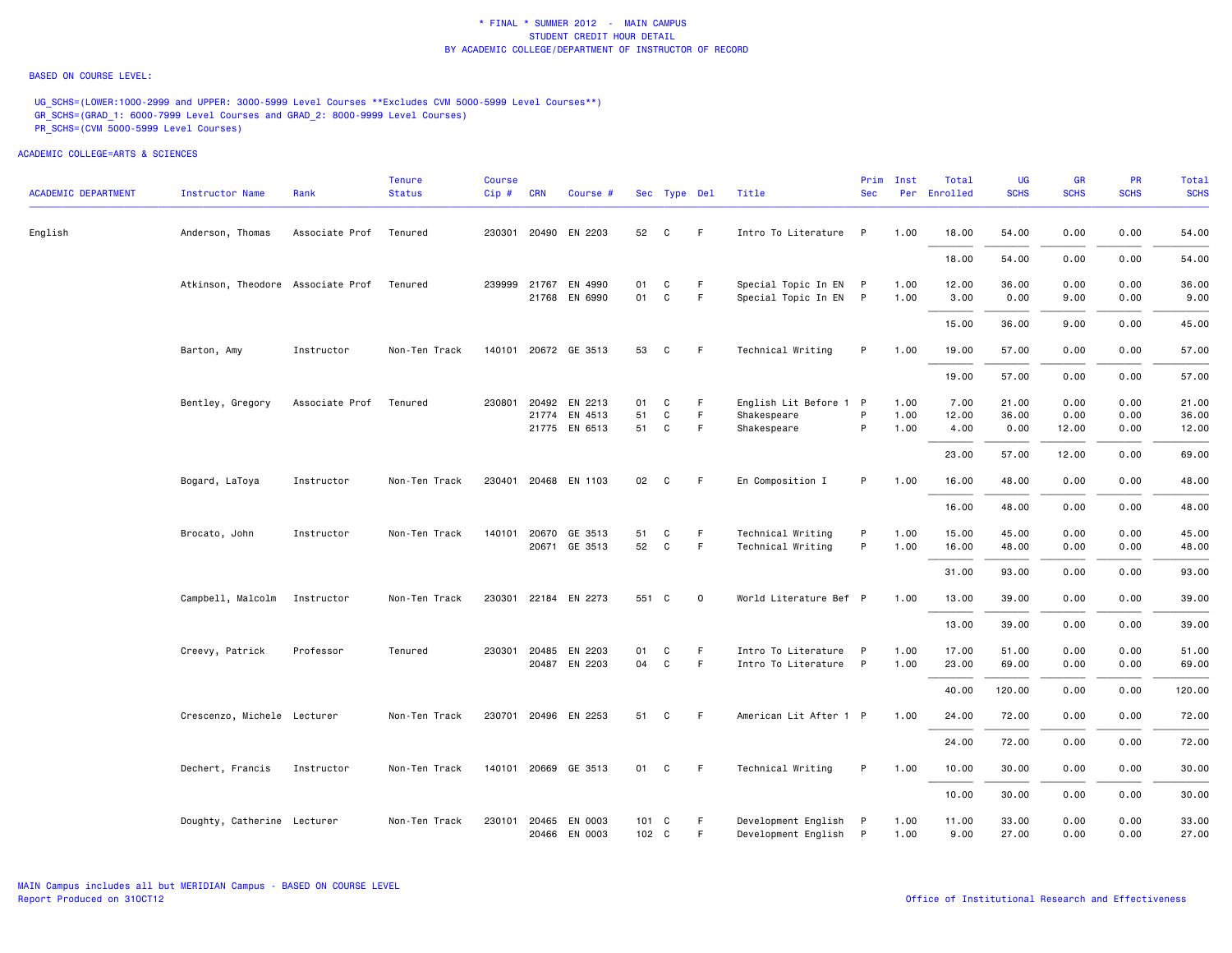#### BASED ON COURSE LEVEL:

UG\_SCHS=(LOWER:1000-2999 and UPPER: 3000-5999 Level Courses \*\*Excludes CVM 5000-5999 Level Courses\*\*) GR\_SCHS=(GRAD\_1: 6000-7999 Level Courses and GRAD\_2: 8000-9999 Level Courses) PR\_SCHS=(CVM 5000-5999 Level Courses)

| <b>ACADEMIC DEPARTMENT</b> | <b>Instructor Name</b>                      | Rank                     | <b>Tenure</b><br><b>Status</b> | <b>Course</b><br>Cip# | <b>CRN</b>                     | Course #                                 |                      | Sec Type Del                           |                    | Title                                                                                    | <b>Sec</b> | Prim Inst                    | Total<br>Per Enrolled        | <b>UG</b><br><b>SCHS</b>      | <b>GR</b><br><b>SCHS</b>      | <b>PR</b><br><b>SCHS</b>     | Total<br><b>SCHS</b>           |
|----------------------------|---------------------------------------------|--------------------------|--------------------------------|-----------------------|--------------------------------|------------------------------------------|----------------------|----------------------------------------|--------------------|------------------------------------------------------------------------------------------|------------|------------------------------|------------------------------|-------------------------------|-------------------------------|------------------------------|--------------------------------|
|                            |                                             |                          |                                |                       |                                |                                          |                      |                                        |                    |                                                                                          |            |                              | 20.00                        | 60.00                         | 0.00                          | 0.00                         | 60.00                          |
| English                    | Fogle, Evelyn                               | Assistant Prof Ten Track |                                |                       |                                | 239999 22951 EN 4000                     |                      | 01 I                                   | F                  | Directed Indiv Study P                                                                   |            | 1.00                         | 1.00                         | 3.00                          | 0.00                          | 0.00                         | 3.00                           |
|                            |                                             |                          |                                |                       |                                |                                          |                      |                                        |                    |                                                                                          |            |                              | 1.00                         | 3.00                          | 0.00                          | 0.00                         | 3.00                           |
|                            | Gibson, Marie                               | Lecturer                 | Non-Ten Track                  |                       |                                | 230401 20471 EN 1103                     | 51                   | C                                      | F                  | En Composition I                                                                         | P          | 1.00                         | 9.00                         | 27.00                         | 0.00                          | 0.00                         | 27.00                          |
|                            |                                             |                          |                                |                       |                                |                                          |                      |                                        |                    |                                                                                          |            |                              | 9.00                         | 27.00                         | 0.00                          | 0.00                         | 27.00                          |
|                            | Hagenston, Becky                            | Associate Prof           | Tenured                        |                       |                                | 230501 20497 EN 3303                     | 01                   | C                                      | F                  | Creative Writing                                                                         | P          | 1.00                         | 14.00                        | 42.00                         | 0.00                          | 0.00                         | 42.00                          |
|                            |                                             |                          |                                |                       |                                |                                          |                      |                                        |                    |                                                                                          |            |                              | 14.00                        | 42.00                         | 0.00                          | 0.00                         | 42.00                          |
|                            | Herd, Wendy                                 | Assistant Prof           | Ten Track                      | 160102 21765          | 131401 21772<br>21773<br>21766 | EN 4453<br>EN 6453<br>EN 4403<br>EN 6403 | 51<br>51<br>01<br>01 | C<br>$\mathtt{C}$<br>C<br>$\mathtt{C}$ | F<br>F<br>F.<br>F. | Methods in TESOL<br>Methods in TESOL<br>Intro To Linguistics P<br>Intro To Linguistics P | P<br>P     | 1.00<br>1.00<br>1.00<br>1.00 | 2.00<br>5.00<br>5.00<br>1.00 | 6.00<br>0.00<br>15.00<br>0.00 | 0.00<br>15.00<br>0.00<br>3.00 | 0.00<br>0.00<br>0.00<br>0.00 | 6.00<br>15.00<br>15.00<br>3.00 |
|                            |                                             |                          |                                |                       |                                | 22012 AN 4403                            | 01                   | C                                      | F.                 | Intro To Linguistics P                                                                   |            | 1.00                         | 1.00                         | 3.00                          | 0.00                          | 0.00                         | 3.00                           |
|                            |                                             |                          |                                |                       |                                |                                          |                      |                                        |                    |                                                                                          |            |                              | 14.00                        | 24.00                         | 18.00                         | 0.00                         | 42.00                          |
|                            | Kimbrough, Courtne Instructor               |                          | Non-Ten Track                  |                       |                                | 230301 20489 EN 2203                     | 51                   | C                                      | F.                 | Intro To Literature P                                                                    |            | 1.00                         | 25.00                        | 75.00                         | 0.00                          | 0.00                         | 75.00                          |
|                            |                                             |                          |                                |                       |                                |                                          |                      |                                        |                    |                                                                                          |            |                              | 25.00                        | 75.00                         | 0.00                          | 0.00                         | 75.00                          |
|                            | Leonard, Ashley                             | Instructor               | Non-Ten Track                  |                       |                                | 230401 20476 EN 1113                     |                      | 02 C                                   | F.                 | En Composition II                                                                        | P          | 1.00                         | 9.00<br>9.00                 | 27.00<br>27.00                | 0.00<br>0.00                  | 0.00<br>0.00                 | 27.00<br>27.00                 |
|                            | Little, Matthew                             | Associate Prof           | Tenured                        |                       |                                | 230301 21769 EN 8583                     | 01                   | s                                      | F.                 | Sel Topics Lang & Li P                                                                   |            | 1.00                         | 10.00                        | 0.00                          | 30.00                         | 0.00                         | 30.00                          |
|                            |                                             |                          |                                |                       |                                | 230701 20495 EN 2243                     | 02                   | $\mathtt{C}$                           | F.                 | American Lit Before P                                                                    |            | 1.00                         | 13.00                        | 39.00                         | 0.00                          | 0.00                         | 39.00                          |
|                            |                                             |                          |                                |                       |                                |                                          |                      |                                        |                    |                                                                                          |            |                              | 23.00                        | 39.00                         | 30.00                         | 0.00                         | 69.00                          |
|                            | O'Donnell, Tennyso Assistant Prof Ten Track |                          |                                |                       |                                | 230401 20467 EN 1103                     | 01                   | C                                      | F.                 | En Composition I                                                                         | P          | 1.00                         | 11.00                        | 33.00                         | 0.00                          | 0.00                         | 33.00                          |
|                            |                                             |                          |                                |                       |                                |                                          |                      |                                        |                    |                                                                                          |            |                              | 11.00                        | 33.00                         | 0.00                          | 0.00                         | 33.00                          |
|                            | Olson, Peter                                | Lecturer                 | Non-Ten Track                  |                       |                                | 230401 20472 EN 1103                     | 52                   | C                                      | F                  | En Composition I                                                                         | P          | 1.00                         | 11.00                        | 33.00                         | 0.00                          | 0.00                         | 33.00                          |
|                            |                                             |                          |                                |                       |                                |                                          |                      |                                        |                    |                                                                                          |            |                              | 11.00                        | 33.00                         | 0.00                          | 0.00                         | 33.00                          |
|                            | Price, Marty                                | Instructor               | Non-Ten Track                  |                       |                                | 230401 20480 EN 1113                     | 51                   | C                                      | F.                 | En Composition II                                                                        | P          | 1.00                         | 10.00                        | 30.00                         | 0.00                          | 0.00                         | 30.00                          |
|                            |                                             |                          |                                |                       |                                |                                          |                      |                                        |                    |                                                                                          |            |                              | 10.00                        | 30.00                         | 0.00                          | 0.00                         | 30.00                          |
|                            | Shaffer, Donald                             | Assistant Prof           | Ten Track                      |                       |                                | 050201 20001 AAS 1063                    | 01                   | C                                      | F.                 | Intro to African Ame P                                                                   |            | 1.00                         | 11.00                        | 33.00                         | 0.00                          | 0.00                         | 33.00                          |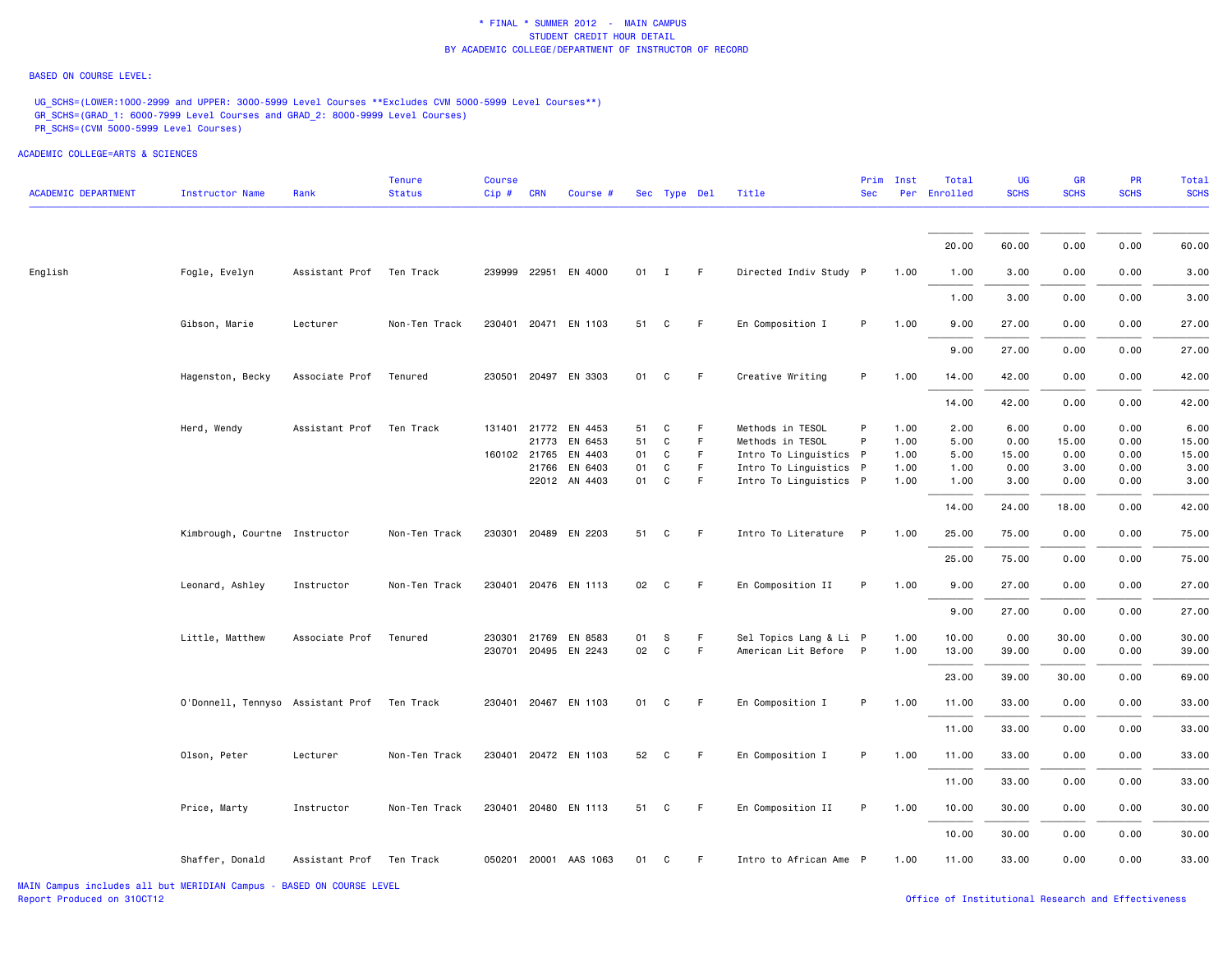### BASED ON COURSE LEVEL:

UG\_SCHS=(LOWER:1000-2999 and UPPER: 3000-5999 Level Courses \*\*Excludes CVM 5000-5999 Level Courses\*\*) GR\_SCHS=(GRAD\_1: 6000-7999 Level Courses and GRAD\_2: 8000-9999 Level Courses) PR\_SCHS=(CVM 5000-5999 Level Courses)

|                            |                        |                | Tenure        | <b>Course</b> |            |                      |       |              |    |                        | Prim       | Inst | Total    | <b>UG</b>   | <b>GR</b>   | PR          | <b>Total</b>            |
|----------------------------|------------------------|----------------|---------------|---------------|------------|----------------------|-------|--------------|----|------------------------|------------|------|----------|-------------|-------------|-------------|-------------------------|
| <b>ACADEMIC DEPARTMENT</b> | <b>Instructor Name</b> | Rank           | <b>Status</b> | Cip#          | <b>CRN</b> | Course #             |       | Sec Type Del |    | Title                  | <b>Sec</b> | Per  | Enrolled | <b>SCHS</b> | <b>SCHS</b> | <b>SCHS</b> | <b>SCHS</b>             |
| English                    | Shaffer, Donald        | Assistant Prof | Ten Track     | 059999        |            | 23796 AAS 4000       | 51    | Т.           | -F | Directed Indiv Study P |            | 1.00 | 1.00     | 3.00        | 0.00        | 0.00        | 3.00                    |
|                            |                        |                |               |               |            |                      |       |              |    |                        |            |      | 12.00    | 36.00       | 0.00        | 0.00        | 36.00                   |
|                            | Stamps, Alison         | Instructor     | Non-Ten Track | 131401        | 21407      | ESL 5323             | 501 C |              | -F | Academic Research an P |            | 1.00 | 1.00     | 3.00        | 0.00        | 0.00        | 3.00                    |
|                            |                        |                |               |               |            | 21409 ESL 5323       | 503 C |              |    | Academic Research an P |            | 1.00 | 2.00     | 6.00        | 0.00        | 0.00        | 6.00                    |
|                            |                        |                |               |               |            | 21410 ESL 5323       | 504 C |              | -F | Academic Research an P |            | 1.00 | 2.00     | 6.00        | 0.00        | 0.00        | 6.00                    |
|                            |                        |                |               |               |            |                      |       |              |    |                        |            |      | 5.00     | 15.00       | 0.00        | 0.00        | 15.00                   |
|                            | Trimm, James           | Lecturer       | Non-Ten Track |               |            | 230401 20477 EN 1113 | 03    | C            | -F | En Composition II      | P          | 1.00 | 16.00    | 48.00       | 0.00        | 0.00        | 48.00                   |
|                            |                        |                |               |               |            |                      |       |              |    |                        |            |      | 16.00    | 48.00       | 0.00        | 0.00        | 48.00                   |
|                            | White, Daniel          | Instructor     | Non-Ten Track | 230401        |            | 20475 EN 1113        | 01    | C            | F. | En Composition II      | P          | 1.00 | 16.00    | 48.00       | 0.00        | 0.00        | 48.00                   |
|                            |                        |                |               |               |            | 230701 21779 EN 2434 | 51    | C            | -F | Literature And Film    | P          | 1.00 | 12.00    | 48.00       | 0.00        | 0.00        | 48.00                   |
|                            |                        |                |               |               |            |                      |       |              |    |                        |            |      | 28.00    | 96.00       | 0.00        | 0.00        | 96.00                   |
|                            | Whitten, Rebecca       | Instructor     | Non-Ten Track | 230401        | 20481      | EN 1113              | 52    | C            | -F | En Composition II      | P          | 1.00 | 16.00    | 48.00       | 0.00        | 0.00        | 48.00                   |
|                            |                        |                |               |               |            | 20482 EN 1113        | 53    | C            | F. | En Composition II      | P          | 1.00 | 15.00    | 45.00       | 0.00        | 0.00        | 45.00                   |
|                            |                        |                |               |               |            |                      |       |              |    |                        |            |      | 31.00    | 93.00       | 0.00        | 0.00        | 93.00                   |
|                            |                        |                |               |               |            |                      |       |              |    |                        |            |      | ======== | ========    | ========    | ========    | $=$ = = = = = = = = = = |
|                            |                        |                |               |               |            |                      |       |              |    |                        |            |      | 448,00   | 1287.00     | 69.00       | 0.00        | 1356.00                 |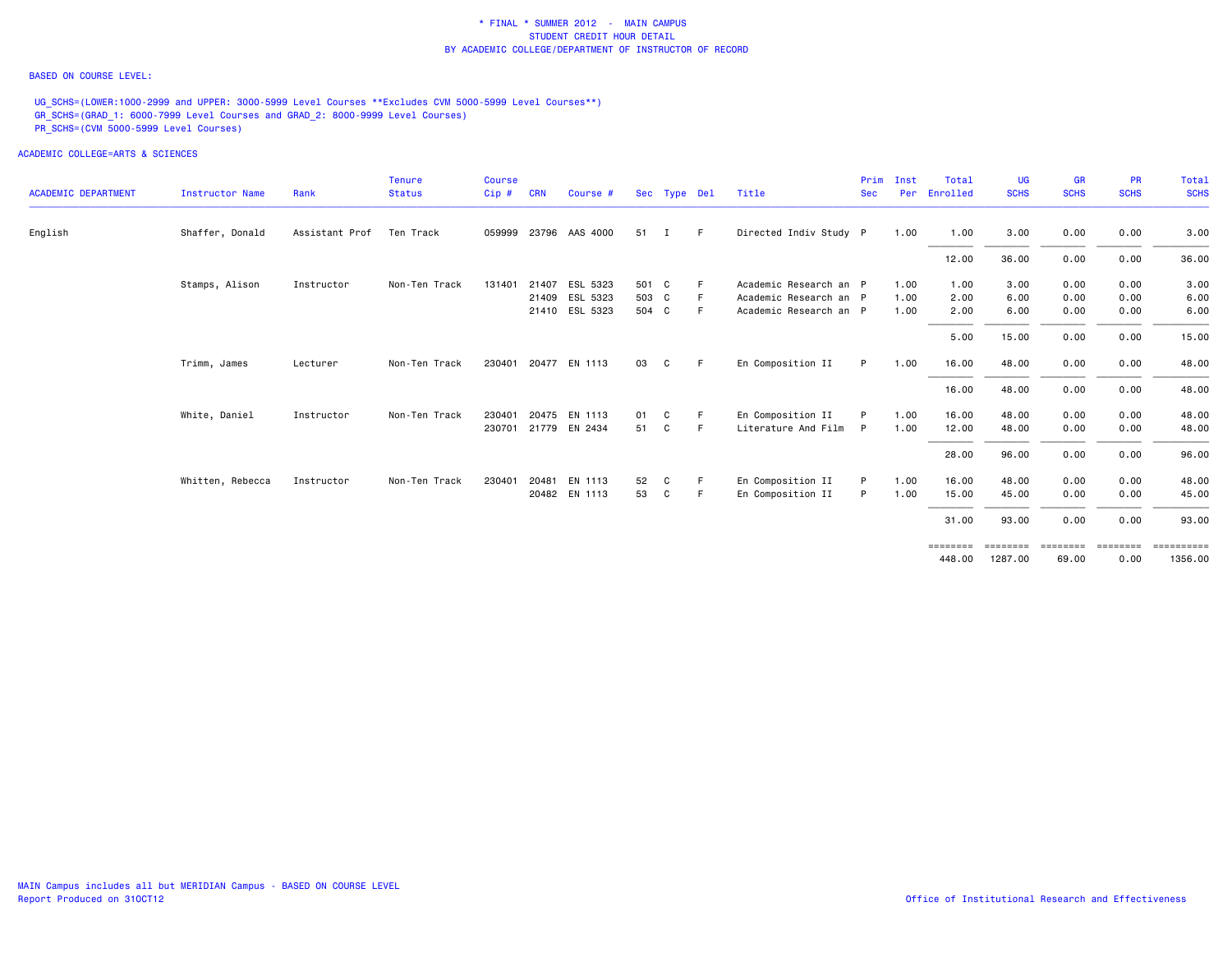#### BASED ON COURSE LEVEL:

UG\_SCHS=(LOWER:1000-2999 and UPPER: 3000-5999 Level Courses \*\*Excludes CVM 5000-5999 Level Courses\*\*) GR\_SCHS=(GRAD\_1: 6000-7999 Level Courses and GRAD\_2: 8000-9999 Level Courses) PR\_SCHS=(CVM 5000-5999 Level Courses)

| <b>ACADEMIC DEPARTMENT</b> | Instructor Name                   | Rank                          | <b>Tenure</b><br><b>Status</b> | <b>Course</b><br>Cip# | <b>CRN</b>   | Course #             |       | Sec Type Del |             | Title                  | Prim<br><b>Sec</b> | Inst | Total<br>Per Enrolled | UG<br><b>SCHS</b> | <b>GR</b><br><b>SCHS</b> | <b>PR</b><br><b>SCHS</b> | Total<br><b>SCHS</b> |
|----------------------------|-----------------------------------|-------------------------------|--------------------------------|-----------------------|--------------|----------------------|-------|--------------|-------------|------------------------|--------------------|------|-----------------------|-------------------|--------------------------|--------------------------|----------------------|
|                            |                                   |                               |                                |                       |              |                      |       |              |             |                        |                    |      |                       |                   |                          |                          |                      |
| Geosciences                | Baldwin, William                  | Grad Tch Assist Non-Ten Track |                                |                       |              | 450701 20681 GR 1123 | 51    | C            | F.          | Intro World Geog       | P                  | 1.00 | 29.00                 | 87.00             | 0.00                     | 0.00                     | 87.00                |
|                            |                                   |                               |                                |                       |              |                      |       |              |             |                        |                    |      | 29.00                 | 87.00             | 0.00                     | 0.00                     | 87.00                |
|                            | Brown, Michael                    | Associate Prof                | Tenured                        |                       |              | 400401 21902 GR 8573 | 503 S |              | 0           | Research Applied Met P |                    | 1.00 | 4.00                  | 0.00              | 12.00                    | 0.00                     | 12.00                |
|                            |                                   |                               |                                |                       |              | 400404 23145 GR 4841 | 501 C |              | $\mathbf 0$ | Severe Storm Observa P |                    | 1.00 | 4.00                  | 4.00              | 0.00                     | 0.00                     | 4.00                 |
|                            |                                   |                               |                                |                       | 23271        | GR 6841              | 501 B |              | $\mathbf 0$ | Severe Storm Observa P |                    | 1.00 | 4.00                  | 0.00              | 4.00                     | 0.00                     | 4.00                 |
|                            |                                   |                               |                                |                       |              | 450701 21463 GR 8400 | 505 E |              | F           | Field Meth In Geosci P |                    | 1.00 | 9.00                  | 0.00              | 27.00                    | 0.00                     | 27.00                |
|                            |                                   |                               |                                |                       |              |                      |       |              |             |                        |                    |      | 21.00                 | 4.00              | 43.00                    | 0.00                     | 47.00                |
|                            | Carter, William                   | Lecturer                      | Non-Ten Track                  |                       |              | 400404 21897 GR 6473 | 501 C |              | 0           | Numerical Wx Predict S |                    | 0.40 | 5.60                  | 0.00              | 16.80                    | 0.00                     | 16.80                |
|                            |                                   |                               |                                |                       |              | 21898 GR 6473        | 502 C |              | $\mathbf 0$ | Numerical Wx Predict S |                    | 0.40 | 0.80                  | 0.00              | 2.40                     | 0.00                     | 2.40                 |
|                            |                                   |                               |                                |                       |              | 450701 21429 GR 1114 | 501 C |              | 0           | Physical Geography     | P                  | 1.00 | 29.00                 | 116.00            | 0.00                     | 0.00                     | 116.00               |
|                            |                                   |                               |                                |                       |              |                      |       |              |             |                        |                    |      | 35.40                 | 116.00            | 19.20                    | 0.00                     | 135.20               |
|                            | Clary, Renee                      | Associate Prof                | Ten Track                      | 400601                | 23130        | GG 8000              | 501   | D            | $\mathbf 0$ | Research / Thesis      | P                  | 1.00 | 1.00                  | 0.00              | 1.00                     | 0.00                     | 1.00                 |
|                            |                                   |                               |                                |                       |              | 23559 GG 8000        | 103 D |              | F           | Research / Thesis      | P                  | 1.00 | 1.00                  | 0.00              | 1.00                     | 0.00                     | 1.00                 |
|                            |                                   |                               |                                |                       |              |                      |       |              |             |                        |                    |      | 2.00                  | 0.00              | 2.00                     | 0.00                     | 2.00                 |
|                            | Cooke, William                    | Associate Prof                | Tenured                        | 450701                | 22393        | GR 4363              | 501 B |              | 0           | GIS Programming        | P                  | 0.60 | 1.20                  | 3.60              | 0.00                     | 0.00                     | 3.60                 |
|                            |                                   |                               |                                |                       | 22394        | GR 6363              | 501   | B            | $\mathbf 0$ | GIS Programming        | P                  | 0.60 | 3.60                  | 0.00              | 10.80                    | 0.00                     | 10.80                |
|                            |                                   |                               |                                |                       |              | 23446 GR 8000        | 104 D |              | F           | Research / Thesis      | P                  | 1.00 | 1.00                  | 0.00              | 3.00                     | 0.00                     | 3.00                 |
|                            |                                   |                               |                                |                       |              |                      |       |              |             |                        |                    |      | 5.80                  | 3.60              | 13.80                    | 0.00                     | 17.40                |
|                            | Dewey, Christopher Associate Prof |                               | Tenured                        |                       |              | 400601 20675 GG 1113 | 001   | C            | F           | Survey Earth Sci I     | P                  | 1.00 | 17.00                 | 51.00             | 0.00                     | 0.00                     | 51.00                |
|                            |                                   |                               |                                |                       |              | 450701 21465 GR 8400 | 507 E |              | F.          | Field Meth In Geosci P |                    | 1.00 | 15.00                 | 0.00              | 45.00                    | 0.00                     | 45.00                |
|                            |                                   |                               |                                |                       |              |                      |       |              |             |                        |                    |      | 32.00                 | 51.00             | 45.00                    | 0.00                     | 96.00                |
|                            | Dixon, Paul                       | Associate Prof                | Tenured                        | 400401                | 21907        | GR 8573              | 508 S |              | 0           | Research Applied Met P |                    | 1.00 | 3.00                  | 0.00              | 9.00                     | 0.00                     | 9.00                 |
|                            |                                   |                               |                                |                       | 400404 22395 | GR 4843              | 501 B |              | F           | Severe Storm Methods P |                    | 1.00 | 5.00                  | 15.00             | 0.00                     | 0.00                     | 15.00                |
|                            |                                   |                               |                                |                       | 22396        | GR 4843              | 502 B |              | F.          | Severe Storm Methods P |                    | 1.00 | 2.00                  | 6.00              | 0.00                     | 0.00                     | 6.00                 |
|                            |                                   |                               |                                |                       | 22398        | GR 6843              | 501 B |              | F           | Severe Storm Methods P |                    | 1.00 | 3.00                  | 0.00              | 9.00                     | 0.00                     | 9.00                 |
|                            |                                   |                               |                                |                       | 22399        | GR 6843              | 502 B |              | F.          | Severe Storm Methods P |                    | 1.00 | 2.00                  | 0.00              | 6.00                     | 0.00                     | 6.00                 |
|                            |                                   |                               |                                |                       |              | 450701 21464 GR 8400 | 506 E |              | F.          | Field Meth In Geosci P |                    | 1.00 | 9.00                  | 0.00              | 27.00                    | 0.00                     | 27.00                |
|                            |                                   |                               |                                |                       |              |                      |       |              |             |                        |                    |      | 24.00                 | 21.00             | 51.00                    | 0.00                     | 72.00                |
|                            | Dyer, Jamie                       | Associate Prof                | Tenured                        |                       | 400401 21906 | GR 8573              | 507 S |              | 0           | Research Applied Met P |                    | 1.00 | 3.00                  | 0.00              | 9.00                     | 0.00                     | 9.00                 |
|                            |                                   |                               |                                |                       | 400404 21897 | GR 6473              | 501 C |              | $\Omega$    | Numerical Wx Predict P |                    | 0.60 | 8.40                  | 0.00              | 25.20                    | 0.00                     | 25.20                |
|                            |                                   |                               |                                |                       | 21898        | GR 6473              | 502 C |              | $\mathbf 0$ | Numerical Wx Predict P |                    | 0.60 | 1.20                  | 0.00              | 3.60                     | 0.00                     | 3.60                 |
|                            |                                   |                               |                                |                       | 450701 21449 | GR 4933              | 501 C |              | $\mathbf 0$ | Dynamic Meteorology    | $\mathsf{P}$       | 0.60 | 2.40                  | 7.20              | 0.00                     | 0.00                     | 7.20                 |
|                            |                                   |                               |                                |                       | 21457        | GR 6933              | 501 C |              | $\mathbf 0$ | Dynamic Meteorology    | P                  | 0.60 | 1.20                  | 0.00              | 3.60                     | 0.00                     | 3.60                 |
|                            |                                   |                               |                                |                       | 22857        | GR 8000              | 103 D |              | F           | Research / Thesis      | P                  | 1.00 | 1.00                  | 0.00              | 3.00                     | 0.00                     | 3.00                 |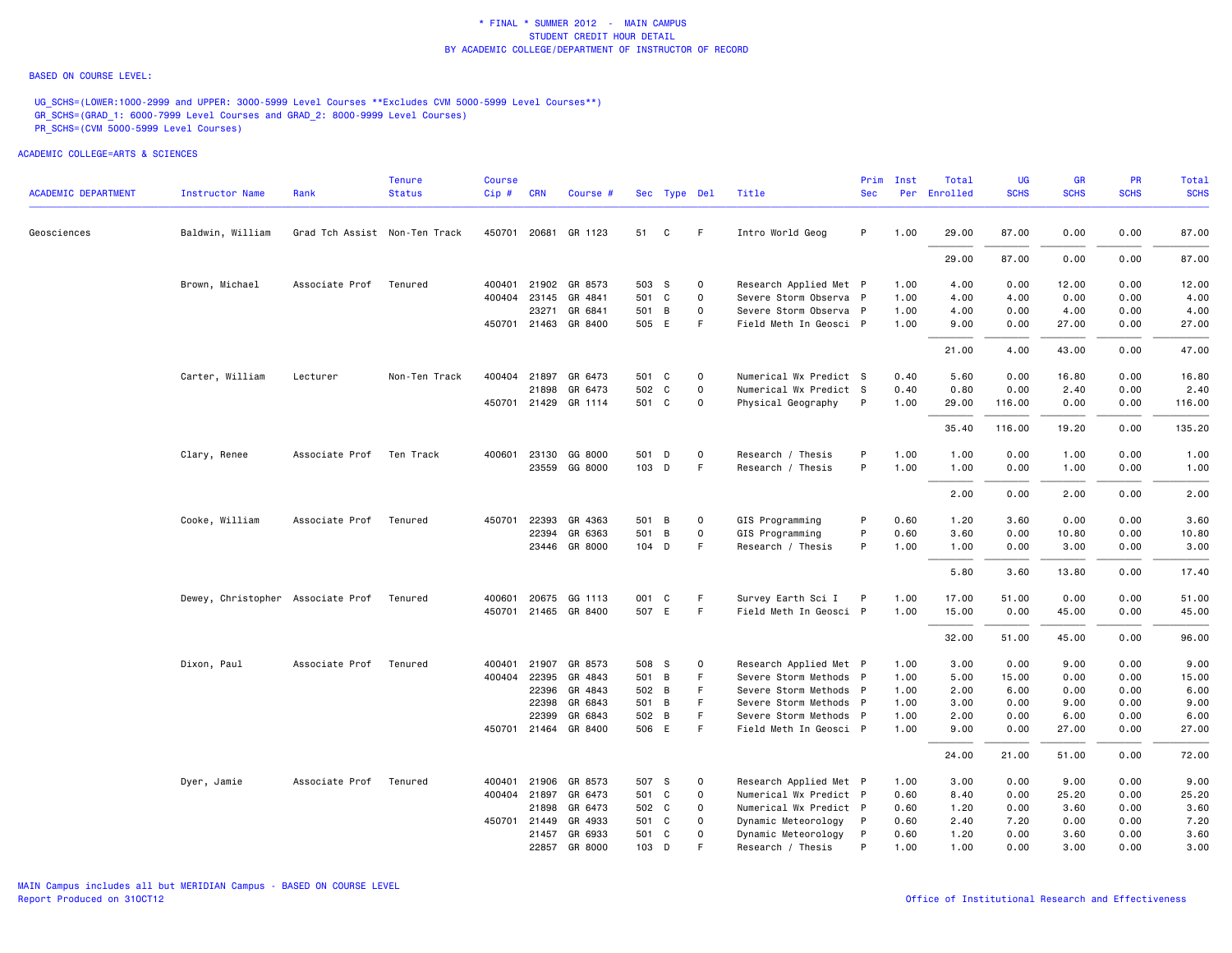### BASED ON COURSE LEVEL:

UG\_SCHS=(LOWER:1000-2999 and UPPER: 3000-5999 Level Courses \*\*Excludes CVM 5000-5999 Level Courses\*\*) GR\_SCHS=(GRAD\_1: 6000-7999 Level Courses and GRAD\_2: 8000-9999 Level Courses) PR\_SCHS=(CVM 5000-5999 Level Courses)

| <b>ACADEMIC DEPARTMENT</b><br><b>Status</b><br><b>Instructor Name</b><br>Rank<br>Cip#<br><b>CRN</b><br>Title<br>Course #<br>Sec Type Del<br>21430 GR 1123<br>Intro World Geog<br>Gillham, Douglas<br>Non-Ten Track<br>450701<br>501 C<br>$\mathbf 0$<br>Geosciences<br>Instructor<br>GR 4640<br>501 E<br>Met Internship<br>21443<br>$\mathbf 0$ | <b>Sec</b><br>P<br>P<br>P | Per<br>1.00<br>1.00 | Enrolled<br>17.20 | <b>SCHS</b><br>7.20 | <b>SCHS</b><br>44.40 | <b>SCHS</b> | <b>SCHS</b> |
|-------------------------------------------------------------------------------------------------------------------------------------------------------------------------------------------------------------------------------------------------------------------------------------------------------------------------------------------------|---------------------------|---------------------|-------------------|---------------------|----------------------|-------------|-------------|
|                                                                                                                                                                                                                                                                                                                                                 |                           |                     |                   |                     |                      |             |             |
|                                                                                                                                                                                                                                                                                                                                                 |                           |                     |                   |                     |                      |             | 51.60       |
|                                                                                                                                                                                                                                                                                                                                                 |                           |                     |                   |                     |                      | 0.00        |             |
|                                                                                                                                                                                                                                                                                                                                                 |                           |                     | 31.00             | 93.00               | 0.00                 | 0.00        | 93.00       |
|                                                                                                                                                                                                                                                                                                                                                 |                           |                     | 5.00              | 15.00               | 0.00                 | 0.00        | 15.00       |
| 502 E<br>21444 GR 4640<br>$\mathbf 0$<br>Met Internship                                                                                                                                                                                                                                                                                         |                           | 1.00                | 1.00              | 1.00                | 0.00                 | 0.00        | 1.00        |
|                                                                                                                                                                                                                                                                                                                                                 |                           |                     | 37.00             | 109.00              | 0.00                 | 0.00        | 109.00      |
| 400601<br>21421<br>Haby, Jeffrey<br>Lecturer<br>Non-Ten Track<br>GG 3603<br>501 C<br>$\mathbf 0$<br>Intro To Oceanograph P                                                                                                                                                                                                                      |                           | 1.00                | 34.00             | 102.00              | 0.00                 | 0.00        | 102.00      |
| 21422 GG 3603<br>502 C<br>$\mathbf 0$<br>Intro To Oceanograph P                                                                                                                                                                                                                                                                                 |                           | 1.00                | 16.00             | 48.00               | 0.00                 | 0.00        | 48.00       |
| 21423<br>Intro To Oceanograph P<br>GG 3603<br>503 C<br>$\mathbf 0$                                                                                                                                                                                                                                                                              |                           | 1.00                | 2.00              | 6.00                | 0.00                 | 0.00        | 6.00        |
| $\mathbf 0$<br>450701 21441<br>GR 4613<br>501 B<br>Applied Climatology<br>P                                                                                                                                                                                                                                                                     |                           | 1.00                | 28.00             | 84.00               | 0.00                 | 0.00        | 84.00       |
| 21442 GR 4613<br>502 B<br>$\mathbf 0$<br>Applied Climatology<br>$\mathsf{P}$                                                                                                                                                                                                                                                                    |                           | 1.00                | 30.00             | 90.00               | 0.00                 | 0.00        | 90.00       |
| $\mathbf 0$<br>21445 GR 4713<br>501 B<br>Synoptic Met I                                                                                                                                                                                                                                                                                         | P                         | 1.00                | 23.00             | 69.00               | 0.00                 | 0.00        | 69.00       |
| 503 B<br>21895 GR 4613<br>$\mathbf 0$<br>Applied Climatology                                                                                                                                                                                                                                                                                    | P                         | 1.00                | 11.00             | 33.00               | 0.00                 | 0.00        | 33.00       |
|                                                                                                                                                                                                                                                                                                                                                 |                           |                     | 144.00            | 432.00              | 0.00                 | 0.00        | 432.00      |
| Climate Change<br>Haney, Christa<br>Instructor<br>Non-Ten Track<br>400401<br>21471<br>GR 8633<br>501 C<br>0                                                                                                                                                                                                                                     | S                         | 0.40                | 11.60             | 0.00                | 34.80                | 0.00        | 34.80       |
| 450701<br>21453<br>GR 6603<br>501 C<br>$\mathbf 0$<br>Climatology                                                                                                                                                                                                                                                                               | s                         | 0.40                | 9.60              | 0.00                | 28.80                | 0.00        | 28.80       |
| Climatology<br>21454<br>GR 6603<br>502 C<br>$\mathbf 0$                                                                                                                                                                                                                                                                                         | s                         | 0.40                | 9.60              | 0.00                | 28.80                | 0.00        | 28.80       |
| GR 6603<br>Climatology<br>21455<br>503 C<br>$\mathbf 0$                                                                                                                                                                                                                                                                                         | s                         | 0.40                | 2.80              | 0.00                | 8.40                 | 0.00        | 8.40        |
| GR 6603<br>504 C<br>21456<br>$\Omega$<br>Climatology                                                                                                                                                                                                                                                                                            | S                         | 0.40                | 2.00              | 0.00                | 6.00                 | 0.00        | 6.00        |
|                                                                                                                                                                                                                                                                                                                                                 |                           |                     | 35.60             | 0.00                | 106.80               | 0.00        | 106.80      |
| 20674 GG 1111<br>F<br>Earth Science I Lab<br>Jones, John<br>Grad Tch Assist Non-Ten Track<br>400601<br>51<br>P<br>L.                                                                                                                                                                                                                            |                           | 1.00                | 11.00             | 11.00               | 0.00                 | 0.00        | 11.00       |
| 51<br>C<br>F<br>20677 GG 1113<br>Survey Earth Sci I<br>$\mathsf{P}$                                                                                                                                                                                                                                                                             |                           | 1.00                | 13.00             | 39.00               | 0.00                 | 0.00        | 39.00       |
|                                                                                                                                                                                                                                                                                                                                                 |                           |                     | 24.00             | 50.00               | 0.00                 | 0.00        | 50.00       |
| 22390 GR 4473<br>Numerical Wx Predict P<br>Keeney, David<br>Instructor<br>Non-Ten Track<br>400404<br>501 C<br>$\mathbf 0$                                                                                                                                                                                                                       |                           | 1.00                | 27.00             | 81.00               | 0.00                 | 0.00        | 81.00       |
| Numerical Wx Predict P<br>22391<br>GR 4473<br>502 C<br>$\Omega$                                                                                                                                                                                                                                                                                 |                           | 1.00                | 22.00             | 66.00               | 0.00                 | 0.00        | 66.00       |
| 22392<br>GR 4473<br>503 C<br>0<br>Numerical Wx Predict P                                                                                                                                                                                                                                                                                        |                           | 1.00                | 7.00              | 21.00               | 0.00                 | 0.00        | 21.00       |
| 450701 21449<br>GR 4933<br>$\mathbf 0$<br>Dynamic Meteorology<br>501 C<br>-S                                                                                                                                                                                                                                                                    |                           | 0.40                | 1.60              | 4.80                | 0.00                 | 0.00        | 4.80        |
| 21457 GR 6933<br>Dynamic Meteorology<br>501 C<br>$\Omega$<br>s s                                                                                                                                                                                                                                                                                |                           | 0.40                | 0.80              | 0.00                | 2.40                 | 0.00        | 2.40        |
|                                                                                                                                                                                                                                                                                                                                                 |                           |                     | 58.40             | 172.80              | 2.40                 | 0.00        | 175.20      |
| 22090<br>GG 4990<br>F<br>Kirkland, Brenda<br>Associate Prof<br>Tenured<br>400601<br>01<br>C<br>Special Topic In GG<br>– P                                                                                                                                                                                                                       |                           | 1.00                | 16.00             | 48.00               | 0.00                 | 0.00        | 48.00       |
| 51<br>F<br>Directed Indiv Study P<br>23491<br>GG 4000<br>Ι.                                                                                                                                                                                                                                                                                     |                           | 1.00                | 1.00              | 3.00                | 0.00                 | 0.00        | 3.00        |
| 23686 GG 8000<br>104 D<br>F<br>Research / Thesis                                                                                                                                                                                                                                                                                                | P                         | 1.00                | 1.00              | 0.00                | 1.00                 | 0.00        | 1.00        |
|                                                                                                                                                                                                                                                                                                                                                 |                           |                     | 18.00             | 51.00               | 1.00                 | 0.00        | 52.00       |
| 400601 20673 GG 1111<br>Earth Science I Lab P<br>Larson, Erik<br>Grad Tch Assist Non-Ten Track<br>01<br>$\mathsf{L}$<br>-F                                                                                                                                                                                                                      |                           | 1.00                | 16.00             | 16.00               | 0.00                 | 0.00        | 16.00       |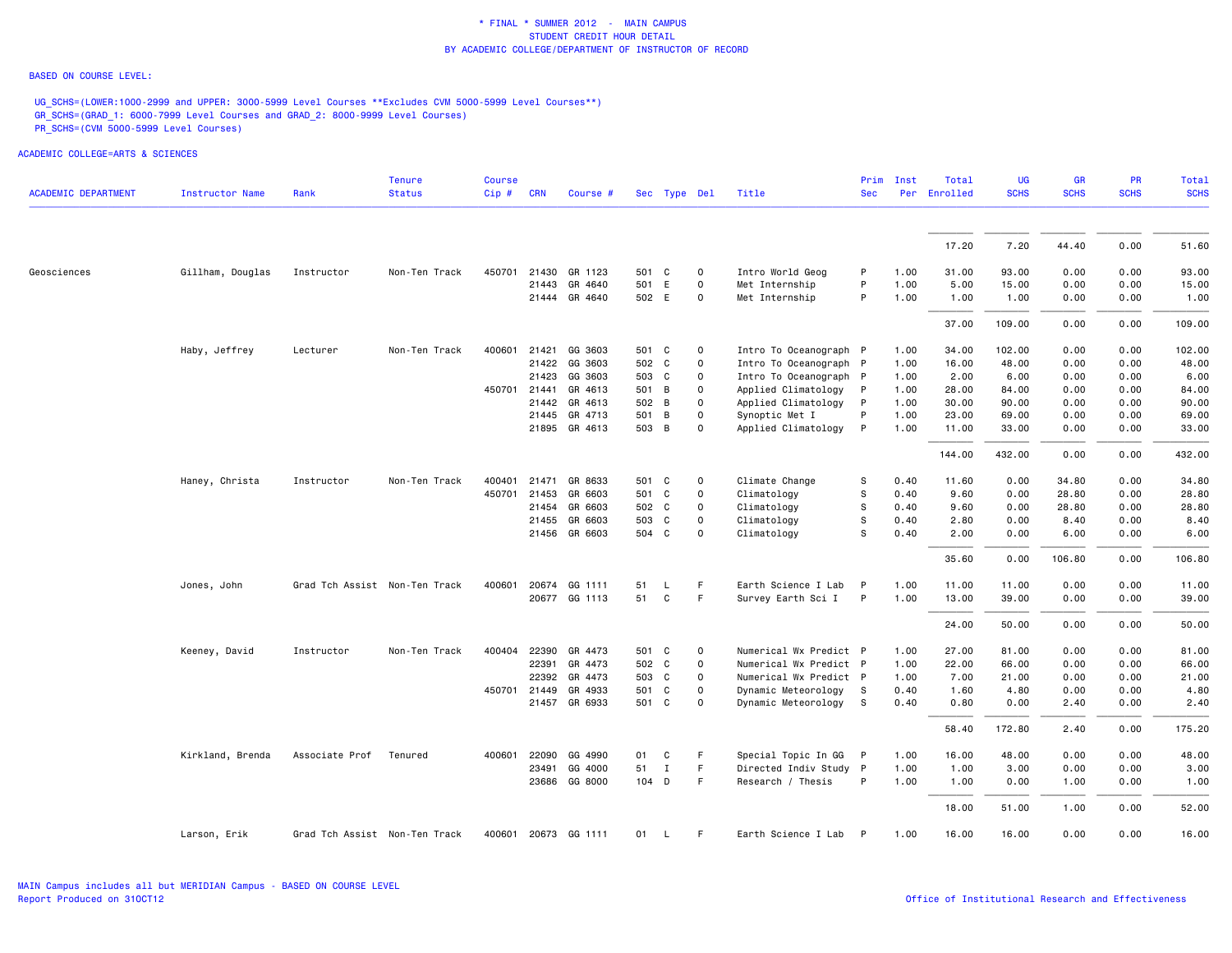### BASED ON COURSE LEVEL:

UG\_SCHS=(LOWER:1000-2999 and UPPER: 3000-5999 Level Courses \*\*Excludes CVM 5000-5999 Level Courses\*\*) GR\_SCHS=(GRAD\_1: 6000-7999 Level Courses and GRAD\_2: 8000-9999 Level Courses) PR\_SCHS=(CVM 5000-5999 Level Courses)

| <b>ACADEMIC DEPARTMENT</b> | Instructor Name | Rank           | <b>Tenure</b><br><b>Status</b> | Course<br>Cip# | <b>CRN</b>   | Course #             |         | Sec Type Del |             | Title                  | Prim<br><b>Sec</b> | Inst | Total<br>Per Enrolled | UG<br><b>SCHS</b> | <b>GR</b><br><b>SCHS</b> | <b>PR</b><br><b>SCHS</b> | <b>Total</b><br><b>SCHS</b> |
|----------------------------|-----------------|----------------|--------------------------------|----------------|--------------|----------------------|---------|--------------|-------------|------------------------|--------------------|------|-----------------------|-------------------|--------------------------|--------------------------|-----------------------------|
|                            |                 |                |                                |                |              |                      |         |              |             |                        |                    |      |                       |                   |                          |                          |                             |
|                            |                 |                |                                |                |              |                      |         |              |             |                        |                    |      | 16.00                 | 16.00             | 0.00                     | 0.00                     | 16.00                       |
| Geosciences                | May, James      | Lecturer       | Non-Ten Track                  | 400601         | 23118        | GG 8990              | 101     | C            | F           | Special Topic In GG    | $\mathsf{P}$       | 1.00 | 2.00                  | 0.00              | 6.00                     | 0.00                     | 6.00                        |
|                            |                 |                |                                |                |              | 23129 GG 8990        | 501     | C            | $\mathbf 0$ | Special Topic In GG    | $\mathsf{P}$       | 1.00 | 7.00                  | 0.00              | 21.00                    | 0.00                     | 21.00                       |
|                            |                 |                |                                |                |              |                      |         |              |             |                        |                    |      | 9.00                  | 0.00              | 27.00                    | 0.00                     | 27.00                       |
|                            | McNeal, Karen   | Associate Prof | Ten Track                      | 400601         |              | 21424 GG 8203        | 501 C   |              | $\mathbf 0$ | Ocean Science          | P                  | 0.60 | 15.00                 | 0.00              | 45.00                    | 0.00                     | 45.00                       |
|                            |                 |                |                                |                | 21425        | GG 8203              | 502 C   |              | $\mathsf 0$ | Ocean Science          | P                  | 0.60 | 13.80                 | 0.00              | 41.40                    | 0.00                     | 41.40                       |
|                            |                 |                |                                |                | 21426        | GG 8203              | 503 C   |              | $\mathsf 0$ | Ocean Science          | P                  | 0.60 | 5.40                  | 0.00              | 16.20                    | 0.00                     | 16.20                       |
|                            |                 |                |                                |                |              | 21427 GG 8203        | 504 C   |              | $\mathbf 0$ | Ocean Science          | P                  | 0.60 | 3.00                  | 0.00              | 9.00                     | 0.00                     | 9.00                        |
|                            |                 |                |                                |                | 22853        | GG 8000              | 102 D   |              | F           | Research / Thesis      | P                  | 1.00 | 3.00                  | 0.00              | 7.00                     | 0.00                     | 7.00                        |
|                            |                 |                |                                |                |              | 23586 GG 7000        | 51 I    |              | F           | Directed Indiv Study P |                    | 1.00 | 1.00                  | 0.00              | 3.00                     | 0.00                     | 3.00                        |
|                            |                 |                |                                |                |              |                      |         |              |             |                        |                    |      | 41.20                 | 0.00              | 121.60                   | 0.00                     | 121.60                      |
|                            | Mercer, Andrew  | Assistant Prof | Ten Track                      | 400401         | 21900        | GR 8573              | 501 S   |              | $\mathsf 0$ | Research Applied Met P |                    | 1.00 | 4.00                  | 0.00              | 12.00                    | 0.00                     | 12.00                       |
|                            |                 |                |                                | 450701         | 21469        | GR 8553              | 501 S   |              | $\mathbf 0$ | Research Methods in    | - P                | 1.00 | 24.00                 | 0.00              | 72.00                    | 0.00                     | 72.00                       |
|                            |                 |                |                                |                | 21470        | GR 8553              | 502 S   |              | 0           | Research Methods in    | - P                | 1.00 | 17.00                 | 0.00              | 51.00                    | 0.00                     | 51.00                       |
|                            |                 |                |                                |                | 21899        | GR 8553              | 503 S   |              | $\mathsf 0$ | Research Methods in P  |                    | 1.00 | 3.00                  | 0.00              | 9.00                     | 0.00                     | 9.00                        |
|                            |                 |                |                                |                |              | 23328 GR 7000        | 502 I   |              | $\mathbf 0$ | Directed Indiv Study P |                    | 1.00 | 1.00                  | 0.00              | 3.00                     | 0.00                     | 3.00                        |
|                            |                 |                |                                |                |              |                      |         |              |             |                        |                    |      | 49.00                 | 0.00              | 147.00                   | 0.00                     | 147.00                      |
|                            | Miller, Dalton  | Instructor     | Non-Ten Track                  | 400601         |              | 20676 GG 1113        | 01      | C            | F           | Survey Earth Sci I     | P                  | 1.00 | 20.00                 | 60.00             | 0.00                     | 0.00                     | 60.00                       |
|                            |                 |                |                                |                | 450701 20679 | GR 1123              | 001     | C            | F.          | Intro World Geog       | P                  | 1.00 | 13.00                 | 39.00             | 0.00                     | 0.00                     | 39.00                       |
|                            |                 |                |                                |                |              | 20680 GR 1123        | 01      | C            | F.          | Intro World Geog       | P                  | 1.00 | 27.00                 | 81.00             | 0.00                     | 0.00                     | 81.00                       |
|                            |                 |                |                                |                |              |                      |         |              |             |                        |                    |      | 60.00                 | 180.00            | 0.00                     | 0.00                     | 180.00                      |
|                            | Mishra, Deepak  | Assistant Prof | Ten Track                      | 450701         | 23111        | GR 9000              | 103 D   |              | F           | Research/Dissertatio P |                    | 1.00 | 2.00                  | 0.00              | 12.00                    | 0.00                     | 12.00                       |
|                            |                 |                |                                |                |              | 23121 GR 4000        | 01      | $\mathbf{I}$ | F.          | Directed Indiv Study P |                    | 1.00 | 1.00                  | 3.00              | 0.00                     | 0.00                     | 3.00                        |
|                            |                 |                |                                |                | 23486        | GR 4000              | 04      | $\mathbf{I}$ | F.          | Directed Indiv Study P |                    | 1.00 | 1.00                  | 3.00              | 0.00                     | 0.00                     | 3.00                        |
|                            |                 |                |                                |                |              | 23608 GR 4000        | 52      | $\mathbf{I}$ | F           | Directed Indiv Study P |                    | 1.00 | 1.00                  | 2.00              | 0.00                     | 0.00                     | 2.00                        |
|                            |                 |                |                                |                |              |                      |         |              |             |                        |                    |      | 5.00                  | 8,00              | 12.00                    | 0.00                     | 20.00                       |
|                            | Mylroie, John   | Professor      | Tenured                        |                |              | 400601 23544 GG 9000 | 01      | D            | F           | Research/Dissertatio P |                    | 1.00 | 1.00                  | 0.00              | 3.00                     | 0.00                     | 3.00                        |
|                            |                 |                |                                |                | 23569        | GG 7000              | $101$ I |              | F           | Directed Indiv Study P |                    | 1.00 | 1.00                  | 0.00              | 3.00                     | 0.00                     | 3.00                        |
|                            |                 |                |                                |                | 450701 21459 | GR 8400              | 501 E   |              | $\mathbf 0$ | Field Meth In Geosci P |                    | 0.60 | 12.00                 | 0.00              | 36.00                    | 0.00                     | 36.00                       |
|                            |                 |                |                                |                | 21460        | GR 8400              | 502 E   |              | $\mathbf 0$ | Field Meth In Geosci P |                    | 0.60 | 11.40                 | 0.00              | 34.20                    | 0.00                     | 34.20                       |
|                            |                 |                |                                |                | 21461        | GR 8400              | 503 E   |              | 0           | Field Meth In Geosci P |                    | 0.60 | 4.80                  | 0.00              | 14.40                    | 0.00                     | 14.40                       |
|                            |                 |                |                                |                |              | 21462 GR 8400        | 504 E   |              | $\mathbf 0$ | Field Meth In Geosci P |                    | 0.60 | 3.00                  | 0.00              | 9.00                     | 0.00                     | 9.00                        |
|                            |                 |                |                                |                | 21467        | GR 8400              | 509 E   |              | F           | Field Meth In Geosci P |                    | 1.00 | 12.00                 | 0.00              | 36.00                    | 0.00                     | 36.00                       |
|                            |                 |                |                                |                |              | 21468 GR 8400        | 510 E   |              | F           | Field Meth In Geosci P |                    | 1.00 | 6.00                  | 0.00              | 18.00                    | 0.00                     | 18.00                       |
|                            |                 |                |                                |                |              |                      |         |              |             |                        |                    |      | 51.20                 | 0.00              | 153.60                   | 0.00                     | 153.60                      |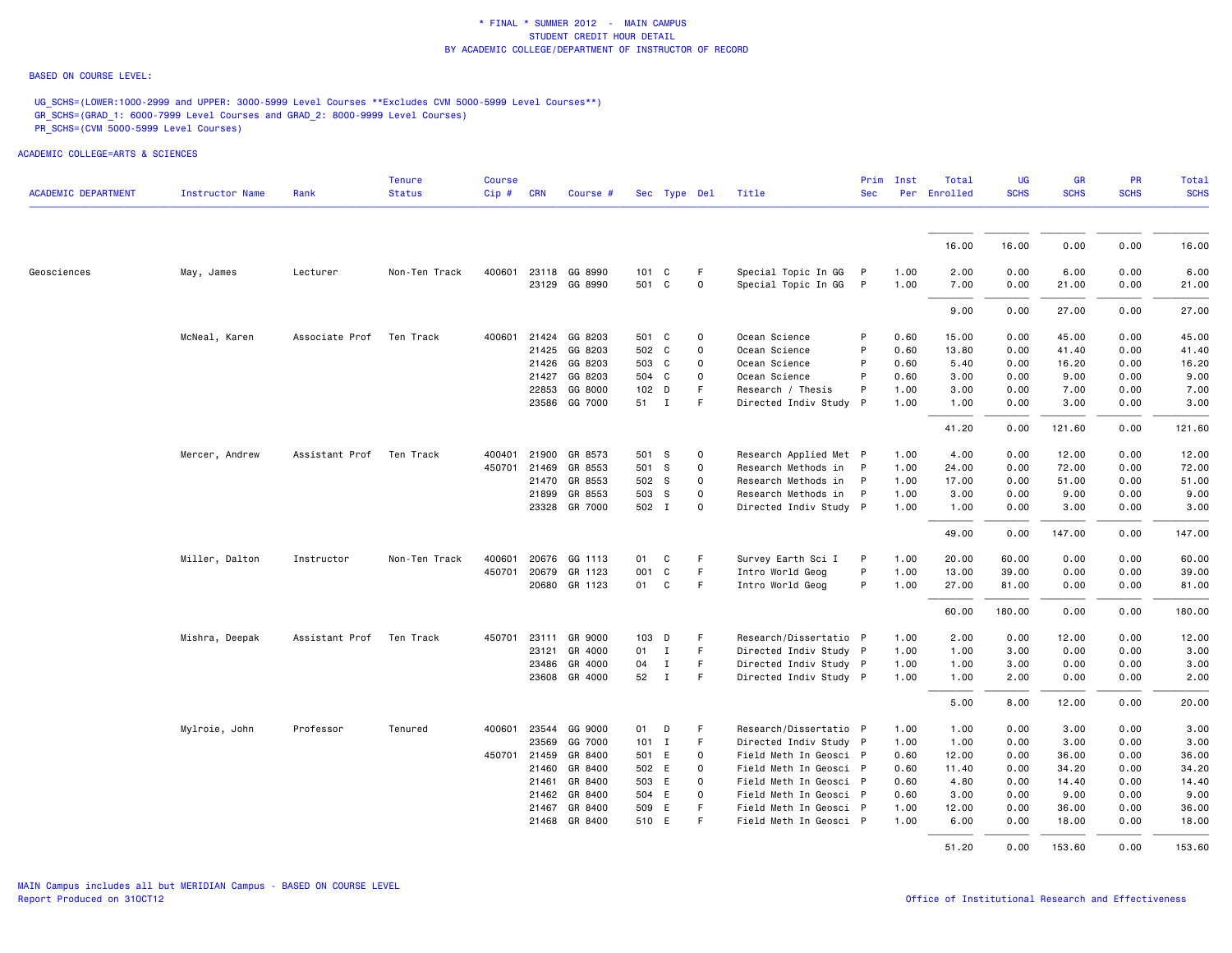#### BASED ON COURSE LEVEL:

UG\_SCHS=(LOWER:1000-2999 and UPPER: 3000-5999 Level Courses \*\*Excludes CVM 5000-5999 Level Courses\*\*) GR\_SCHS=(GRAD\_1: 6000-7999 Level Courses and GRAD\_2: 8000-9999 Level Courses) PR\_SCHS=(CVM 5000-5999 Level Courses)

|                            |                                   |                               | Tenure        | Course |              |                          |                |              |             |                                             | Prim       | Inst         | Total        | UG           | GR           | <b>PR</b>    | Total        |
|----------------------------|-----------------------------------|-------------------------------|---------------|--------|--------------|--------------------------|----------------|--------------|-------------|---------------------------------------------|------------|--------------|--------------|--------------|--------------|--------------|--------------|
| <b>ACADEMIC DEPARTMENT</b> | <b>Instructor Name</b>            | Rank                          | <b>Status</b> | Cip#   | <b>CRN</b>   | Course #                 |                | Sec Type Del |             | Title                                       | <b>Sec</b> | Per          | Enrolled     | <b>SCHS</b>  | <b>SCHS</b>  | <b>SCHS</b>  | <b>SCHS</b>  |
| Geosciences                | Nagel, Athena                     | Instructor                    | Non-Ten Track |        |              | 450701 21446 GR 4813     | 501 C          |              | 0           | Natural Hazards                             | P          | 1.00         | 30.00        | 90.00        | 0.00         | 0.00         | 90.00        |
|                            |                                   |                               |               |        |              | 21447 GR 4813            | 502 C          |              | $\mathbf 0$ | Natural Hazards                             | P          | 1.00         | 30.00        | 90.00        | 0.00         | 0.00         | 90.00        |
|                            |                                   |                               |               |        |              | 21448 GR 4813            | 503 C          |              | 0           | Natural Hazards                             | P          | 1.00         | 13.00        | 39.00        | 0.00         | 0.00         | 39.00        |
|                            |                                   |                               |               |        |              |                          |                |              |             |                                             |            |              | 73.00        | 219.00       | 0.00         | 0.00         | 219.00       |
|                            | Nordstrom, Gregory Lecturer       |                               | Non-Ten Track | 450701 | 21431        | GR 1603                  | 501 C          |              | $\mathbf 0$ | Intro To Meteorology P                      |            | 1.00         | 22.00        | 66.00        | 0.00         | 0.00         | 66.00        |
|                            |                                   |                               |               |        | 21434        | GR 4453                  | 501 C          |              | $\mathbf 0$ | Weather Prediction I P                      |            | 1.00         | 30.00        | 90.00        | 0.00         | 0.00         | 90.00        |
|                            |                                   |                               |               |        |              | 21435 GR 4453            | 502 C          |              | $\mathbf 0$ | Weather Prediction I P                      |            | 1.00         | 23.00        | 69.00        | 0.00         | 0.00         | 69.00        |
|                            |                                   |                               |               |        |              |                          |                |              |             |                                             |            |              | 75.00        | 225.00       | 0.00         | 0.00         | 225.00       |
|                            | Rodgers, John                     | Associate Prof                | Tenured       |        |              | 400401 21471 GR 8633     | 501 C          |              | $\mathsf 0$ | Climate Change                              | P          | 0.60         | 17.40        | 0.00         | 52.20        | 0.00         | 52.20        |
|                            |                                   |                               |               | 450701 | 21433        | GR 4303                  | 501            | B            | $\mathbf 0$ | Principles of GIS                           | P          | 1.00         | 6.00         | 18.00        | 0.00         | 0.00         | 18.00        |
|                            |                                   |                               |               |        | 21450        | GR 6303                  | 501 B          |              | $\mathbf 0$ | Principles of GIS                           | P          | 1.00         | 9.00         | 0.00         | 27.00        | 0.00         | 27.00        |
|                            |                                   |                               |               |        |              | 21466 GR 8400            | 508 E          |              | F           | Field Meth In Geosci P                      |            | 1.00         | 9.00         | 0.00         | 27.00        | 0.00         | 27.00        |
|                            |                                   |                               |               |        | 22393        | GR 4363                  | 501 B          |              | $\mathbf 0$ | GIS Programming                             | S          | 0.40         | 0.80         | 2.40         | 0.00         | 0.00         | 2.40         |
|                            |                                   |                               |               |        |              | 22394 GR 6363            | 501 B          |              | $\mathbf 0$ | GIS Programming                             | s          | 0.40         | 2.40         | 0.00         | 7.20         | 0.00         | 7.20         |
|                            |                                   |                               |               |        |              |                          |                |              |             |                                             |            |              | 44.60        | 20.40        | 113.40       | 0.00         | 133.80       |
|                            | Schmitz, Darrel                   | Professor                     | Tenured       |        |              | 400601 22408 GG 8000     | $101$ D        |              | F           | Research / Thesis                           | P          | 1.00         | 4.00         | 0.00         | 16.00        | 0.00         | 16.00        |
|                            |                                   |                               |               |        | 22801        | GG 9000                  | $101$ D        |              | F           | Research/Dissertatio P                      |            | 1.00         | 1.00         | 0.00         | 3.00         | 0.00         | 3.00         |
|                            |                                   |                               |               |        |              | 23767 GG 7000            | 52             | $\mathbf{I}$ | F.          | Directed Indiv Study P                      |            | 1.00         | 1.00         | 0.00         | 3.00         | 0.00         | 3.00         |
|                            |                                   |                               |               |        |              | 450701 23146 GR 7000     | 501 I          |              | $\mathbf 0$ | Directed Indiv Study P                      |            | 1.00         | 1.00         | 0.00         | 1.00         | 0.00         | 1.00         |
|                            |                                   |                               |               |        |              |                          |                |              |             |                                             |            |              | 7.00         | 0.00         | 23.00        | 0.00         | 23.00        |
|                            | Sherman-Morris, Ka Assistant Prof |                               | Ten Track     | 400401 | 21905        | GR 8573                  | 506 S          |              | 0           | Research Applied Met P                      |            | 1.00         | 2.00         | 0.00         | 6.00         | 0.00         | 6.00         |
|                            |                                   |                               |               | 450701 | 21459        | GR 8400                  | 501 E          |              | $\mathbf 0$ | Field Meth In Geosci S                      |            | 0.40         | 8.00         | 0.00         | 24.00        | 0.00         | 24.00        |
|                            |                                   |                               |               |        |              | 21460 GR 8400            | 502 E          |              | 0           | Field Meth In Geosci S                      |            | 0.40         | 7.60         | 0.00         | 22.80        | 0.00         | 22.80        |
|                            |                                   |                               |               |        | 21461        | GR 8400<br>21462 GR 8400 | 503 E          |              | $\mathbf 0$ | Field Meth In Geosci S                      |            | 0.40         | 3.20         | 0.00         | 9.60         | 0.00         | 9.60         |
|                            |                                   |                               |               |        | 22406        | GR 8000                  | 504 E<br>102 D |              | 0<br>F      | Field Meth In Geosci S<br>Research / Thesis | P          | 0.40<br>1.00 | 2.00<br>1.00 | 0.00<br>0.00 | 6.00<br>1.00 | 0.00<br>0.00 | 6.00<br>1.00 |
|                            |                                   |                               |               |        | 23566        | GR 8000                  | 501 D          |              | $\mathbf 0$ | Research / Thesis                           | P          | 1.00         | 1.00         | 0.00         | 3.00         | 0.00         | 3.00         |
|                            |                                   |                               |               |        |              | 23636 GR 9000            | 105 D          |              | F           | Research/Dissertatio P                      |            | 1.00         | 1.00         | 0.00         | 3.00         | 0.00         | 3.00         |
|                            |                                   |                               |               |        |              |                          |                |              |             |                                             |            |              | 25.80        | 0.00         | 75.40        | 0.00         | 75.40        |
|                            | Sumrall, Jonathan                 | Grad Tch Assist Non-Ten Track |               |        |              | 400601 21424 GG 8203     | 501 C          |              | $\mathbf 0$ | Ocean Science                               | S          | 0.40         | 10.00        | 0.00         | 30.00        | 0.00         | 30.00        |
|                            |                                   |                               |               |        |              | 21425 GG 8203            | 502 C          |              | $\mathbf 0$ | Ocean Science                               | s          | 0.40         | 9.20         | 0.00         | 27.60        | 0.00         | 27.60        |
|                            |                                   |                               |               |        | 21426        | GG 8203                  | 503 C          |              | $\mathbf 0$ | Ocean Science                               | s          | 0.40         | 3.60         | 0.00         | 10.80        | 0.00         | 10.80        |
|                            |                                   |                               |               |        |              | 21427 GG 8203            | 504 C          |              | $\Omega$    | Ocean Science                               | s          | 0.40         | 2.00         | 0.00         | 6.00         | 0.00         | 6.00         |
|                            |                                   |                               |               |        |              |                          |                |              |             |                                             |            |              | 24.80        | 0.00         | 74.40        | 0.00         | 74.40        |
|                            | Wallace, Timothy                  | Instructor                    | Non-Ten Track |        | 450701 21440 | GR 4603                  | 501 C          |              | $\mathbf 0$ | Climatology                                 | P          | 1.00         | 3,00         | 9.00         | 0.00         | 0.00         | 9.00         |
|                            |                                   |                               |               |        |              | 21669 GR 1123            | 555 M          |              | $\mathbf 0$ | Intro World Geog                            | P          | 1.00         | 3.00         | 9.00         | 0.00         | 0.00         | 9.00         |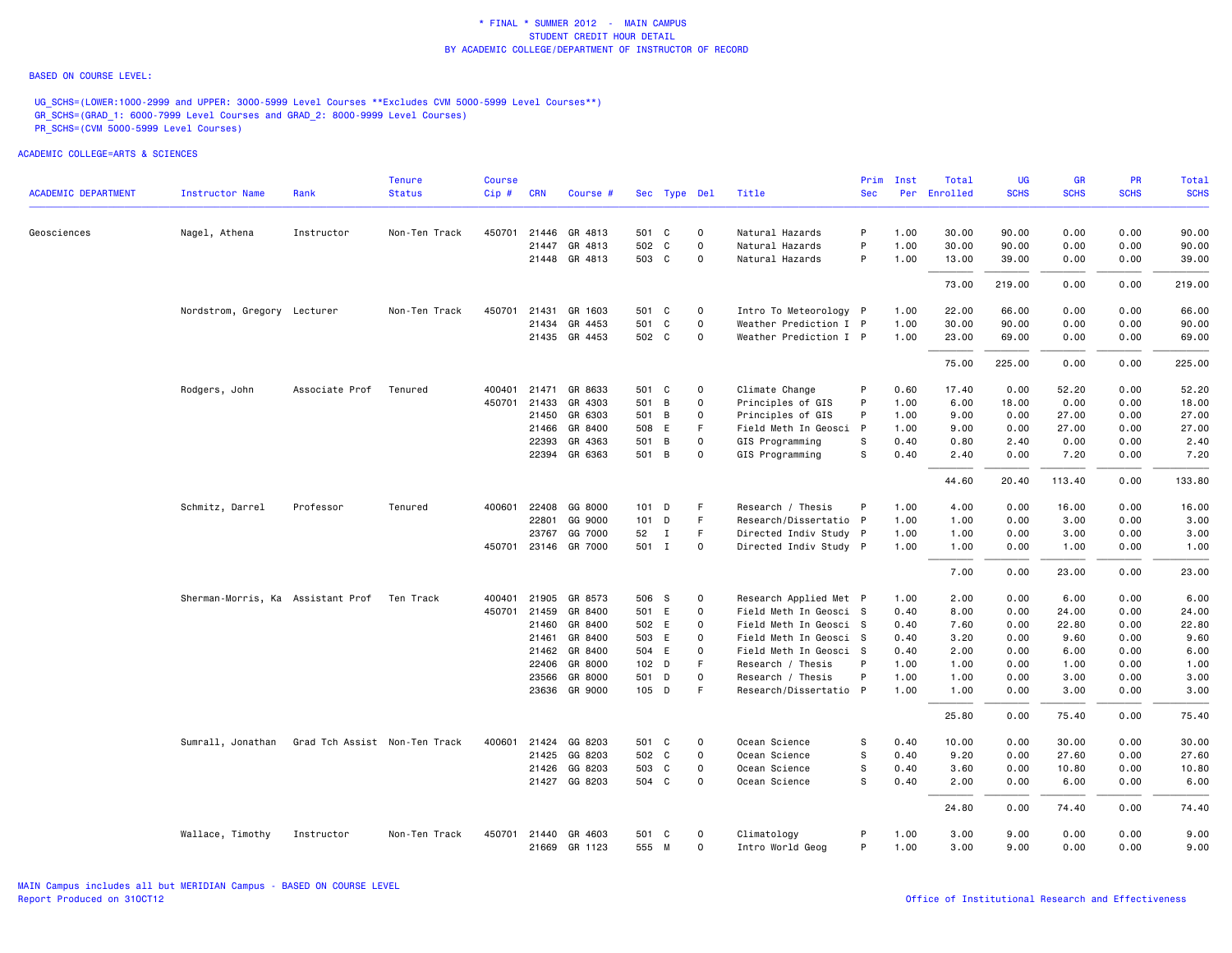### BASED ON COURSE LEVEL:

UG\_SCHS=(LOWER:1000-2999 and UPPER: 3000-5999 Level Courses \*\*Excludes CVM 5000-5999 Level Courses\*\*) GR\_SCHS=(GRAD\_1: 6000-7999 Level Courses and GRAD\_2: 8000-9999 Level Courses) PR\_SCHS=(CVM 5000-5999 Level Courses)

| <b>ACADEMIC DEPARTMENT</b> | Instructor Name | Rank      | <b>Tenure</b><br><b>Status</b> | Course<br>$Cip$ # | <b>CRN</b> | Course #      |              | Sec Type Del |             | Title                  | Prim<br>Sec | Inst<br>Per | Total<br>Enrolled | <b>UG</b><br><b>SCHS</b> | <b>GR</b><br><b>SCHS</b> | <b>PR</b><br><b>SCHS</b> | Total<br><b>SCHS</b> |
|----------------------------|-----------------|-----------|--------------------------------|-------------------|------------|---------------|--------------|--------------|-------------|------------------------|-------------|-------------|-------------------|--------------------------|--------------------------|--------------------------|----------------------|
|                            |                 |           |                                |                   |            |               |              |              |             |                        |             |             | 6.00              | 18.00                    | 0.00                     | 0.00                     | 18.00                |
| Geosciences                | Wax, Charles    | Professor | Tenured                        | 400401            |            | 21903 GR 8573 | 504 S        |              | $\circ$     | Research Applied Met P |             | 1.00        | 2.00              | 0.00                     | 6.00                     | 0.00                     | 6.00                 |
|                            |                 |           |                                | 450701            |            | 21453 GR 6603 | 501 C        |              | $\mathbf 0$ | Climatology            | P.          | 0.60        | 14.40             | 0.00                     | 43.20                    | 0.00                     | 43.20                |
|                            |                 |           |                                |                   |            | 21454 GR 6603 | 502 C        |              | $\mathbf 0$ | Climatology            | P.          | 0.60        | 14.40             | 0.00                     | 43.20                    | 0.00                     | 43.20                |
|                            |                 |           |                                |                   |            | 21455 GR 6603 | 503 C        |              | $\circ$     | Climatology            | P           | 0.60        | 4.20              | 0.00                     | 12.60                    | 0.00                     | 12.60                |
|                            |                 |           |                                |                   |            | 21456 GR 6603 | 504 C        |              | $\circ$     | Climatology            | P.          | 0.60        | 3.00              | 0.00                     | 9.00                     | 0.00                     | 9.00                 |
|                            |                 |           |                                |                   |            | 23610 GR 7000 | $01 \quad I$ |              | $-$ F $-$   | Directed Indiv Study P |             | 1.00        | 1.00              | 0.00                     | 3.00                     | 0.00                     | 3.00                 |
|                            |                 |           |                                |                   |            |               |              |              |             |                        |             |             | 39.00             | 0.00                     | 117.00                   | 0.00                     | 117.00               |
|                            |                 |           |                                |                   |            |               |              |              |             |                        |             |             | ========          | ========                 | ---------                | ========                 | ==========           |
|                            |                 |           |                                |                   |            |               |              |              |             |                        |             |             | 1010.00           | 1791.00                  | 1193.00                  | 0.00                     | 2984.00              |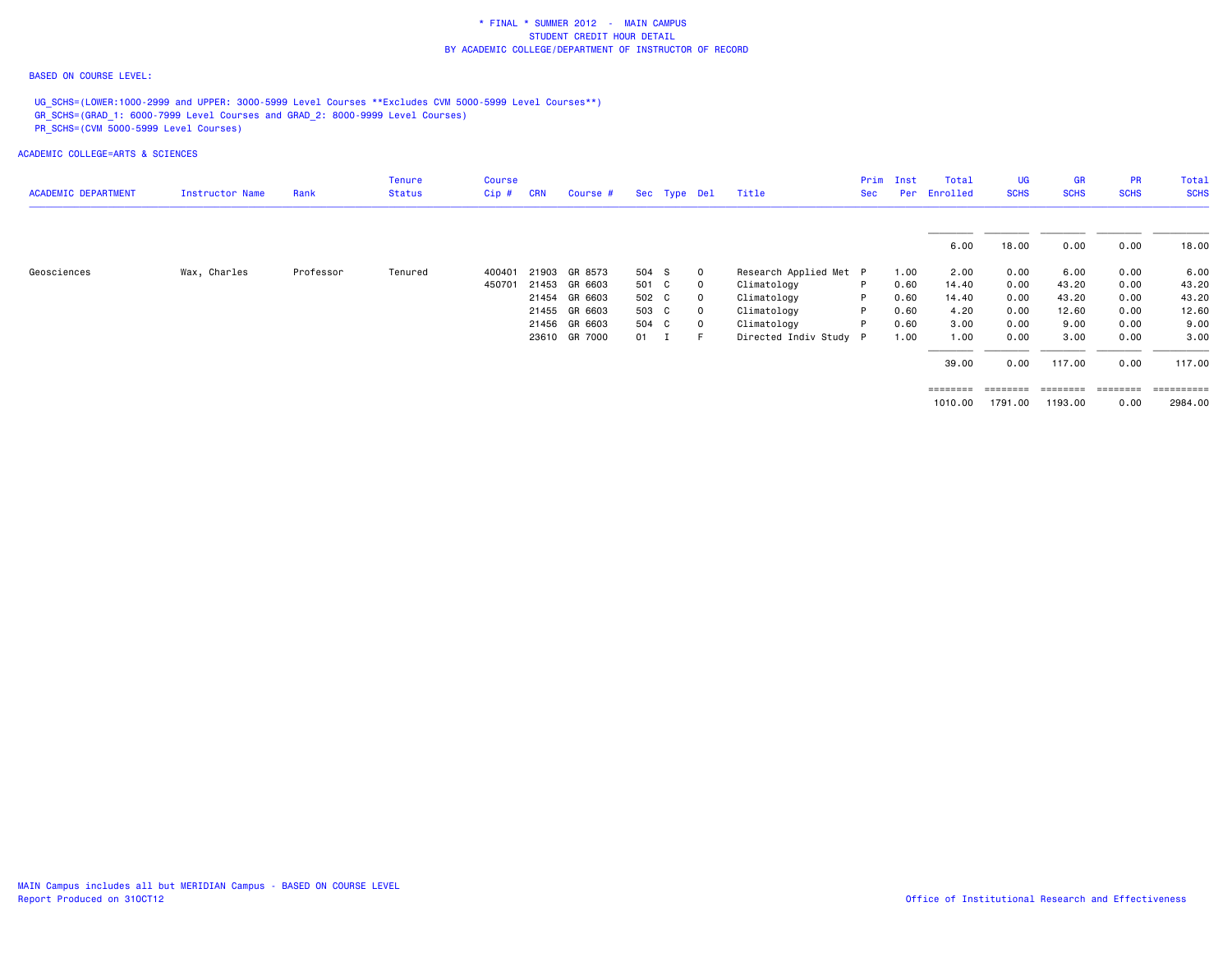#### BASED ON COURSE LEVEL:

UG\_SCHS=(LOWER:1000-2999 and UPPER: 3000-5999 Level Courses \*\*Excludes CVM 5000-5999 Level Courses\*\*) GR\_SCHS=(GRAD\_1: 6000-7999 Level Courses and GRAD\_2: 8000-9999 Level Courses) PR\_SCHS=(CVM 5000-5999 Level Courses)

| <b>ACADEMIC DEPARTMENT</b> | Instructor Name  | Rank                          | <b>Tenure</b><br><b>Status</b> | <b>Course</b><br>$Cip \#$ | <b>CRN</b> | Course #                                     |          | Sec Type Del     |         | Title                                            | Prim<br><b>Sec</b> | Inst         | Total<br>Per Enrolled | UG<br><b>SCHS</b> | <b>GR</b><br><b>SCHS</b> | <b>PR</b><br><b>SCHS</b> | Total<br><b>SCHS</b> |
|----------------------------|------------------|-------------------------------|--------------------------------|---------------------------|------------|----------------------------------------------|----------|------------------|---------|--------------------------------------------------|--------------------|--------------|-----------------------|-------------------|--------------------------|--------------------------|----------------------|
| History                    | Anderson, David  | Grad Tch Assist Non-Ten Track |                                |                           |            | 450801 22005 HI 1163                         | 51       | C                | F.      | Wld Hst Before 1500 P                            |                    | 1.00         | 17.00                 | 51.00             | 0.00                     | 0.00                     | 51.00                |
|                            |                  |                               |                                |                           |            |                                              |          |                  |         |                                                  |                    |              | 17.00                 | 51.00             | 0.00                     | 0.00                     | 51.00                |
|                            | Barbier, Mary    | Associate Prof                | Tenured                        |                           |            | 450801 22836 HI 9000                         |          | 101 D            | - F     | Research / Diss                                  | P.                 | 1.00         | 1.00                  | 0.00              | 1.00                     | 0.00                     | 1.00                 |
|                            |                  |                               |                                |                           |            |                                              |          |                  |         |                                                  |                    |              | 1.00                  | 0.00              | 1.00                     | 0.00                     | 1.00                 |
|                            | Barfield, Karrie | Grad Tch Assist Non-Ten Track |                                |                           |            | 540102 20697 HI 1073                         |          | 01 C             | - F     | Modern U S History                               | P                  | 1.00         | 13.00                 | 39.00             | 0.00                     | 0.00                     | 39.00                |
|                            |                  |                               |                                |                           |            |                                              |          |                  |         |                                                  |                    |              | 13.00                 | 39.00             | 0.00                     | 0.00                     | 39.00                |
|                            | Damms, Richard   | Associate Prof                | Tenured                        | 450801                    |            | 22003 HI 6163<br>540102 22002 HI 4163        | 01<br>01 | C<br>$\mathbf C$ | F.<br>F | U S Hist 1917-1945<br>U S Hist 1917-1945         | P<br>P             | 1.00<br>1.00 | 2.00<br>13.00         | 0.00<br>39.00     | 6.00<br>0.00             | 0.00<br>0.00             | 6.00<br>39.00        |
|                            |                  |                               |                                |                           |            |                                              |          |                  |         |                                                  |                    |              | 15.00                 | 39.00             | 6.00                     | 0.00                     | 45.00                |
|                            | Freeman, Jason   | Grad Tch Assist Non-Ten Track |                                |                           |            | 050114 22001 HI 1213                         | 01       | C                | -F      | Early Western World P                            |                    | 1.00         | 12.00                 | 36.00             | 0.00                     | 0.00                     | 36.00                |
|                            |                  |                               |                                |                           |            |                                              |          |                  |         |                                                  |                    |              | 12.00                 | 36.00             | 0.00                     | 0.00                     | 36.00                |
|                            | Harrelson, Alan  | Grad Tch Assist Non-Ten Track |                                |                           |            | 540102 20692 HI 1063                         |          | 001 C            | -F      | Early U S History                                | P                  | 1.00         | 14.00                 | 42.00             | 0.00                     | 0.00                     | 42.00                |
|                            |                  |                               |                                |                           |            |                                              |          |                  |         |                                                  |                    |              | 14.00                 | 42.00             | 0.00                     | 0.00                     | 42.00                |
|                            | Hay, William     | Associate Prof                | Tenured                        |                           |            | 050299 20714 HI 4713<br>450801 20717 HI 6713 | 51<br>51 | C<br>C           | F.<br>F | Tudor&Stuart England P<br>Tudor&Stuart England P |                    | 1.00<br>1.00 | 13.00                 | 39.00             | 0.00<br>6.00             | 0.00<br>0.00             | 39.00<br>6.00        |
|                            |                  |                               |                                |                           |            |                                              |          |                  |         |                                                  |                    |              | 2.00<br>15.00         | 0.00<br>39.00     | 6.00                     | 0.00                     | 45.00                |
|                            | Hersey, Mark     | Associate Prof Ten Track      |                                |                           |            | 540102 21997 HI 4303                         |          | 001 C            | F       | The Old South                                    | P                  | 1.00         | 13.00                 | 39.00             | 0.00                     | 0.00                     | 39.00                |
|                            |                  |                               |                                |                           |            |                                              |          |                  |         |                                                  |                    |              | 13.00                 | 39.00             | 0.00                     | 0.00                     | 39.00                |
|                            | Hester, Kayla    | Grad Tch Assist Non-Ten Track |                                |                           |            | 050114 22007 HI 1223                         | 51       | C                | - F     | Modern Western World P                           |                    | 1.00         | 12.00                 | 36.00             | 0.00                     | 0.00                     | 36.00                |
|                            |                  |                               |                                |                           |            |                                              |          |                  |         |                                                  |                    |              |                       | 36.00             | 0.00                     | 0.00                     | 36.00                |
|                            |                  |                               |                                |                           |            | 540102 20693 HI 1063                         |          |                  | - F     |                                                  |                    |              | 12.00                 |                   |                          |                          |                      |
|                            | Holley, Brady    | Grad Tch Assist Non-Ten Track |                                |                           |            |                                              |          | 01 C             |         | Early U S History                                | P                  | 1.00         | 13.00                 | 39.00             | 0.00                     | 0.00                     | 39.00                |
|                            |                  |                               |                                |                           |            |                                              |          |                  |         |                                                  |                    |              | 13.00                 | 39.00             | 0.00                     | 0.00                     | 39.00                |
|                            | Holt, Bret       | Grad Tch Assist Non-Ten Track |                                |                           |            | 450801 22000 HI 1173                         |          | 01 C             | - F     | Wld Hist After 1500 P                            |                    | 1.00         | 13,00                 | 39.00             | 0.00                     | 0.00                     | 39.00                |
|                            |                  |                               |                                |                           |            |                                              |          |                  |         |                                                  |                    |              | 13.00                 | 39.00             | 0.00                     | 0.00                     | 39.00                |
|                            | Johnson, Kevin   | Grad Tch Assist Non-Ten Track |                                |                           |            | 540102 20694 HI 1063                         | 51       | C                | - F     | Early U S History                                | P                  | 1.00         | 12.00                 | 36.00             | 0.00                     | 0.00                     | 36.00                |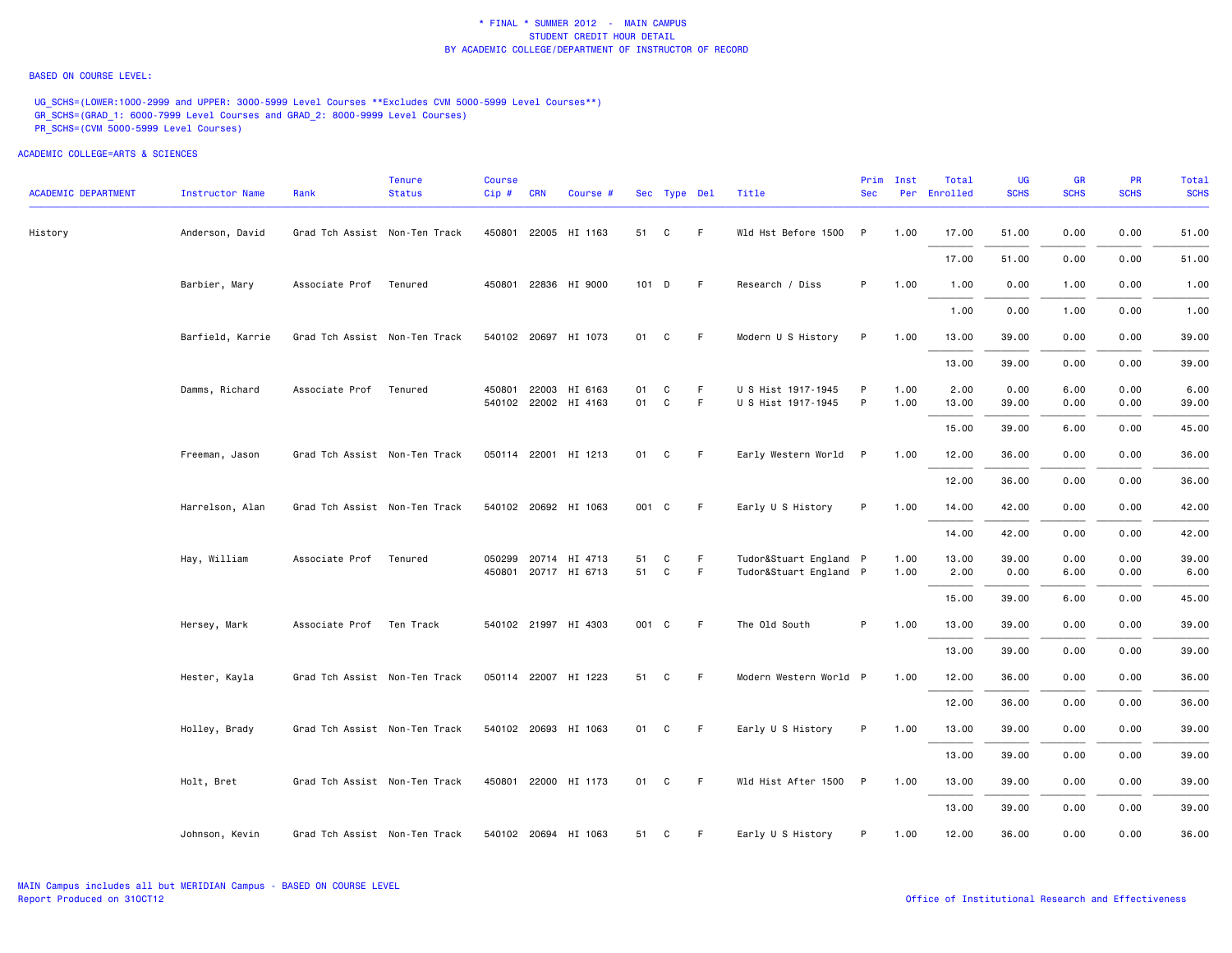### BASED ON COURSE LEVEL:

UG\_SCHS=(LOWER:1000-2999 and UPPER: 3000-5999 Level Courses \*\*Excludes CVM 5000-5999 Level Courses\*\*) GR\_SCHS=(GRAD\_1: 6000-7999 Level Courses and GRAD\_2: 8000-9999 Level Courses) PR\_SCHS=(CVM 5000-5999 Level Courses)

| <b>ACADEMIC DEPARTMENT</b> | <b>Instructor Name</b>       | Rank                          | Tenure<br><b>Status</b> | <b>Course</b><br>Cip # CRN | Course #              |       | Sec Type Del |    | Title                  | Prim<br><b>Sec</b> | Inst | Total<br>Per Enrolled | <b>UG</b><br><b>SCHS</b> | <b>GR</b><br><b>SCHS</b> | PR<br><b>SCHS</b> | Total<br><b>SCHS</b> |
|----------------------------|------------------------------|-------------------------------|-------------------------|----------------------------|-----------------------|-------|--------------|----|------------------------|--------------------|------|-----------------------|--------------------------|--------------------------|-------------------|----------------------|
|                            |                              |                               |                         |                            |                       |       |              |    |                        |                    |      | 12.00                 | 36.00                    | 0.00                     | 0.00              | 36.00                |
| History                    | Kinsey, James                | Grad Tch Assist Non-Ten Track |                         |                            | 450801 20706 HI 3333  | 001 C |              | E  | Mississippi History    | P                  | 1.00 | 15.00                 | 45.00                    | 0.00                     | 0.00              | 45.00                |
|                            |                              |                               |                         |                            |                       |       |              |    |                        |                    |      | 15.00                 | 45.00                    | 0.00                     | 0.00              | 45.00                |
|                            | McDaniel, Cadra              | Grad Tch Assist Non-Ten Track |                         |                            | 050114 20704 HI 1223  | 001 C |              | F. | Modern Western World P |                    | 1.00 | 5.00                  | 15.00                    | 0.00                     | 0.00              | 15.00                |
|                            |                              |                               |                         |                            |                       |       |              |    |                        |                    |      | 5.00                  | 15.00                    | 0.00                     | 0.00              | 15.00                |
|                            | Senaga, Karen                | Grad Tch Assist Non-Ten Track |                         |                            | 450801 22008 HI 3333  | 51    | C            | F. | Mississippi History P  |                    | 1.00 | 14.00                 | 42.00                    | 0.00                     | 0.00              | 42.00                |
|                            |                              |                               |                         |                            |                       |       |              |    |                        |                    |      | 14.00                 | 42.00                    | 0.00                     | 0.00              | 42.00                |
|                            | Snow, Whitney                | Grad Tch Assist Non-Ten Track |                         |                            | 540102 20698 HI 1073  | 51    | C            | F. | Modern U S History     | P                  | 1.00 | 13.00                 | 39.00                    | 0.00                     | 0.00              | 39.00                |
|                            |                              |                               |                         |                            |                       |       |              |    |                        |                    |      | 13.00                 | 39.00                    | 0.00                     | 0.00              | 39.00                |
|                            | Snyder, Christophe Professor |                               | Tenured                 | 240101                     | 23506 HON 4093        | H01 E |              | F  | Honors Thesis          |                    | 1.00 | 1.00                  | 3.00                     | 0.00                     | 0.00              | 3.00                 |
|                            |                              |                               |                         |                            | 309999 23602 ISE 4200 | 804 A |              | F  | Intl Student Exchang P |                    | 1.00 | 14.00                 | 84.00                    | 0.00                     | 0.00              | 84.00                |
|                            |                              |                               |                         |                            |                       |       |              |    |                        |                    |      | 15.00                 | 87.00                    | 0.00                     | 0.00              | 87.00                |
|                            | Uzoigwe, Godfrey             | Professor                     | Tenured                 |                            | 050299 20712 HI 4413  | 51    | C            | F  | Ancient Greece Rome    |                    | 1.00 | 9.00                  | 27.00                    | 0.00                     | 0.00              | 27.00                |
|                            |                              |                               |                         |                            | 450801 22004 HI 6413  | 51    | C            | F  | Ancient Greece Rome P  |                    | 1.00 | 1.00                  | 0.00                     | 3.00                     | 0.00              | 3.00                 |
|                            |                              |                               |                         |                            |                       |       |              |    |                        |                    |      | 10.00                 | 27.00                    | 3.00                     | 0.00              | 30.00                |
|                            | Warrick, Alyssa              | Grad Tch Assist Non-Ten Track |                         |                            | 540102 20696 HI 1073  | 001 C |              | F  | Modern U S History     | P                  | 1.00 | 12.00                 | 36.00                    | 0.00                     | 0.00              | 36.00                |
|                            |                              |                               |                         |                            |                       |       |              |    |                        |                    |      | 12.00                 | 36.00                    | 0.00                     | 0.00              | 36.00                |
|                            |                              |                               |                         |                            |                       |       |              |    |                        |                    |      | ========<br>234.00    | ========<br>726.00       | <b>ESSESSES</b><br>16.00 | ========<br>0.00  | ==========<br>742.00 |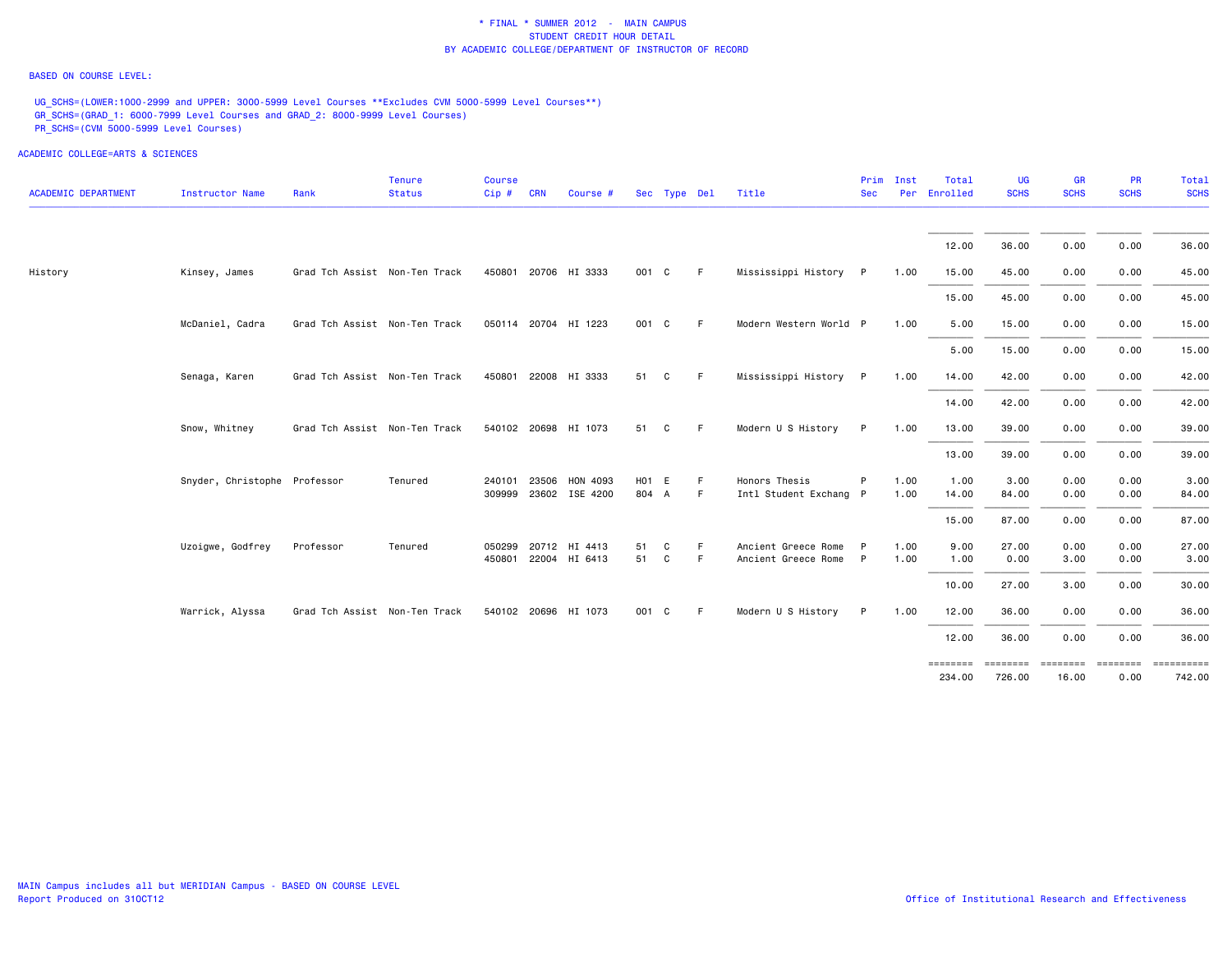#### BASED ON COURSE LEVEL:

UG\_SCHS=(LOWER:1000-2999 and UPPER: 3000-5999 Level Courses \*\*Excludes CVM 5000-5999 Level Courses\*\*) GR\_SCHS=(GRAD\_1: 6000-7999 Level Courses and GRAD\_2: 8000-9999 Level Courses) PR\_SCHS=(CVM 5000-5999 Level Courses)

|                            |                               |            | <b>Tenure</b> | <b>Course</b> |            |                      |       |              |             |                        | Prim       | Inst | Total        | UG          | <b>GR</b>   | PR          | Total       |
|----------------------------|-------------------------------|------------|---------------|---------------|------------|----------------------|-------|--------------|-------------|------------------------|------------|------|--------------|-------------|-------------|-------------|-------------|
| <b>ACADEMIC DEPARTMENT</b> | Instructor Name               | Rank       | <b>Status</b> | Cip#          | <b>CRN</b> | Course #             |       | Sec Type Del |             | Title                  | <b>Sec</b> |      | Per Enrolled | <b>SCHS</b> | <b>SCHS</b> | <b>SCHS</b> | <b>SCHS</b> |
| Math & Statistics          | Banik, Robert                 | Instructor | Non-Ten Track |               |            | 270101 20798 MA 0103 | 02    | C            | F.          | Intermediate Algebra P |            | 1.00 | 16.00        | 48.00       | 0.00        | 0.00        | 48.00       |
|                            |                               |            |               |               | 20800      | MA 0103              | 04    | К            | F           | Intermediate Algebra P |            | 1.00 | 8.00         | 0.00        | 0.00        | 0.00        | 0.00        |
|                            |                               |            |               |               | 20801      | MA 0103              | 05    | K            | F           | Intermediate Algebra P |            | 1.00 | 2.00         | 0.00        | 0.00        | 0.00        | 0.00        |
|                            |                               |            |               |               | 20803      | MA 0103              | 07    | К            | F           | Intermediate Algebra P |            | 1.00 | 6.00         | 0.00        | 0.00        | 0.00        | 0.00        |
|                            |                               |            |               |               | 20804      | MA 0103              | 51    | C            | F           | Intermediate Algebra P |            | 1.00 | 13.00        | 39.00       | 0.00        | 0.00        | 39.00       |
|                            |                               |            |               |               |            | 20805 MA 0103        | 52    | C            | F           | Intermediate Algebra P |            | 1.00 | 19.00        | 57.00       | 0.00        | 0.00        | 57.00       |
|                            |                               |            |               |               |            | 20806 MA 0103        | 53    | Κ            | F.          | Intermediate Algebra P |            | 1.00 | 11.00        | 0.00        | 0.00        | 0.00        | 0.00        |
|                            |                               |            |               |               | 20807      | MA 0103              | 54    | К            | F           | Intermediate Algebra P |            | 1.00 | 6.00         | 0.00        | 0.00        | 0.00        | 0.00        |
|                            |                               |            |               |               | 20808      | MA 0103              | 55    | K            | F           | Intermediate Algebra P |            | 1.00 | 14.00        | 0.00        | 0.00        | 0.00        | 0.00        |
|                            |                               |            |               |               | 20809      | MA 0103              | 56    | Κ            | F.          | Intermediate Algebra P |            | 1.00 | 1.00         | 0.00        | 0.00        | 0.00        | 0.00        |
|                            |                               |            |               |               | 20827      | MA 1323              | 01    | C            | F           | Trigonometry           | P          | 1.00 | 23.00        | 69.00       | 0.00        | 0.00        | 69.00       |
|                            |                               |            |               |               |            | 20838 MA 1613        | 001 C |              | E           | Cal Bus & Life Sc I P  |            | 1.00 | 13.00        | 39.00       | 0.00        | 0.00        | 39.00       |
|                            |                               |            |               |               |            |                      |       |              |             |                        |            |      | 132.00       | 252.00      | 0.00        | 0.00        | 252.00      |
|                            | Crittenden, Marjor Instructor |            | Non-Ten Track | 270101        | 20811      | MA 1313              | 001   | В            | F           | College Algebra        | P          | 1.00 | 16.00        | 48.00       | 0.00        | 0.00        | 48.00       |
|                            |                               |            |               | 270501        |            | 20859 MA 2113        | 01    | B            | F.          | Intro to Stats         | P          | 1.00 | 15.00        | 45.00       | 0.00        | 0.00        | 45.00       |
|                            |                               |            |               |               | 20860      | MA 2113              | 02    | К            | F           | Intro to Stats         | P          | 1.00 | 6.00         | 0.00        | 0.00        | 0.00        | 0.00        |
|                            |                               |            |               |               | 20861      | MA 2113              | 03    | К            | F           | Intro to Stats         | P          | 1.00 | 3.00         | 0.00        | 0.00        | 0.00        | 0.00        |
|                            |                               |            |               |               |            | 20862 MA 2113        | 04    | Κ            | F           | Intro to Stats         | P          | 1.00 | 1.00         | 0.00        | 0.00        | 0.00        | 0.00        |
|                            |                               |            |               |               |            | 20863 MA 2113        | 05    | К            | F           | Intro to Stats         | P          | 1.00 | 15.00        | 0.00        | 0.00        | 0.00        | 0.00        |
|                            |                               |            |               |               |            | 20864 MA 2113        | 51    | в            | F           | Intro to Stats         | P          | 1.00 | 23.00        | 69.00       | 0.00        | 0.00        | 69.00       |
|                            |                               |            |               |               |            | 20865 MA 2113        | 52    | К            | F           | Intro to Stats         | P          | 1.00 | 6.00         | 0.00        | 0.00        | 0.00        | 0.00        |
|                            |                               |            |               |               | 20866      | MA 2113              | 53    | К            | E           | Intro to Stats         | P          | 1.00 | 6.00         | 0.00        | 0.00        | 0.00        | 0.00        |
|                            |                               |            |               |               | 20867      | MA 2113              | 54    | К            | F           | Intro to Stats         | P          | 1.00 | 3.00         | 0.00        | 0.00        | 0.00        | 0.00        |
|                            |                               |            |               |               |            | 20868 MA 2113        | 55    | К            | F           | Intro to Stats         | P          | 1.00 | 8.00         | 0.00        | 0.00        | 0.00        | 0.00        |
|                            |                               |            |               |               |            | 21151 ST 2113        | 01    | B            | F.          | Intro to Stats         | P          | 1.00 | 34.00        | 102.00      | 0.00        | 0.00        | 102.00      |
|                            |                               |            |               |               |            | 21152 ST 2113        | 02    | К            | F           | Intro to Stats         | P          | 1.00 | 8.00         | 0.00        | 0.00        | 0.00        | 0.00        |
|                            |                               |            |               |               |            | 21153 ST 2113        | 03    | К            | F           | Intro to Stats         | P          | 1.00 | 11.00        | 0.00        | 0.00        | 0.00        | 0.00        |
|                            |                               |            |               |               |            | 21154 ST 2113        | 04    | К            | F           | Intro to Stats         | P          | 1.00 | 7.00         | 0.00        | 0.00        | 0.00        | 0.00        |
|                            |                               |            |               |               |            | 21155 ST 2113        | 05    | К            | F           | Intro to Stats         | P          | 1.00 | 27.00        | 0.00        | 0.00        | 0.00        | 0.00        |
|                            |                               |            |               |               |            | 21156 ST 2113        | 51    | B            | F.          | Intro to Stats         | P          | 1.00 | 23.00        | 69.00       | 0.00        | 0.00        | 69.00       |
|                            |                               |            |               |               |            | 21157 ST 2113        | 52    | Κ            | F           | Intro to Stats         | P          | 1.00 | 6.00         | 0.00        | 0.00        | 0.00        | 0.00        |
|                            |                               |            |               |               |            | 21158 ST 2113        | 53    | Κ            | F           | Intro to Stats         | P          | 1.00 | 6.00         | 0.00        | 0.00        | 0.00        | 0.00        |
|                            |                               |            |               |               |            | 21159 ST 2113        | 54    | К            | F           | Intro to Stats         | P          | 1.00 | 6.00         | 0.00        | 0.00        | 0.00        | 0.00        |
|                            |                               |            |               |               |            | 21160 ST 2113        | 55    | К            | F           | Intro to Stats         | P          | 1.00 | 5.00         | 0.00        | 0.00        | 0.00        | 0.00        |
|                            |                               |            |               |               | 21494      | MA 2113              | 501   | C            | $\mathbf 0$ | Intro to Stats         | P          | 1.00 | 15.00        | 45.00       | 0.00        | 0.00        | 45.00       |
|                            |                               |            |               |               |            | 21534 ST 2113        | 501 C |              | $\mathbf 0$ | Intro to Stats         | P          | 1.00 | 12.00        | 36.00       | 0.00        | 0.00        | 36.00       |
|                            |                               |            |               |               |            | 23197 MA 2113        | 06    | B            | F           | Intro to Stats         | P          | 1.00 | 11.00        | 33.00       | 0.00        | 0.00        | 33.00       |
|                            |                               |            |               |               |            | 23285 ST 2113        | 06    | B            | F           | Intro to Stats         | P          | 1.00 | 19.00        | 57.00       | 0.00        | 0.00        | 57.00       |
|                            |                               |            |               |               |            |                      |       |              |             |                        |            |      | 292.00       | 504.00      | 0.00        | 0.00        | 504.00      |
|                            | Dang, Hai                     | Professor  | Tenured       |               |            | 270101 20845 MA 1713 | 02    | C            | F           | Calculus I             | P          | 1.00 | 14.00        | 42.00       | 0.00        | 0.00        | 42.00       |
|                            |                               |            |               |               | 20848      | MA 1713              | 51    | C            | F           | Calculus I             | P          | 1.00 | 21.00        | 63.00       | 0.00        | 0.00        | 63.00       |
|                            |                               |            |               |               |            | 20884 MA 3253        | 03    | C            | F           | Diff Equations         | P          | 1.00 | 20.00        | 60.00       | 0.00        | 0.00        | 60.00       |
|                            |                               |            |               |               | 20888      | MA 3253              | 52    | C            | F           | Diff Equations         | P          | 1.00 | 25.00        | 75.00       | 0.00        | 0.00        | 75.00       |
|                            |                               |            |               |               | 23563      | MA 9000              | 05    | D            | F           | Research / Diss        | P          | 1.00 | 1.00         | 0.00        | 3.00        | 0.00        | 3.00        |
|                            |                               |            |               |               |            | 23564 MA 9000        | 52    | D            | F           | Research / Diss        | P          | 1.00 | 1.00         | 0.00        | 3.00        | 0.00        | 3.00        |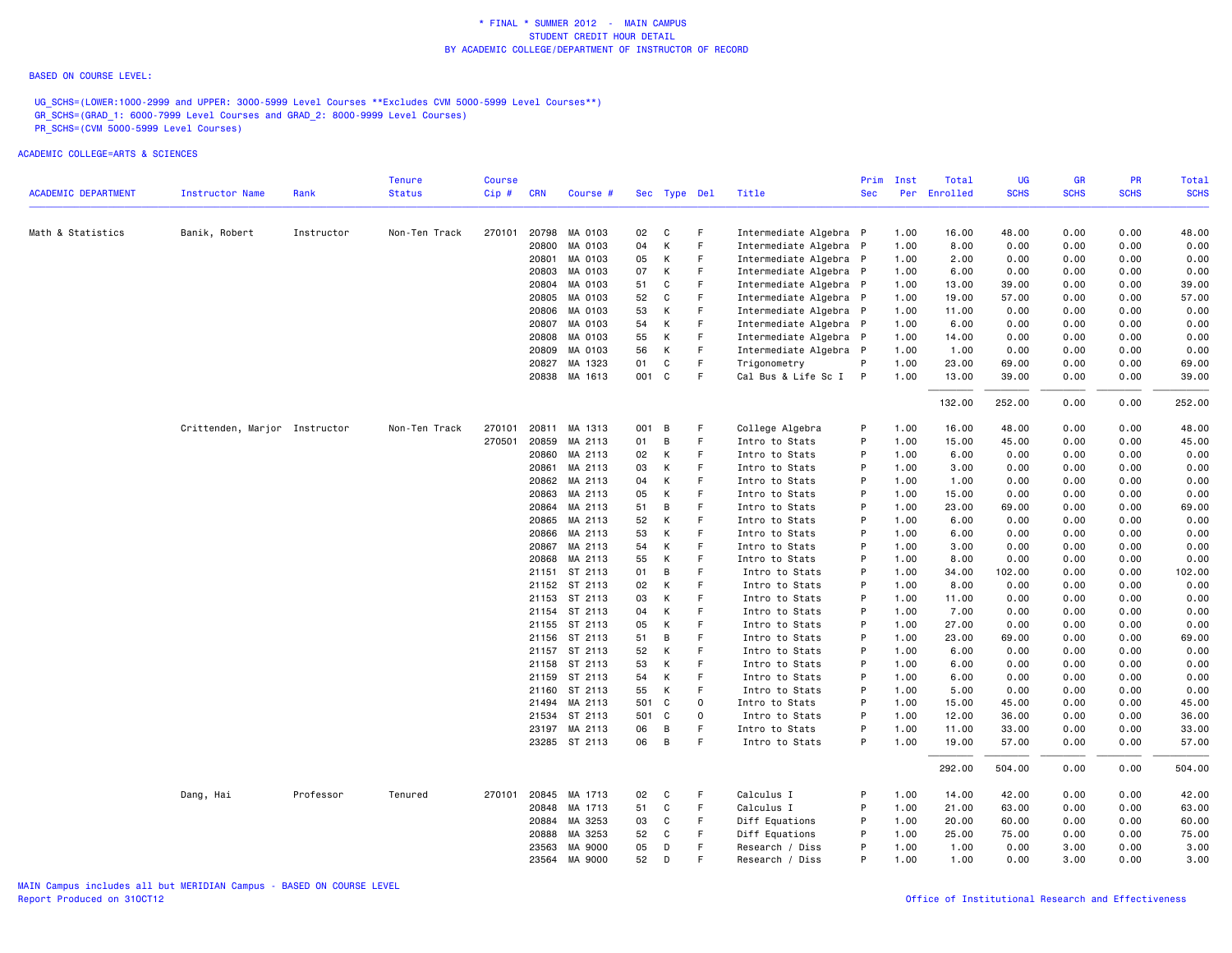#### BASED ON COURSE LEVEL:

UG\_SCHS=(LOWER:1000-2999 and UPPER: 3000-5999 Level Courses \*\*Excludes CVM 5000-5999 Level Courses\*\*) GR\_SCHS=(GRAD\_1: 6000-7999 Level Courses and GRAD\_2: 8000-9999 Level Courses) PR\_SCHS=(CVM 5000-5999 Level Courses)

| <b>ACADEMIC DEPARTMENT</b> | <b>Instructor Name</b> | Rank           | <b>Tenure</b><br><b>Status</b> | <b>Course</b><br>Cip# | <b>CRN</b> | Course #              |       | Sec Type Del |             | Title                  | Prim<br><b>Sec</b> | Inst | Total<br>Per Enrolled | <b>UG</b><br><b>SCHS</b> | <b>GR</b><br><b>SCHS</b> | <b>PR</b><br><b>SCHS</b> | Total<br><b>SCHS</b> |
|----------------------------|------------------------|----------------|--------------------------------|-----------------------|------------|-----------------------|-------|--------------|-------------|------------------------|--------------------|------|-----------------------|--------------------------|--------------------------|--------------------------|----------------------|
|                            |                        |                |                                |                       |            |                       |       |              |             |                        |                    |      |                       |                          |                          |                          |                      |
|                            |                        |                |                                |                       |            |                       |       |              |             |                        |                    |      | 82.00                 | 240.00                   | 6.00                     | 0.00                     | 246.00               |
| Math & Statistics          | Daniels, Diane         | Non-Faculty    | Non-Faculty                    |                       |            | 131099 20788 LSK 0023 | 101 L |              | F.          | Dev Studies Lab        | P                  | 0.50 | 10.00                 | 30.00                    | 0.00                     | 0.00                     | 30.00                |
|                            |                        |                |                                |                       |            |                       |       |              |             |                        |                    |      | 10.00                 | 30.00                    | 0.00                     | 0.00                     | 30.00                |
|                            | Dobson, Edward         | Professor      | Tenured                        | 270101 23444          |            | MA 9000               | 03    | D            | -F          | Research / Diss        | P                  | 1.00 | 1.00                  | 0.00                     | 3.00                     | 0.00                     | 3.00                 |
|                            |                        |                |                                |                       | 23538      | MA 7000               | 01    | $\mathbf I$  | $\mathsf F$ | Directed Indiv Study P |                    | 1.00 | 1.00                  | 0.00                     | 3.00                     | 0.00                     | 3.00                 |
|                            |                        |                |                                |                       |            |                       |       |              |             |                        |                    |      | 2.00                  | 0.00                     | 6.00                     | 0.00                     | 6.00                 |
|                            | Eaton, Jonathan        | Instructor     | Non-Ten Track                  | 270501                | 20856      | MA 2113               | 001 C |              | F.          | Intro to Stats         | P                  | 1.00 | 22.00                 | 66.00                    | 0.00                     | 0.00                     | 66.00                |
|                            |                        |                |                                |                       | 20857      | MA 2113               | 002 K |              | F           | Intro to Stats         | P                  | 1.00 | 10.00                 | 0.00                     | 0.00                     | 0.00                     | 0.00                 |
|                            |                        |                |                                |                       | 20858      | MA 2113               | 003 K |              | F           | Intro to Stats         | P                  | 1.00 | 12.00                 | 0.00                     | 0.00                     | 0.00                     | 0.00                 |
|                            |                        |                |                                |                       |            | 21148 ST 2113         | 001 C |              | F           | Intro to Stats         | P                  | 1.00 | 29.00                 | 87.00                    | 0.00                     | 0.00                     | 87.00                |
|                            |                        |                |                                |                       | 21149      | ST 2113               | 002 K |              | F.          | Intro to Stats         | P                  | 1.00 | 16.00                 | 0.00                     | 0.00                     | 0.00                     | 0.00                 |
|                            |                        |                |                                |                       |            | 21150 ST 2113         | 003 K |              | $\mathsf F$ | Intro to Stats         | P                  | 1.00 | 12.00                 | 0.00                     | 0.00                     | 0.00                     | 0.00                 |
|                            |                        |                |                                |                       |            |                       |       |              |             |                        |                    |      | 101.00                | 153.00                   | 0.00                     | 0.00                     | 153.00               |
|                            | Fabel, Andrew          | Associate Prof | Tenured                        |                       |            | 270101 20846 MA 1713  | 03    | C            | F           | Calculus I             | P                  | 1.00 | 13.00                 | 39.00                    | 0.00                     | 0.00                     | 39.00                |
|                            |                        |                |                                |                       |            |                       |       |              |             |                        |                    |      | 13.00                 | 39.00                    | 0.00                     | 0.00                     | 39.00                |
|                            | Hughes, Lorraine       | Instructor     | Non-Ten Track                  | 270101                | 20819      | MA 1313               | 51    | C            | F           | College Algebra        | P                  | 1.00 | 16.00                 | 48.00                    | 0.00                     | 0.00                     | 48.00                |
|                            |                        |                |                                |                       | 20820      | MA 1313               | 52    | C            | F           | College Algebra        | P                  | 1.00 | 16.00                 | 48.00                    | 0.00                     | 0.00                     | 48.00                |
|                            |                        |                |                                |                       | 20821      | MA 1313               | 53    | К            | F           | College Algebra        | P                  | 1.00 | 12.00                 | 0.00                     | 0.00                     | 0.00                     | 0.00                 |
|                            |                        |                |                                |                       | 20822      | MA 1313               | 54    | К            | F           | College Algebra        | P                  | 1.00 | 8.00                  | 0.00                     | 0.00                     | 0.00                     | 0.00                 |
|                            |                        |                |                                |                       | 20823      | MA 1313               | 55    | К            | F           | College Algebra        | P                  | 1.00 | 4.00                  | 0.00                     | 0.00                     | 0.00                     | 0.00                 |
|                            |                        |                |                                |                       |            | 20824 MA 1313         | 56    | К            | F           | College Algebra        | P                  | 1.00 | 8.00                  | 0.00                     | 0.00                     | 0.00                     | 0.00                 |
|                            |                        |                |                                |                       |            |                       |       |              |             |                        |                    |      | 64.00                 | 96.00                    | 0.00                     | 0.00                     | 96.00                |
|                            | Kim, Seongjai          | Associate Prof | Tenured                        | 270101                | 20853      | MA 1723               | 51    | C            | F           | Calculus II            | P                  | 1.00 | 24.00                 | 72.00                    | 0.00                     | 0.00                     | 72.00                |
|                            |                        |                |                                |                       | 20873      | MA 2743               | 01    | C            | F           | Calculus IV            | P                  | 1.00 | 18.00                 | 54.00                    | 0.00                     | 0.00                     | 54.00                |
|                            |                        |                |                                |                       | 20889      | MA 4313               | 01    | C            | F           | Numerical Anal I       | P                  | 1.00 | 10.00                 | 30.00                    | 0.00                     | 0.00                     | 30.00                |
|                            |                        |                |                                |                       | 20892      | MA 6313               | 01    | C            | F           | Numerical Anal I       | P                  | 1.00 | 5.00                  | 0.00                     | 15.00                    | 0.00                     | 15.00                |
|                            |                        |                |                                |                       | 22085      | MA 4323               | 51    | $\mathbf C$  | F           | Numerical Anal II      | P                  | 1.00 | 3.00                  | 9.00                     | 0.00                     | 0.00                     | 9.00                 |
|                            |                        |                |                                |                       |            | 22086 MA 6323         | 51    | $\mathbf C$  | F           | Numerical Anal II      | P                  | 1.00 | 5.00                  | 0.00                     | 15.00                    | 0.00                     | 15.00                |
|                            |                        |                |                                |                       |            |                       |       |              |             |                        |                    |      | 65.00                 | 165.00                   | 30.00                    | 0.00                     | 195.00               |
|                            | Lim, Hyeona            | Associate Prof | Tenured                        |                       |            | 270101 23226 MA 9000  | 02    | D            | F           | Research / Diss        | P                  | 1.00 | 1.00                  | 0.00                     | 1.00                     | 0.00                     | 1.00                 |
|                            |                        |                |                                |                       |            |                       |       |              |             |                        |                    |      | 1.00                  | 0.00                     | 1.00                     | 0.00                     | 1.00                 |
|                            | Miller, Thomas         | Professor      | Tenured                        | 270101 20874          |            | MA 2743               | 02    | C            | F.          | Calculus IV            | P                  | 1.00 | 19.00                 | 57.00                    | 0.00                     | 0.00                     | 57.00                |
|                            |                        |                |                                |                       |            | 20881 MA 3113         | 01    | C            | F           | Intro Linear Algebra P |                    | 1.00 | 12.00                 | 36.00                    | 0.00                     | 0.00                     | 36.00                |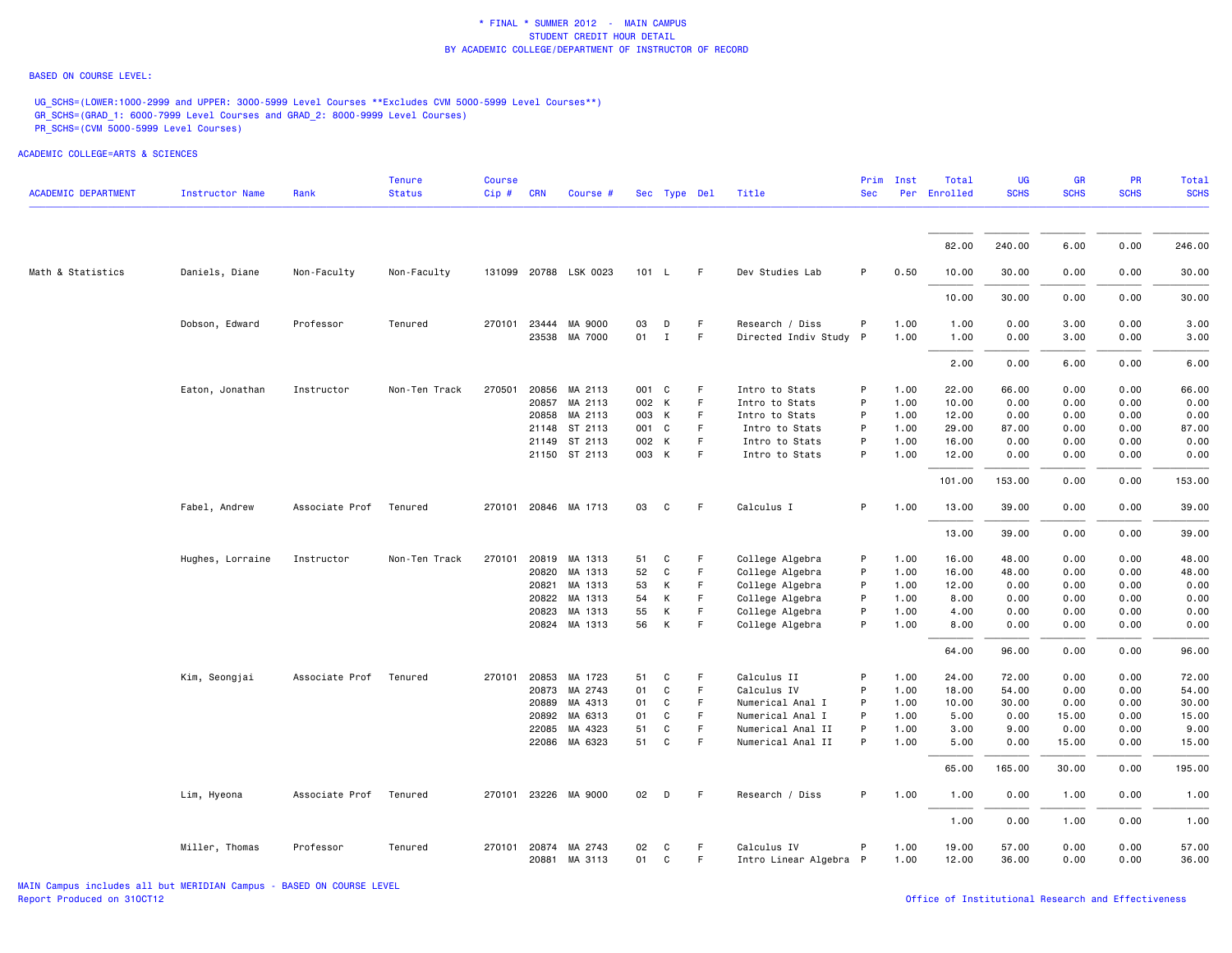#### BASED ON COURSE LEVEL:

UG\_SCHS=(LOWER:1000-2999 and UPPER: 3000-5999 Level Courses \*\*Excludes CVM 5000-5999 Level Courses\*\*) GR\_SCHS=(GRAD\_1: 6000-7999 Level Courses and GRAD\_2: 8000-9999 Level Courses) PR\_SCHS=(CVM 5000-5999 Level Courses)

|                            |                   |            | <b>Tenure</b> | <b>Course</b> |              |                      |       |              |             |                        | Prim       | Inst | Total        | UG          | <b>GR</b>   | <b>PR</b>   | Total       |
|----------------------------|-------------------|------------|---------------|---------------|--------------|----------------------|-------|--------------|-------------|------------------------|------------|------|--------------|-------------|-------------|-------------|-------------|
| <b>ACADEMIC DEPARTMENT</b> | Instructor Name   | Rank       | <b>Status</b> | Cip#          | <b>CRN</b>   | Course #             |       | Sec Type Del |             | Title                  | <b>Sec</b> |      | Per Enrolled | <b>SCHS</b> | <b>SCHS</b> | <b>SCHS</b> | <b>SCHS</b> |
| Math & Statistics          | Miller, Thomas    | Professor  | Tenured       |               | 270101 22084 | MA 3113              | 51    | C            | F.          | Intro Linear Algebra P |            | 1.00 | 9.00         | 27.00       | 0.00        | 0.00        | 27.00       |
|                            |                   |            |               |               | 23445        | MA 9000              | 04    | D            | F           | Research / Diss        | P          | 1.00 | 1.00         | 0.00        | 6.00        | 0.00        | 6.00        |
|                            |                   |            |               |               |              | 23692 MA 7000        | 51 I  |              | F           | Directed Indiv Study P |            | 1.00 | 1.00         | 0.00        | 3.00        | 0.00        | 3.00        |
|                            |                   |            |               |               |              |                      |       |              |             |                        |            |      | 42.00        | 120.00      | 9.00        | 0.00        | 129.00      |
|                            | Miller, Vivien    | Professor  | Tenured       | 270101        | 20830        | MA 1323              | 51    | C            | F           | Trigonometry           | P          | 1.00 | 15.00        | 45.00       | 0.00        | 0.00        | 45.00       |
|                            |                   |            |               |               | 20831        | MA 1323              | 52    | C            | F.          | Trigonometry           | P          | 1.00 | 19.00        | 57.00       | 0.00        | 0.00        | 57.00       |
|                            |                   |            |               |               | 20840        | MA 1613              | 02    | C            | F           | Cal Bus & Life Sc I    | - P        | 1.00 | 12.00        | 36.00       | 0.00        | 0.00        | 36.00       |
|                            |                   |            |               |               | 270501 20890 | MA 4523              | 01    | C            | F.          | Intro To Probability P |            | 1.00 | 11.00        | 33.00       | 0.00        | 0.00        | 33.00       |
|                            |                   |            |               |               | 20893        | MA 6523              | 01    | C            | F           | Intro To Probability P |            | 1.00 | 1.00         | 0.00        | 3.00        | 0.00        | 3.00        |
|                            |                   |            |               |               |              | 21163 ST 6523        | 01    | C            | F.          | Intro To Probability P |            | 1.00 | 1.00         | 0.00        | 3.00        | 0.00        | 3.00        |
|                            |                   |            |               |               |              |                      |       |              |             |                        |            |      | 59.00        | 171.00      | 6.00        | 0.00        | 177.00      |
|                            | Nation, Julie     | Instructor | Non-Ten Track | 270101        |              | 20826 MA 1323        | 001   | B            | F           | Trigonometry           | P          | 1.00 | 23.00        | 69.00       | 0.00        | 0.00        | 69.00       |
|                            |                   |            |               |               | 20834        | MA 1423              | 51    | C            | F.          | Problem Solving Real P |            | 1.00 | 25.00        | 75.00       | 0.00        | 0.00        | 75.00       |
|                            |                   |            |               |               |              | 21491 MA 1453        | 501 C |              | F.          | Precal w/Graphing Ca P |            | 1.00 | 19.00        | 57.00       | 0.00        | 0.00        | 57.00       |
|                            |                   |            |               |               |              |                      |       |              |             |                        |            |      | 67.00        | 201.00      | 0.00        | 0.00        | 201.00      |
|                            | Neumann, Michael  | Professor  | Tenured       |               |              | 270101 20852 MA 1723 | 03    | C            | F           | Calculus II            | P          | 1.00 | 25.00        | 75.00       | 0.00        | 0.00        | 75.00       |
|                            |                   |            |               |               | 20870        | MA 2733              | 02    | C            | F           | Calculus III           | P          | 1.00 | 20.00        | 60.00       | 0.00        | 0.00        | 60.00       |
|                            |                   |            |               |               | 20871        | MA 2733              | 51    | C            | F.          | Calculus III           | P          | 1.00 | 17.00        | 51.00       | 0.00        | 0.00        | 51.00       |
|                            |                   |            |               |               |              | 20877 MA 2743        | 52    | C            | F.          | Calculus IV            | P          | 1.00 | 17.00        | 51.00       | 0.00        | 0.00        | 51.00       |
|                            |                   |            |               |               | 22861        | MA 9000              | 01    | D            | F           | Research / Diss        | P          | 1.00 | 3.00         | 0.00        | 9.00        | 0.00        | 9.00        |
|                            |                   |            |               |               |              | 22862 MA 9000        | 51    | D            | F           | Research / Diss        | P          | 1.00 | 4.00         | 0.00        | 15.00       | 0.00        | 15.00       |
|                            |                   |            |               |               |              |                      |       |              |             |                        |            |      | 86.00        | 237.00      | 24.00       | 0.00        | 261.00      |
|                            | Oppenheimer, Seth | Professor  | Tenured       |               | 270101 20879 | MA 3053              | 01    | C            | F           | Found Of Math I        | P          | 1.00 | 13.00        | 39.00       | 0.00        | 0.00        | 39.00       |
|                            |                   |            |               |               | 22698        | MA 4000              | 51    | Ι.           | F           | Directed Indiv Study P |            | 1.00 | 1.00         | 3.00        | 0.00        | 0.00        | 3.00        |
|                            |                   |            |               |               |              | 23768 MA 4000        | 52    | $\mathbf{I}$ | F.          | Directed Indiv Study P |            | 1.00 | 1.00         | 3.00        | 0.00        | 0.00        | 3.00        |
|                            |                   |            |               |               |              |                      |       |              |             |                        |            |      | 15.00        | 45.00       | 0.00        | 0.00        | 45.00       |
|                            | Qian, Chuanxi     | Professor  | Tenured       |               |              | 270101 20872 MA 2733 | 52    | C            | F.          | Calculus III           | P          | 1.00 | 15.00        | 45.00       | 0.00        | 0.00        | 45.00       |
|                            |                   |            |               |               |              | 20886 MA 3253        | 01    | C            | F           | Diff Equations         | P          | 1.00 | 15.00        | 45.00       | 0.00        | 0.00        | 45.00       |
|                            |                   |            |               |               | 20895        | MA 8253              | 01    | C            | F           | Oper Mathematics       | P          | 1.00 | 6.00         | 0.00        | 18.00       | 0.00        | 18.00       |
|                            |                   |            |               |               |              | 20896 MA 8273        | 51    | C            | F           | Special Functions      | P          | 1.00 | 9.00         | 0.00        | 27.00       | 0.00        | 27.00       |
|                            |                   |            |               |               |              |                      |       |              |             |                        |            |      | 45.00        | 90.00       | 45.00       | 0.00        | 135.00      |
|                            | Shaw, Patricia    | Instructor | Non-Ten Track |               |              | 270101 20812 MA 1313 | 01    | C            | F.          | College Algebra        | P          | 1.00 | 10.00        | 30.00       | 0.00        | 0.00        | 30.00       |
|                            |                   |            |               |               |              | 20818 MA 1313        | 07    | К            | F.          | College Algebra        | P          | 1.00 | 6.00         | 0.00        | 0.00        | 0.00        | 0.00        |
|                            |                   |            |               |               | 20828        | MA 1323              | 02    | C            | F.          | Trigonometry           | P          | 1.00 | 23.00        | 69.00       | 0.00        | 0.00        | 69.00       |
|                            |                   |            |               |               | 21487        | MA 1313              | 501   | C            | $\mathbf 0$ | College Algebra        | P          | 1.00 | 14.00        | 42.00       | 0.00        | 0.00        | 42.00       |
|                            |                   |            |               |               |              | 21493 MA 1713        | 501   | C            | $\circ$     | Calculus I             | P          | 1.00 | 12.00        | 36.00       | 0.00        | 0.00        | 36.00       |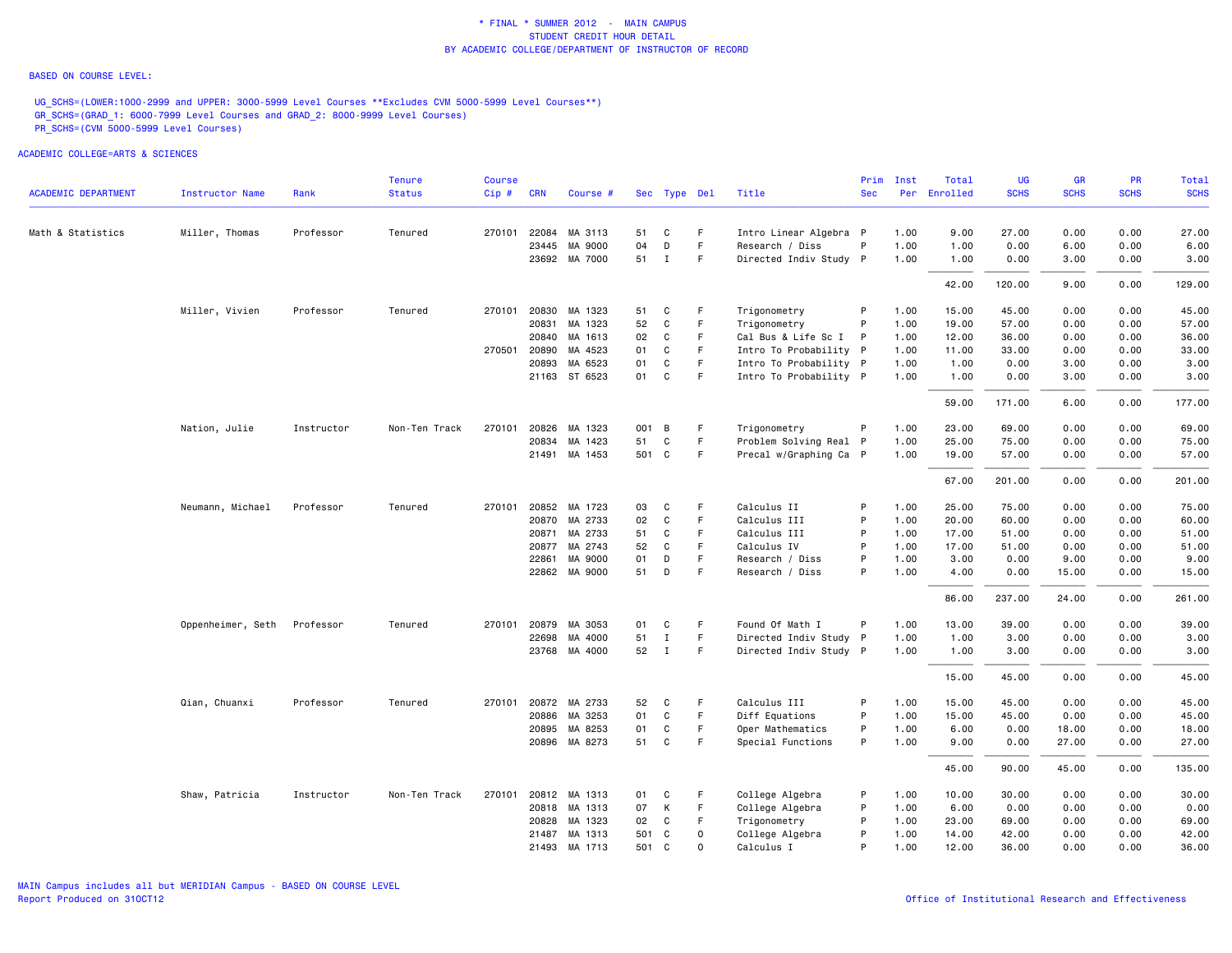#### BASED ON COURSE LEVEL:

UG\_SCHS=(LOWER:1000-2999 and UPPER: 3000-5999 Level Courses \*\*Excludes CVM 5000-5999 Level Courses\*\*) GR\_SCHS=(GRAD\_1: 6000-7999 Level Courses and GRAD\_2: 8000-9999 Level Courses) PR\_SCHS=(CVM 5000-5999 Level Courses)

| <b>ACADEMIC DEPARTMENT</b> | Instructor Name                   | Rank                     | <b>Tenure</b><br><b>Status</b> | <b>Course</b><br>Cip# | <b>CRN</b>   | Course #      |       |              | Sec Type Del | Title                  | <b>Sec</b>   | Prim Inst | Total<br>Per Enrolled | <b>UG</b><br><b>SCHS</b> | <b>GR</b><br><b>SCHS</b> | <b>PR</b><br><b>SCHS</b> | Total<br><b>SCHS</b> |
|----------------------------|-----------------------------------|--------------------------|--------------------------------|-----------------------|--------------|---------------|-------|--------------|--------------|------------------------|--------------|-----------|-----------------------|--------------------------|--------------------------|--------------------------|----------------------|
|                            |                                   |                          |                                |                       |              |               |       |              |              |                        |              |           |                       |                          |                          |                          |                      |
|                            |                                   |                          |                                |                       |              |               |       |              |              |                        |              |           | 65.00                 | 177.00                   | 0.00                     | 0.00                     | 177.00               |
| Math & Statistics          | Shows, Justin                     | Assistant Prof Ten Track |                                | 270501                |              | 23314 ST 7000 | 01    | $\mathbf{I}$ | F            | Directed Indiv Study P |              | 1.00      | 1.00                  | 0.00                     | 3.00                     | 0.00                     | 3.00                 |
|                            |                                   |                          |                                |                       |              | 23315 ST 7000 | 02    | $\mathbf{I}$ | $\mathsf F$  | Directed Indiv Study P |              | 1.00      | 1.00                  | 0.00                     | 3.00                     | 0.00                     | 3.00                 |
|                            |                                   |                          |                                |                       |              | 23319 ST 7000 | 03    | $\mathbf{I}$ | F            | Directed Indiv Study P |              | 1.00      | 1.00                  | 0.00                     | 3.00                     | 0.00                     | 3.00                 |
|                            |                                   |                          |                                |                       |              | 23320 ST 7000 | 04    | $\mathbf{I}$ | F            | Directed Indiv Study P |              | 1.00      | 1.00                  | 0.00                     | 3.00                     | 0.00                     | 3.00                 |
|                            |                                   |                          |                                |                       | 23361        | ST 7000       | 05    | $\mathbf{I}$ | F            | Directed Indiv Study P |              | 1.00      | 1.00                  | 0.00                     | 3.00                     | 0.00                     | 3.00                 |
|                            |                                   |                          |                                |                       |              | 23696 ST 7000 | 08    | $\mathbf{I}$ | F            | Directed Indiv Study P |              | 1.00      | 1.00                  | 0.00                     | 1.00                     | 0.00                     | 1.00                 |
|                            |                                   |                          |                                |                       |              |               |       |              |              |                        |              |           | 6.00                  | 0.00                     | 16.00                    | 0.00                     | 16.00                |
|                            | Smith, Robert                     | Associate Prof           | Tenured                        | 270101                | 20839        | MA 1613       | 01    | C            | F            | Cal Bus & Life Sc I P  |              | 1.00      | 15.00                 | 45.00                    | 0.00                     | 0.00                     | 45.00                |
|                            |                                   |                          |                                |                       | 20843        | MA 1613       | 52    | C            | F            | Cal Bus & Life Sc I P  |              | 1.00      | 15.00                 | 45.00                    | 0.00                     | 0.00                     | 45.00                |
|                            |                                   |                          |                                |                       | 20876        | MA 2743       | 51    | C            | $\mathsf F$  | Calculus IV            | P            | 1.00      | 21.00                 | 63.00                    | 0.00                     | 0.00                     | 63.00                |
|                            |                                   |                          |                                |                       |              | 20880 MA 3113 | 02    | $\mathbf{C}$ | F            | Intro Linear Algebra P |              | 1.00      | 18.00                 | 54.00                    | 0.00                     | 0.00                     | 54.00                |
|                            |                                   |                          |                                |                       |              |               |       |              |              |                        |              |           | 69.00                 | 207.00                   | 0.00                     | 0.00                     | 207.00               |
|                            | Tschume, William                  | Lecturer                 | Non-Ten Track                  | 270101                |              | 20794 MA 0003 | 101 C |              | F            | Developmental Math     | $\mathsf{P}$ | 1.00      | 11.00                 | 33.00                    | 0.00                     | 0.00                     | 33.00                |
|                            |                                   |                          |                                |                       |              | 20795 MA 0003 | 102 C |              | F            | Developmental Math     | P            | 1.00      | 9.00                  | 27.00                    | 0.00                     | 0.00                     | 27.00                |
|                            |                                   |                          |                                |                       |              |               |       |              |              |                        |              |           | 20.00                 | 60.00                    | 0.00                     | 0.00                     | 60.00                |
|                            | Walters, Kimberly                 | Instructor               | Non-Ten Track                  | 270101                |              | 20813 MA 1313 | 02    | C            | F.           | College Algebra        | P            | 1.00      | 13.00                 | 39.00                    | 0.00                     | 0.00                     | 39.00                |
|                            |                                   |                          |                                |                       |              | 20815 MA 1313 | 04    | К            | F            | College Algebra        | P            | 1.00      | 8.00                  | 0.00                     | 0.00                     | 0.00                     | 0.00                 |
|                            |                                   |                          |                                |                       |              | 20816 MA 1313 | 05    | К            | $\mathsf F$  | College Algebra        | P            | 1.00      | 5.00                  | 0.00                     | 0.00                     | 0.00                     | 0.00                 |
|                            |                                   |                          |                                |                       | 20817        | MA 1313       | 06    | K            | F            | College Algebra        | P            | 1.00      | 4.00                  | 0.00                     | 0.00                     | 0.00                     | 0.00                 |
|                            |                                   |                          |                                |                       |              | 22087 MA 1433 | 01    | C            | F            | Informal Geom & Meas P |              | 1.00      | 17.00                 | 51.00                    | 0.00                     | 0.00                     | 51.00                |
|                            |                                   |                          |                                |                       |              |               |       |              |              |                        |              |           | 47.00                 | 90.00                    | 0.00                     | 0.00                     | 90.00                |
|                            | Woodard, Kelly                    | Lecturer                 | Non-Ten Track                  | 270101                | 21486        | MA 0103       | 501 C |              | $\mathbf 0$  | Intermediate Algebra P |              | 1.00      | 10.00                 | 30.00                    | 0.00                     | 0.00                     | 30.00                |
|                            |                                   |                          |                                |                       | 21488        | MA 1323       | 501 C |              | $\mathbf 0$  | Trigonometry           | P            | 1.00      | 18.00                 | 54.00                    | 0.00                     | 0.00                     | 54.00                |
|                            |                                   |                          |                                |                       | 21489        | MA 1413       | 501 C |              | $\mathbf 0$  | Structure Real Numbe P |              | 1.00      | 11.00                 | 33.00                    | 0.00                     | 0.00                     | 33.00                |
|                            |                                   |                          |                                |                       |              | 21490 MA 1423 | 501 C |              | $\mathbf 0$  | Problem Solving Real P |              | 1.00      | 16.00                 | 48.00                    | 0.00                     | 0.00                     | 48.00                |
|                            |                                   |                          |                                |                       |              | 21830 MA 1433 | 501 C |              | $\mathbf 0$  | Informal Geom & Meas P |              | 1.00      | 7.00                  | 21.00                    | 0.00                     | 0.00                     | 21.00                |
|                            |                                   |                          |                                |                       |              |               |       |              |              |                        |              |           | 62.00                 | 186.00                   | 0.00                     | 0.00                     | 186.00               |
|                            | Xu, Xiangsheng                    | Professor                | Tenured                        | 270101                | 20854        | MA 1723       | 52    | C            | F            | Calculus II            | P            | 1.00      | 22.00                 | 66.00                    | 0.00                     | 0.00                     | 66.00                |
|                            |                                   |                          |                                |                       | 20869        | MA 2733       | 01    | C            | F            | Calculus III           | P            | 1.00      | 19.00                 | 57.00                    | 0.00                     | 0.00                     | 57.00                |
|                            |                                   |                          |                                |                       | 20885        | MA 3253       | 02    | C            | F            | Diff Equations         | P            | 1.00      | 12.00                 | 36.00                    | 0.00                     | 0.00                     | 36.00                |
|                            |                                   |                          |                                |                       |              | 20887 MA 3253 | 51    | C            | F            | Diff Equations         | P            | 1.00      | 21.00                 | 63.00                    | 0.00                     | 0.00                     | 63.00                |
|                            |                                   |                          |                                |                       |              |               |       |              |              |                        |              |           | 74.00                 | 222.00                   | 0.00                     | 0.00                     | 222.00               |
|                            | Yarahmadian, Shant Assistant Prof |                          | Ten Track                      |                       | 270101 20844 | MA 1713       | 01    | C            | F            | Calculus I             | P            | 1.00      | 13.00                 | 39.00                    | 0.00                     | 0.00                     | 39.00                |
|                            |                                   |                          |                                |                       |              | 20851 MA 1723 | 02    | C            | F            | Calculus II            | P            | 1.00      | 27.00                 | 81.00                    | 0.00                     | 0.00                     | 81.00                |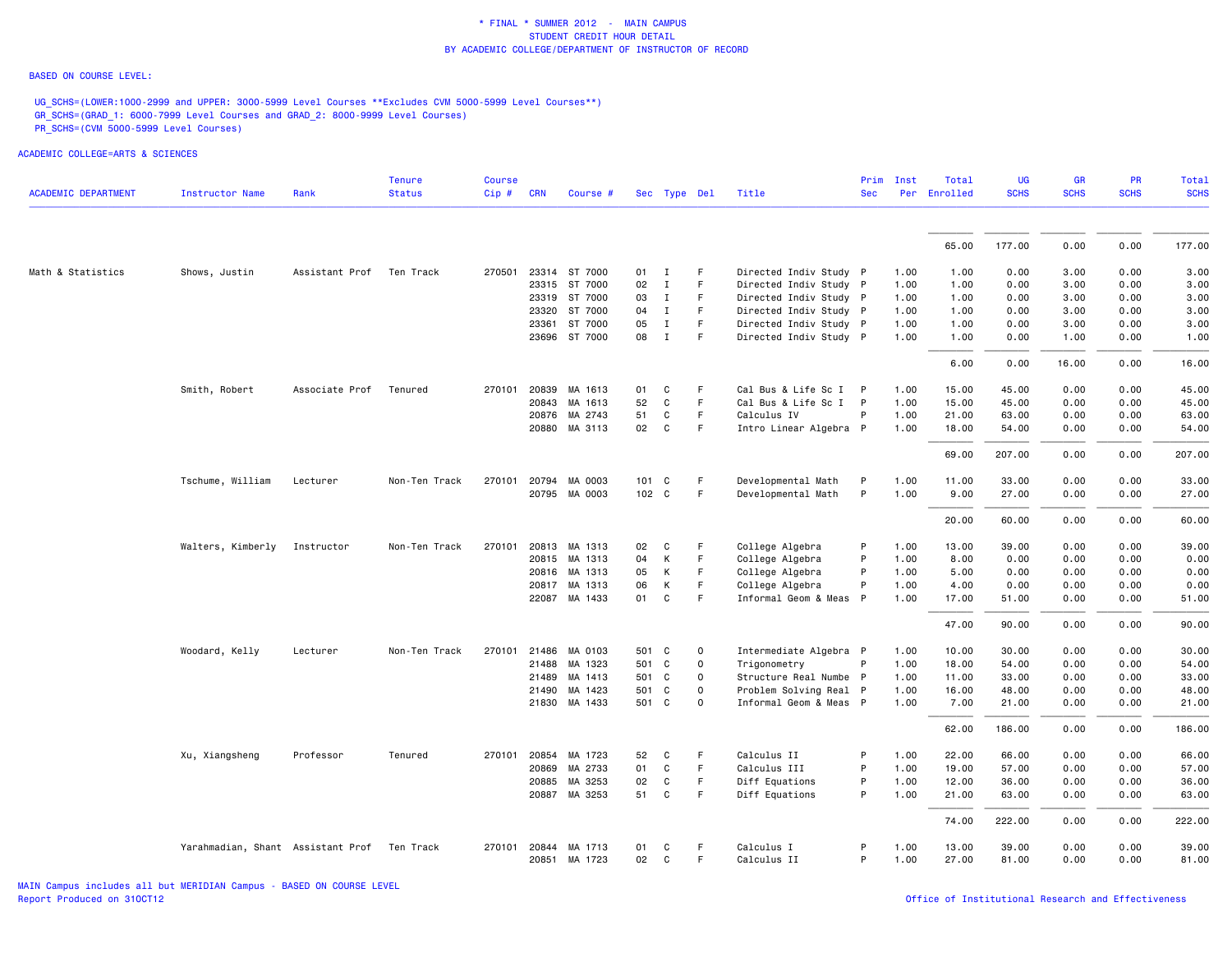### BASED ON COURSE LEVEL:

UG\_SCHS=(LOWER:1000-2999 and UPPER: 3000-5999 Level Courses \*\*Excludes CVM 5000-5999 Level Courses\*\*) GR\_SCHS=(GRAD\_1: 6000-7999 Level Courses and GRAD\_2: 8000-9999 Level Courses) PR\_SCHS=(CVM 5000-5999 Level Courses)

|                            |                                   |                | <b>Tenure</b> | Course  |            |                      |      |        |              |                        | Prim | Inst | Total        | <b>UG</b>         | <b>GR</b>   | <b>PR</b>         | Total       |
|----------------------------|-----------------------------------|----------------|---------------|---------|------------|----------------------|------|--------|--------------|------------------------|------|------|--------------|-------------------|-------------|-------------------|-------------|
| <b>ACADEMIC DEPARTMENT</b> | Instructor Name                   | Rank           | Status        | $Cip$ # | <b>CRN</b> | Course #             |      |        | Sec Type Del | Title                  | Sec  |      | Per Enrolled | <b>SCHS</b>       | <b>SCHS</b> | <b>SCHS</b>       | <b>SCHS</b> |
| Math & Statistics          | Yarahmadian, Shant Assistant Prof |                | Ten Track     |         |            | 270101 23652 MA 7000 | 02 I |        | -F           | Directed Indiv Study P |      | 1.00 | 1.00         | 0.00              | 3.00        | 0.00              | 3.00        |
|                            |                                   |                |               |         |            |                      |      |        |              |                        |      |      | 41.00        | 120.00            | 3.00        | 0.00              | 123.00      |
|                            | Zhang, Haimeng                    | Associate Prof | Tenured       | 270501  |            | 23573 ST 7000        | 06   |        |              | Directed Indiv Study P |      | 1.00 | 1.00         | 0.00              | 3.00        | 0.00              | 3.00        |
|                            |                                   |                |               |         |            | 23574 ST 7000        | 51 I |        | - F          | Directed Indiv Study P |      | 1.00 | 1.00         | 0.00              | 3.00        | 0.00              | 3.00        |
|                            |                                   |                |               |         |            | 23622 ST 7000        | 07 I |        | - F          | Directed Indiv Study P |      | 1.00 | 1.00         | 0.00              | 3.00        | 0.00              | 3.00        |
|                            |                                   |                |               |         |            | 23623 ST 7000        |      | 52 I F |              | Directed Indiv Study P |      | 1.00 | 1.00         | 0.00              | 3.00        | 0.00              | 3.00        |
|                            |                                   |                |               |         |            |                      |      |        |              |                        |      |      | 4.00         | 0.00              | 12.00       | 0.00              | 12.00       |
|                            |                                   |                |               |         |            |                      |      |        |              |                        |      |      | $=$ =======  | $=$ = = = = = = = | ========    | $=$ = = = = = = = |             |
|                            |                                   |                |               |         |            |                      |      |        |              |                        |      |      | 1464.00      | 3405.00           | 158.00      | 0.00              | 3563.00     |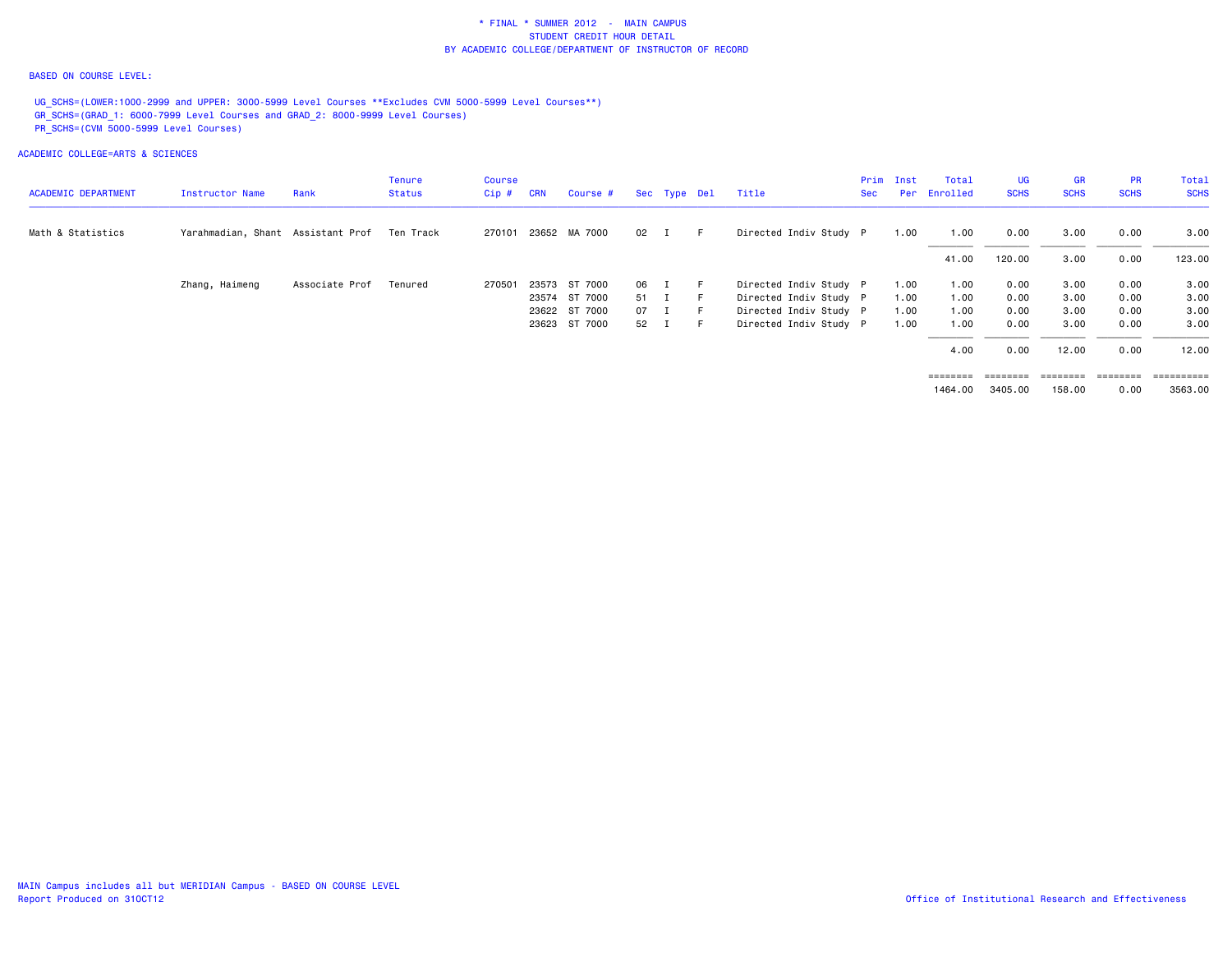### BASED ON COURSE LEVEL:

UG\_SCHS=(LOWER:1000-2999 and UPPER: 3000-5999 Level Courses \*\*Excludes CVM 5000-5999 Level Courses\*\*) GR\_SCHS=(GRAD\_1: 6000-7999 Level Courses and GRAD\_2: 8000-9999 Level Courses) PR\_SCHS=(CVM 5000-5999 Level Courses)

ACADEMIC COLLEGE=ARTS & SCIENCES

| <b>ACADEMIC DEPARTMENT</b> | Instructor Name | Rank         | Tenure<br>Status | Course<br>Cip# | <b>CRN</b> | Course # Sec Type Del |       |  | Title          |    | Prim Inst | Total<br>Sec Per Enrolled | <b>UG</b><br><b>SCHS</b> | <b>GR</b><br><b>SCHS</b> | <b>PR</b><br><b>SCHS</b> | Total<br><b>SCHS</b> |
|----------------------------|-----------------|--------------|------------------|----------------|------------|-----------------------|-------|--|----------------|----|-----------|---------------------------|--------------------------|--------------------------|--------------------------|----------------------|
| Military Science           | Rogowski, John  | Non-Employee | Non-Faculty      |                |            | 290101 23826 MS 3376  | 101 L |  | Adv Leadership | P. | 1.00      | 15.00                     | 90.00                    | 0.00                     | 0.00                     | 90.00                |
|                            |                 |              |                  |                |            |                       |       |  |                |    |           | 15.00                     | 90.00                    | 0.00                     | 0.00                     | 90.00                |
|                            |                 |              |                  |                |            |                       |       |  |                |    |           | $=$ = = = = = = =         | ========                 |                          | ========                 | ==========           |
|                            |                 |              |                  |                |            |                       |       |  |                |    |           | 15.00                     | 90.00                    | 0.00                     | 0.00                     | 90.00                |

MAIN Campus includes all but MERIDIAN Campus - BASED ON COURSE LEVEL<br>Report Produced on 310CT12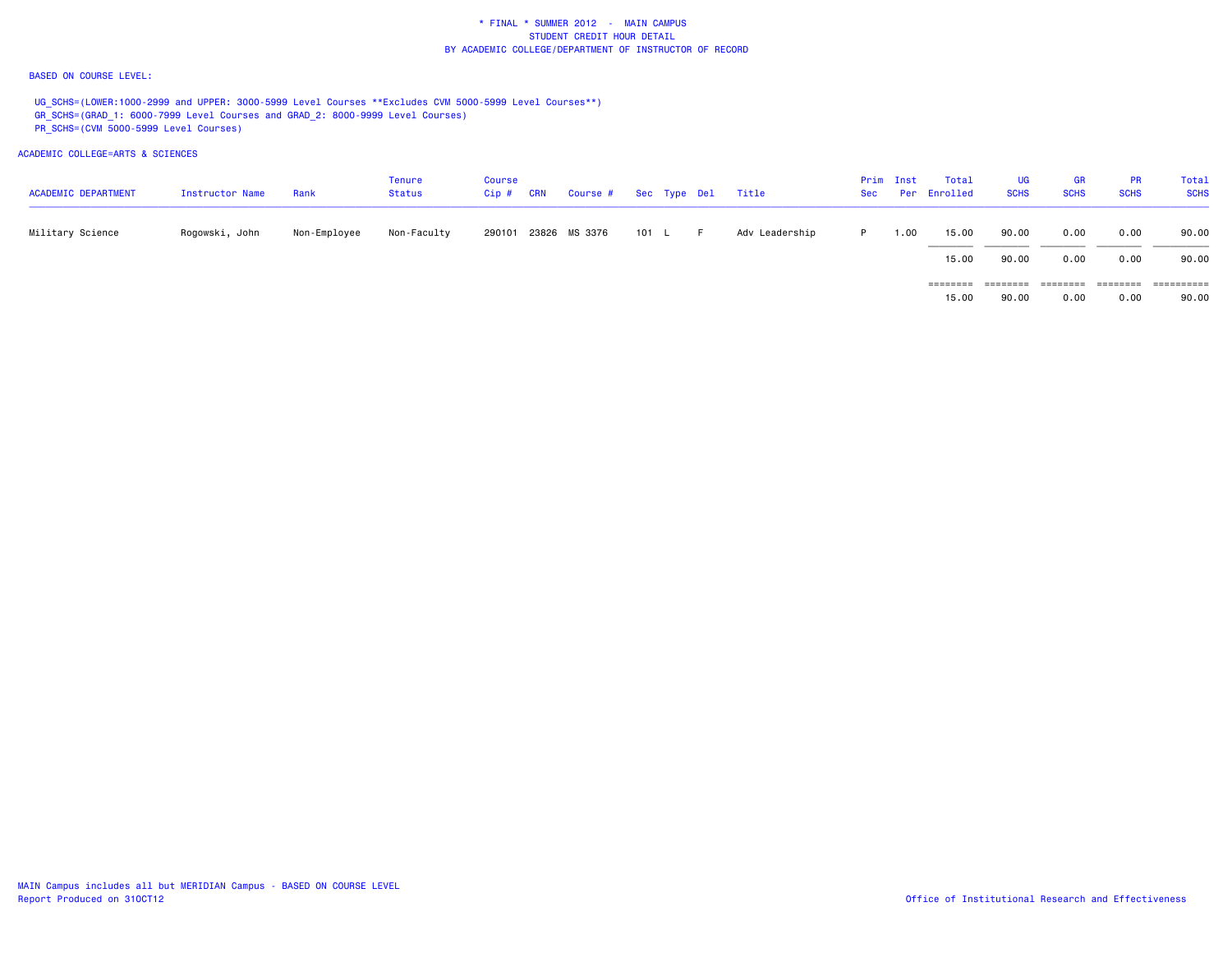#### BASED ON COURSE LEVEL:

UG\_SCHS=(LOWER:1000-2999 and UPPER: 3000-5999 Level Courses \*\*Excludes CVM 5000-5999 Level Courses\*\*) GR\_SCHS=(GRAD\_1: 6000-7999 Level Courses and GRAD\_2: 8000-9999 Level Courses) PR\_SCHS=(CVM 5000-5999 Level Courses)

| <b>ACADEMIC DEPARTMENT</b> | Instructor Name            | Rank           | <b>Tenure</b><br><b>Status</b> | <b>Course</b><br>$Cip \#$ | <b>CRN</b> | Course #              |       | Sec Type Del |              | Title                  | Prim<br><b>Sec</b> | Inst | Total<br>Per Enrolled | UG<br><b>SCHS</b> | <b>GR</b><br><b>SCHS</b> | <b>PR</b><br><b>SCHS</b> | Total<br><b>SCHS</b> |
|----------------------------|----------------------------|----------------|--------------------------------|---------------------------|------------|-----------------------|-------|--------------|--------------|------------------------|--------------------|------|-----------------------|-------------------|--------------------------|--------------------------|----------------------|
|                            |                            |                |                                |                           |            |                       |       |              |              |                        |                    |      |                       |                   |                          |                          |                      |
| Philosophy & Religion      | Bickle, John               | Professor      | Tenured                        |                           |            | 380101 21518 PHI 1103 | 501 C |              | $\mathsf{o}$ | Intro To Philosophy    | P                  | 1.00 | 14.00                 | 42.00             | 0.00                     | 0.00                     | 42.00                |
|                            |                            |                |                                |                           |            | 21519 PHI 1103        | 551 C |              | $\mathbf 0$  | Intro To Philosophy    | $\mathsf{P}$       | 1.00 | 14.00                 | 42.00             | 0.00                     | 0.00                     | 42.00                |
|                            |                            |                |                                |                           |            |                       |       |              |              |                        |                    |      | 28.00                 | 84.00             | 0.00                     | 0.00                     | 84.00                |
|                            | Bisson, Albert             | Instructor     | Non-Ten Track                  | 380201                    |            | 21121 REL 1103        | 001 C |              | F.           | Intro To Religion      | P                  | 1.00 | 17.00                 | 51.00             | 0.00                     | 0.00                     | 51.00                |
|                            |                            |                |                                |                           | 21528      | REL 1103              | 501 C |              | $\mathbf 0$  | Intro To Religion      | P                  | 1.00 | 20.00                 | 60.00             | 0.00                     | 0.00                     | 60.00                |
|                            |                            |                |                                |                           | 21529      | REL 1103              | 551 C |              | $\mathbf 0$  | Intro To Religion      | P                  | 1.00 | 21.00                 | 63.00             | 0.00                     | 0.00                     | 63.00                |
|                            |                            |                |                                |                           |            | 22123 REL 1103        | 01 C  |              | F.           | Intro To Religion      | P                  | 1.00 | 20.00                 | 60.00             | 0.00                     | 0.00                     | 60.00                |
|                            |                            |                |                                |                           |            |                       |       |              |              |                        |                    |      | 78.00                 | 234.00            | 0.00                     | 0.00                     | 234.00               |
|                            | Clifford, Michael          | Professor      | Tenured                        |                           |            | 380101 21059 PHI 3013 |       | 101 C        | 0            | <b>Business Ethics</b> | P                  | 1.00 | 18.00                 | 54.00             | 0.00                     | 0.00                     | 54.00                |
|                            |                            |                |                                |                           | 21060      | PHI 3013              |       | 102 C        | $\mathsf{o}$ | <b>Business Ethics</b> | P                  | 1.00 | 16.00                 | 48.00             | 0.00                     | 0.00                     | 48.00                |
|                            |                            |                |                                |                           | 21522      | PHI 3013              | 501 C |              | $\mathbf 0$  | <b>Business Ethics</b> | P                  | 1.00 | 9.00                  | 27.00             | 0.00                     | 0.00                     | 27.00                |
|                            |                            |                |                                |                           |            | 21745 PHI 3013        | 555 M |              | $\Omega$     | Business Ethics        | P                  | 1.00 | 4.00                  | 12.00             | 0.00                     | 0.00                     | 12.00                |
|                            |                            |                |                                |                           |            |                       |       |              |              |                        |                    |      | 47.00                 | 141.00            | 0.00                     | 0.00                     | 141.00               |
|                            | Codling, James             | Lecturer       | Non-Ten Track                  | 380201                    |            | 21122 REL 1103        | 51    | C            | -F.          | Intro To Religion      | P                  | 1.00 | 15.00                 | 45.00             | 0.00                     | 0.00                     | 45.00                |
|                            |                            |                |                                |                           |            | 450101 21913 EDF 3333 | 01    | C            | F.           | Social Foundation Ed P |                    | 1.00 | 16.00                 | 48.00             | 0.00                     | 0.00                     | 48.00                |
|                            |                            |                |                                |                           |            |                       |       |              |              |                        |                    |      | 31.00                 | 93.00             | 0.00                     | 0.00                     | 93.00                |
|                            | Das, Satyanarayan Lecturer |                | Non-Ten Track                  |                           |            | 389999 22119 PHI 2990 | 001 C |              | F            | Special Topic In PHI P |                    | 1.00 | 4.00                  | 12.00             | 0.00                     | 0.00                     | 12.00                |
|                            |                            |                |                                |                           |            | 22120 REL 2990        | 001 C |              | F            | Special Topic In REL P |                    | 1.00 | 2.00                  | 6.00              | 0.00                     | 0.00                     | 6.00                 |
|                            |                            |                |                                |                           |            |                       |       |              |              |                        |                    |      | 6.00                  | 18.00             | 0.00                     | 0.00                     | 18.00                |
|                            | Holt, Dale                 | Professor      | Tenured                        | 380101                    | 21050      | PHI 1103              | 001 C |              | 0            | Intro To Philosophy    | P                  | 1.00 | 20.00                 | 60.00             | 0.00                     | 0.00                     | 60.00                |
|                            |                            |                |                                |                           | 21051      | PHI 1103              | 01    | C            | $\mathbf 0$  | Intro To Philosophy    | P                  | 1.00 | 20.00                 | 60.00             | 0.00                     | 0.00                     | 60.00                |
|                            |                            |                |                                |                           | 21052      | PHI 1103              | 51    | C            | $\mathbf 0$  | Intro To Philosophy    | P                  | 1.00 | 19.00                 | 57.00             | 0.00                     | 0.00                     | 57.00                |
|                            |                            |                |                                |                           |            | 22152 PHI 1123        | 551 C |              | $\Omega$     | Intro To Ethics        | P                  | 1.00 | 21.00                 | 63.00             | 0.00                     | 0.00                     | 63.00                |
|                            |                            |                |                                |                           |            |                       |       |              |              |                        |                    |      | 80.00                 | 240.00            | 0.00                     | 0.00                     | 240.00               |
|                            | Kallfelz, William          | Lecturer       | Non-Ten Track                  |                           |            | 380101 21056 PHI 1113 | 51    | C            | F            | Intro To Logic         | P                  | 1.00 | 15.00                 | 45.00             | 0.00                     | 0.00                     | 45.00                |
|                            |                            |                |                                |                           |            |                       |       |              |              |                        |                    |      | 15.00                 | 45.00             | 0.00                     | 0.00                     | 45.00                |
|                            | Moffatt, Barton            | Assistant Prof | Ten Track                      |                           |            | 380101 21520 PHI 1113 | 551 C |              | $\mathbf 0$  | Intro To Logic         | P                  | 1.00 | 16.00                 | 48.00             | 0.00                     | 0.00                     | 48.00                |
|                            |                            |                |                                |                           |            | 22051 PHI 1123        | 001 C |              | -F           | Intro To Ethics        | P                  | 1.00 | 15.00                 | 45.00             | 0.00                     | 0.00                     | 45.00                |
|                            |                            |                |                                |                           |            |                       |       |              |              |                        |                    |      | 31.00                 | 93.00             | 0.00                     | 0.00                     | 93.00                |
|                            | Phillips, Trisha           | Associate Prof | Tenured                        |                           |            | 380101 21057 PHI 1123 | 02    | C            | $\mathbf 0$  | Intro To Ethics        | P                  | 1.00 | 18.00                 | 54.00             | 0.00                     | 0.00                     | 54.00                |
|                            |                            |                |                                |                           |            | 21521 PHI 1123        | 501 C |              | 0            | Intro To Ethics        | P                  | 1.00 | 18.00                 | 54.00             | 0.00                     | 0.00                     | 54.00                |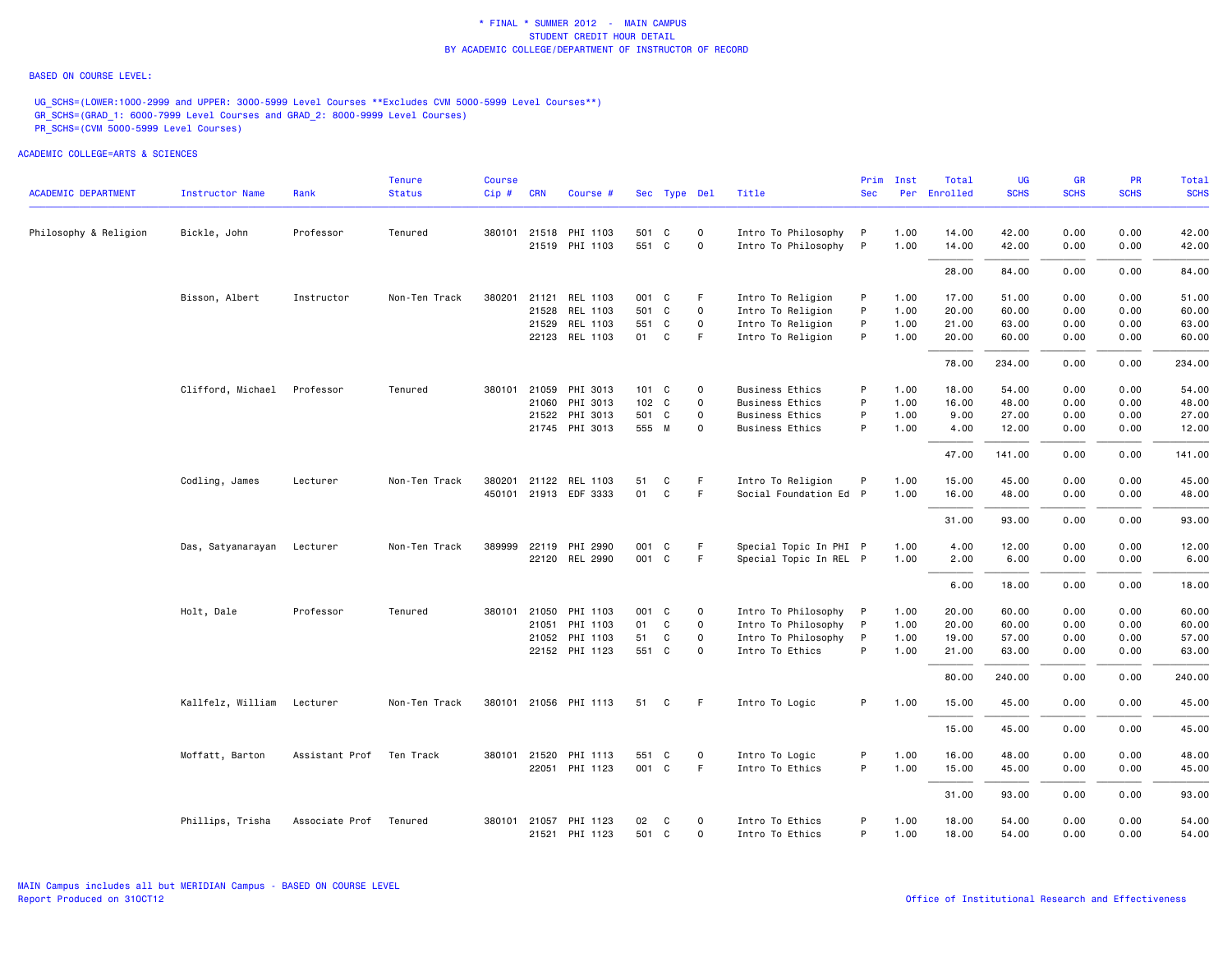### BASED ON COURSE LEVEL:

UG\_SCHS=(LOWER:1000-2999 and UPPER: 3000-5999 Level Courses \*\*Excludes CVM 5000-5999 Level Courses\*\*) GR\_SCHS=(GRAD\_1: 6000-7999 Level Courses and GRAD\_2: 8000-9999 Level Courses) PR\_SCHS=(CVM 5000-5999 Level Courses)

|                            |                               |                | <b>Tenure</b> | Course  |            |                |       |              |             |                 |     | Prim Inst | Total                                                                   | <b>UG</b>         | <b>GR</b>         | <b>PR</b>   | Total       |
|----------------------------|-------------------------------|----------------|---------------|---------|------------|----------------|-------|--------------|-------------|-----------------|-----|-----------|-------------------------------------------------------------------------|-------------------|-------------------|-------------|-------------|
| <b>ACADEMIC DEPARTMENT</b> | Instructor Name               | Rank           | <b>Status</b> | $Cip$ # | <b>CRN</b> | Course #       |       | Sec Type Del |             | Title           | Sec |           | Per Enrolled                                                            | <b>SCHS</b>       | <b>SCHS</b>       | <b>SCHS</b> | <b>SCHS</b> |
|                            |                               |                |               |         |            |                |       |              |             |                 |     |           | 36.00                                                                   | 108.00            | 0.00              | 0.00        | 108.00      |
| Philosophy & Religion      | Thompson, James               | Assistant Prof | Ten Track     | 380101  |            | 21053 PHI 1113 | 001 C |              | -F.         | Intro To Logic  | P.  | 1.00      | 13.00                                                                   | 39.00             | 0.00              | 0.00        | 39.00       |
|                            |                               |                |               |         |            | 21054 PHI 1113 | 01 C  |              | $\mathbf 0$ | Intro To Logic  | P.  | 1.00      | 13.00                                                                   | 39.00             | 0.00              | 0.00        | 39.00       |
|                            |                               |                |               |         |            |                |       |              |             |                 |     |           | 26.00                                                                   | 78.00             | 0.00              | 0.00        | 78.00       |
|                            | Trullinger, Joseph Instructor |                | Non-Ten Track | 380101  |            | 22052 PHI 1123 | 01    | C.           | F.          | Intro To Ethics | P.  | 1.00      | 15.00                                                                   | 45.00             | 0.00              | 0.00        | 45.00       |
|                            |                               |                |               |         |            |                |       |              |             |                 |     |           | 15.00                                                                   | 45.00             | 0.00              | 0.00        | 45.00       |
|                            |                               |                |               |         |            |                |       |              |             |                 |     |           | $\qquad \qquad \equiv \equiv \equiv \equiv \equiv \equiv \equiv \equiv$ | $=$ = = = = = = = | $=$ = = = = = = = | ========    | ----------- |
|                            |                               |                |               |         |            |                |       |              |             |                 |     |           | 393.00                                                                  | 1179.00           | 0.00              | 0.00        | 1179.00     |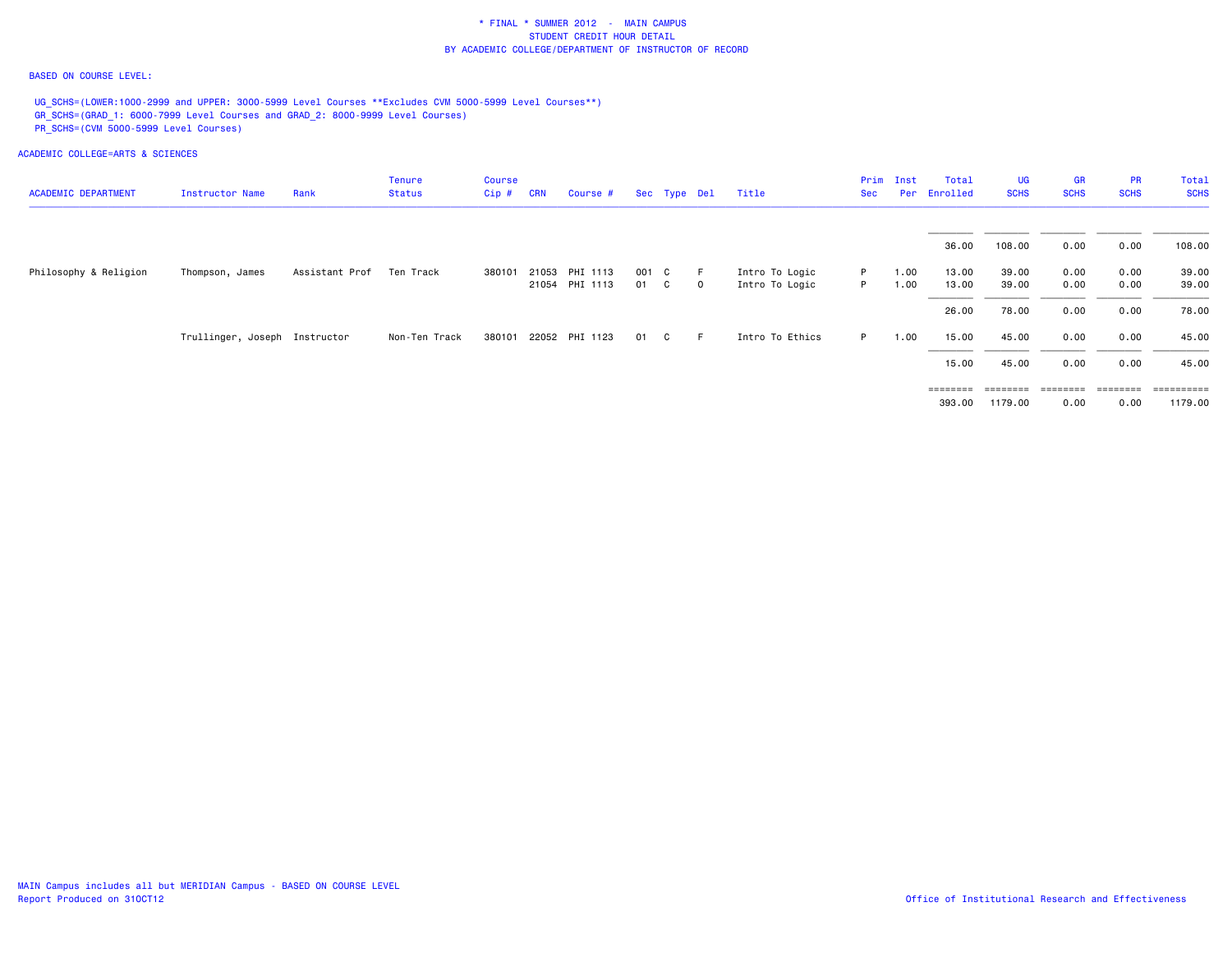#### BASED ON COURSE LEVEL:

UG\_SCHS=(LOWER:1000-2999 and UPPER: 3000-5999 Level Courses \*\*Excludes CVM 5000-5999 Level Courses\*\*) GR\_SCHS=(GRAD\_1: 6000-7999 Level Courses and GRAD\_2: 8000-9999 Level Courses) PR\_SCHS=(CVM 5000-5999 Level Courses)

| <b>ACADEMIC DEPARTMENT</b> | <b>Instructor Name</b> | Rank           | <b>Tenure</b><br><b>Status</b> | <b>Course</b><br>Cip# | <b>CRN</b>   | Course #             |       | Sec Type Del |             | Title                  | Prim<br><b>Sec</b> | Inst<br>Per | Total<br>Enrolled | UG<br><b>SCHS</b> | <b>GR</b><br><b>SCHS</b> | <b>PR</b><br><b>SCHS</b> | Total<br><b>SCHS</b> |
|----------------------------|------------------------|----------------|--------------------------------|-----------------------|--------------|----------------------|-------|--------------|-------------|------------------------|--------------------|-------------|-------------------|-------------------|--------------------------|--------------------------|----------------------|
|                            |                        |                |                                |                       |              |                      |       |              |             |                        |                    |             |                   |                   |                          |                          |                      |
| Physics                    | Arnoldus, Henk         | Professor      | Tenured                        |                       | 400801 21033 | PH 2213              | 001 C |              | F           | Physics I              | P                  | 1.00        | 19.00             | 57.00             | 0.00                     | 0.00                     | 57.00                |
|                            |                        |                |                                |                       | 21041        | PH 2223              | 51    | $\mathbf C$  | F.          | Physics II             | P                  | 1.00        | 25.00             | 75.00             | 0.00                     | 0.00                     | 75.00                |
|                            |                        |                |                                |                       | 21042        | PH 2223              | 52    | К            | F.          | Physics II             | P                  | 1.00        | 14.00             | 0.00              | 0.00                     | 0.00                     | 0.00                 |
|                            |                        |                |                                |                       |              | 21043 PH 2223        | 53    | К            | F           | Physics II             | P                  | 1.00        | 11.00             | 0.00              | 0.00                     | 0.00                     | 0.00                 |
|                            |                        |                |                                |                       |              |                      |       |              |             |                        |                    |             | 69.00             | 132.00            | 0.00                     | 0.00                     | 132.00               |
|                            | Clay, Rudolf           | Associate Prof | Tenured                        |                       |              | 400801 23337 PH 9000 | 102 D |              | F.          | Research / Diss        | P                  | 1.00        | 1.00              | 0.00              | 6.00                     | 0.00                     | 6.00                 |
|                            |                        |                |                                |                       |              |                      |       |              |             |                        |                    |             | 1.00              | 0.00              | 6.00                     | 0.00                     | 6.00                 |
|                            | Collins, Eric          | Non-Faculty    | Non-Faculty                    |                       |              | 400801 21034 PH 2213 | 01    | C            | F           | Physics I              | P                  | 1.00        | 35.00             | 105.00            | 0.00                     | 0.00                     | 105.00               |
|                            |                        |                |                                |                       |              |                      |       |              |             |                        |                    |             | 35.00             | 105.00            | 0.00                     | 0.00                     | 105.00               |
|                            | Cuicchi, Paul          | Lecturer       | Non-Ten Track                  |                       |              | 400801 21009 PH 1011 | 01    | L            | F           | Physical Science Lab P |                    | 1.00        | 11.00             | 11.00             | 0.00                     | 0.00                     | 11.00                |
|                            |                        |                |                                |                       |              | 21012 PH 1013        | 01    | C            | F.          | Physical Sci Survey    | $\mathsf{P}$       | 1.00        | 23.00             | 69.00             | 0.00                     | 0.00                     | 69.00                |
|                            |                        |                |                                |                       | 21021        | PH 1113              | 51    | C            | F           | Gen Physics I          | P                  | 1.00        | 23.00             | 69.00             | 0.00                     | 0.00                     | 69.00                |
|                            |                        |                |                                |                       | 21022        | PH 1113              | 52    | K            | F.          | Gen Physics I          | P                  | 1.00        | 12.00             | 0.00              | 0.00                     | 0.00                     | 0.00                 |
|                            |                        |                |                                |                       |              | 21023 PH 1113        | 53    | К            | F.          | Gen Physics I          | P                  | 1.00        | 11.00             | 0.00              | 0.00                     | 0.00                     | 0.00                 |
|                            |                        |                |                                |                       |              |                      |       |              |             |                        |                    |             | 80.00             | 149.00            | 0.00                     | 0.00                     | 149.00               |
|                            | Dutta, Dipangkar       | Associate Prof | Tenured                        |                       |              | 400801 23579 PH 9000 |       | 104 D        | F           | Research / Diss        | P                  | 1.00        | 1.00              | 0.00              | 6.00                     | 0.00                     | 6.00                 |
|                            |                        |                |                                |                       |              |                      |       |              |             |                        |                    |             | 1.00              | 0.00              | 6.00                     | 0.00                     | 6.00                 |
|                            | Kim, Seong-Gon         | Associate Prof | Tenured                        |                       |              | 400801 23480 PH 9000 |       | 103 D        | F.          | Research / Diss        | P                  | 1.00        | 3.00              | 0.00              | 23.00                    | 0.00                     | 23.00                |
|                            |                        |                |                                |                       |              |                      |       |              |             |                        |                    |             | 3.00              | 0.00              | 23.00                    | 0.00                     | 23.00                |
|                            | Kim, Sungho            | Non-Faculty    | Non-Faculty                    |                       |              | 400801 21017 PH 1113 | 01    | C            | F           | Gen Physics I          | P                  | 1.00        | 34.00             | 102.00            | 0.00                     | 0.00                     | 102.00               |
|                            |                        |                |                                |                       |              | 21018 PH 1113        | 02    | К            | F.          | Gen Physics I          | P                  | 1.00        | 18.00             | 0.00              | 0.00                     | 0.00                     | 0.00                 |
|                            |                        |                |                                |                       |              | 21019 PH 1113        | 03    | К            | F.          | Gen Physics I          | P                  | 1.00        | 16.00             | 0.00              | 0.00                     | 0.00                     | 0.00                 |
|                            |                        |                |                                |                       |              |                      |       |              |             |                        |                    |             | 68.00             | 102.00            | 0.00                     | 0.00                     | 102.00               |
|                            | Monts, David           | Professor      | Tenured                        |                       | 400801 21037 | PH 2223              | 01    | C            | F           | Physics II             | P                  | 1.00        | 33.00             | 99.00             | 0.00                     | 0.00                     | 99.00                |
|                            |                        |                |                                |                       |              | 21038 PH 2223        | 02    | Κ            | F           | Physics II             | P                  | 1.00        | 14.00             | 0.00              | 0.00                     | 0.00                     | 0.00                 |
|                            |                        |                |                                |                       | 21039        | PH 2223              | 03    | К            | F           | Physics II             | P                  | 1.00        | 12.00             | 0.00              | 0.00                     | 0.00                     | 0.00                 |
|                            |                        |                |                                |                       | 21040        | PH 2223              | 04    | К            | F.          | Physics II             | P                  | 1.00        | 7.00              | 0.00              | 0.00                     | 0.00                     | 0.00                 |
|                            |                        |                |                                |                       | 21046        | PH 2233              | 51    | $\mathbf C$  | E           | Physics III            | P                  | 1.00        | 28,00             | 84.00             | 0.00                     | 0.00                     | 84.00                |
|                            |                        |                |                                |                       | 21047        | PH 2233              | 52    | К            | F           | Physics III            | P                  | 1.00        | 14.00             | 0.00              | 0.00                     | 0.00                     | 0.00                 |
|                            |                        |                |                                |                       |              | 21048 PH 2233        | 53    | К            | F           | Physics III            | P                  | 1.00        | 14.00             | 0.00              | 0.00                     | 0.00                     | 0.00                 |
|                            |                        |                |                                |                       |              |                      |       |              |             |                        |                    |             | 122.00            | 183.00            | 0.00                     | 0.00                     | 183.00               |
|                            | Moody, Judith          | Lecturer       | Non-Ten Track                  |                       |              | 400801 21015 PH 1023 | 01    | C            | F           | Physical Sci Survey    | $\mathsf{P}$       | 1.00        | 5.00              | 15.00             | 0.00                     | 0.00                     | 15.00                |
|                            |                        |                |                                |                       |              | 23415 PH 1023        | 501 C |              | $\mathbf 0$ | Physical Sci Survey P  |                    | 1.00        | 9.00              | 27.00             | 0.00                     | 0.00                     | 27.00                |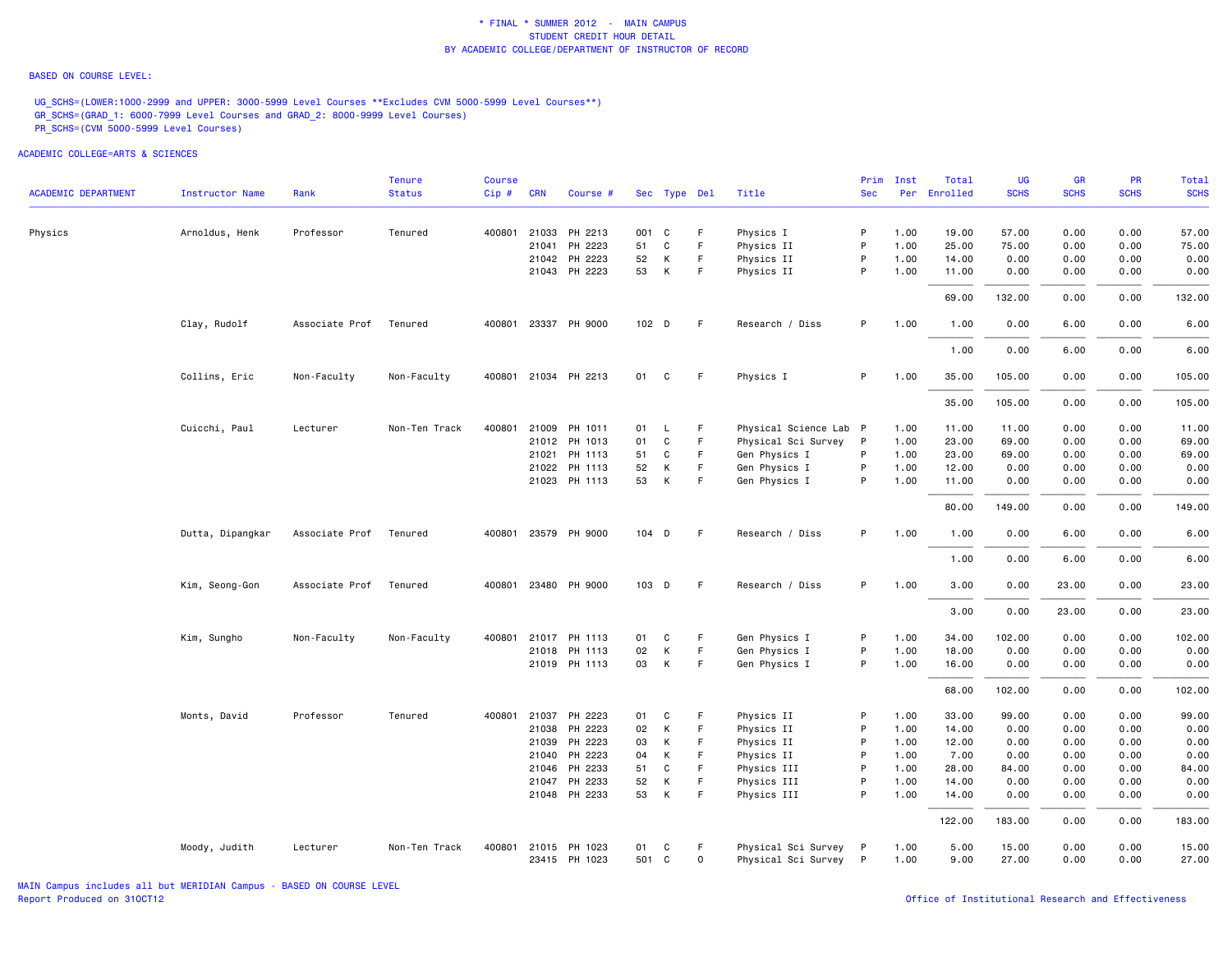### BASED ON COURSE LEVEL:

UG\_SCHS=(LOWER:1000-2999 and UPPER: 3000-5999 Level Courses \*\*Excludes CVM 5000-5999 Level Courses\*\*) GR\_SCHS=(GRAD\_1: 6000-7999 Level Courses and GRAD\_2: 8000-9999 Level Courses) PR\_SCHS=(CVM 5000-5999 Level Courses)

| <b>ACADEMIC DEPARTMENT</b> | Instructor Name | Rank           | <b>Tenure</b><br><b>Status</b> | Course<br>Cip# | <b>CRN</b> | Course #             |       | Sec Type Del |    | Title               | Prim<br><b>Sec</b> | Inst<br>Per | Total<br>Enrolled | <b>UG</b><br><b>SCHS</b> | <b>GR</b><br><b>SCHS</b> | <b>PR</b><br><b>SCHS</b> | <b>Total</b><br><b>SCHS</b> |
|----------------------------|-----------------|----------------|--------------------------------|----------------|------------|----------------------|-------|--------------|----|---------------------|--------------------|-------------|-------------------|--------------------------|--------------------------|--------------------------|-----------------------------|
|                            |                 |                |                                |                |            |                      |       |              |    |                     |                    |             | 14.00             | 42.00                    | 0.00                     | 0.00                     | 42.00                       |
| Physics                    | Pierce, Donna   | Assistant Prof | Ten Track                      | 400801         |            | 23282 PH 9000        | 101 D |              | -F | Research / Diss     | P                  | 1.00        | 1.00              | 0.00                     | 3.00                     | 0.00                     | 3.00                        |
|                            |                 |                |                                |                |            | 400899 22132 PH 6990 | 01 C  |              | -F | Special Topic In PH | P                  | 1.00        | 8.00              | 0.00                     | 24.00                    | 0.00                     | 24.00                       |
|                            |                 |                |                                |                |            |                      |       |              |    |                     |                    |             | 9.00              | 0.00                     | 27.00                    | 0.00                     | 27.00                       |
|                            | Tanner, Angelle | Assistant Prof | Ten Track                      |                |            | 400801 23419 PH 8000 | 101 D |              | -F | Research / Thesis   | P.                 | 1.00        | 1.00              | 0.00                     | 6.00                     | 0.00                     | 6.00                        |
|                            |                 |                |                                |                |            |                      |       |              |    |                     |                    |             | 1.00              | 0.00                     | 6.00                     | 0.00                     | 6.00                        |
|                            | Winger, Jeffry  | Professor      | Tenured                        |                |            | 400801 21035 PH 2213 | 51    | C            | -F | Physics I           | P.                 | 1.00        | 29.00             | 87.00                    | 0.00                     | 0.00                     | 87.00                       |
|                            |                 |                |                                |                |            |                      |       |              |    |                     |                    |             | 29.00             | 87.00                    | 0.00                     | 0.00                     | 87.00                       |
|                            | Winter, Joshua  | Instructor     | Non-Ten Track                  | 400801         |            | 21016 PH 1063        | 51    | C            |    | Descrip Astronomy   | P                  | 1.00        | 13.00             | 39.00                    | 0.00                     | 0.00                     | 39.00                       |
|                            |                 |                |                                |                |            | 21026 PH 1123        | 51    | C            |    | Gen Physics II      | P                  | 1.00        | 34.00             | 102.00                   | 0.00                     | 0.00                     | 102.00                      |
|                            |                 |                |                                |                |            | 21027 PH 1123        | 52    | K            |    | Gen Physics II      | P                  | 1.00        | 17.00             | 0.00                     | 0.00                     | 0.00                     | 0.00                        |
|                            |                 |                |                                |                |            | 21028 PH 1123        | 53    | K            |    | Gen Physics II      | P                  | 1.00        | 17.00             | 0.00                     | 0.00                     | 0.00                     | 0.00                        |
|                            |                 |                |                                |                |            |                      |       |              |    |                     |                    |             | 81.00             | 141.00                   | 0.00                     | 0.00                     | 141.00                      |
|                            |                 |                |                                |                |            |                      |       |              |    |                     |                    |             | ========          | ========                 | ========                 | ========                 | ==========                  |
|                            |                 |                |                                |                |            |                      |       |              |    |                     |                    |             | 513.00            | 941.00                   | 68.00                    | 0.00                     | 1009.00                     |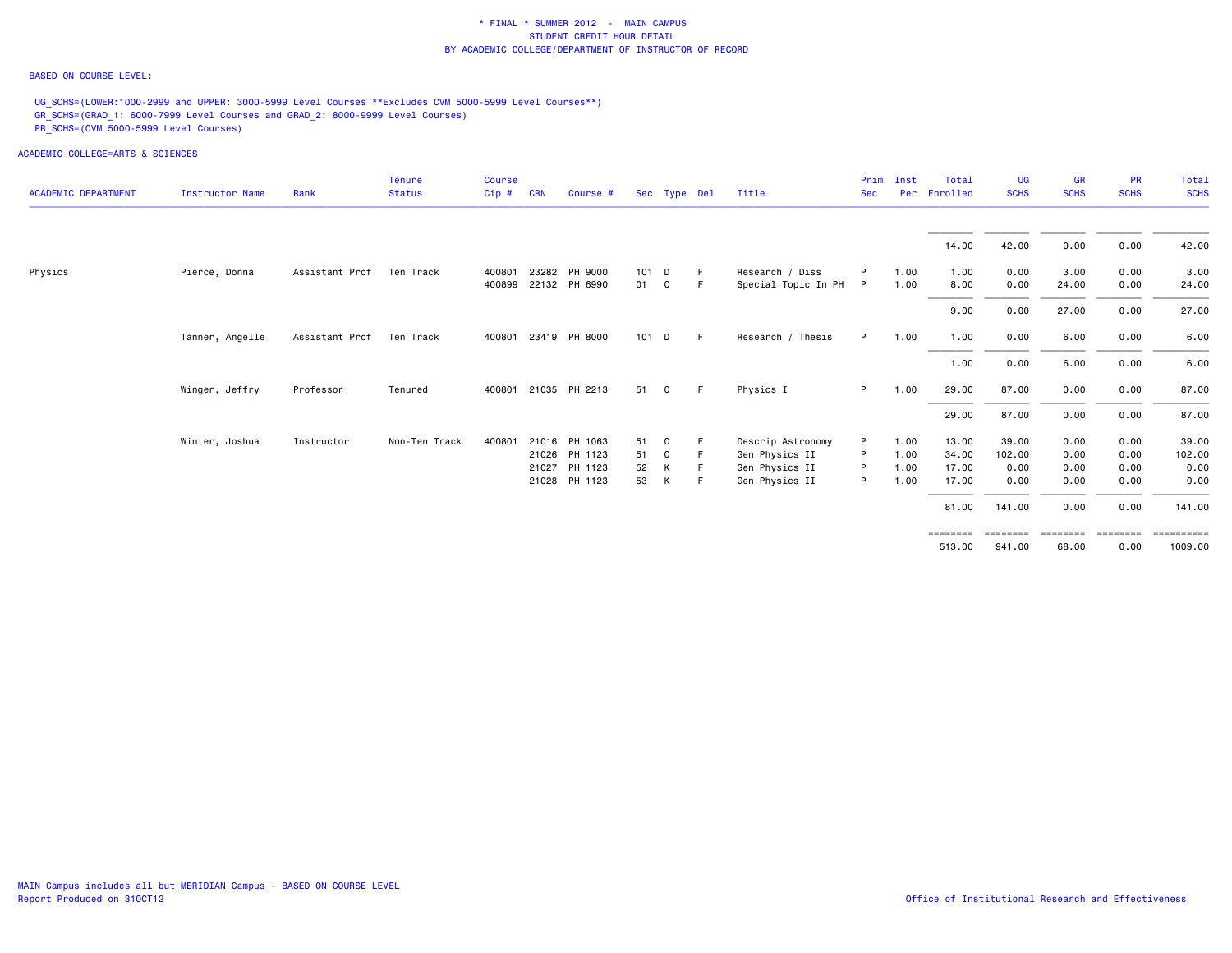#### BASED ON COURSE LEVEL:

UG\_SCHS=(LOWER:1000-2999 and UPPER: 3000-5999 Level Courses \*\*Excludes CVM 5000-5999 Level Courses\*\*) GR\_SCHS=(GRAD\_1: 6000-7999 Level Courses and GRAD\_2: 8000-9999 Level Courses) PR\_SCHS=(CVM 5000-5999 Level Courses)

|                                          |                                   |                          | Tenure        | Course |              |                       |         |              |    |                        | Prim         | Inst | Total        | UG          | GR          | <b>PR</b>   | Total       |
|------------------------------------------|-----------------------------------|--------------------------|---------------|--------|--------------|-----------------------|---------|--------------|----|------------------------|--------------|------|--------------|-------------|-------------|-------------|-------------|
| <b>ACADEMIC DEPARTMENT</b>               | <b>Instructor Name</b>            | Rank                     | <b>Status</b> | Cip#   | <b>CRN</b>   | Course #              |         | Sec Type Del |    | Title                  | <b>Sec</b>   |      | Per Enrolled | <b>SCHS</b> | <b>SCHS</b> | <b>SCHS</b> | <b>SCHS</b> |
| Political Sci & Pub Admin Emison, Gerald |                                   | Professor                | Tenured       |        |              | 440401 22045 PPA 8763 | 001 C   |              | F  | Local Govt Planning    | P            | 1.00 | 15.00        | 0.00        | 45.00       | 0.00        | 45.00       |
|                                          |                                   |                          |               |        |              | 22713 PPA 9000        | 102 D   |              | F  | Research / Diss        | P            | 1.00 | 2.00         | 0.00        | 12.00       | 0.00        | 12.00       |
|                                          |                                   |                          |               |        |              |                       |         |              |    |                        |              |      | 17.00        | 0.00        | 57.00       | 0.00        | 57.00       |
|                                          | French, Philip                    | Associate Prof           | Tenured       |        | 440401 21064 | PPA 8400              | 101 E   |              | F  | Public Ad Intern       | P            | 1.00 | 4.00         | 0.00        | 12.00       | 0.00        | 12.00       |
|                                          |                                   |                          |               |        | 22714        | PPA 9000              | 103     | D            | F. | Research / Diss        | P            | 1.00 | 2.00         | 0.00        | 12.00       | 0.00        | 12.00       |
|                                          |                                   |                          |               |        |              | 451001 21066 PS 1113  | 51      | C            | F. | American Government    | $\mathsf{P}$ | 1.00 | 21.00        | 63.00       | 0.00        | 0.00        | 63.00       |
|                                          |                                   |                          |               |        |              |                       |         |              |    |                        |              |      | 27.00        | 63.00       | 24.00       | 0.00        | 87.00       |
|                                          | Mellen, Robbin                    | Assistant Prof Ten Track |               |        |              | 451001 22046 PS 4173  | 01      | C            | F  | Legislative Process    | $\mathsf{P}$ | 1.00 | 27.00        | 81.00       | 0.00        | 0.00        | 81.00       |
|                                          |                                   |                          |               |        |              | 22047 PS 6173         | 01      | C            | F  | Legislative Process    | $\mathsf{P}$ | 1.00 | 1.00         | 0.00        | 3.00        | 0.00        | 3.00        |
|                                          |                                   |                          |               |        |              |                       |         |              |    |                        |              |      | 28.00        | 81.00       | 3.00        | 0.00        | 84.00       |
|                                          | Patrick, Barbara                  | Assistant Prof Ten Track |               |        |              | 440401 22718 PPA 9000 | 107 D   |              | -F | Research / Diss        | P            | 1.00 | 1.00         | 0.00        | 9.00        | 0.00        | 9.00        |
|                                          |                                   |                          |               |        |              |                       |         |              |    |                        |              |      | 1.00         | 0.00        | 9.00        | 0.00        | 9.00        |
|                                          | Radin, Dagmar                     | Associate Prof           | Tenured       |        |              | 451001 21069 PS 1513  | 51      | C            | F  | Comparative Govt       | P            | 1.00 | 13.00        | 39.00       | 0.00        | 0.00        | 39.00       |
|                                          |                                   |                          |               |        |              |                       |         |              |    |                        |              |      | 13.00        | 39.00       | 0.00        | 0.00        | 39.00       |
|                                          | Shoup, Brian                      | Assistant Prof           | Ten Track     | 440401 | 23200        | PPA 7000              | 01      | $\mathbf{I}$ | F  | Directed Indiv Study P |              | 1.00 | 1.00         | 0.00        | 3.00        | 0.00        | 3.00        |
|                                          |                                   |                          |               |        |              | 451001 21072 PS 4223  | 51      | C            | F. | Dynamics Of Am Dem     | $\mathsf{P}$ | 1.00 | 12.00        | 36.00       | 0.00        | 0.00        | 36.00       |
|                                          |                                   |                          |               |        |              | 21075 PS 6223         | 51      | C            | F. | Dynamics Of Am Dem     | P            | 1.00 | 2.00         | 0.00        | 6.00        | 0.00        | 6.00        |
|                                          |                                   |                          |               |        |              |                       |         |              |    |                        |              |      | 15.00        | 36.00       | 9.00        | 0.00        | 45.00       |
|                                          | Stanisevski, Draga Associate Prof |                          | Tenured       |        |              | 440401 22181 PPA 8990 | 51      | C            | F. | Special Topic In PPA P |              | 1.00 | 6.00         | 0.00        | 18.00       | 0.00        | 18.00       |
|                                          |                                   |                          |               |        |              |                       |         |              |    |                        |              |      | 6.00         | 0.00        | 18.00       | 0.00        | 18.00       |
|                                          | Stich, Bethany                    | Assistant Prof           | Ten Track     |        | 440401 22729 | PPA 9000              | 112 D   |              | F  | Research / Diss        | P            | 1.00 | 1.00         | 0.00        | 6.00        | 0.00        | 6.00        |
|                                          |                                   |                          |               |        |              | 23641 PPA 7000        | $101$ I |              | F. | Directed Indiv Study P |              | 1.00 | 1.00         | 0.00        | 3.00        | 0.00        | 3.00        |
|                                          |                                   |                          |               |        |              |                       |         |              |    |                        |              |      | 2.00         | 0.00        | 9.00        | 0.00        | 9.00        |
|                                          | Travis, Rickey                    | Professor                | Tenured       |        |              | 451001 23642 PS 4000  | $101$ I |              | F. | Directed Indiv Study P |              | 1.00 | 1.00         | 3.00        | 0.00        | 0.00        | 3.00        |
|                                          |                                   |                          |               |        |              | 23643 PS 4000         | $102$ I |              | F. | Directed Indiv Study P |              | 1.00 | 1.00         | 3.00        | 0.00        | 0.00        | 3.00        |
|                                          |                                   |                          |               |        |              | 23736 PS 4000         | 103 I   |              | F  | Directed Indiv Study P |              | 1.00 | 1.00         | 3.00        | 0.00        | 0.00        | 3.00        |
|                                          |                                   |                          |               |        |              |                       |         |              |    |                        |              |      | 3.00         | 9.00        | 0.00        | 0.00        | 9.00        |
|                                          | Waide, David                      | Instructor               | Non-Ten Track |        |              | 451001 21065 PS 1113  | 01      | C            | F  | American Government P  |              | 1.00 | 30.00        | 90.00       | 0.00        | 0.00        | 90.00       |
|                                          |                                   |                          |               |        |              | 21525 PPA 8743        | 501 C   |              | F  | Administrative Law     | $\mathsf{P}$ | 1.00 | 24.00        | 0.00        | 72.00       | 0.00        | 72.00       |
|                                          |                                   |                          |               |        | 22048        | PS 4313               | 51      | C            | F. | Prin Of Internat Law P |              | 1.00 | 10.00        | 30.00       | 0.00        | 0.00        | 30.00       |
|                                          |                                   |                          |               |        |              | 22049 PS 6313         | 51      | C            | F. | Prin Of Internat Law P |              | 1.00 | 3.00         | 0.00        | 9.00        | 0.00        | 9.00        |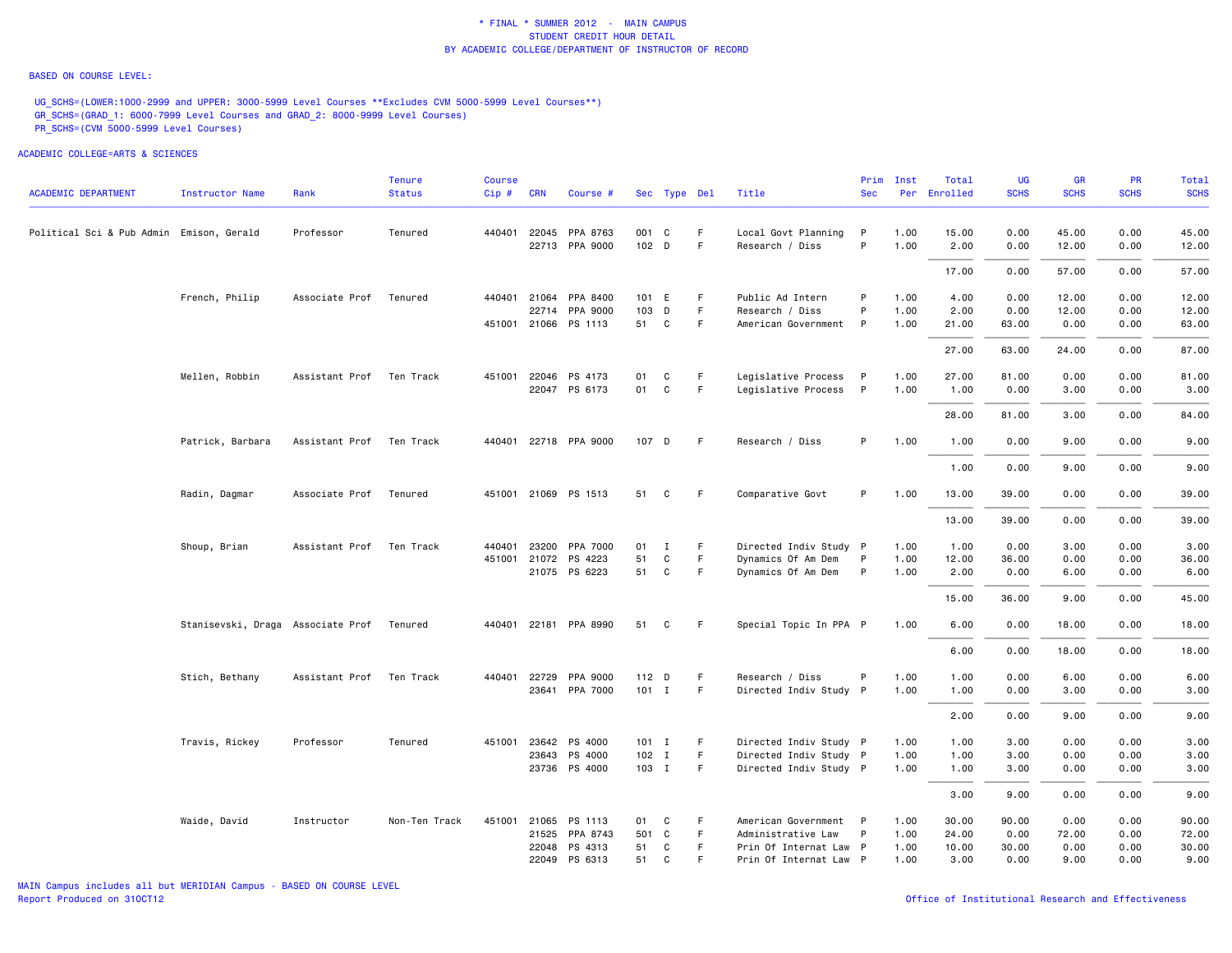### BASED ON COURSE LEVEL:

UG\_SCHS=(LOWER:1000-2999 and UPPER: 3000-5999 Level Courses \*\*Excludes CVM 5000-5999 Level Courses\*\*) GR\_SCHS=(GRAD\_1: 6000-7999 Level Courses and GRAD\_2: 8000-9999 Level Courses) PR\_SCHS=(CVM 5000-5999 Level Courses)

ACADEMIC COLLEGE=ARTS & SCIENCES

| <b>ACADEMIC DEPARTMENT</b>             | Instructor Name  | Rank        | <b>Tenure</b><br>Status | <b>Course</b><br>$Cip$ # | <b>CRN</b> | Course #       |              | Sec Type Del |          | Title                  | <b>Sec</b> | Prim Inst | Total<br>Per Enrolled | <b>UG</b><br><b>SCHS</b> | GR<br><b>SCHS</b> | <b>PR</b><br><b>SCHS</b> | Total<br><b>SCHS</b> |
|----------------------------------------|------------------|-------------|-------------------------|--------------------------|------------|----------------|--------------|--------------|----------|------------------------|------------|-----------|-----------------------|--------------------------|-------------------|--------------------------|----------------------|
|                                        |                  |             |                         |                          |            |                |              |              |          |                        |            |           |                       |                          |                   |                          |                      |
| Political Sci & Pub Admin Waide, David |                  | Instructor  | Non-Ten Track           | 451001                   |            | 23675 PS 4000  | 01 I         |              | $F = 1$  | Directed Indiv Study P |            | 1.00      | 1.00                  | 3.00                     | 0.00              | 0.00                     | 3.00                 |
|                                        |                  |             |                         |                          |            |                |              |              |          |                        |            |           | 68.00                 | 123.00                   | 81.00             | 0.00                     | 204,00               |
|                                        | Wall, Diane      | Non-Faculty | Non-Faculty             | 451001                   |            | 21750 PS 1113  | 901 M        |              | $\Omega$ | American Government    |            | 1.00      | 2.00                  | 6.00                     | 0.00              | 0.00                     | 6.00                 |
|                                        |                  |             |                         |                          |            |                |              |              |          |                        |            |           | 2.00                  | 6.00                     | 0.00              | 0.00                     | 6.00                 |
|                                        | Wiseman, William | Professor   | Tenured                 | 440401                   |            | 23318 PPA 7000 | $02 \quad I$ |              | F        | Directed Indiv Study P |            | 1.00      | 1.00                  | 0.00                     | 3.00              | 0.00                     | 3.00                 |
|                                        |                  |             |                         |                          |            | 23677 PPA 8990 | 501 E        |              | – F      | Special Topic In PPA P |            | 1.00      | 1.00                  | 0.00                     | 3.00              | 0.00                     | 3.00                 |
|                                        |                  |             |                         |                          |            |                |              |              |          |                        |            |           | 2.00                  | 0.00                     | 6.00              | 0.00                     | 6.00                 |

 ======== ======== ======== ======== ==========184.00 357.00 216.00 0.00 573.00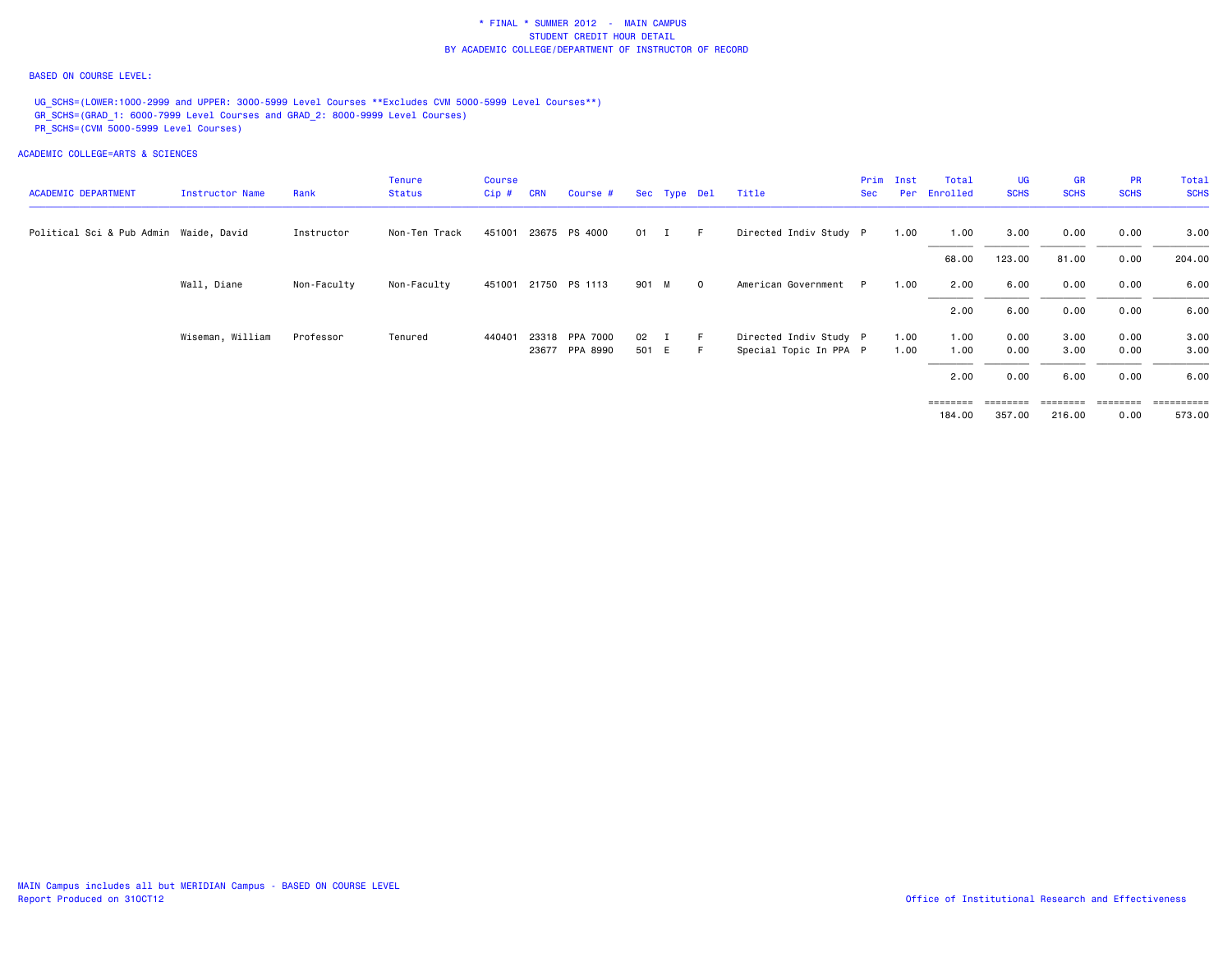#### BASED ON COURSE LEVEL:

UG\_SCHS=(LOWER:1000-2999 and UPPER: 3000-5999 Level Courses \*\*Excludes CVM 5000-5999 Level Courses\*\*) GR\_SCHS=(GRAD\_1: 6000-7999 Level Courses and GRAD\_2: 8000-9999 Level Courses) PR\_SCHS=(CVM 5000-5999 Level Courses)

|                            |                                   |                | Tenure        | Course |              |                       |         |              |              |                        | Prim       | Inst | Total        | UG          | GR          | <b>PR</b>   | Total       |
|----------------------------|-----------------------------------|----------------|---------------|--------|--------------|-----------------------|---------|--------------|--------------|------------------------|------------|------|--------------|-------------|-------------|-------------|-------------|
| <b>ACADEMIC DEPARTMENT</b> | <b>Instructor Name</b>            | Rank           | <b>Status</b> | Cip#   | <b>CRN</b>   | Course #              |         | Sec Type Del |              | Title                  | <b>Sec</b> |      | Per Enrolled | <b>SCHS</b> | <b>SCHS</b> | <b>SCHS</b> | <b>SCHS</b> |
| Psychology                 | Adams-Price, Carol Associate Prof |                | Tenured       |        | 420101 23591 | PSY 7000              | 102 I   |              | F.           | Directed Indiv Study P |            | 1.00 | 1.00         | 0.00        | 3.00        | 0.00        | 3.00        |
|                            |                                   |                |               |        | 23634        | PSY 4000              | $102$ I |              | F.           | Directed Indiv Study P |            | 1.00 | 1.00         | 3.00        | 0.00        | 0.00        | 3.00        |
|                            |                                   |                |               |        |              |                       |         |              |              |                        |            |      | 2.00         | 3.00        | 3.00        | 0.00        | 6.00        |
|                            | Armstrong, Kevin                  | Associate Prof | Tenured       |        |              | 420101 21108 PSY 8454 | 51      | E            | F            | Prof Practicum         | P          | 1.00 | 8.00         | 0.00        | 32.00       | 0.00        | 32.00       |
|                            |                                   |                |               |        | 21109        | PSY 8464              | 51      | E            | F.           | Prof Practicum         | P          | 1.00 | 8.00         | 0.00        | 32.00       | 0.00        | 32.00       |
|                            |                                   |                |               |        |              | 429999 22040 PSY 8990 | 101 C   |              | F.           | Special Topic In PSY P |            | 1.00 | 8.00         | 0.00        | 24.00       | 0.00        | 24.00       |
|                            |                                   |                |               |        |              |                       |         |              |              |                        |            |      | 24.00        | 0.00        | 88.00       | 0.00        | 88.00       |
|                            | Bradshaw, Gary                    | Professor      | Tenured       |        | 420101 22121 | PSY 3343              | 51      | C            | F            | Psych Of Learning      | P          | 1.00 | 8.00         | 24.00       | 0.00        | 0.00        | 24.00       |
|                            |                                   |                |               |        |              | 23289 PSY 8000        | 103 D   |              | F.           | Research / Thesis      | P          | 1.00 | 1.00         | 0.00        | 6.00        | 0.00        | 6.00        |
|                            |                                   |                |               |        |              |                       |         |              |              |                        |            |      | 9.00         | 24.00       | 6.00        | 0.00        | 30.00       |
|                            | Campbell, Kristen                 | Instructor     | Non-Ten Track | 410101 | 21090        | PSY 3104              | 01      | B            | F.           | Introductory Psychol P |            | 1.00 | 15.00        | 60.00       | 0.00        | 0.00        | 60.00       |
|                            |                                   |                |               |        | 420101 21086 | PSY 1013              | 01      | C            | F.           | Gen Psychology         | P          | 1.00 | 27.00        | 81.00       | 0.00        | 0.00        | 81.00       |
|                            |                                   |                |               |        |              | 429999 21100 PSY 4223 | 001 C   |              | F.           | Drug Use And Abuse     | P          | 1.00 | 18.00        | 54.00       | 0.00        | 0.00        | 54.00       |
|                            |                                   |                |               |        |              |                       |         |              |              |                        |            |      | 60.00        | 195.00      | 0.00        | 0.00        | 195.00      |
|                            | Carskadon, Thomas                 | Professor      | Tenured       |        | 420101 22128 | PSY 1013              | E01 C   |              | F            | Gen Psychology         | P          | 1.00 | 22.00        | 66.00       | 0.00        | 0.00        | 66.00       |
|                            |                                   |                |               |        |              | 23443 PSY 1013        | 51      | C            | F            | Gen Psychology         | P          | 1.00 | 21.00        | 63.00       | 0.00        | 0.00        | 63.00       |
|                            |                                   |                |               |        |              |                       |         |              |              |                        |            |      | 43.00        | 129.00      | 0.00        | 0.00        | 129.00      |
|                            | Drumheller, Philip Instructor     |                | Non-Ten Track |        | 429999 21101 | PSY 4223              | 51      | C            | F.           | Drug Use And Abuse     | P          | 1.00 | 19.00        | 57.00       | 0.00        | 0.00        | 57.00       |
|                            |                                   |                |               |        |              | 21105 PSY 6223        | 51      | $\mathsf{C}$ | F.           | Drug Use And Abuse     | P          | 1.00 | 1.00         | 0.00        | 3.00        | 0.00        | 3.00        |
|                            |                                   |                |               |        |              |                       |         |              |              |                        |            |      | 20.00        | 57.00       | 3.00        | 0.00        | 60.00       |
|                            | Eakin, Deborah                    | Associate Prof | Tenured       |        |              | 420101 21817 PSY 4733 | 501 C   |              | $\mathbf{o}$ | Memory                 | P          | 1.00 | 13.00        | 39.00       | 0.00        | 0.00        | 39.00       |
|                            |                                   |                |               |        | 23126        | PSY 7000              | 501 I   |              | 0            | Directed Indiv Study P |            | 1.00 | 1.00         | 0.00        | 3.00        | 0.00        | 3.00        |
|                            |                                   |                |               |        | 23290        | PSY 8000              | 104 D   |              | F            | Research / Thesis      | P          | 1.00 | 1.00         | 0.00        | 1.00        | 0.00        | 1.00        |
|                            |                                   |                |               |        | 420301 21098 | PSY 3713              | 001 C   |              | F            | Cognitive Psychology P |            | 1.00 | 11.00        | 33.00       | 0.00        | 0.00        | 33.00       |
|                            |                                   |                |               |        | 22151        | PSY 3713              | 501 C   |              | $\mathsf 0$  | Cognitive Psychology P |            | 1.00 | 17.00        | 51.00       | 0.00        | 0.00        | 51.00       |
|                            |                                   |                |               |        |              | 429999 23301 PSY 8990 | 102 C   |              | F            | Special Topic In PSY P |            | 1.00 | 3,00         | 0.00        | 18.00       | 0.00        | 18.00       |
|                            |                                   |                |               |        |              |                       |         |              |              |                        |            |      | 46.00        | 123.00      | 22.00       | 0.00        | 145.00      |
|                            | Gresham, Courtney                 | Non-Faculty    | Non-Faculty   |        |              | 420101 21526 PSY 3213 | 501 C   |              | $\mathbf 0$  | Psych Of Ab Behavior P |            | 1.00 | 17.00        | 51.00       | 0.00        | 0.00        | 51.00       |
|                            |                                   |                |               |        |              |                       |         |              |              |                        |            |      | 17.00        | 51.00       | 0.00        | 0.00        | 51.00       |
|                            | Keeley, Jared                     | Assistant Prof | Ten Track     |        |              | 420101 23292 PSY 8000 | 106 D   |              | F            | Research / Thesis      | P          | 1.00 | 1.00         | 0.00        | 2.00        | 0.00        | 2.00        |
|                            |                                   |                |               |        |              | 23729 PSY 4000        | 51 I    |              | F.           | Directed Indiv Study P |            | 1.00 | 1.00         | 3.00        | 0.00        | 0.00        | 3.00        |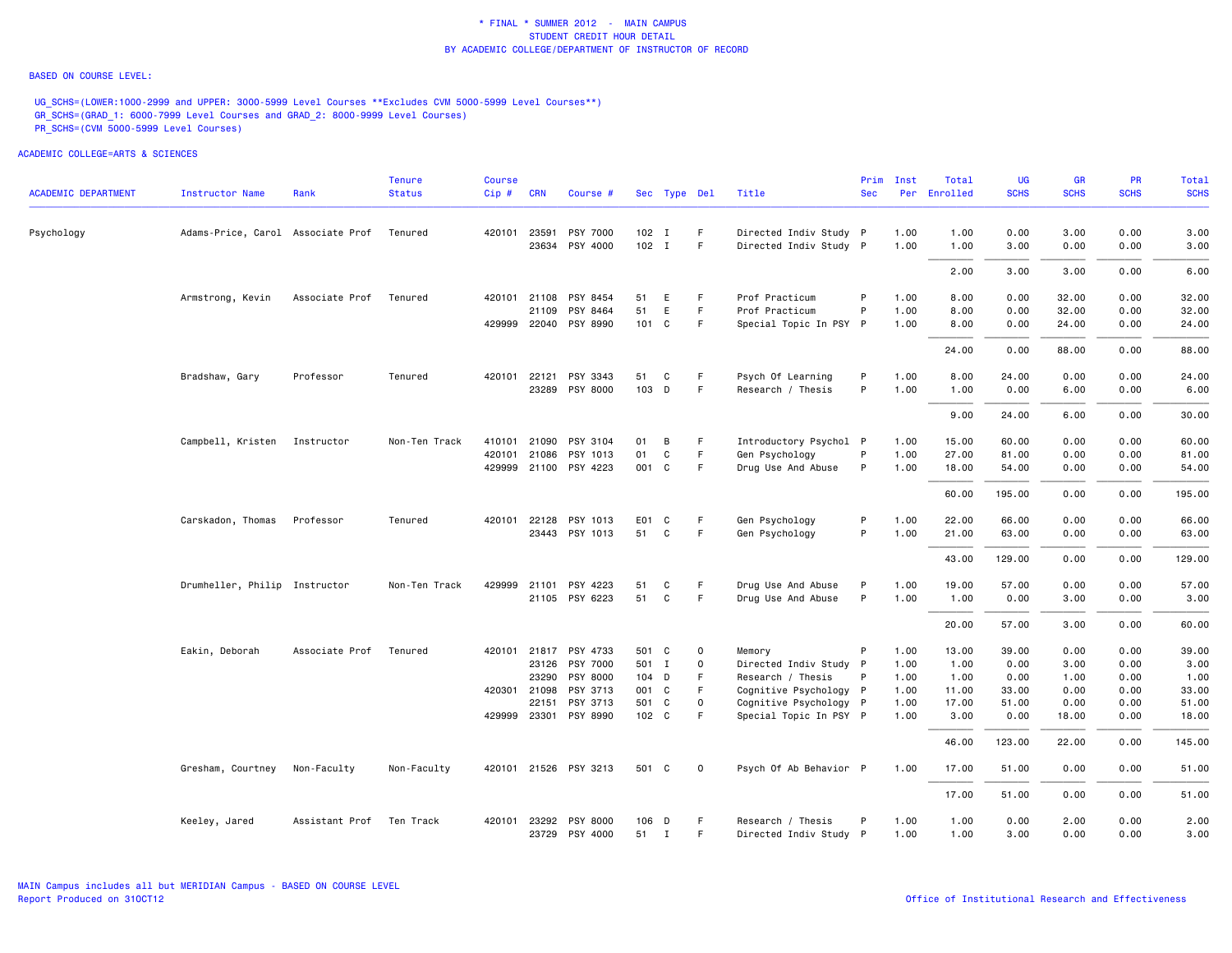### BASED ON COURSE LEVEL:

UG\_SCHS=(LOWER:1000-2999 and UPPER: 3000-5999 Level Courses \*\*Excludes CVM 5000-5999 Level Courses\*\*) GR\_SCHS=(GRAD\_1: 6000-7999 Level Courses and GRAD\_2: 8000-9999 Level Courses) PR\_SCHS=(CVM 5000-5999 Level Courses)

| <b>ACADEMIC DEPARTMENT</b> | <b>Instructor Name</b>            | Rank           | <b>Tenure</b><br><b>Status</b> | <b>Course</b><br>Cip # CRN |       | Course #              |         | Sec Type Del |             | Title                  | Prim<br><b>Sec</b> | Inst<br>Per | Total<br>Enrolled  | <b>UG</b><br><b>SCHS</b> | <b>GR</b><br><b>SCHS</b> | PR<br><b>SCHS</b> | Total<br><b>SCHS</b> |
|----------------------------|-----------------------------------|----------------|--------------------------------|----------------------------|-------|-----------------------|---------|--------------|-------------|------------------------|--------------------|-------------|--------------------|--------------------------|--------------------------|-------------------|----------------------|
|                            |                                   |                |                                |                            |       |                       |         |              |             |                        |                    |             | 2.00               | 3.00                     | 2.00                     | 0.00              | 5.00                 |
| Psychology                 | Klein, Stephen                    | Professor      | Tenured                        | 420101                     |       | 21102 PSY 4403        | 51      | C            | F           | Biological Psycholog P |                    | 1.00        | 21.00              | 63.00                    | 0.00                     | 0.00              | 63.00                |
|                            |                                   |                |                                |                            |       | 21106 PSY 6403        | 51      | C            | E           | Biological Psycholog P |                    | 1.00        | 5.00               | 0.00                     | 15.00                    | 0.00              | 15.00                |
|                            |                                   |                |                                |                            |       | 23798 PSY 4000        | 52 I    |              | F           | Directed Indiv Study P |                    | 1.00        | 1.00               | 3.00                     | 0.00                     | 0.00              | 3.00                 |
|                            |                                   |                |                                |                            |       |                       |         |              |             |                        |                    |             | 27.00              | 66.00                    | 15.00                    | 0.00              | 81.00                |
|                            | McKinney, Clifford Assistant Prof |                | Ten Track                      | 420101                     |       | 21092 PSY 3314        | 01      | В            | F           | Experimental Psych     |                    | 1.00        | 12.00              | 48.00                    | 0.00                     | 0.00              | 48.00                |
|                            |                                   |                |                                |                            |       | 21093 PSY 3314        | 51      | C            | E           | Experimental Psych     | P                  | 1.00        | 16.00              | 64.00                    | 0.00                     | 0.00              | 64.00                |
|                            |                                   |                |                                |                            | 22039 | PSY 4343              | 01      | C            | F           | Clinical Child Psych P |                    | 1.00        | 11.00              | 33.00                    | 0.00                     | 0.00              | 33.00                |
|                            |                                   |                |                                |                            |       | 23293 PSY 8000        | 107 D   |              | F           | Research / Thesis      | P                  | 1.00        | 1.00               | 0.00                     | 1.00                     | 0.00              | 1.00                 |
|                            |                                   |                |                                |                            |       |                       |         |              |             |                        |                    |             | 40.00              | 145.00                   | 1.00                     | 0.00              | 146.00               |
|                            | Power, Leah                       | Lecturer       | Non-Ten Track                  | 420101                     |       | 22834 PSY 3363        | 01      | C            | F.          | Behav Modification     | P                  | 1.00        | 19.00              | 57.00                    | 0.00                     | 0.00              | 57.00                |
|                            |                                   |                |                                |                            |       |                       |         |              |             |                        |                    |             | 19.00              | 57.00                    | 0.00                     | 0.00              | 57.00                |
|                            | Sinclair, Hillary                 | Associate Prof | Tenured                        | 420101                     | 23296 | PSY 8000              | 110 D   |              | F           | Research / Thesis      |                    | 1.00        | 6.00               | 0.00                     | 10.00                    | 0.00              | 10.00                |
|                            |                                   |                |                                |                            |       | 23422 PSY 7000        | $101$ I |              | F           | Directed Indiv Study P |                    | 1.00        | 1.00               | 0.00                     | 3.00                     | 0.00              | 3.00                 |
|                            |                                   |                |                                |                            |       |                       |         |              |             |                        |                    |             | 7.00               | 0.00                     | 13.00                    | 0.00              | 13.00                |
|                            | Valentine, Michael Instructor     |                | Non-Ten Track                  | 420101                     | 21527 | PSY 3353              |         | 501 C        | $\mathsf 0$ | Motivation             |                    | 1.00        | 21.00              | 63.00                    | 0.00                     | 0.00              | 63.00                |
|                            |                                   |                |                                |                            |       | 22037 PSY 3413        | 101 C   |              | E           | Human Sexual Behavio P |                    | 1.00        | 10.00              | 30.00                    | 0.00                     | 0.00              | 30.00                |
|                            |                                   |                |                                |                            |       |                       |         |              |             |                        |                    |             | 31.00              | 93.00                    | 0.00                     | 0.00              | 93.00                |
|                            | Williams, Carrick Associate Prof  |                | Tenured                        |                            |       | 420101 23112 PSY 4000 | $101$ I |              | E           | Directed Indiv Study P |                    | 1.00        | 1.00               | 3.00                     | 0.00                     | 0.00              | 3.00                 |
|                            |                                   |                |                                |                            |       |                       |         |              |             |                        |                    |             | 1.00               | 3.00                     | 0.00                     | 0.00              | 3.00                 |
|                            |                                   |                |                                |                            |       |                       |         |              |             |                        |                    |             | ========<br>348.00 | ========<br>949.00       | ========<br>153.00       | ========<br>0.00  | 1102.00              |
|                            |                                   |                |                                |                            |       |                       |         |              |             |                        |                    |             |                    |                          |                          |                   |                      |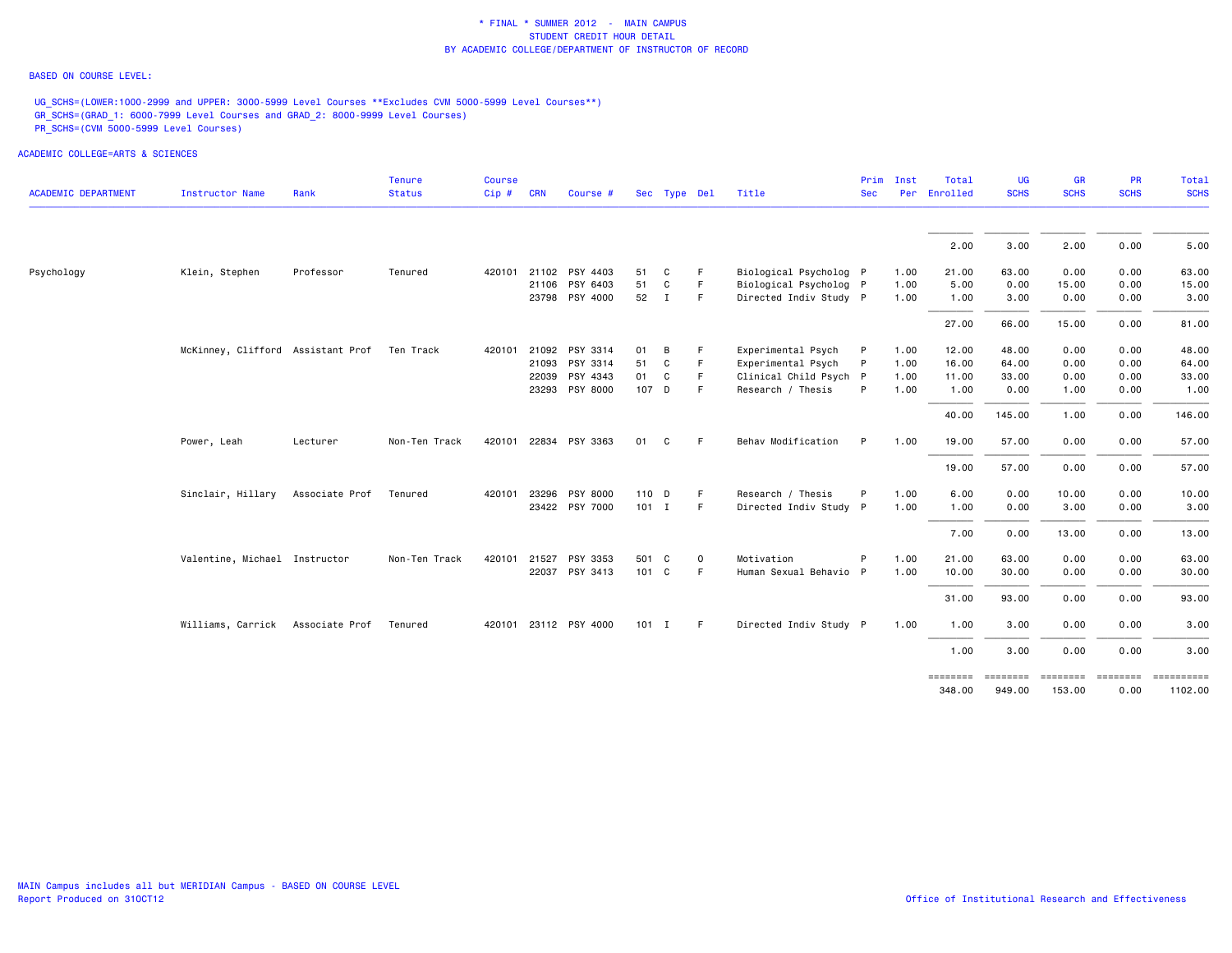#### BASED ON COURSE LEVEL:

UG\_SCHS=(LOWER:1000-2999 and UPPER: 3000-5999 Level Courses \*\*Excludes CVM 5000-5999 Level Courses\*\*) GR\_SCHS=(GRAD\_1: 6000-7999 Level Courses and GRAD\_2: 8000-9999 Level Courses) PR\_SCHS=(CVM 5000-5999 Level Courses)

| <b>ACADEMIC DEPARTMENT</b> | <b>Instructor Name</b>                      | Rank                     | <b>Tenure</b><br><b>Status</b> | <b>Course</b><br>Cip # CRN |       | Course #                              |                 | Sec Type Del |             | Title                              | Prim<br><b>Sec</b> | Inst         | Total<br>Per Enrolled | UG<br><b>SCHS</b> | <b>GR</b><br><b>SCHS</b> | <b>PR</b><br><b>SCHS</b> | Total<br><b>SCHS</b> |
|----------------------------|---------------------------------------------|--------------------------|--------------------------------|----------------------------|-------|---------------------------------------|-----------------|--------------|-------------|------------------------------------|--------------------|--------------|-----------------------|-------------------|--------------------------|--------------------------|----------------------|
| Sociology                  | Argeros, Grigoris Assistant Prof Ten Track  |                          |                                |                            |       | 451101 22044 SO 1003                  |                 | 001 C        | F.          | Intro To Sociology                 | P                  | 1.00         | 13.00                 | 39.00             | 0.00                     | 0.00                     | 39.00                |
|                            |                                             |                          |                                |                            |       |                                       |                 |              |             |                                    |                    |              | 13.00                 | 39.00             | 0.00                     | 0.00                     | 39.00                |
|                            | Barranco, Raymond                           | Assistant Prof Ten Track |                                |                            |       | 450401 21823 CRM 1003                 | 501 C           |              | $\mathbf 0$ | Crime & Justice in A P             |                    | 1.00         | 18.00                 | 54.00             | 0.00                     | 0.00                     | 54.00                |
|                            |                                             |                          |                                |                            |       |                                       |                 |              |             |                                    |                    |              | 18.00                 | 54.00             | 0.00                     | 0.00                     | 54.00                |
|                            | Bohm, Maggie                                | Lecturer                 | Non-Ten Track                  |                            |       | 451101 21125 SO 1003                  |                 | 01 C         | - F         | Intro To Sociology                 | P                  | 1.00         | 24.00                 | 72.00             | 0.00                     | 0.00                     | 72.00                |
|                            |                                             |                          |                                |                            |       |                                       |                 |              |             |                                    |                    |              | 24.00                 | 72.00             | 0.00                     | 0.00                     | 72.00                |
|                            | Boyd, Robert                                | Professor                | Tenured                        |                            |       | 451101 23322 SO 9000<br>23752 SO 9000 | $102$ D<br>52 D |              | F.<br>F     | Research / Diss<br>Research / Diss | P<br>P             | 1.00<br>1.00 | 1.00<br>1.00          | 0.00<br>0.00      | 6.00<br>3.00             | 0.00<br>0.00             | 6.00<br>3.00         |
|                            |                                             |                          |                                |                            |       |                                       |                 |              |             |                                    |                    |              | 2.00                  | 0.00              | 9.00                     | 0.00                     | 9.00                 |
|                            | Brauner-Otto, Sara Assistant Prof Ten Track |                          |                                |                            |       | 451101 23317 SO 8000                  | 01              | D            | F.          | Research / Thesis                  | P                  | 1.00         | 1.00                  | 0.00              | 3.00                     | 0.00                     | 3.00                 |
|                            |                                             |                          |                                |                            |       | 23735 SO 8000                         | $102$ D         |              | F.          | Research / Thesis                  | P                  | 1.00         | 1.00                  | 0.00              | 1.00                     | 0.00                     | 1.00                 |
|                            |                                             |                          |                                |                            |       |                                       |                 |              |             |                                    |                    |              | 2.00                  | 0.00              | 4.00                     | 0.00                     | 4.00                 |
|                            | Chavez, Jacqueline Lecturer                 |                          | Non-Ten Track                  |                            |       | 450401 21824 CRM 3103                 | 501 C           |              | $\mathbf 0$ | Contemp Issues in CJ P             |                    | 1.00         | 8.00                  | 24.00             | 0.00                     | 0.00                     | 24.00                |
|                            |                                             |                          |                                |                            |       | 451101 21530 SO 1003                  |                 | 501 C        | $\mathbf 0$ | Intro To Sociology                 | P                  | 1.00         | 18.00                 | 54.00             | 0.00                     | 0.00                     | 54.00                |
|                            |                                             |                          |                                |                            |       |                                       |                 |              |             |                                    |                    |              | 26.00                 | 78.00             | 0.00                     | 0.00                     | 78.00                |
|                            | Chi, Guangqing                              | Assistant Prof           | Ten Track                      |                            |       | 451101 22927 SO 9000                  | 01              | D            | - F         | Research / Diss                    | P                  | 1.00         | 1.00                  | 0.00              | 6.00                     | 0.00                     | 6.00                 |
|                            |                                             |                          |                                |                            |       |                                       |                 |              |             |                                    |                    |              | 1.00                  | 0.00              | 6.00                     | 0.00                     | 6.00                 |
|                            | Cook, Amanda                                | Lecturer                 | Non-Ten Track                  |                            |       | 451101 21533 SO 4333                  | 501 C           |              | $\mathbf 0$ | Sociology Of Sports P              |                    | 1.00         | 27.00                 | 81.00             | 0.00                     | 0.00                     | 81.00                |
|                            |                                             |                          |                                |                            |       |                                       |                 |              |             |                                    |                    |              | 27.00                 | 81.00             | 0.00                     | 0.00                     | 81.00                |
|                            | Cossman, Jeralynn                           | Professor                | Tenured                        | 451101                     | 22041 | SO 8990                               | 001 C           |              | F.          | Special Topic In SO                | $\mathsf{P}$       | 1.00         | 9.00                  | 0.00              | 27.00                    | 0.00                     | 27.00                |
|                            |                                             |                          |                                |                            | 22871 | SO 9000                               | 51              | D            | F           | Research / Diss                    | P                  | 1.00         | 2.00                  | 0.00              | 7.00                     | 0.00                     | 7.00                 |
|                            |                                             |                          |                                |                            | 23299 | SO 9000                               | 101 D           |              | F.          | Research / Diss                    | P                  | 1.00         | 3.00                  | 0.00              | 12.00                    | 0.00                     | 12.00                |
|                            |                                             |                          |                                |                            |       | 23560 SO 8000                         | 02 D            |              | F           | Research / Thesis                  | P                  | 1.00         | 1.00                  | 0.00              | 3.00                     | 0.00                     | 3.00                 |
|                            |                                             |                          |                                |                            |       |                                       |                 |              |             |                                    |                    |              | 15.00                 | 0.00              | 49.00                    | 0.00                     | 49.00                |
|                            | Dunaway, R. Gregor Professor                |                          | Tenured                        |                            |       | 451101 23639 SO 9000                  | 103 D           |              | F           | Research / Diss                    | P                  | 1.00         | 1.00                  | 0.00              | 6.00                     | 0.00                     | 6.00                 |
|                            |                                             |                          |                                |                            |       |                                       |                 |              |             |                                    |                    |              | 1.00                  | 0.00              | 6.00                     | 0.00                     | 6.00                 |
|                            | Fageir, Siddig                              | Lecturer                 | Non-Ten Track                  |                            |       | 451101 21128 SO 1103                  | 01              | C            | F.          | Contemp Social Prob P              |                    | 1.00         | 11.00                 | 33.00             | 0.00                     | 0.00                     | 33.00                |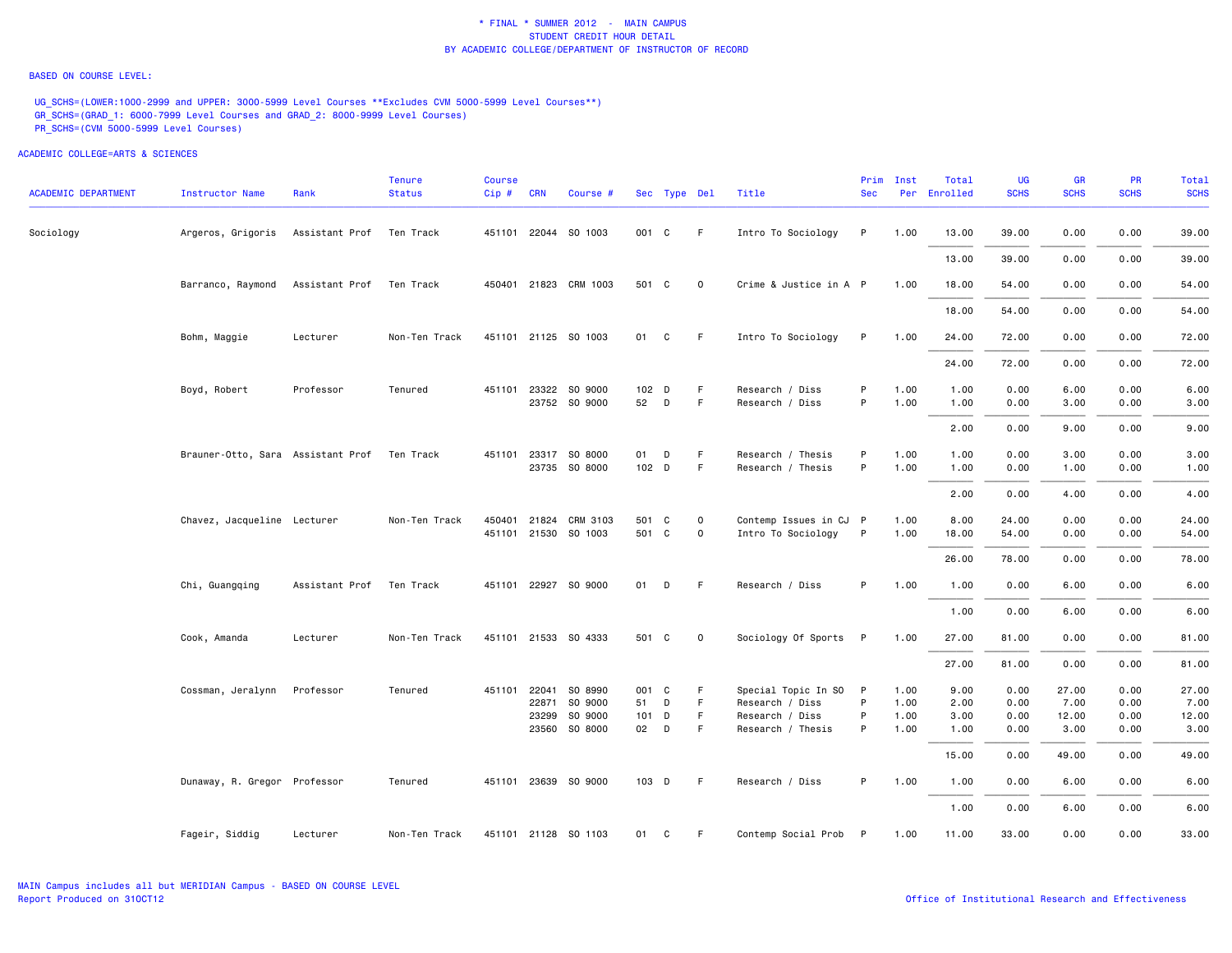#### BASED ON COURSE LEVEL:

UG\_SCHS=(LOWER:1000-2999 and UPPER: 3000-5999 Level Courses \*\*Excludes CVM 5000-5999 Level Courses\*\*) GR\_SCHS=(GRAD\_1: 6000-7999 Level Courses and GRAD\_2: 8000-9999 Level Courses) PR\_SCHS=(CVM 5000-5999 Level Courses)

| <b>ACADEMIC DEPARTMENT</b> | Instructor Name   | Rank           | <b>Tenure</b><br><b>Status</b> | Course<br>$Cip$ # | <b>CRN</b>   | Course #                 |             | Sec Type Del |         | Title                                      | Prim<br><b>Sec</b> | Inst         | Total<br>Per Enrolled | UG<br><b>SCHS</b> | <b>GR</b><br><b>SCHS</b> | <b>PR</b><br><b>SCHS</b> | Total<br><b>SCHS</b> |
|----------------------------|-------------------|----------------|--------------------------------|-------------------|--------------|--------------------------|-------------|--------------|---------|--------------------------------------------|--------------------|--------------|-----------------------|-------------------|--------------------------|--------------------------|----------------------|
|                            |                   |                |                                |                   |              |                          |             |              |         |                                            |                    |              | 11.00                 | 33.00             | 0.00                     | 0.00                     | 33.00                |
|                            |                   |                |                                |                   |              |                          |             |              |         |                                            |                    |              |                       |                   |                          |                          |                      |
| Sociology                  | Haynes, Stacy     | Assistant Prof | Ten Track                      |                   | 450401 20295 | CRM 3316                 | 01          | F.           | F       | Criminology Internsh P                     |                    | 1.00         | 4.00                  | 24.00             | 0.00                     | 0.00                     | 24.00                |
|                            |                   |                |                                | 451101            | 23283        | SO 8000                  | 101         | D            | F       | Research / Thesis                          | P                  | 1.00         | 1.00                  | 0.00              | 3.00                     | 0.00                     | 3.00                 |
|                            |                   |                |                                |                   |              | 23758 SO 4000            | 51 I        |              | F       | Directed Indiv Study P                     |                    | 1.00         | 1.00                  | 6.00              | 0.00                     | 0.00                     | 6.00                 |
|                            |                   |                |                                |                   |              |                          |             |              |         |                                            |                    |              | 6.00                  | 30.00             | 3.00                     | 0.00                     | 33.00                |
|                            | Husain, Jonelle   | Lecturer       | Non-Ten Track                  |                   |              | 451101 21129 SO 1203     | 51          | C            | F       | Marriage & Family                          | P                  | 1.00         | 29.00                 | 87.00             | 0.00                     | 0.00                     | 87.00                |
|                            |                   |                |                                |                   |              |                          |             |              |         |                                            |                    |              | 29.00                 | 87.00             | 0.00                     | 0.00                     | 87.00                |
|                            | Jones, James      | Lecturer       | Non-Ten Track                  |                   |              | 451101 21126 SO 1003     | E01 C       |              | F.      | Intro To Sociology                         | P                  | 1.00         | 26.00                 | 78.00             | 0.00                     | 0.00                     | 78.00                |
|                            |                   |                |                                |                   |              |                          |             |              |         |                                            |                    |              | 26.00                 | 78.00             | 0.00                     | 0.00                     | 78.00                |
|                            | Kelly, Kimberly   | Assistant Prof | Ten Track                      |                   | 451101 22042 | SO 4990                  | 001 C       |              | F.      | Special Topic In SO                        | P                  | 1.00         | 4.00                  | 12.00             | 0.00                     | 0.00                     | 12.00                |
|                            |                   |                |                                |                   |              | 22043 SO 6990            | 001 C       |              | F.      | Special Topic In SO P                      |                    | 1.00         | 3.00                  | 0.00              | 9.00                     | 0.00                     | 9.00                 |
|                            |                   |                |                                |                   |              |                          |             |              |         |                                            |                    |              | 7.00                  | 12.00             | 9.00                     | 0.00                     | 21.00                |
|                            | Lane, Shannon     | Instructor     | Non-Ten Track                  | 050201            |              | 22404 AAS 2203           | 51          | C            | F.      | Racial Minorities                          | P                  | 1.00         | 5.00                  | 15.00             | 0.00                     | 0.00                     | 15.00                |
|                            |                   |                |                                |                   | 450201 20050 | AN 2203                  | 51          | $\mathsf{C}$ | F       | Racial Minorities                          | P                  | 1.00         | 2.00                  | 6.00              | 0.00                     | 0.00                     | 6.00                 |
|                            |                   |                |                                |                   |              | 21130 SO 2203            | 51          | C            | F.      | Racial Minorities                          | P                  | 1.00         | 13.00                 | 39.00             | 0.00                     | 0.00                     | 39.00                |
|                            |                   |                |                                |                   |              |                          |             |              |         |                                            |                    |              | 20.00                 | 60.00             | 0.00                     | 0.00                     | 60.00                |
|                            | Mathers, Scott    | Lecturer       | Non-Ten Track                  |                   |              | 450401 20294 CRM 2003    | 51          | C            | F.      | Crime Justice Inequa P                     |                    | 1.00         | 6.00                  | 18.00             | 0.00                     | 0.00                     | 18.00                |
|                            |                   |                |                                |                   |              |                          |             |              |         |                                            |                    |              | 6.00                  | 18.00             | 0.00                     | 0.00                     | 18.00                |
|                            | McClure, Timothy  | Lecturer       | Non-Ten Track                  | 450401            | 20297        | CRM 4513                 | 51          | C            | F.      | Correctional Systems P                     |                    | 1.00         | 5.00                  | 15.00             | 0.00                     | 0.00                     | 15.00                |
|                            |                   |                |                                |                   |              | 451101 21134 SO 4513     | 51          | C            | F.      | Correctional Systems P                     |                    | 1.00         | 12.00                 | 36.00             | 0.00                     | 0.00                     | 36.00                |
|                            |                   |                |                                |                   |              |                          |             |              |         |                                            |                    |              | 17.00                 | 51.00             | 0.00                     | 0.00                     | 51.00                |
|                            | Peterson, Lindsey | Assistant Prof | Ten Track                      |                   |              | 451101 22011 SO 8293     | 001 C       |              | F       | Structural Equations P                     |                    | 1.00         | 6.00                  | 0.00              | 18.00                    | 0.00                     | 18.00                |
|                            |                   |                |                                |                   |              |                          |             |              |         |                                            |                    |              | 6.00                  | 0.00              | 18.00                    | 0.00                     | 18.00                |
|                            |                   |                |                                |                   |              |                          |             |              |         |                                            |                    |              |                       |                   |                          |                          |                      |
|                            | Rader, Nicole     | Associate Prof | Tenured                        | 450401            | 22009        | CRM 4233                 | 001 C       |              | F       | Juvenile Delinquency P                     |                    | 1.00         | 6.00                  | 18.00             | 0.00                     | 0.00                     | 18.00                |
|                            |                   |                |                                |                   | 451101 21132 | SO 3313<br>22010 SO 4233 | 01<br>001 C | C            | F.<br>F | Deviant Behavior<br>Juvenile Delinquency P | P                  | 1.00<br>1.00 | 20.00<br>5.00         | 60.00<br>15.00    | 0.00<br>0.00             | 0.00<br>0.00             | 60.00<br>15.00       |
|                            |                   |                |                                |                   |              |                          |             |              |         |                                            |                    |              | 31.00                 | 93.00             | 0.00                     | 0.00                     | 93.00                |
|                            | Sparks, Jessica   | Lecturer       | Non-Ten Track                  |                   |              | 451101 21131 SO 3013     | 51          | C            | F       | Soc & The Indiv                            | P                  | 1.00         | 14.00                 | 42.00             | 0.00                     | 0.00                     | 42.00                |
|                            |                   |                |                                |                   |              |                          |             |              |         |                                            |                    |              |                       |                   |                          |                          |                      |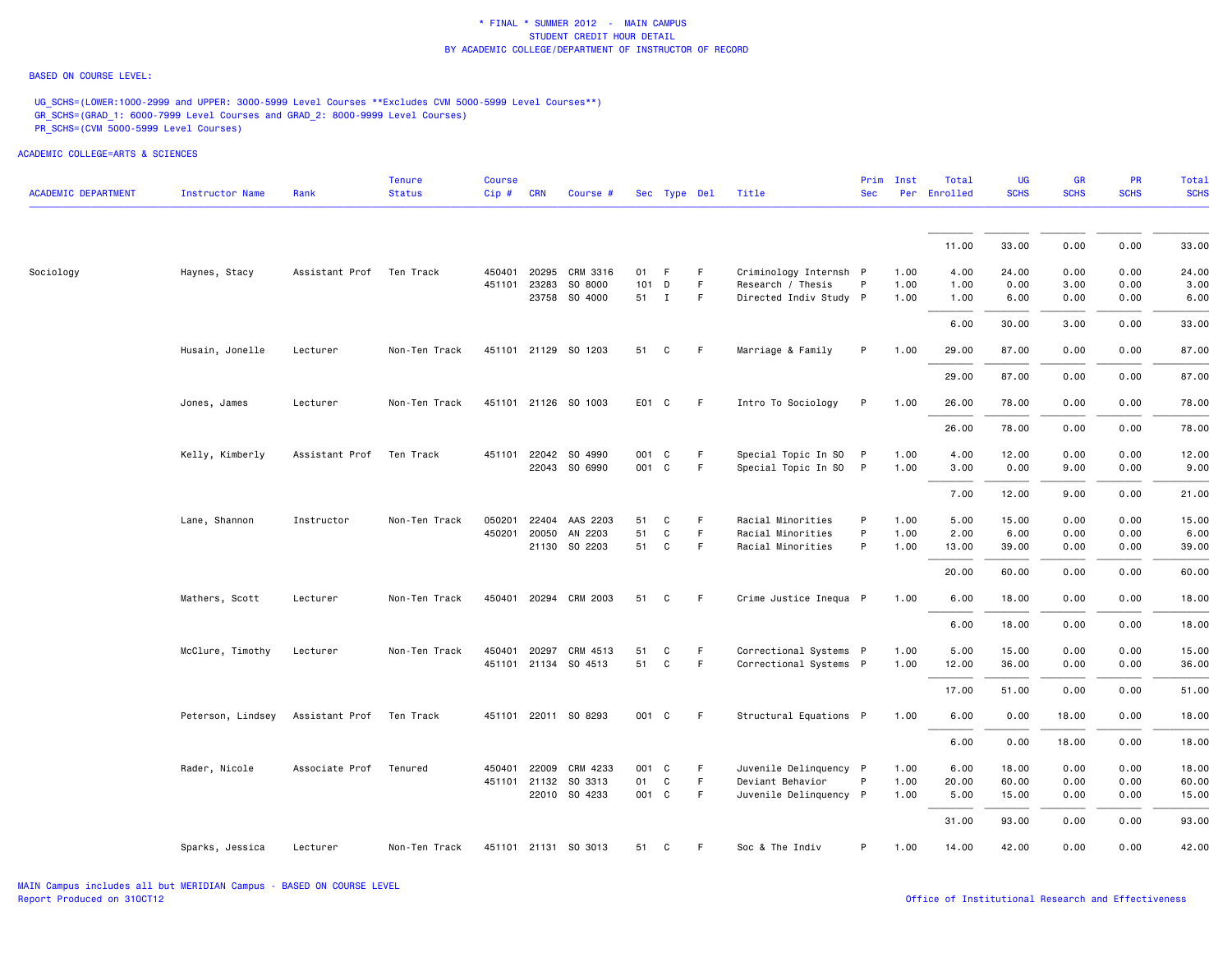### BASED ON COURSE LEVEL:

UG SCHS=(LOWER:1000-2999 and UPPER: 3000-5999 Level Courses \*\*Excludes CVM 5000-5999 Level Courses\*\*) GR\_SCHS=(GRAD\_1: 6000-7999 Level Courses and GRAD\_2: 8000-9999 Level Courses) PR\_SCHS=(CVM 5000-5999 Level Courses)

| <b>ACADEMIC DEPARTMENT</b> | Instructor Name | Rank     | Tenure<br><b>Status</b> | Course<br>Cip# | <b>CRN</b> | Course #      |       | Sec Type Del |              | Title                  | Prim<br>Sec | Inst<br>Per | Total<br>Enrolled | <b>UG</b><br><b>SCHS</b> | GR<br><b>SCHS</b> | <b>PR</b><br><b>SCHS</b> | Total<br><b>SCHS</b> |
|----------------------------|-----------------|----------|-------------------------|----------------|------------|---------------|-------|--------------|--------------|------------------------|-------------|-------------|-------------------|--------------------------|-------------------|--------------------------|----------------------|
|                            |                 |          |                         |                |            |               |       |              |              |                        |             |             |                   |                          |                   |                          |                      |
|                            |                 |          |                         |                |            |               |       |              |              |                        |             |             | 14.00             | 42.00                    | 0.00              | 0.00                     | 42.00                |
| Sociology                  | Vasquez, Lauren | Lecturer | Non-Ten Track           | 451101         | 21531      | SO 3313       | 501 C |              | $\mathbf{0}$ | Deviant Behavior       | P           | 1.00        | 13.00             | 39.00                    | 0.00              | 0.00                     | 39.00                |
|                            |                 |          |                         |                |            | 21532 SO 4233 | 501 C |              | $\circ$      | Juvenile Delinquency P |             | 1.00        | 10.00             | 30.00                    | 0.00              | 0.00                     | 30.00                |
|                            |                 |          |                         |                |            |               |       |              |              |                        |             |             | 23.00             | 69.00                    | 0.00              | 0.00                     | 69.00                |
|                            | Young, Sarah    | Lecturer | Non-Ten Track           | 440701         |            | 21822 SW 2303 | 551 C |              | $\circ$      | Welfare Policy I       | P.          | 1.00        | 16.00             | 48.00                    | 0.00              | 0.00                     | 48.00                |
|                            |                 |          |                         |                |            |               |       |              |              |                        |             |             | 16.00             | 48.00                    | 0.00              | 0.00                     | 48.00                |
|                            |                 |          |                         |                |            |               |       |              |              |                        |             |             | ========          | ========                 | $=$ = = = = = = = | ========                 | =========            |
|                            |                 |          |                         |                |            |               |       |              |              |                        |             |             | 341.00            | 945.00                   | 104.00            | 0.00                     | 1049.00              |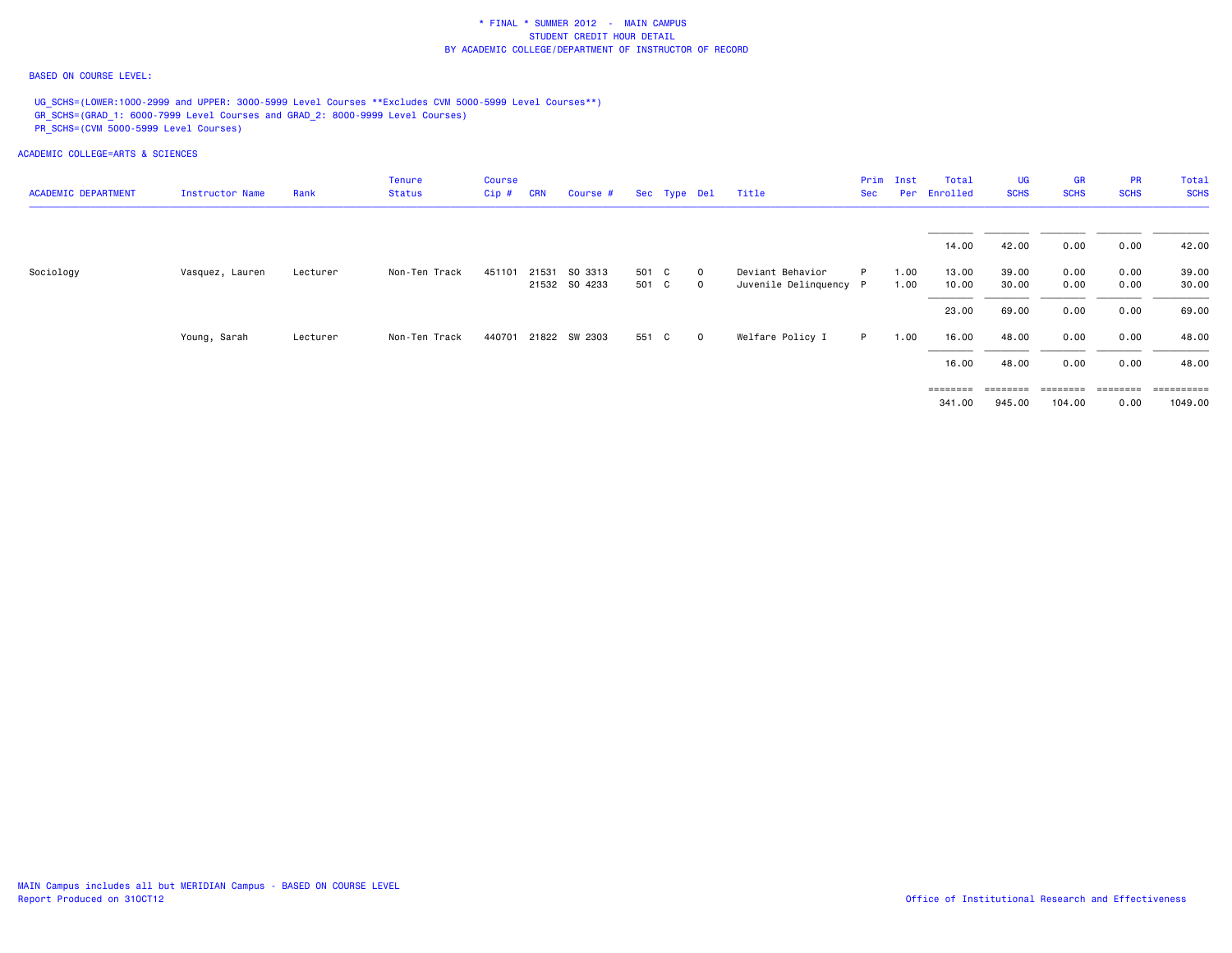#### BASED ON COURSE LEVEL:

UG\_SCHS=(LOWER:1000-2999 and UPPER: 3000-5999 Level Courses \*\*Excludes CVM 5000-5999 Level Courses\*\*) GR\_SCHS=(GRAD\_1: 6000-7999 Level Courses and GRAD\_2: 8000-9999 Level Courses) PR\_SCHS=(CVM 5000-5999 Level Courses)

ACADEMIC COLLEGE=BUSINESS

|                            |                                   |                | <b>Tenure</b> | Course |              |                       |       |              |             |                        | Prim         | Inst | Total        | UG          | <b>GR</b>   | <b>PR</b>   | Total       |
|----------------------------|-----------------------------------|----------------|---------------|--------|--------------|-----------------------|-------|--------------|-------------|------------------------|--------------|------|--------------|-------------|-------------|-------------|-------------|
| <b>ACADEMIC DEPARTMENT</b> | Instructor Name                   | Rank           | <b>Status</b> | Cip#   | <b>CRN</b>   | Course #              |       | Sec Type Del |             | Title                  | <b>Sec</b>   |      | Per Enrolled | <b>SCHS</b> | <b>SCHS</b> | <b>SCHS</b> | <b>SCHS</b> |
| Accounting                 | Addy, Noel                        | Associate Prof | Tenured       |        | 520301 20009 | ACC 2023              | 02    | C            | F.          | Prin Managerial Acct P |              | 1.00 | 33.00        | 99.00       | 0.00        | 0.00        | 99.00       |
|                            |                                   |                |               |        | 20013        | ACC 3033              | 01    | C            | F           | Intermediate Acc II P  |              | 1.00 | 37.00        | 111.00      | 0.00        | 0.00        | 111.00      |
|                            |                                   |                |               |        |              | 23739 ACC 7000        | 51    | $\mathbf{I}$ | F           | Directed Indiv Study P |              | 1.00 | 1.00         | 0.00        | 1.00        | 0.00        | 1.00        |
|                            |                                   |                |               |        |              |                       |       |              |             |                        |              |      | 71.00        | 210.00      | 1.00        | 0.00        | 211.00      |
|                            | Carver, Brian                     | Assistant Prof | Ten Track     | 520301 | 20008        | ACC 2023              | 01    | C            | F.          | Prin Managerial Acct P |              | 1.00 | 29.00        | 87.00       | 0.00        | 0.00        | 87.00       |
|                            |                                   |                |               |        |              | 20015 ACC 4023        | 01    | C            | F           | Advanced ACC           | P            | 1.00 | 8.00         | 24.00       | 0.00        | 0.00        | 24.00       |
|                            |                                   |                |               |        |              | 20020 ACC 6023        | 01    | C            | F.          | Advanced ACC           | P            | 1.00 | 15.00        | 0.00        | 45.00       | 0.00        | 45.00       |
|                            |                                   |                |               |        |              |                       |       |              |             |                        |              |      | 52.00        | 111.00      | 45.00       | 0.00        | 156.00      |
|                            | Gardner, Virginia                 | Non-Faculty    | Non-Faculty   | 520301 |              | 21344 ACC 2203        | 501 C |              | $\mathbf 0$ | Survey of Accounting P |              | 1.00 | 8.00         | 24.00       | 0.00        | 0.00        | 24.00       |
|                            |                                   |                |               |        |              | 21345 ACC 2203        | 503 C |              | $\mathbf 0$ | Survey of Accounting P |              | 1.00 | 13.00        | 39.00       | 0.00        | 0.00        | 39.00       |
|                            |                                   |                |               |        |              | 21346 ACC 2203        | 505 C |              | 0           | Survey of Accounting P |              | 1.00 | 3.00         | 9.00        | 0.00        | 0.00        | 9.00        |
|                            |                                   |                |               |        |              |                       |       |              |             |                        |              |      | 24.00        | 72.00       | 0.00        | 0.00        | 72.00       |
|                            | Henderson, Belinda Assistant Prof |                | Ten Track     | 520301 | 20004        | ACC 2013              | 01    | C            | F           | Prin Financial Acct    | - P          | 1.00 | 21.00        | 63.00       | 0.00        | 0.00        | 63.00       |
|                            |                                   |                |               |        |              | 20005 ACC 2013        | 02    | C            | F           | Prin Financial Acct P  |              | 1.00 | 29.00        | 87.00       | 0.00        | 0.00        | 87.00       |
|                            |                                   |                |               |        |              |                       |       |              |             |                        |              |      | 50.00        | 150.00      | 0.00        | 0.00        | 150.00      |
|                            | Lehman, Mark                      | Lecturer       | Non-Ten Track |        |              | 520301 20014 ACC 3053 | 51    | C            | F           | Acct Systems II        | P            | 1.00 | 33.00        | 99.00       | 0.00        | 0.00        | 99.00       |
|                            |                                   |                |               |        |              |                       |       |              |             |                        |              |      | 33.00        | 99.00       | 0.00        | 0.00        | 99.00       |
|                            | McNair, Frances                   | Professor      | Tenured       |        |              | 520301 20006 ACC 2013 | 51    | C            | F           | Prin Financial Acct    | $\mathsf{P}$ | 1.00 | 28.00        | 84.00       | 0.00        | 0.00        | 84.00       |
|                            |                                   |                |               |        | 22096        | ACC 6063              | 51    | C            | F.          | Income Tax II          | P            | 1.00 | 8.00         | 0.00        | 24.00       | 0.00        | 24.00       |
|                            |                                   |                |               |        | 23413        | ACC 9000              | 101   | D            | F.          | Research / Diss        | P            | 1.00 | 2.00         | 0.00        | 2.00        | 0.00        | 2.00        |
|                            |                                   |                |               |        |              | 521601 22095 ACC 4063 | 51    | C            | F           | Income Tax II          | P            | 1.00 | 3.00         | 9.00        | 0.00        | 0.00        | 9.00        |
|                            |                                   |                |               |        |              |                       |       |              |             |                        |              |      | 41.00        | 93.00       | 26.00       | 0.00        | 119.00      |
|                            | Pannell, Angela                   | Instructor     | Non-Ten Track |        |              | 520301 20003 ACC 2013 | 001 C |              | F.          | Prin Financial Acct P  |              | 1.00 | 39.00        | 117.00      | 0.00        | 0.00        | 117.00      |
|                            |                                   |                |               |        |              | 20010 ACC 2023        | 51    | C            | F.          | Prin Managerial Acct P |              | 1.00 | 36.00        | 108.00      | 0.00        | 0.00        | 108.00      |
|                            |                                   |                |               |        |              | 20025 ACC 8203        | 51    | C            | F.          | Adv Acc Anal Dec Mak P |              | 1.00 | 8.00         | 0.00        | 24.00       | 0.00        | 24.00       |
|                            |                                   |                |               |        |              |                       |       |              |             |                        |              |      | 83.00        | 225.00      | 24.00       | 0.00        | 249.00      |
|                            | Rigsby, John                      | Associate Prof | Tenured       |        | 520301 20023 | ACC 8033              | 51    | s            | F.          | Business Assurance     | P            | 1.00 | 15.00        | 0.00        | 45.00       | 0.00        | 45.00       |
|                            |                                   |                |               |        |              | 20024 ACC 8033        | 52    | S            | F.          | Business Assurance     | P            | 1.00 | 17.00        | 0.00        | 51.00       | 0.00        | 51.00       |
|                            |                                   |                |               |        |              |                       |       |              |             |                        |              |      | 32.00        | 0.00        | 96.00       | 0.00        | 96.00       |
|                            | Sanders, Steve                    | Lecturer       | Non-Ten Track |        |              | 520301 20016 ACC 4033 | 01    | C            | F.          | Auditing               | P.           | 1.00 | 18.00        | 54.00       | 0.00        | 0.00        | 54.00       |
|                            |                                   |                |               |        |              |                       |       |              |             |                        |              |      | 18.00        | 54.00       | 0.00        | 0.00        | 54.00       |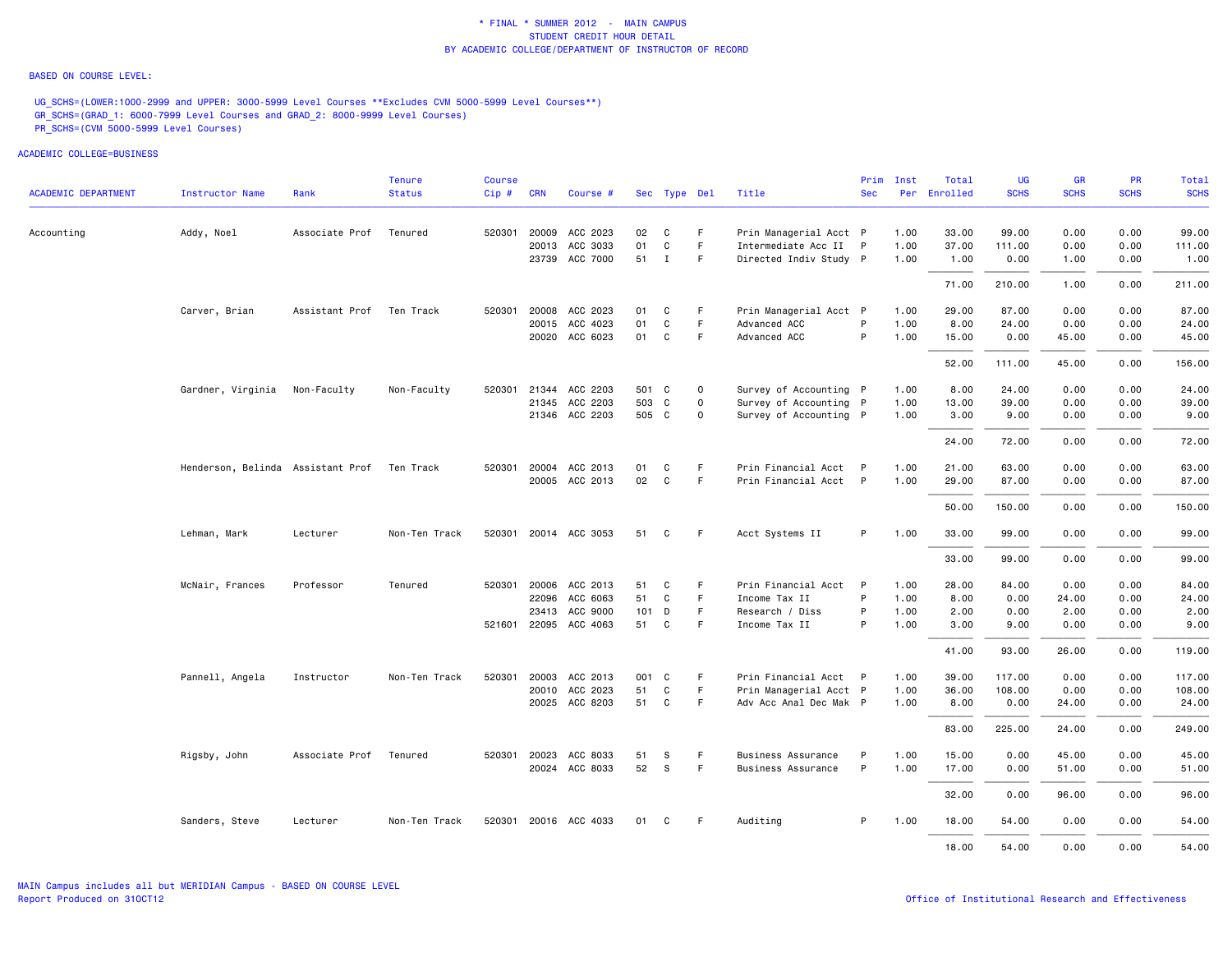### BASED ON COURSE LEVEL:

UG\_SCHS=(LOWER:1000-2999 and UPPER: 3000-5999 Level Courses \*\*Excludes CVM 5000-5999 Level Courses\*\*) GR\_SCHS=(GRAD\_1: 6000-7999 Level Courses and GRAD\_2: 8000-9999 Level Courses) PR\_SCHS=(CVM 5000-5999 Level Courses)

ACADEMIC COLLEGE=BUSINESS

| <b>ACADEMIC DEPARTMENT</b> | Instructor Name  | Rank           | <b>Tenure</b><br><b>Status</b> | <b>Course</b><br>Cip# | <b>CRN</b> | Course #              |         | Sec Type Del |     | Title                  | Prim<br><b>Sec</b> | Inst<br>Per | Total<br>Enrolled | UG<br><b>SCHS</b> | <b>GR</b><br><b>SCHS</b> | <b>PR</b><br><b>SCHS</b> | Total<br><b>SCHS</b> |
|----------------------------|------------------|----------------|--------------------------------|-----------------------|------------|-----------------------|---------|--------------|-----|------------------------|--------------------|-------------|-------------------|-------------------|--------------------------|--------------------------|----------------------|
| Accounting                 | Scheiner, James  | Professor      | Tenured                        | 520301                |            | 23543 ACC 7000        | $101$ I |              | -F  | Directed Indiv Study P |                    | 1.00        | 1.00              | 0.00              | 3.00                     | 0.00                     | 3.00                 |
|                            |                  |                |                                |                       |            | 23605 ACC 7000        | $102$ I |              | - F | Directed Indiv Study P |                    | 1.00        | 1.00              | 0.00              | 3.00                     | 0.00                     | 3.00                 |
|                            |                  |                |                                |                       |            |                       |         |              |     |                        |                    |             | 2.00              | 0.00              | 6.00                     | 0.00                     | 6.00                 |
|                            | Trinkle, Bradley | Assistant Prof | Ten Track                      | 520301                | 20011      | ACC 2023              | 52      | C            |     | Prin Managerial Acct P |                    | 1.00        | 32.00             | 96.00             | 0.00                     | 0.00                     | 96.00                |
|                            |                  |                |                                |                       |            | 20012 ACC 3013        | 51      | C.           | - F | Cost Accounting        | P.                 | 1.00        | 25.00             | 75.00             | 0.00                     | 0.00                     | 75.00                |
|                            |                  |                |                                |                       |            |                       |         |              |     |                        |                    |             | 57.00             | 171.00            | 0.00                     | 0.00                     | 171.00               |
|                            | Usrey, Spencer   | Assistant Prof | Ten Track                      | 520301 22097          |            | ACC 4013              | 51      | C            | F.  | Income Tax I           | P =                | 1.00        | 18.00             | 54.00             | 0.00                     | 0.00                     | 54.00                |
|                            |                  |                |                                |                       |            |                       |         |              |     |                        |                    |             | 18.00             | 54.00             | 0.00                     | 0.00                     | 54.00                |
|                            | Webb, Thomas     | Assistant Prof | Ten Track                      |                       |            | 520301 20022 ACC 8013 | 01      | C            | F   | Sem-Fin Acc Theory     | P.                 | 1.00        | 20.00             | 0.00              | 60.00                    | 0.00                     | 60.00                |
|                            |                  |                |                                |                       |            |                       |         |              |     |                        |                    |             | 20.00             | 0.00              | 60.00                    | 0.00                     | 60.00                |
|                            |                  |                |                                |                       |            |                       |         |              |     |                        |                    |             | $=$ = = = = = = = |                   | ========                 | ========                 | <b>Expressed</b>     |
|                            |                  |                |                                |                       |            |                       |         |              |     |                        |                    |             | 501.00            | 1239.00           | 258.00                   | 0.00                     | 1497.00              |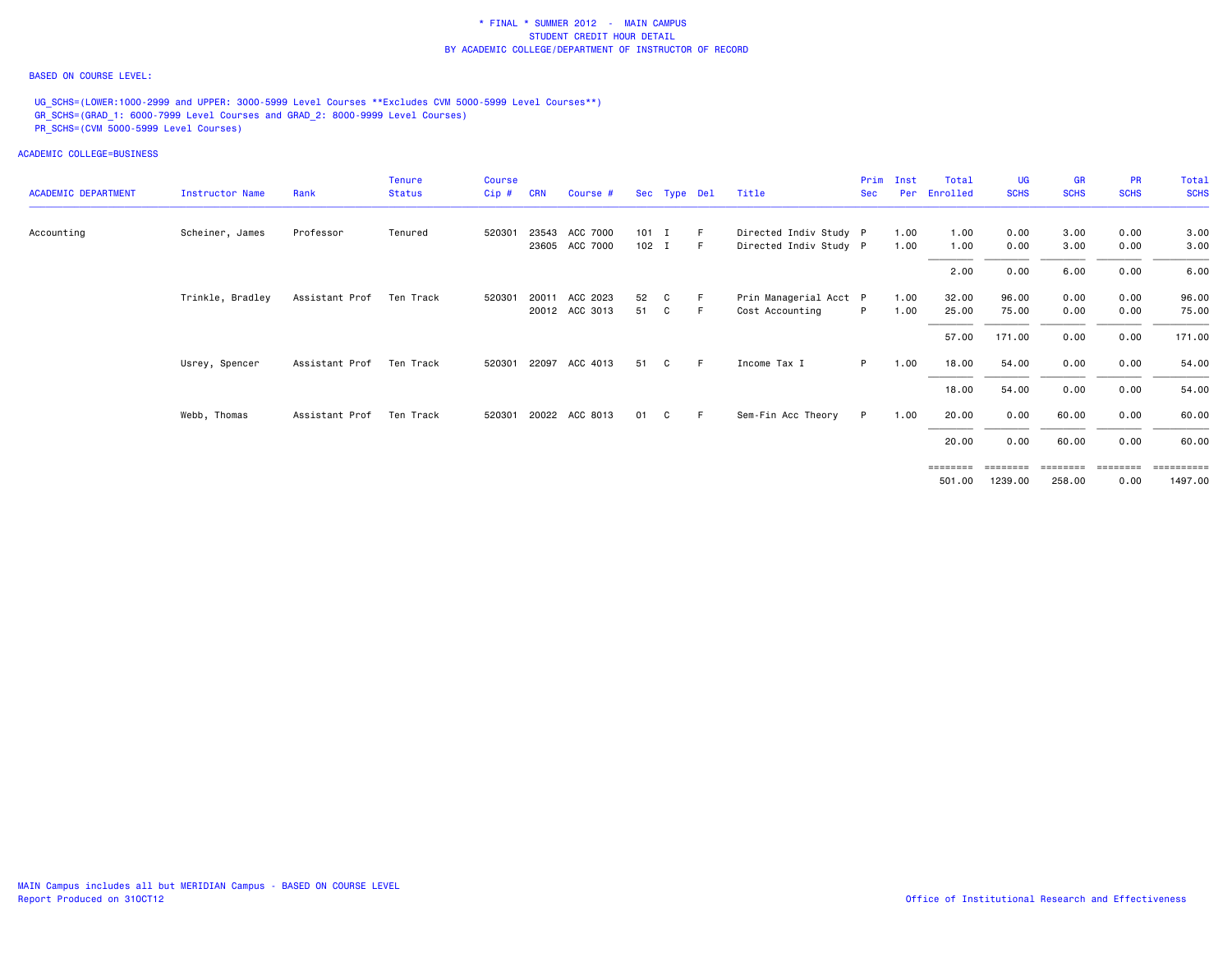### BASED ON COURSE LEVEL:

UG\_SCHS=(LOWER:1000-2999 and UPPER: 3000-5999 Level Courses \*\*Excludes CVM 5000-5999 Level Courses\*\*) GR\_SCHS=(GRAD\_1: 6000-7999 Level Courses and GRAD\_2: 8000-9999 Level Courses) PR\_SCHS=(CVM 5000-5999 Level Courses)

| <b>ACADEMIC DEPARTMENT</b> | Instructor Name                                  | Rank                          | Tenure<br><b>Status</b> | Course<br>$Cip$ # | <b>CRN</b> | Course #              |         | Sec Type Del |             | Title                  | Prim<br><b>Sec</b> | Inst | Total<br>Per Enrolled | UG<br><b>SCHS</b> | <b>GR</b><br><b>SCHS</b> | <b>PR</b><br><b>SCHS</b> | Total<br><b>SCHS</b> |
|----------------------------|--------------------------------------------------|-------------------------------|-------------------------|-------------------|------------|-----------------------|---------|--------------|-------------|------------------------|--------------------|------|-----------------------|-------------------|--------------------------|--------------------------|----------------------|
|                            |                                                  |                               |                         |                   |            |                       |         |              |             |                        |                    |      |                       |                   |                          |                          |                      |
| Finance & Economics        | Byrd, Charles                                    | Lecturer                      | Non-Ten Track           |                   |            | 521501 21755 REF 3333 | 555 M   |              | $\mathbf 0$ | Principles of Real E P |                    | 1.00 | 1.00                  | 3.00              | 0.00                     | 0.00                     | 3.00                 |
|                            |                                                  |                               |                         |                   |            | 21756 REF 3333        | 901 M   |              | $\mathbf 0$ | Principles of Real E P |                    | 1.00 | 1.00                  | 3.00              | 0.00                     | 0.00                     | 3.00                 |
|                            |                                                  |                               |                         |                   |            |                       |         |              |             |                        |                    |      | 2.00                  | 6.00              | 0.00                     | 0.00                     | 6.00                 |
|                            | Campbell, Randall                                | Associate Prof                | Tenured                 |                   |            | 450601 20388 EC 2123  | 001 C   |              | F           | Prin Of Microecon      | P                  | 1.00 | 18.00                 | 54.00             | 0.00                     | 0.00                     | 54.00                |
|                            |                                                  |                               |                         |                   |            | 20389 EC 2123         | 01      | C            | F.          | Prin Of Microecon      | P                  | 1.00 | 20.00                 | 60.00             | 0.00                     | 0.00                     | 60.00                |
|                            |                                                  |                               |                         |                   |            | 22835 EC 9000         | $101$ D |              | F.          | Research / Diss        | P                  | 1.00 | 3.00                  | 0.00              | 13.00                    | 0.00                     | 13.00                |
|                            |                                                  |                               |                         |                   |            |                       |         |              |             |                        |                    |      | 41.00                 | 114.00            | 13.00                    | 0.00                     | 127.00               |
|                            | Cline, Brandon                                   | Assistant Prof                | Ten Track               | 520201            |            | 23695 FIN 7000        | 102 I   |              | F.          | Directed Indiv Study P |                    | 1.00 | 1.00                  | 0.00              | 3.00                     | 0.00                     | 3.00                 |
|                            |                                                  |                               |                         |                   |            | 520801 20573 FIN 3123 | 01      | C            | F.          | Financial Management P |                    | 1.00 | 21.00                 | 63.00             | 0.00                     | 0.00                     | 63.00                |
|                            |                                                  |                               |                         |                   |            |                       |         |              |             |                        |                    |      | 22.00                 | 63.00             | 3.00                     | 0.00                     | 66.00                |
|                            | Evans, Brent                                     | Grad Tch Assist Non-Ten Track |                         |                   |            | 520601 20393 EC 3123  | 51      | C            | -F          | Interm Micro           | P                  | 1.00 | 8.00                  | 24.00             | 0.00                     | 0.00                     | 24.00                |
|                            |                                                  |                               |                         |                   |            |                       |         |              |             |                        |                    |      | 8.00                  | 24.00             | 0.00                     | 0.00                     | 24.00                |
|                            | He, Wei                                          | Instructor                    | Non-Ten Track           |                   |            | 520201 23787 FIN 7000 | 51 I    |              | F.          | Directed Indiv Study P |                    | 1.00 | 1.00                  | 0.00              | 3.00                     | 0.00                     | 3.00                 |
|                            |                                                  |                               |                         |                   |            | 520801 20571 FIN 3113 | 51      | C            | F           | Financial Systems      | P                  | 1.00 | 15.00                 | 45.00             | 0.00                     | 0.00                     | 45.00                |
|                            |                                                  |                               |                         |                   |            | 21411 FIN 3113        | 504 C   |              | $\mathbf 0$ | Financial Systems      | P                  | 1.00 | 18.00                 | 54.00             | 0.00                     | 0.00                     | 54.00                |
|                            |                                                  |                               |                         |                   |            | 520806 20578 FIN 4923 | 51      | C            | F.          | International Fin Mg P |                    | 1.00 | 14.00                 | 42.00             | 0.00                     | 0.00                     | 42.00                |
|                            |                                                  |                               |                         |                   |            | 20579 FIN 6923        | 51      | C            | F           | International Fin Mg P |                    | 1.00 | 3.00                  | 0.00              | 9.00                     | 0.00                     | 9.00                 |
|                            |                                                  |                               |                         |                   |            |                       |         |              |             |                        |                    |      | 51.00                 | 141.00            | 12.00                    | 0.00                     | 153.00               |
|                            | Henry, Thomas                                    | Lecturer                      | Non-Ten Track           | 450601            |            | 20384 EC 2113         | 001 C   |              | F           | Prin Of Macroecon      | P                  | 1.00 | 20.00                 | 60.00             | 0.00                     | 0.00                     | 60.00                |
|                            |                                                  |                               |                         |                   |            | 20390 EC 2123         | 51      | C            | $\mathsf F$ | Prin Of Microecon      | P                  | 1.00 | 17.00                 | 51.00             | 0.00                     | 0.00                     | 51.00                |
|                            |                                                  |                               |                         |                   |            | 21390 EC 4043         | 501 C   |              | 0           | Survey of Economics    | $\mathsf{P}$       | 1.00 | 8.00                  | 24.00             | 0.00                     | 0.00                     | 24.00                |
|                            |                                                  |                               |                         |                   | 21391      | EC 4043               | 503 C   |              | $\mathsf 0$ | Survey of Economics    | $\mathsf{P}$       | 1.00 | 14.00                 | 42.00             | 0.00                     | 0.00                     | 42.00                |
|                            |                                                  |                               |                         |                   |            | 21392 EC 4043         | 505 C   |              | $\mathbf 0$ | Survey of Economics P  |                    | 1.00 | 4.00                  | 12.00             | 0.00                     | 0.00                     | 12.00                |
|                            |                                                  |                               |                         |                   |            |                       |         |              |             |                        |                    |      | 63.00                 | 189.00            | 0.00                     | 0.00                     | 189.00               |
|                            | Highfield, Michael Associate Prof                |                               | Tenured                 |                   |            | 520201 23505 FIN 9000 | 102 D   |              | F.          | Research / Diss        | P                  | 1.00 | 1.00                  | 0.00              | 1.00                     | 0.00                     | 1.00                 |
|                            |                                                  |                               |                         |                   |            |                       |         |              |             |                        |                    |      | 1.00                  | 0.00              | 1.00                     | 0.00                     | 1.00                 |
|                            | Liano, Kartono                                   | Professor                     | Tenured                 | 520801            | 20569      | FIN 3113              | 001 C   |              | F           | Financial Systems      | P                  | 1.00 | 18.00                 | 54.00             | 0.00                     | 0.00                     | 54.00                |
|                            |                                                  |                               |                         |                   |            | 20570 FIN 3113        | 01      | C            | F.          | Financial Systems      | P                  | 1.00 | 20.00                 | 60.00             | 0.00                     | 0.00                     | 60.00                |
|                            |                                                  |                               |                         |                   |            | 20577 FIN 4423        | 01      | C            | F.          | Investments            | P                  | 1.00 | 16.00                 | 48.00             | 0.00                     | 0.00                     | 48.00                |
|                            |                                                  |                               |                         |                   |            |                       |         |              |             |                        |                    |      | 54.00                 | 162.00            | 0.00                     | 0.00                     | 162.00               |
|                            | Lukongo, Onyumbe E Grad Tch Assist Non-Ten Track |                               |                         |                   |            | 450601 20386 EC 2113  | 51      | C            | F.          | Prin Of Macroecon      | P                  | 1.00 | 19.00                 | 57.00             | 0.00                     | 0.00                     | 57.00                |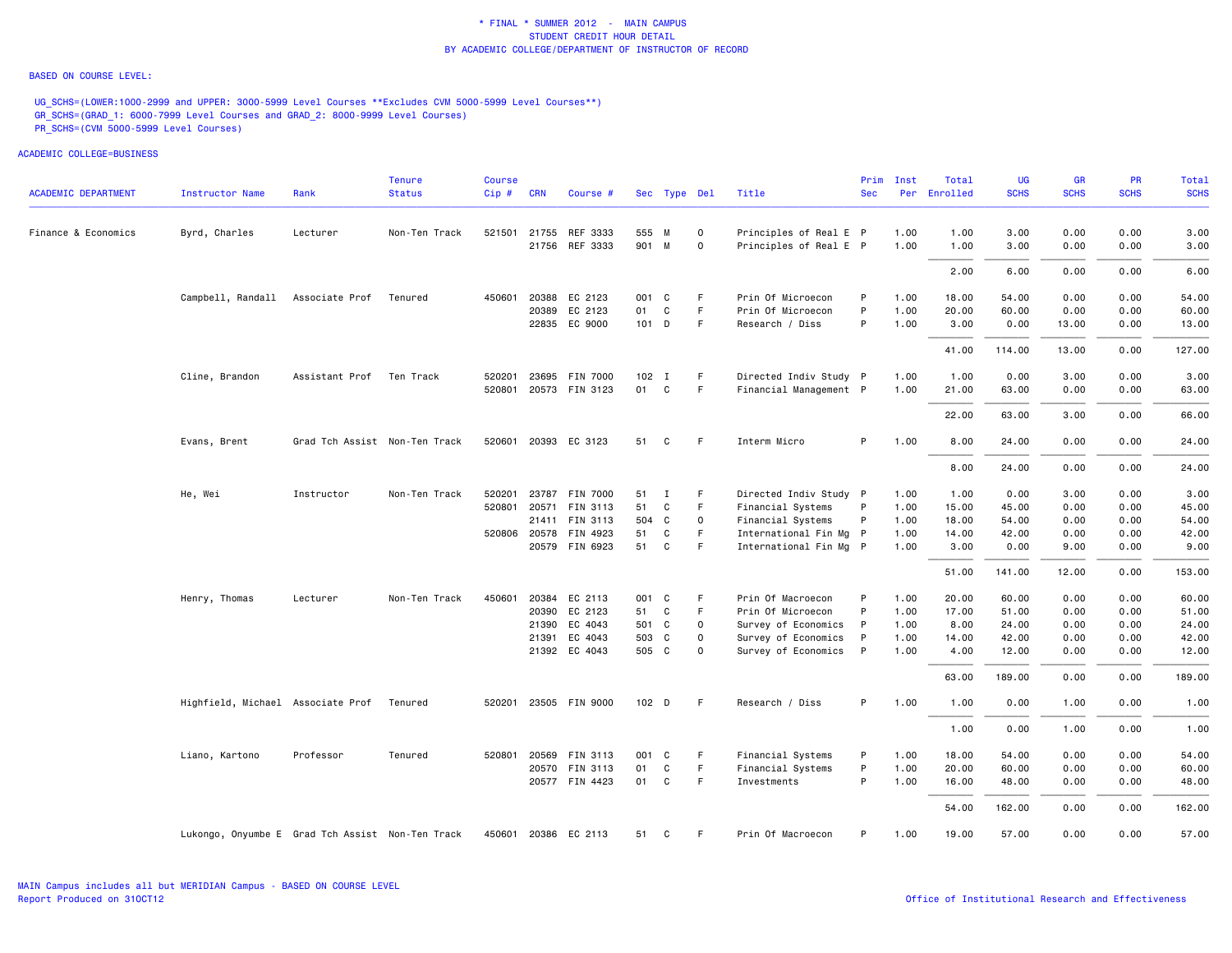### BASED ON COURSE LEVEL:

UG\_SCHS=(LOWER:1000-2999 and UPPER: 3000-5999 Level Courses \*\*Excludes CVM 5000-5999 Level Courses\*\*) GR\_SCHS=(GRAD\_1: 6000-7999 Level Courses and GRAD\_2: 8000-9999 Level Courses) PR\_SCHS=(CVM 5000-5999 Level Courses)

| <b>ACADEMIC DEPARTMENT</b> | <b>Instructor Name</b>            | Rank                          | <b>Tenure</b><br><b>Status</b> | <b>Course</b><br>Cip# | <b>CRN</b>   | Course #              |         | Sec Type Del |             | Title                  | Prim<br><b>Sec</b> | Inst | Total<br>Per Enrolled | UG<br><b>SCHS</b> | <b>GR</b><br><b>SCHS</b> | <b>PR</b><br><b>SCHS</b> | Total<br><b>SCHS</b> |
|----------------------------|-----------------------------------|-------------------------------|--------------------------------|-----------------------|--------------|-----------------------|---------|--------------|-------------|------------------------|--------------------|------|-----------------------|-------------------|--------------------------|--------------------------|----------------------|
|                            |                                   |                               |                                |                       |              |                       |         |              |             |                        |                    |      |                       |                   |                          |                          |                      |
|                            |                                   |                               |                                |                       |              |                       |         |              |             |                        |                    |      | 19.00                 | 57.00             | 0.00                     | 0.00                     | 57.00                |
| Finance & Economics        | Metz, Tammi                       | Instructor                    | Non-Ten Track                  |                       |              | 520804 20760 INS 3203 | 51      | C            | F.          | Prop And Cas Ins       | P                  | 1.00 | 8.00                  | 24.00             | 0.00                     | 0.00                     | 24.00                |
|                            |                                   |                               |                                |                       | 21482        | INS 3303              | 504     | C            | $\mathbf 0$ | Life Insurance         | P                  | 1.00 | 32.00                 | 96.00             | 0.00                     | 0.00                     | 96.00                |
|                            |                                   |                               |                                |                       |              | 21483 INS 3503        | 504 C   |              | 0           | Employee Benefits      | P                  | 1.00 | 28.00                 | 84.00             | 0.00                     | 0.00                     | 84.00                |
|                            |                                   |                               |                                |                       |              |                       |         |              |             |                        |                    |      | 68.00                 | 204.00            | 0.00                     | 0.00                     | 204.00               |
|                            | Millea, Meghan                    | Professor                     | Tenured                        |                       |              | 450601 20385 EC 2113  | 01      | C            | F.          | Prin Of Macroecon      | P                  | 1.00 | 22.00                 | 66.00             | 0.00                     | 0.00                     | 66.00                |
|                            |                                   |                               |                                |                       |              | 520201 22111 BUS 9113 | 001 C   |              | F.          | Prep Future Bus Facu P |                    | 1.00 | 18.00                 | 0.00              | 54.00                    | 0.00                     | 54.00                |
|                            |                                   |                               |                                |                       |              |                       |         |              |             |                        |                    |      | 40.00                 | 66.00             | 54.00                    | 0.00                     | 120.00               |
|                            | Rezek, Jon                        | Associate Prof                | Tenured                        | 450601                |              | 23552 EC 9000         | 103 D   |              | F           | Research / Diss        | P                  | 1.00 | 1.00                  | 0.00              | 6.00                     | 0.00                     | 6.00                 |
|                            |                                   |                               |                                |                       |              | 520601 21393 EC 8103  | 501 C   |              | $\mathbf 0$ | Econ for Managers      | P                  | 1.00 | 13.00                 | 0.00              | 39.00                    | 0.00                     | 39.00                |
|                            |                                   |                               |                                |                       |              | 21394 EC 8103         | 503 C   |              | $\mathbf 0$ | Econ for Managers      | P                  | 1.00 | 17.00                 | 0.00              | 51.00                    | 0.00                     | 51.00                |
|                            |                                   |                               |                                |                       |              | 21395 EC 8103         | 505 C   |              | 0           | Econ for Managers      | P                  | 1.00 | 2.00                  | 0.00              | 6.00                     | 0.00                     | 6.00                 |
|                            |                                   |                               |                                |                       | 521101 20729 | IB 3900               | 101 E   |              | F.          | IB Intern Work         | P                  | 1.00 | 9.00                  | 15.00             | 0.00                     | 0.00                     | 15.00                |
|                            |                                   |                               |                                |                       |              | 20731 IB 4903         | 101 E   |              | F.          | IB Intern Academics    | P                  | 1.00 | 4.00                  | 12.00             | 0.00                     | 0.00                     | 12.00                |
|                            |                                   |                               |                                |                       |              |                       |         |              |             |                        |                    |      | 46.00                 | 27.00             | 102.00                   | 0.00                     | 129.00               |
|                            | Rogers, Kevin                     | Professor                     | Tenured                        | 450601                | 23646        | EC 8000               | 101     | D            | F           | Research / Thesis      | P                  | 1.00 | 1.00                  | 0.00              | 6.00                     | 0.00                     | 6.00                 |
|                            |                                   |                               |                                |                       |              | 23722 EC 4000         | 51      | $\mathbf{I}$ | F.          | Directed Indiv Study P |                    | 1.00 | 1.00                  | 4.00              | 0.00                     | 0.00                     | 4.00                 |
|                            |                                   |                               |                                |                       |              | 23723 EC 4000         | 52 I    |              | F           | Directed Indiv Study P |                    | 1.00 | 1.00                  | 3.00              | 0.00                     | 0.00                     | 3.00                 |
|                            |                                   |                               |                                |                       |              |                       |         |              |             |                        |                    |      | 3.00                  | 7.00              | 6.00                     | 0.00                     | 13.00                |
|                            | Roskelley, Kenneth Associate Prof |                               | Tenured                        | 520201                |              | 23504 FIN 9000        | $101$ D |              | F           | Research / Diss        | P                  | 1.00 | 2.00                  | 0.00              | 12.00                    | 0.00                     | 12.00                |
|                            |                                   |                               |                                |                       |              | 520801 20572 FIN 3123 | 001 C   |              | F.          | Financial Management P |                    | 1.00 | 20.00                 | 60.00             | 0.00                     | 0.00                     | 60.00                |
|                            |                                   |                               |                                |                       |              | 21415 FIN 8113        | 501 C   |              | $\mathbf 0$ | Corporate Finance      | P                  | 1.00 | 12.00                 | 0.00              | 36.00                    | 0.00                     | 36.00                |
|                            |                                   |                               |                                |                       |              | 21416 FIN 8113        | 503 C   |              | 0           | Corporate Finance      | P                  | 1.00 | 20.00                 | 0.00              | 60.00                    | 0.00                     | 60.00                |
|                            |                                   |                               |                                |                       |              | 21417 FIN 8113        | 505 C   |              | $\mathbf 0$ | Corporate Finance      | P                  | 1.00 | 5.00                  | 0.00              | 15.00                    | 0.00                     | 15.00                |
|                            |                                   |                               |                                |                       |              |                       |         |              |             |                        |                    |      | 59.00                 | 60.00             | 123.00                   | 0.00                     | 183.00               |
|                            | Thomas, Mary                      | Associate Prof                | Tenured                        |                       |              | 450601 23553 EC 9000  | 104 D   |              | F.          | Research / Diss        | P.                 | 1.00 | 1.00                  | 0.00              | 6.00                     | 0.00                     | 6.00                 |
|                            |                                   |                               |                                |                       |              |                       |         |              |             |                        |                    |      | 1.00                  | 0.00              | 6.00                     | 0.00                     | 6.00                 |
|                            | Wade, Lloyd                       | Assistant Prof                | Ten Track                      | 520804                | 20759        | INS 3103              | 01      | C            | F.          | Prin Of Insurance      | P                  | 1.00 | 11.00                 | 33.00             | 0.00                     | 0.00                     | 33.00                |
|                            |                                   |                               |                                |                       | 22101        | INS 4503              | 01      | C            | F.          | Enterprise Risk Mgmt P |                    | 1.00 | 9.00                  | 27.00             | 0.00                     | 0.00                     | 27.00                |
|                            |                                   |                               |                                |                       |              | 22985 INS 7000        | $101$ I |              | F.          | Directed Indiv Study P |                    | 1.00 | 1.00                  | 0.00              | 3.00                     | 0.00                     | 3.00                 |
|                            |                                   |                               |                                |                       |              |                       |         |              |             |                        |                    |      | 21.00                 | 60.00             | 3.00                     | 0.00                     | 63.00                |
|                            | Wang, Qian                        | Grad Tch Assist Non-Ten Track |                                |                       |              | 520801 20574 FIN 3123 | 51 C    |              | F           | Financial Management P |                    | 1.00 | 17.00                 | 51.00             | 0.00                     | 0.00                     | 51.00                |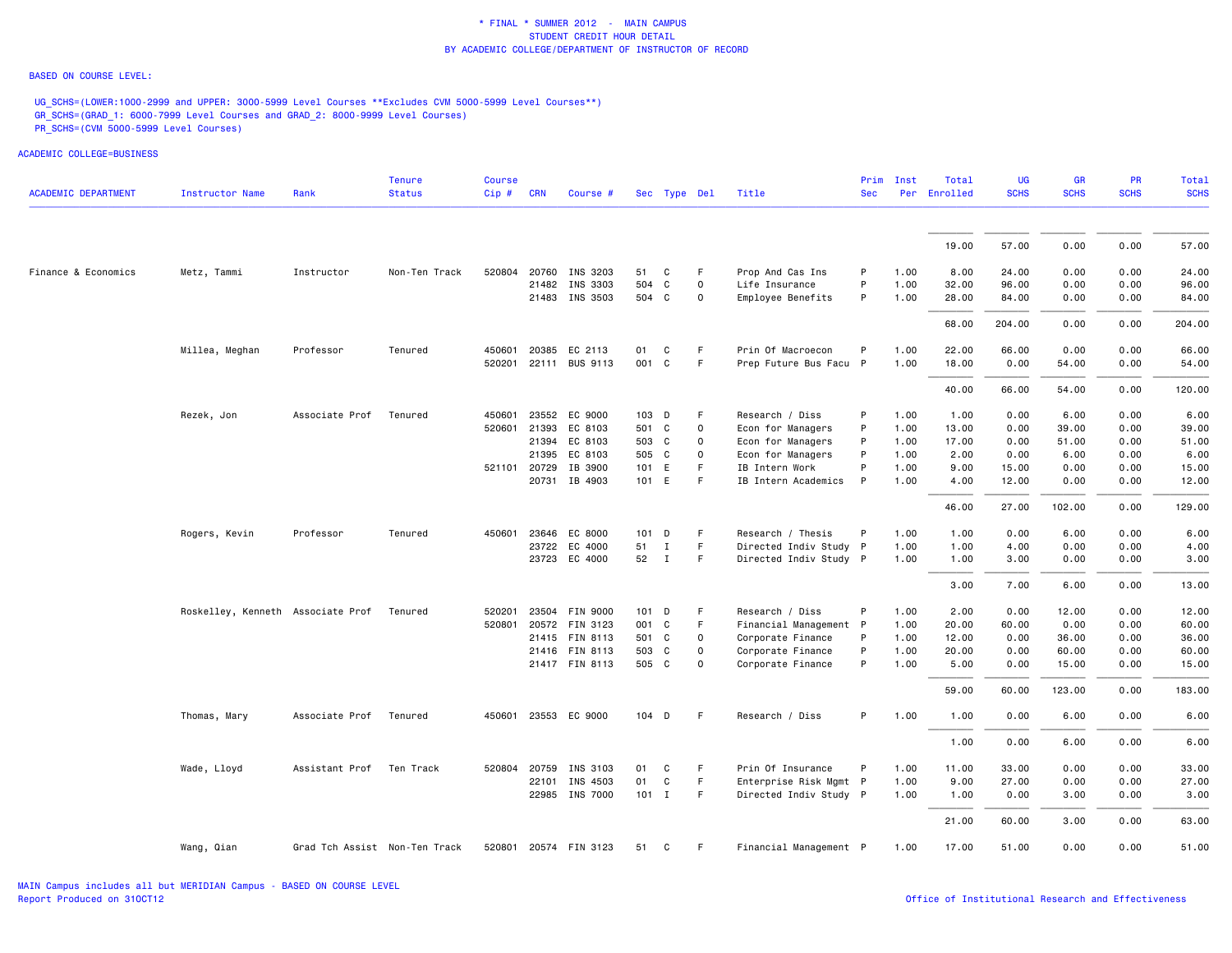### BASED ON COURSE LEVEL:

UG\_SCHS=(LOWER:1000-2999 and UPPER: 3000-5999 Level Courses \*\*Excludes CVM 5000-5999 Level Courses\*\*) GR\_SCHS=(GRAD\_1: 6000-7999 Level Courses and GRAD\_2: 8000-9999 Level Courses) PR\_SCHS=(CVM 5000-5999 Level Courses)

| <b>ACADEMIC DEPARTMENT</b> | Instructor Name | Rank                          | <b>Tenure</b><br><b>Status</b> | Course<br>$Cip$ # | <b>CRN</b> | Course #              |       | Sec Type Del |              | Title                  | Sec | Prim Inst | Total<br>Per Enrolled | UG.<br><b>SCHS</b> | <b>GR</b><br><b>SCHS</b> | <b>PR</b><br><b>SCHS</b> | Total<br><b>SCHS</b> |
|----------------------------|-----------------|-------------------------------|--------------------------------|-------------------|------------|-----------------------|-------|--------------|--------------|------------------------|-----|-----------|-----------------------|--------------------|--------------------------|--------------------------|----------------------|
|                            |                 |                               |                                |                   |            |                       |       |              |              |                        |     |           |                       |                    |                          |                          |                      |
|                            |                 |                               |                                |                   |            |                       |       |              |              |                        |     |           | 17.00                 | 51.00              | 0.00                     | 0.00                     | 51.00                |
| Finance & Economics        | Yao, Haibo      | Grad Tch Assist Non-Ten Track |                                | 520801            |            | 20576 FIN 4223        | 51    | - C          | E            | Intermediate Financi P |     | 1.00      | 12.00                 | 36.00              | 0.00                     | 0.00                     | 36.00                |
|                            |                 |                               |                                |                   |            | 21412 FIN 3123        | 503 C |              | - 0          | Financial Management P |     | 1.00      | 8.00                  | 24.00              | 0.00                     | 0.00                     | 24.00                |
|                            |                 |                               |                                |                   |            | 21413 FIN 3123        | 504 C |              | $\mathbf{0}$ | Financial Management P |     | 1.00      | 13.00                 | 39.00              | 0.00                     | 0.00                     | 39.00                |
|                            |                 |                               |                                |                   |            |                       |       |              |              |                        |     |           | 33.00                 | 99.00              | 0.00                     | 0.00                     | 99.00                |
|                            | Young, Brian    | Assistant Prof                | Ten Track                      |                   |            | 520801 22104 FIN 4243 | 51    | C            | F.           | Senior Seminar in Fi P |     | 1.00      | 6.00                  | 18.00              | 0.00                     | 0.00                     | 18.00                |
|                            |                 |                               |                                |                   |            |                       |       |              |              |                        |     |           | 6.00                  | 18.00              | 0.00                     | 0.00                     | 18.00                |
|                            |                 |                               |                                |                   |            |                       |       |              |              |                        |     |           | $=$ = = = = = = =     | $=$ = = = = = = =  | $=$ = = = = = = =        | ========                 | ==========           |
|                            |                 |                               |                                |                   |            |                       |       |              |              |                        |     |           | 555.00                | 1348.00            | 323.00                   | 0.00                     | 1671.00              |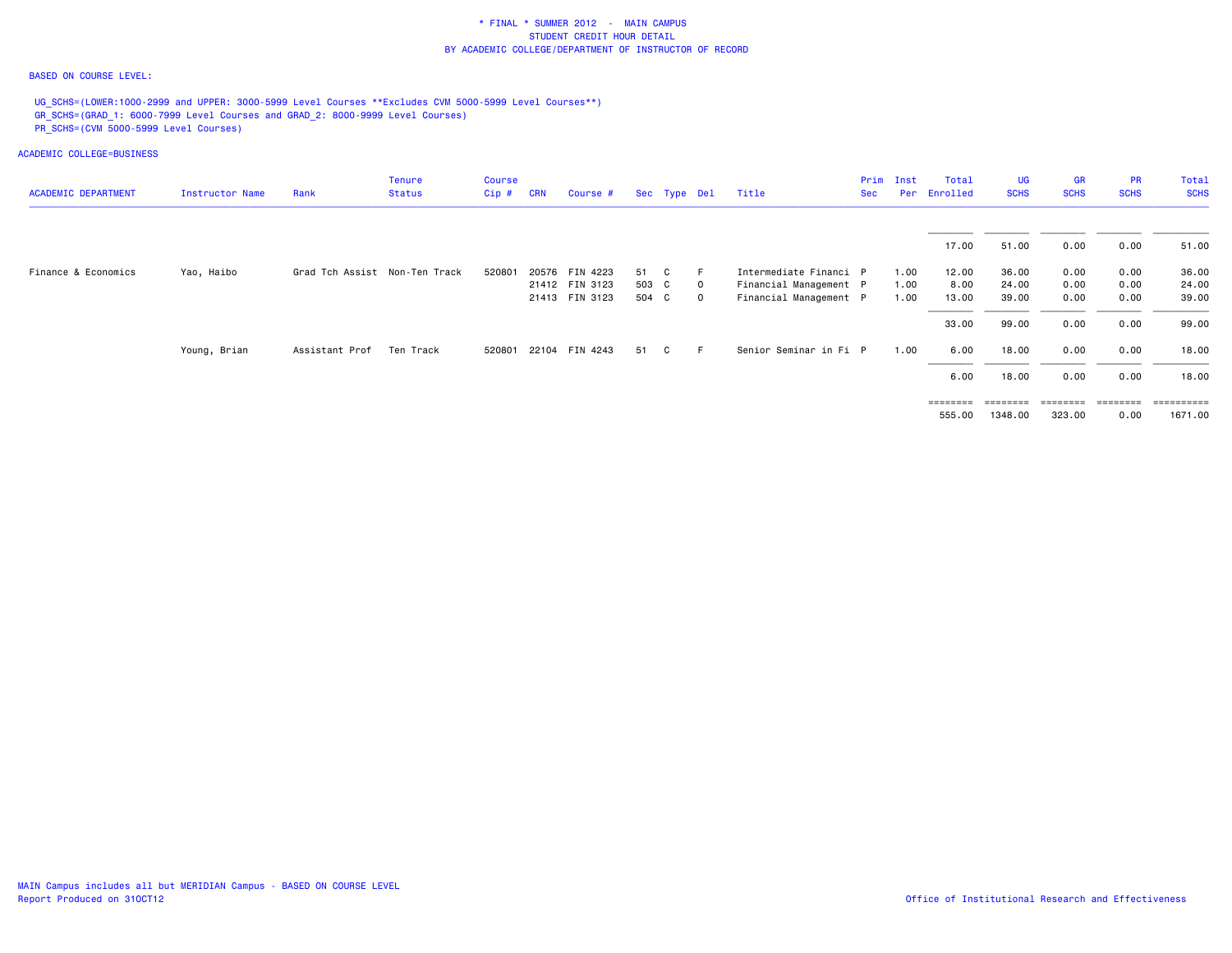#### BASED ON COURSE LEVEL:

UG\_SCHS=(LOWER:1000-2999 and UPPER: 3000-5999 Level Courses \*\*Excludes CVM 5000-5999 Level Courses\*\*) GR\_SCHS=(GRAD\_1: 6000-7999 Level Courses and GRAD\_2: 8000-9999 Level Courses) PR\_SCHS=(CVM 5000-5999 Level Courses)

|                                             |                                                  |                               | Tenure        | Course |            |                                         |          |                   |         |                                                  | Prim       | Inst         | Total          | UG             | GR            | <b>PR</b>    | Total          |
|---------------------------------------------|--------------------------------------------------|-------------------------------|---------------|--------|------------|-----------------------------------------|----------|-------------------|---------|--------------------------------------------------|------------|--------------|----------------|----------------|---------------|--------------|----------------|
| <b>ACADEMIC DEPARTMENT</b>                  | <b>Instructor Name</b>                           | Rank                          | <b>Status</b> | Cip#   | <b>CRN</b> | Course #                                |          | Sec Type Del      |         | Title                                            | <b>Sec</b> |              | Per Enrolled   | <b>SCHS</b>    | <b>SCHS</b>   | <b>SCHS</b>  | <b>SCHS</b>    |
| Management & Info Systems Canfield, Stephen |                                                  | Instructor                    | Non-Ten Track | 521201 |            | 20109 BIS 1733<br>20110 BIS 1753        | 01<br>51 | C<br>$\mathsf{C}$ | F.<br>F | Visual Basic Program P<br>Intro to Business CO P |            | 1.00<br>1.00 | 17.00<br>12.00 | 51.00<br>36.00 | 0.00<br>0.00  | 0.00<br>0.00 | 51.00<br>36.00 |
|                                             |                                                  |                               |               |        |            |                                         |          |                   |         |                                                  |            |              | 29.00          | 87.00          | 0.00          | 0.00         | 87.00          |
|                                             | Chrisman, James                                  | Professor                     | Tenured       |        |            | 521302 23750 MGT 9000                   | 51       | D                 | F.      | Research / Diss                                  | P          | 1.00         | 1.00           | 0.00           | 6.00          | 0.00         | 6.00           |
|                                             |                                                  |                               |               |        |            |                                         |          |                   |         |                                                  |            |              | 1.00           | 0.00           | 6.00          | 0.00         | 6.00           |
|                                             | Cosper, Denise                                   | Lecturer                      | Non-Ten Track |        |            | 520201 20912 MGT 3213<br>20914 MGT 3213 | 01<br>51 | C<br>C            | F<br>F. | Org Communications<br>Org Communications         | P<br>P     | 1.00<br>1.00 | 18.00<br>25.00 | 54.00<br>75.00 | 0.00<br>0.00  | 0.00<br>0.00 | 54.00<br>75.00 |
|                                             |                                                  |                               |               |        |            |                                         |          |                   |         |                                                  |            |              | 43.00          | 129.00         | 0.00          | 0.00         | 129.00         |
|                                             | Crossler, Robert                                 | Assistant Prof Ten Track      |               |        |            | 521201 20112 BIS 3233<br>20118 BIS 8112 | 01<br>01 | C<br>C            | F<br>F  | Management Informati P<br>Mgt Info Tech & Sys P  |            | 1.00<br>1.00 | 11.00<br>7.00  | 33.00<br>0.00  | 0.00<br>14.00 | 0.00<br>0.00 | 33.00<br>14.00 |
|                                             |                                                  |                               |               |        |            |                                         |          |                   |         |                                                  |            |              | 18.00          | 33.00          | 14.00         | 0.00         | 47.00          |
|                                             | Fang, Hanging                                    | Grad Tch Assist Non-Ten Track |               |        |            | 520101 20136 BUS 4853                   | 51       | C                 | F       | <b>Business Policy</b>                           | P          | 1.00         | 19.00          | 57.00          | 0.00          | 0.00         | 57.00          |
|                                             |                                                  |                               |               |        |            |                                         |          |                   |         |                                                  |            |              | 19.00          | 57.00          | 0.00          | 0.00         | 57.00          |
|                                             | Lack, Susan                                      | Instructor                    | Non-Ten Track |        |            | 520201 20911 MGT 3213                   | 001 C    |                   | -F      | Org Communications                               | P          | 1.00         | 36.00          | 108.00         | 0.00          | 0.00         | 108.00         |
|                                             |                                                  |                               |               |        |            |                                         |          |                   |         |                                                  |            |              | 36.00          | 108.00         | 0.00          | 0.00         | 108.00         |
|                                             | Litchfield, Shanan Grad Tch Assist Non-Ten Track |                               |               |        |            | 521301 20908 MGT 3114                   | 001 C    |                   | F       | Prin of Mgt & Prod                               | P          | 1.00         | 27.00          | 108.00         | 0.00          | 0.00         | 108.00         |
|                                             |                                                  |                               |               |        |            |                                         |          |                   |         |                                                  |            |              | 27.00          | 108.00         | 0.00          | 0.00         | 108.00         |
|                                             | Marett, Lawrence                                 | Associate Prof                | Tenured       |        |            | 521201 20114 BIS 4113<br>20116 BIS 6113 | 51<br>51 | C<br>C            | F<br>F. | BIS Security Managem P<br>BIS Security Managem P |            | 1.00<br>1.00 | 15.00<br>4.00  | 45.00<br>0.00  | 0.00<br>12.00 | 0.00<br>0.00 | 45.00<br>12.00 |
|                                             |                                                  |                               |               |        |            |                                         |          |                   |         |                                                  |            |              | 19.00          | 45.00          | 12.00         | 0.00         | 57.00          |
|                                             | McKee, D'Lisa                                    | Instructor                    | Non-Ten Track |        |            | 521001 20916 MGT 3513                   | 01       | C                 | F.      | Intro Human Res Mgt P                            |            | 1.00         | 18.00          | 54.00          | 0.00          | 0.00         | 54.00          |
|                                             |                                                  |                               |               |        |            |                                         |          |                   |         |                                                  |            |              | 18.00          | 54.00          | 0.00          | 0.00         | 54.00          |
|                                             | Ormond, Dustin                                   | Grad Tch Assist Non-Ten Track |               |        |            | 521201 20107 BIS 1012                   | 51       | C                 | F.      | Intro to Bus Info Sy P                           |            | 1.00         | 21.00          | 42.00          | 0.00          | 0.00         | 42.00          |
|                                             |                                                  |                               |               |        |            |                                         |          |                   |         |                                                  |            |              | 21.00          | 42.00          | 0.00          | 0.00         | 42.00          |
|                                             | Pearson, Allison                                 | Professor                     | Tenured       |        |            | 521302 23347 MGT 9000                   | $101$ D  |                   | F       | Research / Diss                                  | P          | 1.00         | 2.00           | 0.00           | 9.00          | 0.00         | 9.00           |
|                                             |                                                  |                               |               |        |            |                                         |          |                   |         |                                                  |            |              | 2.00           | 0.00           | 9.00          | 0.00         | 9.00           |
|                                             | Pearson, Rodney                                  | Professor                     | Tenured       |        |            | 521202 20115 BIS 4523                   | 01       | C                 | F.      | Adv Languages II                                 | P          | 1.00         | 7.00           | 21.00          | 0.00          | 0.00         | 21.00          |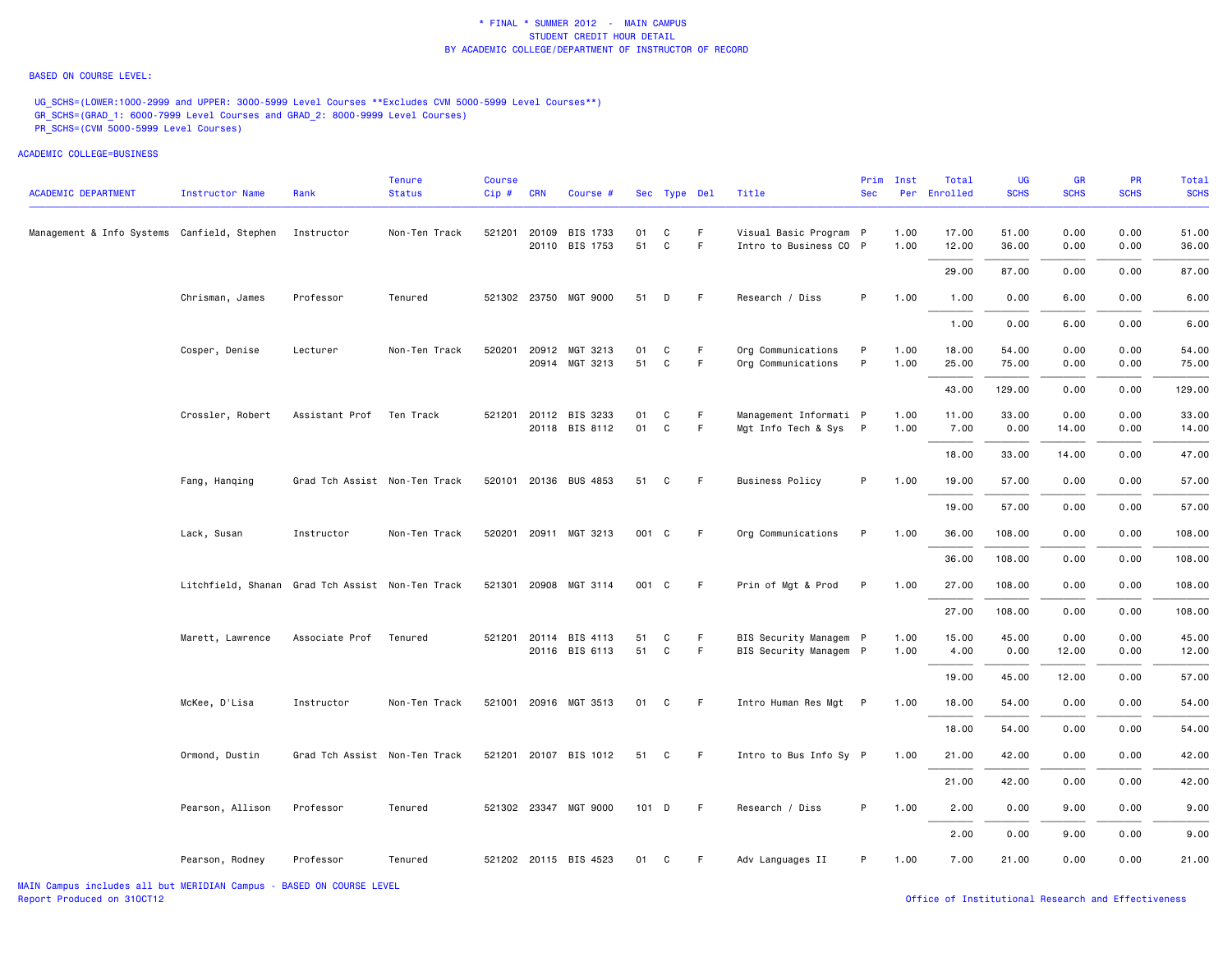#### BASED ON COURSE LEVEL:

UG\_SCHS=(LOWER:1000-2999 and UPPER: 3000-5999 Level Courses \*\*Excludes CVM 5000-5999 Level Courses\*\*) GR\_SCHS=(GRAD\_1: 6000-7999 Level Courses and GRAD\_2: 8000-9999 Level Courses) PR\_SCHS=(CVM 5000-5999 Level Courses)

|                                           |                                             |                               | <b>Tenure</b> | <b>Course</b> |              |                       |       |              |              |                        | Prim       | Inst | Total        | UG          | <b>GR</b>   | <b>PR</b>   | Total       |
|-------------------------------------------|---------------------------------------------|-------------------------------|---------------|---------------|--------------|-----------------------|-------|--------------|--------------|------------------------|------------|------|--------------|-------------|-------------|-------------|-------------|
| <b>ACADEMIC DEPARTMENT</b>                | <b>Instructor Name</b>                      | Rank                          | <b>Status</b> | $Cip \#$      | <b>CRN</b>   | Course #              |       | Sec Type Del |              | Title                  | <b>Sec</b> |      | Per Enrolled | <b>SCHS</b> | <b>SCHS</b> | <b>SCHS</b> | <b>SCHS</b> |
| Management & Info Systems Pearson, Rodney |                                             | Professor                     | Tenured       |               | 521202 20117 | BIS 6523              | 01    | C            | F.           | Adv Languages II       | P          | 1.00 | 3.00         | 0.00        | 9.00        | 0.00        | 9.00        |
|                                           |                                             |                               |               |               | 22107        | BIS 6523              | 513 C |              | $\mathbf{O}$ | Adv Languages II       | P          | 1.00 | 24.00        | 0.00        | 72.00       | 0.00        | 72.00       |
|                                           |                                             |                               |               |               |              | 22109 BIS 6523        | 515 C |              | $\mathbf 0$  | Adv Languages II       | P          | 1.00 | 1.00         | 0.00        | 3.00        | 0.00        | 3.00        |
|                                           |                                             |                               |               |               | 521299 22126 | BIS 2990              | 01    | C            | F            | Special Topic In BIS P |            | 1.00 | 17.00        | 51.00       | 0.00        | 0.00        | 51.00       |
|                                           |                                             |                               |               |               | 22127        | BIS 2990              | 02    | $\mathbf{C}$ | F            | Special Topic In BIS P |            | 1.00 | 14.00        | 42.00       | 0.00        | 0.00        | 42.00       |
|                                           |                                             |                               |               |               |              |                       |       |              |              |                        |            |      | 66.00        | 114.00      | 84.00       | 0.00        | 198.00      |
|                                           | Penney, Christophe Assistant Prof Ten Track |                               |               |               | 520101 20135 | <b>BUS 4853</b>       | 01    | C            | F            | <b>Business Policy</b> | P          | 1.00 | 27.00        | 81.00       | 0.00        | 0.00        | 81.00       |
|                                           |                                             |                               |               |               |              | 22098 BUS 4853        | 02    | C            | F            | <b>Business Policy</b> | P          | 1.00 | 21.00        | 63.00       | 0.00        | 0.00        | 63.00       |
|                                           |                                             |                               |               |               |              |                       |       |              |              |                        |            |      | 48.00        | 144.00      | 0.00        | 0.00        | 144.00      |
|                                           | Randolph, Robert                            | Grad Tch Assist Non-Ten Track |               | 080301        | 20915        | MGT 3323              | 01    | C            | F            | Entrepreneurship       | P          | 1.00 | 9.00         | 27.00       | 0.00        | 0.00        | 27.00       |
|                                           |                                             |                               |               | 521301        | 20910        | MGT 3114              | 51    | C            | F.           | Prin of Mgt & Prod     | P          | 1.00 | 28.00        | 112.00      | 0.00        | 0.00        | 112.00      |
|                                           |                                             |                               |               |               |              |                       |       |              |              |                        |            |      | 37.00        | 139.00      | 0.00        | 0.00        | 139.00      |
|                                           | Spencer, Barbara                            | Professor                     | Tenured       | 520201        | 21502        | MGT 8123              |       | 501 C        | $\mathbf 0$  | Strategic Bus Consul P |            | 1.00 | 8.00         | 0.00        | 24.00       | 0.00        | 24.00       |
|                                           |                                             |                               |               |               | 21503        | MGT 8123              |       | 503 C        | $\Omega$     | Strategic Bus Consul P |            | 1.00 | 25.00        | 0.00        | 75.00       | 0.00        | 75.00       |
|                                           |                                             |                               |               |               | 21504        | MGT 8123              | 505 C |              | $\mathsf{o}$ | Strategic Bus Consul P |            | 1.00 | 4.00         | 0.00        | 12.00       | 0.00        | 12.00       |
|                                           |                                             |                               |               |               |              | 22099 MGT 8123        |       | 101 C        | E            | Strategic Bus Consul P |            | 1.00 | 13.00        | 0.00        | 39.00       | 0.00        | 39.00       |
|                                           |                                             |                               |               |               |              |                       |       |              |              |                        |            |      | 50.00        | 0.00        | 150.00      | 0.00        | 150.00      |
|                                           | Taylor, G.                                  | Professor                     | Tenured       |               |              | 521301 20909 MGT 3114 | 01    | C.           | - F          | Prin of Mgt & Prod     | P          | 1.00 | 42.00        | 168.00      | 0.00        | 0.00        | 168.00      |
|                                           |                                             |                               |               |               |              |                       |       |              |              |                        |            |      | 42.00        | 168.00      | 0.00        | 0.00        | 168.00      |
|                                           | Templeton, Gary                             | Associate Prof                | Tenured       |               |              | 521201 20111 BIS 3233 |       | 001 C        | F            | Management Informati P |            | 1.00 | 21.00        | 63.00       | 0.00        | 0.00        | 63.00       |
|                                           |                                             |                               |               |               |              | 20113 BIS 3233        | 51 C  |              | F            | Management Informati P |            | 1.00 | 18.00        | 54.00       | 0.00        | 0.00        | 54.00       |
|                                           |                                             |                               |               |               | 21356        | BIS 8112              |       | 521 C        | $\Omega$     | Mgt Info Tech & Sys P  |            | 1.00 | 8,00         | 0.00        | 16.00       | 0.00        | 16.00       |
|                                           |                                             |                               |               |               | 21357        | BIS 8112              | 523 C |              | $\mathbf 0$  | Mgt Info Tech & Sys P  |            | 1.00 | 21.00        | 0.00        | 42.00       | 0.00        | 42.00       |
|                                           |                                             |                               |               |               |              | 21358 BIS 8112        |       | 525 C        | $\Omega$     | Mgt Info Tech & Sys P  |            | 1.00 | 3.00         | 0.00        | 6.00        | 0.00        | 6.00        |
|                                           |                                             |                               |               |               |              |                       |       |              |              |                        |            |      | 71.00        | 117.00      | 64.00       | 0.00        | 181.00      |
|                                           | Vardaman, James                             | Assistant Prof                | Ten Track     |               |              | 521003 20922 MGT 8111 | 51    | C            | F            | Human Resource Issue P |            | 1.00 | 19.00        | 0.00        | 19.00       | 0.00        | 19.00       |
|                                           |                                             |                               |               |               | 20925        | MGT 8112              | 51    | C            | F            | Leadership Skills      | P          | 1.00 | 18.00        | 0.00        | 36.00       | 0.00        | 36.00       |
|                                           |                                             |                               |               |               | 21496        | MGT 8111              | 521 C |              | $\mathsf{o}$ | Human Resource Issue P |            | 1.00 | 6.00         | 0.00        | 6.00        | 0.00        | 6.00        |
|                                           |                                             |                               |               |               | 21497        | MGT 8111              | 523 C |              | $\Omega$     | Human Resource Issue P |            | 1.00 | 20.00        | 0.00        | 20.00       | 0.00        | 20.00       |
|                                           |                                             |                               |               |               | 21498        | MGT 8111              | 525 C |              | 0            | Human Resource Issue P |            | 1.00 | 2.00         | 0.00        | 2.00        | 0.00        | 2.00        |
|                                           |                                             |                               |               |               | 21499        | MGT 8112              |       | 521 C        | $\Omega$     | Leadership Skills      | P          | 1.00 | 7.00         | 0.00        | 14.00       | 0.00        | 14.00       |
|                                           |                                             |                               |               |               | 21500        | MGT 8112              | 523 C |              | $\mathbf 0$  | Leadership Skills      | P          | 1.00 | 18.00        | 0.00        | 36.00       | 0.00        | 36.00       |
|                                           |                                             |                               |               |               |              | 21501 MGT 8112        | 525 C |              | $\mathbf 0$  | Leadership Skills      | P          | 1.00 | 2.00         | 0.00        | 4.00        | 0.00        | 4.00        |
|                                           |                                             |                               |               |               |              |                       |       |              |              |                        |            |      | 92.00        | 0.00        | 137.00      | 0.00        | 137.00      |
|                                           | Warkentin, Merrill Professor                |                               | Tenured       |               |              | 521201 20106 BIS 1012 | 01    | C            | F            | Intro to Bus Info Sy P |            | 1.00 | 12.00        | 24.00       | 0.00        | 0.00        | 24.00       |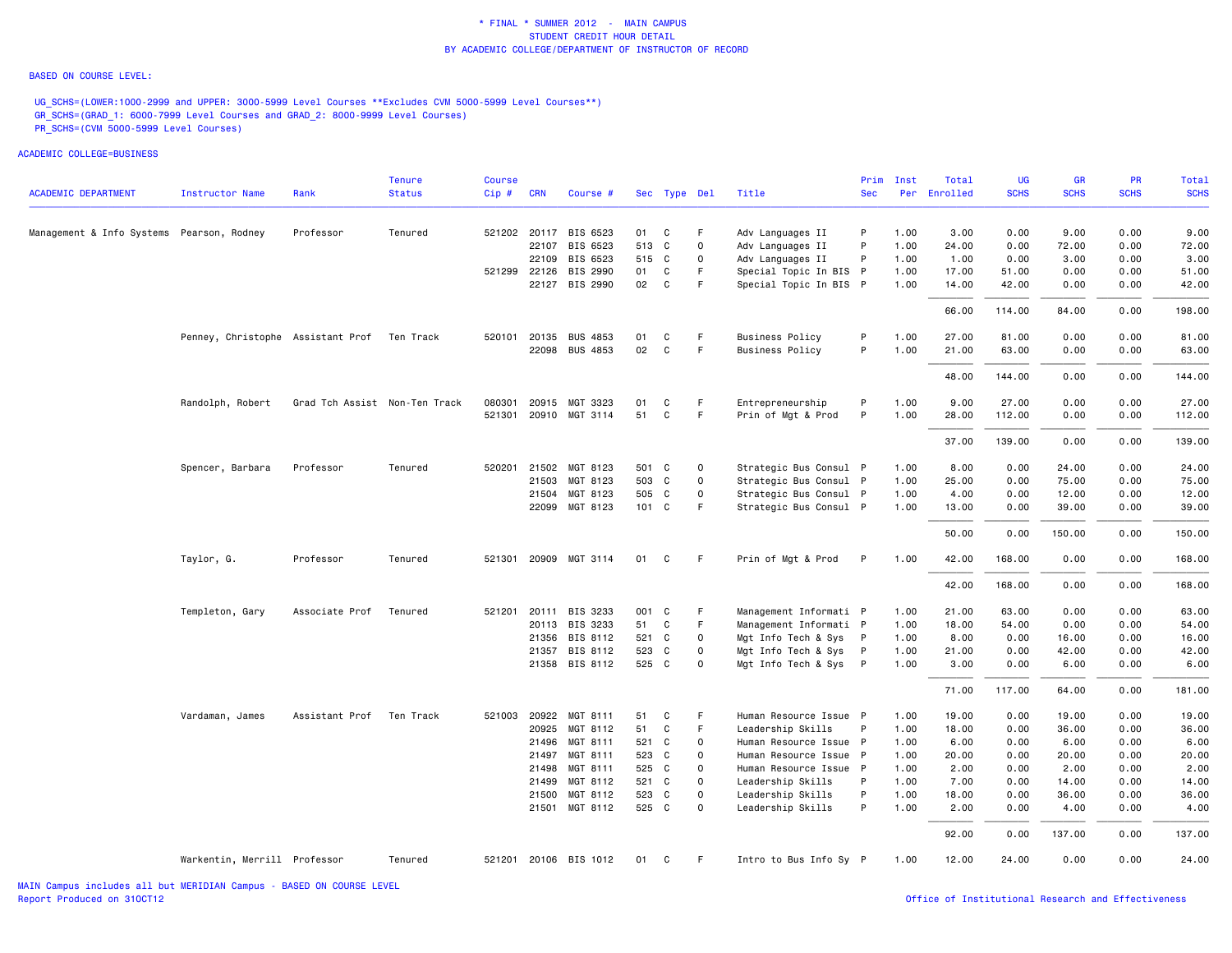### BASED ON COURSE LEVEL:

UG\_SCHS=(LOWER:1000-2999 and UPPER: 3000-5999 Level Courses \*\*Excludes CVM 5000-5999 Level Courses\*\*) GR\_SCHS=(GRAD\_1: 6000-7999 Level Courses and GRAD\_2: 8000-9999 Level Courses) PR\_SCHS=(CVM 5000-5999 Level Courses)

### ACADEMIC COLLEGE=BUSINESS

| <b>ACADEMIC DEPARTMENT</b>                             | Instructor Name | Rank | Tenure<br><b>Status</b> | Course<br>Cip # | CRN | Course #       |        | Sec Type Del | Title                  | <b>Sec</b> | Prim Inst | Total<br>Per Enrolled | UG.<br><b>SCHS</b> | <b>GR</b><br><b>SCHS</b> | <b>PR</b><br><b>SCHS</b> | Total<br><b>SCHS</b> |
|--------------------------------------------------------|-----------------|------|-------------------------|-----------------|-----|----------------|--------|--------------|------------------------|------------|-----------|-----------------------|--------------------|--------------------------|--------------------------|----------------------|
| Management & Info Systems Warkentin, Merrill Professor |                 |      | Tenured                 | 521201          |     | 22832 BIS 9000 | 101 D  |              | Research / Diss        | P.         | 1.00      | 4.00                  | 0.00               | 27.00                    | 0.00                     | 27.00                |
|                                                        |                 |      |                         |                 |     | 23517 BIS 9000 | 01 D   |              | Research / Diss        | P.         | 1.00      | 1.00                  | 0.00               | 3.00                     | 0.00                     | 3.00                 |
|                                                        |                 |      |                         |                 |     | 23540 BIS 7000 | $01$ I |              | Directed Indiv Study P |            | 1.00      | 1.00                  | 0.00               | 3.00                     | 0.00                     | 3.00                 |
|                                                        |                 |      |                         |                 |     | 23766 BIS 9000 | 51 D   |              | Research / Diss        | P          | 00.1      | 1.00                  | 0.00               | 3.00                     | 0.00                     | 3.00                 |
|                                                        |                 |      |                         |                 |     |                |        |              |                        |            |           | 19,00                 | 24.00              | 36.00                    | 0.00                     | 60.00                |
|                                                        |                 |      |                         |                 |     |                |        |              |                        |            |           | ========              | ========           | ========                 | ========                 | ==========           |

 $658.00$   $1369.00$   $512.00$   $0.00$   $1881.00$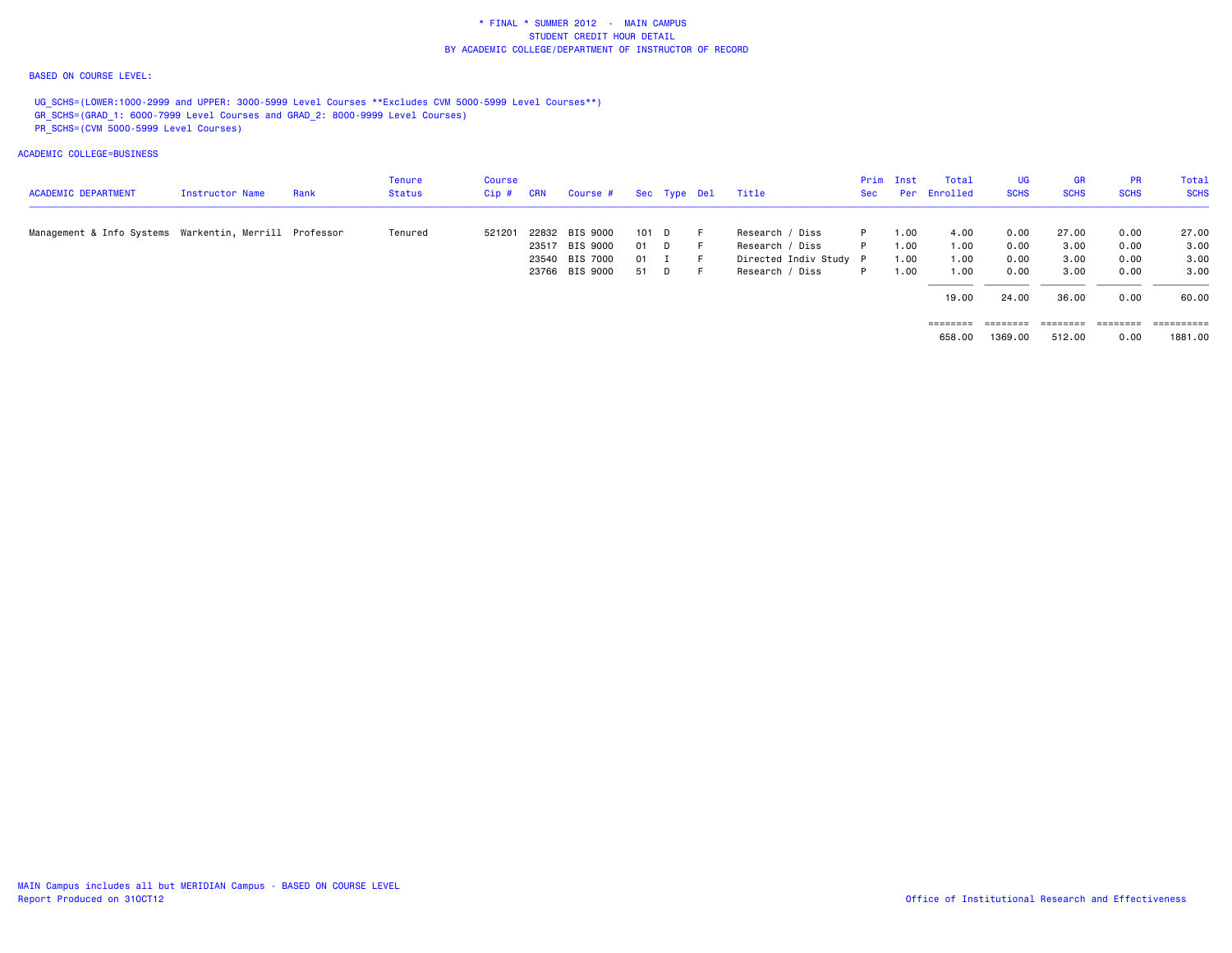#### BASED ON COURSE LEVEL:

UG\_SCHS=(LOWER:1000-2999 and UPPER: 3000-5999 Level Courses \*\*Excludes CVM 5000-5999 Level Courses\*\*) GR\_SCHS=(GRAD\_1: 6000-7999 Level Courses and GRAD\_2: 8000-9999 Level Courses) PR\_SCHS=(CVM 5000-5999 Level Courses)

| <b>ACADEMIC DEPARTMENT</b>                 | Instructor Name                                  | Rank                          | <b>Tenure</b><br><b>Status</b> | <b>Course</b><br>Cip# | <b>CRN</b>   | Course #              |         | Sec Type Del |             | Title                  | Prim<br><b>Sec</b> | Inst | Total<br>Per Enrolled | <b>UG</b><br><b>SCHS</b> | <b>GR</b><br><b>SCHS</b> | <b>PR</b><br><b>SCHS</b> | Total<br><b>SCHS</b> |
|--------------------------------------------|--------------------------------------------------|-------------------------------|--------------------------------|-----------------------|--------------|-----------------------|---------|--------------|-------------|------------------------|--------------------|------|-----------------------|--------------------------|--------------------------|--------------------------|----------------------|
|                                            |                                                  |                               |                                |                       |              |                       |         |              | F           |                        | P                  |      |                       |                          |                          |                          |                      |
| Marketing, Quan Anal &Bus Blakeney, Alisha |                                                  | Grad Tch Assist Non-Ten Track |                                |                       |              | 521401 22153 MKT 4143 | 51      | C            |             | Sales Management       |                    | 1.00 | 15.00                 | 45.00                    | 0.00                     | 0.00                     | 45.00                |
|                                            |                                                  |                               |                                |                       |              |                       |         |              |             |                        |                    |      | 15.00                 | 45.00                    | 0.00                     | 0.00                     | 45.00                |
|                                            | Bryant, James                                    | Lecturer                      | Non-Ten Track                  | 220199                |              | 21362 BL 8112         | 521 C   |              | $\mathbf 0$ | Law Ethics Disp Res    | $\mathsf{P}$       | 1.00 | 5.00                  | 0.00                     | 10.00                    | 0.00                     | 10.00                |
|                                            |                                                  |                               |                                |                       |              | 21363 BL 8112         | 523     | C            | $\mathbf 0$ | Law Ethics Disp Res    | P                  | 1.00 | 27.00                 | 0.00                     | 54.00                    | 0.00                     | 54.00                |
|                                            |                                                  |                               |                                |                       |              | 21364 BL 8112         | 525 C   |              | $\mathbf 0$ | Law Ethics Disp Res    | $\mathsf{P}$       | 1.00 | 4.00                  | 0.00                     | 8.00                     | 0.00                     | 8.00                 |
|                                            |                                                  |                               |                                |                       |              |                       |         |              |             |                        |                    |      | 36.00                 | 0.00                     | 72.00                    | 0.00                     | 72.00                |
|                                            | Chakrabarty, Subhr Associate Prof                |                               | Tenured                        |                       | 521401 20933 | MKT 4113              | 01      | C            | F.          | Personal Selling       | P                  | 1.00 | 17.00                 | 51.00                    | 0.00                     | 0.00                     | 51.00                |
|                                            |                                                  |                               |                                |                       |              | 20934 MKT 4113        | 51      | C            | F           | Personal Selling       | P                  | 1.00 | 10.00                 | 30.00                    | 0.00                     | 0.00                     | 30.00                |
|                                            |                                                  |                               |                                |                       |              |                       |         |              |             |                        |                    |      | 27.00                 | 81.00                    | 0.00                     | 0.00                     | 81.00                |
|                                            | Collier, Joel                                    | Associate Prof                | Tenured                        |                       |              | 521401 20943 MKT 8153 | 01      | C            | F           | Strategic Marketing P  |                    | 1.00 | 10.00                 | 0.00                     | 30.00                    | 0.00                     | 30.00                |
|                                            |                                                  |                               |                                |                       |              | 21514 MKT 8153        | 511 C   |              | 0           | Strategic Marketing    | $\mathsf{P}$       | 1.00 | 5.00                  | 0.00                     | 15.00                    | 0.00                     | 15.00                |
|                                            |                                                  |                               |                                |                       |              | 21515 MKT 8153        | 513 C   |              | 0           | Strategic Marketing    | $\mathsf{P}$       | 1.00 | 23.00                 | 0.00                     | 69.00                    | 0.00                     | 69.00                |
|                                            |                                                  |                               |                                |                       |              | 21516 MKT 8153        | 515 C   |              | 0           | Strategic Marketing    | P                  | 1.00 | 5.00                  | 0.00                     | 15.00                    | 0.00                     | 15.00                |
|                                            |                                                  |                               |                                |                       |              | 23441 MKT 7000        | $102$ I |              | F           | Directed Indiv Study P |                    | 1.00 | 1.00                  | 0.00                     | 3.00                     | 0.00                     | 3.00                 |
|                                            |                                                  |                               |                                |                       |              |                       |         |              |             |                        |                    |      | 44.00                 | 0.00                     | 132.00                   | 0.00                     | 132.00               |
|                                            | Ford, Toni-Rochell Grad Tch Assist Non-Ten Track |                               |                                |                       | 521401 21508 | MKT 3013              | 501 C   |              | 0           | Principles Of Mkt      | P                  | 1.00 | 4.00                  | 12.00                    | 0.00                     | 0.00                     | 12.00                |
|                                            |                                                  |                               |                                |                       | 21509        | MKT 3013              | 503 C   |              | 0           | Principles Of Mkt      | P                  | 1.00 | 2.00                  | 6.00                     | 0.00                     | 0.00                     | 6.00                 |
|                                            |                                                  |                               |                                |                       |              | 22378 MKT 3013        | 504 C   |              | 0           | Principles Of Mkt      | P                  | 1.00 | 1.00                  | 3.00                     | 0.00                     | 0.00                     | 3.00                 |
|                                            |                                                  |                               |                                |                       |              |                       |         |              |             |                        |                    |      | 7.00                  | 21.00                    | 0.00                     | 0.00                     | 21.00                |
|                                            | Goree, Michael                                   | Instructor                    | Non-Ten Track                  |                       | 521401 20931 | MKT 3213              | 51      | C            | F.          | Retailing              | P                  | 1.00 | 38.00                 | 114.00                   | 0.00                     | 0.00                     | 114.00               |
|                                            |                                                  |                               |                                |                       | 21721        | MKT 3013              | 555 M   |              | 0           | Principles Of Mkt      | P                  | 1.00 | 3.00                  | 9.00                     | 0.00                     | 0.00                     | 9.00                 |
|                                            |                                                  |                               |                                |                       | 21722        | MKT 3013              | 901     | M            | $\mathbf 0$ | Principles Of Mkt      | P                  | 1.00 | 9.00                  | 27.00                    | 0.00                     | 0.00                     | 27.00                |
|                                            |                                                  |                               |                                |                       |              | 521499 20940 MKT 4613 | 51 C    |              | F           | Services Marketing     | P                  | 1.00 | 20.00                 | 60.00                    | 0.00                     | 0.00                     | 60.00                |
|                                            |                                                  |                               |                                |                       |              |                       |         |              |             |                        |                    |      | 70.00                 | 210.00                   | 0.00                     | 0.00                     | 210.00               |
|                                            | Graham, Kenneth                                  | Grad Tch Assist Non-Ten Track |                                |                       |              | 521401 20932 MKT 3933 | 51      | C            | F.          | International Mkt      | P                  | 1.00 | 17.00                 | 51.00                    | 0.00                     | 0.00                     | 51.00                |
|                                            |                                                  |                               |                                |                       |              |                       |         |              |             |                        |                    |      | 17.00                 | 51.00                    | 0.00                     | 0.00                     | 51.00                |
|                                            | Hill, William                                    | Associate Prof                | Tenured                        |                       | 521302 21368 | BQA 8233              | 561 C   |              | 0           | Quant Analysis & Bus P |                    | 1.00 | 8.00                  | 0.00                     | 24.00                    | 0.00                     | 24.00                |
|                                            |                                                  |                               |                                |                       | 21369        | BQA 8233              | 563 C   |              | $\mathbf 0$ | Quant Analysis & Bus P |                    | 1.00 | 12.00                 | 0.00                     | 36.00                    | 0.00                     | 36.00                |
|                                            |                                                  |                               |                                |                       |              | 21370 BQA 8233        | 565 C   |              | $\mathbf 0$ | Quant Analysis & Bus P |                    | 1.00 | 1.00                  | 0.00                     | 3.00                     | 0.00                     | 3.00                 |
|                                            |                                                  |                               |                                |                       |              |                       |         |              |             |                        |                    |      | 21.00                 | 0.00                     | 63.00                    | 0.00                     | 63.00                |
|                                            | Johnson, Emily                                   | Non-Faculty                   | Non-Faculty                    |                       |              | 521401 21724 MKT 3213 | 555 M   |              | 0           | Retailing              | P                  | 1.00 | 3.00                  | 9.00                     | 0.00                     | 0.00                     | 9.00                 |
|                                            |                                                  |                               |                                |                       | 21725        | MKT 3213              | 901 M   |              | 0           | Retailing              | P                  | 1.00 | 9.00                  | 27.00                    | 0.00                     | 0.00                     | 27.00                |
|                                            |                                                  |                               |                                |                       |              | 21728 MKT 4123        | 901 M   |              | 0           | Advertising            | P                  | 1.00 | 3.00                  | 9.00                     | 0.00                     | 0.00                     | 9.00                 |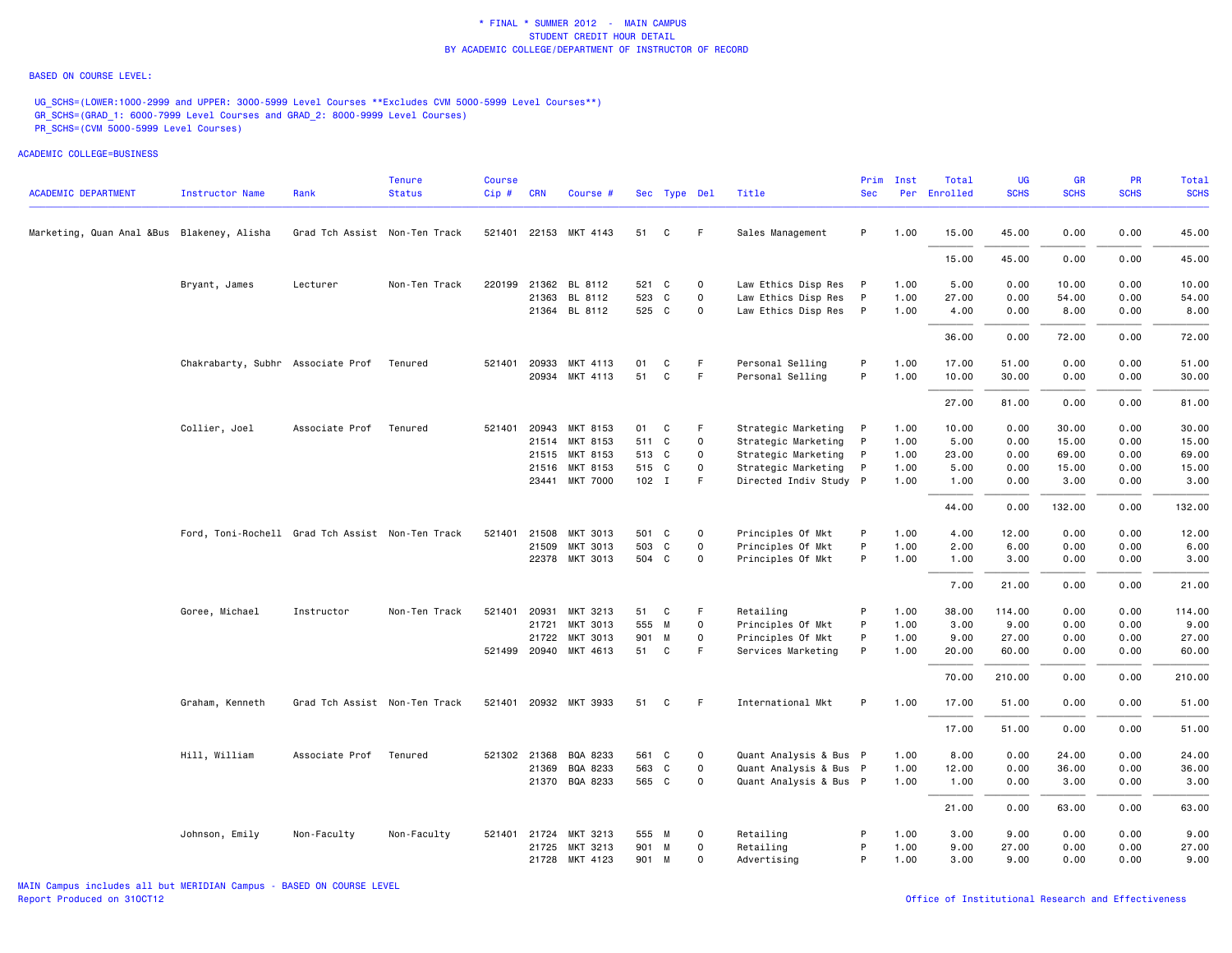### BASED ON COURSE LEVEL:

UG\_SCHS=(LOWER:1000-2999 and UPPER: 3000-5999 Level Courses \*\*Excludes CVM 5000-5999 Level Courses\*\*) GR\_SCHS=(GRAD\_1: 6000-7999 Level Courses and GRAD\_2: 8000-9999 Level Courses) PR\_SCHS=(CVM 5000-5999 Level Courses)

| <b>ACADEMIC DEPARTMENT</b>                | <b>Instructor Name</b> | Rank           | <b>Tenure</b><br><b>Status</b> | Course<br>Cip# | <b>CRN</b>   | Course #              |         | Sec Type Del |             | Title                  | Prim<br><b>Sec</b> | Inst | Total<br>Per Enrolled | <b>UG</b><br><b>SCHS</b> | <b>GR</b><br><b>SCHS</b> | PR<br><b>SCHS</b> | Total<br><b>SCHS</b> |
|-------------------------------------------|------------------------|----------------|--------------------------------|----------------|--------------|-----------------------|---------|--------------|-------------|------------------------|--------------------|------|-----------------------|--------------------------|--------------------------|-------------------|----------------------|
|                                           |                        |                |                                |                |              |                       |         |              |             |                        |                    |      |                       |                          |                          |                   |                      |
|                                           |                        |                |                                |                |              |                       |         |              |             |                        |                    |      | 15.00                 | 45.00                    | 0.00                     | 0.00              | 45.00                |
| Marketing, Quan Anal &Bus Liddell, Gloria |                        | Assistant Prof | Ten Track                      | 220199         |              | 20125 BL 8112         | 51      | C            | F.          | Law Ethics Disp Res    | $\mathsf{P}$       | 1.00 | 6.00                  | 0.00                     | 12.00                    | 0.00              | 12.00                |
|                                           |                        |                |                                |                | 521501 20123 | BL 4333               | 51      | C            | $\mathsf F$ | Real Estate Law        | P                  | 1.00 | 10.00                 | 30.00                    | 0.00                     | 0.00              | 30.00                |
|                                           |                        |                |                                |                |              | 20124 BL 6333         | 51      | C            | $\mathsf F$ | Real Estate Law        | P                  | 1.00 | 10.00                 | 0.00                     | 30.00                    | 0.00              | 30.00                |
|                                           |                        |                |                                |                |              | 21119 REF 4333        | 51      | C            | F           | Real Estate Law        | P                  | 1.00 | 6.00                  | 18.00                    | 0.00                     | 0.00              | 18.00                |
|                                           |                        |                |                                |                |              |                       |         |              |             |                        |                    |      | 32.00                 | 48.00                    | 42.00                    | 0.00              | 90.00                |
|                                           | Liddell, Pearson       | Professor      | Tenured                        | 220199         | 20120        | BL 2413               | 51      | C            | F           | Legal Envt Bus         | P                  | 1.00 | 18.00                 | 54.00                    | 0.00                     | 0.00              | 54.00                |
|                                           |                        |                |                                |                |              | 20122 BL 3223         | 51      | C            | F.          | Law Of Comm Trans      | P                  | 1.00 | 6.00                  | 18.00                    | 0.00                     | 0.00              | 18.00                |
|                                           |                        |                |                                |                |              | 23117 BL 7000         | 51 I    |              | F           | Directed Indiv Study P |                    | 1.00 | 1.00                  | 0.00                     | 3.00                     | 0.00              | 3.00                 |
|                                           |                        |                |                                |                |              |                       |         |              |             |                        |                    |      | 25.00                 | 72.00                    | 3.00                     | 0.00              | 75.00                |
|                                           | Lueg, Jason            | Professor      | Tenured                        |                |              | 521401 23546 MKT 4000 |         | $01$ I       | -F          | Directed Indiv Study P |                    | 1.00 | 1.00                  | 3.00                     | 0.00                     | 0.00              | 3.00                 |
|                                           |                        |                |                                |                |              |                       |         |              |             |                        |                    |      | 1.00                  | 3.00                     | 0.00                     | 0.00              | 3.00                 |
|                                           | Lueg, Nicole           | Professor      | Tenured                        |                |              | 521401 22697 MKT 9000 | 101 D   |              | F           | Research / Diss        | P                  | 1.00 | 3.00                  | 0.00                     | 18.00                    | 0.00              | 18.00                |
|                                           |                        |                |                                |                |              |                       |         |              |             |                        |                    |      | 3.00                  | 0.00                     | 18.00                    | 0.00              | 18.00                |
|                                           | McCormick, James       | Instructor     | Non-Ten Track                  |                |              | 521302 20126 BQA 2113 | 001     | C            | F           | Bus Stat Methods I     | P                  | 1.00 | 26.00                 | 78.00                    | 0.00                     | 0.00              | 78.00                |
|                                           |                        |                |                                |                |              | 20131 BQA 3123        | 01      | C            | F           | Bus Stat Methods II    | $\mathsf{P}$       | 1.00 | 36.00                 | 108.00                   | 0.00                     | 0.00              | 108.00               |
|                                           |                        |                |                                |                |              |                       |         |              |             |                        |                    |      | 62.00                 | 186.00                   | 0.00                     | 0.00              | 186.00               |
|                                           | Moore, Melissa         | Professor      | Tenured                        | 521401         | 20927        | MKT 3013              | 01      | C            | F           | Principles Of Mkt      | P                  | 1.00 | 25.00                 | 75.00                    | 0.00                     | 0.00              | 75.00                |
|                                           |                        |                |                                |                | 20928        | MKT 3013              | 02      | C            | $\mathsf F$ | Principles Of Mkt      | P                  | 1.00 | 45.00                 | 135.00                   | 0.00                     | 0.00              | 135.00               |
|                                           |                        |                |                                |                |              |                       |         |              |             |                        |                    |      |                       |                          |                          |                   |                      |
|                                           |                        |                |                                |                |              |                       |         |              |             |                        |                    |      | 70.00                 | 210.00                   | 0.00                     | 0.00              | 210.00               |
|                                           | Moore, Robert          | Professor      | Tenured                        | 521401         | 20937        | MKT 4213              | 01      | C            | F           | Internet Marketing     | P                  | 1.00 | 12.00                 | 36.00                    | 0.00                     | 0.00              | 36.00                |
|                                           |                        |                |                                |                |              | 20942 MKT 6213        | 01      | C            | F           | Internet Marketing     | P                  | 1.00 | 7.00                  | 0.00                     | 21.00                    | 0.00              | 21.00                |
|                                           |                        |                |                                |                | 21511        | MKT 6213              | 511 C   |              | $\mathbf 0$ | Internet Marketing     | P                  | 1.00 | 6.00                  | 0.00                     | 18.00                    | 0.00              | 18.00                |
|                                           |                        |                |                                |                |              | 21512 MKT 6213        | 513 C   |              | $\mathbf 0$ | Internet Marketing     | P                  | 1.00 | 21.00                 | 0.00                     | 63.00                    | 0.00              | 63.00                |
|                                           |                        |                |                                |                |              | 21513 MKT 6213        | 515 C   |              | $\mathbf 0$ | Internet Marketing     | P                  | 1.00 | 2.00                  | 0.00                     | 6.00                     | 0.00              | 6.00                 |
|                                           |                        |                |                                |                |              | 23440 MKT 7000        | $101$ I |              | F           | Directed Indiv Study P |                    | 1.00 | 1.00                  | 0.00                     | 3.00                     | 0.00              | 3.00                 |
|                                           |                        |                |                                |                |              |                       |         |              |             |                        |                    |      | 49.00                 | 36.00                    | 111.00                   | 0.00              | 147.00               |
|                                           | Shanahan, Kevin        | Associate Prof | Tenured                        |                | 521302 20133 | BQA 8233              | 51      | C            | F           | Quant Analysis & Bus P |                    | 1.00 | 15.00                 | 0.00                     | 45.00                    | 0.00              | 45.00                |
|                                           |                        |                |                                |                | 521401 20935 | MKT 4123              | 01      | C            | F           | Advertising            | P                  | 1.00 | 20.00                 | 60.00                    | 0.00                     | 0.00              | 60.00                |
|                                           |                        |                |                                |                |              | 23453 MKT 7000        | 103 I   |              | F           | Directed Indiv Study P |                    | 1.00 | 1.00                  | 0.00                     | 3.00                     | 0.00              | 3.00                 |
|                                           |                        |                |                                |                |              |                       |         |              |             |                        |                    |      | 36.00                 | 60.00                    | 48.00                    | 0.00              | 108,00               |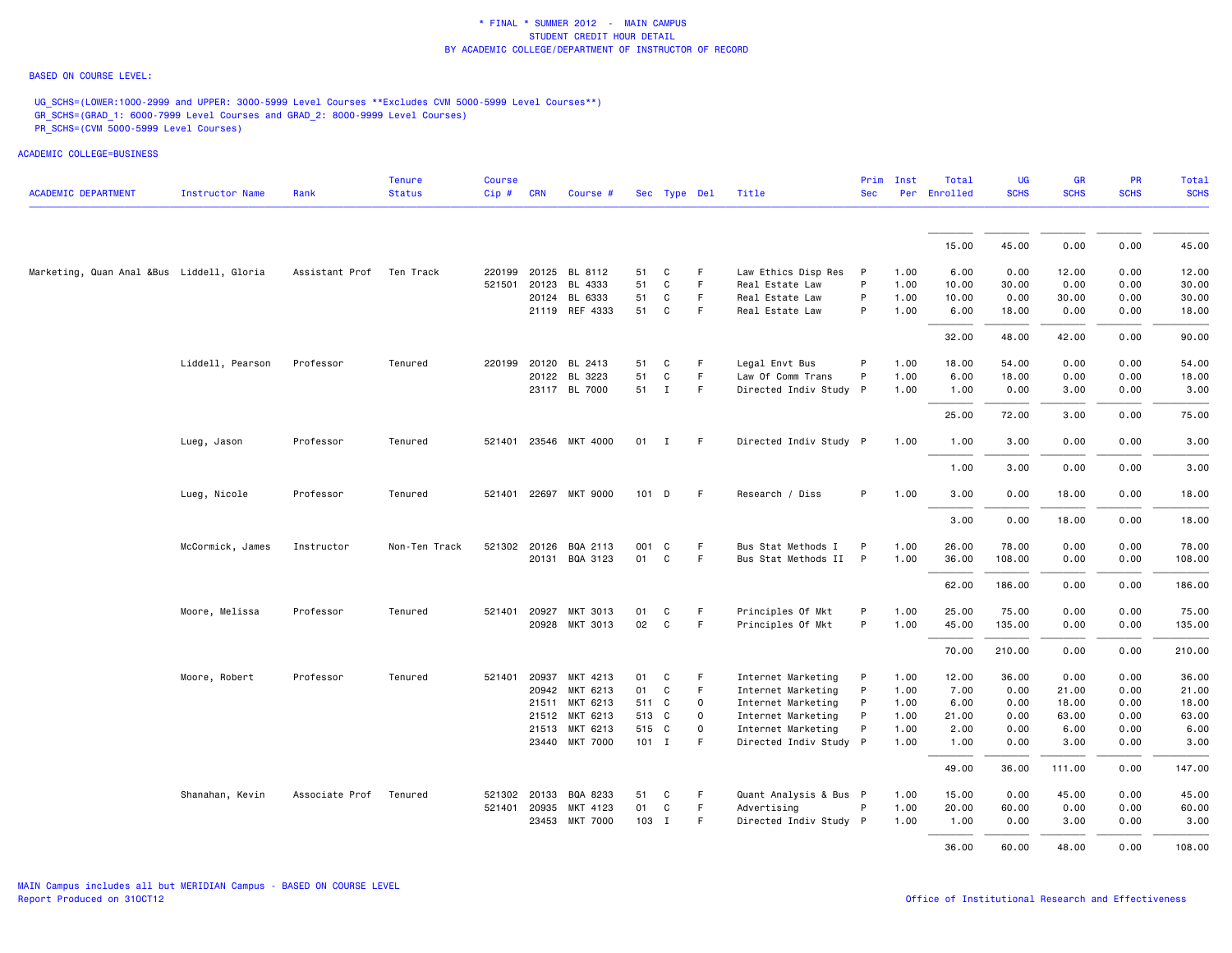### BASED ON COURSE LEVEL:

UG\_SCHS=(LOWER:1000-2999 and UPPER: 3000-5999 Level Courses \*\*Excludes CVM 5000-5999 Level Courses\*\*) GR\_SCHS=(GRAD\_1: 6000-7999 Level Courses and GRAD\_2: 8000-9999 Level Courses) PR\_SCHS=(CVM 5000-5999 Level Courses)

ACADEMIC COLLEGE=BUSINESS

|                                        |                  |                               | <b>Tenure</b> | Course       |            |                       |       |              |              |                        | Prim       | Inst | Total    | <b>UG</b>   | <b>GR</b>   | PR          | <b>Total</b> |
|----------------------------------------|------------------|-------------------------------|---------------|--------------|------------|-----------------------|-------|--------------|--------------|------------------------|------------|------|----------|-------------|-------------|-------------|--------------|
| <b>ACADEMIC DEPARTMENT</b>             | Instructor Name  | Rank                          | <b>Status</b> | Cip#         | <b>CRN</b> | Course #              |       | Sec Type Del |              | Title                  | <b>Sec</b> | Per  | Enrolled | <b>SCHS</b> | <b>SCHS</b> | <b>SCHS</b> | <b>SCHS</b>  |
| Marketing, Quan Anal &Bus Sullivan, J. |                  | Professor                     | Tenured       | 521302 20127 |            | BQA 2113              | 01    | C            |              | Bus Stat Methods I     | P          | 1.00 | 13.00    | 39.00       | 0.00        | 0.00        | 39.00        |
|                                        |                  |                               |               |              |            | 20128 BQA 2113        | 02    | C            |              | Bus Stat Methods I     |            | 1.00 | 11.00    | 33.00       | 0.00        | 0.00        | 33.00        |
|                                        |                  |                               |               |              |            | 20130 BQA 3123        | 001 C |              | F.           | Bus Stat Methods II P  |            | 1.00 | 22.00    | 66.00       | 0.00        | 0.00        | 66.00        |
|                                        |                  |                               |               |              |            |                       |       |              |              |                        |            |      | 46.00    | 138.00      | 0.00        | 0.00        | 138.00       |
|                                        | Tahai, Alireza   | Professor                     | Tenured       |              |            | 521302 20129 BQA 2113 | 51    | C            |              | Bus Stat Methods I     |            | 1.00 | 16.00    | 48.00       | 0.00        | 0.00        | 48.00        |
|                                        |                  |                               |               |              |            | 20132 BQA 3123        | 51    | C            | F.           | Bus Stat Methods II P  |            | 1.00 | 27.00    | 81.00       | 0.00        | 0.00        | 81.00        |
|                                        |                  |                               |               |              |            |                       |       |              |              |                        |            |      | 43.00    | 129.00      | 0.00        | 0.00        | 129.00       |
|                                        | Taylor, Ronald   | Professor                     | Tenured       | 521302 22137 |            | BQA 8233              | 521 C |              | $\mathbf{o}$ | Quant Analysis & Bus P |            | 1.00 | 5.00     | 0.00        | 15.00       | 0.00        | 15.00        |
|                                        |                  |                               |               |              |            | 22138 BQA 8233        | 523 C |              | $\mathbf 0$  | Quant Analysis & Bus P |            | 1.00 | 13.00    | 0.00        | 39.00       | 0.00        | 39.00        |
|                                        |                  |                               |               |              | 22139      | BQA 8233              | 525 C |              | $\mathbf 0$  | Quant Analysis & Bus P |            | 1.00 | 3.00     | 0.00        | 9.00        | 0.00        | 9.00         |
|                                        |                  |                               |               | 521401       |            | 20929 MKT 3013        | 51    | C.           |              | Principles Of Mkt      | P          | 1.00 | 30.00    | 90.00       | 0.00        | 0.00        | 90.00        |
|                                        |                  |                               |               |              |            |                       |       |              |              |                        |            |      | 51.00    | 90.00       | 63.00       | 0.00        | 153.00       |
|                                        | Webster, Cynthia | Professor                     | Tenured       | 521401       | 20938      | MKT 4413              | 01    | C            | F            | Consumer Behavior      | P          | 1.00 | 12.00    | 36.00       | 0.00        | 0.00        | 36.00        |
|                                        |                  |                               |               |              |            | 20939 MKT 4533        | 01    | C            | F.           | Marketing Research     | P          | 1.00 | 19.00    | 57.00       | 0.00        | 0.00        | 57.00        |
|                                        |                  |                               |               |              |            |                       |       |              |              |                        |            |      | 31.00    | 93.00       | 0.00        | 0.00        | 93.00        |
|                                        | Wilder, Kelly    | Grad Tch Assist Non-Ten Track |               | 521401       |            | 20941 MKT 4813        | 01    | C            | -F           | Marketing-Mgt          | P.         | 1.00 | 9.00     | 27.00       | 0.00        | 0.00        | 27.00        |
|                                        |                  |                               |               |              |            |                       |       |              |              |                        |            |      | 9.00     | 27.00       | 0.00        | 0.00        | 27.00        |

 ======== ======== ======== ======== ==========710.00 1545.00 552.00 0.00 2097.00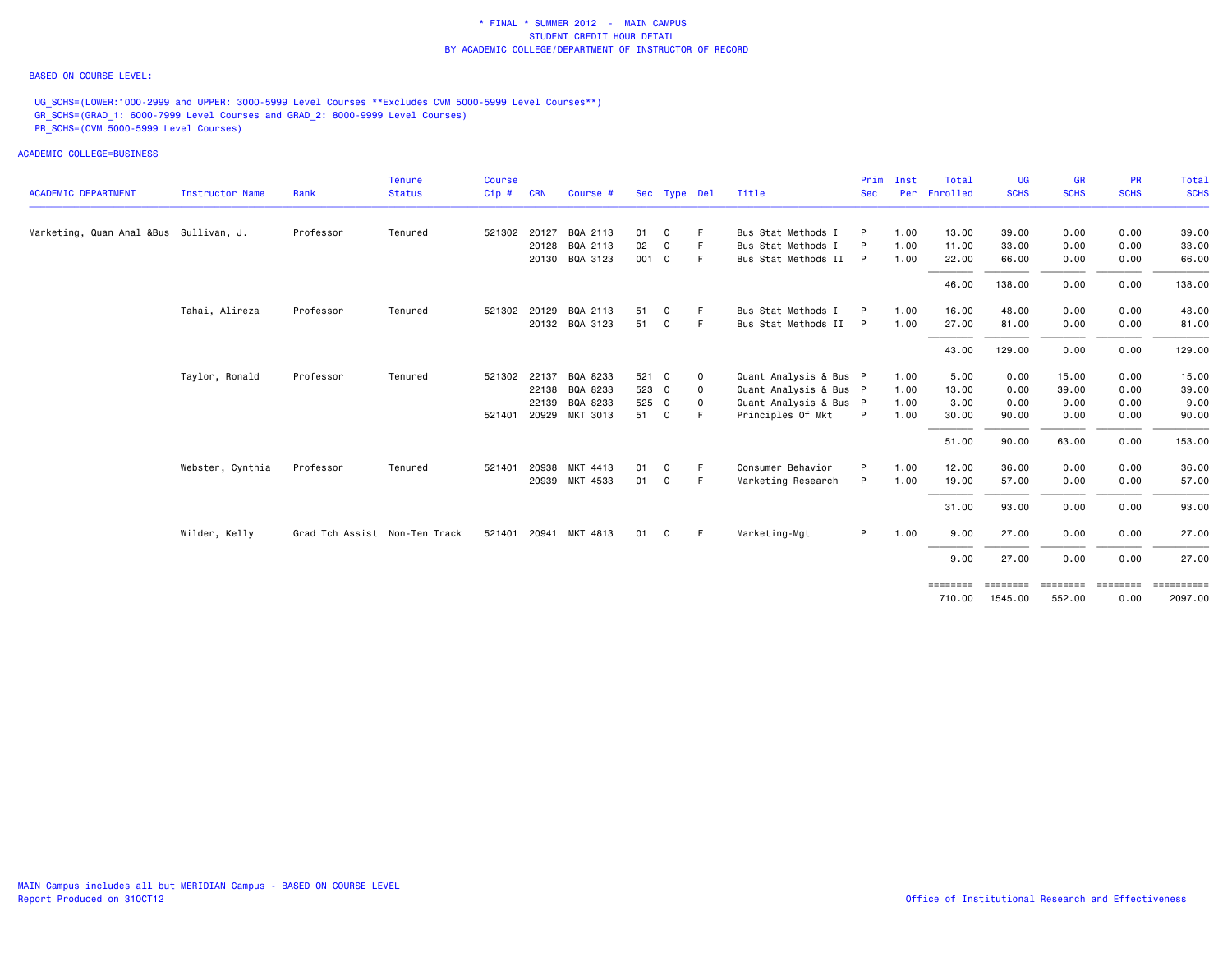#### BASED ON COURSE LEVEL:

UG\_SCHS=(LOWER:1000-2999 and UPPER: 3000-5999 Level Courses \*\*Excludes CVM 5000-5999 Level Courses\*\*) GR\_SCHS=(GRAD\_1: 6000-7999 Level Courses and GRAD\_2: 8000-9999 Level Courses) PR\_SCHS=(CVM 5000-5999 Level Courses)

| <b>ACADEMIC DEPARTMENT</b> | <b>Instructor Name</b> | Rank                          | <b>Tenure</b><br><b>Status</b> | <b>Course</b><br>Cip# | <b>CRN</b> | Course #              |         | Sec Type Del |             | Title                  | Prim<br><b>Sec</b> | Inst | Total<br>Per Enrolled | <b>UG</b><br><b>SCHS</b> | <b>GR</b><br><b>SCHS</b> | <b>PR</b><br><b>SCHS</b> | Total<br><b>SCHS</b> |
|----------------------------|------------------------|-------------------------------|--------------------------------|-----------------------|------------|-----------------------|---------|--------------|-------------|------------------------|--------------------|------|-----------------------|--------------------------|--------------------------|--------------------------|----------------------|
|                            |                        |                               |                                |                       |            |                       |         |              |             |                        |                    |      |                       |                          |                          |                          |                      |
| Counseling & Educational   | Abernathy, Larry       | Resrch Assist P Non-Ten Track |                                | 130408                | 20539      | EPY 2513              | 01      | C            | F           | Human Growth & Devel P |                    | 1.00 | 20.00                 | 60.00                    | 0.00                     | 0.00                     | 60.00                |
|                            |                        |                               |                                |                       |            | 130499 23691 EPY 4000 | 01      | $\mathbf{I}$ | F           | Directed Indiv Study P |                    | 1.00 | 1.00                  | 3.00                     | 0.00                     | 0.00                     | 3.00                 |
|                            |                        |                               |                                |                       |            |                       |         |              |             |                        |                    |      | 21.00                 | 63.00                    | 0.00                     | 0.00                     | 63.00                |
|                            | Cooley, Laura          | Grad Res Assist Non-Ten Track |                                |                       |            | 130499 20545 EPY 3543 | 51      | C            | F           | Psych Of Adoles        | P                  | 1.00 | 22.00                 | 66.00                    | 0.00                     | 0.00                     | 66.00                |
|                            |                        |                               |                                |                       |            |                       |         |              |             |                        |                    |      | 22.00                 | 66.00                    | 0.00                     | 0.00                     | 66.00                |
|                            | Dooley, Kathy          | Professor                     | Tenured                        | 131101                | 20265      | COE 8183              | 01      | C            | F           | Utilizing Art in Cou P |                    | 1.00 | 15.00                 | 0.00                     | 45.00                    | 0.00                     | 45.00                |
|                            |                        |                               |                                | 420201                | 20269      | COE 8633              | 01      | C            | F           | Psychosocial Rehab     | P                  | 1.00 | 16.00                 | 0.00                     | 48.00                    | 0.00                     | 48.00                |
|                            |                        |                               |                                | 420601                |            | 22736 COE 9000        | $101$ D |              | F           | Research / Diss        | P                  | 1.00 | 1.00                  | 0.00                     | 1.00                     | 0.00                     | 1.00                 |
|                            |                        |                               |                                | 420701                |            | 20254 COE 4903        | 001 C   |              | -F          | Dev Coun/Men Health    | P                  | 1.00 | 4.00                  | 12.00                    | 0.00                     | 0.00                     | 12.00                |
|                            |                        |                               |                                |                       | 20256      | COE 6903              | 001 C   |              | F           | Dev Coun/Men Health    | P                  | 1.00 | 12.00                 | 0.00                     | 36.00                    | 0.00                     | 36.00                |
|                            |                        |                               |                                |                       | 23331      | COE 4903              | 51      | В            | F           | Dev Coun/Men Health    |                    | 1.00 | 1.00                  | 3.00                     | 0.00                     | 0.00                     | 3.00                 |
|                            |                        |                               |                                |                       | 23332      | COE 6903              | 51      | В            | F           | Dev Coun/Men Health    | P                  | 1.00 | 7.00                  | 0.00                     | 21.00                    | 0.00                     | 21.00                |
|                            |                        |                               |                                |                       |            | 511501 21983 COE 8773 | 51      | C            | F           | Counsel Chem Dep Cli P |                    | 1.00 | 20.00                 | 0.00                     | 60.00                    | 0.00                     | 60.00                |
|                            |                        |                               |                                |                       |            |                       |         |              |             |                        |                    |      | 76.00                 | 15.00                    | 211.00                   | 0.00                     | 226.00               |
|                            | Elder, Anastasia       | Associate Prof                | Tenured                        |                       |            | 130499 23651 EPY 7000 | $101$ I |              | -F          | Directed Indiv Study P |                    | 1.00 | 1.00                  | 0.00                     | 3.00                     | 0.00                     | 3.00                 |
|                            |                        |                               |                                |                       |            |                       |         |              |             |                        |                    |      | 1.00                  | 0.00                     | 3.00                     | 0.00                     | 3.00                 |
|                            | Gainer, Donna          | Instructor                    | Non-Ten Track                  | 130101                |            | 20542 EPY 3253        | 51      | C            | F           | Evaluating Learning    | P                  | 1.00 | 13.00                 | 39.00                    | 0.00                     | 0.00                     | 39.00                |
|                            |                        |                               |                                | 130499                | 23799      | EPY 7000              | 54      | Ι.           | F           | Directed Indiv Study P |                    | 1.00 | 1.00                  | 0.00                     | 1.00                     | 0.00                     | 1.00                 |
|                            |                        |                               |                                | 130604                |            | 21915 EPY 6313        | 01      | C            | $\mathbf 0$ | Measure & Eval         | P                  | 1.00 | 14.00                 | 0.00                     | 42.00                    | 0.00                     | 42.00                |
|                            |                        |                               |                                |                       |            | 23144 EPY 6313        | 02      | C            | F           | Measure & Eval         | P                  | 1.00 | 18.00                 | 0.00                     | 54.00                    | 0.00                     | 54.00                |
|                            |                        |                               |                                |                       |            | 23330 EPY 6313        | 51      | C            | F           | Measure & Eval         | P                  | 1.00 | 15.00                 | 0.00                     | 45.00                    | 0.00                     | 45.00                |
|                            |                        |                               |                                |                       |            |                       |         |              |             |                        |                    |      | 61.00                 | 39.00                    | 142.00                   | 0.00                     | 181.00               |
|                            | Goldberg, Rebecca      | Assistant Prof                | Ten Track                      | 131101                | 20266      | COE 8203              | 01      | C            | F           | Place & Career Dev     | P                  | 1.00 | 9.00                  | 0.00                     | 27.00                    | 0.00                     | 27.00                |
|                            |                        |                               |                                | 420601                | 21780      | COE 8990              | 101 C   |              | $\mathsf F$ | Special Topic In COE P |                    | 1.00 | 4.00                  | 0.00                     | 12.00                    | 0.00                     | 12.00                |
|                            |                        |                               |                                |                       |            | 22869 COE 7000        | 02 I    |              | F           | Directed Indiv Study P |                    | 1.00 | 1.00                  | 0.00                     | 1.00                     | 0.00                     | 1.00                 |
|                            |                        |                               |                                |                       |            |                       |         |              |             |                        |                    |      | 14.00                 | 0.00                     | 40.00                    | 0.00                     | 40.00                |
|                            | Hall, Kimberly         | Associate Prof                | Tenured                        | 131101                | 21977      | COE 8913              | 001 C   |              | -F          | Counseling Children    | P                  | 1.00 | 10.00                 | 0.00                     | 30.00                    | 0.00                     | 30.00                |
|                            |                        |                               |                                | 420601                |            | 22739 COE 9000        | $102$ D |              | F           | Research / Diss        | P                  | 1.00 | 3.00                  | 0.00                     | 16.00                    | 0.00                     | 16.00                |
|                            |                        |                               |                                |                       |            |                       |         |              |             |                        |                    |      | 13.00                 | 0.00                     | 46.00                    | 0.00                     | 46.00                |
|                            | Heiselt, April         | Associate Prof                | Tenured                        | 130406                | 20267      | COE 8563              | 001 E   |              | F           | Intro Assesmt Stud A P |                    | 1.00 | 11.00                 | 0.00                     | 33.00                    | 0.00                     | 33.00                |
|                            |                        |                               |                                | 420601                |            | 20261 COE 8053        | 101 E   |              | F           | Practicum              | P                  | 1.00 | 12.00                 | 0.00                     | 36.00                    | 0.00                     | 36.00                |
|                            |                        |                               |                                |                       | 23202      | COE 7000              | 03      | $\mathbf{I}$ | F           | Directed Indiv Study P |                    | 1.00 | 1.00                  | 0.00                     | 1.00                     | 0.00                     | 1.00                 |
|                            |                        |                               |                                |                       | 23203      | COE 7000              | 04      | Ι.           | F           | Directed Indiv Study P |                    | 1.00 | 1.00                  | 0.00                     | 1.00                     | 0.00                     | 1.00                 |
|                            |                        |                               |                                |                       |            | 23204 COE 7000        | 05      | $\mathbf{I}$ | F           | Directed Indiv Study P |                    | 1.00 | 1.00                  | 0.00                     | 1.00                     | 0.00                     | 1.00                 |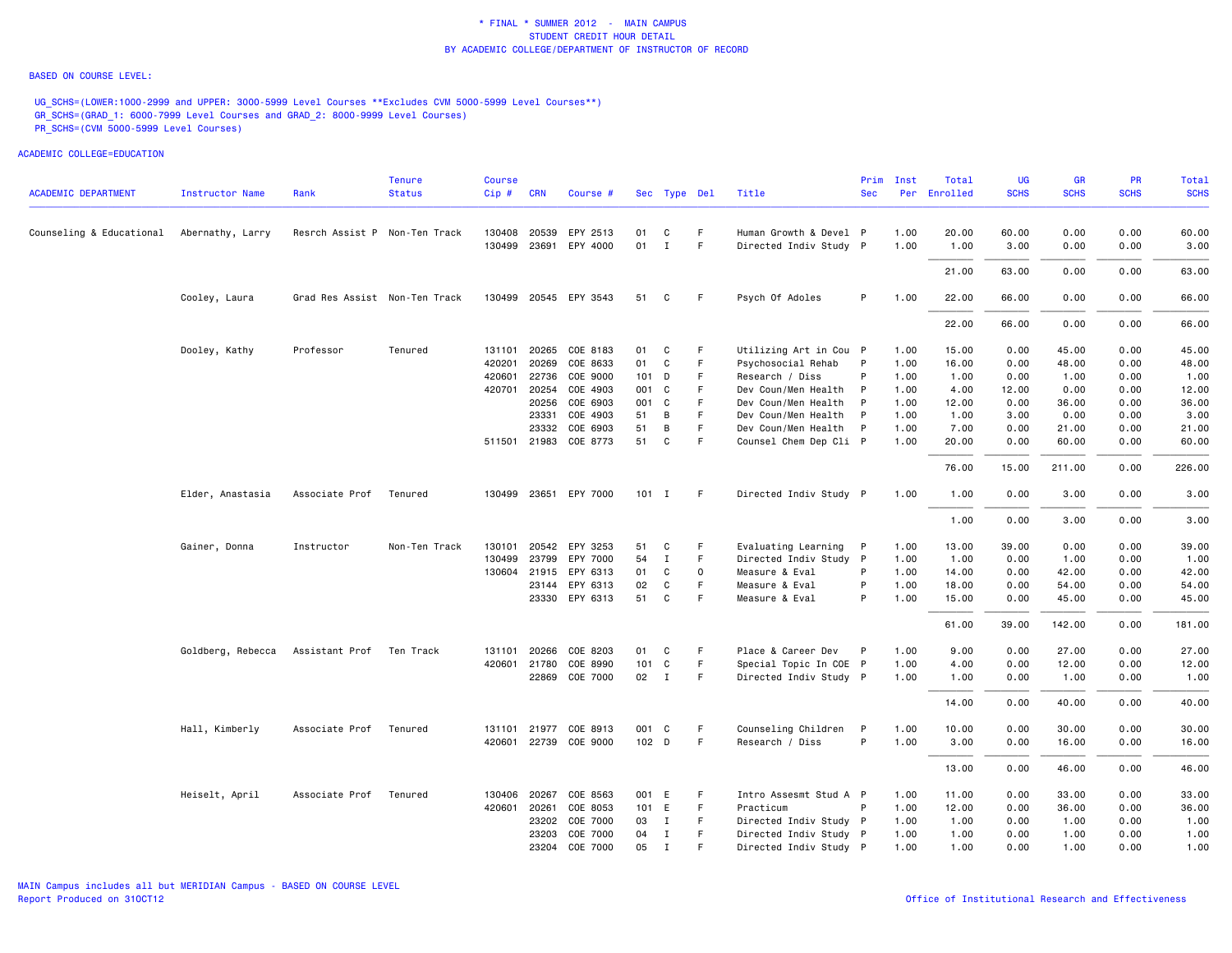#### BASED ON COURSE LEVEL:

UG\_SCHS=(LOWER:1000-2999 and UPPER: 3000-5999 Level Courses \*\*Excludes CVM 5000-5999 Level Courses\*\*) GR\_SCHS=(GRAD\_1: 6000-7999 Level Courses and GRAD\_2: 8000-9999 Level Courses) PR\_SCHS=(CVM 5000-5999 Level Courses)

|                            |                        |                | <b>Tenure</b> | <b>Course</b> |                              |                          |                 |              |             |                                              | Prim         | Inst         | Total         | UG              | <b>GR</b>      | <b>PR</b>    | Total           |
|----------------------------|------------------------|----------------|---------------|---------------|------------------------------|--------------------------|-----------------|--------------|-------------|----------------------------------------------|--------------|--------------|---------------|-----------------|----------------|--------------|-----------------|
| <b>ACADEMIC DEPARTMENT</b> | <b>Instructor Name</b> | Rank           | <b>Status</b> | Cip#          | <b>CRN</b>                   | Course #                 |                 | Sec Type Del |             | Title                                        | <b>Sec</b>   |              | Per Enrolled  | <b>SCHS</b>     | <b>SCHS</b>    | <b>SCHS</b>  | <b>SCHS</b>     |
|                            |                        |                |               |               |                              |                          |                 |              |             |                                              |              |              |               |                 |                |              |                 |
|                            |                        |                |               |               |                              |                          |                 |              |             |                                              |              |              | 26.00         | 0.00            | 72.00          | 0.00         | 72.00           |
| Counseling & Educational   | Henington, Carlen      | Associate Prof | Tenured       | 130499        | 20549                        | EPY 4053                 | 01              | C            | F           | Psy&Ed Of Men Retard P                       |              | 1.00         | 16.00         | 48.00           | 0.00           | 0.00         | 48.00           |
|                            |                        |                |               | 421701        | 21916                        | EPY 4123                 | 51              | C            | F.          | App of School Psycho P                       |              | 1.00         | 7.00          | 21.00           | 0.00           | 0.00         | 21.00           |
|                            |                        |                |               |               |                              | 21917 EPY 6123           | 51              | C            | F           | App of School Psych P                        |              | 1.00         | 12.00         | 0.00            | 36.00          | 0.00         | 36.00           |
|                            |                        |                |               |               |                              | 429999 22745 EPY 9000    | 102 D           |              | F.          | Research / Diss                              | P            | 1.00         | 4.00          | 0.00            | 11.00          | 0.00         | 11.00           |
|                            |                        |                |               |               |                              |                          |                 |              |             |                                              |              |              | 39.00         | 69.00           | 47.00          | 0.00         | 116.00          |
|                            | Jackson, Deborah       | Assistant Prof | Ten Track     |               | 420601 20253                 | COE 4023                 | 01              | C            | F           | Intro To Counseling P                        |              | 1.00         | 22.00         | 66.00           | 0.00           | 0.00         | 66.00           |
|                            |                        |                |               |               |                              | 21985 COE 8990           | 51              | $\mathsf{C}$ | F           | Special Topic In COE P                       |              | 1.00         | 10.00         | 0.00            | 30.00          | 0.00         | 30.00           |
|                            |                        |                |               |               |                              |                          |                 |              |             |                                              |              |              | 32.00         | 66.00           | 30.00          | 0.00         | 96.00           |
|                            | Justice, Cheryl        | Assistant Prof | Ten Track     | 420601        | 20258                        | COE 8043                 | 001             | C            | F           | Group Tech & Proced                          | - P          | 1.00         | 6.00          | 0.00            | 18.00          | 0.00         | 18.00           |
|                            |                        |                |               |               | 20259                        | COE 8043                 | 01              | C            | F.          | Group Tech & Proced                          | $\mathsf{P}$ | 1.00         | 15.00         | 0.00            | 45.00          | 0.00         | 45.00           |
|                            |                        |                |               |               | 21989                        | COE 8043                 | 51              | C            | F.          | Group Tech & Proced                          | $\mathsf{P}$ | 1.00         | 15.00         | 0.00            | 45.00          | 0.00         | 45.00           |
|                            |                        |                |               |               | 23125                        | COE 8043                 | 02              | C            | F           | Group Tech & Proced                          | $\mathsf{P}$ | 1.00         | 13.00         | 0.00            | 39.00          | 0.00         | 39.00           |
|                            |                        |                |               |               | 23339                        | COE 7000                 | 10 <sub>1</sub> | $\mathbf{I}$ | F           | Directed Indiv Study P                       |              | 1.00         | 1.00          | 0.00            | 3.00           | 0.00         | 3.00            |
|                            |                        |                |               |               |                              |                          |                 |              |             |                                              |              |              | 50.00         | 0.00            | 150.00         | 0.00         | 150.00          |
|                            | Kelley, Martha         | Lecturer       | Non-Ten Track | 130101 20541  |                              | EPY 3143                 | 51              | C            | F           | Human Develop And Le P                       |              | 1.00         | 8.00          | 24.00           | 0.00           | 0.00         | 24.00           |
|                            |                        |                |               |               |                              | 130604 22750 EPY 8473    | 551 C           |              | $\mathbf 0$ | Mid Level Assessment P                       |              | 1.00         | 10.00         | 0.00            | 30.00          | 0.00         | 30.00           |
|                            |                        |                |               |               |                              |                          |                 |              |             |                                              |              |              | 18.00         | 24.00           | 30.00          | 0.00         | 54.00           |
|                            | LeJeune, Bonnie        | Non-Faculty    | Non-Faculty   |               | 131101 21386                 | COE 6313                 | 501 C           |              | F           | Resources Visual Imp P                       |              | 1.00         | 9.00          | 0.00            | 27.00          | 0.00         | 27.00           |
|                            |                        |                |               |               | 420601 21389                 | COE 8293                 | 501             | E            | F           | Supervised Project                           | $\mathsf{P}$ | 1.00         | 9.00          | 0.00            | 27.00          | 0.00         | 27.00           |
|                            |                        |                |               |               |                              |                          |                 |              |             |                                              |              |              | 18.00         | 0.00            | 54.00          | 0.00         | 54.00           |
|                            | Looby, Eugenie         | Professor      | Tenured       |               | 131101 20273                 | COE 9053                 | $101 \quad C$   |              | F           | Adv Multicultural Co P                       |              | 1.00         | 5.00          | 0.00            | 15.00          | 0.00         | 15.00           |
|                            |                        |                |               |               | 21976                        | COE 8763                 | 001             | C            | F           | Coun Sex Abuse Clien P                       |              | 1.00         | 5.00          | 0.00            | 15.00          | 0.00         | 15.00           |
|                            |                        |                |               |               | 21988                        | COE 8163                 | 51              | C            | F.          | Spirituality in Coun P                       |              | 1.00         | 5.00          | 0.00            | 15.00          | 0.00         | 15.00           |
|                            |                        |                |               |               | 420601 20257<br>421601 20263 | COE 8023<br>COE 8073     | 01<br>01        | C<br>C       | F<br>F.     | Counseling Theory<br>Cultural Found/Couns P  | P            | 1.00<br>1.00 | 6.00<br>21.00 | 0.00<br>0.00    | 18.00<br>63.00 | 0.00<br>0.00 | 18.00<br>63.00  |
|                            |                        |                |               |               |                              |                          |                 |              |             |                                              |              |              |               |                 |                |              |                 |
|                            |                        |                |               |               |                              |                          |                 |              |             |                                              |              |              | 42.00         | 0.00            | 126.00         | 0.00         | 126.00          |
|                            | Maynard, Scott         | Non-Faculty    | Non-Faculty   | 521001        |                              | 20276 CP 2103            | 101             | E            | F           | First Work Sem                               | P            | 1.00         | 73.00         | 219.00          | 0.00           | 0.00         | 219.00          |
|                            |                        |                |               |               |                              | 20277 CP 2103            | H01 E           |              | F.<br>F.    | First Work Sem - Hon P                       | P            | 1.00         | 14.00         | 42.00           | 0.00           | 0.00         | 42.00           |
|                            |                        |                |               |               | 20279                        | 20278 CP 2203<br>CP 2203 | 101 E<br>H01    | E            | F           | Second Work Sem<br>- Ho P<br>Second Work Sem |              | 1.00<br>1.00 | 46.00<br>4.00 | 138.00<br>12.00 | 0.00<br>0.00   | 0.00<br>0.00 | 138.00<br>12.00 |
|                            |                        |                |               |               |                              | 20280 CP 3303            | 101 E           |              | F           | Third Work Sem                               | P            | 1.00         | 52.00         | 156.00          | 0.00           | 0.00         | 156.00          |
|                            |                        |                |               |               | 20281                        | CP 3303                  | H01             | E            | F           | Third Work Sem<br>- Hon P                    |              | 1.00         | 16.00         | 48.00           | 0.00           | 0.00         | 48.00           |
|                            |                        |                |               |               |                              | 20282 CP 3403            | 101 E           |              | F           | Fourth Work Sem                              | P            | 1.00         | 17.00         | 51.00           | 0.00           | 0.00         | 51.00           |
|                            |                        |                |               |               |                              | 20283 CP 3403            | H01 E           |              | F.          | Fourth Work Sem - Ho P                       |              | 1.00         | 1.00          | 3.00            | 0.00           | 0.00         | 3.00            |
|                            |                        |                |               |               |                              |                          |                 |              |             |                                              |              |              |               |                 |                |              |                 |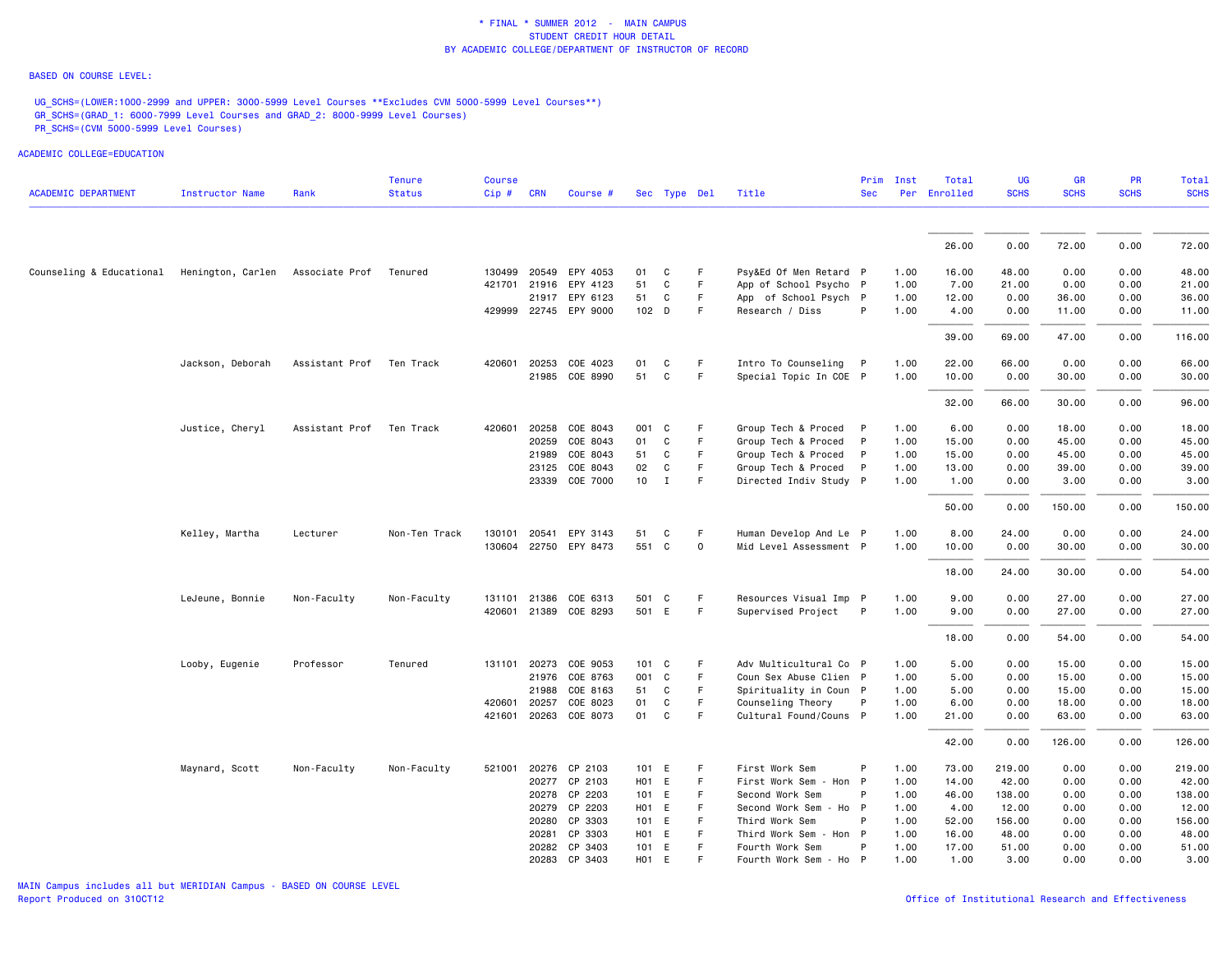#### BASED ON COURSE LEVEL:

UG\_SCHS=(LOWER:1000-2999 and UPPER: 3000-5999 Level Courses \*\*Excludes CVM 5000-5999 Level Courses\*\*) GR\_SCHS=(GRAD\_1: 6000-7999 Level Courses and GRAD\_2: 8000-9999 Level Courses) PR\_SCHS=(CVM 5000-5999 Level Courses)

|                            |                  |                               | <b>Tenure</b> | <b>Course</b> |              |                       |         |              |             |                        | Prim         | Inst | Total        | <b>UG</b>   | <b>GR</b>   | <b>PR</b>   | Total       |
|----------------------------|------------------|-------------------------------|---------------|---------------|--------------|-----------------------|---------|--------------|-------------|------------------------|--------------|------|--------------|-------------|-------------|-------------|-------------|
| <b>ACADEMIC DEPARTMENT</b> | Instructor Name  | Rank                          | <b>Status</b> | Cip#          | <b>CRN</b>   | Course #              |         | Sec Type Del |             | Title                  | <b>Sec</b>   |      | Per Enrolled | <b>SCHS</b> | <b>SCHS</b> | <b>SCHS</b> | <b>SCHS</b> |
| Counseling & Educational   | Maynard, Scott   | Non-Faculty                   | Non-Faculty   |               |              | 521001 20284 CP 4503  | 101 E   |              | F.          | Fifth Work Sem         | P            | 1.00 | 17.00        | 51.00       | 0.00        | 0.00        | 51.00       |
|                            |                  |                               |               |               | 20285        | CP 4603               | 101 E   |              | F           | Sixth Work Sem         | P            | 1.00 | 1.00         | 3.00        | 0.00        | 0.00        | 3.00        |
|                            |                  |                               |               |               |              | 20289 CP 8023         | 101 E   |              | F.          | Second Work Sem        | P            | 1.00 | 2.00         | 0.00        | 6.00        | 0.00        | 6.00        |
|                            |                  |                               |               |               | 20560        | EXL 0190              | 101     | E            | F.          | Experiential Learnin P |              | 1.00 | 16.00        | 48.00       | 0.00        | 0.00        | 48.00       |
|                            |                  |                               |               |               |              | 20567 EXL 3100        | 101 E   |              | F.          | CCPP Internship I      | P            | 1.00 | 27.00        | 81.00       | 0.00        | 0.00        | 81.00       |
|                            |                  |                               |               |               |              |                       |         |              |             |                        |              |      | 286.00       | 852.00      | 6.00        | 0.00        | 858.00      |
|                            | McCleon, Tawny   | Assistant Prof                | Ten Track     |               |              | 420201 20555 EPY 8263 | 01      | C            | F           | Psy Test Ed Rel Set P  |              | 1.00 | 22.00        | 0.00        | 66.00       | 0.00        | 66.00       |
|                            |                  |                               |               |               |              |                       |         |              |             |                        |              |      | 22.00        | 0.00        | 66.00       | 0.00        | 66.00       |
|                            | Morse, David     | Professor                     | Tenured       |               |              | 429999 20557 EPY 9213 | 101 C   |              | -F          | Adv Analysis Ed Rsch P |              | 1.00 | 6.00         | 0.00        | 18.00       | 0.00        | 18.00       |
|                            |                  |                               |               |               |              |                       |         |              |             |                        |              |      | 6.00         | 0.00        | 18.00       | 0.00        | 18.00       |
|                            | Mylroie, Robika  | Lecturer                      | Non-Ten Track |               | 131315 21920 | LSK 1001              | 01      | C            | F           | Freshman Seminar       | P            | 1.00 | 19.00        | 19.00       | 0.00        | 0.00        | 19.00       |
|                            |                  |                               |               |               |              | 23495 LSK 1001        | 51      | C            | F           | Freshman Seminar       | P            | 1.00 | 15.00        | 15.00       | 0.00        | 0.00        | 15.00       |
|                            |                  |                               |               |               |              |                       |         |              |             |                        |              |      | 34.00        | 34.00       | 0.00        | 0.00        | 34.00       |
|                            | Palmer, Charles  | Associate Prof                | Tenured       | 131101        | 20262        | COE 8063              | 01      | C            | F           | Res Tech For Counsel P |              | 1.00 | 12.00        | 0.00        | 36.00       | 0.00        | 36.00       |
|                            |                  |                               |               |               | 420601 23243 | COE 7000              | 06      | $\mathbf I$  | F           | Directed Indiv Study P |              | 1.00 | 1.00         | 0.00        | 1.00        | 0.00        | 1.00        |
|                            |                  |                               |               |               | 23272        | COE 7000              | $101$ I |              | F.          | Directed Indiv Study P |              | 1.00 | 1.00         | 0.00        | 3.00        | 0.00        | 3.00        |
|                            |                  |                               |               |               | 23276        | COE 7000              | 08      | $\mathbf{I}$ | F.          | Directed Indiv Study P |              | 1.00 | 1.00         | 0.00        | 1.00        | 0.00        | 1.00        |
|                            |                  |                               |               |               | 23321        | COE 7000              | 09      | $\mathbf{I}$ | F.          | Directed Indiv Study P |              | 1.00 | 1.00         | 0.00        | 1.00        | 0.00        | 1.00        |
|                            |                  |                               |               |               |              | 23477 COE 7000        | 11      | $\mathbf{I}$ | F           | Directed Indiv Study P |              | 1.00 | 1.00         | 0.00        | 1.00        | 0.00        | 1.00        |
|                            |                  |                               |               |               |              | 512310 20255 COE 6373 | 51      | B            | F.          | Voc Assessmnt Sp Per P |              | 1.00 | 4.00         | 0.00        | 12.00       | 0.00        | 12.00       |
|                            |                  |                               |               |               |              |                       |         |              |             |                        |              |      | 21.00        | 0.00        | 55.00       | 0.00        | 55.00       |
|                            | Porter, Julia    | Professor                     | Tenured       |               |              | 130407 23726 CCL 9000 | 506 D   |              | $\mathbf 0$ | Diss./Dissertation R P |              | 1.00 | 1.00         | 0.00        | 1.00        | 0.00        | 1.00        |
|                            |                  |                               |               |               |              |                       |         |              |             |                        |              |      | 1.00         | 0.00        | 1.00        | 0.00        | 1.00        |
|                            | Reisener, Carmen | Assistant Prof                | Ten Track     |               |              | 130499 20543 EPY 3503 | 01      | C            | F           | Prin Of Ed Psych       | P            | 1.00 | 12.00        | 36.00       | 0.00        | 0.00        | 36.00       |
|                            |                  |                               |               |               | 20546        | EPY 3553              | 01      | C            | F           | Gifted/Creativity      | P            | 1.00 | 14.00        | 42.00       | 0.00        | 0.00        | 42.00       |
|                            |                  |                               |               |               | 420201 22192 | EPY 8890              | 51      | E            | F.          | Clinic Practicum       | P            | 1.00 | 10.00        | 0.00        | 31.00       | 0.00        | 31.00       |
|                            |                  |                               |               |               |              | 429999 22195 EPY 9723 | 51      | s            | F.          | Sem Contemp Sch Psy    | $\mathsf{P}$ | 1.00 | 11.00        | 0.00        | 33.00       | 0.00        | 33.00       |
|                            |                  |                               |               |               |              |                       |         |              |             |                        |              |      | 47.00        | 78.00       | 64.00       | 0.00        | 142.00      |
|                            | Tyson, Gwendolyn | Grad Tch Assist Non-Ten Track |               |               | 130301 20792 | LSK 1033              | 02      | C            | F           | Fund of Achievement S  |              | 0.75 | 24.00        | 72.00       | 0.00        | 0.00        | 72.00       |
|                            |                  |                               |               |               |              | 512399 20252 COE 3313 | 01      | C            | F           | Rehabilitation Servs P |              | 1.00 | 19.00        | 57.00       | 0.00        | 0.00        | 57.00       |
|                            |                  |                               |               |               |              |                       |         |              |             |                        |              |      | 43.00        | 129.00      | 0.00        | 0.00        | 129.00      |
|                            | Underwood, Joe   | Lecturer                      | Non-Ten Track | 131101        | 20264        | COE 8173              | 51      | C            | F.          | Couns Gifted Student P |              | 1.00 | 10.00        | 0.00        | 30.00       | 0.00        | 30.00       |
|                            |                  |                               |               |               |              | 429999 23493 EPY 8523 | 01      | C            | F           | Psychology Of Gifted P |              | 1.00 | 4.00         | 0.00        | 12.00       | 0.00        | 12.00       |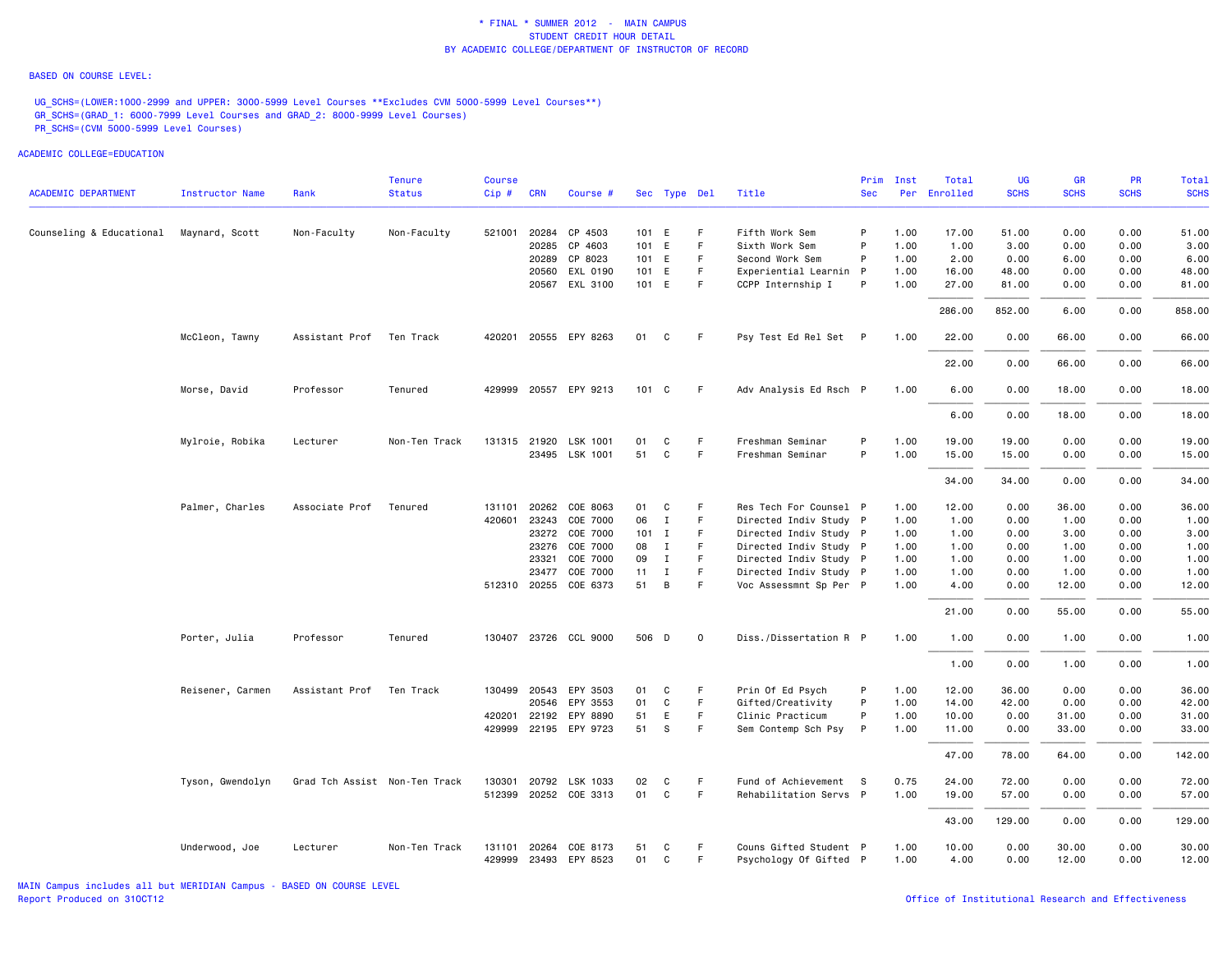### BASED ON COURSE LEVEL:

UG\_SCHS=(LOWER:1000-2999 and UPPER: 3000-5999 Level Courses \*\*Excludes CVM 5000-5999 Level Courses\*\*) GR\_SCHS=(GRAD\_1: 6000-7999 Level Courses and GRAD\_2: 8000-9999 Level Courses) PR\_SCHS=(CVM 5000-5999 Level Courses)

ACADEMIC COLLEGE=EDUCATION

| <b>ACADEMIC DEPARTMENT</b> | Instructor Name  | Rank                          | <b>Tenure</b><br><b>Status</b> | <b>Course</b><br>Cip# | <b>CRN</b> | Course #       |              | Sec Type Del |     | Title                  | Prim<br><b>Sec</b> | Inst<br>Per | Total<br>Enrolled | UG<br><b>SCHS</b> | <b>GR</b><br><b>SCHS</b> | <b>PR</b><br><b>SCHS</b> | Total<br><b>SCHS</b> |
|----------------------------|------------------|-------------------------------|--------------------------------|-----------------------|------------|----------------|--------------|--------------|-----|------------------------|--------------------|-------------|-------------------|-------------------|--------------------------|--------------------------|----------------------|
|                            |                  |                               |                                |                       |            |                |              |              |     |                        |                    |             | 14.00             | 0.00              | 42.00                    | 0.00                     | 42.00                |
| Counseling & Educational   | Wang, Chih-Hsuan | Assistant Prof                | Ten Track                      | 130499                |            | 20550 EPY 4073 | 51           | C            |     | Pers Adj Ed Rel Set    | - P                | 1.00        | 15.00             | 45.00             | 0.00                     | 0.00                     | 45.00                |
|                            |                  |                               |                                |                       |            | 20552 EPY 4513 | 51           | C            |     | Ed Research            | P                  | 1.00        | 12.00             | 36.00             | 0.00                     | 0.00                     | 36.00                |
|                            |                  |                               |                                |                       |            |                |              |              |     |                        |                    |             | 27.00             | 81.00             | 0.00                     | 0.00                     | 81.00                |
|                            | Warren, Shane    | Grad Res Assist Non-Ten Track |                                | 130499                | 20547      | EPY 4033       | 01           | C            |     | Lear Theo Ed Rel Set P |                    | 1.00        | 20.00             | 60.00             | 0.00                     | 0.00                     | 60.00                |
|                            |                  |                               |                                |                       | 20551      | EPY 4313       | 51           | C            | -F. | Measure & Eval         | P                  | 1.00        | 27.00             | 81.00             | 0.00                     | 0.00                     | 81.00                |
|                            |                  |                               |                                |                       |            |                |              |              |     |                        |                    |             | 47.00             | 141.00            | 0.00                     | 0.00                     | 141.00               |
|                            | Wells, Debbie    | Lecturer                      | Non-Ten Track                  | 131101                | 20268      | COE 8623       | 101 C        |              |     | Adv Law/Ethics in Co P |                    | 1.00        | 5.00              | 0.00              | 15.00                    | 0.00                     | 15.00                |
|                            |                  |                               |                                | 420601                |            | 22582 COE 7000 | $01 \quad I$ |              |     | Directed Indiv Study P |                    | 1.00        | 1.00              | 0.00              | 3.00                     | 0.00                     | 3.00                 |
|                            |                  |                               |                                |                       |            | 23425 COE 7000 | $103$ I      |              |     | Directed Indiv Study P |                    | 1.00        | 1.00              | 0.00              | 3.00                     | 0.00                     | 3.00                 |
|                            |                  |                               |                                |                       |            | 23488 COE 7000 | $104$ I      |              |     | Directed Indiv Study P |                    | 1.00        | 1.00              | 0.00              | 3.00                     | 0.00                     | 3.00                 |
|                            |                  |                               |                                |                       |            | 23489 COE 7000 | $105$ I      |              |     | Directed Indiv Study P |                    | 1.00        | 1.00              | 0.00              | 3.00                     | 0.00                     | 3.00                 |
|                            |                  |                               |                                |                       |            | 23577 COE 7000 | 106 I        |              |     | Directed Indiv Study P |                    | 1.00        | 1.00              | 0.00              | 3.00                     | 0.00                     | 3.00                 |
|                            |                  |                               |                                |                       |            |                |              |              |     |                        |                    |             | 10.00             | 0.00              | 30.00                    | 0.00                     | 30.00                |

991.00 1657.00 1233.00 0.00 2890.00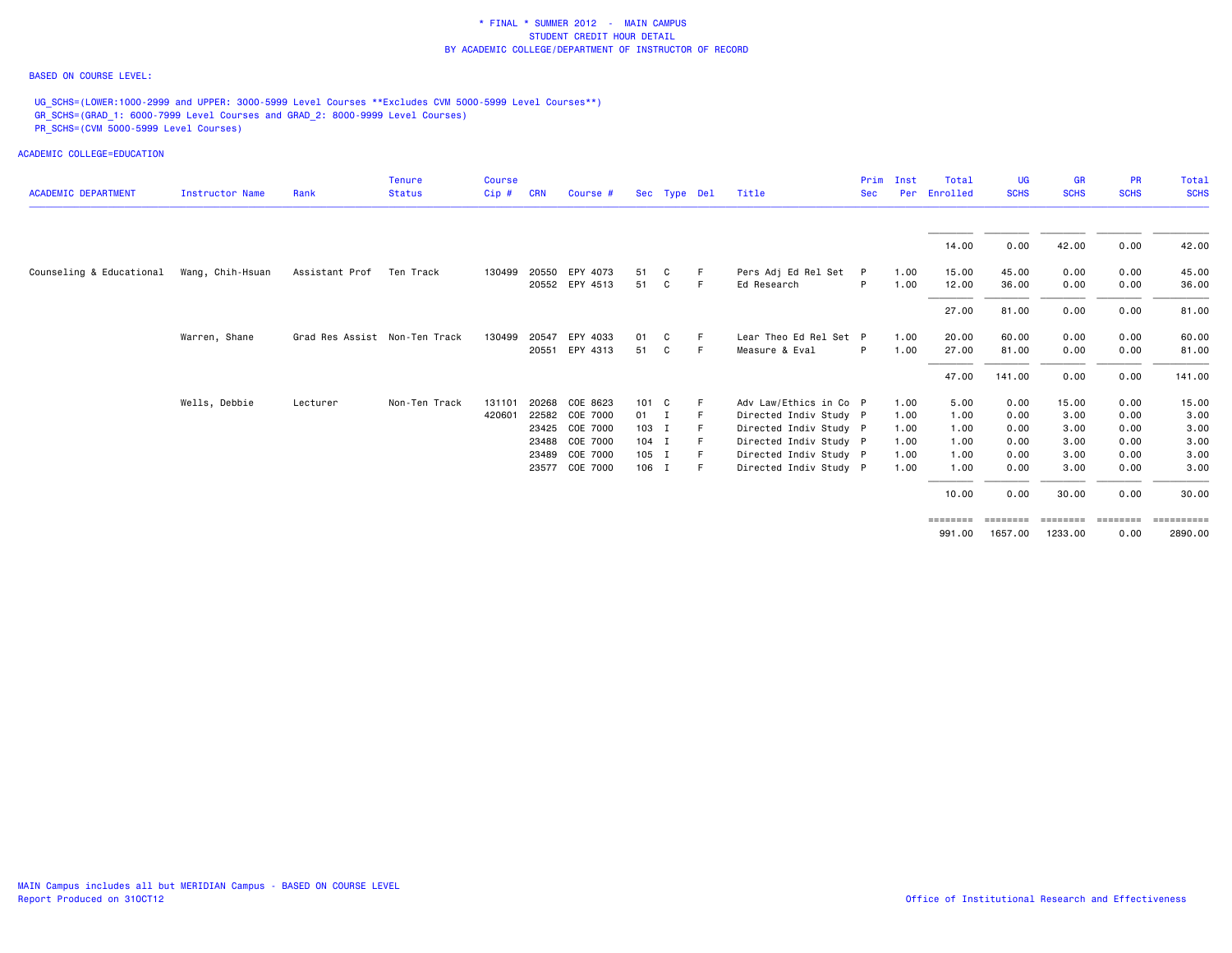### BASED ON COURSE LEVEL:

UG\_SCHS=(LOWER:1000-2999 and UPPER: 3000-5999 Level Courses \*\*Excludes CVM 5000-5999 Level Courses\*\*) GR\_SCHS=(GRAD\_1: 6000-7999 Level Courses and GRAD\_2: 8000-9999 Level Courses) PR\_SCHS=(CVM 5000-5999 Level Courses)

| <b>ACADEMIC DEPARTMENT</b>           | Instructor Name              | Rank        | <b>Tenure</b><br><b>Status</b> | Course<br>Cip# | <b>CRN</b>   | Course #              |         | Sec Type Del |             | Title                   | Prim<br><b>Sec</b> | Inst | Total<br>Per Enrolled | UG<br><b>SCHS</b> | <b>GR</b><br><b>SCHS</b> | <b>PR</b><br><b>SCHS</b> | Total<br><b>SCHS</b> |
|--------------------------------------|------------------------------|-------------|--------------------------------|----------------|--------------|-----------------------|---------|--------------|-------------|-------------------------|--------------------|------|-----------------------|-------------------|--------------------------|--------------------------|----------------------|
|                                      |                              |             |                                |                |              |                       |         |              |             |                         |                    |      |                       |                   |                          |                          |                      |
| Curriculum, Instruction & Adams, Joe |                              | Lecturer    | Non-Ten Track                  |                |              | 440401 21524 PPA 8733 | 502 S   |              | $\mathbf 0$ | Public Program Eval P   |                    | 1.00 | 20.00                 | 0.00              | 60.00                    | 0.00                     | 60.00                |
|                                      |                              |             |                                |                |              |                       |         |              |             |                         |                    |      | 20.00                 | 0.00              | 60.00                    | 0.00                     | 60.00                |
|                                      | Brenner, Devon               | Professor   | Tenured                        |                |              | 130301 20419 EDE 9413 | 101 E   |              | F           | Prac College Teach      | P                  | 1.00 | 2.00                  | 0.00              | 6.00                     | 0.00                     | 6.00                 |
|                                      |                              |             |                                |                | 131202 23604 | EDE 7000              | $102$ I |              | F.          | Directed Indiv Study P  |                    | 1.00 | 1.00                  | 0.00              | 1.00                     | 0.00                     | 1.00                 |
|                                      |                              |             |                                |                |              | 23771 EDE 9000        | 51 D    |              | F           | Research / Diss         | P                  | 1.00 | 1.00                  | 0.00              | 3.00                     | 0.00                     | 3.00                 |
|                                      |                              |             |                                |                |              |                       |         |              |             |                         |                    |      | 4.00                  | 0.00              | 10.00                    | 0.00                     | 10.00                |
|                                      | Brown, Karen                 | Instructor  | Non-Ten Track                  |                | 131202 20411 | EDE 3443              | 51      | C            | F           | Creat Arts Elem / Mid P |                    | 1.00 | 15.00                 | 45.00             | 0.00                     | 0.00                     | 45.00                |
|                                      |                              |             |                                |                | 21397        | EDE 3443              | 501     | C            | $\mathbf 0$ | Creat Arts Elem / Mid P |                    | 1.00 | 13.00                 | 39.00             | 0.00                     | 0.00                     | 39.00                |
|                                      |                              |             |                                |                |              | 22388 EDE 3443        | 502 C   |              | 0           | Creat Arts Elem /Mid P  |                    | 1.00 | 11.00                 | 33.00             | 0.00                     | 0.00                     | 33.00                |
|                                      |                              |             |                                |                |              |                       |         |              |             |                         |                    |      | 39.00                 | 117.00            | 0.00                     | 0.00                     | 117.00               |
|                                      | Burroughs, Charlot Professor |             | Tenured                        |                |              | 131203 21400 EDS 8243 | 501 C   |              | $\mathbf 0$ | Adv. Plan Manage Lea P  |                    | 1.00 | 12.00                 | 0.00              | 36.00                    | 0.00                     | 36.00                |
|                                      |                              |             |                                |                | 21401        | EDS 8243              | 001 C   |              | $\mathbf 0$ | Adv. Plan Manage Lea P  |                    | 1.00 | 14.00                 | 0.00              | 42.00                    | 0.00                     | 42.00                |
|                                      |                              |             |                                |                | 131205 23436 | <b>EDS 7000</b>       | 01 I    |              | F.          | Directed Indiv Study P  |                    | 1.00 | 1.00                  | 0.00              | 1.00                     | 0.00                     | 1.00                 |
|                                      |                              |             |                                |                | 23738        | EDS 7000              | 14 I    |              | F.          | Directed Indiv Study P  |                    | 1.00 | 1.00                  | 0.00              | 1.00                     | 0.00                     | 1.00                 |
|                                      |                              |             |                                |                | 23740        | EDS 7000              | 15      | $\mathbf{I}$ | F.          | Directed Indiv Study P  |                    | 1.00 | 1.00                  | 0.00              | 1.00                     | 0.00                     | 1.00                 |
|                                      |                              |             |                                |                |              | 23792 EDS 4000        | $101$ I |              | F           | Directed Indiv Study P  |                    | 1.00 | 1.00                  | 3.00              | 0.00                     | 0.00                     | 3.00                 |
|                                      |                              |             |                                |                |              |                       |         |              |             |                         |                    |      | 30.00                 | 3.00              | 81.00                    | 0.00                     | 84.00                |
|                                      | Campbell, Amanda             | Lecturer    | Non-Ten Track                  |                |              | 131315 21919 LSK 2013 | 01      | C            | F.          | Speed Reading           | P                  | 1.00 | 21.00                 | 63.00             | 0.00                     | 0.00                     | 63.00                |
|                                      |                              |             |                                |                |              |                       |         |              |             |                         |                    |      | 21.00                 | 63.00             | 0.00                     | 0.00                     | 63.00                |
|                                      | Cash, Jon                    | Instructor  | Non-Ten Track                  |                | 131001 23246 | EDX 4113              | 551     | C            | $\mathbf 0$ | Method Earl/Disabled P  |                    | 1.00 | 3.00                  | 9.00              | 0.00                     | 0.00                     | 9.00                 |
|                                      |                              |             |                                |                |              | 23490 EDX 4000        | 02      | $\mathbf{I}$ | F.          | Directed Indiv Study P  |                    | 1.00 | 1.00                  | 3.00              | 0.00                     | 0.00                     | 3.00                 |
|                                      |                              |             |                                |                |              | 23624 EDX 4000        | 51 I    |              | F.          | Directed Indiv Study P  |                    | 1.00 | 1.00                  | 3.00              | 0.00                     | 0.00                     | 3.00                 |
|                                      |                              |             |                                |                |              |                       |         |              |             |                         |                    |      | 5.00                  | 15.00             | 0.00                     | 0.00                     | 15.00                |
|                                      | Cirlot-New, Laura            | Non-Faculty | Non-Faculty                    |                | 130101 22464 | EDX 4353              | 51      | C            | F           | Assistive Tech in Sp P  |                    | 1.00 | 3.00                  | 9.00              | 0.00                     | 0.00                     | 9.00                 |
|                                      |                              |             |                                |                |              | 22465 EDX 6353        | 51      | C            | F.          | Assistive Tech in Sp P  |                    | 1.00 | 5.00                  | 0.00              | 15.00                    | 0.00                     | 15.00                |
|                                      |                              |             |                                |                |              |                       |         |              |             |                         |                    |      |                       |                   |                          |                          |                      |
|                                      |                              |             |                                |                |              |                       |         |              |             |                         |                    |      | 8.00                  | 9.00              | 15.00                    | 0.00                     | 24.00                |
|                                      | Coffey, Kenneth              | Professor   | Tenured                        |                |              | 131001 20453 EDX 8173 | 001 C   |              | F           | Sp Ed In Reg Classrm P  |                    | 1.00 | 6.00                  | 0.00              | 18.00                    | 0.00                     | 18.00                |
|                                      |                              |             |                                |                |              | 21622 EDX 4413        | 555 M   |              | 0           | Wk W/Parents Ex Chil P  |                    | 1.00 | 1.00                  | 3.00              | 0.00                     | 0.00                     | 3.00                 |
|                                      |                              |             |                                |                |              | 21623 EDX 4413        | 901 M   |              | $\mathbf 0$ | Wk W/Parents Ex Chil P  |                    | 1.00 | 1.00                  | 3.00              | 0.00                     | 0.00                     | 3.00                 |
|                                      |                              |             |                                |                | 23131        | EDX 8173              | 501 C   |              | 0           | Sp Ed In Reg Classrm P  |                    | 1.00 | 16.00                 | 0.00              | 48.00                    | 0.00                     | 48.00                |
|                                      |                              |             |                                |                | 131202 23674 | EDE 9000              | 103 D   |              | F           | Research / Diss         | P                  | 1.00 | 1.00                  | 0.00              | 6.00                     | 0.00                     | 6.00                 |
|                                      |                              |             |                                |                | 420101 20449 | EDX 8103              | 01      | C            | F           | Adv Contingency Mgt P   |                    | 1.00 | 7.00                  | 0.00              | 21.00                    | 0.00                     | 21.00                |
|                                      |                              |             |                                |                |              | 429999 20447 EDX 3213 | 51      | C            | F           | Psy of Excep Chld & P   |                    | 1.00 | 18,00                 | 54.00             | 0.00                     | 0.00                     | 54.00                |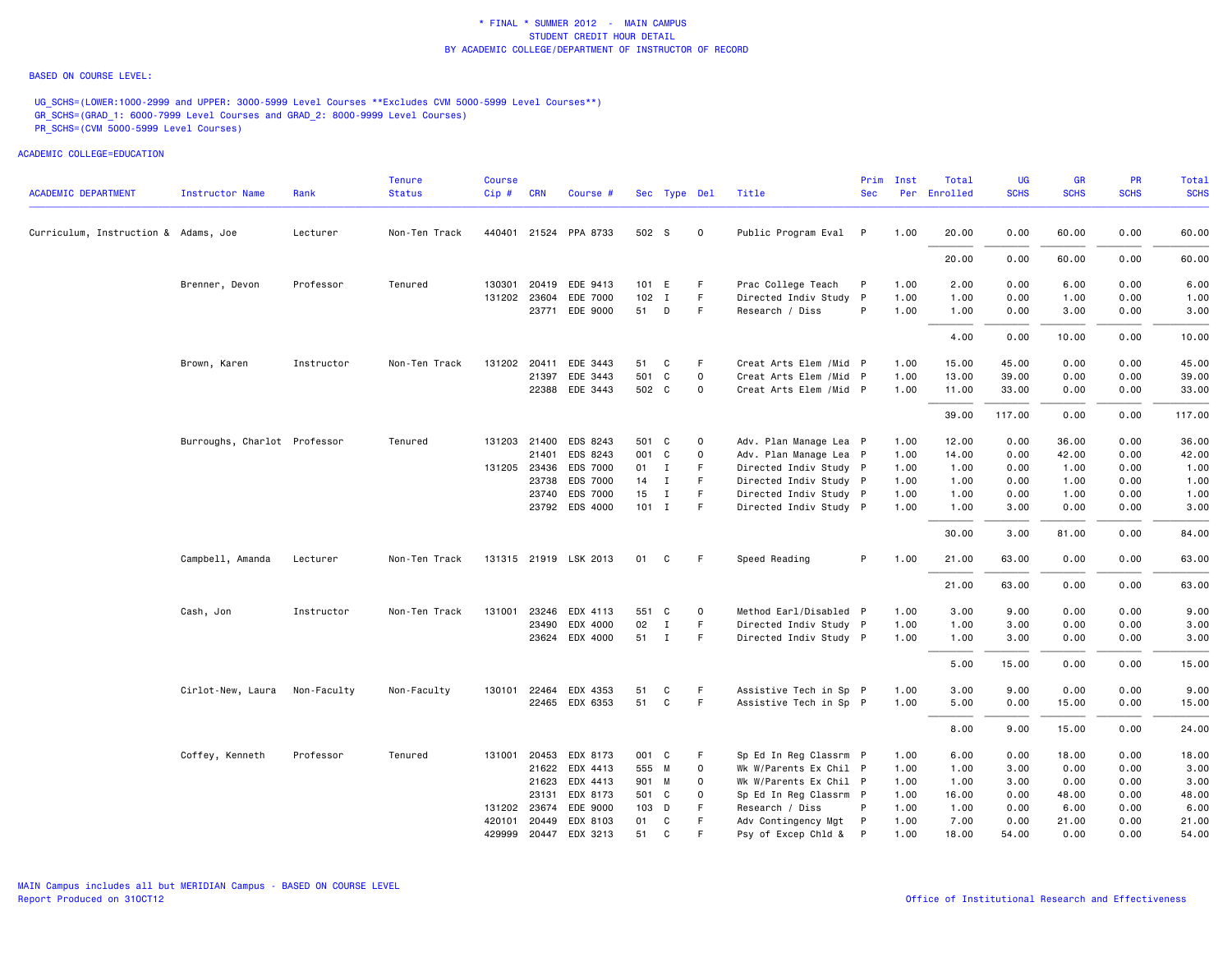### BASED ON COURSE LEVEL:

UG\_SCHS=(LOWER:1000-2999 and UPPER: 3000-5999 Level Courses \*\*Excludes CVM 5000-5999 Level Courses\*\*) GR\_SCHS=(GRAD\_1: 6000-7999 Level Courses and GRAD\_2: 8000-9999 Level Courses) PR\_SCHS=(CVM 5000-5999 Level Courses)

| <b>ACADEMIC DEPARTMENT</b>              | <b>Instructor Name</b> | Rank                          | <b>Tenure</b><br><b>Status</b> | <b>Course</b><br>Cip # CRN |       | Course #                          |                | Sec Type Del |              | Title                                        | <b>Sec</b>   | Prim Inst    | Total<br>Per Enrolled | UG<br><b>SCHS</b> | <b>GR</b><br><b>SCHS</b> | <b>PR</b><br><b>SCHS</b> | Total<br><b>SCHS</b> |
|-----------------------------------------|------------------------|-------------------------------|--------------------------------|----------------------------|-------|-----------------------------------|----------------|--------------|--------------|----------------------------------------------|--------------|--------------|-----------------------|-------------------|--------------------------|--------------------------|----------------------|
|                                         |                        |                               |                                |                            |       |                                   |                |              |              |                                              |              |              |                       |                   |                          |                          |                      |
|                                         |                        |                               |                                |                            |       |                                   |                |              |              |                                              |              |              | 50.00                 | 60.00             | 93.00                    | 0.00                     | 153.00               |
| Curriculum, Instruction & Craven, Penny |                        | Assistant Prof                | Ten Track                      |                            |       | 131001 23597 EDX 8173             | 502 C          |              | $\mathbf{O}$ | Sp Ed In Reg Classrm P                       |              | 1.00         | 7.00                  | 0.00              | 21.00                    | 0.00                     | 21.00                |
|                                         |                        |                               |                                |                            |       |                                   |                |              |              |                                              |              |              | 7.00                  | 0.00              | 21.00                    | 0.00                     | 21.00                |
|                                         | Devlin, Sandy          | Professor                     | Tenured                        | 131001                     | 20451 | EDX 8133                          | 01             | C            | F            | Reading And Research P                       |              | 1.00         | 9.00                  | 0.00              | 27.00                    | 0.00                     | 27.00                |
|                                         |                        |                               |                                |                            | 20454 | EDX 8213                          | 51             | E            | F            | Prac Remed Sp Ed Pop P                       |              | 1.00         | 4.00                  | 0.00              | 12.00                    | 0.00                     | 12.00                |
|                                         |                        |                               |                                |                            | 20456 | EDX 8780                          | 101 E          |              | $\mathsf F$  | Intern-Sp Ed                                 | P            | 1.00         | 14.00                 | 0.00              | 45.00                    | 0.00                     | 45.00                |
|                                         |                        |                               |                                |                            |       | 23281 EDX 4000                    | $101$ I        |              | F.           | Directed Indiv Study P                       |              | 1.00         | 1.00                  | 1.00              | 0.00                     | 0.00                     | 1.00                 |
|                                         |                        |                               |                                |                            | 23676 | EDX 7000                          | $01$ I         |              | F            | Directed Indiv Study P                       |              | 1.00         | 1.00                  | 0.00              | 1.00                     | 0.00                     | 1.00                 |
|                                         |                        |                               |                                |                            | 23680 | EDX 9413                          | 101 E          |              | F.           | College Teaching in P                        |              | 1.00         | 1.00                  | 0.00              | 3.00                     | 0.00                     | 3.00                 |
|                                         |                        |                               |                                |                            | 23682 | EDX 7000                          | 02             | $\mathbf{I}$ | F            | Directed Indiv Study P                       |              | 1.00         | 1.00                  | 0.00              | 3.00                     | 0.00                     | 3.00                 |
|                                         |                        |                               |                                |                            | 23728 | EDX 7000                          | 51             | $\mathbf I$  | F.           | Directed Indiv Study P                       |              | 1.00         | 1.00                  | 0.00              | 3.00                     | 0.00                     | 3.00                 |
|                                         |                        |                               |                                |                            |       | 131004 23509 EDX 8163             | 51             | C            | F            | Teach Strat For Gift P                       |              | 1.00         | 5.00                  | 0.00              | 15.00                    | 0.00                     | 15.00                |
|                                         |                        |                               |                                |                            |       |                                   |                |              |              |                                              |              |              | 37.00                 | 1.00              | 109.00                   | 0.00                     | 110.00               |
|                                         | Dill, Anna             | Non-Faculty                   | Non-Faculty                    |                            |       | 131315 20790 LSK 1023             | 001 C          |              | F.           | Col Read/Study Skill P                       |              | 0.50         | 3.50                  | 10.50             | 0.00                     | 0.00                     | 10.50                |
|                                         |                        |                               |                                |                            |       |                                   |                |              |              |                                              |              |              | 3.50                  | 10.50             | 0.00                     | 0.00                     | 10.50                |
|                                         | Franz, Dana            | Associate Prof                | Tenured                        | 130301                     | 23417 | EDS 9413                          | 102 E          |              | F            | Prac College Teach                           | P            | 1.00         | 1.00                  | 0.00              | 3.00                     | 0.00                     | 3.00                 |
|                                         |                        |                               |                                |                            |       | 131202 20418 EDE 8893             | 101 C          |              | F.           | Readings In Elem Ed                          | P            | 1.00         | 3.00                  | 0.00              | 9.00                     | 0.00                     | 9.00                 |
|                                         |                        |                               |                                | 131203 22385               |       | EDS 8243                          | 01 C           |              | F            | Adv. Plan Manage Lea P                       |              | 1.00         | 5.00                  | 0.00              | 15.00                    | 0.00                     | 15.00                |
|                                         |                        |                               |                                | 131205 20443               |       | EDS 8643                          | 101 C          |              | F.           | Dir Read In Sec Ed                           | P            | 1.00         | 5.00                  | 0.00              | 15.00                    | 0.00                     | 15.00                |
|                                         |                        |                               |                                |                            | 21828 | EDS 8623                          | 551 C          |              | $\Omega$     | Effective Instructio P                       |              | 1.00         | 11.00                 | 0.00              | 33.00                    | 0.00                     | 33.00                |
|                                         |                        |                               |                                |                            | 23498 | EDS 4000                          | 51             | $\mathbf{I}$ | F            | Directed Indiv Study P                       |              | 1.00         | 1.00                  | 3.00              | 0.00                     | 0.00                     | 3.00                 |
|                                         |                        |                               |                                |                            |       | 23659 EDS 4000                    | 02             | $\mathbf{I}$ | F.           | Directed Indiv Study P                       |              | 1.00         | 1.00                  | 3.00              | 0.00                     | 0.00                     | 3.00                 |
|                                         |                        |                               |                                |                            |       |                                   |                |              |              |                                              |              |              | 27.00                 | 6.00              | 75.00                    | 0.00                     | 81.00                |
|                                         | Friend, Martha         | Lecturer                      | Non-Ten Track                  |                            |       | 131315 21921 LSK 2990             | 51             | C            | -F           | Special Topic In LSK P                       |              | 1.00         | 33.00                 | 66.00             | 0.00                     | 0.00                     | 66.00                |
|                                         |                        |                               |                                |                            |       |                                   |                |              |              |                                              |              |              | 33.00                 | 66.00             | 0.00                     | 0.00                     | 66.00                |
|                                         | Gardner, Robert        | Grad Tch Assist Non-Ten Track |                                |                            |       | 131315 20790 LSK 1023             | 001 C          |              | -F           | Col Read/Study Skill S                       |              | 0.50         | 3.50                  | 10.50             | 0.00                     | 0.00                     | 10.50                |
|                                         |                        |                               |                                |                            |       |                                   |                |              |              |                                              |              |              | 3.50                  | 10.50             | 0.00                     | 0.00                     | 10.50                |
|                                         |                        |                               |                                |                            |       |                                   |                |              |              |                                              |              |              |                       |                   |                          |                          |                      |
|                                         | Hopper, Peggy          | Associate Prof                | Tenured                        |                            | 23588 | 131205 21829 EDS 8613<br>EDS 9000 | 551 C<br>102 D |              | 0<br>F       | Mdle & Sec Sch Curr P<br>Research / Diss     | P            | 1.00<br>1.00 | 10.00                 | 0.00<br>0.00      | 30.00                    | 0.00                     | 30.00                |
|                                         |                        |                               |                                |                            |       | RDG 3513                          | 001 C          |              | F.           |                                              |              |              | 1.00                  |                   | 1.00                     | 0.00                     | 1.00                 |
|                                         |                        |                               |                                | 131315 21114               |       | 21826 RDG 8653                    | 501 C          |              | $\mathbf{O}$ | Rdg Strag Second Sch P<br>Teach Read Sec Sch | $\mathsf{P}$ | 1.00<br>1.00 | 14.00<br>11.00        | 42.00<br>0.00     | 0.00<br>33.00            | 0.00<br>0.00             | 42.00<br>33.00       |
|                                         |                        |                               |                                |                            |       |                                   |                |              |              |                                              |              |              | 36.00                 | 42.00             | 64.00                    | 0.00                     | 106.00               |
|                                         | Ivy, Jessica           | Lecturer                      | Non-Ten Track                  |                            |       | 131203 21402 EDS 8243             | 551 C          |              | $\Omega$     | Adv. Plan Manage Lea P                       |              | 1.00         | 15.00                 | 0.00              | 45.00                    | 0.00                     | 45.00                |
|                                         |                        |                               |                                |                            |       |                                   |                |              |              |                                              |              |              |                       |                   |                          |                          |                      |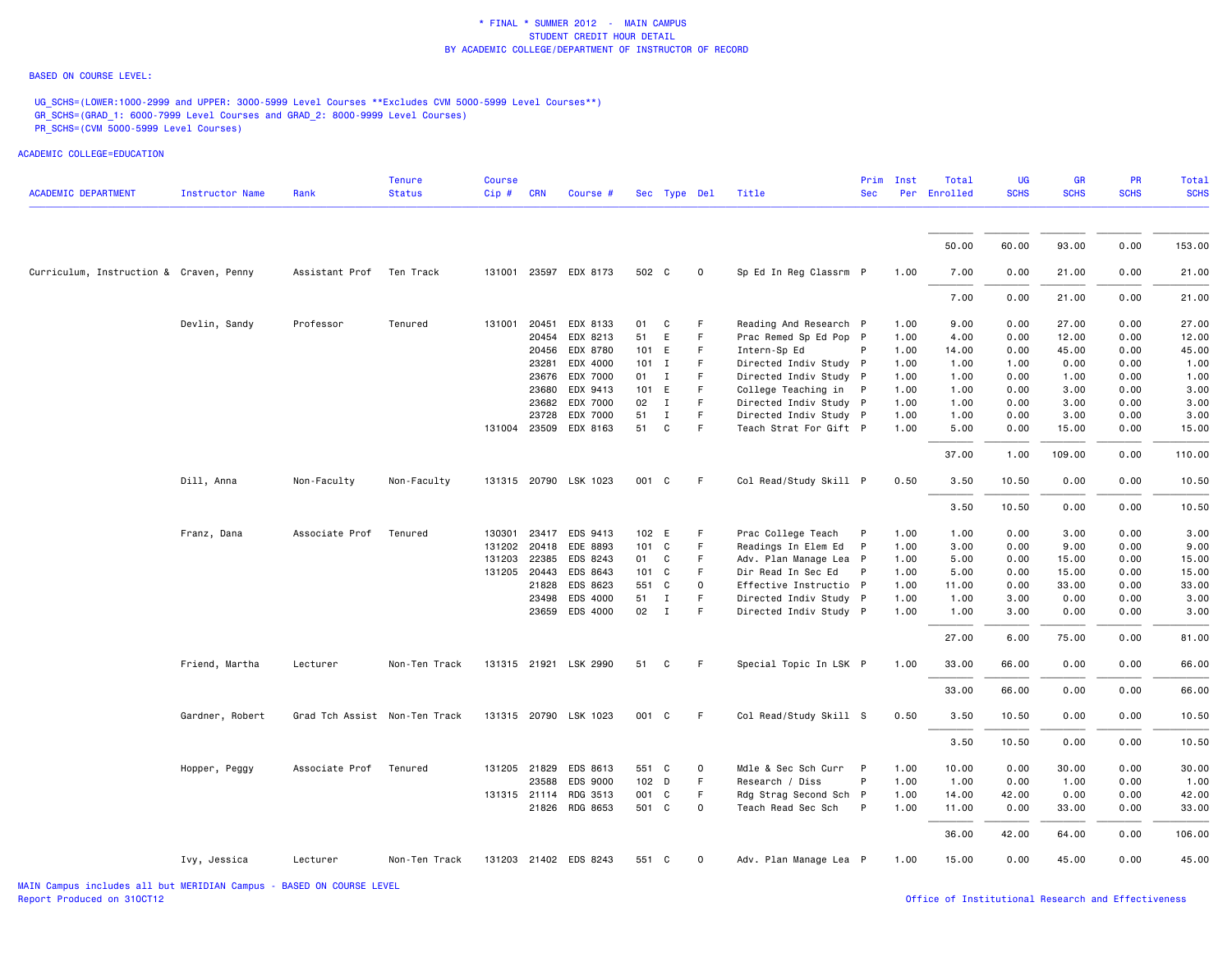### BASED ON COURSE LEVEL:

UG\_SCHS=(LOWER:1000-2999 and UPPER: 3000-5999 Level Courses \*\*Excludes CVM 5000-5999 Level Courses\*\*) GR\_SCHS=(GRAD\_1: 6000-7999 Level Courses and GRAD\_2: 8000-9999 Level Courses) PR\_SCHS=(CVM 5000-5999 Level Courses)

| <b>ACADEMIC DEPARTMENT</b>               | <b>Instructor Name</b>                    | Rank           | <b>Tenure</b><br><b>Status</b> | <b>Course</b><br>Cip# | <b>CRN</b> | Course #                                |             | Sec Type Del      |             | Title                                            | <b>Sec</b> | Prim Inst    | Total<br>Per Enrolled | <b>UG</b><br><b>SCHS</b> | GR<br><b>SCHS</b> | PR<br><b>SCHS</b> | <b>Total</b><br><b>SCHS</b> |
|------------------------------------------|-------------------------------------------|----------------|--------------------------------|-----------------------|------------|-----------------------------------------|-------------|-------------------|-------------|--------------------------------------------------|------------|--------------|-----------------------|--------------------------|-------------------|-------------------|-----------------------------|
|                                          |                                           |                |                                |                       |            |                                         |             |                   |             |                                                  |            |              |                       |                          |                   |                   |                             |
|                                          |                                           |                |                                |                       |            |                                         |             |                   |             |                                                  |            |              | 15.00                 | 0.00                     | 45.00             | 0.00              | 45.00                       |
| Curriculum, Instruction & Jayroe, Teresa |                                           | Professor      | Tenured                        |                       |            | 130301 22859 EDS 9413                   | 101 E       |                   | F.          | Prac College Teach                               | P          | 1.00         | 1.00                  | 0.00                     | 3.00              | 0.00              | 3.00                        |
|                                          |                                           |                |                                |                       |            |                                         |             |                   |             |                                                  |            |              | 1.00                  | 0.00                     | 3.00              | 0.00              | 3.00                        |
|                                          | Lang, Maureen                             | Lecturer       | Non-Ten Track                  |                       |            | 429999 20445 EDX 3213                   | 001 C       |                   | F.          | Psy of Excep Chld & P                            |            | 1.00         | 13.00                 | 39.00                    | 0.00              | 0.00              | 39.00                       |
|                                          |                                           |                |                                |                       |            |                                         |             |                   |             |                                                  |            |              | 13.00                 | 39.00                    | 0.00              | 0.00              | 39.00                       |
|                                          | Mattox, Kimberly                          | Instructor     | Non-Ten Track                  | 420101                | 20448      | EDX 3233<br>429999 20446 EDX 3213       | 01<br>01    | C<br>$\mathtt{C}$ | F.<br>F.    | Contin Mgt W/Ex Chld P<br>Psy of Excep Chld & P  |            | 1.00<br>1.00 | 18.00<br>11.00        | 54.00<br>33.00           | 0.00<br>0.00      | 0.00<br>0.00      | 54.00<br>33.00              |
|                                          |                                           |                |                                |                       |            |                                         |             |                   |             |                                                  |            |              |                       |                          |                   |                   |                             |
|                                          |                                           |                |                                |                       |            |                                         |             |                   |             |                                                  |            |              | 29.00                 | 87.00                    | 0.00              | 0.00              | 87.00                       |
|                                          | Miller, Nicole                            | Instructor     | Non-Ten Track                  | 131203 20409          |            | EDE 3223<br>22950 EDE 8113              | 01<br>501 C | C                 | F<br>0      | Middle Level Educati P<br>Mid Level Mgmt & Y. P  |            | 1.00<br>1.00 | 15.00<br>6.00         | 45.00<br>0.00            | 0.00<br>18.00     | 0.00<br>0.00      | 45.00<br>18.00              |
|                                          |                                           |                |                                |                       |            |                                         |             |                   |             |                                                  |            |              | 21.00                 | 45.00                    | 18.00             | 0.00              | 63.00                       |
|                                          | Moran, Laura                              | Instructor     | Non-Ten Track                  |                       |            | 130301 20792 LSK 1033                   | 02          | C                 | F           | Fund of Achievement P                            |            | 0.25         | 8.00                  | 24.00                    | 0.00              | 0.00              | 24.00                       |
|                                          |                                           |                |                                |                       |            | 20793 LSK 1033                          | 01          | C                 | F.          | Fund of Achievement P                            |            | 1.00         | 37.00                 | 111.00                   | 0.00              | 0.00              | 111.00                      |
|                                          |                                           |                |                                |                       |            |                                         |             |                   |             |                                                  |            |              | 45.00                 | 135.00                   | 0.00              | 0.00              | 135.00                      |
|                                          | Mulkana, Angela                           | Instructor     | Non-Ten Track                  |                       |            | 131315 21110 RDG 3113<br>21111 RDG 3123 | 01<br>01    | C<br>$\mathtt{C}$ | F<br>F.     | Early Literacy Instr P<br>Early Lit Instruct I P |            | 1.00<br>1.00 | 10.00<br>10.00        | 30.00<br>30.00           | 0.00<br>0.00      | 0.00<br>0.00      | 30.00<br>30.00              |
|                                          |                                           |                |                                |                       |            |                                         |             |                   |             |                                                  |            |              | 20.00                 | 60.00                    | 0.00              | 0.00              | 60.00                       |
|                                          | Pambianchi, Laura                         | Lecturer       | Non-Ten Track                  |                       |            | 230101 23594 EDE 3343                   | 501 C       |                   | $\mathbf 0$ | Teach Adoles Lit                                 | P          | 1.00         | 4.00                  | 12.00                    | 0.00              | 0.00              | 12.00                       |
|                                          |                                           |                |                                |                       |            |                                         |             |                   |             |                                                  |            |              | 4.00                  | 12.00                    | 0.00              | 0.00              | 12.00                       |
|                                          | Pope, Margaret                            | Associate Prof | Tenured                        | 131203 21112          |            | RDG 3413                                | 51          | C                 | F.          | Middle Lvl Lit I                                 | P          | 1.00         | 14.00                 | 42.00                    | 0.00              | 0.00              | 42.00                       |
|                                          |                                           |                |                                |                       |            | 21113 RDG 3423                          | 51          | $\mathtt{C}$      | F.          | Middle Lvl Lit II                                | P          | 1.00         | 14.00                 | 42.00                    | 0.00              | 0.00              | 42.00                       |
|                                          |                                           |                |                                |                       |            | 22948 RDG 8113                          | 501 C       |                   | 0           | Mid Level Literacy I P                           |            | 1.00         | 5.00                  | 0.00                     | 15.00             | 0.00              | 15.00                       |
|                                          |                                           |                |                                |                       |            |                                         |             |                   |             |                                                  |            |              | 33.00                 | 84.00                    | 15.00             | 0.00              | 99.00                       |
|                                          | Prisock, Amy                              | Non-Faculty    | Non-Faculty                    |                       |            | 131315 20410 EDE 3233                   | 51          | C                 | F.          | Teach Lit at Elem/Mi P                           |            | 1.00         | 16.00                 | 48.00                    | 0.00              | 0.00              | 48.00                       |
|                                          |                                           |                |                                |                       |            |                                         |             |                   |             |                                                  |            |              | 16.00                 | 48.00                    | 0.00              | 0.00              | 48.00                       |
|                                          | Robichaux, Rebecca Associate Prof Tenured |                |                                | 131203 22949          |            | EDE 8123                                | 501 C       |                   | 0           | Found Teach MidLev M P                           |            | 1.00         | 6.00                  | 0.00                     | 18.00             | 0.00              | 18.00                       |
|                                          |                                           |                |                                |                       |            | 131311 20412 EDE 3523                   | 001 C       |                   | F.          | Found EL/ML Math Edu P                           |            | 1.00         | 14.00                 | 42.00                    | 0.00              | 0.00              | 42.00                       |
|                                          |                                           |                |                                |                       |            | 20417 EDE 8763                          | 51          | C                 | F           | Elem/Mid Math Educ                               | P          | 1.00         | 5.00                  | 0.00                     | 15.00             | 0.00              | 15.00                       |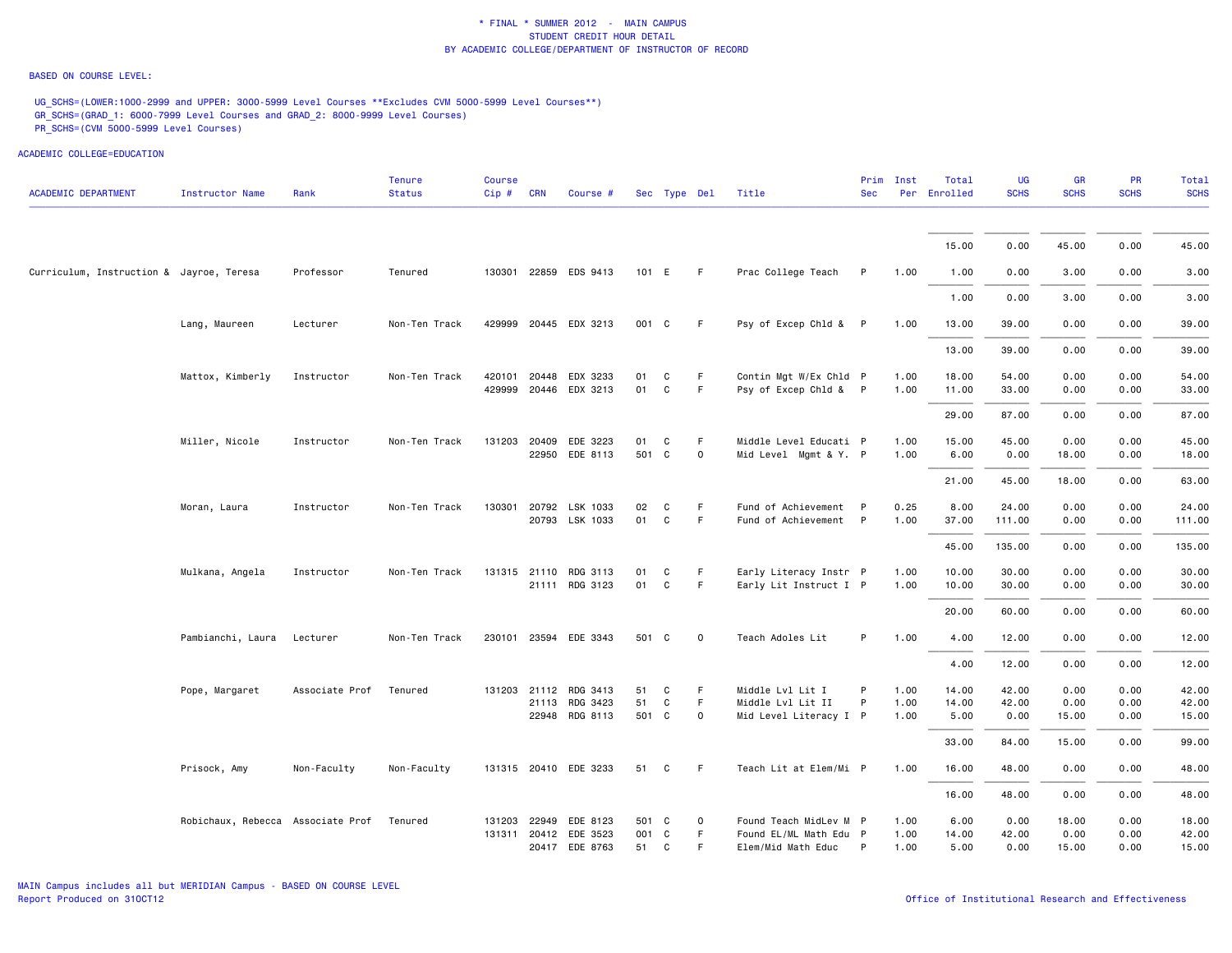### BASED ON COURSE LEVEL:

UG\_SCHS=(LOWER:1000-2999 and UPPER: 3000-5999 Level Courses \*\*Excludes CVM 5000-5999 Level Courses\*\*) GR\_SCHS=(GRAD\_1: 6000-7999 Level Courses and GRAD\_2: 8000-9999 Level Courses) PR\_SCHS=(CVM 5000-5999 Level Courses)

| <b>ACADEMIC DEPARTMENT</b>               | <b>Instructor Name</b>            | Rank                     | <b>Tenure</b><br><b>Status</b> | <b>Course</b><br>Cip# | <b>CRN</b>   | Course #                          |                | Sec Type Del |                  | Title                                            | Prim<br><b>Sec</b> | Inst<br>Per  | Total<br>Enrolled | <b>UG</b><br><b>SCHS</b> | <b>GR</b><br><b>SCHS</b> | PR<br><b>SCHS</b> | Total<br><b>SCHS</b> |
|------------------------------------------|-----------------------------------|--------------------------|--------------------------------|-----------------------|--------------|-----------------------------------|----------------|--------------|------------------|--------------------------------------------------|--------------------|--------------|-------------------|--------------------------|--------------------------|-------------------|----------------------|
|                                          |                                   |                          |                                |                       |              |                                   |                |              |                  |                                                  |                    |              | 25.00             | 42.00                    | 33.00                    | 0.00              | 75.00                |
| Curriculum, Instruction & Smith, Bethany |                                   | Assistant Prof Ten Track |                                |                       |              | 429999 20444 EDX 3203             | 51             | C            | F.               | Intro To Learn Disab P                           |                    | 1.00         | 8.00              | 24.00                    | 0.00                     | 0.00              | 24.00                |
|                                          |                                   |                          |                                |                       |              |                                   |                |              |                  |                                                  |                    |              | 8.00              | 24.00                    | 0.00                     | 0.00              | 24.00                |
|                                          | Triplett, Kimberly Assistant Prof |                          | Ten Track                      |                       |              | 131202 21117 RDG 8713             | 01             | E            | F.               | Tch Struggling Reade P                           |                    | 1.00         | 3.00              | 0.00                     | 9.00                     | 0.00              | 9.00                 |
|                                          |                                   |                          |                                |                       |              |                                   |                |              |                  |                                                  |                    |              | 3.00              | 0.00                     | 9.00                     | 0.00              | 9.00                 |
|                                          | Vines, Courtney                   | Instructor               | Non-Ten Track                  |                       |              | 131202 20408 EDE 3123             | 51             | C            | F.               | Early Childhood Ed                               | P.                 | 1.00         | 7.00              | 21.00                    | 0.00                     | 0.00              | 21.00                |
|                                          |                                   |                          |                                |                       |              |                                   |                |              |                  |                                                  |                    |              | 7.00              | 21.00                    | 0.00                     | 0.00              | 21.00                |
|                                          | Wade, William                     | Lecturer                 | Non-Ten Track                  |                       |              | 231101 20421 EDF 3413             | 01             | B            | F.               | Writing For Thinking P                           |                    | 1.00         | 19.00             | 57.00                    | 0.00                     | 0.00              | 57.00                |
|                                          |                                   |                          |                                |                       |              |                                   |                |              |                  |                                                  |                    |              | 19.00             | 57.00                    | 0.00                     | 0.00              | 57.00                |
|                                          | Walker, Ryan                      | Assistant Prof           | Ten Track                      |                       | 131203 23595 | EDS 8243<br>131205 23596 EDS 8623 | 502 C<br>552 C |              | 0<br>$\mathbf 0$ | Adv. Plan Manage Lea P<br>Effective Instructio P |                    | 1.00<br>1.00 | 12.00<br>7.00     | 0.00<br>0.00             | 36.00<br>21.00           | 0.00<br>0.00      | 36.00<br>21.00       |
|                                          |                                   |                          |                                |                       |              |                                   |                |              |                  |                                                  |                    |              | 19.00             | 0.00                     | 57.00                    | 0.00              | 57.00                |
|                                          | Wiley, Holly                      | Instructor               | Non-Ten Track                  |                       |              | 310501 21002 PE 4883              | 01             | C            | $\mathbf 0$      | School Health Ed                                 | P                  | 1.00         | 9.00              | 27.00                    | 0.00                     | 0.00              | 27.00                |
|                                          |                                   |                          |                                |                       |              |                                   |                |              |                  |                                                  |                    |              | 9.00              | 27.00                    | 0.00                     | 0.00              | 27.00                |
|                                          | Wofford, Jennifer                 | Instructor               | Non-Ten Track                  |                       |              | 131299 23700 RDG 4000             | $101$ I        |              | -F               | Directed Indiv Study P                           |                    | 1.00         | 1.00              | 3.00                     | 0.00                     | 0.00              | 3.00                 |
|                                          |                                   |                          |                                |                       |              |                                   |                |              |                  |                                                  |                    |              | 1.00              | 3.00                     | 0.00                     | 0.00              | 3.00                 |
|                                          | Zhou, Li                          | Non-Faculty              | Non-Faculty                    |                       |              | 131001 22856 EDX 8173             | 551 C          |              | $\mathbf 0$      | Sp Ed In Reg Classrm P                           |                    | 1.00         | 12.00             | 0.00                     | 36.00                    | 0.00              | 36.00                |
|                                          |                                   |                          |                                |                       |              |                                   |                |              |                  |                                                  |                    |              | 12.00             | 0.00                     | 36.00                    | 0.00              | 36.00                |
|                                          |                                   |                          |                                |                       |              |                                   |                |              |                  |                                                  |                    |              | 624.00            | 1087.00                  | 744.00                   | 0.00              | 1831.00              |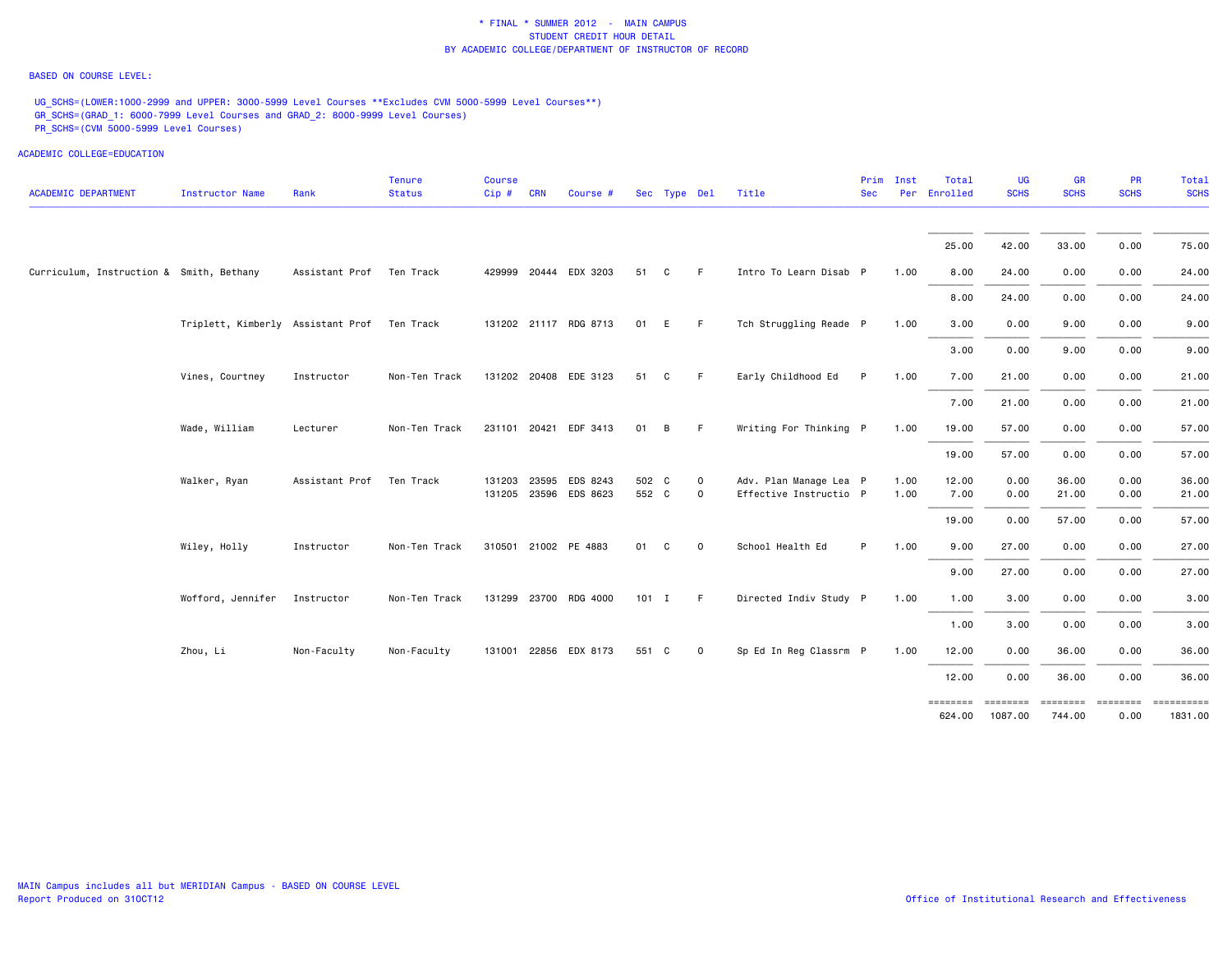### BASED ON COURSE LEVEL:

UG\_SCHS=(LOWER:1000-2999 and UPPER: 3000-5999 Level Courses \*\*Excludes CVM 5000-5999 Level Courses\*\*) GR\_SCHS=(GRAD\_1: 6000-7999 Level Courses and GRAD\_2: 8000-9999 Level Courses) PR\_SCHS=(CVM 5000-5999 Level Courses)

| <b>ACADEMIC DEPARTMENT</b>                  | <b>Instructor Name</b> | Rank                       | <b>Tenure</b><br><b>Status</b> | <b>Course</b><br>Cip# | <b>CRN</b>   | Course #              |         | Sec Type Del |             | Title                  | Prim<br><b>Sec</b> | Inst<br>Per | Total<br>Enrolled | UG<br><b>SCHS</b> | <b>GR</b><br><b>SCHS</b> | <b>PR</b><br><b>SCHS</b> | Total<br><b>SCHS</b> |
|---------------------------------------------|------------------------|----------------------------|--------------------------------|-----------------------|--------------|-----------------------|---------|--------------|-------------|------------------------|--------------------|-------------|-------------------|-------------------|--------------------------|--------------------------|----------------------|
|                                             |                        |                            |                                |                       |              |                       |         |              |             |                        |                    |             |                   |                   |                          |                          |                      |
| Instructnl Systems & Wkfr Abraham, Patricia |                        | Lecturer                   | Non-Ten Track                  |                       |              | 131309 21190 TKT 4463 | 01      | C            | $\mathbf 0$ | Methods of Teaching    | $\mathsf{P}$       | 1.00        | 11.00             | 33.00             | 0.00                     | 0.00                     | 33.00                |
|                                             |                        |                            |                                |                       | 21194        | TKT 4863              | 51      | $\mathsf{C}$ | $\mathbf 0$ | Methods of Teaching    | P                  | 1.00        | 9.00              | 27.00             | 0.00                     | 0.00                     | 27.00                |
|                                             |                        |                            |                                |                       |              | 21197 TKT 6463        | 01      | C            | $\mathbf 0$ | Methods of Teaching    | $\mathsf{P}$       | 1.00        | 2.00              | 0.00              | 6.00                     | 0.00                     | 6.00                 |
|                                             |                        |                            |                                |                       |              | 21202 TKT 6863        | 51      | C            | 0           | Methods of Teaching P  |                    | 1.00        | 3.00              | 0.00              | 9.00                     | 0.00                     | 9.00                 |
|                                             |                        |                            |                                |                       |              |                       |         |              |             |                        |                    |             | 25.00             | 60.00             | 15.00                    | 0.00                     | 75.00                |
|                                             | Adams, James           | Associate Prof             | Tenured                        |                       |              | 131309 21187 TKT 4143 | 51      | C            | $\mathbf 0$ | His & Phil Vo/Tech E P |                    | 1.00        | 6.00              | 18.00             | 0.00                     | 0.00                     | 18.00                |
|                                             |                        |                            |                                |                       | 21195        | TKT 6143              | 51      | C            | $\mathbf 0$ | His & Phil Vo/Tech E P |                    | 1.00        | 3.00              | 0.00              | 9.00                     | 0.00                     | 9.00                 |
|                                             |                        |                            |                                |                       |              | 131319 22447 TKT 9000 | 101 D   |              | F           | Research / Diss        | P                  | 1.00        | 3.00              | 0.00              | 17.00                    | 0.00                     | 17.00                |
|                                             |                        |                            |                                |                       | 23663        | <b>TKT 7000</b>       | 501 I   |              | $\mathbf 0$ | Directed Indiv Study P |                    | 1.00        | 1.00              | 0.00              | 3.00                     | 0.00                     | 3.00                 |
|                                             |                        |                            |                                |                       | 131399 21547 | TKT 4263              | 51      | C            | $\mathbf 0$ | Diverse Wrk & Ed Env P |                    | 1.00        | 4.00              | 12.00             | 0.00                     | 0.00                     | 12.00                |
|                                             |                        |                            |                                |                       |              | 21552 TKT 6263        | 51      | C            | 0           | Diverse Wrk & Ed Env P |                    | 1.00        | 15.00             | 0.00              | 45.00                    | 0.00                     | 45.00                |
|                                             |                        |                            |                                |                       |              |                       |         |              |             |                        |                    |             | 32.00             | 30.00             | 74.00                    | 0.00                     | 104.00               |
|                                             | Bass, Amy              | Lecturer                   | Non-Ten Track                  |                       | 130301 22706 | LSK 2010              | 501 C   |              | 0           | Praxis: Acad Core En P |                    | 1.00        | 7.00              | 20.00             | 0.00                     | 0.00                     | 20.00                |
|                                             |                        |                            |                                |                       |              | 131315 21485 LSK 1023 | 501 C   |              | 0           | Col Read/Study Skill P |                    | 1.00        | 14.00             | 42.00             | 0.00                     | 0.00                     | 42.00                |
|                                             |                        |                            |                                |                       |              |                       |         |              |             |                        |                    |             | 21.00             | 62.00             | 0.00                     | 0.00                     | 62.00                |
|                                             | Beriswill, Joanne      | Assistant Prof – Ten Track |                                |                       |              | 110301 21935 TKT 1273 | 51      | C            | F           | Computer Application P |                    | 1.00        | 17.00             | 51.00             | 0.00                     | 0.00                     | 51.00                |
|                                             |                        |                            |                                | 131303                | 21167        | TKB 4583              | 01      | В            | F.          | Graphics and Web Des P |                    | 1.00        | 14.00             | 42.00             | 0.00                     | 0.00                     | 42.00                |
|                                             |                        |                            |                                |                       | 21168        | <b>TKB 6583</b>       | 01      | В            | F           | Graphics and Web Des P |                    | 1.00        | 2.00              | 0.00              | 6.00                     | 0.00                     | 6.00                 |
|                                             |                        |                            |                                |                       |              | 131319 23273 TKT 4000 | $101$ I |              | F.          | Directed Indiv Study P |                    | 1.00        | 1.00              | 1.00              | 0.00                     | 0.00                     | 1.00                 |
|                                             |                        |                            |                                |                       |              |                       |         |              |             |                        |                    |             | 34.00             | 94.00             | 6.00                     | 0.00                     | 100.00               |
|                                             | Coleman, Courtney      | Lecturer                   | Non-Ten Track                  | 110301 21801          |              | TKT 1273              | 501     | C            | $\Omega$    | Computer Application P |                    | 1.00        | 25.00             | 75.00             | 0.00                     | 0.00                     | 75.00                |
|                                             |                        |                            |                                |                       |              | 131309 21936 TKT 3463 | 51      | B            | F.          | Computer Repair/Main P |                    | 1.00        | 14.00             | 42.00             | 0.00                     | 0.00                     | 42.00                |
|                                             |                        |                            |                                |                       |              |                       |         |              |             |                        |                    |             | 39.00             | 117.00            | 0.00                     | 0.00                     | 117.00               |
|                                             | Cornelious, Linda      | Professor                  | Tenured                        | 131309                | 21933        | TKT 8263              | 01      | C            | $\mathbf 0$ | Phil & Adm Career &    | $\mathsf{P}$       | 1.00        | 9.00              | 0.00              | 27.00                    | 0.00                     | 27.00                |
|                                             |                        |                            |                                |                       |              | 131321 21802 TKT 4803 | 502 C   |              | $\mathbf 0$ | Integ Tech for Learn P |                    | 1.00        | 2.00              | 6.00              | 0.00                     | 0.00                     | 6.00                 |
|                                             |                        |                            |                                |                       |              | 21803 TKT 6803        | 502 C   |              | $\mathbf 0$ | Integ Tech for Learn P |                    | 1.00        | 10.00             | 0.00              | 30.00                    | 0.00                     | 30.00                |
|                                             |                        |                            |                                |                       |              |                       |         |              |             |                        |                    |             | 21.00             | 6.00              | 57.00                    | 0.00                     | 63.00                |
|                                             | Du, Jianxia            | Associate Prof             | Tenured                        |                       | 110301 21929 | TKT 4713              | 01      | C            | $\mathbf 0$ | Authoring for Instr P  |                    | 1.00        | 1.00              | 3.00              | 0.00                     | 0.00                     | 3.00                 |
|                                             |                        |                            |                                |                       | 21930        | TKT 6713              | 01      | C            | $\mathbf 0$ | Authoring for Instr P  |                    | 1.00        | 5.00              | 0.00              | 15.00                    | 0.00                     | 15.00                |
|                                             |                        |                            |                                |                       | 131319 22449 | <b>TKT 9000</b>       | 103 D   |              | F.          | Research / Diss        | P                  | 1.00        | 1.00              | 0.00              | 6.00                     | 0.00                     | 6.00                 |
|                                             |                        |                            |                                |                       | 23585        | <b>TKT 7000</b>       | $102$ I |              | F           | Directed Indiv Study P |                    | 1.00        | 1.00              | 0.00              | 1.00                     | 0.00                     | 1.00                 |
|                                             |                        |                            |                                |                       |              | 131321 21934 TKT 8813 | 01 C    |              | $\mathbf 0$ | Issues in Distance E P |                    | 1.00        | 7.00              | 0.00              | 21.00                    | 0.00                     | 21.00                |
|                                             |                        |                            |                                |                       |              |                       |         |              |             |                        |                    |             | 15.00             | 3.00              | 43.00                    | 0.00                     | 46.00                |
|                                             | Forde, Connie          | Professor                  | Tenured                        |                       | 110301 21544 | TKB 6543              | 551 B   |              | 0           | Advanced Info Proces P |                    | 1.00        | 1.00              | 0.00              | 3.00                     | 0.00                     | 3.00                 |
|                                             |                        |                            |                                |                       |              | 131319 22450 TKT 9000 | 104 D   |              | F.          | Research / Diss        | P                  | 1.00        | 3.00              | 0.00              | 8.00                     | 0.00                     | 8.00                 |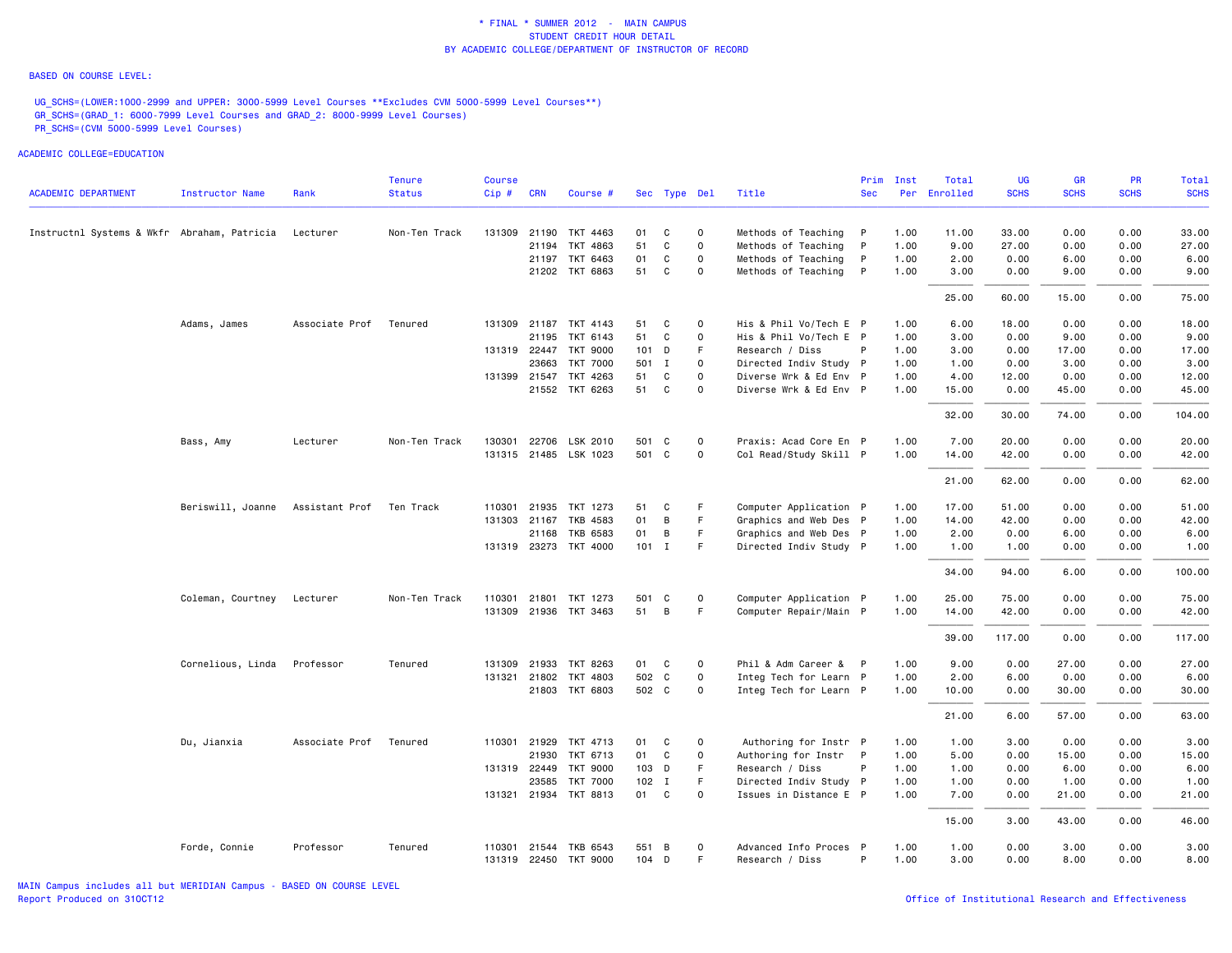#### BASED ON COURSE LEVEL:

UG\_SCHS=(LOWER:1000-2999 and UPPER: 3000-5999 Level Courses \*\*Excludes CVM 5000-5999 Level Courses\*\*) GR\_SCHS=(GRAD\_1: 6000-7999 Level Courses and GRAD\_2: 8000-9999 Level Courses) PR\_SCHS=(CVM 5000-5999 Level Courses)

| <b>ACADEMIC DEPARTMENT</b>                 | Instructor Name               | Rank                          | <b>Tenure</b><br><b>Status</b> | Course<br>Cip# | <b>CRN</b> | Course #                         |          | Sec Type Del |         | Title                                            | Prim<br>Sec  | Inst         | Total<br>Per Enrolled | UG<br><b>SCHS</b> | <b>GR</b><br><b>SCHS</b> | <b>PR</b><br><b>SCHS</b> | Total<br><b>SCHS</b> |
|--------------------------------------------|-------------------------------|-------------------------------|--------------------------------|----------------|------------|----------------------------------|----------|--------------|---------|--------------------------------------------------|--------------|--------------|-----------------------|-------------------|--------------------------|--------------------------|----------------------|
|                                            |                               |                               |                                |                |            |                                  |          |              |         |                                                  |              |              |                       |                   |                          |                          |                      |
|                                            |                               |                               |                                |                |            |                                  |          |              |         |                                                  |              |              | 4.00                  | 0.00              | 11.00                    | 0.00                     | 11.00                |
| Instructnl Systems & Wkfr Giordano, Mickey |                               | Instructor                    | Non-Ten Track                  |                |            | 131319 23784 TKI 4000            | 51       | $\mathbf{I}$ | F       | Directed Indiv Study P                           |              | 1.00         | 1.00                  | 3.00              | 0.00                     | 0.00                     | 3.00                 |
|                                            |                               |                               |                                | 150603         | 21923      | TKI 1814                         | 01       | В            | F       | Basic Indust Elec & P                            |              | 1.00         | 11.00                 | 44.00             | 0.00                     | 0.00                     | 44.00                |
|                                            |                               |                               |                                |                |            | 21942 TKI 4203                   | 51       | В            | F.      | Automated Systems                                | P            | 1.00         | 8.00                  | 24.00             | 0.00                     | 0.00                     | 24.00                |
|                                            |                               |                               |                                |                | 22389      | TKI 4103                         | 01       | В            | F.      | Industrial Cntrl Sys P                           |              | 1.00         | 8.00                  | 24.00             | 0.00                     | 0.00                     | 24.00                |
|                                            |                               |                               |                                |                |            | 150612 21939 TKI 2113            | 51       | C            | F       | Intro to PLC Program P                           |              | 1.00         | 7.00                  | 21.00             | 0.00                     | 0.00                     | 21.00                |
|                                            |                               |                               |                                |                |            |                                  |          |              |         |                                                  |              |              | 35.00                 | 116.00            | 0.00                     | 0.00                     | 116.00               |
|                                            | He, Minyan                    | Grad Tch Assist Non-Ten Track |                                |                |            | 110301 21818 TKT 1273            | 551 C    |              | 0       | Computer Application P                           |              | 1.00         | 18.00                 | 54.00             | 0.00                     | 0.00                     | 54.00                |
|                                            |                               |                               |                                |                |            |                                  |          |              |         |                                                  |              |              | 18.00                 | 54.00             | 0.00                     | 0.00                     | 54.00                |
|                                            | Keel, Vicki                   | Instructor                    | Non-Ten Track                  |                |            | 110301 21540 TKB 4543            | 551 B    |              | 0       | Advanced Info Proces P                           |              | 1.00         | 17.00                 | 51.00             | 0.00                     | 0.00                     | 51.00                |
|                                            |                               |                               |                                |                |            | 131303 21165 TKB 2122            | 01       | В            | F.      | Intro Database Mgt                               | $\mathsf{P}$ | 1.00         | 10.00                 | 20.00             | 0.00                     | 0.00                     | 20.00                |
|                                            |                               |                               |                                |                | 21166      | TKB 2132                         | 01       | В            | F.      | Intro Sprdsht Desgn                              | $\mathsf{P}$ | 1.00         | 10.00                 | 20.00             | 0.00                     | 0.00                     | 20.00                |
|                                            |                               |                               |                                |                |            | 21538 TKB 1123                   | 501      | B            | 0       | Document Form/Info P P                           |              | 1.00         | 16.00                 | 48.00             | 0.00                     | 0.00                     | 48.00                |
|                                            |                               |                               |                                |                |            |                                  |          |              |         |                                                  |              |              | 53.00                 | 139.00            | 0.00                     | 0.00                     | 139.00               |
|                                            | Melby-Codling, Mar Instructor |                               | Non-Ten Track                  | 500799         |            | 21170 TKI 2413                   | 51       | C            | F.      | Hi & Appr Artcrafts                              | - P          | 1.00         | 21.00                 | 63.00             | 0.00                     | 0.00                     | 63.00                |
|                                            |                               |                               |                                |                |            | 21171 TKI 2413                   | 52       | C            | F.      | Hi & Appr Artcrafts P                            |              | 1.00         | 9.00                  | 27.00             | 0.00                     | 0.00                     | 27.00                |
|                                            |                               |                               |                                |                |            |                                  |          |              |         |                                                  |              |              | 30.00                 | 90.00             | 0.00                     | 0.00                     | 90.00                |
|                                            | Mize, Mervin                  | Instructor                    | Non-Ten Track                  | 150603         | 21940      | TKI 2323                         | 51       | L.           | F       | Forg Weld & Found                                | P            | 1.00         | 14.00                 | 42.00             | 0.00                     | 0.00                     | 42.00                |
|                                            |                               |                               |                                |                | 21941      | TKI 3063                         | 51       | C            | F.      | Ind Human Relations                              | $\mathsf{P}$ | 1.00         | 12.00                 | 36.00             | 0.00                     | 0.00                     | 36.00                |
|                                            |                               |                               |                                | 150612 21922   |            | TKI 1203                         | 01       | В            | F       | Industrial Communica P                           |              | 1.00         | 21.00                 | 63.00             | 0.00                     | 0.00                     | 63.00                |
|                                            |                               |                               |                                |                |            | 21924 TKI 2123                   | 01       | В            | F.      | Intro to CNC Prog                                | P            | 1.00         | 8.00                  | 24.00             | 0.00                     | 0.00                     | 24.00                |
|                                            |                               |                               |                                |                |            |                                  |          |              |         |                                                  |              |              | 55.00                 | 165.00            | 0.00                     | 0.00                     | 165.00               |
|                                            | Okojie, Mabel                 | Associate Prof                | Tenured                        |                |            | 110301 21800 TKT 8773            | 501 C    |              | 0       | Teach & Train with M P                           |              | 1.00         | 3.00                  | 0.00              | 9.00                     | 0.00                     | 9.00                 |
|                                            |                               |                               |                                |                | 21937      | TKT 8793                         | 51       | E            | 0       | Dir Proj Instr Tech P                            |              | 1.00         | 4.00                  | 0.00              | 12.00                    | 0.00                     | 12.00                |
|                                            |                               |                               |                                | 131319 22451   |            | <b>TKT 9000</b>                  | 105 D    |              | F       | Research / Diss                                  | P            | 1.00         | 2.00                  | 0.00              | 12.00                    | 0.00                     | 12.00                |
|                                            |                               |                               |                                | 521204 21191   |            | TKT 4733                         | 01       | C            | 0       | Mgn Mutlimedia Lrn                               | $\mathsf{P}$ | 1.00         | 7.00                  | 21.00             | 0.00                     | 0.00                     | 21.00                |
|                                            |                               |                               |                                |                |            | 21198 TKT 6733                   | 01       | C            | 0       | Mgn Multimedia Lrn E P                           |              | 1.00         | 2.00                  | 0.00              | 6.00                     | 0.00                     | 6.00                 |
|                                            |                               |                               |                                |                |            |                                  |          |              |         |                                                  |              |              | 18.00                 | 21.00             | 39.00                    | 0.00                     | 60.00                |
|                                            | Olinzock, Anthony             | Professor                     | Tenured                        | 110301         | 21180      | TKT 1273                         | 001 C    |              | F       | Computer Application P                           |              | 1.00         | 13.00                 | 39.00             | 0.00                     | 0.00                     | 39.00                |
|                                            |                               |                               |                                |                | 21181      | TKT 1273                         | 01       | C            | 0       | Computer Application P                           |              | 1.00         | 25.00                 | 75.00             | 0.00                     | 0.00                     | 75.00                |
|                                            |                               |                               |                                |                |            | 21192 TKT 4753                   | 01       | C            | F       | Presenting with Medi P                           |              | 1.00         | 13.00                 | 39.00             | 0.00                     | 0.00                     | 39.00                |
|                                            |                               |                               |                                |                |            | 21199 TKT 6753<br>23713 TKB 4283 | 01<br>51 | C<br>В       | F.<br>0 | Presenting with Medi P<br>Advanced Office Syst P |              | 1.00<br>1.00 | 1.00<br>10.00         | 0.00<br>30.00     | 3.00<br>0.00             | 0.00<br>0.00             | 3.00<br>30.00        |
|                                            |                               |                               |                                | 131303         | 23712      | TKB 4563                         | 51       | C            | 0       | Intro to Data Networ P                           |              | 1.00         | 15.00                 | 45.00             | 0.00                     | 0.00                     | 45.00                |
|                                            |                               |                               |                                |                |            | 131319 22452 TKT 9000            | 106 D    |              | F       | Research / Diss                                  | P            | 1.00         | 3.00                  | 0.00              | 8.00                     | 0.00                     | 8.00                 |
|                                            |                               |                               |                                |                |            |                                  |          |              |         |                                                  |              |              |                       |                   |                          |                          |                      |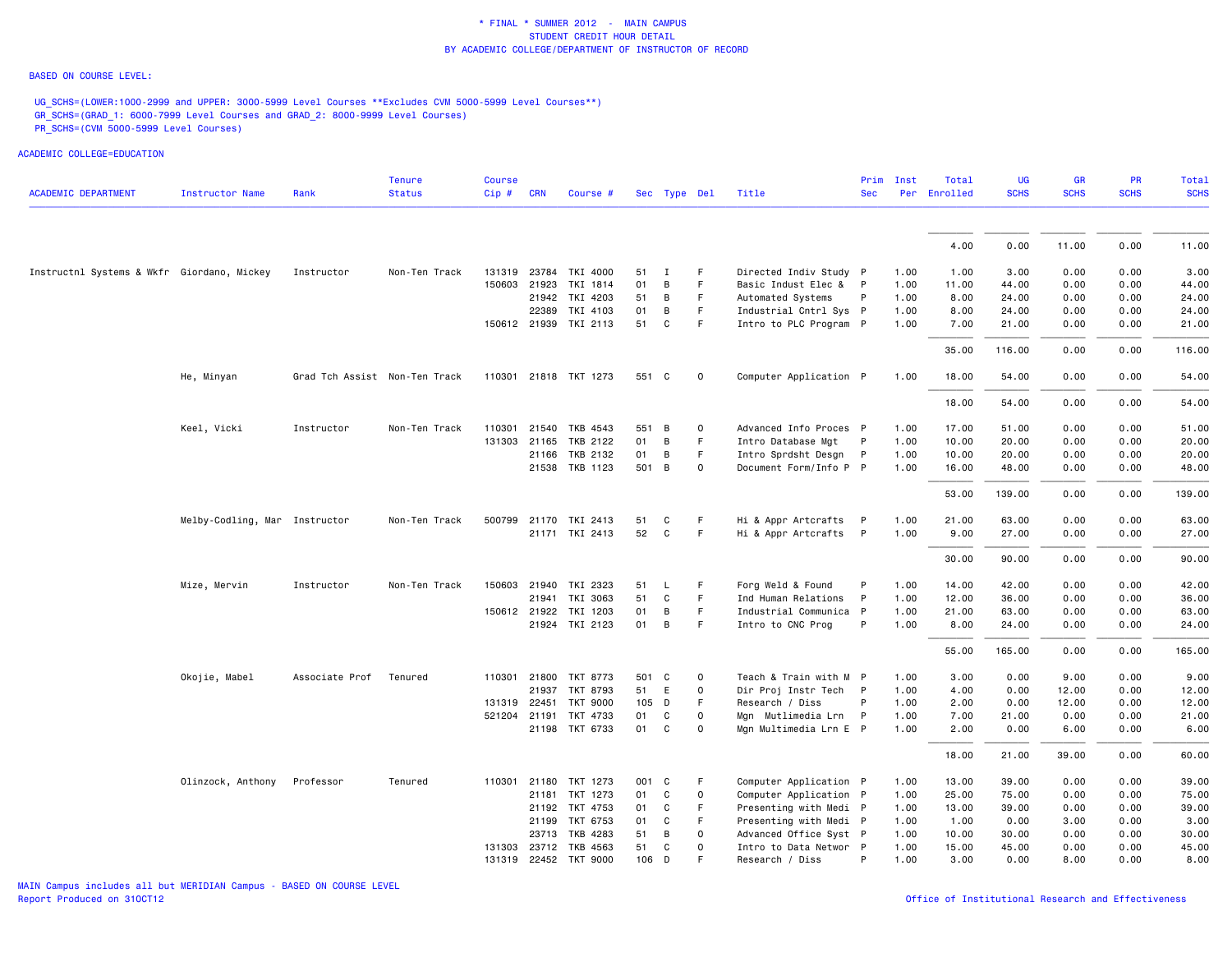### BASED ON COURSE LEVEL:

UG\_SCHS=(LOWER:1000-2999 and UPPER: 3000-5999 Level Courses \*\*Excludes CVM 5000-5999 Level Courses\*\*) GR\_SCHS=(GRAD\_1: 6000-7999 Level Courses and GRAD\_2: 8000-9999 Level Courses) PR\_SCHS=(CVM 5000-5999 Level Courses)

| <b>ACADEMIC DEPARTMENT</b>            | Instructor Name | Rank           | <b>Tenure</b><br><b>Status</b> | <b>Course</b><br>Cip# | <b>CRN</b> | Course #              |         | Sec Type Del |             | Title                  | <b>Sec</b> | Prim Inst | Total<br>Per Enrolled | <b>UG</b><br><b>SCHS</b> | <b>GR</b><br><b>SCHS</b> | <b>PR</b><br><b>SCHS</b> | Total<br><b>SCHS</b> |
|---------------------------------------|-----------------|----------------|--------------------------------|-----------------------|------------|-----------------------|---------|--------------|-------------|------------------------|------------|-----------|-----------------------|--------------------------|--------------------------|--------------------------|----------------------|
|                                       |                 |                |                                |                       |            |                       |         |              |             |                        |            |           |                       |                          |                          |                          |                      |
|                                       |                 |                |                                |                       |            |                       |         |              |             |                        |            |           | 80.00                 | 228.00                   | 11.00                    | 0.00                     | 239.00               |
| Instructnl Systems & Wkfr Wyatt, John |                 | Associate Prof | Tenured                        | 150603                |            | 21172 TKI 3183        | 01      | - L          | F           | Machine Metal Proc     |            | 1.00      | 9.00                  | 27.00                    | 0.00                     | 0.00                     | 27.00                |
|                                       |                 |                |                                |                       |            | 21173 TKI 3183        | 51      | - L          | F           | Machine Metal Proc     | P          | 1.00      | 12.00                 | 36.00                    | 0.00                     | 0.00                     | 36.00                |
|                                       |                 |                |                                |                       |            | 21943 TKI 4263        | 51      | C            | F           | Mfg Tech & Proc        | P          | 1.00      | 16.00                 | 48.00                    | 0.00                     | 0.00                     | 48.00                |
|                                       |                 |                |                                |                       |            | 150612 21926 TKI 4413 | 01      | C            | F           | Evol Tech              | P          | 1.00      | 9.00                  | 27.00                    | 0.00                     | 0.00                     | 27.00                |
|                                       |                 |                |                                |                       |            |                       |         |              |             |                        |            |           | 46.00                 | 138.00                   | 0.00                     | 0.00                     | 138.00               |
|                                       | Xie, Kui        | Assistant Prof | Ten Track                      | 131303 21806          |            | TKB 4583              | 551 B   |              | $\mathbf 0$ | Graphics and Web Des P |            | 1.00      | 17.00                 | 51.00                    | 0.00                     | 0.00                     | 51.00                |
|                                       |                 |                |                                |                       | 21807      | TKB 6583              | 551 B   |              | $\mathbf 0$ | Graphics and Web Des P |            | 1.00      | 4.00                  | 0.00                     | 12.00                    | 0.00                     | 12.00                |
|                                       |                 |                |                                | 131309 21819          |            | TKT 4343              | 51      | C            | $\circ$     | Info Tech Project Mg P |            | 1.00      | 17.00                 | 51.00                    | 0.00                     | 0.00                     | 51.00                |
|                                       |                 |                |                                | 131319 22454          |            | TKT 9000              | 108 D   |              |             | Research / Diss        |            | 1.00      | 2.00                  | 0.00                     | 12.00                    | 0.00                     | 12.00                |
|                                       |                 |                |                                | 131321                | 21549      | TKT 4803              | 501 C   |              | - 0         | Integ Tech for Learn P |            | 1.00      | 1.00                  | 3.00                     | 0.00                     | 0.00                     | 3.00                 |
|                                       |                 |                |                                |                       |            | 21554 TKT 6803        | 501 C   |              | $\Omega$    | Integ Tech for Learn P |            | 1.00      | 6.00                  | 0.00                     | 18.00                    | 0.00                     | 18.00                |
|                                       |                 |                |                                |                       | 21931      | TKT 4803              | 01      | C            |             | Integ Tech for Learn P |            | 1.00      | 2.00                  | 6.00                     | 0.00                     | 0.00                     | 6.00                 |
|                                       |                 |                |                                |                       |            | 21932 TKT 6803        | 01      | C            | E           | Integ Tech for Learn P |            | 1.00      | 4.00                  | 0.00                     | 12.00                    | 0.00                     | 12.00                |
|                                       |                 |                |                                |                       |            |                       |         |              |             |                        |            |           | 53.00                 | 111.00                   | 54.00                    | 0.00                     | 165.00               |
|                                       | Yu, Chien       | Associate Prof | Tenured                        | 131319 23657          |            | TKT 4000              | $102$ I |              | -F          | Directed Indiv Study P |            | 1.00      | 1.00                  | 3.00                     | 0.00                     | 0.00                     | 3.00                 |
|                                       |                 |                |                                |                       |            | 150603 21938 TKT 8723 | 51      | C            | $\mathbf 0$ | Instr Design For Ind P |            | 1.00      | 9.00                  | 0.00                     | 27.00                    | 0.00                     | 27.00                |
|                                       |                 |                |                                |                       |            |                       |         |              |             |                        |            |           | 10.00                 | 3.00                     | 27.00                    | 0.00                     | 30.00                |
|                                       |                 |                |                                |                       |            |                       |         |              |             |                        |            |           | ========              | ========                 | =================        |                          | ==========           |
|                                       |                 |                |                                |                       |            |                       |         |              |             |                        |            |           | 589.00                | 1437.00                  | 337.00                   | 0.00                     | 1774.00              |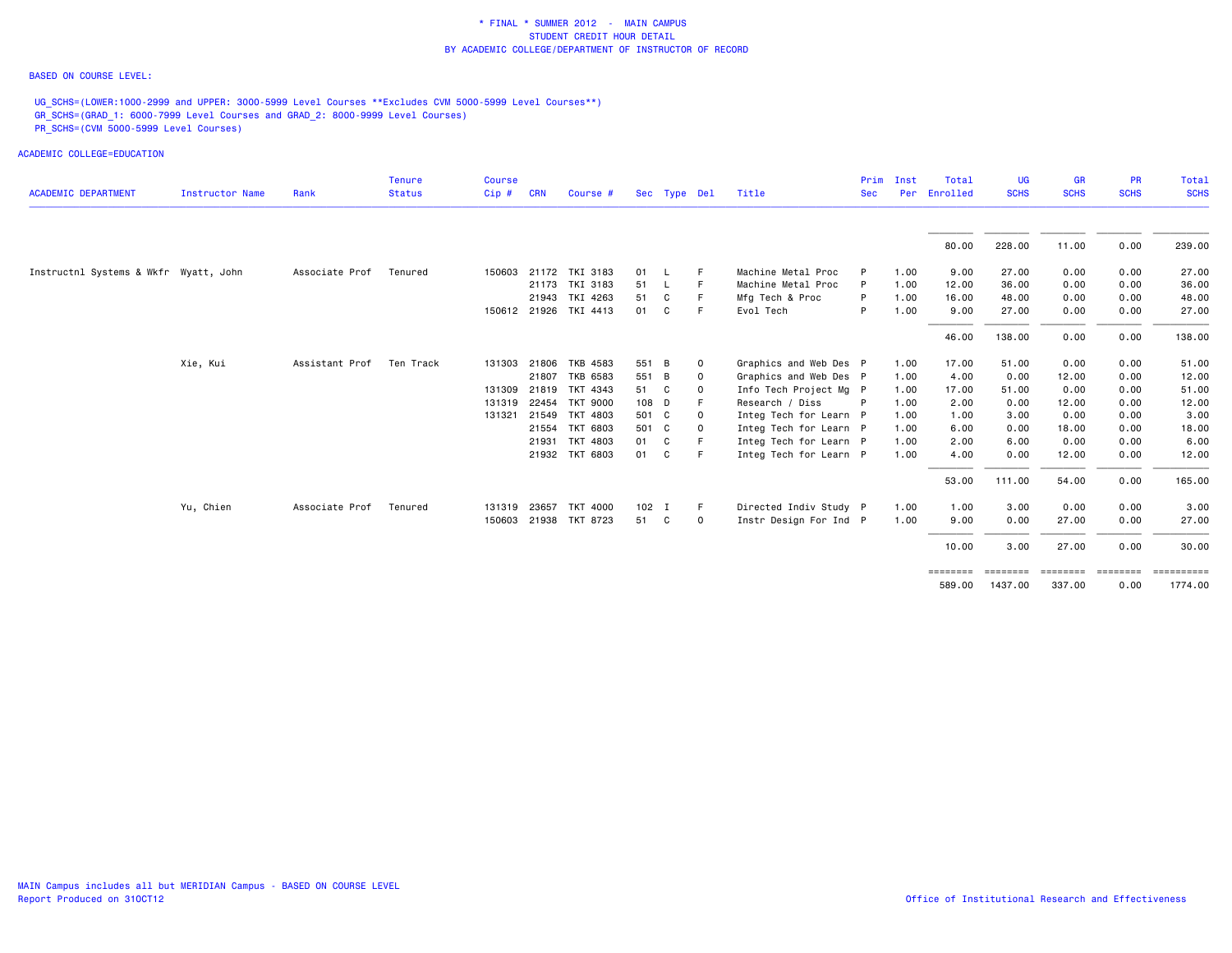### BASED ON COURSE LEVEL:

UG\_SCHS=(LOWER:1000-2999 and UPPER: 3000-5999 Level Courses \*\*Excludes CVM 5000-5999 Level Courses\*\*) GR\_SCHS=(GRAD\_1: 6000-7999 Level Courses and GRAD\_2: 8000-9999 Level Courses) PR\_SCHS=(CVM 5000-5999 Level Courses)

|                            |                                             |             | Tenure        | Course |              |                      |     |              |             |                        | Prim         | Inst | Total        | UG          | <b>GR</b>   | <b>PR</b>   | Total       |
|----------------------------|---------------------------------------------|-------------|---------------|--------|--------------|----------------------|-----|--------------|-------------|------------------------|--------------|------|--------------|-------------|-------------|-------------|-------------|
| <b>ACADEMIC DEPARTMENT</b> | <b>Instructor Name</b>                      | Rank        | <b>Status</b> | Cip#   | <b>CRN</b>   | Course #             |     | Sec Type Del |             | Title                  | <b>Sec</b>   |      | Per Enrolled | <b>SCHS</b> | <b>SCHS</b> | <b>SCHS</b> | <b>SCHS</b> |
| Kinesiology                | Abadie, Ben                                 | Professor   | Tenured       |        |              | 260908 20522 EP 4113 | 01  | В            | F           | Fitness Prog & Testi P |              | 1.00 | 21.00        | 63.00       | 0.00        | 0.00        | 63.00       |
|                            |                                             |             |               |        | 20523        | EP 4113              | 51  | B            | F.          | Fitness Prog & Testi P |              | 1.00 | 22.00        | 66.00       | 0.00        | 0.00        | 66.00       |
|                            |                                             |             |               |        |              | 20532 EP 6113        | 51  | В            | F           | Fitnes Prog & Testin P |              | 1.00 | 1.00         | 0.00        | 3.00        | 0.00        | 3.00        |
|                            |                                             |             |               |        |              | 20534 EP 8273        | 51  | L            | F           | Laboratory Instrumen P |              | 1.00 | 8.00         | 0.00        | 24.00       | 0.00        | 24.00       |
|                            |                                             |             |               |        |              | 310505 20517 EP 3613 | 001 | C            | F           | Exercise Electrocard P |              | 1.00 | 12.00        | 36.00       | 0.00        | 0.00        | 36.00       |
|                            |                                             |             |               |        |              | 20518 EP 3613        | 01  | C            | F.          | Exercise Electrocard P |              | 1.00 | 17.00        | 51.00       | 0.00        | 0.00        | 51.00       |
|                            |                                             |             |               |        |              |                      |     |              |             |                        |              |      | 81.00        | 216.00      | 27.00       | 0.00        | 243.00      |
|                            | Agiovlasitis, Stam Assistant Prof Ten Track |             |               |        |              | 260908 20524 EP 4133 | 01  | C            | F           | Ex Prog Clinical Pop P |              | 1.00 | 20.00        | 60.00       | 0.00        | 0.00        | 60.00       |
|                            |                                             |             |               |        |              | 21947 EP 4183        |     | 001 B        | F           | Exercise & Weight Co P |              | 1.00 | 8.00         | 24.00       | 0.00        | 0.00        | 24.00       |
|                            |                                             |             |               |        |              |                      |     |              |             |                        |              |      | 28.00        | 84.00       | 0.00        | 0.00        | 84.00       |
|                            | Carlisle, Danny                             | Lecturer    | Non-Ten Track |        |              | 131314 20999 PE 4413 | 01  | В            | F           | Basic Driver Ed I      | P            | 1.00 | 37.00        | 111.00      | 0.00        | 0.00        | 111.00      |
|                            |                                             |             |               |        |              | 21000 PE 4423        | 51  | C            | F           | Driver Ed Meth II      | P            | 1.00 | 36.00        | 108.00      | 0.00        | 0.00        | 108.00      |
|                            |                                             |             |               |        | 23769        | PE 4000              | 51  | $\mathbf{I}$ | F.          | Directed Indiv Study P |              | 1.00 | 1.00         | 3.00        | 0.00        | 0.00        | 3.00        |
|                            |                                             |             |               |        | 512201 20993 | PE 3433              | 01  | C            | F.          | Genl Safety Methods    | P            | 1.00 | 22.00        | 66.00       | 0.00        | 0.00        | 66.00       |
|                            |                                             |             |               |        |              | 20994 PE 3433        | 51  | C            | F.          | Genl Safety Methods P  |              | 1.00 | 37.00        | 111.00      | 0.00        | 0.00        | 111.00      |
|                            |                                             |             |               |        |              |                      |     |              |             |                        |              |      | 133.00       | 399.00      | 0.00        | 0.00        | 399.00      |
|                            | Drye, Gregory                               | Instructor  | Non-Ten Track | 310505 |              | 21688 KI 1803        |     | 555 M        | $\mathbf 0$ | Health Trends & Topi P |              | 1.00 | 2.00         | 6.00        | 0.00        | 0.00        | 6.00        |
|                            |                                             |             |               |        |              | 21689 KI 1803        |     | 901 M        | 0           | Health Trends & Topi P |              | 1.00 | 3.00         | 9.00        | 0.00        | 0.00        | 9.00        |
|                            |                                             |             |               |        |              |                      |     |              |             |                        |              |      | 5.00         | 15.00       | 0.00        | 0.00        | 15.00       |
|                            | Foxworth, Kerry                             | Non-Faculty | Non-Faculty   |        |              | 310501 21735 PE 3133 |     | 555 M        | $\mathbf 0$ | Adapted Physical Ed P  |              | 1.00 | 1.00         | 3.00        | 0.00        | 0.00        | 3.00        |
|                            |                                             |             |               |        |              | 21736 PE 3133        |     | 901 M        | $\mathbf 0$ | Adapted Physical Ed P  |              | 1.00 | 1.00         | 3.00        | 0.00        | 0.00        | 3.00        |
|                            |                                             |             |               |        |              |                      |     |              |             |                        |              |      | 2.00         | 6.00        | 0.00        | 0.00        | 6.00        |
|                            | Funderburk, Debora Instructor               |             | Non-Ten Track |        |              | 310501 20977 PE 1232 | 51  | В            | F.          | Teaching Rhythms       |              | 1.00 | 9.00         | 18.00       | 0.00        | 0.00        | 18.00       |
|                            |                                             |             |               |        |              | 310505 23795 KI 4000 | 57  | $\mathbf{I}$ | F.          | Directed Indiv Study P |              | 1.00 | 1.00         | 1.00        | 0.00        | 0.00        | 1.00        |
|                            |                                             |             |               |        |              | 23800 KI 4000        | 58  | $\mathbf I$  | F.          | Directed Indiv Study P |              | 1.00 | 1.00         | 1.00        | 0.00        | 0.00        | 1.00        |
|                            |                                             |             |               |        |              | 500301 20978 PE 1323 | 51  | B            | F.          | Hist & Apprec of Dan P |              | 1.00 | 22.00        | 66.00       | 0.00        | 0.00        | 66.00       |
|                            |                                             |             |               |        |              |                      |     |              |             |                        |              |      | 33.00        | 86.00       | 0.00        | 0.00        | 86.00       |
|                            | Gilliland, Katheri Associate Prof           |             | Ten Track     |        |              | 131307 21005 PE 6883 | 01  | C            | 0           | School Health Educ     | P            | 1.00 | 4.00         | 0.00        | 12.00       | 0.00        | 12.00       |
|                            |                                             |             |               | 260908 |              | 20533 EP 8253        | 51  | C            | F           | Doping/Suppl Use in    | $\mathsf{P}$ | 1.00 | 6.00         | 0.00        | 18.00       | 0.00        | 18.00       |
|                            |                                             |             |               |        | 310501 20981 | PE 3133              |     | 001 B        | F           | Adapted Physical Ed    | $\mathsf{P}$ | 1.00 | 11.00        | 33.00       | 0.00        | 0.00        | 33.00       |
|                            |                                             |             |               |        |              | 21003 PE 4883        | 51  | C            | $\mathsf 0$ | School Health Ed       | P            | 1.00 | 5.00         | 15.00       | 0.00        | 0.00        | 15.00       |
|                            |                                             |             |               |        |              | 310505 22092 KI 6990 | 01  | C            | F           | Special Topics in Ki P |              | 1.00 | 4.00         | 0.00        | 12.00       | 0.00        | 12.00       |
|                            |                                             |             |               |        |              | 23702 KI 4000        | 02  | $\mathbf{I}$ | F.<br>F     | Directed Indiv Study P |              | 1.00 | 1.00         | 3.00        | 0.00        | 0.00        | 3.00        |
|                            |                                             |             |               |        |              | 23704 KI 4000        | 03  | Ι.           |             | Directed Indiv Study P |              | 1.00 | 1.00         | 3.00        | 0.00        | 0.00        | 3.00        |
|                            |                                             |             |               |        |              | 23793 KI 4000        | 55  | $\mathbf{I}$ | F           | Directed Indiv Study P |              | 1.00 | 1.00         | 3.00        | 0.00        | 0.00        | 3.00        |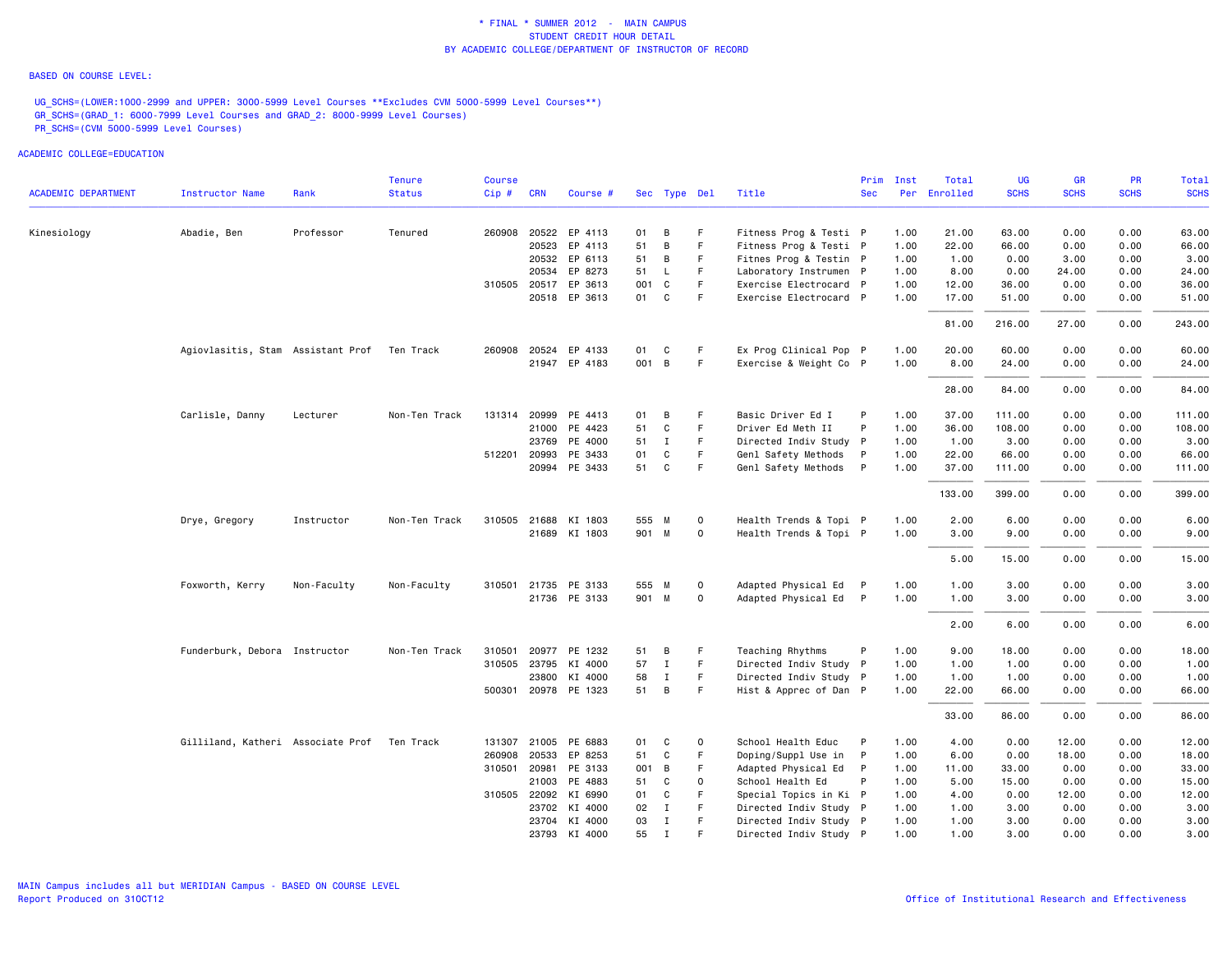### BASED ON COURSE LEVEL:

UG\_SCHS=(LOWER:1000-2999 and UPPER: 3000-5999 Level Courses \*\*Excludes CVM 5000-5999 Level Courses\*\*) GR\_SCHS=(GRAD\_1: 6000-7999 Level Courses and GRAD\_2: 8000-9999 Level Courses) PR\_SCHS=(CVM 5000-5999 Level Courses)

| <b>ACADEMIC DEPARTMENT</b> | Instructor Name                | Rank           | <b>Tenure</b><br><b>Status</b> | <b>Course</b><br>Cip# | <b>CRN</b> | Course #             |    | Sec Type Del |             | Title                  | <b>Sec</b>   | Prim Inst | Total<br>Per Enrolled | <b>UG</b><br><b>SCHS</b> | <b>GR</b><br><b>SCHS</b> | <b>PR</b><br><b>SCHS</b> | Total<br><b>SCHS</b> |
|----------------------------|--------------------------------|----------------|--------------------------------|-----------------------|------------|----------------------|----|--------------|-------------|------------------------|--------------|-----------|-----------------------|--------------------------|--------------------------|--------------------------|----------------------|
|                            |                                |                |                                |                       |            |                      |    |              |             |                        |              |           |                       |                          |                          |                          |                      |
|                            |                                |                |                                |                       |            |                      |    |              |             |                        |              |           | 33.00                 | 57.00                    | 42.00                    | 0.00                     | 99.00                |
| Kinesiology                | Grant, Erin                    | Instructor     | Non-Ten Track                  | 310505                |            | 20762 KI 2023        | 01 | C            | F           | Found of Health Educ P |              | 1.00      | 9.00                  | 27.00                    | 0.00                     | 0.00                     | 27.00                |
|                            |                                |                |                                |                       |            | 20763 KI 2023        | 51 | C            | E           | Found of Health Educ P |              | 1.00      | 19.00                 | 57.00                    | 0.00                     | 0.00                     | 57.00                |
|                            |                                |                |                                |                       |            | 20764 KI 2213        |    | 001 C        | F           | Emergency Health Car P |              | 1.00      | 12.00                 | 36.00                    | 0.00                     | 0.00                     | 36.00                |
|                            |                                |                |                                |                       |            | 20765 KI 2213        | 01 | C            | F           | Emergency Health Car P |              | 1.00      | 20.00                 | 60.00                    | 0.00                     | 0.00                     | 60.00                |
|                            |                                |                |                                |                       |            | 20767 KI 2213        | 51 | C            | E           | Emergency Health Car P |              | 1.00      | 13.00                 | 39.00                    | 0.00                     | 0.00                     | 39.00                |
|                            |                                |                |                                |                       |            |                      |    |              |             |                        |              |           | 73.00                 | 219.00                   | 0.00                     | 0.00                     | 219.00               |
|                            | Gremillion, Justin Non-Faculty |                | Non-Faculty                    |                       |            | 310505 20770 KI 3273 |    | 52 K         | -F          | Athletic Training      | P            | 1.00      | 10.00                 | 0.00                     | 0.00                     | 0.00                     | 0.00                 |
|                            |                                |                |                                |                       |            |                      |    |              |             |                        |              |           | 10.00                 | 0.00                     | 0.00                     | 0.00                     | 0.00                 |
|                            | Hale, Brendon                  | Assistant Prof | Ten Track                      | 260908                |            | 20528 EP 4703        |    | 001 C        | -F          | Neural Contl Human M P |              | 1.00      | 44.00                 | 132.00                   | 0.00                     | 0.00                     | 132.00               |
|                            |                                |                |                                |                       |            | 310505 20774 KI 8303 | 01 | $\mathtt{C}$ | F           | Research in Kinesiol P |              | 1.00      | 7.00                  | 0.00                     | 21.00                    | 0.00                     | 21.00                |
|                            |                                |                |                                |                       |            |                      |    |              |             |                        |              |           | 51.00                 | 132.00                   | 21.00                    | 0.00                     | 153.00               |
|                            | Hilton, Laura                  | Lecturer       | Non-Ten Track                  |                       |            | 131314 20988 PE 3313 | 02 | К            | F           | Sport Physiology       | P            | 0.95      | 10.45                 | 0.00                     | 0.00                     | 0.00                     | 0.00                 |
|                            |                                |                |                                |                       |            | 260908 20512 EP 3304 | 03 | К            | F           | Exercise Physiology    | P            | 0.95      | 10.45                 | 0.00                     | 0.00                     | 0.00                     | 0.00                 |
|                            |                                |                |                                |                       |            |                      |    |              |             |                        |              |           | 20.90                 | 0.00                     | 0.00                     | 0.00                     | 0.00                 |
|                            | Holmes, Megan                  | Assistant Prof | Ten Track                      | 260908                | 20508      | EP 3233              | 01 | C            | F           | Anatomical Kinesiolo P |              | 1.00      | 20.00                 | 60.00                    | 0.00                     | 0.00                     | 60.00                |
|                            |                                |                |                                |                       |            | 21948 EP 4603        |    | 001 C        | $\mathsf F$ | Physical Activity Ep P |              | 1.00      | 9.00                  | 27.00                    | 0.00                     | 0.00                     | 27.00                |
|                            |                                |                |                                |                       |            | 22193 EP 3643        |    | 01 C         | F           | Applied Anat & Patho P |              | 1.00      | 7.00                  | 21.00                    | 0.00                     | 0.00                     | 21.00                |
|                            |                                |                |                                |                       |            |                      |    |              |             |                        |              |           | 36.00                 | 108.00                   | 0.00                     | 0.00                     | 108.00               |
|                            | Joe, Lee                       | Instructor     | Non-Ten Track                  | 260908                |            | 20513 EP 3304        | 51 | C            | F           | Exercise Physiology    | P            | 1.00      | 29.00                 | 116.00                   | 0.00                     | 0.00                     | 116.00               |
|                            |                                |                |                                |                       |            | 20526 EP 4210        |    | 101 E        | F           | Hlth Fitness Stdies    | $\mathsf{P}$ | 1.00      | 17.00                 | 102.00                   | 0.00                     | 0.00                     | 102.00               |
|                            |                                |                |                                |                       | 20529      | EP 4810              |    | 101 H        | F           | Clin Exercise Phys I P |              | 1.00      | 30.00                 | 180.00                   | 0.00                     | 0.00                     | 180.00               |
|                            |                                |                |                                |                       |            | 21950 EP 4810        |    | 102 H        | F           | Clin Exercise Phys I P |              | 1.00      | 29.00                 | 174.00                   | 0.00                     | 0.00                     | 174.00               |
|                            |                                |                |                                |                       |            |                      |    |              |             |                        |              |           | 105.00                | 572.00                   | 0.00                     | 0.00                     | 572.00               |
|                            | Johnson, Christoph Non-Faculty |                | Non-Faculty                    |                       |            | 310505 20769 KI 3273 |    | 51 C         | F           | Athletic Training      | P            | 1.00      | 12.00                 | 36.00                    | 0.00                     | 0.00                     | 36.00                |
|                            |                                |                |                                |                       |            |                      |    |              |             |                        |              |           | 12.00                 | 36.00                    | 0.00                     | 0.00                     | 36.00                |
|                            | Kavazis, Andreas               | Assistant Prof | Ten Track                      |                       |            | 260908 20510 EP 3304 |    | 01 C         | F           | Exercise Physiology    |              | 1.00      | 23.00                 | 92.00                    | 0.00                     | 0.00                     | 92.00                |
|                            |                                |                |                                |                       |            | 20521 EP 4113        |    | 001 B        | F           | Fitness Prog & Testi P |              | 1.00      | 20.00                 | 60.00                    | 0.00                     | 0.00                     | 60.00                |
|                            |                                |                |                                |                       |            | 310505 20775 KI 8313 | 01 | C            | F           | Interpret Data Kines P |              | 1.00      | 6.00                  | 0.00                     | 18.00                    | 0.00                     | 18.00                |
|                            |                                |                |                                |                       | 21964      | KI 1803              | 51 | C            | $\mathsf F$ | Health Trends & Topi P |              | 1.00      | 7.00                  | 21.00                    | 0.00                     | 0.00                     | 21.00                |
|                            |                                |                |                                |                       |            | 21965 KI 8313        | 51 | C            | F           | Interpret Data Kines P |              | 1.00      | 10.00                 | 0.00                     | 30.00                    | 0.00                     | 30.00                |
|                            |                                |                |                                |                       |            | 22382 KI 8000        |    | 101 D        | F           | Research/Thesis        | P            | 1.00      | 1.00                  | 0.00                     | 3.00                     | 0.00                     | 3.00                 |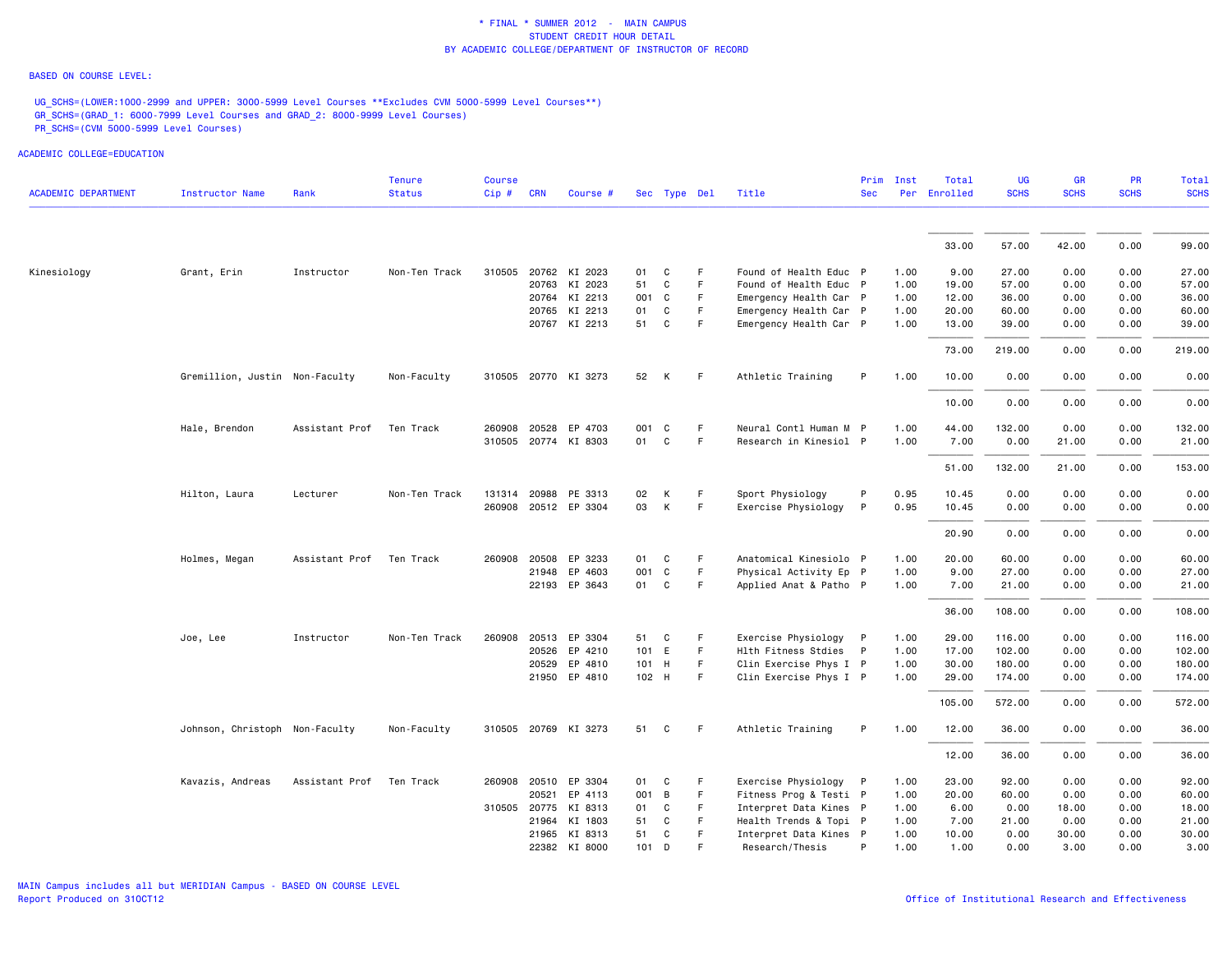### BASED ON COURSE LEVEL:

UG\_SCHS=(LOWER:1000-2999 and UPPER: 3000-5999 Level Courses \*\*Excludes CVM 5000-5999 Level Courses\*\*) GR\_SCHS=(GRAD\_1: 6000-7999 Level Courses and GRAD\_2: 8000-9999 Level Courses) PR\_SCHS=(CVM 5000-5999 Level Courses)

| <b>ACADEMIC DEPARTMENT</b> | <b>Instructor Name</b>                           | Rank                          | <b>Tenure</b><br><b>Status</b> | <b>Course</b><br>Cip# | <b>CRN</b> | Course #             |         | Sec Type Del |         | Title                  | <b>Sec</b>   | Prim Inst | Total<br>Per Enrolled | <b>UG</b><br><b>SCHS</b> | <b>GR</b><br><b>SCHS</b> | PR<br><b>SCHS</b> | <b>Total</b><br><b>SCHS</b> |
|----------------------------|--------------------------------------------------|-------------------------------|--------------------------------|-----------------------|------------|----------------------|---------|--------------|---------|------------------------|--------------|-----------|-----------------------|--------------------------|--------------------------|-------------------|-----------------------------|
|                            |                                                  |                               |                                |                       |            |                      |         |              |         |                        |              |           |                       |                          |                          |                   |                             |
|                            |                                                  |                               |                                |                       |            |                      |         |              |         |                        |              |           | 67.00                 | 173.00                   | 51.00                    | 0.00              | 224.00                      |
| Kinesiology                | Kirk, Pamela                                     | Non-Faculty                   | Non-Faculty                    |                       |            | 512201 21739 PE 3433 | 901 M   |              | $\circ$ | Genl Safety Methods P  |              | 1.00      | 3.00                  | 9.00                     | 0.00                     | 0.00              | 9.00                        |
|                            |                                                  |                               |                                |                       |            |                      |         |              |         |                        |              |           | 3.00                  | 9.00                     | 0.00                     | 0.00              | 9.00                        |
|                            | Knight, Adam                                     | Assistant Prof                | Ten Track                      | 131314 20527          |            | EP 4503              | 001 C   |              | F       | Mechanical Analysis    | $\mathsf{P}$ | 1.00      | 16.00                 | 48.00                    | 0.00                     | 0.00              | 48.00                       |
|                            |                                                  |                               |                                |                       | 20536      | EP 8453              | 01      | C            | F       | Biomech Human Movem P  |              | 1.00      | 3.00                  | 0.00                     | 9.00                     | 0.00              | 9.00                        |
|                            |                                                  |                               |                                |                       | 20998      | PE 4283              | 51      | C            | F       | Sport Biomechanics     | P            | 1.00      | 15.00                 | 45.00                    | 0.00                     | 0.00              | 45.00                       |
|                            |                                                  |                               |                                |                       |            | 310505 21001 PE 4853 | 51      | C            | F       | Motor Lrng and Skill P |              | 1.00      | 11.00                 | 33.00                    | 0.00                     | 0.00              | 33.00                       |
|                            |                                                  |                               |                                |                       |            |                      |         |              |         |                        |              |           | 45.00                 | 126.00                   | 9.00                     | 0.00              | 135.00                      |
|                            | Lamberth, John                                   | Associate Prof                | Tenured                        |                       |            | 310505 23340 KI 4000 | $102$ I |              | F       | Directed Indiv Study P |              | 1.00      | 1.00                  | 3.00                     | 0.00                     | 0.00              | 3.00                        |
|                            |                                                  |                               |                                |                       |            | 23435 KI 4000        | 103 I   |              | F       | Directed Indiv Study P |              | 1.00      | 1.00                  | 3.00                     | 0.00                     | 0.00              | 3.00                        |
|                            |                                                  |                               |                                |                       |            | 23777 KI 7000        | 51 I    |              | F       | Directed Indiv Study P |              | 1.00      | 1.00                  | 0.00                     | 1.00                     | 0.00              | 1.00                        |
|                            |                                                  |                               |                                |                       |            |                      |         |              |         |                        |              |           | 3.00                  | 6.00                     | 1.00                     | 0.00              | 7.00                        |
|                            | Love, Adam                                       | Assistant Prof                | Ten Track                      | 131314 20690          |            | GS 4403              | 01      | C            | F.      | Gender & Sport         | P            | 1.00      | 1.00                  | 3.00                     | 0.00                     | 0.00              | 3.00                        |
|                            |                                                  |                               |                                |                       | 21144      | SS 4403              | 01      | C            | F       | Gender & Sport         | P            | 1.00      | 8.00                  | 24.00                    | 0.00                     | 0.00              | 24.00                       |
|                            |                                                  |                               |                                |                       | 21145      | SS 6403              | 01      | C            | F       | Gender & Sport         | P            | 1.00      | 3.00                  | 0.00                     | 9.00                     | 0.00              | 9.00                        |
|                            |                                                  |                               |                                | 310504 21142          |            | SS 4396              | 101 E   |              | F       | Sports Studies Inter P |              | 1.00      | 14.00                 | 84.00                    | 0.00                     | 0.00              | 84.00                       |
|                            |                                                  |                               |                                |                       | 21147      | SS 8883              | 01      | C            | F       | Ethical Issues in Sp P |              | 1.00      | 5.00                  | 0.00                     | 15.00                    | 0.00              | 15.00                       |
|                            |                                                  |                               |                                |                       |            | 310505 20778 KI 8710 | 101 E   |              | F       | Internship             | P            | 1.00      | 4.00                  | 0.00                     | 12.00                    | 0.00              | 12.00                       |
|                            |                                                  |                               |                                |                       |            | 23329 KI 8000        | 102 D   |              | F       | Research/Thesis        | P            | 1.00      | 1.00                  | 0.00                     | 1.00                     | 0.00              | 1.00                        |
|                            |                                                  |                               |                                |                       |            |                      |         |              |         |                        |              |           | 36.00                 | 111.00                   | 37.00                    | 0.00              | 148.00                      |
|                            | McAllister, Matthe Grad Tch Assist Non-Ten Track |                               |                                |                       |            | 260908 20515 EP 3304 | 53      | K            | F.      | Exercise Physiology    | P            | 1.00      | 11.00                 | 0.00                     | 0.00                     | 0.00              | 0.00                        |
|                            |                                                  |                               |                                |                       |            | 20516 EP 3304        | 54      | K            | F.      | Exercise Physiology    | P            | 1.00      | 7.00                  | 0.00                     | 0.00                     | 0.00              | 0.00                        |
|                            |                                                  |                               |                                |                       |            |                      |         |              |         |                        |              |           | 18.00                 | 0.00                     | 0.00                     | 0.00              | 0.00                        |
|                            | Morse, Alan                                      | Assistant Prof                | Ten Track                      | 131314 21962          |            | SS 8203              | 51      | C            | F       | Funding of Sport       | P            | 1.00      | 7.00                  | 0.00                     | 21.00                    | 0.00              | 21.00                       |
|                            |                                                  |                               |                                | 310504 21146          |            | SS 8833              | 01      | C            | F       | Event & Facility Mgm P |              | 1.00      | 6.00                  | 0.00                     | 18.00                    | 0.00              | 18.00                       |
|                            |                                                  |                               |                                |                       |            | 21946 SS 3203        | 001 C   |              | F       | Sport Law              | P            | 1.00      | 19.00                 | 57.00                    | 0.00                     | 0.00              | 57.00                       |
|                            |                                                  |                               |                                |                       |            | 21958 SS 3403        | 01 C    |              | F       | Facil & Event Mgmt S P |              | 1.00      | 18.00                 | 54.00                    | 0.00                     | 0.00              | 54.00                       |
|                            |                                                  |                               |                                |                       |            |                      |         |              |         |                        |              |           | 50.00                 | 111.00                   | 39.00                    | 0.00              | 150.00                      |
|                            | Ruihley, Brody                                   | Lecturer                      | Non-Ten Track                  |                       |            | 310504 22194 SS 3303 | 551 C   |              | $\circ$ | Communicat Mgmt in P   |              | 1.00      | 29.00                 | 87.00                    | 0.00                     | 0.00              | 87.00                       |
|                            |                                                  |                               |                                |                       |            |                      |         |              |         |                        |              |           | 29.00                 | 87.00                    | 0.00                     | 0.00              | 87.00                       |
|                            | Treloar, Justin                                  | Grad Srv Assist Non-Ten Track |                                |                       |            | 310501 21960 PE 1202 | 01      | B            | F.      | Teaching Team Sports P |              | 1.00      | 13.00                 | 26.00                    | 0.00                     | 0.00              | 26.00                       |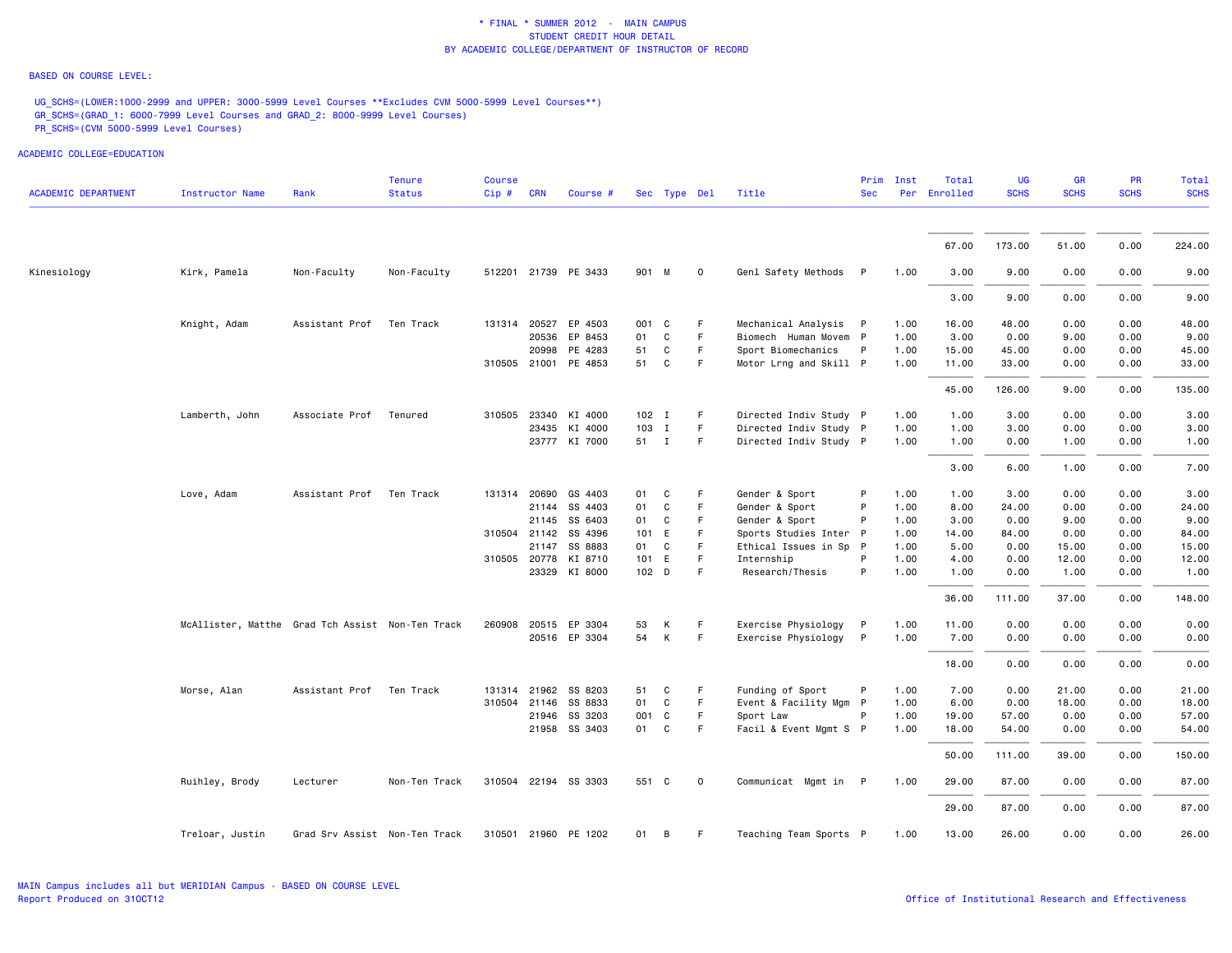### BASED ON COURSE LEVEL:

ACADEMIC COLLEGE=EDUCATION

UG\_SCHS=(LOWER:1000-2999 and UPPER: 3000-5999 Level Courses \*\*Excludes CVM 5000-5999 Level Courses\*\*) GR\_SCHS=(GRAD\_1: 6000-7999 Level Courses and GRAD\_2: 8000-9999 Level Courses) PR\_SCHS=(CVM 5000-5999 Level Courses)

|                            |                 |                | <b>Tenure</b> | <b>Course</b> |              |                      |     |              |             |                        | Prim         | Inst | Total        | <b>UG</b>   | <b>GR</b>   | PR          | Total       |
|----------------------------|-----------------|----------------|---------------|---------------|--------------|----------------------|-----|--------------|-------------|------------------------|--------------|------|--------------|-------------|-------------|-------------|-------------|
| <b>ACADEMIC DEPARTMENT</b> | Instructor Name | Rank           | <b>Status</b> | Cip#          | <b>CRN</b>   | Course #             |     | Sec Type Del |             | Title                  | <b>Sec</b>   |      | Per Enrolled | <b>SCHS</b> | <b>SCHS</b> | <b>SCHS</b> | <b>SCHS</b> |
|                            |                 |                |               |               |              |                      |     |              |             |                        |              |      |              |             |             |             |             |
|                            |                 |                |               |               |              |                      |     |              |             |                        |              |      | 13.00        | 26.00       | 0.00        | 0.00        | 26.00       |
| Kinesiology                | Vickers, J.     | Assistant Prof | Ten Track     | 131307        |              | 20996 PE 4163        | 001 | C            | F           | Prin Meth of Sec Hth P |              | 1.00 | 3.00         | 9.00        | 0.00        | 0.00        | 9.00        |
|                            |                 |                |               |               |              | 21004 PE 6163        | 001 | C            | E           | Prin Meth of Sec Hth P |              | 1.00 | 2.00         | 0.00        | 6.00        | 0.00        | 6.00        |
|                            |                 |                |               |               | 131314 20984 | PE 3163              | 51  | C            | F.          | Sport Psychology       | P            | 1.00 | 7.00         | 21.00       | 0.00        | 0.00        | 21.00       |
|                            |                 |                |               |               |              | 21007 PE 8103        | 01  | C            | F           | Developing Coaching    | $\mathsf{P}$ | 1.00 | 4.00         | 0.00        | 12.00       | 0.00        | 12.00       |
|                            |                 |                |               |               |              | 21008 PE 8203        | 51  | C            | F           | Psych Aspects of Spo P |              | 1.00 | 5.00         | 0.00        | 15.00       | 0.00        | 15.00       |
|                            |                 |                |               |               |              | 21957 PE 3163        | 01  | C            | F           | Sport Psychology       | P            | 1.00 | 15.00        | 45.00       | 0.00        | 0.00        | 45.00       |
|                            |                 |                |               |               | 310504 23338 | PE 4990              | 01  | C            | F.          | Special Topic In PE P  |              | 1.00 | 10.00        | 30.00       | 0.00        | 0.00        | 30.00       |
|                            |                 |                |               |               |              | 310505 23225 KI 7000 |     | 102 I        | F           | Directed Indiv Study P |              | 1.00 | 1.00         | 0.00        | 3.00        | 0.00        | 3.00        |
|                            |                 |                |               |               |              |                      |     |              |             |                        |              |      | 47.00        | 105.00      | 36.00       | 0.00        | 141.00      |
|                            | Wax, Benjamin   | Assistant Prof | Ten Track     | 131314        | 20987        | PE 3313              | 01  | C            | F           | Sport Physiology       | P            | 1.00 | 22.00        | 66.00       | 0.00        | 0.00        | 66.00       |
|                            |                 |                |               |               | 20989        | PE 3313              | 03  | К            | F           | Sport Physiology       | P            | 0.55 | 6.05         | 0.00        | 0.00        | 0.00        | 0.00        |
|                            |                 |                |               |               |              | 20990 PE 3313        | 51  | B            | F           | Sport Physiology       | P            | 1.00 | 14.00        | 42.00       | 0.00        | 0.00        | 42.00       |
|                            |                 |                |               |               |              | 20991 PE 3313        | 52  | К            | F           | Sport Physiology       | P            | 0.95 | 13.30        | 0.00        | 0.00        | 0.00        | 0.00        |
|                            |                 |                |               |               | 260908 21952 | EP 4153              | 01  | $\mathtt{C}$ | F.          | Train Tech Exerc & S P |              | 1.00 | 19.00        | 57.00       | 0.00        | 0.00        | 57.00       |
|                            |                 |                |               |               | 21953        | EP 6153              | 01  | C            | F           | Train Tech Exerc & S P |              | 1.00 | 1.00         | 0.00        | 3.00        | 0.00        | 3.00        |
|                            |                 |                |               |               |              | 310505 20985 PE 3223 | 001 | B            | F           | Motor Dev & Movement P |              | 1.00 | 13.00        | 39.00       | 0.00        | 0.00        | 39.00       |
|                            |                 |                |               |               |              | 23741 KI 8000        | 51  | D            | F           | Research/Thesis        | P            | 1.00 | 2.00         | 0.00        | 6.00        | 0.00        | 6.00        |
|                            |                 |                |               |               |              |                      |     |              |             |                        |              |      | 90.35        | 204.00      | 9.00        | 0.00        | 213.00      |
|                            | Webb, Heather   | Assistant Prof | Ten Track     |               |              | 131314 20988 PE 3313 | 02  | К            | F           | Sport Physiology       | s            | 0.05 | 0.55         | 0.00        | 0.00        | 0.00        | 0.00        |
|                            |                 |                |               |               |              | 20989 PE 3313        | 03  | К            | F           | Sport Physiology       | s            | 0.45 | 4.95         | 0.00        | 0.00        | 0.00        | 0.00        |
|                            |                 |                |               |               |              | 20991 PE 3313        | 52  | К            | -F          | Sport Physiology       | S            | 0.05 | 0.70         | 0.00        | 0.00        | 0.00        | 0.00        |
|                            |                 |                |               |               | 260908 20511 | EP 3304              | 02  | К            | F           | Exercise Physiology    | P            | 1.00 | 12.00        | 0.00        | 0.00        | 0.00        | 0.00        |
|                            |                 |                |               |               |              | 20512 EP 3304        | 03  | К            | F           | Exercise Physiology    | S            | 0.05 | 0.55         | 0.00        | 0.00        | 0.00        | 0.00        |
|                            |                 |                |               |               |              | 20514 EP 3304        | 52  | К            | F           | Exercise Physiology    | P            | 1.00 | 11.00        | 0.00        | 0.00        | 0.00        | 0.00        |
|                            |                 |                |               |               |              | 310505 20768 KI 2603 |     | 001 C        | E           | Medical Terminology    | <b>P</b>     | 1.00 | 9.00         | 27.00       | 0.00        | 0.00        | 27.00       |
|                            |                 |                |               |               | 20771        | KI 3273              | 53  | C            | F           | Athletic Training      | P            | 1.00 | 9.00         | 27.00       | 0.00        | 0.00        | 27.00       |
|                            |                 |                |               |               |              | 20773 KI 3633        | 51  | В            | F           | Rehab Technique in S P |              | 1.00 | 9.00         | 27.00       | 0.00        | 0.00        | 27.00       |
|                            |                 |                |               |               |              | 21956 KI 3633        | 01  | B            | F           | Rehab Technique in S P |              | 1.00 | 13.00        | 39.00       | 0.00        | 0.00        | 39.00       |
|                            |                 |                |               |               |              |                      |     |              |             |                        |              |      | 69.75        | 120.00      | 0.00        | 0.00        | 120.00      |
|                            | Young, Glen     | Instructor     | Non-Ten Track | 120204        | 20980        | PE 3033              | 51  | C            | F           | Basket/Football Offi P |              | 1.00 | 20.00        | 60.00       | 0.00        | 0.00        | 60.00       |
|                            |                 |                |               | 310501        | 20968        | PE 1151              | 51  | L            | F           | Strength Training      | P            | 1.00 | 9.00         | 9.00        | 0.00        | 0.00        | 9.00        |
|                            |                 |                |               | 310504        | 20979        | PE 2043              | 01  | C            | F           | Intro to Sports Stud P |              | 1.00 | 25.00        | 75.00       | 0.00        | 0.00        | 75.00       |
|                            |                 |                |               | 310505        | 23454        | KI 4000              | 01  | $\mathbf{I}$ | $\mathsf F$ | Directed Indiv Study P |              | 1.00 | 1.00         | 3.00        | 0.00        | 0.00        | 3.00        |
|                            |                 |                |               |               |              | 23511 KI 4000        | 52  | Ι.           | F           | Directed Indiv Study P |              | 1.00 | 1.00         | 3.00        | 0.00        | 0.00        | 3.00        |
|                            |                 |                |               |               |              | 23802 KI 4000        | 59  | $\mathbf I$  | F           | Directed Indiv Study P |              | 1.00 | 1.00         | 1.00        | 0.00        | 0.00        | 1.00        |
|                            |                 |                |               |               |              | 310506 20992 PE 3422 | 51  | C            | F           | Coach Football         | P            | 1.00 | 8.00         | 16.00       | 0.00        | 0.00        | 16.00       |
|                            |                 |                |               |               |              | 20995 PE 3452        | 01  | C            | F           | Coach Soft/Baseball P  |              | 1.00 | 13.00        | 26.00       | 0.00        | 0.00        | 26.00       |
|                            |                 |                |               |               |              |                      |     |              |             |                        |              |      | 78.00        | 193.00      | 0.00        | 0.00        | 193.00      |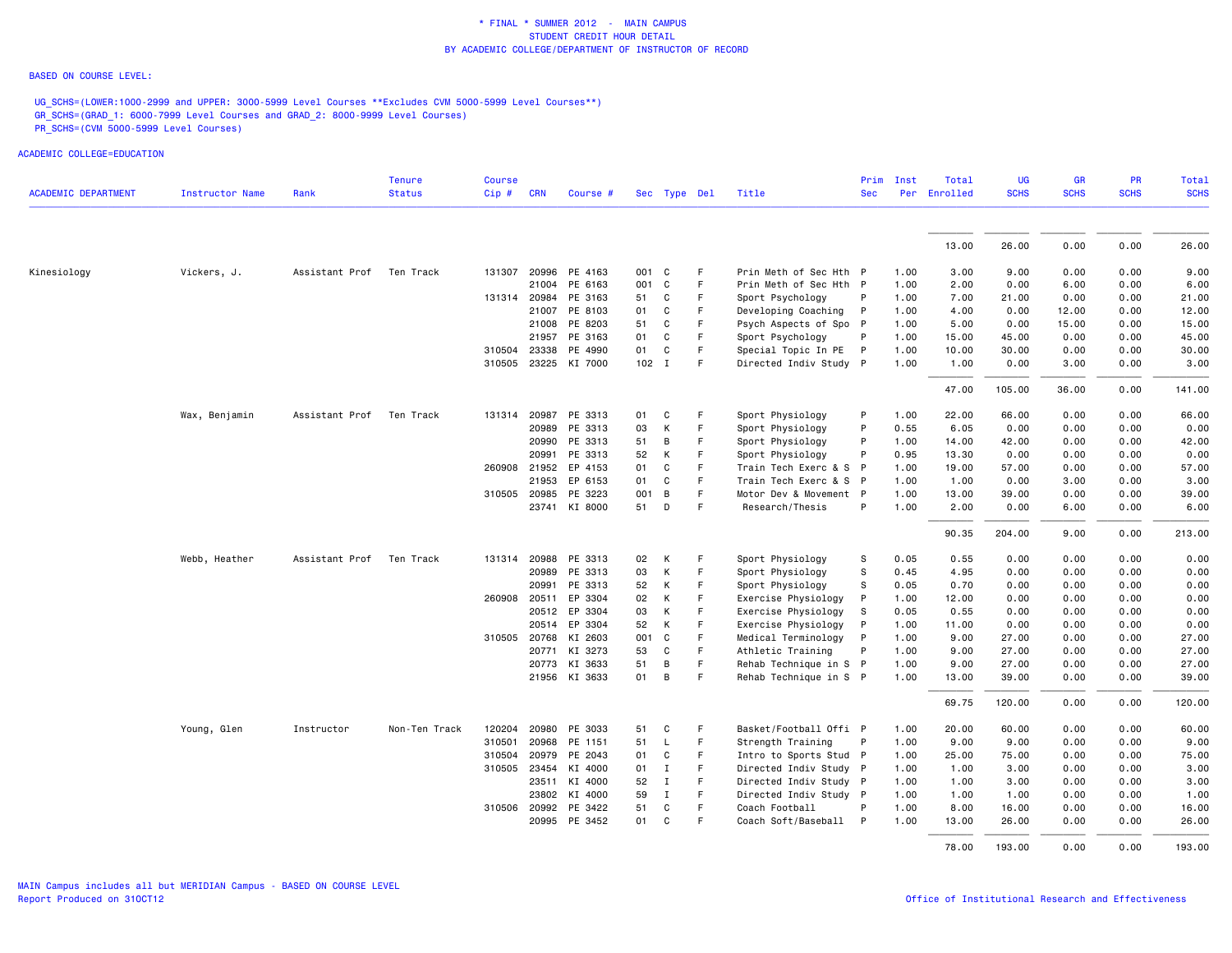### BASED ON COURSE LEVEL:

UG SCHS=(LOWER:1000-2999 and UPPER: 3000-5999 Level Courses \*\*Excludes CVM 5000-5999 Level Courses\*\*) GR\_SCHS=(GRAD\_1: 6000-7999 Level Courses and GRAD\_2: 8000-9999 Level Courses) PR\_SCHS=(CVM 5000-5999 Level Courses)

ACADEMIC COLLEGE=EDUCATION

| <b>ACADEMIC DEPARTMENT</b> | Instructor Name | Rank        | Tenure<br><b>Status</b> | <b>Course</b><br>$Cip$ # | <b>CRN</b> | Course # Sec Type Del |      |     | Title             |          | Prim Inst | Total<br>Sec Per Enrolled | UG<br><b>SCHS</b> | <b>GR</b><br><b>SCHS</b> | <b>PR</b><br><b>SCHS</b> | Total<br><b>SCHS</b> |
|----------------------------|-----------------|-------------|-------------------------|--------------------------|------------|-----------------------|------|-----|-------------------|----------|-----------|---------------------------|-------------------|--------------------------|--------------------------|----------------------|
| Kinesiology                | Zukin, Kathrine | Non-Faculty | Non-Faculty             |                          |            | 310505 20772 KI 3273  | 54 K | - F | Athletic Training | <b>D</b> | 1.00      | 10.00                     | 0.00              | 0.00                     | 0.00                     | 0.00                 |
|                            |                 |             |                         |                          |            |                       |      |     |                   |          |           | 10.00                     | 0.00              | 0.00                     | 0.00                     | 0.00                 |
|                            |                 |             |                         |                          |            |                       |      |     |                   |          |           | ========                  | ========          | ========                 | ========                 | ==========           |

3473.00 1182.00 3201.00 272.00 0.00 3473.00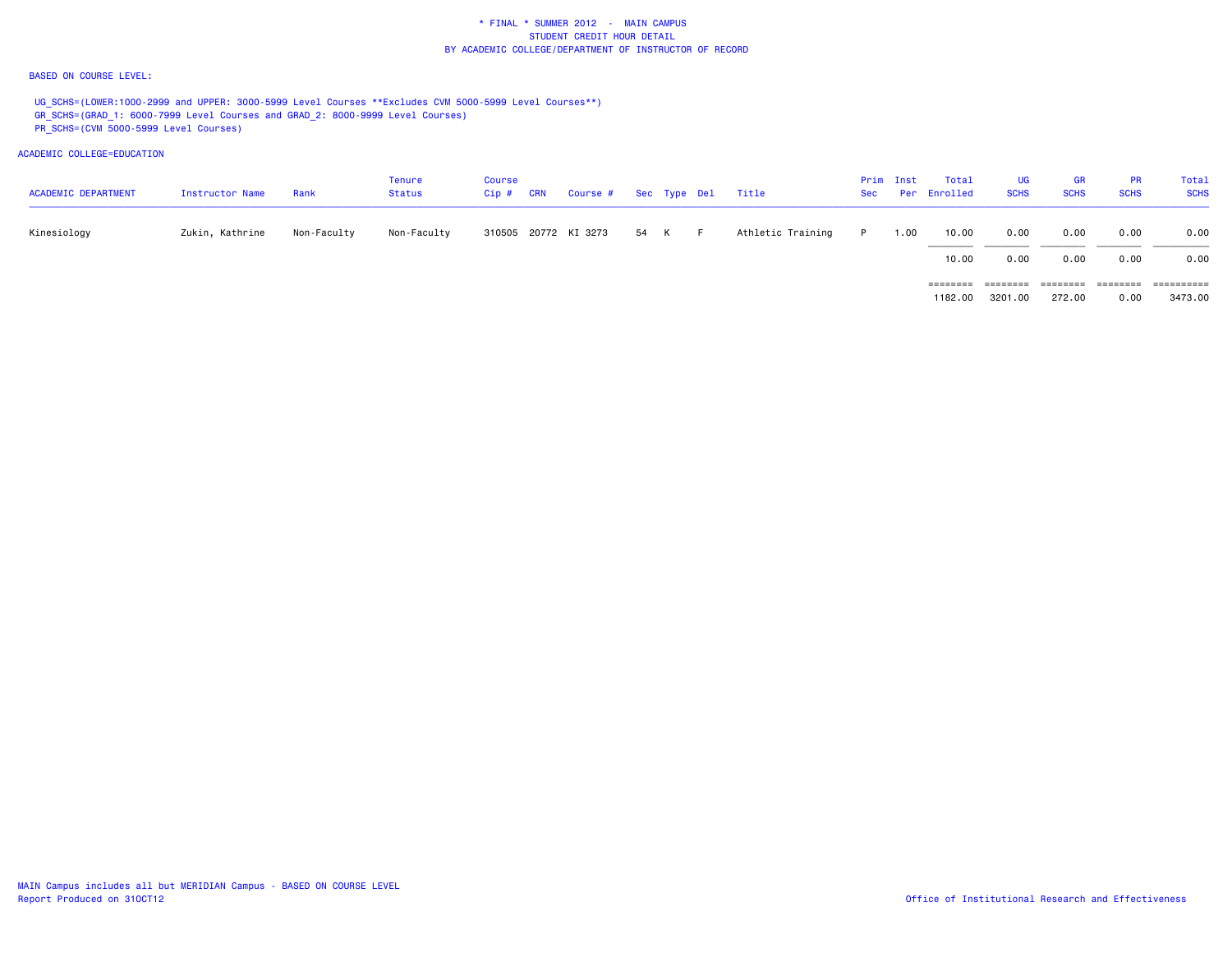### BASED ON COURSE LEVEL:

UG\_SCHS=(LOWER:1000-2999 and UPPER: 3000-5999 Level Courses \*\*Excludes CVM 5000-5999 Level Courses\*\*) GR\_SCHS=(GRAD\_1: 6000-7999 Level Courses and GRAD\_2: 8000-9999 Level Courses) PR\_SCHS=(CVM 5000-5999 Level Courses)

|                                            |                 |                          | <b>Tenure</b> | Course |            |                       |    |               |             |                        | Prim       | Inst | Total        | <b>UG</b>   | <b>GR</b>   | <b>PR</b>   | Total       |
|--------------------------------------------|-----------------|--------------------------|---------------|--------|------------|-----------------------|----|---------------|-------------|------------------------|------------|------|--------------|-------------|-------------|-------------|-------------|
| <b>ACADEMIC DEPARTMENT</b>                 | Instructor Name | Rank                     | <b>Status</b> | Cip#   | <b>CRN</b> | Course #              |    | Sec Type Del  |             | Title                  | <b>Sec</b> |      | Per Enrolled | <b>SCHS</b> | <b>SCHS</b> | <b>SCHS</b> | <b>SCHS</b> |
| Leadership and Foundation Blendinger, Jack |                 | Professor                | Tenured       | 130401 |            | 20406 EDA 8163        |    | 101 C         | F           | Pub Sch Finance        | P          | 1.00 | 11.00        | 0.00        | 33.00       | 0.00        | 33.00       |
|                                            |                 |                          |               |        | 20407      | EDA 8353              |    | $101 \quad C$ | F           | Apli Theory Educ Adm P |            | 1.00 | 10.00        | 0.00        | 30.00       | 0.00        | 30.00       |
|                                            |                 |                          |               |        |            | 20436 EDL 8123        | 01 | C             | F           | Principles of EDL      |            | 1.00 | 4.00         | 0.00        | 12.00       | 0.00        | 12.00       |
|                                            |                 |                          |               |        | 20437      | EDL 8163              | 01 | $\mathtt{C}$  | $\mathsf F$ | Budget & Res Allctn    | P          | 1.00 | 13.00        | 0.00        | 39.00       | 0.00        | 39.00       |
|                                            |                 |                          |               |        |            | 23733 EDL 7000        |    | 103 I         | F           | Directed Indiv Study P |            | 1.00 | 1.00         | 0.00        | 1.00        | 0.00        | 1.00        |
|                                            |                 |                          |               |        |            |                       |    |               |             |                        |            |      | 39.00        | 0.00        | 115.00      | 0.00        | 115.00      |
|                                            | Brocato, Donna  | Associate Prof           | Tenured       |        |            | 130101 20424 EDF 4243 | 01 | C             | F           | Plan for Diverse Lea P |            | 1.00 | 11.00        | 33.00       | 0.00        | 0.00        | 33.00       |
|                                            |                 |                          |               |        | 20425      | EDF 4243              | 02 | C             | $\mathsf F$ | Plan for Diverse Lea P |            | 1.00 | 11.00        | 33.00       | 0.00        | 0.00        | 33.00       |
|                                            |                 |                          |               | 130401 | 23354      | EDA 9000              |    | $101$ D       | $\mathsf F$ | Research / Diss        | P          | 1.00 | 2.00         | 0.00        | 6.00        | 0.00        | 6.00        |
|                                            |                 |                          |               |        |            | 131205 23598 EDS 8613 |    | 552 C         | $\circ$     | Mdle & Sec Sch Curr    | P          | 1.00 | 3.00         | 0.00        | 9.00        | 0.00        | 9.00        |
|                                            |                 |                          |               |        |            |                       |    |               |             |                        |            |      | 27.00        | 66.00       | 15.00       | 0.00        | 81.00       |
|                                            | Coats, Linda    | Associate Prof           | Tenured       |        |            | 130401 20439 EDL 8213 |    | 101 H         | F           | Intern I: OBS & FLD P  |            | 1.00 | 4.00         | 0.00        | 12.00       | 0.00        | 12.00       |
|                                            |                 |                          |               |        |            | 23744 EDA 9000        | 51 | D             | $\mathsf F$ | Research / Diss        | P          | 1.00 | 1.00         | 0.00        | 1.00        | 0.00        | 1.00        |
|                                            |                 |                          |               | 130407 | 22470      | CCL 9000              |    | 504 D         | $\mathbf 0$ | Diss./Dissertation R P |            | 1.00 | 2.00         | 0.00        | 4.00        | 0.00        | 4.00        |
|                                            |                 |                          |               | 130701 | 20428      | EDF 8323              | 01 | C             | F           | Comparative Ed         | P          | 1.00 | 4.00         | 0.00        | 12.00       | 0.00        | 12.00       |
|                                            |                 |                          |               | 130901 |            | 20432 EDF 9313        | 01 | C             | F           | Philosophy of Ed       | P          | 1.00 | 4.00         | 0.00        | 12.00       | 0.00        | 12.00       |
|                                            |                 |                          |               |        |            |                       |    |               |             |                        |            |      | 15.00        | 0.00        | 41.00       | 0.00        | 41.00       |
|                                            | Davis, James    | Associate Prof           | Tenured       | 130401 | 21799      | EDA 8190              |    | 501 S         | $\mathbf 0$ | Wkshp Ed Adm & Super P |            | 1.00 | 3.00         | 0.00        | 9.00        | 0.00        | 9.00        |
|                                            |                 |                          |               | 130407 |            | 21371 CCL 8233        |    | 501 C         | E           | Comm Col Legal Issue P |            | 1.00 | 10.00        | 0.00        | 30.00       | 0.00        | 30.00       |
|                                            |                 |                          |               |        |            | 21795 CCL 8243        |    | 501 E         | $\circ$     | Intern Comm College P  |            | 1.00 | 5.00         | 0.00        | 15.00       | 0.00        | 15.00       |
|                                            |                 |                          |               |        | 21796      | CCL 8223              |    | 501 E         | $\circ$     | Intern Work Ed Leade P |            | 1.00 | 9.00         | 0.00        | 27.00       | 0.00        | 27.00       |
|                                            |                 |                          |               |        |            | 21797 CCL 8213        |    | 501 E         | $\mathbf 0$ | Intern In Comm Colle P |            | 1.00 | 3.00         | 0.00        | 9.00        | 0.00        | 9.00        |
|                                            |                 |                          |               |        |            | 22467 CCL 9000        |    | 501 D         | $\mathbf 0$ | Diss./Dissertation R P |            | 1.00 | 14.00        | 0.00        | 19.00       | 0.00        | 19.00       |
|                                            |                 |                          |               |        |            |                       |    |               |             |                        |            |      | 44.00        | 0.00        | 109.00      | 0.00        | 109.00      |
|                                            | Davis, Kathleen | Lecturer                 | Non-Ten Track |        |            | 130407 22463 CCL 8113 |    | 501 C         | $\mathbf 0$ | Comm Col Hist/Philos P |            | 1.00 | 4.00         | 0.00        | 12.00       | 0.00        | 12.00       |
|                                            |                 |                          |               |        |            |                       |    |               |             |                        |            |      | 4.00         | 0.00        | 12.00       | 0.00        | 12.00       |
|                                            | Hare, Rufus     | Professor                | Tenured       | 130101 | 23660      | EDF 7000              |    | $101$ I       | F           | Directed Indiv Study P |            | 1.00 | 1.00         | 0.00        | 3.00        | 0.00        | 3.00        |
|                                            |                 |                          |               | 130401 | 23356      | EDA 9000              |    | 103 D         | F           | Research / Diss        | P          | 1.00 | 5.00         | 0.00        | 17.00       | 0.00        | 17.00       |
|                                            |                 |                          |               |        | 23570      | EDA 7000              |    | $102$ I       | E           | Directed Indiv Study P |            | 1.00 | 1.00         | 0.00        | 3.00        | 0.00        | 3.00        |
|                                            |                 |                          |               |        |            | 131205 23307 EDS 9000 |    | $101$ D       | F           | Research / Diss        | P          | 1.00 | 2.00         | 0.00        | 9.00        | 0.00        | 9.00        |
|                                            |                 |                          |               |        |            |                       |    |               |             |                        |            |      | 9.00         | 0.00        | 32.00       | 0.00        | 32.00       |
|                                            | King, Stephanie | Assistant Prof Ten Track |               |        |            | 130407 21794 CCL 8343 |    | 501 C         | $\circ$     | Community Dev Resour P |            | 1.00 | 12.00        | 0.00        | 36.00       | 0.00        | 36.00       |
|                                            |                 |                          |               |        | 22469      | CCL 9000              |    | 503 D         | $\mathbf 0$ | Diss./Dissertation R P |            | 1.00 | 1.00         | 0.00        | 10.00       | 0.00        | 10.00       |
|                                            |                 |                          |               |        |            | 130499 23618 EDA 8990 |    | 101 C         | E           | Special Topic In EDA P |            | 1.00 | 12.00        | 0.00        | 36.00       | 0.00        | 36.00       |
|                                            |                 |                          |               |        |            |                       |    |               |             |                        |            |      | 25.00        | 0.00        | 82.00       | 0.00        | 82.00       |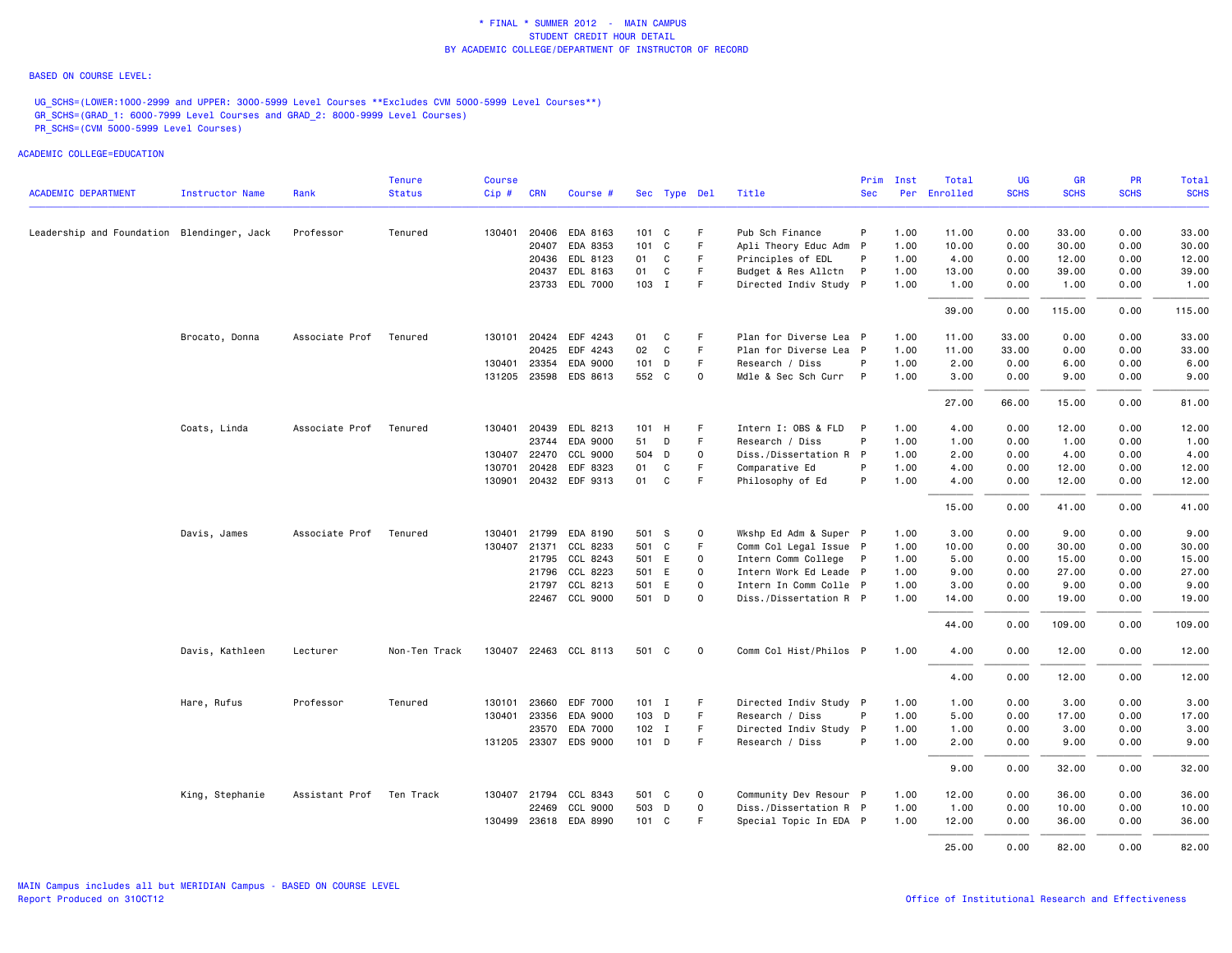#### BASED ON COURSE LEVEL:

UG\_SCHS=(LOWER:1000-2999 and UPPER: 3000-5999 Level Courses \*\*Excludes CVM 5000-5999 Level Courses\*\*) GR\_SCHS=(GRAD\_1: 6000-7999 Level Courses and GRAD\_2: 8000-9999 Level Courses) PR\_SCHS=(CVM 5000-5999 Level Courses)

| <b>ACADEMIC DEPARTMENT</b>                              | <b>Instructor Name</b>      | Rank           | <b>Tenure</b><br><b>Status</b> | <b>Course</b><br>Cip# | <b>CRN</b>     | Course #              |                  | Sec Type Del |             | Title                                  | <b>Sec</b> | Prim Inst    | Total<br>Per Enrolled | <b>UG</b><br><b>SCHS</b> | <b>GR</b><br><b>SCHS</b> | <b>PR</b><br><b>SCHS</b> | Total<br><b>SCHS</b> |
|---------------------------------------------------------|-----------------------------|----------------|--------------------------------|-----------------------|----------------|-----------------------|------------------|--------------|-------------|----------------------------------------|------------|--------------|-----------------------|--------------------------|--------------------------|--------------------------|----------------------|
|                                                         |                             |                |                                |                       |                |                       |                  |              |             |                                        |            |              |                       |                          |                          |                          |                      |
| Leadership and Foundation McReynolds, Ritala Instructor |                             |                | Non-Ten Track                  |                       |                | 131315 20791 LSK 1023 | 02               | C            | F           | Col Read/Study Skill P                 |            | 1.00         | 24.00                 | 72.00                    | 0.00                     | 0.00                     | 72.00                |
|                                                         |                             |                |                                |                       |                |                       |                  |              |             |                                        |            |              | 24.00                 | 72.00                    | 0.00                     | 0.00                     | 72.00                |
|                                                         | Prince, Debra               | Associate Prof | Tenured                        | 130401                |                | 23357 EDA 9000        | 104 D            |              | F           | Research / Diss                        | P          | 1.00         | 2.00                  | 0.00                     | 2.00                     | 0.00                     | 2.00                 |
|                                                         |                             |                |                                | 130407                | 22471          | CCL 9000              | 505 D            |              | $\mathbf 0$ | Diss./Dissertation R P                 |            | 1.00         | 1.00                  | 0.00                     | 5.00                     | 0.00                     | 5.00                 |
|                                                         |                             |                |                                | 130601 21798          |                | EDF 8363              | 501 C            |              | $\Omega$    | Func & Met Res In Ed P                 |            | 1.00         | 8.00                  | 0.00                     | 24.00                    | 0.00                     | 24.00                |
|                                                         |                             |                |                                |                       |                | 21914 EDF 8363        | 51 C             |              | F           | Func & Met Res In Ed P                 |            | 1.00         | 6.00                  | 0.00                     | 18.00                    | 0.00                     | 18.00                |
|                                                         |                             |                |                                | 130603                | 20433          | EDF 9373              | $101 \quad C$    |              | F           | Ed Res Design                          |            | 1.00         | 14.00                 | 0.00                     | 42.00                    | 0.00                     | 42.00                |
|                                                         |                             |                |                                | 131205                | 23711          | EDS 9000              | 103 D            |              | F           | Research / Diss                        | P          | 1.00         | 1.00                  | 0.00                     | 1.00                     | 0.00                     | 1.00                 |
|                                                         |                             |                |                                |                       |                | 450101 20420 EDF 3333 | 51               | $\mathbf{C}$ | F           | Social Foundation Ed P                 |            | 1.00         | 10.00                 | 30.00                    | 0.00                     | 0.00                     | 30.00                |
|                                                         |                             |                |                                |                       |                |                       |                  |              |             |                                        |            |              | 42.00                 | 30.00                    | 92.00                    | 0.00                     | 122.00               |
|                                                         | Ricciardi, Patrici Lecturer |                | Non-Ten Track                  |                       |                | 130407 21793 CCL 8153 | 501 C            |              | $\circ$     | Human Resources Admi P                 |            | 1.00         | 14.00                 | 0.00                     | 42.00                    | 0.00                     | 42.00                |
|                                                         |                             |                |                                |                       |                |                       |                  |              |             |                                        |            |              | 14.00                 | 0.00                     | 42.00                    | 0.00                     | 42.00                |
|                                                         |                             |                |                                |                       |                |                       |                  |              |             |                                        |            |              |                       |                          |                          |                          |                      |
|                                                         | Taggart, Amanda             | Assistant Prof | Ten Track                      | 130401                | 20435<br>23656 | EDL 8113<br>EDL 8213  | 01<br>103 H      | C            | F<br>F      | Contexts of EDL<br>Intern I: OBS & FLD | P<br>P     | 1.00<br>1.00 | 4.00<br>9.00          | 0.00<br>0.00             | 12.00<br>27.00           | 0.00<br>0.00             | 12.00<br>27.00       |
|                                                         |                             |                |                                | 131202 21399          |                | EDF 3423              | 501 C            |              | $\mathbf 0$ | Exploring Diversity                    | P          | 1.00         | 15.00                 | 45.00                    | 0.00                     | 0.00                     | 45.00                |
|                                                         |                             |                |                                |                       |                | 450101 21398 EDF 3333 | 501 C            |              | $\mathbf 0$ | Social Foundation Ed P                 |            | 1.00         | 22.00                 | 66.00                    | 0.00                     | 0.00                     | 66.00                |
|                                                         |                             |                |                                |                       |                |                       |                  |              |             |                                        |            |              |                       |                          |                          |                          |                      |
|                                                         |                             |                |                                |                       |                |                       |                  |              |             |                                        |            |              | 50.00                 | 111.00                   | 39.00                    | 0.00                     | 150.00               |
|                                                         | Ward, Cynthia               | Non-Faculty    | Non-Faculty                    |                       |                | 130401 23449 EDL 8113 | 102 C            |              | F           | Contexts of EDL                        | P.         | 1.00         | 18.00                 | 0.00                     | 54.00                    | 0.00                     | 54.00                |
|                                                         |                             |                |                                |                       |                |                       |                  |              |             |                                        |            |              | 18.00                 | 0.00                     | 54.00                    | 0.00                     | 54.00                |
|                                                         | Williams, Frankie           | Associate Prof | Tenured                        | 130401                |                | 23358 EDA 9000        | 105 D            |              | F           | Research / Diss                        | P          | 1.00         | 3.00                  | 0.00                     | 3.00                     | 0.00                     | 3.00                 |
|                                                         |                             |                |                                |                       |                | 130407 22468 CCL 9000 | 502 D            |              | $\mathbf 0$ | Diss./Dissertation R P                 |            | 1.00         | 5.00                  | 0.00                     | 7.00                     | 0.00                     | 7.00                 |
|                                                         |                             |                |                                |                       |                |                       |                  |              |             |                                        |            |              | 8.00                  | 0.00                     | 10.00                    | 0.00                     | 10.00                |
|                                                         | Willis, Chris               | Assistant Prof | Ten Track                      | 130401                | 20438          | EDL 8193              | 01 C             |              | F           | ED Environments                        | P          | 1.00         | 13.00                 | 0.00                     | 39.00                    | 0.00                     | 39.00                |
|                                                         |                             |                |                                |                       | 23450          | EDL 8123              | 102 C            |              | F           | Principles of EDL                      | P          | 1.00         | 18.00                 | 0.00                     | 54.00                    | 0.00                     | 54.00                |
|                                                         |                             |                |                                |                       | 23451          | EDL 8213              | 102 H            |              | F           | Intern I: OBS & FLD                    | P          | 1.00         | 9.00                  | 0.00                     | 27.00                    | 0.00                     | 27.00                |
|                                                         |                             |                |                                |                       |                | 131202 22462 EDF 3423 | 502 C            |              | $\circ$     | Exploring Diversity                    | P          | 1.00         | 14.00                 | 42.00                    | 0.00                     | 0.00                     | 42.00                |
|                                                         |                             |                |                                |                       |                |                       |                  |              |             |                                        |            |              | 54.00                 | 42.00                    | 120.00                   | 0.00                     | 162.00               |
|                                                         | Xu, Jianzhong               | Professor      | Tenured                        | 130401                | 23359          | EDA 9000              | 106 D            |              | F           | Research / Diss                        | P          | 1.00         | 2.00                  | 0.00                     | 2.00                     | 0.00                     | 2.00                 |
|                                                         |                             |                |                                | 130699                |                | 20434 EDF 9453        | 102 C            |              | F           | Intro Qual Research                    | P          | 1.00         | 12.00                 | 0.00                     | 36.00                    | 0.00                     | 36.00                |
|                                                         |                             |                |                                | 130901                |                | 20431 EDF 8383        | 51 C             |              | F           | Issues In Education                    | P          | 1.00         | 15.00                 | 0.00                     | 45.00                    | 0.00                     | 45.00                |
|                                                         |                             |                |                                |                       |                | 23452 EDF 8383        | 102 <sub>c</sub> |              | F           | Issues In Education                    | P          | 1.00         | 19.00                 | 0.00                     | 57.00                    | 0.00                     | 57.00                |
|                                                         |                             |                |                                | 131202 23241          |                | EDE 9000              | 101 D            |              | F           | Research / Diss                        | P          | 1.00         | 1.00                  | 0.00                     | 1.00                     | 0.00                     | 1.00                 |
|                                                         |                             |                |                                |                       |                | 131205 23742 EDS 9000 | 52               | D            | E           | Research / Diss                        | P          | 1.00         | 1.00                  | 0.00                     | 1.00                     | 0.00                     | 1.00                 |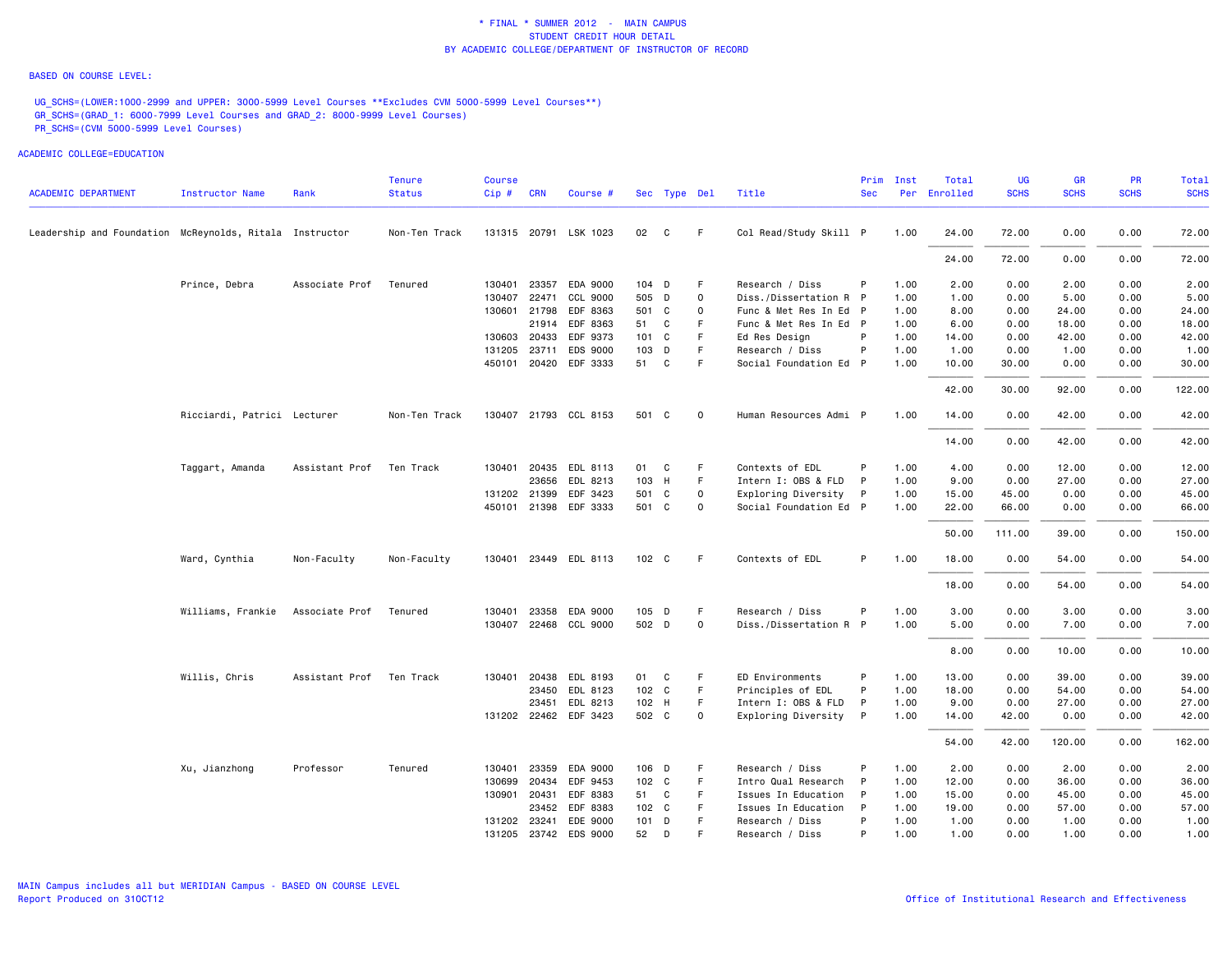### BASED ON COURSE LEVEL:

UG\_SCHS=(LOWER:1000-2999 and UPPER: 3000-5999 Level Courses \*\*Excludes CVM 5000-5999 Level Courses\*\*) GR\_SCHS=(GRAD\_1: 6000-7999 Level Courses and GRAD\_2: 8000-9999 Level Courses)

PR\_SCHS=(CVM 5000-5999 Level Courses)

| <b>ACADEMIC DEPARTMENT</b> | Instructor Name | Rank | Tenure<br>Status | Course<br>Cip # CRN | Course # Sec Type Del Title |  |  | Prim Inst | Total<br>Sec Per Enrolled | UG<br><b>SCHS</b>  | GR<br><b>SCHS</b>  | <b>PR</b><br><b>SCHS</b> | Total<br><b>SCHS</b>  |
|----------------------------|-----------------|------|------------------|---------------------|-----------------------------|--|--|-----------|---------------------------|--------------------|--------------------|--------------------------|-----------------------|
|                            |                 |      |                  |                     |                             |  |  |           | 50.00                     | 0.00               | 142.00             | 0.00                     | 142.00                |
|                            |                 |      |                  |                     |                             |  |  |           | ========<br>423.00        | ========<br>321.00 | ========<br>905.00 | ========<br>0.00         | ==========<br>1226,00 |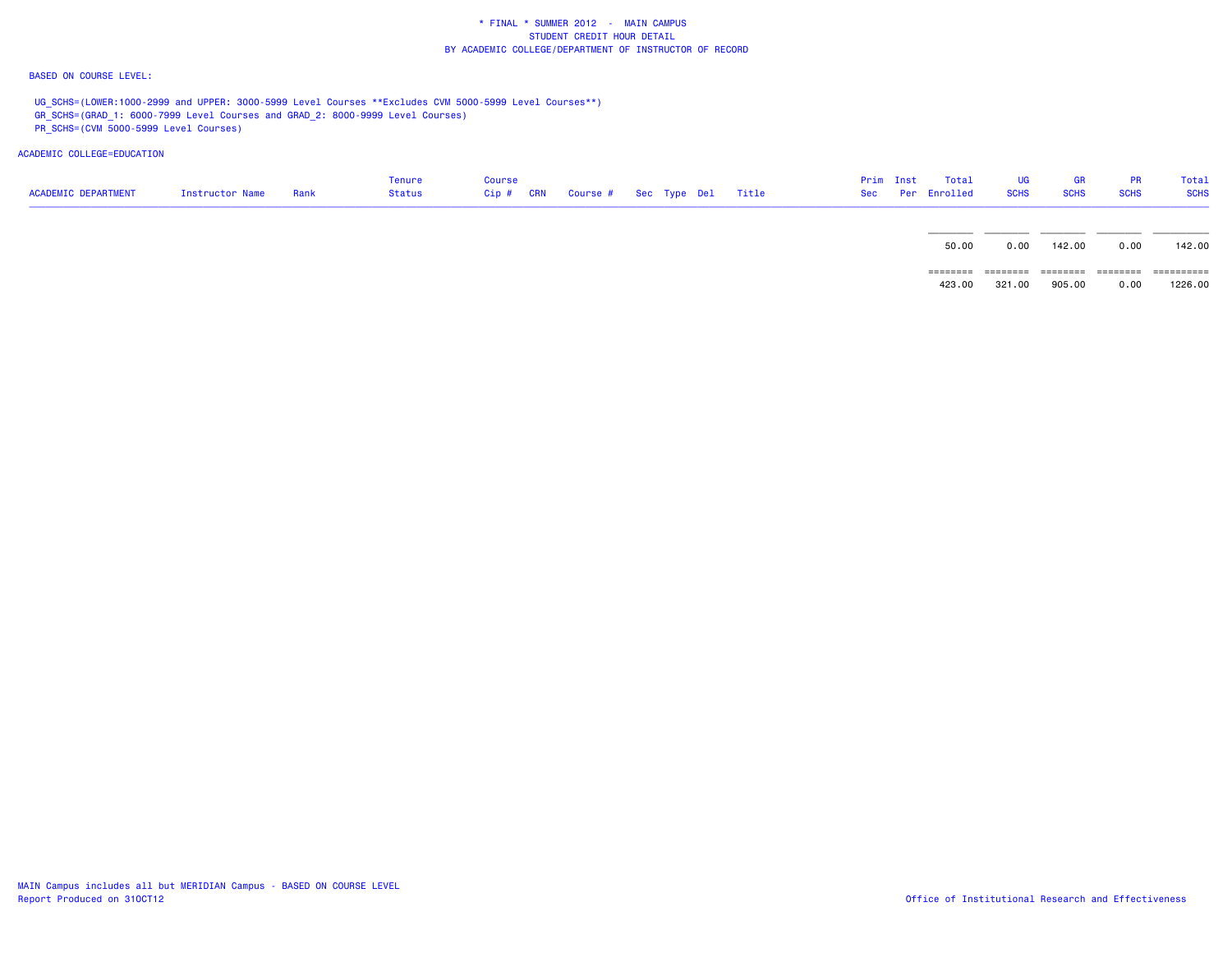### BASED ON COURSE LEVEL:

UG\_SCHS=(LOWER:1000-2999 and UPPER: 3000-5999 Level Courses \*\*Excludes CVM 5000-5999 Level Courses\*\*) GR\_SCHS=(GRAD\_1: 6000-7999 Level Courses and GRAD\_2: 8000-9999 Level Courses) PR\_SCHS=(CVM 5000-5999 Level Courses)

| <b>ACADEMIC DEPARTMENT</b> | <b>Instructor Name</b> | Rank           | Tenure<br><b>Status</b> | <b>Course</b><br>Cip# | <b>CRN</b>   | Course #              |       | Sec Type Del |              | Title                  | Prim<br><b>Sec</b> | Inst<br>Per | Total<br>Enrolled  | <b>UG</b><br><b>SCHS</b> | <b>GR</b><br><b>SCHS</b> | <b>PR</b><br><b>SCHS</b> | <b>Total</b><br><b>SCHS</b> |
|----------------------------|------------------------|----------------|-------------------------|-----------------------|--------------|-----------------------|-------|--------------|--------------|------------------------|--------------------|-------------|--------------------|--------------------------|--------------------------|--------------------------|-----------------------------|
| Music                      | Baker, Jason           | Assistant Prof | Ten Track               |                       | 500901 20951 | MU 1113               | 51    | C            | -F.          | His & Apprec Of Musi P |                    | 1.00        | 22.00              | 66.00                    | 0.00                     | 0.00                     | 66.00                       |
|                            |                        |                |                         |                       |              |                       |       |              |              |                        |                    |             | 22.00              | 66.00                    | 0.00                     | 0.00                     | 66.00                       |
|                            | Ensor, Carol           | Lecturer       | Non-Ten Track           |                       |              | 500901 21517 MU 1113  | 501 C |              | $\mathbf{O}$ | His & Apprec Of Musi P |                    | 1.00        | 15.00              | 45.00                    | 0.00                     | 0.00                     | 45.00                       |
|                            |                        |                |                         |                       |              |                       |       |              |              |                        |                    |             | 15.00              | 45.00                    | 0.00                     | 0.00                     | 45.00                       |
|                            | Human, Richard         | Associate Prof | Tenured                 |                       |              | 500901 20950 MU 1113  | 01    | C            | F.           | His & Apprec Of Musi P |                    | 1.00        | 13.00              | 39.00                    | 0.00                     | 0.00                     | 39.00                       |
|                            |                        |                |                         |                       |              |                       |       |              |              |                        |                    |             | 13.00              | 39.00                    | 0.00                     | 0.00                     | 39.00                       |
|                            | Johns, Lana            | Professor      | Tenured                 |                       |              | 500901 20949 MU 1113  | 001 C |              | F.           | His & Apprec Of Musi P |                    | 1.00        | 7.00               | 21.00                    | 0.00                     | 0.00                     | 21.00                       |
|                            |                        |                |                         |                       |              |                       |       |              |              |                        |                    |             | 7.00               | 21.00                    | 0.00                     | 0.00                     | 21.00                       |
|                            | Patilla, Michael       | Associate Prof | Tenured                 |                       |              | 500903 23303 MUA 2710 | 01    | Q            | F.           | Guitar                 | P.                 | 1.00        | 1.00               | 2.00                     | 0.00                     | 0.00                     | 2.00                        |
|                            |                        |                |                         |                       |              |                       |       |              |              |                        |                    |             | 1.00               | 2.00                     | 0.00                     | 0.00                     | 2.00                        |
|                            | Sebba, Rosangela       | Associate Prof | Tenured                 |                       |              | 500901 22130 MU 1113  | E01 C |              | F.           | His & Apprec Of Musi P |                    | 1.00        | 43.00              | 129.00                   | 0.00                     | 0.00                     | 129.00                      |
|                            |                        |                |                         |                       |              |                       |       |              |              |                        |                    |             | 43.00              | 129.00                   | 0.00                     | 0.00                     | 129.00                      |
|                            |                        |                |                         |                       |              |                       |       |              |              |                        |                    |             | ========<br>101.00 | ========<br>302.00       | eeeeeee<br>0.00          | ========<br>0.00         | ==========<br>302.00        |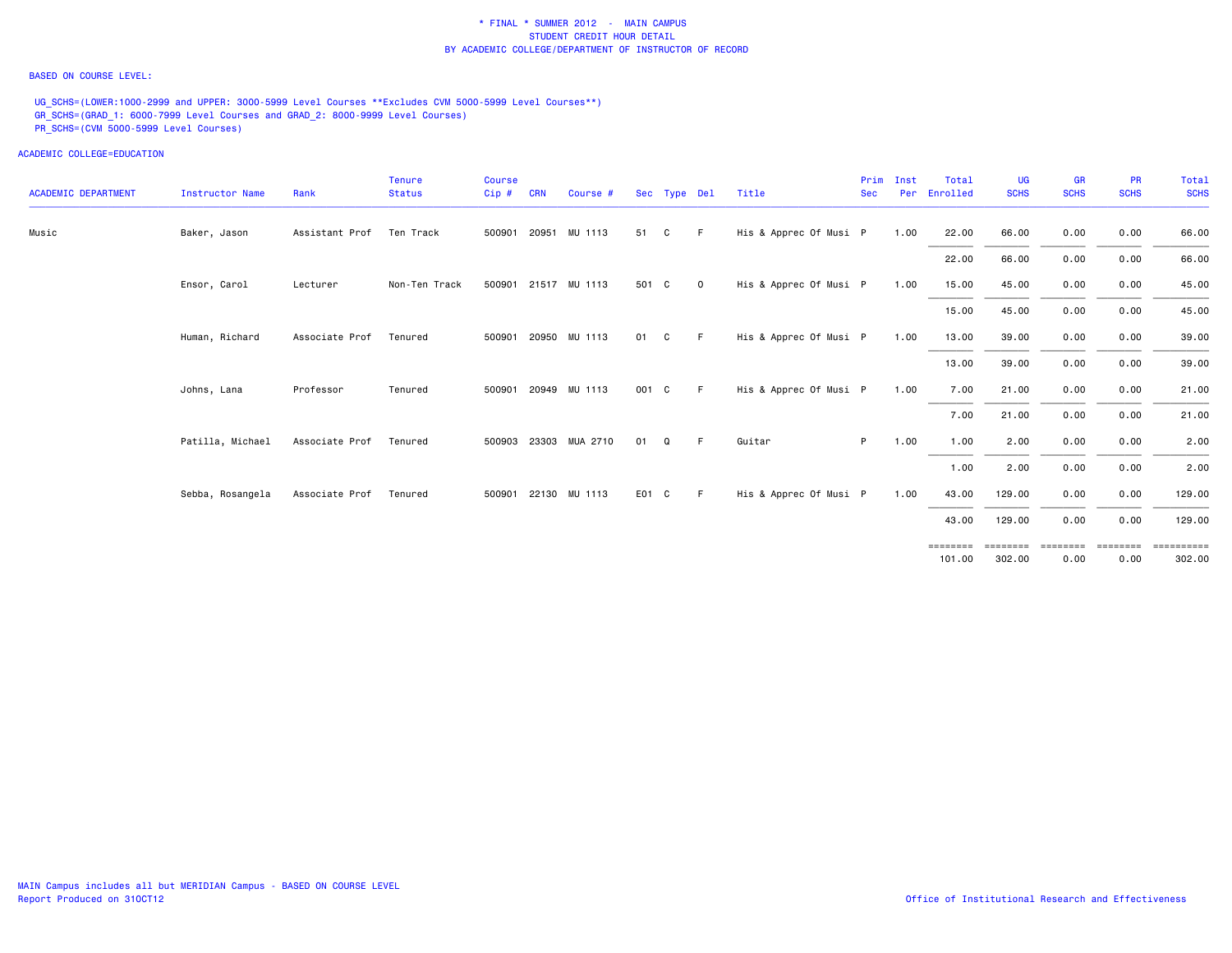### BASED ON COURSE LEVEL:

UG\_SCHS=(LOWER:1000-2999 and UPPER: 3000-5999 Level Courses \*\*Excludes CVM 5000-5999 Level Courses\*\*) GR\_SCHS=(GRAD\_1: 6000-7999 Level Courses and GRAD\_2: 8000-9999 Level Courses) PR\_SCHS=(CVM 5000-5999 Level Courses)

|                            |                              |                               | Tenure        | <b>Course</b> |              |                       |                  |         |              |                        | Prim       | Inst | Total    | UG          | <b>GR</b>   | <b>PR</b>   | Tota]       |
|----------------------------|------------------------------|-------------------------------|---------------|---------------|--------------|-----------------------|------------------|---------|--------------|------------------------|------------|------|----------|-------------|-------------|-------------|-------------|
| <b>ACADEMIC DEPARTMENT</b> | <b>Instructor Name</b>       | Rank                          | <b>Status</b> | Cip#          | <b>CRN</b>   | Course #              |                  |         | Sec Type Del | Title                  | <b>Sec</b> | Per  | Enrolled | <b>SCHS</b> | <b>SCHS</b> | <b>SCHS</b> | <b>SCHS</b> |
| Aerospace Engineering      | Bridges, David               | Associate Prof                | Tenured       |               |              | 140201 22185 ASE 6990 |                  | 501 C   | $\mathbf 0$  | Special Topic In ASE P |            | 1.00 | 2.00     | 0.00        | 6.00        | 0.00        | 6.00        |
|                            |                              |                               |               |               | 22186        | ASE 6990              |                  | 101 C   | $\mathsf F$  | Special Topic In ASE P |            | 1.00 | 2.00     | 0.00        | 6.00        | 0.00        | 6.00        |
|                            |                              |                               |               |               | 141101 20457 | EM 2413               | 01               | C       | F            | Engineering Mech I     | P          | 1.00 | 36.00    | 108.00      | 0.00        | 0.00        | 108.00      |
|                            |                              |                               |               |               |              | 20462 EM 3213         | 51               | C       | F            | Mech Of Materials      | P          | 1.00 | 23.00    | 69.00       | 0.00        | 0.00        | 69.00       |
|                            |                              |                               |               |               |              |                       |                  |         |              |                        |            |      | 63.00    | 177.00      | 12.00       | 0.00        | 189.00      |
|                            | Cheng, Yang                  | Assistant Prof Ten Track      |               |               |              | 140201 23364 ASE 8000 | 102 <sub>D</sub> |         | F            | Research / Thesis      | P          | 1.00 | 1.00     | 0.00        | 6.00        | 0.00        | 6.00        |
|                            |                              |                               |               |               |              |                       |                  |         |              |                        |            |      | 1.00     | 0.00        | 6.00        | 0.00        | 6.00        |
|                            | Cinnella, Pasquale Professor |                               | Tenured       |               |              | 140201 23458 ASE 9000 |                  | 103 D   | F            | Research/Diss          | P          | 1.00 | 1.00     | 0.00        | 6.00        | 0.00        | 6.00        |
|                            |                              |                               |               |               |              |                       |                  |         |              |                        |            |      | 1.00     | 0.00        | 6.00        | 0.00        | 6.00        |
|                            | Coley, Lorenzo               | Instructor                    | Non-Ten Track |               |              | 141101 20460 EM 2433  | 51               | C       | F            | Engineering Mech II    | P          | 1.00 | 25.00    | 75.00       | 0.00        | 0.00        | 75.00       |
|                            |                              |                               |               |               |              |                       |                  |         |              |                        |            |      | 25.00    | 75.00       | 0.00        | 0.00        | 75.00       |
|                            | Hannigan, Thomas             | Instructor                    | Non-Ten Track |               |              | 141101 20464 EM 3313  | 51               | C       | F            | Fluid Mechanics        | P.         | 1.00 | 22.00    | 66.00       | 0.00        | 0.00        | 66.00       |
|                            |                              |                               |               |               |              |                       |                  |         |              |                        |            |      | 22.00    | 66.00       | 0.00        | 0.00        | 66.00       |
|                            | Janus, Jonathan              | Associate Prof                | Tenured       | 140201        |              | 23406 ASE 9000        | 04               | D       | F            | Research/Diss          | P          | 1.00 | 1.00     | 0.00        | 3.00        | 0.00        | 3.00        |
|                            |                              |                               |               |               | 23459        | ASE 9000              |                  | 104 D   | $\mathsf F$  | Research/Diss          | P          | 1.00 | 1.00     | 0.00        | 6.00        | 0.00        | 6.00        |
|                            |                              |                               |               |               |              | 309999 23499 CME 8000 |                  | 102 D   | F            | Research/Thesis        | P          | 1.00 | 1.00     | 0.00        | 6.00        | 0.00        | 6.00        |
|                            |                              |                               |               |               |              |                       |                  |         |              |                        |            |      | 3.00     | 0.00        | 15.00       | 0.00        | 15.00       |
|                            | Koenig, Keith                | Professor                     | Tenured       | 140201        | 23367        | ASE 8000              |                  | 105 D   | F            | Research / Thesis      | P          | 1.00 | 2.00     | 0.00        | 4.00        | 0.00        | 4.00        |
|                            |                              |                               |               |               |              | 23387 ASE 8000        | 55               | D       | F            | Research / Thesis      | P          | 1.00 | 1.00     | 0.00        | 3.00        | 0.00        | 3.00        |
|                            |                              |                               |               |               | 23703        | ASE 4000              |                  | $101$ I | $\mathsf F$  | Directed Indiv Study P |            | 1.00 | 1.00     | 3.00        | 0.00        | 0.00        | 3.00        |
|                            |                              |                               |               |               |              | 141101 20463 EM 3313  |                  | 01 C    | F            | Fluid Mechanics        | P          | 1.00 | 30.00    | 90.00       | 0.00        | 0.00        | 90.00       |
|                            |                              |                               |               |               |              |                       |                  |         |              |                        |            |      | 34.00    | 93.00       | 7.00        | 0.00        | 100.00      |
|                            | Lacy, Thomas                 | Professor                     | Tenured       | 140201        | 23461        | ASE 9000              |                  | 106 D   | F            | Research/Diss          | P          | 1.00 | 1.00     | 0.00        | 6.00        | 0.00        | 6.00        |
|                            |                              |                               |               |               |              | 23707 ASE 7000        |                  | $101$ I | $\mathsf F$  | Directed Indiv Study P |            | 1.00 | 1.00     | 0.00        | 3.00        | 0.00        | 3.00        |
|                            |                              |                               |               |               |              | 141101 20458 EM 2413  |                  | 51 C    | F.           | Engineering Mech I     | P          | 1.00 | 26.00    | 78.00       | 0.00        | 0.00        | 78.00       |
|                            |                              |                               |               |               |              |                       |                  |         |              |                        |            |      | 28.00    | 78.00       | 9.00        | 0.00        | 87.00       |
|                            | Motoyama, Keiichi            | Resrch Professo Non-Ten Track |               | 309999        | 22979        | <b>CME 9000</b>       |                  | 103 D   | $\mathsf F$  | Research/Dis           | P          | 1.00 | 1.00     | 0.00        | 6.00        | 0.00        | 6.00        |
|                            |                              |                               |               |               |              | 23325 CME 8000        |                  | $101$ D | F            | Research/Thesis        | P          | 1.00 | 1.00     | 0.00        | 3.00        | 0.00        | 3.00        |
|                            |                              |                               |               |               |              |                       |                  |         |              |                        |            |      | 2.00     | 0.00        | 9.00        | 0.00        | 9.00        |
|                            | Newman, James                | Professor                     | Tenured       |               |              | 140201 23333 ASE 7000 |                  | 01 I    | F            | Directed Indiv Study P |            | 1.00 | 1.00     | 0.00        | 3.00        | 0.00        | 3.00        |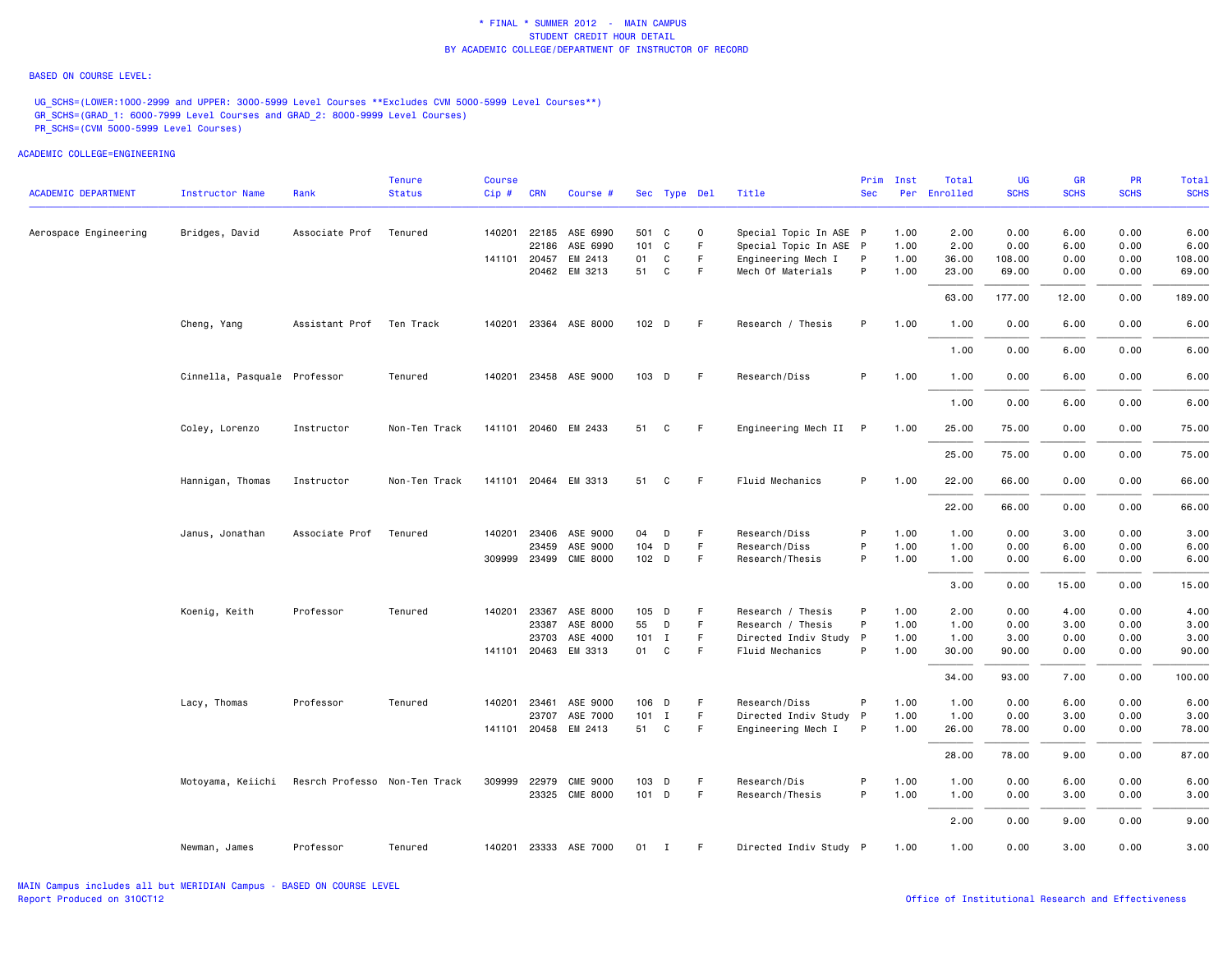### BASED ON COURSE LEVEL:

UG\_SCHS=(LOWER:1000-2999 and UPPER: 3000-5999 Level Courses \*\*Excludes CVM 5000-5999 Level Courses\*\*) GR\_SCHS=(GRAD\_1: 6000-7999 Level Courses and GRAD\_2: 8000-9999 Level Courses) PR\_SCHS=(CVM 5000-5999 Level Courses)

| <b>ACADEMIC DEPARTMENT</b> | <b>Instructor Name</b>                           | Rank           | Tenure<br><b>Status</b> | <b>Course</b><br>$Cip \# \quad CRN$ |       | Course #              |       | Sec Type Del |    | Title               | Prim<br><b>Sec</b> | Inst | Total<br>Per Enrolled | <b>UG</b><br><b>SCHS</b> | <b>GR</b><br><b>SCHS</b> | PR<br><b>SCHS</b> | Total<br><b>SCHS</b>        |
|----------------------------|--------------------------------------------------|----------------|-------------------------|-------------------------------------|-------|-----------------------|-------|--------------|----|---------------------|--------------------|------|-----------------------|--------------------------|--------------------------|-------------------|-----------------------------|
|                            |                                                  |                |                         |                                     |       |                       |       |              |    |                     |                    |      | 1.00                  | 0.00                     | 3.00                     | 0.00              | 3.00                        |
|                            |                                                  |                |                         |                                     |       |                       |       |              |    |                     |                    |      |                       |                          |                          |                   |                             |
| Aerospace Engineering      | Rais-Rohani, Masou Professor                     |                | Tenured                 |                                     |       | 309999 22980 CME 9000 | 104 D |              | F  | Research/Dis        | P.                 | 1.00 | 1.00                  | 0.00                     | 6.00                     | 0.00              | 6.00                        |
|                            |                                                  |                |                         |                                     |       |                       |       |              |    |                     |                    |      | 1.00                  | 0.00                     | 6.00                     | 0.00              | 6.00                        |
|                            | Remotigue, Michael Resrch Assoc Pr Non-Ten Track |                |                         |                                     |       | 141901 23175 ME 8000  | 113 D |              | F  | Research / Thesis   | P.                 | 1.00 | 1.00                  | 0.00                     | 1.00                     | 0.00              | 1.00                        |
|                            |                                                  |                |                         |                                     |       |                       |       |              |    |                     |                    |      | 1.00                  | 0.00                     | 1.00                     | 0.00              | 1.00                        |
|                            | Sullivan, Rani                                   | Associate Prof | Tenured                 | 140201                              |       | 23370 ASE 8000        | 108 D |              | F  | Research / Thesis   | P                  | 1.00 | 2.00                  | 0.00                     | 12.00                    | 0.00              | 12.00                       |
|                            |                                                  |                |                         |                                     |       | 23464 ASE 9000        | 109 D |              | F  | Research/Diss       | P                  | 1.00 | 1.00                  | 0.00                     | 6.00                     | 0.00              | 6.00                        |
|                            |                                                  |                |                         |                                     |       |                       |       |              |    |                     |                    |      | 3.00                  | 0.00                     | 18.00                    | 0.00              | 18.00                       |
|                            | Thompson, David                                  | Associate Prof | Tenured                 | 140201                              | 23371 | ASE 8000              | 109 D |              | F  | Research / Thesis   | P                  | 1.00 | 1.00                  | 0.00                     | 1.00                     | 0.00              | 1.00                        |
|                            |                                                  |                |                         |                                     |       | 23401 ASE 9000        | 59    | D            | F  | Research/Diss       | P                  | 1.00 | 1.00                  | 0.00                     | 3.00                     | 0.00              | 3.00                        |
|                            |                                                  |                |                         |                                     | 23411 | ASE 9000              | 09    | D            | F  | Research/Diss       | P                  | 1.00 | 1.00                  | 0.00                     | 3.00                     | 0.00              | 3.00                        |
|                            |                                                  |                |                         |                                     |       | 23465 ASE 9000        | 110 D |              | F  | Research/Diss       | P                  | 1.00 | 2.00                  | 0.00                     | 12.00                    | 0.00              | 12.00                       |
|                            |                                                  |                |                         |                                     |       |                       |       |              |    |                     |                    |      | 5.00                  | 0.00                     | 19.00                    | 0.00              | 19.00                       |
|                            | Walters, Andrew                                  | Instructor     | Non-Ten Track           | 141101                              | 20459 | EM 2433               | 01    | C            | -F | Engineering Mech II | P                  | 1.00 | 40.00                 | 120.00                   | 0.00                     | 0.00              | 120.00                      |
|                            |                                                  |                |                         |                                     |       | 20461 EM 3213         | 01    | $\mathtt{C}$ | F  | Mech Of Materials   | P                  | 1.00 | 17.00                 | 51.00                    | 0.00                     | 0.00              | 51.00                       |
|                            |                                                  |                |                         |                                     |       |                       |       |              |    |                     |                    |      | 57.00                 | 171.00                   | 0.00                     | 0.00              | 171.00                      |
|                            | Xin, Ming                                        | Associate Prof | Tenured                 |                                     |       | 140201 23402 ASE 9000 | 60    | D            | E  | Research/Diss       | P.                 | 1.00 | 1.00                  | 0.00                     | 6.00                     | 0.00              | 6.00                        |
|                            |                                                  |                |                         |                                     |       |                       |       |              |    |                     |                    |      | 1.00                  | 0.00                     | 6.00                     | 0.00              | 6.00                        |
|                            |                                                  |                |                         |                                     |       |                       |       |              |    |                     |                    |      | ========              | ========                 |                          |                   | ======== ======== ========= |
|                            |                                                  |                |                         |                                     |       |                       |       |              |    |                     |                    |      | 248.00                | 660.00                   | 117.00                   | 0.00              | 777.00                      |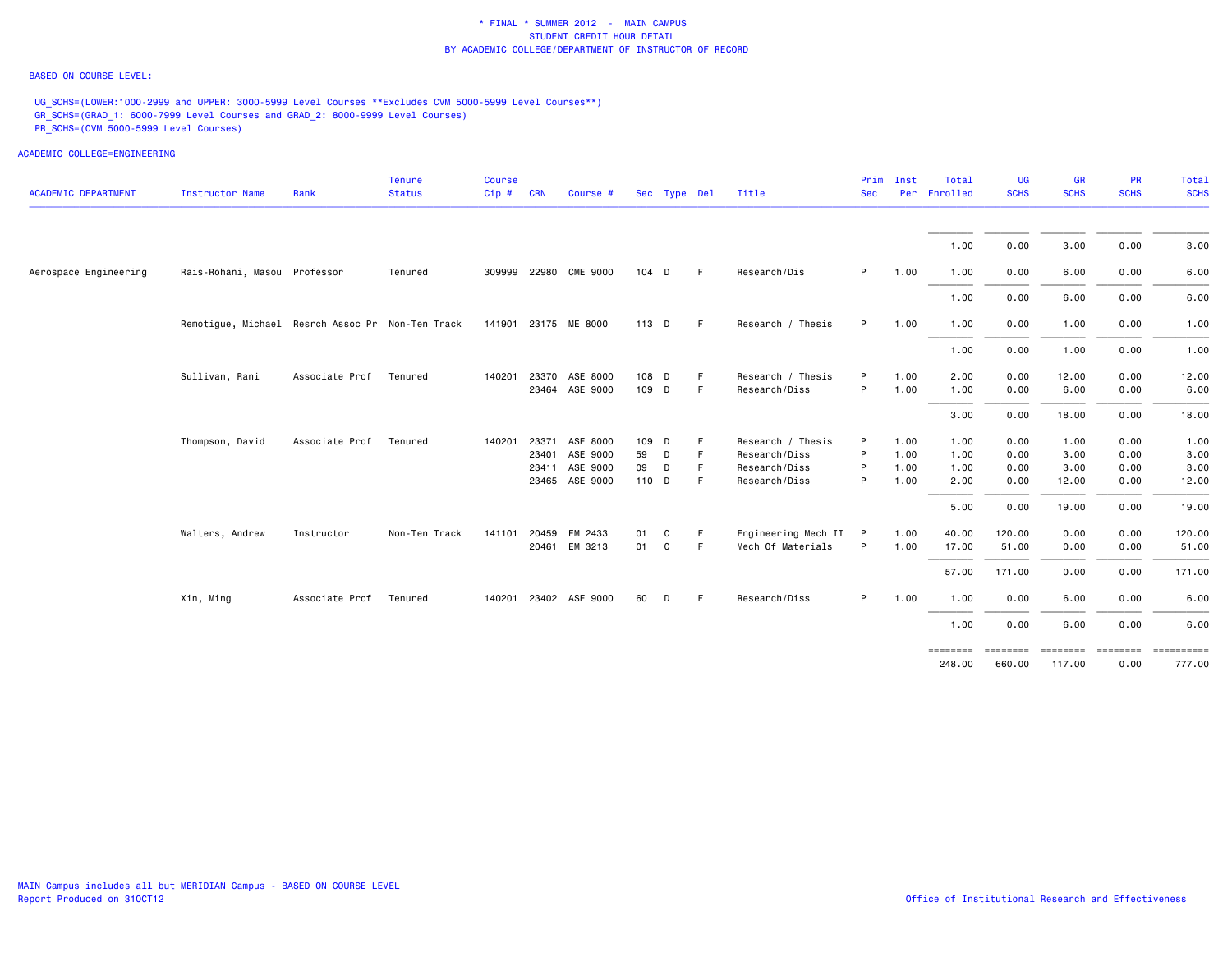### BASED ON COURSE LEVEL:

UG\_SCHS=(LOWER:1000-2999 and UPPER: 3000-5999 Level Courses \*\*Excludes CVM 5000-5999 Level Courses\*\*) GR\_SCHS=(GRAD\_1: 6000-7999 Level Courses and GRAD\_2: 8000-9999 Level Courses) PR\_SCHS=(CVM 5000-5999 Level Courses)

ACADEMIC COLLEGE=ENGINEERING

| <b>ACADEMIC DEPARTMENT</b> | Instructor Name                                  | Rank                     | <b>Tenure</b><br><b>Status</b> | Course<br>$Cip$ # | <b>CRN</b>   | Course #              |              | Sec Type Del |    | Title                  | Prim<br><b>Sec</b> | Inst | Total<br>Per Enrolled | UG<br><b>SCHS</b> | <b>GR</b><br><b>SCHS</b> | <b>PR</b><br><b>SCHS</b> | Total<br><b>SCHS</b> |
|----------------------------|--------------------------------------------------|--------------------------|--------------------------------|-------------------|--------------|-----------------------|--------------|--------------|----|------------------------|--------------------|------|-----------------------|-------------------|--------------------------|--------------------------|----------------------|
|                            |                                                  |                          |                                |                   |              |                       |              |              |    |                        |                    |      |                       |                   |                          |                          |                      |
| Ag & Bio Engineering       | Cathcart, Thomas                                 | Professor                | Tenured                        |                   |              | 140301 23593 ABE 4000 | $01 \quad I$ |              | F. | Directed Indiv Study P |                    | 1.00 | 1.00                  | 3.00              | 0.00                     | 0.00                     | 3.00                 |
|                            |                                                  |                          |                                |                   |              |                       |              |              |    |                        |                    |      | 1.00                  | 3.00              | 0.00                     | 0.00                     | 3.00                 |
|                            | Elder, Steven                                    | Professor                | Tenured                        |                   | 140301 23251 | ABE 8000              | 103 D        |              | F  | Research / Thesis      | P                  | 1.00 | 2.00                  | 0.00              | 12.00                    | 0.00                     | 12.00                |
|                            |                                                  |                          |                                |                   |              | 23262 ABE 9000        | 103 D        |              | F. | Research / Diss        | P                  | 1.00 | 2.00                  | 0.00              | 12.00                    | 0.00                     | 12.00                |
|                            |                                                  |                          |                                |                   |              |                       |              |              |    |                        |                    |      | 4.00                  | 0.00              | 24.00                    | 0.00                     | 24.00                |
|                            | Gilbert, Jerome                                  | Professor                | Tenured                        |                   |              | 309999 20953 NSE 4200 | 01           | A            | -F | Natl Student Exchang P |                    | 1.00 | 1.00                  | 6.00              | 0.00                     | 0.00                     | 6.00                 |
|                            |                                                  |                          |                                |                   |              |                       |              |              |    |                        |                    |      | 1.00                  | 6.00              | 0.00                     | 0.00                     | 6.00                 |
|                            | Liao, Jun                                        | Assistant Prof Ten Track |                                |                   |              | 140301 23252 ABE 8000 | 104 D        |              | F  | Research / Thesis      | P                  | 1.00 | 1.00                  | 0.00              | 6.00                     | 0.00                     | 6.00                 |
|                            |                                                  |                          |                                |                   |              | 23263 ABE 9000        | 104 D        |              | F. | Research / Diss        | P                  | 1.00 | 4.00                  | 0.00              | 24.00                    | 0.00                     | 24.00                |
|                            |                                                  |                          |                                |                   |              |                       |              |              |    |                        |                    |      | 5.00                  | 0.00              | 30.00                    | 0.00                     | 30.00                |
|                            | Parajuli, Prem                                   | Assistant Prof Ten Track |                                |                   |              | 140301 23253 ABE 8000 | 105 D        |              |    | Research / Thesis      | P                  | 1.00 | 2.00                  | 0.00              | 7.00                     | 0.00                     | 7.00                 |
|                            |                                                  |                          |                                |                   | 23264        | ABE 9000              | 105 D        |              | F. | Research / Diss        | P                  | 1.00 | 2.00                  | 0.00              | 9.00                     | 0.00                     | 9.00                 |
|                            |                                                  |                          |                                |                   |              | 23470 ABE 8000        | 04 D         |              | F  | Research / Thesis      | P                  | 1.00 | 1.00                  | 0.00              | 2.00                     | 0.00                     | 2.00                 |
|                            |                                                  |                          |                                |                   |              | 23614 ABE 7000        | $101$ I      |              | F  | Directed Indiv Study P |                    | 1.00 | 2.00                  | 0.00              | 6.00                     | 0.00                     | 6.00                 |
|                            |                                                  |                          |                                |                   |              |                       |              |              |    |                        |                    |      | 7.00                  | 0.00              | 24.00                    | 0.00                     | 24.00                |
|                            | Srinivasan, Radhak Resrch Assist P Non-Ten Track |                          |                                |                   |              | 140301 23266 ABE 9000 | 107 D        |              | -F | Research / Diss        | P                  | 1.00 | 2.00                  | 0.00              | 12.00                    | 0.00                     | 12.00                |
|                            |                                                  |                          |                                |                   |              |                       |              |              |    |                        |                    |      | 2.00                  | 0.00              | 12.00                    | 0.00                     | 12.00                |
|                            | Warnock, James                                   | Associate Prof           | Tenured                        |                   |              | 140301 23257 ABE 8000 | 109 D        |              | F. | Research / Thesis      | P                  | 1.00 | 2.00                  | 0.00              | 12.00                    | 0.00                     | 12.00                |
|                            |                                                  |                          |                                |                   |              |                       |              |              |    |                        |                    |      | 2.00                  | 0.00              | 12.00                    | 0.00                     | 12.00                |
|                            | Williams, Lakiesha Assistant Prof Ten Track      |                          |                                |                   |              | 140301 23258 ABE 8000 | 110 D        |              | F  | Research / Thesis      | P                  | 1.00 | 1.00                  | 0.00              | 6.00                     | 0.00                     | 6.00                 |
|                            |                                                  |                          |                                |                   |              | 23269 ABE 9000        | 110 D        |              | F  | Research / Diss        | P                  | 1.00 | 5.00                  | 0.00              | 21.00                    | 0.00                     | 21.00                |
|                            |                                                  |                          |                                |                   |              | 23475 ABE 8000        | 09           | D            | F. | Research / Thesis      | P                  | 1.00 | 1.00                  | 0.00              | 3.00                     | 0.00                     | 3.00                 |
|                            |                                                  |                          |                                |                   |              |                       |              |              |    |                        |                    |      | 7.00                  | 0.00              | 30.00                    | 0.00                     | 30.00                |
|                            |                                                  |                          |                                |                   |              |                       |              |              |    |                        |                    |      |                       |                   |                          |                          |                      |

141.00 29.00 9.00 132.00 0.00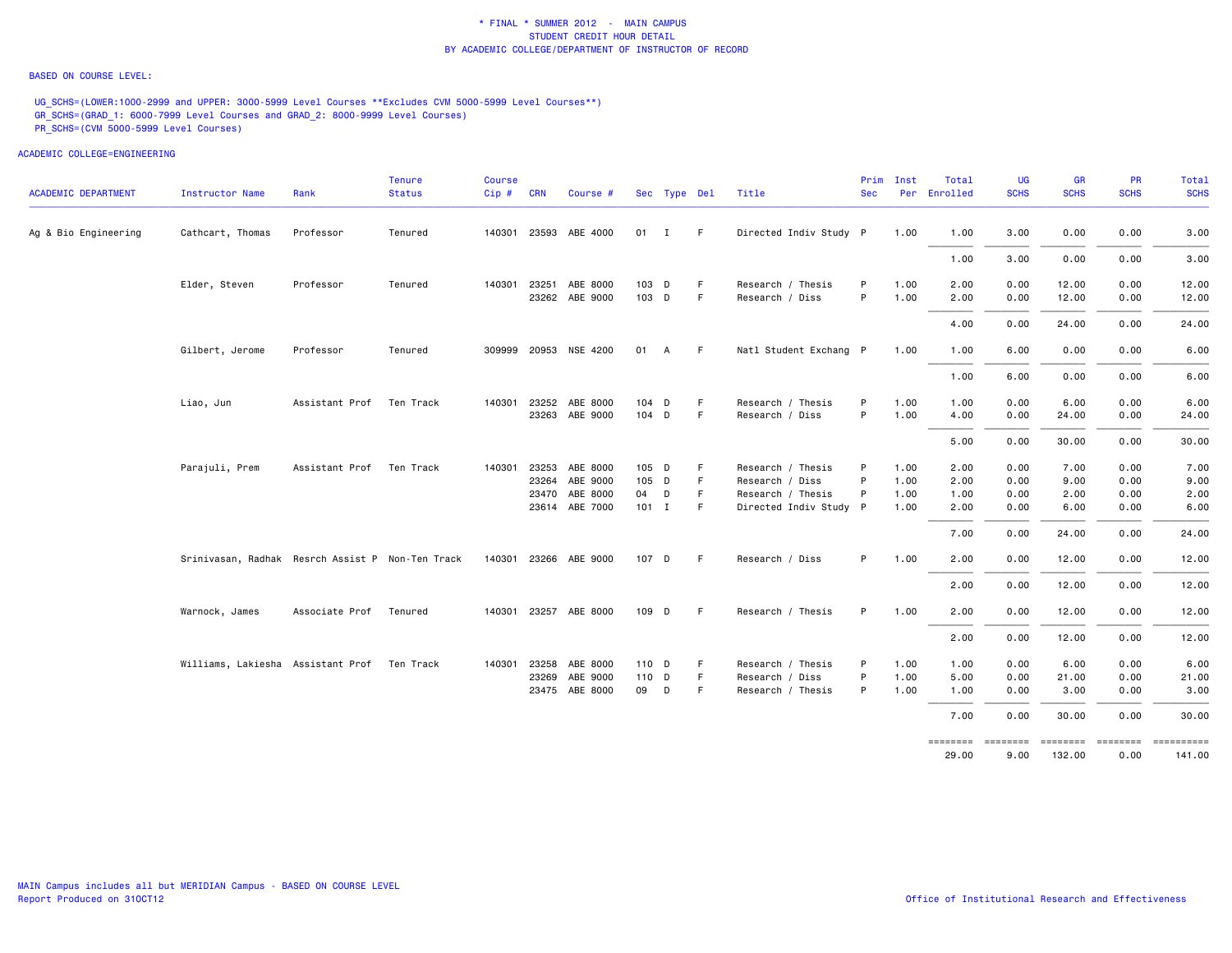### BASED ON COURSE LEVEL:

UG\_SCHS=(LOWER:1000-2999 and UPPER: 3000-5999 Level Courses \*\*Excludes CVM 5000-5999 Level Courses\*\*) GR\_SCHS=(GRAD\_1: 6000-7999 Level Courses and GRAD\_2: 8000-9999 Level Courses) PR\_SCHS=(CVM 5000-5999 Level Courses)

|                            |                   |                | <b>Tenure</b> | <b>Course</b> |            |                |              |              |    |                        | Prim       | Inst | Total             | <b>UG</b>   | <b>GR</b>   | <b>PR</b>   | <b>Total</b> |
|----------------------------|-------------------|----------------|---------------|---------------|------------|----------------|--------------|--------------|----|------------------------|------------|------|-------------------|-------------|-------------|-------------|--------------|
| <b>ACADEMIC DEPARTMENT</b> | Instructor Name   | Rank           | <b>Status</b> | Cip#          | <b>CRN</b> | Course #       |              | Sec Type Del |    | Title                  | <b>Sec</b> | Per  | Enrolled          | <b>SCHS</b> | <b>SCHS</b> | <b>SCHS</b> | <b>SCHS</b>  |
| Chemical Engineering       | Bricka, Ray       | Associate Prof | Tenured       | 140701        | 20203      | CHE 3413       | 01           | C.           |    | Eng Materials          | P          | 1.00 | 25.00             | 75.00       | 0.00        | 0.00        | 75.00        |
|                            |                   |                |               |               | 21856      | CHE 8713       | 101 C        |              |    | Sci Proposal Inst/De P |            | 1.00 | 9.00              | 0.00        | 27.00       | 0.00        | 27.00        |
|                            |                   |                |               |               | 22928      | CHE 8000       | $101$ D      |              |    | Research / Thesis      | P          | 1.00 | 1.00              | 0.00        | 1.00        | 0.00        | 1.00         |
|                            |                   |                |               |               | 22938      | CHE 9000       | $101$ D      |              | F  | Research/Diss          | P          | 1.00 | 2.00              | 0.00        | 4.00        | 0.00        | 4.00         |
|                            |                   |                |               |               |            |                |              |              |    |                        |            |      | 37.00             | 75.00       | 32.00       | 0.00        | 107.00       |
|                            | Elmore, Billy     | Associate Prof | Tenured       | 140701        | 21857      | CHE 3123       | 51           | C.           | -F | Chem En Thermo II      | P          | 1.00 | 16.00             | 48.00       | 0.00        | 0.00        | 48.00        |
|                            |                   |                |               |               |            | 23483 CHE 4000 | $01 \quad I$ |              | -F | Directed Indiv Study P |            | 1.00 | 1.00              | 3.00        | 0.00        | 0.00        | 3.00         |
|                            |                   |                |               |               |            |                |              |              |    |                        |            |      | 17.00             | 51.00       | 0.00        | 0.00        | 51.00        |
|                            | French, William   | Associate Prof | Tenured       | 140701        | 22930      | CHE 8000       | 103 D        |              | -F | Research / Thesis      | P          | 1.00 | 1.00              | 0.00        | 1.00        | 0.00        | 1.00         |
|                            |                   |                |               |               |            | 22940 CHE 9000 | 103 D        |              | -F | Research/Diss          | P          | 1.00 | 1.00              | 0.00        | 6.00        | 0.00        | 6.00         |
|                            |                   |                |               |               |            |                |              |              |    |                        |            |      | 2.00              | 0.00        | 7.00        | 0.00        | 7.00         |
|                            | Hernandez, Rafael | Associate Prof | Tenured       | 140701        | 22931      | CHE 8000       | $104$ D      |              | F  | Research / Thesis      | P          | 1.00 | 1.00              | 0.00        | 3.00        | 0.00        | 3.00         |
|                            |                   |                |               |               | 22941      | CHE 9000       | 104 D        |              | F  | Research/Diss          | P          | 1.00 | 2.00              | 0.00        | 12.00       | 0.00        | 12.00        |
|                            |                   |                |               |               | 23128      | CHE 4000       | $101$ I      |              | F  | Directed Indiv Study P |            | 1.00 | 1.00              | 3.00        | 0.00        | 0.00        | 3.00         |
|                            |                   |                |               |               |            |                |              |              |    |                        |            |      | 4.00              | 3.00        | 15.00       | 0.00        | 18.00        |
|                            | Walters, Keisha   | Associate Prof | Tenured       | 140701        | 22937      | CHE 8000       | 110 D        |              | F  | Research / Thesis      | P          | 1.00 | 1.00              | 0.00        | 6.00        | 0.00        | 6.00         |
|                            |                   |                |               |               | 22947      | CHE 9000       | 110 D        |              | -F | Research/Diss          | P          | 1.00 | 2.00              | 0.00        | 9.00        | 0.00        | 9.00         |
|                            |                   |                |               |               |            |                |              |              |    |                        |            |      | 3.00              | 0.00        | 15.00       | 0.00        | 15.00        |
|                            |                   |                |               |               |            |                |              |              |    |                        |            |      | $=$ = = = = = = = | ========    | ========    | ========    |              |
|                            |                   |                |               |               |            |                |              |              |    |                        |            |      | 63.00             | 129.00      | 69.00       | 0.00        | 198.00       |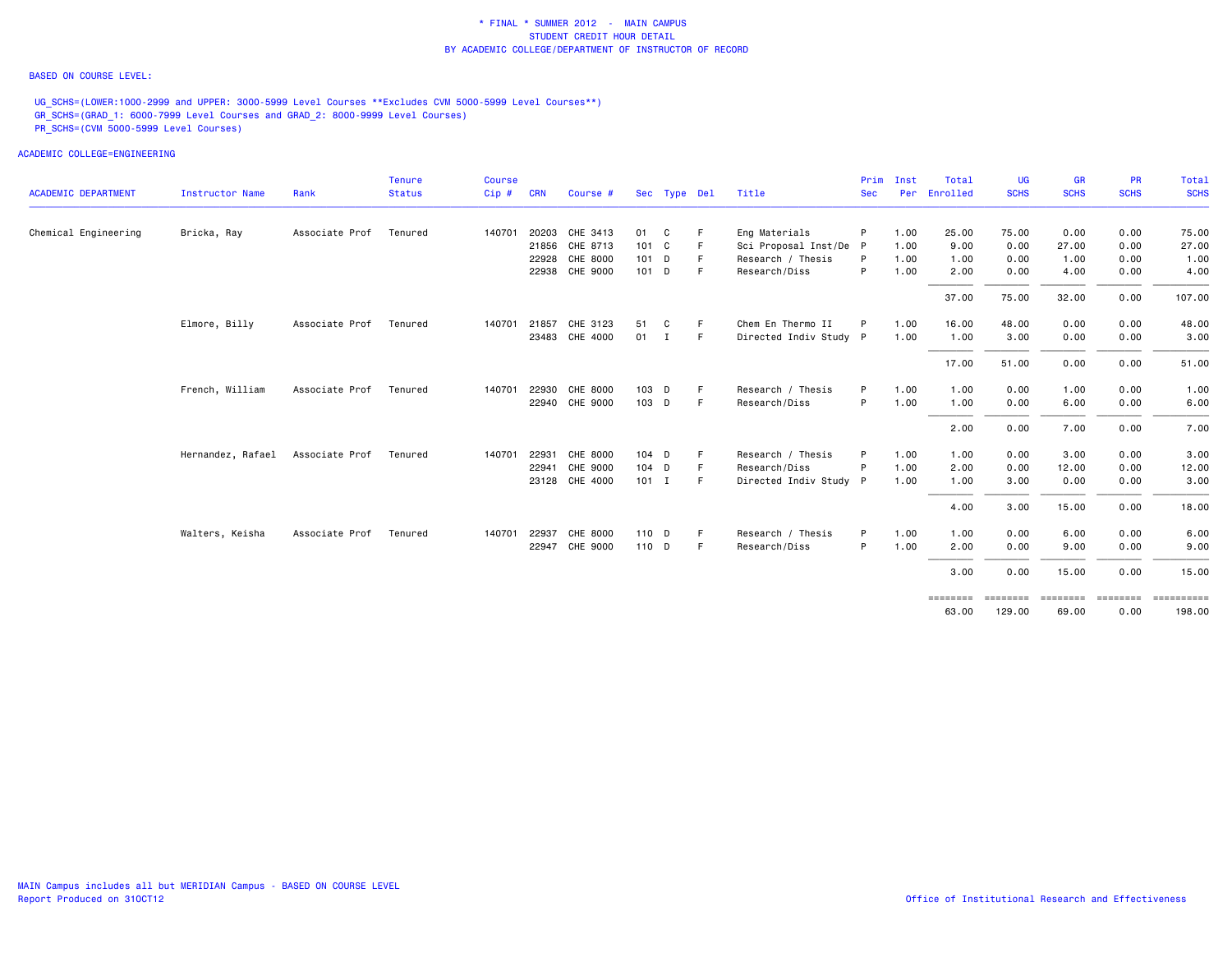#### BASED ON COURSE LEVEL:

UG\_SCHS=(LOWER:1000-2999 and UPPER: 3000-5999 Level Courses \*\*Excludes CVM 5000-5999 Level Courses\*\*) GR\_SCHS=(GRAD\_1: 6000-7999 Level Courses and GRAD\_2: 8000-9999 Level Courses) PR\_SCHS=(CVM 5000-5999 Level Courses)

| <b>ACADEMIC DEPARTMENT</b>               | Instructor Name                   | Rank                          | <b>Tenure</b><br><b>Status</b> | Course<br>Cip# | <b>CRN</b> | Course #             |               |              |             | Title                  | Prim<br><b>Sec</b> | Inst | Total<br>Per Enrolled | UG<br><b>SCHS</b> | <b>GR</b><br><b>SCHS</b> | <b>PR</b><br><b>SCHS</b> | Total<br><b>SCHS</b> |
|------------------------------------------|-----------------------------------|-------------------------------|--------------------------------|----------------|------------|----------------------|---------------|--------------|-------------|------------------------|--------------------|------|-----------------------|-------------------|--------------------------|--------------------------|----------------------|
|                                          |                                   |                               |                                |                |            |                      |               | Sec Type Del |             |                        |                    |      |                       |                   |                          |                          |                      |
| Civil & Environmental Eng Freyne, Seamus |                                   | Assistant Prof                | Ten Track                      |                |            | 140801 22157 CE 8000 | 103 D         |              | F.          | Research / Thesis      | P                  | 1.00 | 3.00                  | 0.00              | 11.00                    | 0.00                     | 11.00                |
|                                          |                                   |                               |                                |                | 22983      | CE 7000              | 103 I         |              | F           | Directed Indiv Study P |                    | 1.00 | 1.00                  | 0.00              | 3.00                     | 0.00                     | 3.00                 |
|                                          |                                   |                               |                                |                |            |                      |               |              |             |                        |                    |      | 4.00                  | 0.00              | 14.00                    | 0.00                     | 14.00                |
|                                          | Gullett, Philip                   | Associate Prof                | Tenured                        |                |            | 140801 22202 CE 8000 | 505 D         |              | 0           | Research / Thesis      | P                  | 1.00 | 1.00                  | 0.00              | 1.00                     | 0.00                     | 1.00                 |
|                                          |                                   |                               |                                |                |            |                      |               |              |             |                        |                    |      | 1.00                  | 0.00              | 1.00                     | 0.00                     | 1.00                 |
|                                          | Howard, Isaac                     | Associate Prof                | Tenured                        |                |            | 140801 22160 CE 8000 | 106 D         |              | F           | Research / Thesis      | P                  | 1.00 | 3.00                  | 0.00              | 10.00                    | 0.00                     | 10.00                |
|                                          |                                   |                               |                                |                |            | 22203 CE 8000        | 506 D         |              | 0           | Research / Thesis      | P                  | 1.00 | 1.00                  | 0.00              | 1.00                     | 0.00                     | 1.00                 |
|                                          |                                   |                               |                                |                |            | 22222 CE 9000        | 506 D         |              | $\Omega$    | Research / Diss        | P                  | 1.00 | 2.00                  | 0.00              | 4.00                     | 0.00                     | 4.00                 |
|                                          |                                   |                               |                                |                |            | 23305 CE 8000        | 01 D          |              | F.          | Research / Thesis      | P                  | 1.00 | 1.00                  | 0.00              | 3.00                     | 0.00                     | 3.00                 |
|                                          |                                   |                               |                                |                |            |                      |               |              |             |                        |                    |      | 7.00                  | 0.00              | 18.00                    | 0.00                     | 18.00                |
|                                          | Kees, Christopher Lecturer        |                               | Non-Ten Track                  |                |            | 140801 22113 CE 8203 | 501           | C            | 0           | Finite Element Model P |                    | 1.00 | 2.00                  | 0.00              | 6.00                     | 0.00                     | 6.00                 |
|                                          |                                   |                               |                                |                |            | 22114 CE 8203        | 101 C         |              | F           | Finite Element Model P |                    | 1.00 | 3.00                  | 0.00              | 9.00                     | 0.00                     | 9.00                 |
|                                          |                                   |                               |                                |                |            |                      |               |              |             |                        |                    |      |                       |                   |                          |                          |                      |
|                                          |                                   |                               |                                |                |            |                      |               |              |             |                        |                    |      | 5.00                  | 0.00              | 15.00                    | 0.00                     | 15.00                |
|                                          | Magbanua, Benjamin Associate Prof |                               | Tenured                        |                |            | 140801 22162 CE 8000 | 108 D         |              | -F          | Research / Thesis      | P                  | 1.00 | 1.00                  | 0.00              | 1.00                     | 0.00                     | 1.00                 |
|                                          |                                   |                               |                                |                |            |                      |               |              |             |                        |                    |      | 1.00                  | 0.00              | 1.00                     | 0.00                     | 1.00                 |
|                                          | Martin, James                     | Professor                     | Tenured                        |                |            | 140801 22176 CE 9000 | 109 D         |              | F           | Research / Diss        | P.                 | 1.00 | 3.00                  | 0.00              | 18.00                    | 0.00                     | 18.00                |
|                                          |                                   |                               |                                |                |            |                      |               |              |             |                        |                    |      | 3.00                  | 0.00              | 18.00                    | 0.00                     | 18.00                |
|                                          | McAnally, William                 | Resrch Professo Non-Ten Track |                                | 140801         |            | 22164 CE 8000        | 110 D         |              | F           | Research / Thesis      | P                  | 1.00 | 2.00                  | 0.00              | 4.00                     | 0.00                     | 4.00                 |
|                                          |                                   |                               |                                |                |            | 22177 CE 9000        | 110 D         |              | F.          | Research / Diss        | P                  | 1.00 | 1.00                  | 0.00              | 12.00                    | 0.00                     | 12.00                |
|                                          |                                   |                               |                                |                |            | 22870 CE 7000        | $101 \quad I$ |              | F           | Directed Indiv Study P |                    | 1.00 | 1.00                  | 0.00              | 3.00                     | 0.00                     | 3.00                 |
|                                          |                                   |                               |                                |                |            | 23697 CE 7000        | 505 I         |              | 0           | Directed Indiv Study P |                    | 1.00 | 1.00                  | 0.00              | 3.00                     | 0.00                     | 3.00                 |
|                                          |                                   |                               |                                |                |            |                      |               |              |             |                        |                    |      | 5.00                  | 0.00              | 22.00                    | 0.00                     | 22.00                |
|                                          | Stockstill, Richar Lecturer       |                               | Non-Ten Track                  |                |            | 140899 22117 CE 8990 | 502 C         |              | 0           | Special Topic In CE P  |                    | 1.00 | 11.00                 | 0.00              | 33.00                    | 0.00                     | 33.00                |
|                                          |                                   |                               |                                |                |            | 22118 CE 8990        | 102 C         |              | F           | Special Topic In CE P  |                    | 1.00 | 1.00                  | 0.00              | 3.00                     | 0.00                     | 3.00                 |
|                                          |                                   |                               |                                |                |            |                      |               |              |             |                        |                    |      |                       |                   |                          |                          |                      |
|                                          |                                   |                               |                                |                |            |                      |               |              |             |                        |                    |      | 12.00                 | 0.00              | 36.00                    | 0.00                     | 36.00                |
|                                          | Taylor, Oliver-Den Lecturer       |                               | Non-Ten Track                  |                |            | 140899 22115 CE 8990 | 503 C         |              | $\mathbf 0$ | Special Topic In CE P  |                    | 1.00 | 13.00                 | 0.00              | 39.00                    | 0.00                     | 39.00                |
|                                          |                                   |                               |                                |                |            |                      |               |              |             |                        |                    |      | 13.00                 | 0.00              | 39.00                    | 0.00                     | 39.00                |
|                                          | Truax, Dennis                     | Professor                     | Tenured                        |                |            | 140801 22165 CE 8000 | $111$ D       |              | F           | Research / Thesis      | P                  | 1.00 | 1.00                  | 0.00              | 6.00                     | 0.00                     | 6.00                 |
|                                          |                                   |                               |                                |                | 22208      | CE 8000              | 511 D         |              | $\Omega$    | Research / Thesis      | P                  | 1.00 | 1.00                  | 0.00              | 1.00                     | 0.00                     | 1.00                 |
|                                          |                                   |                               |                                |                |            | 140899 22583 CE 8990 | 101 C         |              | F.          | Special Topic In CE P  |                    | 1.00 | 2.00                  | 0.00              | 6.00                     | 0.00                     | 6.00                 |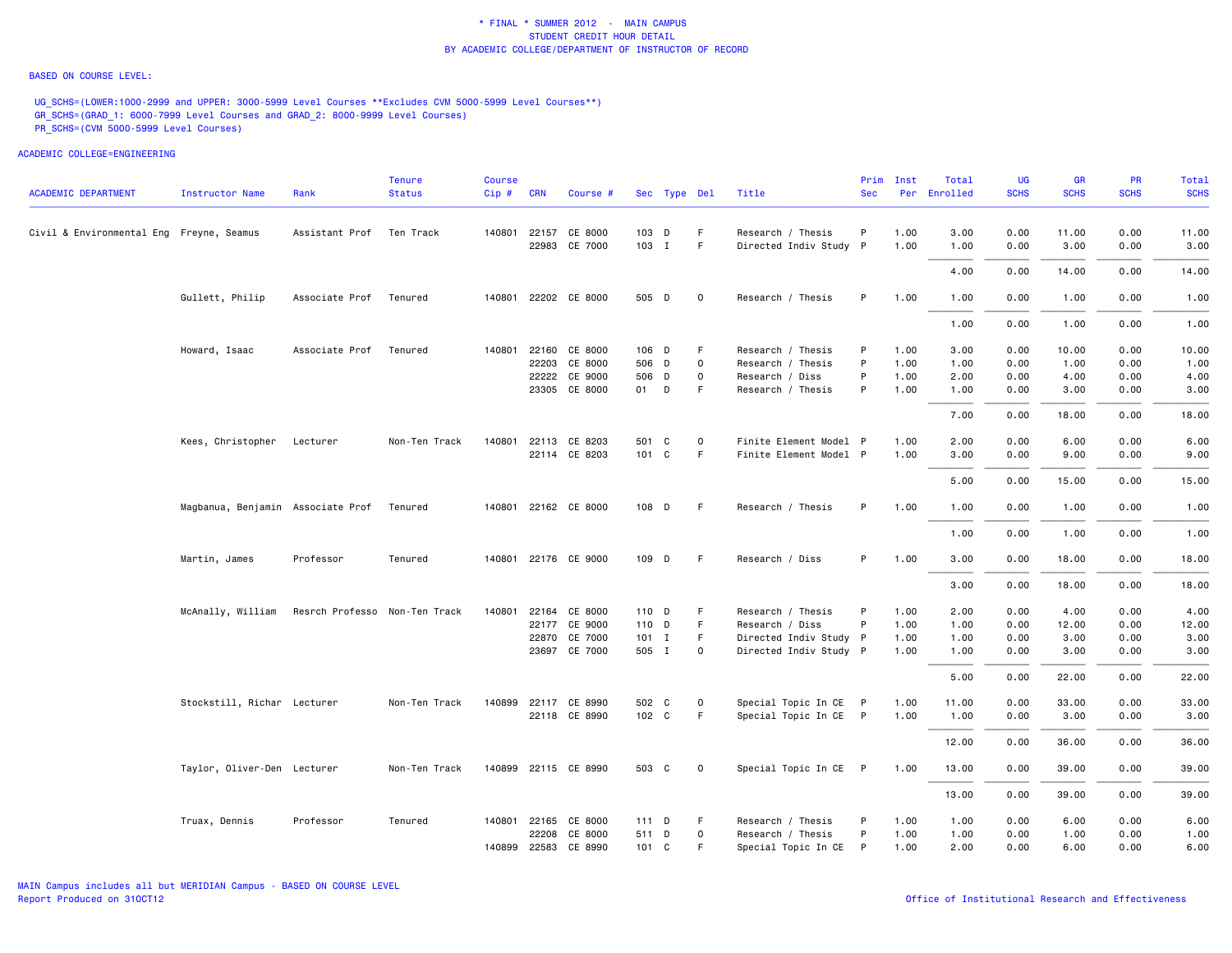### BASED ON COURSE LEVEL:

UG\_SCHS=(LOWER:1000-2999 and UPPER: 3000-5999 Level Courses \*\*Excludes CVM 5000-5999 Level Courses\*\*) GR\_SCHS=(GRAD\_1: 6000-7999 Level Courses and GRAD\_2: 8000-9999 Level Courses) PR\_SCHS=(CVM 5000-5999 Level Courses)

| <b>ACADEMIC DEPARTMENT</b>              | Instructor Name | Rank           | <b>Tenure</b><br>Status | Course<br>Cip # | <b>CRN</b> | <b>Course #</b>      |       | Sec Type Del |   | Title           | Sec | Prim Inst | Total<br>Per Enrolled      | <b>UG</b><br><b>SCHS</b>  | <b>GR</b><br><b>SCHS</b> | <b>PR</b><br><b>SCHS</b>                                                        | Total<br><b>SCHS</b> |
|-----------------------------------------|-----------------|----------------|-------------------------|-----------------|------------|----------------------|-------|--------------|---|-----------------|-----|-----------|----------------------------|---------------------------|--------------------------|---------------------------------------------------------------------------------|----------------------|
|                                         |                 |                |                         |                 |            |                      |       |              |   |                 |     |           | 4.00                       | 0.00                      | 13.00                    | 0.00                                                                            | 13.00                |
| Civil & Environmental Eng White, Thomas |                 | Professor      | Tenured                 |                 |            | 140801 22179 CE 9000 | 112 D |              | F | Research / Diss | P.  | 1.00      | 1.00                       | 0.00                      | 6.00                     | 0.00                                                                            | 6.00                 |
|                                         |                 |                |                         |                 |            |                      |       |              |   |                 |     |           | 1.00                       | 0.00                      | 6.00                     | 0.00                                                                            | 6.00                 |
|                                         | Zhang, Li       | Associate Prof | Tenured                 |                 |            | 140801 22180 CE 9000 | 113 D |              | F | Research / Diss | P   | 1.00      | 1.00                       | 0.00                      | 6.00                     | 0.00                                                                            | 6.00                 |
|                                         |                 |                |                         |                 |            |                      |       |              |   |                 |     |           | 1.00                       | 0.00                      | 6.00                     | 0.00                                                                            | 6.00                 |
|                                         |                 |                |                         |                 |            |                      |       |              |   |                 |     |           | $=$ = = = = = = =<br>57.00 | $=$ = = = = = = =<br>0.00 | 189.00                   | $\qquad \qquad \equiv \equiv \equiv \equiv \equiv \equiv \equiv \equiv$<br>0.00 | ==========<br>189.00 |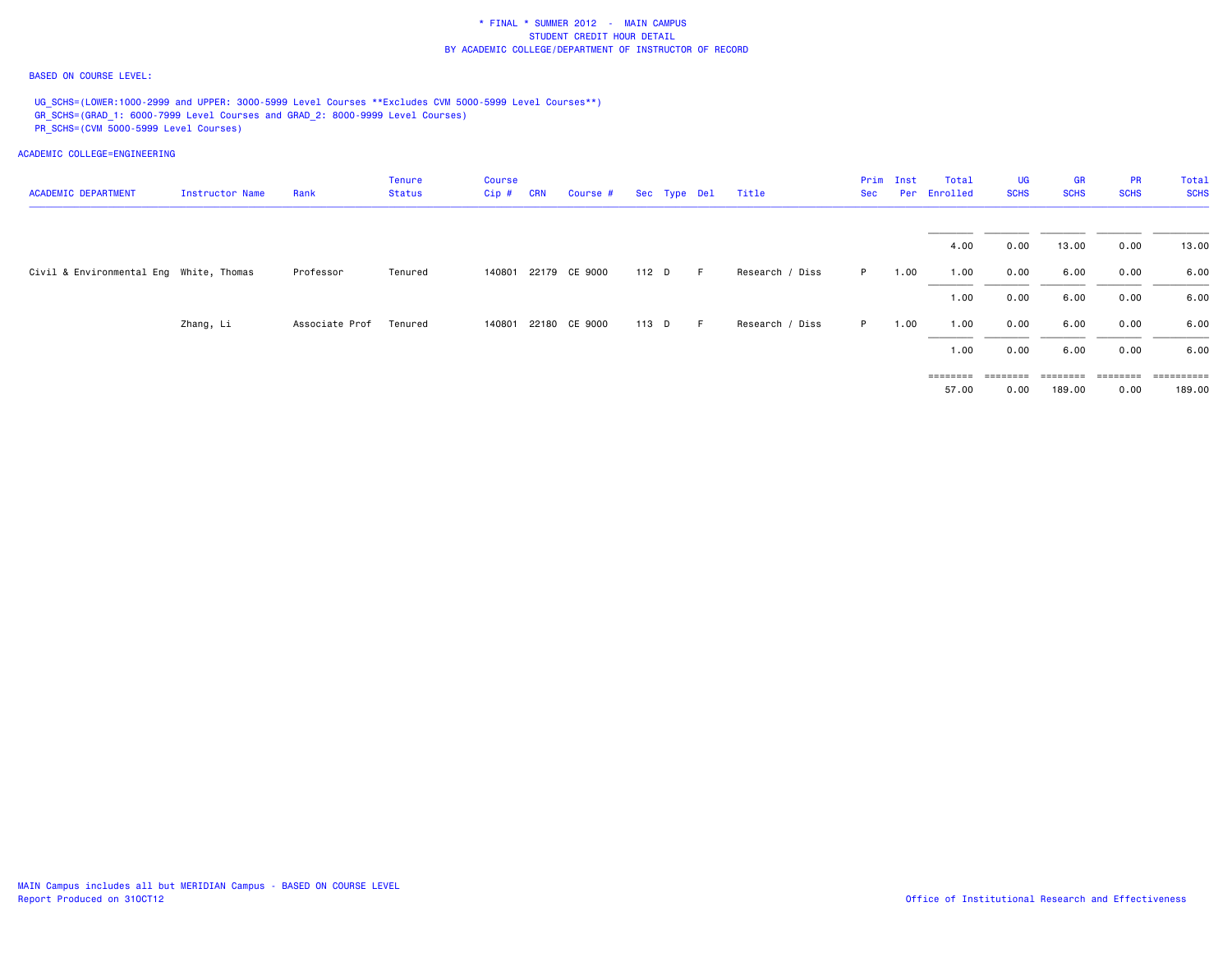#### BASED ON COURSE LEVEL:

UG\_SCHS=(LOWER:1000-2999 and UPPER: 3000-5999 Level Courses \*\*Excludes CVM 5000-5999 Level Courses\*\*) GR\_SCHS=(GRAD\_1: 6000-7999 Level Courses and GRAD\_2: 8000-9999 Level Courses) PR\_SCHS=(CVM 5000-5999 Level Courses)

| <b>ACADEMIC DEPARTMENT</b> | Instructor Name   | Rank           | <b>Tenure</b><br><b>Status</b> | Course<br>Cip# | <b>CRN</b>            | Course #              |                             | Sec Type Del |             | Title                                   | Prim<br><b>Sec</b> | Inst         | Total<br>Per Enrolled | UG<br><b>SCHS</b> | <b>GR</b><br><b>SCHS</b> | <b>PR</b><br><b>SCHS</b> | Total<br><b>SCHS</b> |
|----------------------------|-------------------|----------------|--------------------------------|----------------|-----------------------|-----------------------|-----------------------------|--------------|-------------|-----------------------------------------|--------------------|--------------|-----------------------|-------------------|--------------------------|--------------------------|----------------------|
| Computer Science & Engr    | Allen, Edward     | Associate Prof | Tenured                        |                | 110101 20305<br>22837 | CSE 8080<br>CSE 9000  | $101$ I<br>102 <sub>D</sub> |              | F<br>F      | Directed Project Cs<br>Research/Diss    | P<br>P             | 1.00<br>1.00 | 1.00<br>4.00          | 0.00<br>0.00      | 3.00<br>15.00            | 0.00<br>0.00             | 3.00<br>15.00        |
|                            |                   |                |                                |                |                       |                       |                             |              |             |                                         |                    |              | 5.00                  | 0.00              | 18.00                    | 0.00                     | 18.00                |
|                            | Banicescu, Ioana  | Professor      | Tenured                        |                |                       | 110101 22838 CSE 9000 | 103 D                       |              | F.          | Research/Diss                           | P                  | 1.00         | 1.00                  | 0.00              | 6.00                     | 0.00                     | 6.00                 |
|                            |                   |                |                                |                |                       |                       |                             |              |             |                                         |                    |              | 1.00                  | 0.00              | 6.00                     | 0.00                     | 6.00                 |
|                            | Bethel, Cindy     | Assistant Prof | Ten Track                      |                |                       | 110101 23721 CSE 7000 | 104 I                       |              | -F          | Directed Indiv Study P                  |                    | 1.00         | 1.00                  | 0.00              | 3.00                     | 0.00                     | 3.00                 |
|                            |                   |                |                                |                |                       |                       |                             |              |             |                                         |                    |              | 1.00                  | 0.00              | 3.00                     | 0.00                     | 3.00                 |
|                            | Butler, Cary      | Lecturer       | Non-Ten Track                  |                |                       | 110101 21777 CSE 8233 | 101 C                       |              | F.          | Soft Engr Prog Mgt                      | P                  | 1.00         | 5.00                  | 0.00              | 15.00                    | 0.00                     | 15.00                |
|                            |                   |                |                                |                |                       | 21833 CSE 8233        | 501 C                       |              | $\mathbf 0$ | Soft Engr Prog Mgt                      | P                  | 1.00         | 9.00                  | 0.00              | 27.00                    | 0.00                     | 27.00                |
|                            |                   |                |                                |                |                       |                       |                             |              |             |                                         |                    |              | 14.00                 | 0.00              | 42.00                    | 0.00                     | 42.00                |
|                            | Dampier, David    | Professor      | Tenured                        |                | 110101 22841          | CSE 9000              | 106 D                       |              | F           | Research/Diss                           | P                  | 1.00         | 4.00                  | 0.00              | 33.00                    | 0.00                     | 33.00                |
|                            |                   |                |                                |                |                       | 23247 CSE 8000        | $101$ D                     |              | F           | Research / Thesis                       | P                  | 1.00         | 2.00                  | 0.00              | 9.00                     | 0.00                     | 9.00                 |
|                            |                   |                |                                |                |                       |                       |                             |              |             |                                         |                    |              | 6.00                  | 0.00              | 42.00                    | 0.00                     | 42.00                |
|                            | Dandass, Yoginder | Associate Prof | Tenured                        |                |                       | 110101 22833 CSE 9000 | $101$ D                     |              | -F          | Research/Diss                           | P                  | 1.00         | 3.00                  | 0.00              | 8.00                     | 0.00                     | 8.00                 |
|                            |                   |                |                                |                |                       |                       |                             |              |             |                                         |                    |              | 3.00                  | 0.00              | 8.00                     | 0.00                     | 8.00                 |
|                            | Hansen, Eric      | Associate Prof | Tenured                        |                |                       | 110101 22842 CSE 9000 | 107 D                       |              | F.          | Research/Diss                           | P.                 | 1.00         | 1.00                  | 0.00              | 6.00                     | 0.00                     | 6.00                 |
|                            |                   |                |                                |                |                       |                       |                             |              |             |                                         |                    |              | 1.00                  | 0.00              | 6.00                     | 0.00                     | 6.00                 |
|                            | Henderson, Lisa   | Instructor     | Non-Ten Track                  |                | 110201 20298          | CSE 1233              | 01                          | C            | F.          | Cmptr Prog-C                            | P                  | 1.00         | 10.00                 | 30.00             | 0.00                     | 0.00                     | 30.00                |
|                            |                   |                |                                |                | 20300                 | CSE 1384              | 101 C                       |              | F           | Intermed Comp Prog                      | P                  | 1.00         | 9.00                  | 36.00             | 0.00                     | 0.00                     | 36.00                |
|                            |                   |                |                                |                | 20301                 | CSE 1384              | 102 K                       |              | F.          | Intermed Comp Prog                      | P                  | 1.00         | 8.00                  | 0.00              | 0.00                     | 0.00                     | 0.00                 |
|                            |                   |                |                                |                |                       |                       |                             |              |             |                                         |                    |              | 27.00                 | 66.00             | 0.00                     | 0.00                     | 66.00                |
|                            | Jankun-Kelly, T.  | Associate Prof | Tenured                        |                |                       | 110101 20312 CSE 8080 | $111$ I                     |              | F           | Directed Project Cs P                   |                    | 1.00         | 1.00                  | 0.00              | 1.00                     | 0.00                     | 1.00                 |
|                            |                   |                |                                |                | 21891                 | CSE 3813<br>CSE 9000  | 101 C<br>108 D              |              | F.<br>F     | Intro to Formal Lang P<br>Research/Diss | P                  | 1.00         | 5.00                  | 15.00             | 0.00                     | 0.00                     | 15.00                |
|                            |                   |                |                                |                | 22843<br>110201 20303 | CSE 2383              | 101 C                       |              | F.          | Data Struc & Anal of P                  |                    | 1.00<br>1.00 | 1.00<br>9.00          | 0.00<br>27.00     | 6.00<br>0.00             | 0.00<br>0.00             | 6.00<br>27.00        |
|                            |                   |                |                                |                |                       | 20304 CSE 2383        | H01 C                       |              | F.          | Honor Data Struc & A P                  |                    | 1.00         | 3.00                  | 9.00              | 0.00                     | 0.00                     | 9.00                 |
|                            |                   |                |                                |                |                       |                       |                             |              |             |                                         |                    |              | 19.00                 | 51.00             | 7.00                     | 0.00                     | 58.00                |
|                            | Luke, Edward      | Associate Prof | Tenured                        |                |                       | 110101 22844 CSE 9000 | 109 D                       |              | F           | Research/Diss                           | P.                 | 1.00         | 1.00                  | 0.00              | 6.00                     | 0.00                     | 6.00                 |
|                            |                   |                |                                |                |                       |                       |                             |              |             |                                         |                    |              | 1.00                  | 0.00              | 6.00                     | 0.00                     | 6.00                 |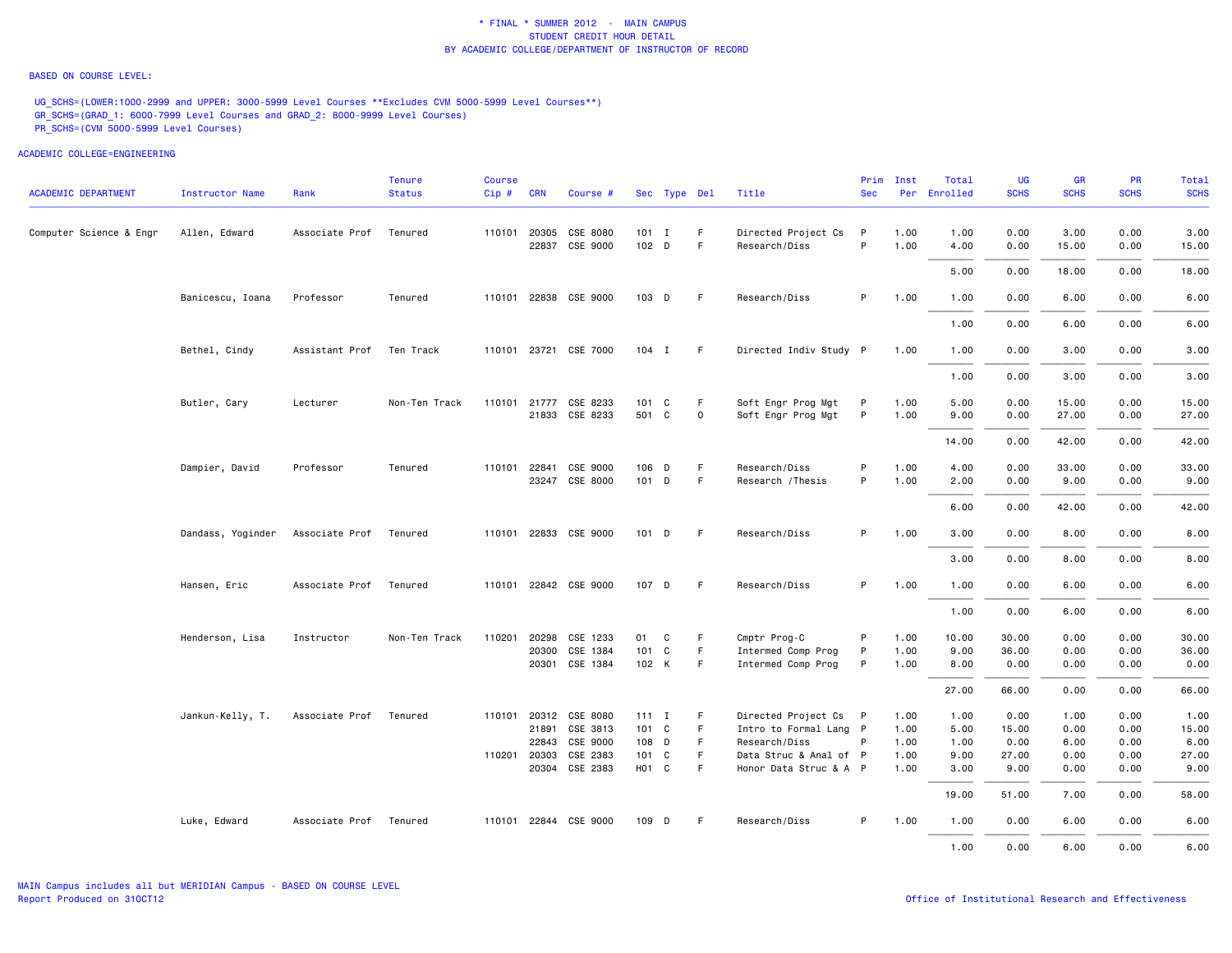## BASED ON COURSE LEVEL:

UG\_SCHS=(LOWER:1000-2999 and UPPER: 3000-5999 Level Courses \*\*Excludes CVM 5000-5999 Level Courses\*\*) GR\_SCHS=(GRAD\_1: 6000-7999 Level Courses and GRAD\_2: 8000-9999 Level Courses) PR\_SCHS=(CVM 5000-5999 Level Courses)

|                            |                                   |                          | <b>Tenure</b> | <b>Course</b> |            |                       |         |              |    |                        | Prim         | Inst | Total             | <b>UG</b>          | <b>GR</b>          | <b>PR</b>                  | Total       |
|----------------------------|-----------------------------------|--------------------------|---------------|---------------|------------|-----------------------|---------|--------------|----|------------------------|--------------|------|-------------------|--------------------|--------------------|----------------------------|-------------|
| <b>ACADEMIC DEPARTMENT</b> | Instructor Name                   | Rank                     | <b>Status</b> | $Cip \#$      | <b>CRN</b> | Course #              |         | Sec Type Del |    | Title                  | <b>Sec</b>   |      | Per Enrolled      | <b>SCHS</b>        | <b>SCHS</b>        | <b>SCHS</b>                | <b>SCHS</b> |
| Computer Science & Engr    | Niu, Nan                          | Assistant Prof Ten Track |               | 110101        |            | 20307 CSE 8080        | $104$ I |              | F. | Directed Project Cs    | $\mathsf{P}$ | 1.00 | 1.00              | 0.00               | 1.00               | 0.00                       | 1.00        |
|                            |                                   |                          |               |               |            | 22845 CSE 9000        | 110 D   |              | F  | Research/Diss          | P            | 1.00 | 3.00              | 0.00               | 18.00              | 0.00                       | 18.00       |
|                            |                                   |                          |               |               |            | 23531 CSE 8000        | 109 D   |              | F  | Research / Thesis      | P            | 1.00 | 1.00              | 0.00               | 6.00               | 0.00                       | 6.00        |
|                            |                                   |                          |               |               |            |                       |         |              |    |                        |              |      | 5.00              | 0.00               | 25.00              | 0.00                       | 25.00       |
|                            | Perkins, Andy                     | Assistant Prof Ten Track |               | 110101        |            | 22846 CSE 9000        | $111$ D |              | F. | Research/Diss          | P            | 1.00 | 1.00              | 0.00               | 2.00               | 0.00                       | 2.00        |
|                            |                                   |                          |               |               |            | 23662 CSE 7000        | 103 I   |              | F  | Directed Indiv Study P |              | 1.00 | 1.00              | 0.00               | 4.00               | 0.00                       | 4.00        |
|                            |                                   |                          |               |               |            |                       |         |              |    |                        |              |      | 2.00              | 0.00               | 6.00               | 0.00                       | 6.00        |
|                            | Ramkumar, Mahaling Associate Prof |                          | Tenured       |               |            | 110101 23327 CSE 7000 | 101 I   |              | -F | Directed Indiv Study P |              | 1.00 | 1.00              | 0.00               | 3.00               | 0.00                       | 3.00        |
|                            |                                   |                          |               |               |            |                       |         |              |    |                        |              |      | 1.00              | 0.00               | 3.00               | 0.00                       | 3.00        |
|                            | Swan, John                        | Professor                | Tenured       | 110101        |            | 22848 CSE 9000        | 113 D   |              | F  | Research/Diss          | P            | 1.00 | 2.00              | 0.00               | 12.00              | 0.00                       | 12.00       |
|                            |                                   |                          |               |               |            | 23535 CSE 8000        | 113 D   |              | F  | Research / Thesis      | P            | 1.00 | 3.00              | 0.00               | 13.00              | 0.00                       | 13.00       |
|                            |                                   |                          |               |               |            |                       |         |              |    |                        |              |      | 5.00              | 0.00               | 25.00              | 0.00                       | 25.00       |
|                            | Vaughn, Rayford                   | Professor                | Tenured       |               |            | 110101 22849 CSE 9000 | 114 D   |              | F. | Research/Diss          | P.           | 1.00 | 1.00              | 0.00               | 6.00               | 0.00                       | 6.00        |
|                            |                                   |                          |               |               |            |                       |         |              |    |                        |              |      | 1.00              | 0.00               | 6.00               | 0.00                       | 6.00        |
|                            | Williams, Byron                   | Assistant Prof Ten Track |               |               |            | 110101 22850 CSE 9000 | 115 D   |              | F. | Research/Diss          | P            | 1.00 | 2.00              | 0.00               | 12.00              | 0.00                       | 12.00       |
|                            |                                   |                          |               |               |            |                       |         |              |    |                        |              |      | 2.00              | 0.00               | 12.00              | 0.00                       | 12.00       |
|                            | Yuan, Changhe                     | Assistant Prof Ten Track |               | 110101        | 22851      | CSE 9000              | 116 D   |              | F. | Research/Diss          | P            | 1.00 | 2.00              | 0.00               | 9.00               | 0.00                       | 9.00        |
|                            |                                   |                          |               |               |            | 23350 CSE 4000        | $101$ I |              | F  | Directed Indiv Study P |              | 1.00 | 1.00              | 4.00               | 0.00               | 0.00                       | 4.00        |
|                            |                                   |                          |               |               |            |                       |         |              |    |                        |              |      | 3.00              | 4.00               | 9.00               | 0.00                       | 13.00       |
|                            | Zhang, Song                       | Associate Prof Tenured   |               |               |            | 110101 22852 CSE 9000 | 117 D   |              | F  | Research/Diss          | P.           | 1.00 | 1.00              | 0.00               | 6.00               | 0.00                       | 6.00        |
|                            |                                   |                          |               |               |            |                       |         |              |    |                        |              |      | 1.00              | 0.00               | 6.00               | 0.00                       | 6.00        |
|                            |                                   |                          |               |               |            |                       |         |              |    |                        |              |      | ========<br>98.00 | ========<br>121.00 | ========<br>230.00 | ======== =========<br>0.00 | 351.00      |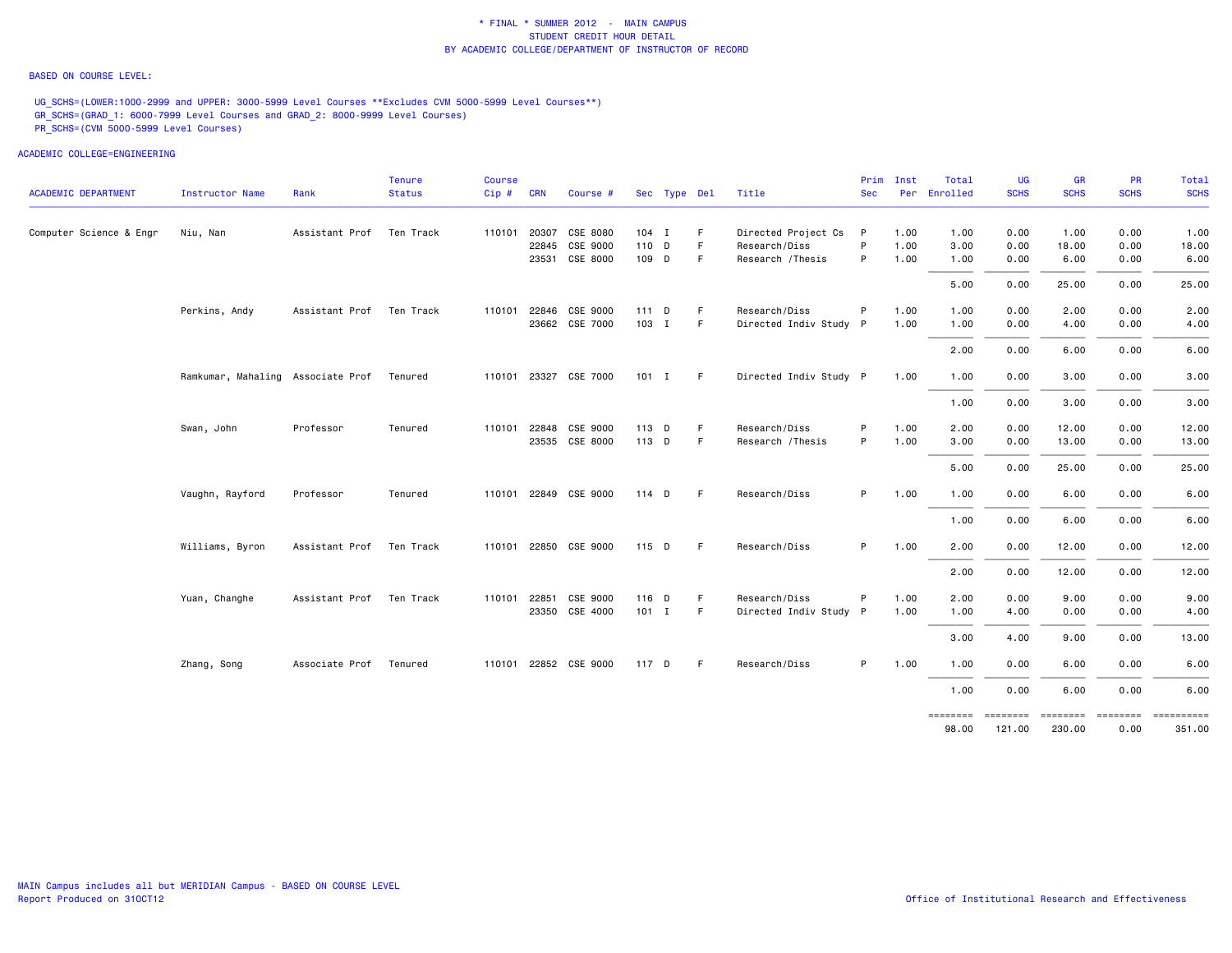### BASED ON COURSE LEVEL:

UG\_SCHS=(LOWER:1000-2999 and UPPER: 3000-5999 Level Courses \*\*Excludes CVM 5000-5999 Level Courses\*\*) GR\_SCHS=(GRAD\_1: 6000-7999 Level Courses and GRAD\_2: 8000-9999 Level Courses) PR\_SCHS=(CVM 5000-5999 Level Courses)

| <b>ACADEMIC DEPARTMENT</b>                | <b>Instructor Name</b>            | Rank                          | <b>Tenure</b><br><b>Status</b> | <b>Course</b><br>$Cip \#$ | <b>CRN</b>   | Course #                   |                  | Sec Type Del      |        | Title                                           | Prim<br><b>Sec</b> | Inst         | Total<br>Per Enrolled | UG<br><b>SCHS</b> | <b>GR</b><br><b>SCHS</b> | <b>PR</b><br><b>SCHS</b> | Total<br><b>SCHS</b> |
|-------------------------------------------|-----------------------------------|-------------------------------|--------------------------------|---------------------------|--------------|----------------------------|------------------|-------------------|--------|-------------------------------------------------|--------------------|--------------|-----------------------|-------------------|--------------------------|--------------------------|----------------------|
| Electrical & Computer Eng Aanstoos, James |                                   | Resrch Assoc Pr Non-Ten Track |                                |                           |              | 141001 23423 ECE 4990      | 801 A            |                   | F      | Special Topic in ECE P                          |                    | 1.00         | 12.00                 | 36.00             | 0.00                     | 0.00                     | 36.00                |
|                                           |                                   |                               |                                |                           |              |                            |                  |                   |        |                                                 |                    |              | 12.00                 | 36.00             | 0.00                     | 0.00                     | 36.00                |
|                                           | Abdelwahed, Sherif Associate Prof |                               | Tenured                        |                           |              | 141001 22232 ECE 8000      | 101 D            |                   | F      | Research/Thesis                                 | P                  | 1.00         | 1.00                  | 0.00              | 6.00                     | 0.00                     | 6.00                 |
|                                           |                                   |                               |                                |                           | 22256        | ECE 9000                   | $101$ D          |                   | F      | Research/Diss                                   | P                  | 1.00         | 3.00                  | 0.00              | 18.00                    | 0.00                     | 18.00                |
|                                           |                                   |                               |                                |                           |              |                            |                  |                   |        |                                                 |                    |              | 4.00                  | 0.00              | 24.00                    | 0.00                     | 24.00                |
|                                           | Anderson, Derek                   | Assistant Prof Ten Track      |                                |                           | 141001 22233 | ECE 8000                   | 102 D            |                   | F.     | Research/Thesis                                 | P                  | 1.00         | 1.00                  | 0.00              | 3.00                     | 0.00                     | 3.00                 |
|                                           |                                   |                               |                                |                           |              | 22257 ECE 9000             | 102 <sub>D</sub> |                   | F.     | Research/Diss                                   | P                  | 1.00         | 1.00                  | 0.00              | 6.00                     | 0.00                     | 6.00                 |
|                                           |                                   |                               |                                |                           |              |                            |                  |                   |        |                                                 |                    |              | 2.00                  | 0.00              | 9.00                     | 0.00                     | 9.00                 |
|                                           | Bruce, Jerry                      | Associate Prof                | Tenured                        | 141001                    | 20399        | ECE 3413                   | 01               | C                 | F.     | Intro to Electronic                             | $\mathsf{P}$       | 1.00         | 11.00                 | 33.00             | 0.00                     | 0.00                     | 33.00                |
|                                           |                                   |                               |                                |                           |              | 23286 ECE 7000             | $101$ I          |                   | F.     | Directed Indiv Study P                          |                    | 1.00         | 1.00                  | 0.00              | 3.00                     | 0.00                     | 3.00                 |
|                                           |                                   |                               |                                |                           |              |                            |                  |                   |        |                                                 |                    |              | 12.00                 | 33.00             | 3.00                     | 0.00                     | 36.00                |
|                                           | Bruce, Lori                       | Professor                     | Tenured                        |                           |              | 141001 22259 ECE 9000      | $104$ D          |                   | -F     | Research/Diss                                   | P                  | 1.00         | 1.00                  | 0.00              | 1.00                     | 0.00                     | 1.00                 |
|                                           |                                   |                               |                                |                           |              |                            |                  |                   |        |                                                 |                    |              | 1.00                  | 0.00              | 1.00                     | 0.00                     | 1.00                 |
|                                           | Follett, Randolph                 | Assistant Prof                | Tenured                        |                           | 141001 20396 | ECE 3183                   | 01               | C                 | F      | Electric Eng Systems P                          |                    | 1.00         | 19.00                 | 57.00             | 0.00                     | 0.00                     | 57.00                |
|                                           |                                   |                               |                                |                           | 20398        | ECE 3183<br>20402 ECE 3443 | 51<br>51         | $\mathtt{C}$<br>C | F<br>F | Electric Eng Systems P<br>Signals and Systems P |                    | 1.00<br>1.00 | 12.00<br>11.00        | 36.00<br>33.00    | 0.00<br>0.00             | 0.00<br>0.00             | 36.00<br>33.00       |
|                                           |                                   |                               |                                |                           |              |                            |                  |                   |        |                                                 |                    |              |                       |                   |                          |                          |                      |
|                                           |                                   |                               |                                |                           |              |                            |                  |                   |        |                                                 |                    |              | 42.00                 | 126.00            | 0.00                     | 0.00                     | 126.00               |
|                                           | Fowler, James                     | Professor                     | Tenured                        | 141001                    | 22263        | ECE 9000                   | 108              | D                 | F      | Research/Diss                                   | P                  | 1.00         | 3.00                  | 0.00              | 18.00                    | 0.00                     | 18.00                |
|                                           |                                   |                               |                                |                           |              | 22311 ECE 9000             | 08               | D                 | F      | Research/Diss                                   | P                  | 1.00         | 1.00                  | 0.00              | 6.00                     | 0.00                     | 6.00                 |
|                                           |                                   |                               |                                |                           |              |                            |                  |                   |        |                                                 |                    |              | 4.00                  | 0.00              | 24.00                    | 0.00                     | 24.00                |
|                                           | Fu, Yong                          | Assistant Prof                | Ten Track                      |                           | 141001 22240 | ECE 8000                   | 109 D            |                   | F      | Research/Thesis                                 | P                  | 1.00         | 1.00                  | 0.00              | 6.00                     | 0.00                     | 6.00                 |
|                                           |                                   |                               |                                |                           | 22264        | ECE 9000                   | 109 D            |                   | F.     | Research/Diss                                   | P                  | 1.00         | 5.00                  | 0.00              | 30.00                    | 0.00                     | 30.00                |
|                                           |                                   |                               |                                |                           |              | 22312 ECE 9000             | 09               | D                 | F.     | Research/Diss                                   | P                  | 1.00         | 1.00                  | 0.00              | 6.00                     | 0.00                     | 6.00                 |
|                                           |                                   |                               |                                |                           |              |                            |                  |                   |        |                                                 |                    |              | 7.00                  | 0.00              | 42.00                    | 0.00                     | 42.00                |
|                                           | Grzybowski, Stanis Professor      |                               | Tenured                        |                           | 141001 22241 | ECE 8000                   | 110 D            |                   | F.     | Research/Thesis                                 | P                  | 1.00         | 2.00                  | 0.00              | 12.00                    | 0.00                     | 12.00                |
|                                           |                                   |                               |                                |                           |              | 22265 ECE 9000             | 110 D            |                   | F.     | Research/Diss                                   | P                  | 1.00         | 2.00                  | 0.00              | 12.00                    | 0.00                     | 12.00                |
|                                           |                                   |                               |                                |                           |              |                            |                  |                   |        |                                                 |                    |              | 4.00                  | 0.00              | 24.00                    | 0.00                     | 24.00                |
|                                           | Jones, Bryan                      | Associate Prof                | Tenured                        |                           | 119999 21892 | CSE 2990                   | 01               | C                 | F      | Special Topic in CS                             | P                  | 1.00         | 25.00                 | 75.00             | 0.00                     | 0.00                     | 75.00                |
|                                           |                                   |                               |                                |                           |              | 141001 22242 ECE 8000      | 111 D            |                   | F      | Research/Thesis                                 | P                  | 1.00         | 1.00                  | 0.00              | 6.00                     | 0.00                     | 6.00                 |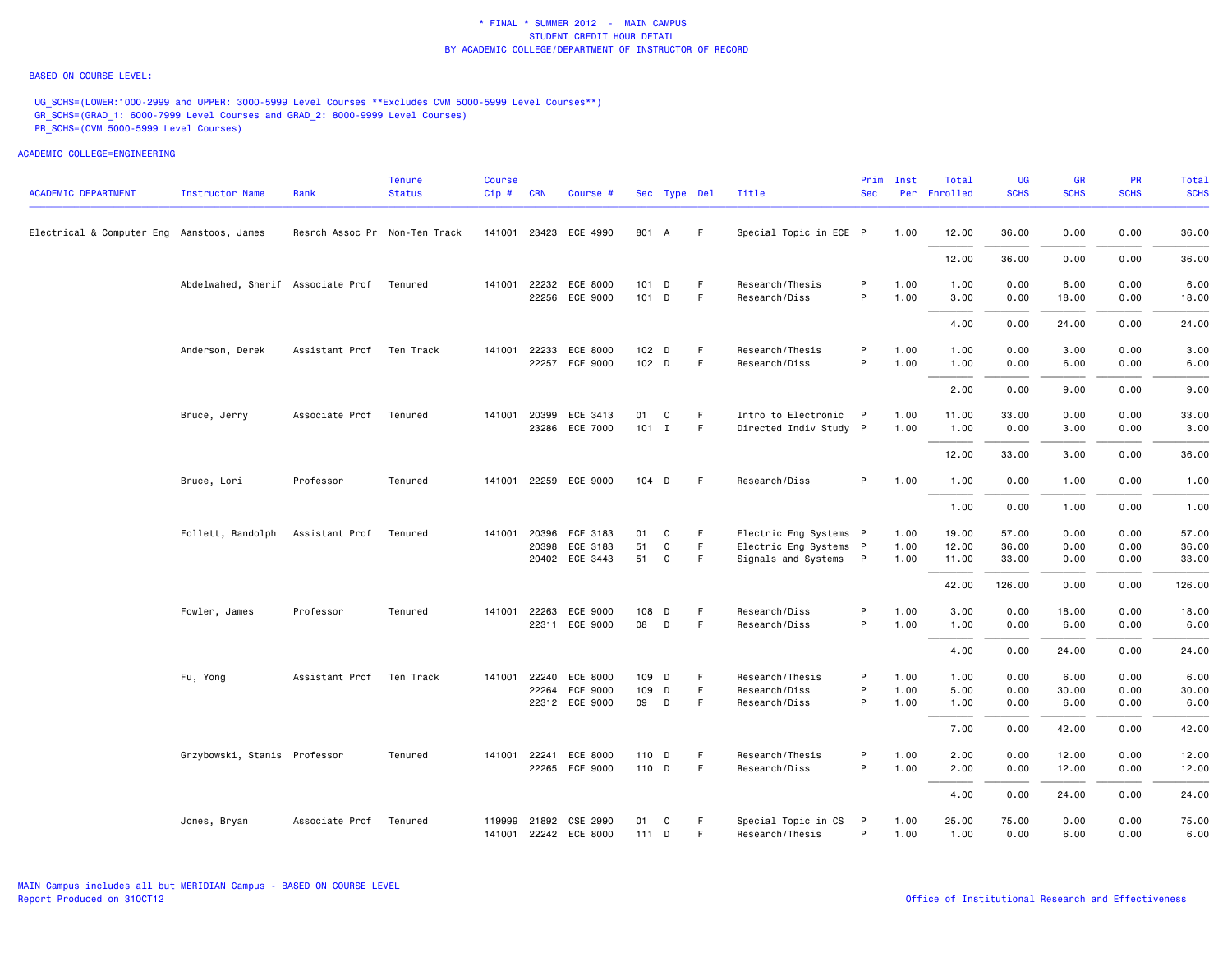## BASED ON COURSE LEVEL:

UG\_SCHS=(LOWER:1000-2999 and UPPER: 3000-5999 Level Courses \*\*Excludes CVM 5000-5999 Level Courses\*\*) GR\_SCHS=(GRAD\_1: 6000-7999 Level Courses and GRAD\_2: 8000-9999 Level Courses) PR\_SCHS=(CVM 5000-5999 Level Courses)

|                                       |                                |                          | Tenure        | <b>Course</b> |            |                       |         |               |    |                        | Prim       | Inst | Total        | UG          | GR          | <b>PR</b>   | Total       |
|---------------------------------------|--------------------------------|--------------------------|---------------|---------------|------------|-----------------------|---------|---------------|----|------------------------|------------|------|--------------|-------------|-------------|-------------|-------------|
| <b>ACADEMIC DEPARTMENT</b>            | Instructor Name                | Rank                     | <b>Status</b> | Cip#          | <b>CRN</b> | Course #              |         | Sec Type Del  |    | Title                  | <b>Sec</b> |      | Per Enrolled | <b>SCHS</b> | <b>SCHS</b> | <b>SCHS</b> | <b>SCHS</b> |
|                                       |                                |                          |               |               |            |                       |         |               |    |                        |            |      | 26.00        | 75.00       | 6.00        | 0.00        | 81.00       |
|                                       |                                |                          |               |               |            |                       |         |               |    |                        |            |      |              |             |             |             |             |
| Electrical & Computer Eng King, Roger |                                | Professor                | Tenured       | 141001        | 22268      | ECE 9000              | 113 D   |               | E  | Research/Diss          | P          | 1.00 | 2.00         | 0.00        | 9.00        | 0.00        | 9.00        |
|                                       |                                |                          |               | 309999        | 22877      | <b>CME 9000</b>       | 101 D   |               | F  | Research/Dis           | P          | 1.00 | 4.00         | 0.00        | 16.00       | 0.00        | 16.00       |
|                                       |                                |                          |               |               |            |                       |         |               |    |                        |            |      | 6.00         | 0.00        | 25.00       | 0.00        | 25.00       |
|                                       | Koshka, Yaroslav               | Professor                | Tenured       | 141001        | 20400      | ECE 3424              | 01      | В             | F. | Intm Electronic Circ P |            | 1.00 | 6.00         | 24.00       | 0.00        | 0.00        | 24.00       |
|                                       |                                |                          |               |               | 20401      | ECE 3424              | 02      | В             | F  | Intm Electronic Circ P |            | 1.00 | 4.00         | 16.00       | 0.00        | 0.00        | 16.00       |
|                                       |                                |                          |               |               |            | 22245 ECE 8000        | 114 D   |               | F  | Research/Thesis        | P          | 1.00 | 1.00         | 0.00        | 6.00        | 0.00        | 6.00        |
|                                       |                                |                          |               |               |            |                       |         |               |    |                        |            |      | 11.00        | 40.00       | 6.00        | 0.00        | 46.00       |
|                                       | Li, Pan                        | Assistant Prof Ten Track |               | 141001        | 22270      | ECE 9000              | 115     | D             | E  | Research/Diss          | P          | 1.00 | 2.00         | 0.00        | 12.00       | 0.00        | 12.00       |
|                                       |                                |                          |               |               |            | 22365 ECE 9000        | 65      | D             | F  | Research/Diss          | P          | 1.00 | 1.00         | 0.00        | 6.00        | 0.00        | 6.00        |
|                                       |                                |                          |               |               |            |                       |         |               |    |                        |            |      | 3.00         | 0.00        | 18.00       | 0.00        | 18.00       |
|                                       | Mazzola, Michael               | Professor                | Tenured       |               |            | 141001 22271 ECE 9000 | 116 D   |               | F  | Research/Diss          | P          | 1.00 | 2.00         | 0.00        | 12.00       | 0.00        | 12.00       |
|                                       |                                |                          |               |               |            |                       |         |               |    |                        |            |      | 2.00         | 0.00        | 12.00       | 0.00        | 12.00       |
|                                       | Molen, G. Marshall Professor   |                          | Tenured       |               |            | 141001 22248 ECE 8000 | 117 D   |               | F  | Research/Thesis        | P          | 1.00 | 2.00         | 0.00        | 7.00        | 0.00        | 7.00        |
|                                       |                                |                          |               |               |            |                       |         |               |    |                        |            |      | 2.00         | 0.00        | 7.00        | 0.00        | 7.00        |
|                                       | Moorhead, Robert               | Professor                | Tenured       |               |            | 141001 22273 ECE 9000 | 118 D   |               | E  | Research/Diss          | P          | 1.00 | 1.00         | 0.00        | 1.00        | 0.00        | 1.00        |
|                                       |                                |                          |               |               |            |                       |         |               |    |                        |            |      | 1.00         | 0.00        | 1.00        | 0.00        | 1.00        |
|                                       | Morris, Thomas                 | Assistant Prof           | Ten Track     | 141001        | 22250      | ECE 8000              |         | 119 D         | F. | Research/Thesis        | P          | 1.00 | 2.00         | 0.00        | 9.00        | 0.00        | 9.00        |
|                                       |                                |                          |               |               | 22274      | ECE 9000              |         | 119 D         | F  | Research/Diss          | P          | 1.00 | 1.00         | 0.00        | 6.00        | 0.00        | 6.00        |
|                                       |                                |                          |               |               | 22298      | ECE 8000              | 19      | D             | F  | Research/Thesis        | P          | 1.00 | 1.00         | 0.00        | 1.00        | 0.00        | 1.00        |
|                                       |                                |                          |               |               |            | 22369 ECE 9000        | 69      | D             | F  | Research/Diss          | P          | 1.00 | 1.00         | 0.00        | 6.00        | 0.00        | 6.00        |
|                                       |                                |                          |               |               |            |                       |         |               |    |                        |            |      | 5.00         | 0.00        | 22.00       | 0.00        | 22.00       |
|                                       | Reese, Robert                  | Associate Prof           | Tenured       | 141001        | 20403      | ECE 3724              |         | $101 \quad C$ | F  | Microprocessors        | P          | 1.00 | 13.00        | 52.00       | 0.00        | 0.00        | 52.00       |
|                                       |                                |                          |               |               | 20404      | ECE 3724              |         | 103 K         | F  | Microprocessors        | P          | 1.00 | 6.00         | 0.00        | 0.00        | 0.00        | 0.00        |
|                                       |                                |                          |               |               | 20405      | ECE 3724              |         | 104 K         | F  | Microprocessors        | P          | 1.00 | 7.00         | 0.00        | 0.00        | 0.00        | 0.00        |
|                                       |                                |                          |               |               |            | 22276 ECE 9000        | $121$ D |               | F  | Research/Diss          | P          | 1.00 | 1.00         | 0.00        | 6.00        | 0.00        | 6.00        |
|                                       |                                |                          |               |               |            |                       |         |               |    |                        |            |      | 27.00        | 52.00       | 6.00        | 0.00        | 58.00       |
|                                       | Shivakumaraiah, Lo Non-Faculty |                          | Non-Faculty   |               |            | 309999 23611 ISE 4100 | 801 A   |               | F. | Intl Student Exchang P |            | 1.00 | 6.00         | 0.00        | 0.00        | 0.00        | 0.00        |
|                                       |                                |                          |               |               |            |                       |         |               |    |                        |            |      | 6.00         | 0.00        | 0.00        | 0.00        | 0.00        |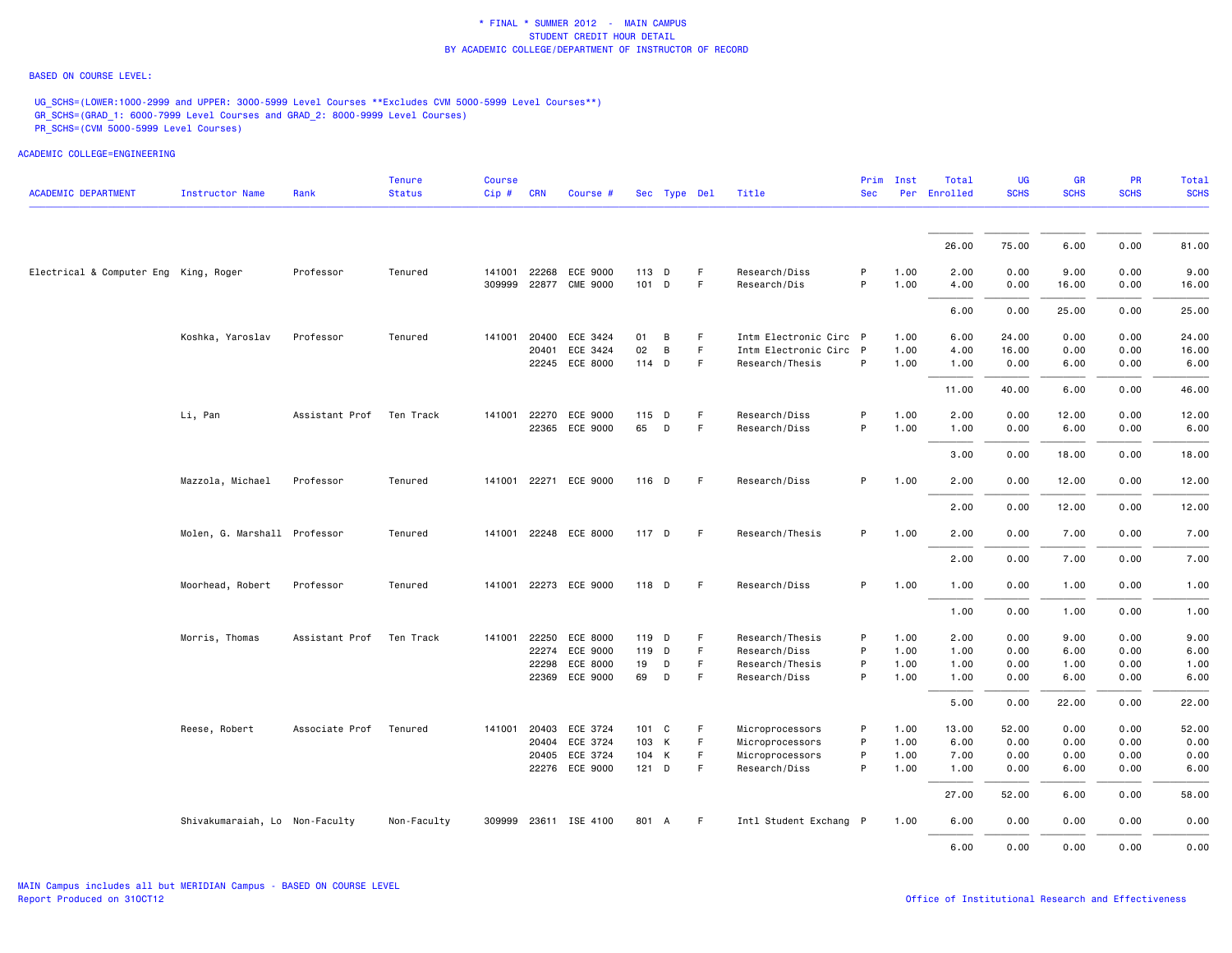## BASED ON COURSE LEVEL:

UG SCHS=(LOWER:1000-2999 and UPPER: 3000-5999 Level Courses \*\*Excludes CVM 5000-5999 Level Courses\*\*) GR\_SCHS=(GRAD\_1: 6000-7999 Level Courses and GRAD\_2: 8000-9999 Level Courses) PR\_SCHS=(CVM 5000-5999 Level Courses)

ACADEMIC COLLEGE=ENGINEERING

|                                           |                 |                | <b>Tenure</b> | <b>Course</b> |            |                       |       |              |    |                    | Prim | Inst | Total        | UG          | <b>GR</b>   | <b>PR</b>   | Total       |
|-------------------------------------------|-----------------|----------------|---------------|---------------|------------|-----------------------|-------|--------------|----|--------------------|------|------|--------------|-------------|-------------|-------------|-------------|
| <b>ACADEMIC DEPARTMENT</b>                | Instructor Name | Rank           | Status        | Cip#          | <b>CRN</b> | Course #              |       | Sec Type Del |    | Title              | Sec  |      | Per Enrolled | <b>SCHS</b> | <b>SCHS</b> | <b>SCHS</b> | <b>SCHS</b> |
| Electrical & Computer Eng Topsakal, Erdem |                 | Associate Prof | Tenured       | 141001        | 22253      | ECE 8000              | 122 D |              |    | Research/Thesis    | P.   | 1.00 | 1.00         | 0.00        | 6.00        | 0.00        | 6.00        |
|                                           |                 |                |               |               |            | 22277 ECE 9000        | 122 D |              |    | Research/Diss      | P.   | 1.00 | 2.00         | 0.00        | 4.00        | 0.00        | 4.00        |
|                                           |                 |                |               |               |            |                       |       |              |    |                    |      |      | 3.00         | 0.00        | 10.00       | 0.00        | 10.00       |
|                                           | Winton, Raymond | Professor      | Tenured       |               |            | 141001 21864 ECE 3313 | 51    | B.           | E. | Electromagnetics I | P    | 1.00 | 7.00         | 21.00       | 0.00        | 0.00        | 21.00       |
|                                           |                 |                |               |               |            |                       |       |              |    |                    |      |      | 7.00         | 21.00       | 0.00        | 0.00        | 21.00       |
|                                           | Younan, Nicolas | Professor      | Tenured       |               |            | 141001 22255 ECE 8000 | 124 D |              |    | Research/Thesis    | P.   | 1.00 | 1.00         | 0.00        | 1.00        | 0.00        | 1.00        |
|                                           |                 |                |               |               |            |                       |       |              |    |                    |      |      | 1.00         | 0.00        | 1.00        | 0.00        | 1.00        |
|                                           |                 |                |               |               |            |                       |       |              |    |                    |      |      | ========     | ---------   | ========    | ========    | ___________ |

188.00 383.00 241.00 0.00 624.00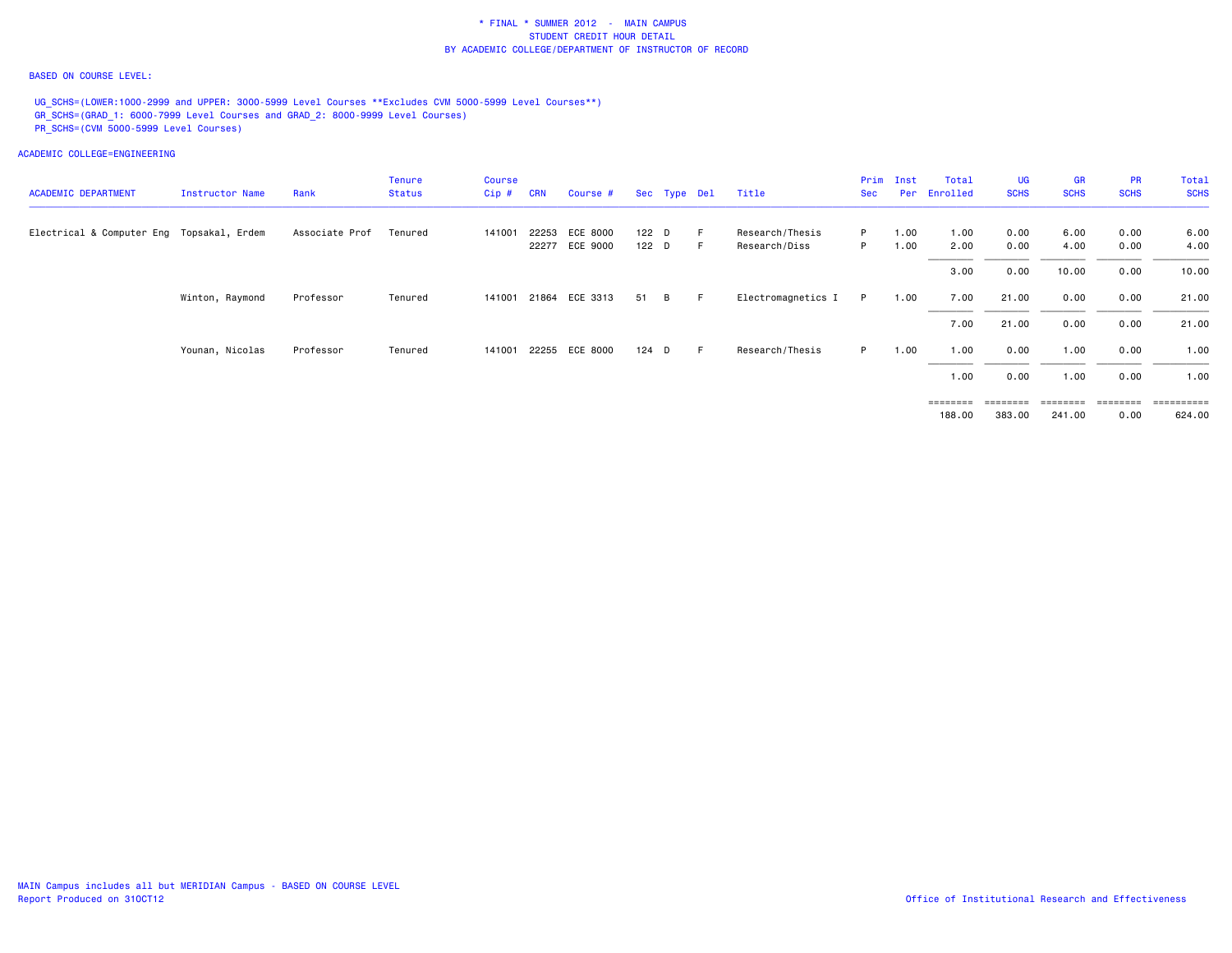### BASED ON COURSE LEVEL:

UG\_SCHS=(LOWER:1000-2999 and UPPER: 3000-5999 Level Courses \*\*Excludes CVM 5000-5999 Level Courses\*\*) GR\_SCHS=(GRAD\_1: 6000-7999 Level Courses and GRAD\_2: 8000-9999 Level Courses) PR\_SCHS=(CVM 5000-5999 Level Courses)

| <b>ACADEMIC DEPARTMENT</b>                             | <b>Instructor Name</b>                      | Rank                          | <b>Tenure</b><br><b>Status</b> | <b>Course</b><br>Cip# | <b>CRN</b> | Course #             |       | Sec Type Del |             | Title                  | Prim<br><b>Sec</b> | Inst | Total<br>Per Enrolled | <b>UG</b><br><b>SCHS</b> | <b>GR</b><br><b>SCHS</b> | PR<br><b>SCHS</b> | <b>Total</b><br><b>SCHS</b> |
|--------------------------------------------------------|---------------------------------------------|-------------------------------|--------------------------------|-----------------------|------------|----------------------|-------|--------------|-------------|------------------------|--------------------|------|-----------------------|--------------------------|--------------------------|-------------------|-----------------------------|
|                                                        |                                             |                               |                                |                       |            |                      |       |              |             |                        |                    |      |                       |                          |                          |                   |                             |
| Industrial & Systems Engr Bullington, Stanle Professor |                                             |                               | Tenured                        | 141701                | 20750      | IE 6333              | 01    | C            | F           | Prod Control Sys I     | P                  | 1.00 | 1.00                  | 0.00                     | 3.00                     | 0.00              | 3.00                        |
|                                                        |                                             |                               |                                |                       | 21477      | IE 6333              | 501   | C            | $\mathbf I$ | Prod Control Sys I     | P                  | 1.00 | 6.00                  | 0.00                     | 18.00                    | 0.00              | 18.00                       |
|                                                        |                                             |                               |                                |                       |            | 21837 IE 8733        | 01    | C            | F           | Decision Theory        | P                  | 1.00 | 7.00                  | 0.00                     | 21.00                    | 0.00              | 21.00                       |
|                                                        |                                             |                               |                                |                       | 21838      | IE 8733              | 501   | $\mathbf{C}$ | $\mathsf 0$ | Decision Theory        |                    | 1.00 | 7.00                  | 0.00                     | 21.00                    | 0.00              | 21.00                       |
|                                                        |                                             |                               |                                |                       |            | 21844 IE 6543        | 51    | C            | F           | Logistics Engineerin P |                    | 1.00 | 2.00                  | 0.00                     | 6.00                     | 0.00              | 6.00                        |
|                                                        |                                             |                               |                                |                       | 22990      | IE 9000              | 101 D |              | F           | Research/DIss          | P                  | 1.00 | 1.00                  | 0.00                     | 6.00                     | 0.00              | 6.00                        |
|                                                        |                                             |                               |                                | 149999                |            | 20739 IE 3913        | 001 C |              | F           | Engr Economy I         | P                  | 1.00 | 17.00                 | 51.00                    | 0.00                     | 0.00              | 51.00                       |
|                                                        |                                             |                               |                                |                       | 20741      | IE 4333              | 01    | C            | F           | Prod Control Sys I     | P                  | 1.00 | 11.00                 | 33.00                    | 0.00                     | 0.00              | 33.00                       |
|                                                        |                                             |                               |                                |                       |            | 21843 IE 4543        | 51    | C            | F           | Logistics Engineerin P |                    | 1.00 | 6.00                  | 18.00                    | 0.00                     | 0.00              | 18.00                       |
|                                                        |                                             |                               |                                |                       |            |                      |       |              |             |                        |                    |      | 58.00                 | 102.00                   | 75.00                    | 0.00              | 177.00                      |
|                                                        | Dalton, Larry                               | Non-Faculty                   | Non-Faculty                    |                       |            | 141701 20751 IE 6513 | 01    | C            | F           | Engineering Admin      | P                  | 1.00 | 3.00                  | 0.00                     | 9.00                     | 0.00              | 9.00                        |
|                                                        |                                             |                               |                                |                       |            | 21480 IE 6653        | 551   | C            | $\mathbf I$ | Ind Qual Control I     | P                  | 1.00 | 2.00                  | 0.00                     | 6.00                     | 0.00              | 6.00                        |
|                                                        |                                             |                               |                                | 149999                |            | 20740 IE 3913        | 51    | C            | F           | Engr Economy I         | P                  | 1.00 | 17.00                 | 51.00                    | 0.00                     | 0.00              | 51.00                       |
|                                                        |                                             |                               |                                |                       |            | 20742 IE 4513        | 01    | C            | F.          | Engineering Admin      | P                  | 1.00 | 6.00                  | 18.00                    | 0.00                     | 0.00              | 18.00                       |
|                                                        |                                             |                               |                                |                       |            | 20746 IE 4653        | 51    | C            | F           | Ind Qual Control I     | P                  | 1.00 | 7.00                  | 21.00                    | 0.00                     | 0.00              | 21,00                       |
|                                                        |                                             |                               |                                |                       |            | 21476 IE 3913        | 551 C |              | $\mathsf 0$ | Engr Economy I         | P                  | 1.00 | 6.00                  | 18.00                    | 0.00                     | 0.00              | 18.00                       |
|                                                        |                                             |                               |                                |                       |            |                      |       |              |             |                        |                    |      | 41.00                 | 108.00                   | 15.00                    | 0.00              | 123.00                      |
|                                                        | Eksioglu, Sandra                            | Associate Prof                | Tenured                        | 141701                | 22987      | IE 8000              | 102 D |              | F           | Research / Thesis      | P                  | 1.00 | 2.00                  | 0.00                     | 9.00                     | 0.00              | 9.00                        |
|                                                        |                                             |                               |                                |                       | 22991      | IE 9000              | 102 D |              | E           | Research/DIss          | P                  | 1.00 | 2.00                  | 0.00                     | 26.00                    | 0.00              | 26.00                       |
|                                                        |                                             |                               |                                |                       |            | 23487 IE 9000        | 01 D  |              | F           | Research/DIss          | P                  | 1.00 | 1.00                  | 0.00                     | 3.00                     | 0.00              | 3.00                        |
|                                                        |                                             |                               |                                |                       |            |                      |       |              |             |                        |                    |      | 5.00                  | 0.00                     | 38.00                    | 0.00              | 38.00                       |
|                                                        | Greenwood, Allen                            | Professor                     | Tenured                        | 141701                | 23155      | IE 8000              | 503 D |              | $\Omega$    | Research / Thesis      | P                  | 1.00 | 1.00                  | 0.00                     | 1.00                     | 0.00              | 1.00                        |
|                                                        |                                             |                               |                                |                       |            | 23159 IE 9000        | 503 D |              | $\mathsf 0$ | Research/DIss          | P                  | 1.00 | 1.00                  | 0.00                     | 1.00                     | 0.00              | 1.00                        |
|                                                        |                                             |                               |                                |                       |            |                      |       |              |             |                        |                    |      | 2.00                  | 0.00                     | 2.00                     | 0.00              | 2.00                        |
|                                                        | Palak, Gokce                                | Grad Res Assist Non-Ten Track |                                | 270101                |            | 21834 IE 4733        | 01    | C            | F           | Linear Programming I P |                    | 1.00 | 3.00                  | 9.00                     | 0.00                     | 0.00              | 9.00                        |
|                                                        |                                             |                               |                                |                       |            | 21835 IE 6733        | 501   | C            | $\mathsf 0$ | Linear Programming I P |                    | 0.90 | 1.80                  | 0.00                     | 5.40                     | 0.00              | 5.40                        |
|                                                        |                                             |                               |                                |                       | 21836      | IE 6733              | 01    | C            | F           | Linear Programming I P |                    | 0.90 | 0.90                  | 0.00                     | 2.70                     | 0.00              | 2.70                        |
|                                                        |                                             |                               |                                |                       |            | 22088 MA 4733        | 01    | C            | F           | Linear Programming     | P                  | 1.00 | 3.00                  | 9.00                     | 0.00                     | 0.00              | 9.00                        |
|                                                        |                                             |                               |                                |                       |            | 22089 MA 6733        | 01    | C            | F           | Linear Programming     | P                  | 1.00 | 1.00                  | 0.00                     | 3.00                     | 0.00              | 3.00                        |
|                                                        |                                             |                               |                                |                       |            |                      |       |              |             |                        |                    |      | 9.70                  | 18.00                    | 11.10                    | 0.00              | 29.10                       |
|                                                        | Reeves, Kari                                | Associate Prof                | Tenured                        | 141701                | 22864      | IE 7000              | 551 I |              | $\mathbf 0$ | Directed Indiv Study   | P                  | 1.00 | 1.00                  | 0.00                     | 3.00                     | 0.00              | 3.00                        |
|                                                        |                                             |                               |                                |                       |            | 22992 IE 9000        | 103 D |              | F           | Research/DIss          | P                  | 1.00 | 2.00                  | 0.00                     | 10.00                    | 0.00              | 10.00                       |
|                                                        |                                             |                               |                                |                       |            | 23157 IE 9000        | 501 D |              | $\mathbf 0$ | Research/DIss          | P                  | 1.00 | 1.00                  | 0.00                     | 6.00                     | 0.00              | 6.00                        |
|                                                        |                                             |                               |                                |                       |            |                      |       |              |             |                        |                    |      | 4.00                  | 0.00                     | 19.00                    | 0.00              | 19.00                       |
|                                                        | Strawderman, Lesle Assistant Prof Ten Track |                               |                                |                       |            | 141701 20753 IE 6613 | 001 C |              | F           | Eng Statistics I       | P                  | 1.00 | 3.00                  | 0.00                     | 9.00                     | 0.00              | 9.00                        |
|                                                        |                                             |                               |                                |                       | 21839      | IE 6613              | 551   | C            | $\mathbf 0$ | Eng Statistics I       |                    | 1.00 | 10.00                 | 0.00                     | 30.00                    | 0.00              | 30.00                       |
|                                                        |                                             |                               |                                |                       |            | 22989 IE 8000        | 104 D |              | F           | Research / Thesis      | P                  | 1.00 | 1.00                  | 0.00                     | 3.00                     | 0.00              | 3.00                        |
|                                                        |                                             |                               |                                |                       |            |                      |       |              |             |                        |                    |      |                       |                          |                          |                   |                             |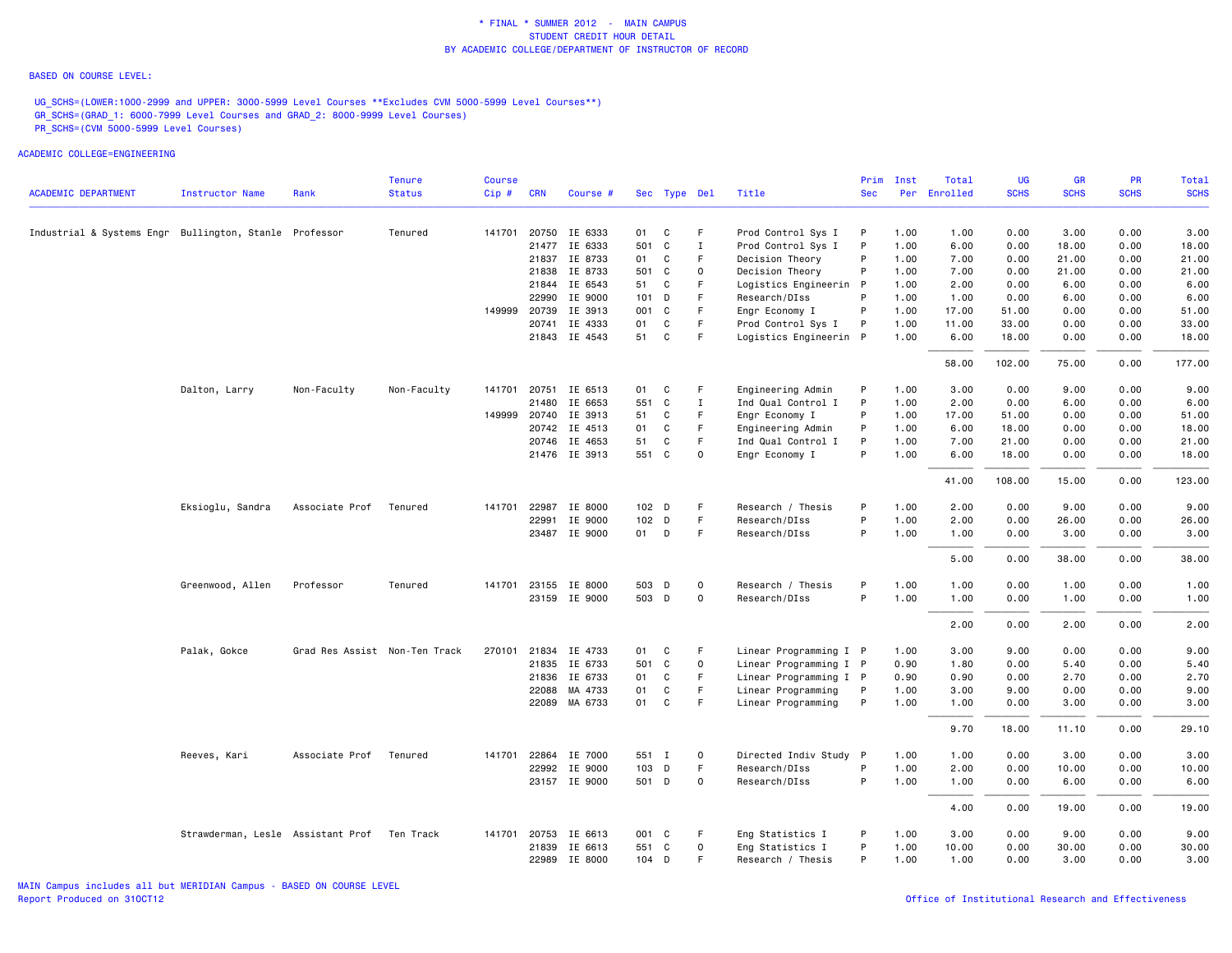## BASED ON COURSE LEVEL:

UG\_SCHS=(LOWER:1000-2999 and UPPER: 3000-5999 Level Courses \*\*Excludes CVM 5000-5999 Level Courses\*\*) GR\_SCHS=(GRAD\_1: 6000-7999 Level Courses and GRAD\_2: 8000-9999 Level Courses) PR\_SCHS=(CVM 5000-5999 Level Courses)

| <b>ACADEMIC DEPARTMENT</b>                                            | Instructor Name | Rank      | <b>Tenure</b><br><b>Status</b> | Course<br>$Cip$ # | <b>CRN</b> | Course #      |       | Sec Type Del |              | Title                  | <b>Sec</b> | Prim Inst<br>Per | Total<br>Enrolled | UG<br><b>SCHS</b> | <b>GR</b><br><b>SCHS</b> | <b>PR</b><br><b>SCHS</b> | Total<br><b>SCHS</b> |
|-----------------------------------------------------------------------|-----------------|-----------|--------------------------------|-------------------|------------|---------------|-------|--------------|--------------|------------------------|------------|------------------|-------------------|-------------------|--------------------------|--------------------------|----------------------|
|                                                                       |                 |           |                                |                   |            |               |       |              |              |                        |            |                  |                   |                   |                          |                          |                      |
| Industrial & Systems Engr Strawderman, Lesle Assistant Prof Ten Track |                 |           |                                | 141701            |            | 22993 IE 9000 | 104 D |              | F.           | Research/DIss          | P.         | 1.00             | 1.00              | 0.00              | 3.00                     | 0.00                     | 3.00                 |
|                                                                       |                 |           |                                |                   |            | 23161 IE 9000 | 505 D |              | $\mathbf{O}$ | Research/DIss          | P          | 1.00             | 1.00              | 0.00              | 6.00                     | 0.00                     | 6.00                 |
|                                                                       |                 |           |                                |                   | 23284      | IE 7000       | 501 I |              | 0            | Directed Indiv Study P |            | 1.00             | 1.00              | 0.00              | 3.00                     | 0.00                     | 3.00                 |
|                                                                       |                 |           |                                | 149999            |            | 20744 IE 4613 | 001 C |              |              | Eng Statistics I       | P          | 1.00             | 32.00             | 96.00             | 0.00                     | 0.00                     | 96.00                |
|                                                                       |                 |           |                                |                   |            | 21842 IE 4613 | 51 C  |              |              | Eng Statistics I       | P          | 1.00             | 23.00             | 69.00             | 0.00                     | 0.00                     | 69.00                |
|                                                                       |                 |           |                                |                   |            |               |       |              |              |                        |            |                  | 72.00             | 165.00            | 54.00                    | 0.00                     | 219.00               |
|                                                                       | Usher, John     | Professor | Tenured                        | 141701            |            | 23160 IE 9000 | 504 D |              | $\Omega$     | Research/DIss          | P          | 1.00             | 4.00              | 0.00              | 8.00                     | 0.00                     | 8.00                 |
|                                                                       |                 |           |                                |                   |            | 23746 IE 8000 | 551 D |              | $\Omega$     | Research / Thesis      |            | 1.00             | 1.00              | 0.00              | 3.00                     | 0.00                     | 3.00                 |
|                                                                       |                 |           |                                | 270101            |            | 21835 IE 6733 | 501 C |              | $\mathbf{O}$ | Linear Programming I S |            | 0.10             | 0.20              | 0.00              | 0.60                     | 0.00                     | 0.60                 |
|                                                                       |                 |           |                                |                   |            | 21836 IE 6733 | 01 C  |              |              | Linear Programming I S |            | 0.10             | 0.10              | 0.00              | 0.30                     | 0.00                     | 0.30                 |
|                                                                       |                 |           |                                |                   |            |               |       |              |              |                        |            |                  | 5.30              | 0.00              | 11.90                    | 0.00                     | 11.90                |
|                                                                       |                 |           |                                |                   |            |               |       |              |              |                        |            |                  | ========          | $=$ = = = = = = = | ========                 | $=$ = = = = = = =        | ==========           |
|                                                                       |                 |           |                                |                   |            |               |       |              |              |                        |            |                  | 197.00            | 393.00            | 226.00                   | 0.00                     | 619.00               |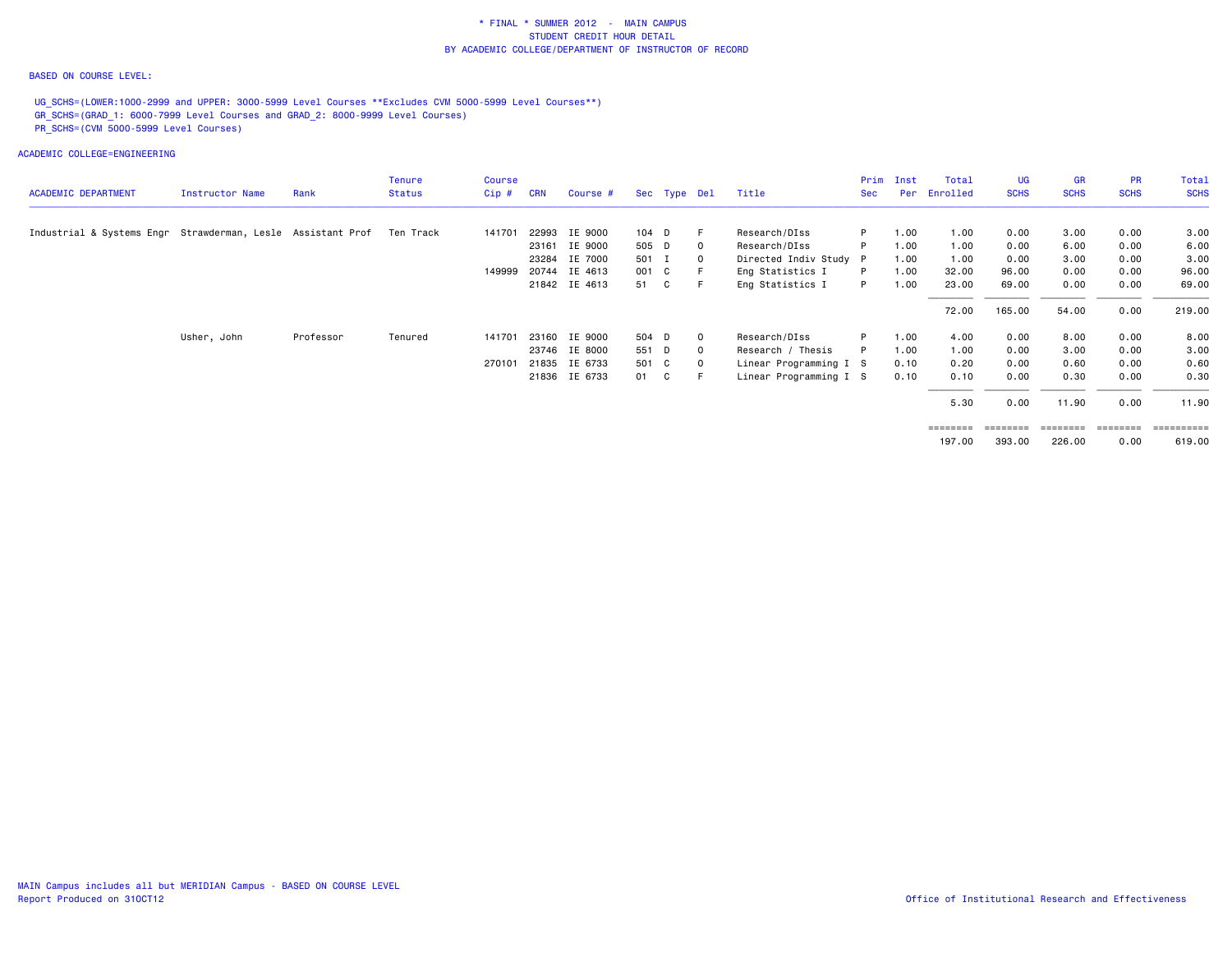#### BASED ON COURSE LEVEL:

UG\_SCHS=(LOWER:1000-2999 and UPPER: 3000-5999 Level Courses \*\*Excludes CVM 5000-5999 Level Courses\*\*) GR\_SCHS=(GRAD\_1: 6000-7999 Level Courses and GRAD\_2: 8000-9999 Level Courses) PR\_SCHS=(CVM 5000-5999 Level Courses)

| <b>ACADEMIC DEPARTMENT</b> | <b>Instructor Name</b>            | Rank                          | <b>Tenure</b><br><b>Status</b> | <b>Course</b><br>Cip# | <b>CRN</b>   | Course #                 |                  | Sec Type Del      |             | Title                                 | Prim<br><b>Sec</b> | Inst         | Total<br>Per Enrolled | <b>UG</b><br><b>SCHS</b> | <b>GR</b><br><b>SCHS</b> | <b>PR</b><br><b>SCHS</b> | <b>Total</b><br><b>SCHS</b> |
|----------------------------|-----------------------------------|-------------------------------|--------------------------------|-----------------------|--------------|--------------------------|------------------|-------------------|-------------|---------------------------------------|--------------------|--------------|-----------------------|--------------------------|--------------------------|--------------------------|-----------------------------|
| Mechanical Engineering     | Adebiyi, George                   | Lecturer                      | Non-Ten Track                  |                       | 141901 20901 | ME 3513<br>20903 ME 3523 | 01<br>01         | C<br>$\mathtt{C}$ | F.<br>F     | Thermodynamics I<br>Thermodynamics II | P<br>P             | 1.00<br>1.00 | 32.00<br>17.00        | 96.00<br>51.00           | 0.00<br>0.00             | 0.00<br>0.00             | 96.00<br>51.00              |
|                            |                                   |                               |                                |                       |              |                          |                  |                   |             |                                       |                    |              | 49.00                 | 147.00                   | 0.00                     | 0.00                     | 147.00                      |
|                            | Bammann, Douglas                  | Professor                     | Tenured                        |                       |              | 141901 23180 ME 9000     | 101 D            |                   | F.          | Research / Diss                       | P                  | 1.00         | 5.00                  | 0.00                     | 30.00                    | 0.00                     | 30.00                       |
|                            |                                   |                               |                                |                       |              |                          |                  |                   |             |                                       |                    |              | 5.00                  | 0.00                     | 30.00                    | 0.00                     | 30.00                       |
|                            | Daniewicz, Steven                 | Professor                     | Tenured                        |                       |              | 141901 23164 ME 8000     | 102 <sub>D</sub> |                   | F           | Research / Thesis                     | P                  | 1.00         | 3.00                  | 0.00                     | 15.00                    | 0.00                     | 15.00                       |
|                            |                                   |                               |                                |                       |              |                          |                  |                   |             |                                       |                    |              | 3.00                  | 0.00                     | 15.00                    | 0.00                     | 15.00                       |
|                            | El Kadiri, Haitham Assistant Prof |                               | Ten Track                      |                       |              | 141901 23182 ME 9000     | 103 D            |                   | F           | Research / Diss                       | P                  | 1.00         | 3.00                  | 0.00                     | 18.00                    | 0.00                     | 18.00                       |
|                            |                                   |                               |                                |                       |              |                          |                  |                   |             |                                       |                    |              | 3.00                  | 0.00                     | 18.00                    | 0.00                     | 18.00                       |
|                            | Felicelli, Sergio                 | Professor                     | Tenured                        | 141901                | 23166        | ME 8000                  | 104 D            |                   | F           | Research / Thesis                     | P                  | 1.00         | 4.00                  | 0.00                     | 24.00                    | 0.00                     | 24.00                       |
|                            |                                   |                               |                                |                       | 23183        | ME 9000                  | 104 D            |                   | F           | Research / Diss                       | P                  | 1.00         | 4.00                  | 0.00                     | 21.00                    | 0.00                     | 21.00                       |
|                            |                                   |                               |                                |                       |              | 23616 ME 7000            | $101$ I          |                   | F           | Directed Indiv Study P                |                    | 1.00         | 1.00                  | 0.00                     | 3.00                     | 0.00                     | 3.00                        |
|                            |                                   |                               |                                |                       |              |                          |                  |                   |             |                                       |                    |              | 9.00                  | 0.00                     | 48.00                    | 0.00                     | 48.00                       |
|                            | Hammi, Youssef                    | Resrch Assist P Non-Ten Track |                                |                       |              | 141901 23184 ME 9000     | 105 D            |                   | F.          | Research / Diss                       | P                  | 1.00         | 1.00                  | 0.00                     | 3.00                     | 0.00                     | 3.00                        |
|                            |                                   |                               |                                |                       |              |                          |                  |                   |             |                                       |                    |              | 1.00                  | 0.00                     | 3.00                     | 0.00                     | 3.00                        |
|                            | Horstemeyer, Mark                 | Professor                     | Tenured                        |                       | 141901 23168 | ME 8000                  | 106 D            |                   | F.          | Research / Thesis                     | P                  | 1.00         | 4.00                  | 0.00                     | 22.00                    | 0.00                     | 22.00                       |
|                            |                                   |                               |                                |                       |              | 23185 ME 9000            | 106 D            |                   | F.          | Research / Diss                       | P                  | 1.00         | 9.00                  | 0.00                     | 51.00                    | 0.00                     | 51.00                       |
|                            |                                   |                               |                                |                       |              | 309999 23693 CME 9000    | 107 D            |                   | F.          | Research/Dis                          | P                  | 1.00         | 1.00                  | 0.00                     | 6.00                     | 0.00                     | 6.00                        |
|                            |                                   |                               |                                |                       |              |                          |                  |                   |             |                                       |                    |              | 14.00                 | 0.00                     | 79.00                    | 0.00                     | 79.00                       |
|                            | Jones, Elborn                     | Lecturer                      | Non-Ten Track                  |                       |              | 141901 20905 ME 4443     | 101 C            |                   | F           | Mech Systems Design                   | P                  | 1.00         | 28.00                 | 84.00                    | 0.00                     | 0.00                     | 84.00                       |
|                            |                                   |                               |                                |                       |              | 21495 ME 6443            | 501 C            |                   | $\mathbf 0$ | Mech Systems Design                   | $\mathsf{P}$       | 1.00         | 2.00                  | 0.00                     | 6.00                     | 0.00                     | 6.00                        |
|                            |                                   |                               |                                |                       |              |                          |                  |                   |             |                                       |                    |              | 30.00                 | 84.00                    | 6.00                     | 0.00                     | 90.00                       |
|                            | Knizley, Alta                     | Instructor                    | Non-Ten Track                  |                       |              | 141901 20899 ME 3313     | 101 C            |                   | F           | Heat Transfer                         | P                  | 1.00         | 14.00                 | 42.00                    | 0.00                     | 0.00                     | 42.00                       |
|                            |                                   |                               |                                |                       |              |                          |                  |                   |             |                                       |                    |              | 14.00                 | 42.00                    | 0.00                     | 0.00                     | 42.00                       |
|                            | Krishnan, Sundar                  | Assistant Prof                | Ten Track                      |                       | 141901 23169 | ME 8000<br>23186 ME 9000 | 107 D<br>107 D   |                   | F<br>F      | Research / Thesis<br>Research / Diss  | P<br>P             | 1.00<br>1.00 | 1.00<br>1.00          | 0.00<br>0.00             | 1.00<br>6.00             | 0.00<br>0.00             | 1.00<br>6.00                |
|                            |                                   |                               |                                |                       |              |                          |                  |                   |             |                                       |                    |              | 2.00                  | 0.00                     | 7.00                     | 0.00                     | 7.00                        |
|                            | Luck, Rogelio                     | Professor                     | Tenured                        |                       |              | 141901 23187 ME 9000     | 108 D            |                   | F           | Research / Diss                       | P                  | 1.00         | 2.00                  | 0.00                     | 9.00                     | 0.00                     | 9.00                        |
|                            |                                   |                               |                                |                       |              |                          |                  |                   |             |                                       |                    |              |                       |                          |                          |                          |                             |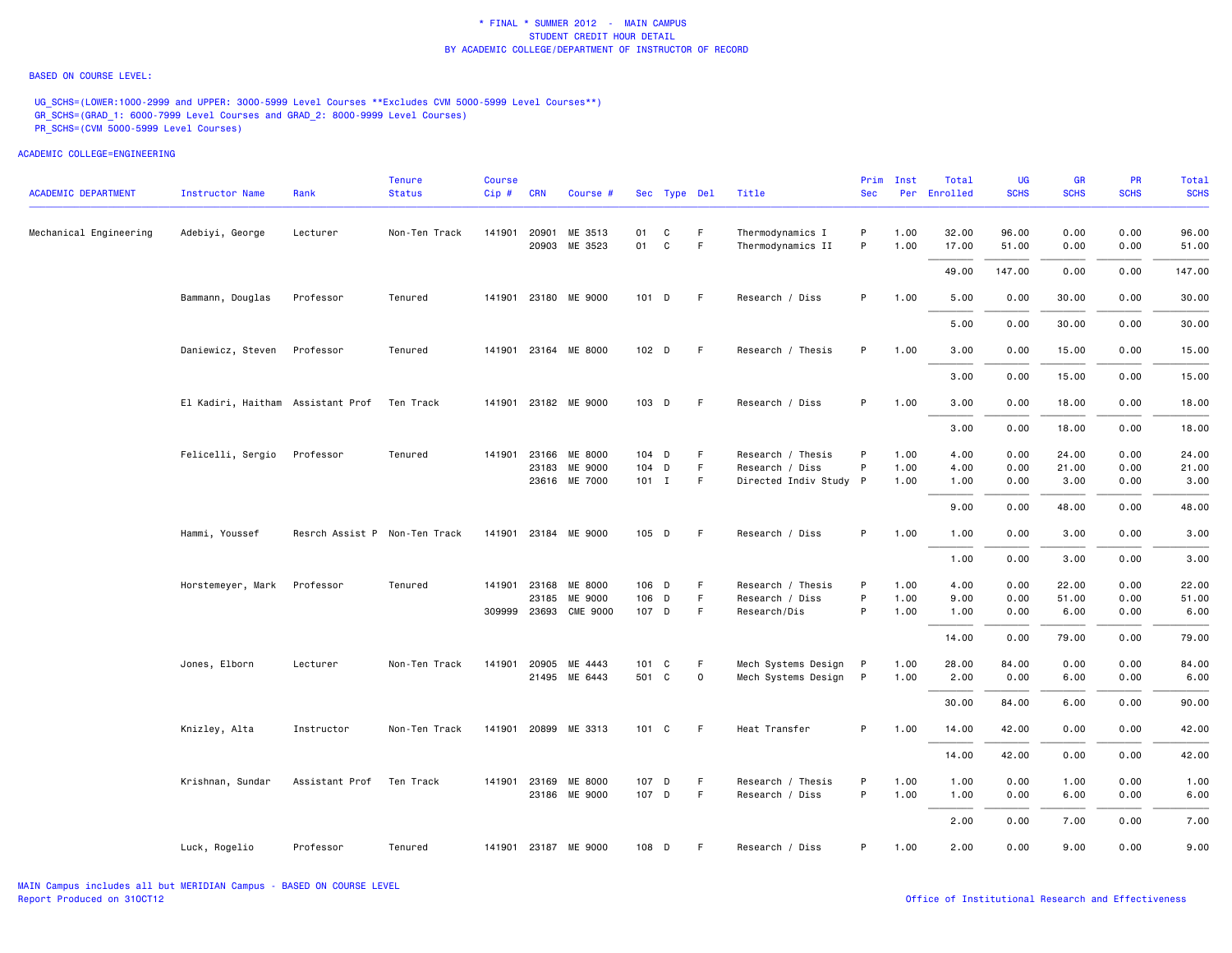## BASED ON COURSE LEVEL:

UG\_SCHS=(LOWER:1000-2999 and UPPER: 3000-5999 Level Courses \*\*Excludes CVM 5000-5999 Level Courses\*\*) GR\_SCHS=(GRAD\_1: 6000-7999 Level Courses and GRAD\_2: 8000-9999 Level Courses) PR\_SCHS=(CVM 5000-5999 Level Courses)

| <b>ACADEMIC DEPARTMENT</b> | Instructor Name                   | Rank                          | <b>Tenure</b><br><b>Status</b> | <b>Course</b><br>Cip # CRN |              | Course #              |         | Sec Type Del |    | Title                  | <b>Sec</b>   | Prim Inst | Total<br>Per Enrolled | <b>UG</b><br><b>SCHS</b> | <b>GR</b><br><b>SCHS</b> | <b>PR</b><br><b>SCHS</b> | Total<br><b>SCHS</b> |
|----------------------------|-----------------------------------|-------------------------------|--------------------------------|----------------------------|--------------|-----------------------|---------|--------------|----|------------------------|--------------|-----------|-----------------------|--------------------------|--------------------------|--------------------------|----------------------|
|                            |                                   |                               |                                |                            |              |                       |         |              |    |                        |              |           |                       |                          |                          |                          |                      |
|                            |                                   |                               |                                |                            |              |                       |         |              |    |                        |              |           | 2.00                  | 0.00                     | 9.00                     | 0.00                     | 9.00                 |
| Mechanical Engineering     | Mago, Pedro                       | Associate Prof                | Tenured                        |                            | 141901 23188 | ME 9000               |         | 109 D        | F  | Research / Diss        | P            | 1.00      | 3,00                  | 0.00                     | 15.00                    | 0.00                     | 15.00                |
|                            |                                   |                               |                                |                            |              | 23778 ME 7000         | 51 I    |              | F  | Directed Indiv Study P |              | 1.00      | 1.00                  | 0.00                     | 3.00                     | 0.00                     | 3.00                 |
|                            |                                   |                               |                                |                            |              |                       |         |              |    |                        |              |           | 4.00                  | 0.00                     | 18.00                    | 0.00                     | 18.00                |
|                            | Marcum, David                     | Professor                     | Tenured                        |                            |              | 141901 23189 ME 9000  | 110 D   |              | -F | Research / Diss        | P            | 1.00      | 1.00                  | 0.00                     | 6.00                     | 0.00                     | 6.00                 |
|                            |                                   |                               |                                |                            |              |                       |         |              |    |                        |              |           | 1.00                  | 0.00                     | 6.00                     | 0.00                     | 6.00                 |
|                            | Myers, Oliver                     | Assistant Prof                | Ten Track                      |                            |              | 141901 20904 ME 4403  |         | 101 C        | F  | Machine Design         | P            | 1.00      | 10.00                 | 30.00                    | 0.00                     | 0.00                     | 30.00                |
|                            |                                   |                               |                                |                            |              | 23173 ME 8000         | $111$ D |              | F  | Research / Thesis      | P            | 1.00      | 1.00                  | 0.00                     | 6.00                     | 0.00                     | 6.00                 |
|                            |                                   |                               |                                |                            |              | 23190 ME 9000         | $111$ D |              | F. | Research / Diss        | P            | 1.00      | 2.00                  | 0.00                     | 12.00                    | 0.00                     | 12.00                |
|                            |                                   |                               |                                |                            |              |                       |         |              |    |                        |              |           | 13.00                 | 30.00                    | 18.00                    | 0.00                     | 48.00                |
|                            | Patton, Richard                   | Assistant Prof                | Tenured                        |                            |              | 141901 21847 ME 3613  | 01      | C            | F  | System Dynamics        | P            | 1.00      | 10.00                 | 30.00                    | 0.00                     | 0.00                     | 30.00                |
|                            |                                   |                               |                                |                            | 21851        | ME 4643               | 51      | C            | F  | Intro Vibration/Cont P |              | 1.00      | 23.00                 | 69.00                    | 0.00                     | 0.00                     | 69.00                |
|                            |                                   |                               |                                |                            |              | 21853 ME 4463         | 51      | C            | F. | Engineering Design     | $\mathsf{P}$ | 1.00      | 8.00                  | 24.00                    | 0.00                     | 0.00                     | 24.00                |
|                            |                                   |                               |                                |                            | 21855        | ME 6463               | 51      | C            | F  | Engineering Design     | P            | 1.00      | 1.00                  | 0.00                     | 3.00                     | 0.00                     | 3.00                 |
|                            |                                   |                               |                                |                            |              | 23174 ME 8000         | 112 D   |              | F  | Research / Thesis      | P            | 1.00      | 1.00                  | 0.00                     | 6.00                     | 0.00                     | 6.00                 |
|                            |                                   |                               |                                |                            |              |                       |         |              |    |                        |              |           | 43.00                 | 123.00                   | 9.00                     | 0.00                     | 132.00               |
|                            | Schneider, Judith                 | Professor                     | Tenured                        | 141901                     |              | 23176 ME 8000         | 114 D   |              | -F | Research / Thesis      | P            | 1.00      | 2.00                  | 0.00                     | 2.00                     | 0.00                     | 2.00                 |
|                            |                                   |                               |                                |                            |              | 23193 ME 9000         | 114 D   |              | F  | Research / Diss        | P            | 1.00      | 2.00                  | 0.00                     | 12.00                    | 0.00                     | 12.00                |
|                            |                                   |                               |                                |                            |              | 23626 ME 7000         | $102$ I |              | F. | Directed Indiv Study P |              | 1.00      | 1.00                  | 0.00                     | 3.00                     | 0.00                     | 3.00                 |
|                            |                                   |                               |                                |                            |              |                       |         |              |    |                        |              |           | 5.00                  | 0.00                     | 17.00                    | 0.00                     | 17.00                |
|                            | Srinivasan, Kalyan Associate Prof |                               | Ten Track                      | 141901                     | 23177        | ME 8000               |         | 115 D        | F  | Research / Thesis      | P            | 1.00      | 2.00                  | 0.00                     | 9.00                     | 0.00                     | 9.00                 |
|                            |                                   |                               |                                |                            |              | 23194 ME 9000         | 115 D   |              | F  | Research / Diss        | P            | 1.00      | 1.00                  | 0.00                     | 1.00                     | 0.00                     | 1.00                 |
|                            |                                   |                               |                                |                            |              |                       |         |              |    |                        |              |           | 3.00                  | 0.00                     | 10.00                    | 0.00                     | 10.00                |
|                            | Stone, Tonya                      | Assistant Prof Ten Track      |                                |                            |              | 141901 21846 ME 3423  | 01 C    |              | F. | Mech Of Machinery      | P            | 1.00      | 7.00                  | 21.00                    | 0.00                     | 0.00                     | 21.00                |
|                            |                                   |                               |                                |                            |              | 23195 ME 9000         | 116 D   |              | F  | Research / Diss        | P            | 1.00      | 1.00                  | 0.00                     | 6.00                     | 0.00                     | 6.00                 |
|                            |                                   |                               |                                |                            | 23628        | ME 7000               |         | 104 I        | F. | Directed Indiv Study P |              | 1.00      | 1.00                  | 0.00                     | 3.00                     | 0.00                     | 3.00                 |
|                            |                                   |                               |                                |                            | 23629        | ME 7000               |         | 105 I        | F. | Directed Indiv Study P |              | 1.00      | 1.00                  | 0.00                     | 3.00                     | 0.00                     | 3.00                 |
|                            |                                   |                               |                                |                            |              | 309999 22981 CME 9000 | 105 D   |              | F  | Research/Dis           | P            | 1.00      | 1.00                  | 0.00                     | 6.00                     | 0.00                     | 6.00                 |
|                            |                                   |                               |                                |                            |              |                       |         |              |    |                        |              |           | 11.00                 | 21.00                    | 18.00                    | 0.00                     | 39.00                |
|                            | Waggoner, Charles                 | Resrch Professo Non-Ten Track |                                |                            |              | 141901 23625 ME 8000  | 118 D   |              | F. | Research / Thesis      | P            | 1.00      | 1.00                  | 0.00                     | 6.00                     | 0.00                     | 6.00                 |
|                            |                                   |                               |                                |                            |              |                       |         |              |    |                        |              |           | 1.00                  | 0.00                     | 6.00                     | 0.00                     | 6.00                 |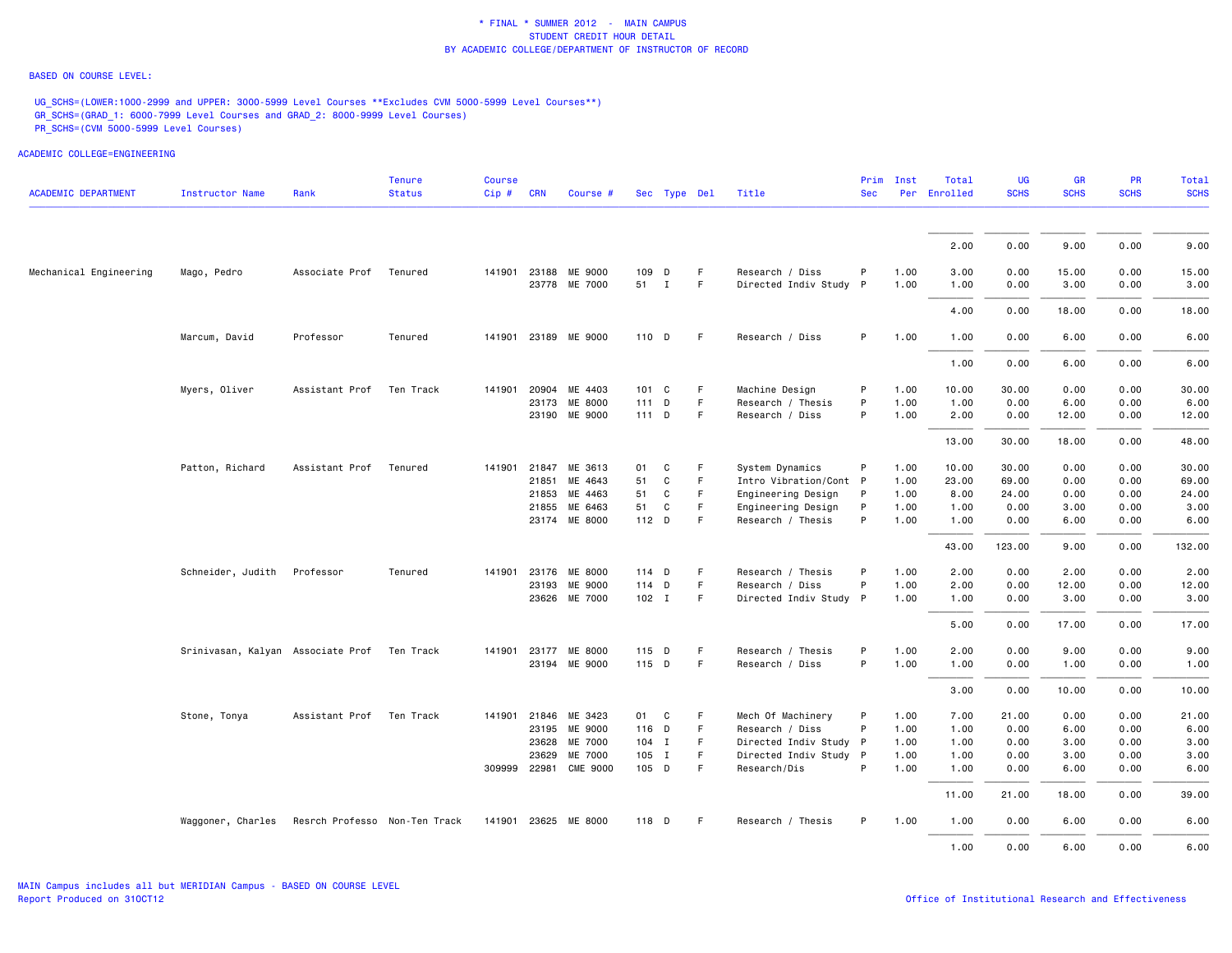## BASED ON COURSE LEVEL:

UG\_SCHS=(LOWER:1000-2999 and UPPER: 3000-5999 Level Courses \*\*Excludes CVM 5000-5999 Level Courses\*\*) GR\_SCHS=(GRAD\_1: 6000-7999 Level Courses and GRAD\_2: 8000-9999 Level Courses) PR\_SCHS=(CVM 5000-5999 Level Courses)

| <b>ACADEMIC DEPARTMENT</b> | Instructor Name | Rank           | Tenure<br>Status | Course<br>Cip# | CRN | Course #              |       | Sec Type Del | Title             | Sec | Prim Inst | Total<br>Per Enrolled | UG.<br><b>SCHS</b> | <b>GR</b><br><b>SCHS</b> | <b>PR</b><br><b>SCHS</b> | Total<br><b>SCHS</b> |
|----------------------------|-----------------|----------------|------------------|----------------|-----|-----------------------|-------|--------------|-------------------|-----|-----------|-----------------------|--------------------|--------------------------|--------------------------|----------------------|
| Mechanical Engineering     | Walters, Dibbon | Associate Prof | Tenured          | 141901         |     | 23179 ME 8000         | 117 D |              | Research / Thesis |     | 1.00      | 1.00                  | 0.00               | 6.00                     | 0.00                     | 6.00                 |
|                            |                 |                |                  |                |     | 23196 ME 9000         | 117 D |              | Research / Diss   | P.  | 1.00      | 3.00                  | 0.00               | 18.00                    | 0.00                     | 18,00                |
|                            |                 |                |                  |                |     | 309999 22982 CME 9000 | 106 D |              | Research/Dis      | P   | 1.00      | 2.00                  | 0.00               | 12.00                    | 0.00                     | 12.00                |
|                            |                 |                |                  |                |     |                       |       |              |                   |     |           | 6.00                  | 0.00               | 36.00                    | 0.00                     | 36.00                |
|                            |                 |                |                  |                |     |                       |       |              |                   |     |           | ========              | ========           | ========                 | ========                 |                      |
|                            |                 |                |                  |                |     |                       |       |              |                   |     |           | 219.00                | 447.00             | 353.00                   | 0.00                     | 800.00               |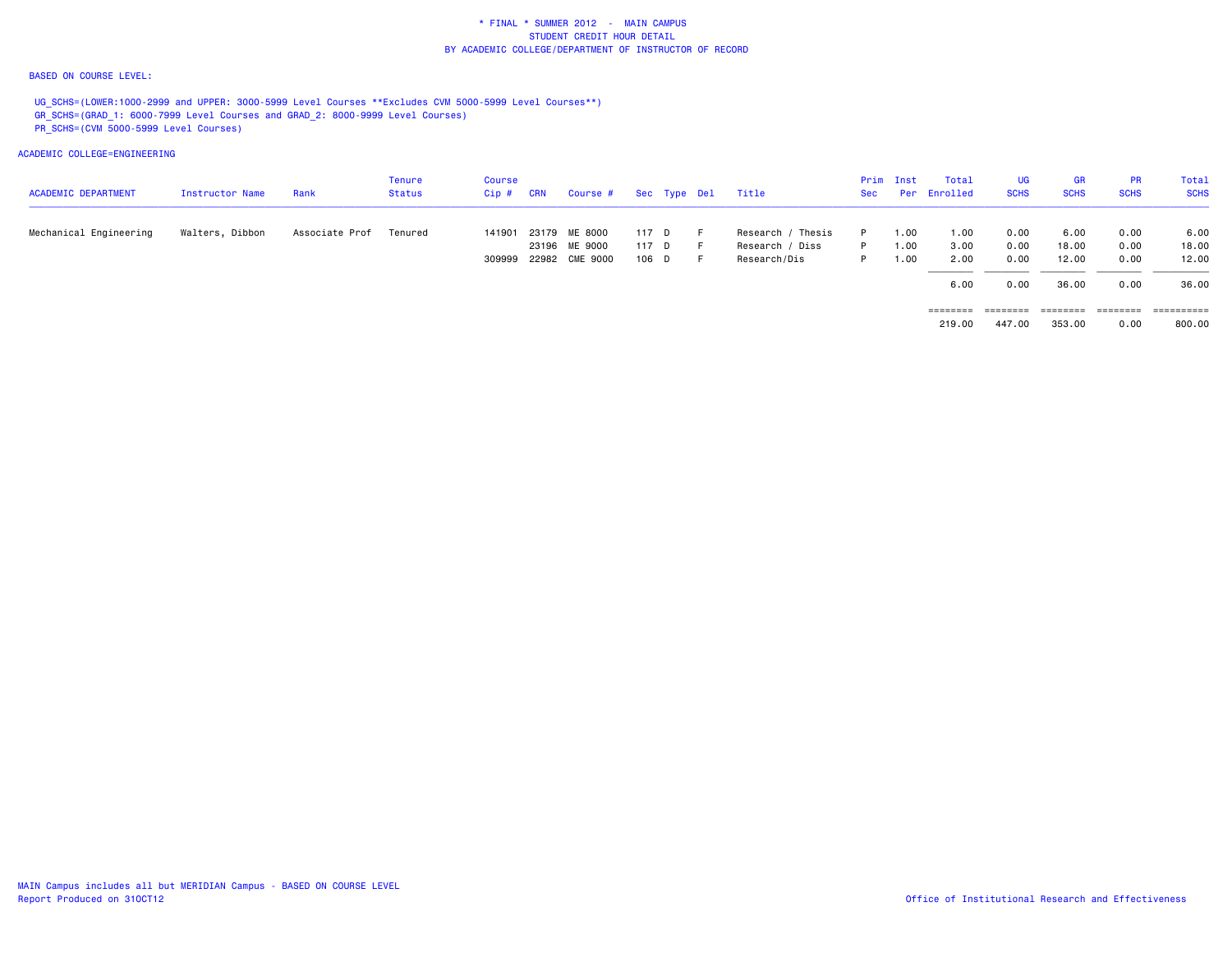### BASED ON COURSE LEVEL:

UG SCHS=(LOWER:1000-2999 and UPPER: 3000-5999 Level Courses \*\*Excludes CVM 5000-5999 Level Courses\*\*) GR\_SCHS=(GRAD\_1: 6000-7999 Level Courses and GRAD\_2: 8000-9999 Level Courses) PR\_SCHS=(CVM 5000-5999 Level Courses)

ACADEMIC COLLEGE=FOREST RESOURCES

| ACADEMIC DEPARTMENT | <b>Instructor Name</b>                      | Rank                          | <b>Tenure</b><br><b>Status</b> | Course<br>Cip# | <b>CRN</b> | Course #             |         | Sec Type Del |    | Title                  | Prim<br><b>Sec</b> | Inst | Total<br>Per Enrolled | UG<br><b>SCHS</b> | <b>GR</b><br><b>SCHS</b> | <b>PR</b><br><b>SCHS</b> | Total<br><b>SCHS</b> |
|---------------------|---------------------------------------------|-------------------------------|--------------------------------|----------------|------------|----------------------|---------|--------------|----|------------------------|--------------------|------|-----------------------|-------------------|--------------------------|--------------------------|----------------------|
| Forest Products     | Barnes, H. Michael Professor                |                               | Tenured                        |                |            | 030501 23234 FP 9000 | 101 D   |              | F. | Research / Diss        | P                  | 1.00 | 1.00                  | 0.00              | 6.00                     | 0.00                     | 6.00                 |
|                     |                                             |                               |                                |                |            |                      |         |              |    |                        |                    |      | 1.00                  | 0.00              | 6.00                     | 0.00                     | 6.00                 |
|                     | Borazjani, Abdolha Professor                |                               | Tenured                        |                |            | 030501 23228 FP 8000 | 102 D   |              | F. | Research / Thesis      | P                  | 1.00 | 2.00                  | 0.00              | 12.00                    | 0.00                     | 12.00                |
|                     |                                             |                               |                                |                |            |                      |         |              |    |                        |                    |      | 2.00                  | 0.00              | 12.00                    | 0.00                     | 12.00                |
|                     | Diehl, Susan                                | Professor                     | Tenured                        |                |            | 030501 23229 FP 8000 | 103 D   |              | F. | Research / Thesis      | P                  | 1.00 | 1.00                  | 0.00              | 6.00                     | 0.00                     | 6.00                 |
|                     |                                             |                               |                                |                |            |                      |         |              |    |                        |                    |      | 1.00                  | 0.00              | 6.00                     | 0.00                     | 6.00                 |
|                     | Hassan, El Barbary Assistant Prof Ten Track |                               |                                |                |            | 030501 23230 FP 8000 | 104 D   |              | F  | Research / Thesis      | P                  | 1.00 | 1.00                  | 0.00              | 3.00                     | 0.00                     | 3.00                 |
|                     |                                             |                               |                                |                |            | 23237 FP 9000        | 104 D   |              | F. | Research / Diss        | P                  | 1.00 | 2.00                  | 0.00              | 12.00                    | 0.00                     | 12.00                |
|                     |                                             |                               |                                |                |            |                      |         |              |    |                        |                    |      |                       |                   |                          |                          |                      |
|                     |                                             |                               |                                |                |            |                      |         |              |    |                        |                    |      | 3.00                  | 0.00              | 15.00                    | 0.00                     | 15.00                |
|                     | Jones, Paul                                 | Ext Assist Prof Non-Ten Track |                                |                |            | 030501 23725 FP 8000 | 108 D   |              | F. | Research / Thesis      | P                  | 1.00 | 1.00                  | 0.00              | 2.00                     | 0.00                     | 2.00                 |
|                     |                                             |                               |                                |                |            |                      |         |              |    |                        |                    |      | 1.00                  | 0.00              | 2.00                     | 0.00                     | 2.00                 |
|                     | Kitchens, Shane                             | Assistant Prof Ten Track      |                                |                |            | 030501 23620 FP 7000 |         | 102 I        | F. | Directed Indiv Study P |                    | 1.00 | 1.00                  | 0.00              | 3.00                     | 0.00                     | 3.00                 |
|                     |                                             |                               |                                |                |            |                      |         |              |    |                        |                    |      | 1.00                  | 0.00              | 3.00                     | 0.00                     | 3.00                 |
|                     | Prewitt, Myrtle                             | Resrch Assoc Pr Non-Ten Track |                                |                |            | 030501 23232 FP 8000 |         | 106 D        | F  | Research / Thesis      | P                  | 1.00 | 2.00                  | 0.00              | 12.00                    | 0.00                     | 12.00                |
|                     |                                             |                               |                                |                |            |                      |         |              |    |                        |                    |      | 2.00                  | 0.00              | 12.00                    | 0.00                     | 12.00                |
|                     | Seale, Roy                                  | Professor                     | Tenured                        |                |            | 030501 23609 FP 7000 |         | $101$ I      | F. | Directed Indiv Study P |                    | 1.00 | 1.00                  | 0.00              | 4.00                     | 0.00                     | 4.00                 |
|                     |                                             |                               |                                |                |            |                      |         |              |    |                        |                    |      | 1.00                  | 0.00              | 4.00                     | 0.00                     | 4.00                 |
|                     | Shmulsky, Rubin                             | Professor                     | Tenured                        |                |            | 030501 23638 FP 7000 |         | 103 I        | F. | Directed Indiv Study P |                    | 1.00 | 1.00                  | 0.00              | 3.00                     | 0.00                     | 3.00                 |
|                     |                                             |                               |                                |                |            |                      |         |              |    |                        |                    |      | 1.00                  | 0.00              | 3.00                     | 0.00                     | 3.00                 |
|                     | Steele, Philip                              | Professor                     | Tenured                        |                |            | 030501 23238 FP 9000 | 105 D   |              | F. | Research / Diss        | P                  | 1.00 | 4.00                  | 0.00              | 21.00                    | 0.00                     | 21.00                |
|                     |                                             |                               |                                |                |            | 23640 FP 7000        | $104$ I |              | F  | Directed Indiv Study P |                    | 1.00 | 1.00                  | 0.00              | 3.00                     | 0.00                     | 3.00                 |
|                     |                                             |                               |                                |                |            |                      |         |              |    |                        |                    |      | 5.00                  | 0.00              | 24.00                    | 0.00                     | 24.00                |
|                     |                                             |                               |                                |                |            |                      |         |              |    |                        |                    |      |                       |                   |                          |                          |                      |

87.00 18.00 0.00 87.00 0.00 87.00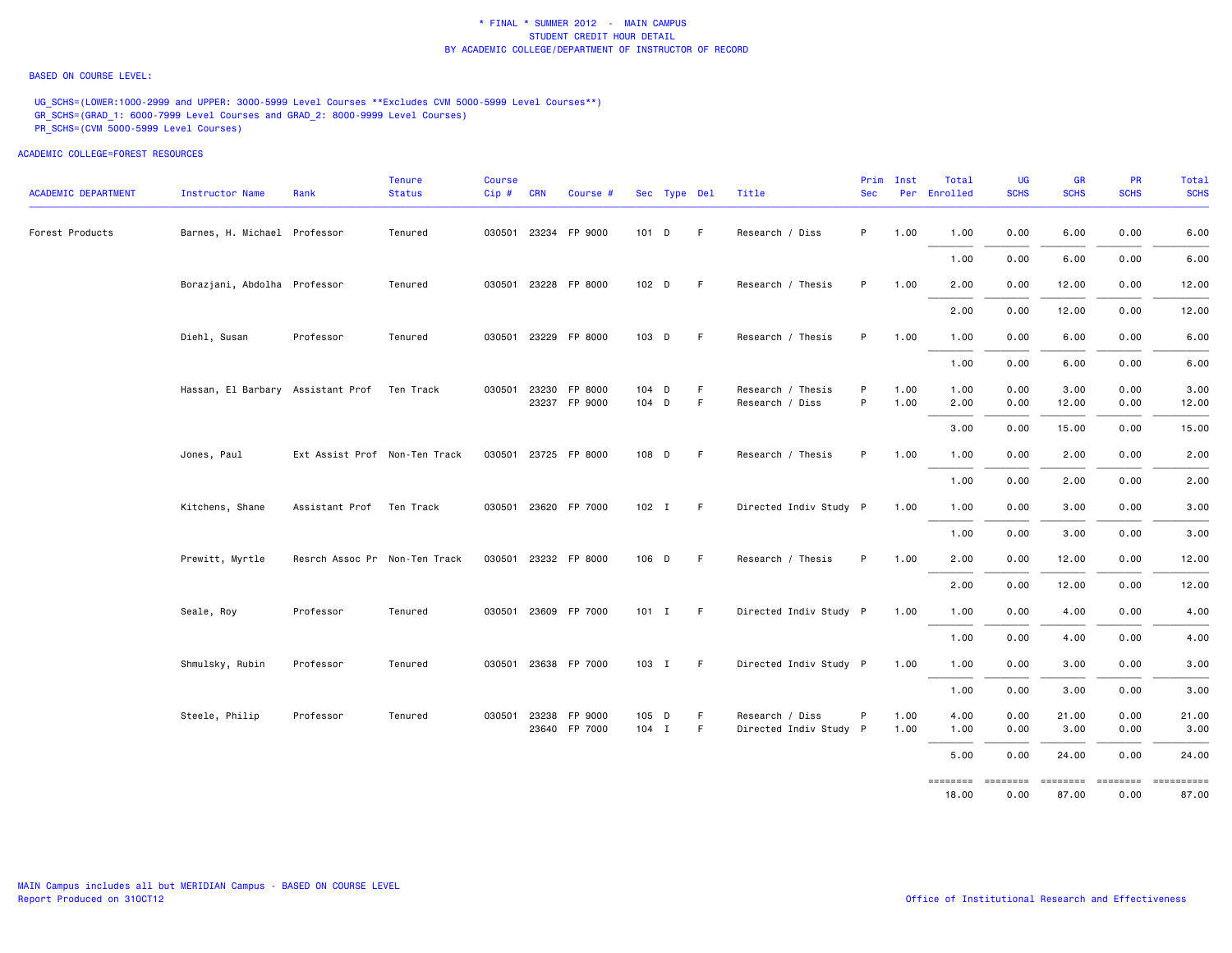### BASED ON COURSE LEVEL:

UG\_SCHS=(LOWER:1000-2999 and UPPER: 3000-5999 Level Courses \*\*Excludes CVM 5000-5999 Level Courses\*\*) GR\_SCHS=(GRAD\_1: 6000-7999 Level Courses and GRAD\_2: 8000-9999 Level Courses) PR\_SCHS=(CVM 5000-5999 Level Courses)

| <b>ACADEMIC DEPARTMENT</b> | <b>Instructor Name</b> | Rank                     | Tenure<br><b>Status</b> | Course<br>Cip# | <b>CRN</b>     | Course #             |                                 | Sec Type Del |             | Title                                            | Prim<br><b>Sec</b> | Inst         | Total<br>Per Enrolled | UG<br><b>SCHS</b> | GR<br><b>SCHS</b> | <b>PR</b><br><b>SCHS</b> | Total<br><b>SCHS</b> |
|----------------------------|------------------------|--------------------------|-------------------------|----------------|----------------|----------------------|---------------------------------|--------------|-------------|--------------------------------------------------|--------------------|--------------|-----------------------|-------------------|-------------------|--------------------------|----------------------|
|                            |                        |                          |                         |                |                |                      |                                 |              |             |                                                  |                    |              |                       |                   |                   |                          |                      |
| Forestry                   | Evans, David           | Professor                | Tenured                 |                |                | 030501 22409 F0 8000 | 101 D                           |              | F.          | Research / Thesis                                | P                  | 1.00         | 2.00                  | 0.00              | 12.00             | 0.00                     | 12.00                |
|                            |                        |                          |                         |                |                | 22429 F0 9000        | 101 D                           |              | $\mathsf F$ | Research / Diss                                  | P                  | 1.00         | 1.00                  | 0.00              | 6.00              | 0.00                     | 6.00                 |
|                            |                        |                          |                         |                |                |                      |                                 |              |             |                                                  |                    |              | 3.00                  | 0.00              | 18.00             | 0.00                     | 18.00                |
|                            | Ezell, Andrew          | Professor                | Tenured                 |                |                | 030501 22410 F0 8000 | 102 D                           |              | F.          | Research / Thesis                                | P                  | 1.00         | 3.00                  | 0.00              | 18.00             | 0.00                     | 18.00                |
|                            |                        |                          |                         |                |                |                      |                                 |              |             |                                                  |                    |              | 3.00                  | 0.00              | 18.00             | 0.00                     | 18.00                |
|                            | Fan, Zhaofei           | Assistant Prof Ten Track |                         |                |                | 030501 22411 F0 8000 | 103 D                           |              | F.          | Research / Thesis                                | P                  | 1.00         | 1.00                  | 0.00              | 6.00              | 0.00                     | 6.00                 |
|                            |                        |                          |                         |                |                | 22431 F0 9000        | 103 D                           |              | F.          | Research / Diss                                  | P                  | 1.00         | 1.00                  | 0.00              | 6.00              | 0.00                     | 6.00                 |
|                            |                        |                          |                         |                |                |                      |                                 |              |             |                                                  |                    |              | 2.00                  | 0.00              | 12.00             | 0.00                     | 12.00                |
|                            | Frey, Brent            | Assistant Prof           | Ten Track               |                |                | 030501 22412 F0 8000 | 104 D                           |              | -F          | Research / Thesis                                | P                  | 1.00         | 1.00                  | 0.00              | 6.00              | 0.00                     | 6.00                 |
|                            |                        |                          |                         |                |                |                      |                                 |              |             |                                                  |                    |              | 1.00                  | 0.00              | 6.00              | 0.00                     | 6.00                 |
|                            | Grace, Laura           | Professor                | Tenured                 |                |                | 030501 22867 F0 4231 | 101 L                           |              | -F          | Intro to Wood Supply P                           |                    | 1.00         | 35.00                 | 35.00             | 0.00              | 0.00                     | 35.00                |
|                            |                        |                          |                         |                |                |                      |                                 |              |             |                                                  |                    |              | 35.00                 | 35.00             | 0.00              | 0.00                     | 35.00                |
|                            | Grado, Stephen         | Professor                | Tenured                 |                |                | 030501 23277 F0 7000 | 501 I                           |              | $\mathbf 0$ | Directed Indiv Study P                           |                    | 1.00         | 1.00                  | 0.00              | 1.00              | 0.00                     | 1.00                 |
|                            |                        |                          |                         |                |                |                      |                                 |              |             |                                                  |                    |              | 1.00                  | 0.00              | 1.00              | 0.00                     | 1.00                 |
|                            | Grebner, Donald        | Professor                | Tenured                 | 030501         |                | 22416 F0 8000        | 108 D                           |              | F           | Research / Thesis                                | P                  | 1.00         | 1.00                  | 0.00              | 3.00              | 0.00                     | 3.00                 |
|                            |                        |                          |                         |                |                | 22436 FO 9000        | 108 D                           |              | F.          | Research / Diss                                  | P                  | 1.00         | 2.00                  | 0.00              | 9.00              | 0.00                     | 9.00                 |
|                            |                        |                          |                         |                |                |                      |                                 |              |             |                                                  |                    |              | 3.00                  | 0.00              | 12.00             | 0.00                     | 12.00                |
|                            | Hatten, Jeffery        | Assistant Prof Ten Track |                         |                |                | 030501 22417 F0 8000 | 109 D                           |              | F.          | Research / Thesis                                | P                  | 1.00         | 2.00                  | 0.00              | 9.00              | 0.00                     | 9.00                 |
|                            |                        |                          |                         |                |                | 22865 FO 3012        | 101 L                           |              | F.          | Int Forest Communiti P                           |                    | 1.00         | 39.00                 | 78.00             | 0.00              | 0.00                     | 78.00                |
|                            |                        |                          |                         |                |                | 23619 FO 8000        | 01                              | $\mathsf{D}$ | F           | Research / Thesis                                | P                  | 1.00         | 1.00                  | 0.00              | 3.00              | 0.00                     | 3.00                 |
|                            |                        |                          |                         |                |                | 23785 FO 8000        | 51 D                            |              | F           | Research / Thesis                                | P                  | 1.00         | 1.00                  | 0.00              | 1.00              | 0.00                     | 1.00                 |
|                            |                        |                          |                         |                |                |                      |                                 |              |             |                                                  |                    |              | 43.00                 | 78.00             | 13.00             | 0.00                     | 91.00                |
|                            | Hughes, Harry          | Ext Prof                 | Non-Ten Track           | 131205         |                | 23664 EDS 4000       | 03                              | $\mathbf{I}$ | F           | Directed Indiv Study P                           |                    | 1.00         | 1.00                  | 3.00              | 0.00              | 0.00                     | 3.00                 |
|                            |                        |                          |                         |                |                | 23665 EDS 7000       | 05                              | $\mathbf{I}$ | F           | Directed Indiv Study P                           |                    | 1.00         | 1.00                  | 0.00              | 3.00              | 0.00                     | 3.00                 |
|                            |                        |                          |                         |                |                | 23666 EDS 7000       | 06                              | $\mathbf{I}$ | F.          | Directed Indiv Study P                           |                    | 1.00         | 1.00                  | 0.00              | 3.00              | 0.00                     | 3.00                 |
|                            |                        |                          |                         |                |                | 23667 EDS 7000       | 07                              | $\mathbf{I}$ | F           | Directed Indiv Study P                           |                    | 1.00         | 1.00                  | 0.00              | 3.00              | 0.00                     | 3.00                 |
|                            |                        |                          |                         |                | 23669          | EDS 7000             | 09                              | $\mathbf{I}$ | F           | Directed Indiv Study P                           |                    | 1.00         | 1.00                  | 0.00              | 3.00              | 0.00                     | 3.00                 |
|                            |                        |                          |                         |                | 23670<br>23671 | EDS 7000<br>EDS 7000 | 10 <sub>1</sub><br>$11 \quad I$ | $\mathbf{I}$ | F<br>F      | Directed Indiv Study P<br>Directed Indiv Study P |                    | 1.00<br>1.00 | 1.00<br>1.00          | 0.00<br>0.00      | 3.00<br>3.00      | 0.00<br>0.00             | 3.00<br>3.00         |
|                            |                        |                          |                         |                |                | 23672 EDS 7000       | 12                              | $\mathbf{I}$ | F           | Directed Indiv Study P                           |                    | 1.00         | 1.00                  | 0.00              | 3.00              | 0.00                     | 3.00                 |
|                            |                        |                          |                         |                |                | 23765 EDS 7000       | 51                              | $\mathbf I$  | F           | Directed Indiv Study P                           |                    | 1.00         | 1.00                  | 0.00              | 3.00              | 0.00                     | 3.00                 |
|                            |                        |                          |                         |                |                |                      |                                 |              |             |                                                  |                    |              |                       |                   |                   |                          |                      |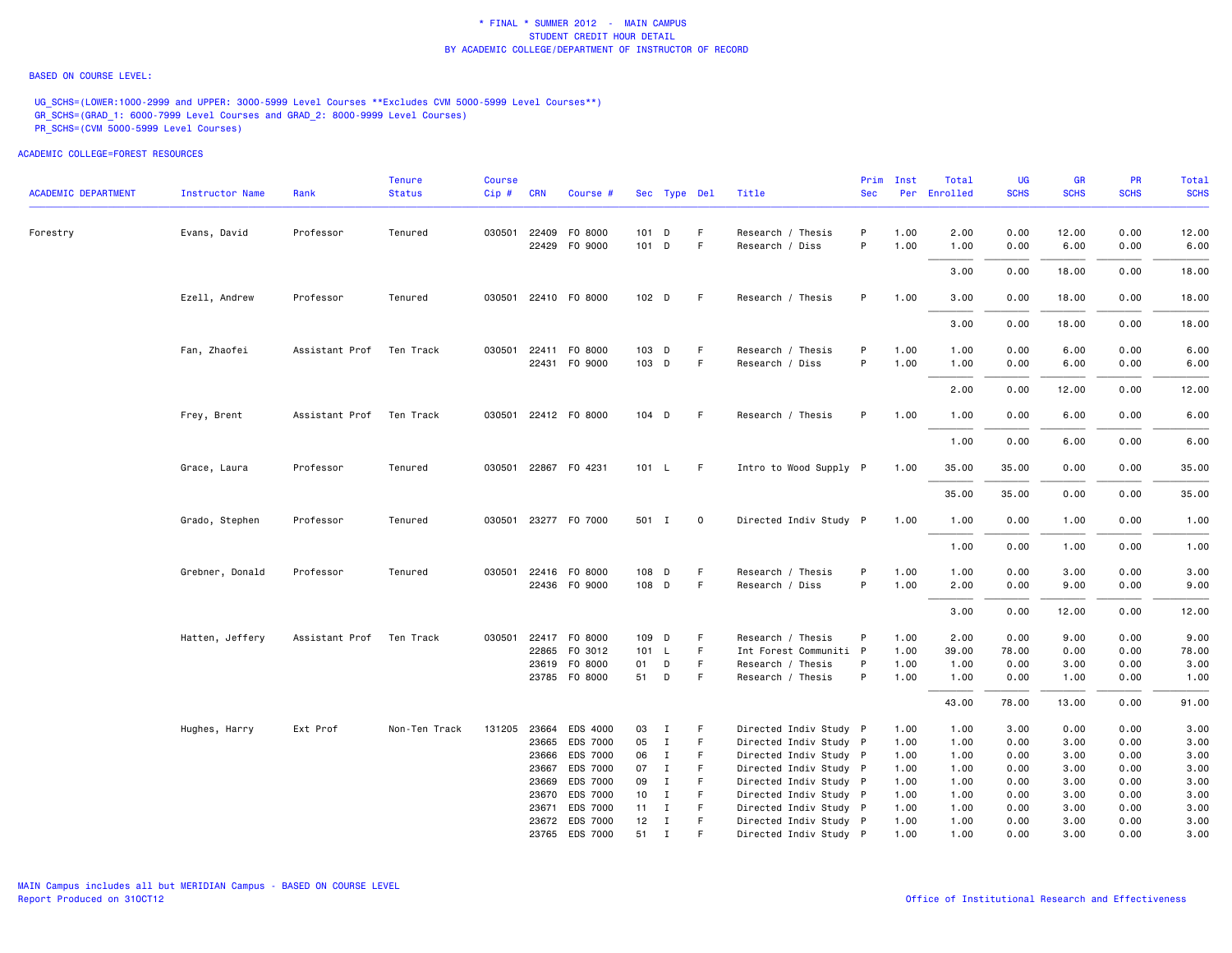# BASED ON COURSE LEVEL:

UG SCHS=(LOWER:1000-2999 and UPPER: 3000-5999 Level Courses \*\*Excludes CVM 5000-5999 Level Courses\*\*) GR\_SCHS=(GRAD\_1: 6000-7999 Level Courses and GRAD\_2: 8000-9999 Level Courses) PR\_SCHS=(CVM 5000-5999 Level Courses)

ACADEMIC COLLEGE=FOREST RESOURCES

 Tenure Course Prim Inst Total UG GR PR Total ACADEMIC DEPARTMENT Instructor Name Rank Status Cip # CRN Course # Sec Type Del Title Sec Per Enrolled SCHS SCHS SCHS SCHS  $9.00$   $3.00$   $24.00$   $0.00$   $27.00$  Forestry Jeffreys, Jonathan Non-Faculty Non-Faculty 030501 22866 FO 3015 101 C F For Desc & Analysis P 1.00 37.00 185.00 0.00 0.00 185.00 37.00 185.00 0.00 0.00 185.00 Kushla, John Ext Assoc Prof Non-Ten Track 030501 22419 FO 8000 111 D F Research / Thesis P 1.00 1.00 0.00 1.00 0.00 1.00  $1.00$   $0.00$   $1.00$   $0.00$   $1.00$   $1.00$  Londo, Andrew Ext Prof Non-Ten Track 030501 22420 FO 8000 112 D F Research / Thesis P 1.00 2.00 0.00 6.00 0.00 6.00  $\overline{f}$   $\overline{f}$   $\overline{f}$   $\overline{f}$   $\overline{f}$   $\overline{f}$   $\overline{f}$   $\overline{f}$   $\overline{f}$   $\overline{f}$   $\overline{f}$   $\overline{f}$   $\overline{f}$   $\overline{f}$   $\overline{f}$   $\overline{f}$   $\overline{f}$   $\overline{f}$   $\overline{f}$   $\overline{f}$   $\overline{f}$   $\overline{f}$   $\overline{f}$   $\overline{f}$   $\overline{$  $2.00$   $0.00$   $6.00$   $0.00$   $6.00$   $6.00$  Matney, Thomas Professor Tenured 030501 22439 FO 9000 111 D F Research / Diss P 1.00 1.00 0.00 6.00 0.00 6.00  $1.00$   $0.00$   $6.00$   $0.00$   $6.00$   $6.00$  Munn, Ian Professor Tenured 030501 22422 FO 8000 114 D F Research / Thesis P 1.00 3.00 0.00 18.00 0.00 18.00 22440 FO 9000 112 D F Research / Diss P 1.00 1.00 0.00 1.00 0.00 1.00 4.00 0.00 19.00 0.00 19.00 Roberts, Scott Professor Tenured 030501 22423 FO 8000 115 D F Research / Thesis P 1.00 1.00 0.00 1.00 0.00 1.00 22441 FO 9000 113 D F Research / Diss P 1.00 1.00 0.00 9.00 0.00 9.00 $2.00\qquad \quad 0.00\qquad \quad 10.00\qquad \quad 10.00$  Rousseau, Randall Resrch Assoc Pr Non-Ten Track 030501 22424 FO 8000 116 D F Research / Thesis P 1.00 4.00 0.00 14.00 0.00 14.00  $4.00$   $0.00$   $14.00$   $0.00$   $14.00$  Schultz, Emily Professor Tenured 030501 22425 FO 8000 117 D F Research / Thesis P 1.00 1.00 0.00 3.00 0.00 3.00 22443 FO 9000 115 D F Research / Diss P 1.00 1.00 0.00 6.00 0.00 6.00 $2.00 \qquad 0.00 \qquad 9.00 \qquad 0.00 \qquad 9.00$  Stuart, William Professor Tenured 030501 22426 FO 8000 118 D F Research / Thesis P 1.00 1.00 0.00 1.00 0.00 1.00 23580 FO 7000 502 I O Directed Indiv Study P 1.00 1.00 0.00 3.00 0.00 3.00  $2.00$   $0.00$   $4.00$   $0.00$   $4.00$ Sun, Changyou Associate Prof Tenured 030501 22427 FO 8000 119 D F Research / Thesis P 1.00 1.00 0.00 6.00 0.00 6.00

> ======== ======== ======== ======== ========== 156.00 301.00 179.00 0.00 480.00480.00

27.00

19.00

 $9.00$ 

 $1.00$   $0.00$   $6.00$   $0.00$   $6.00$   $6.00$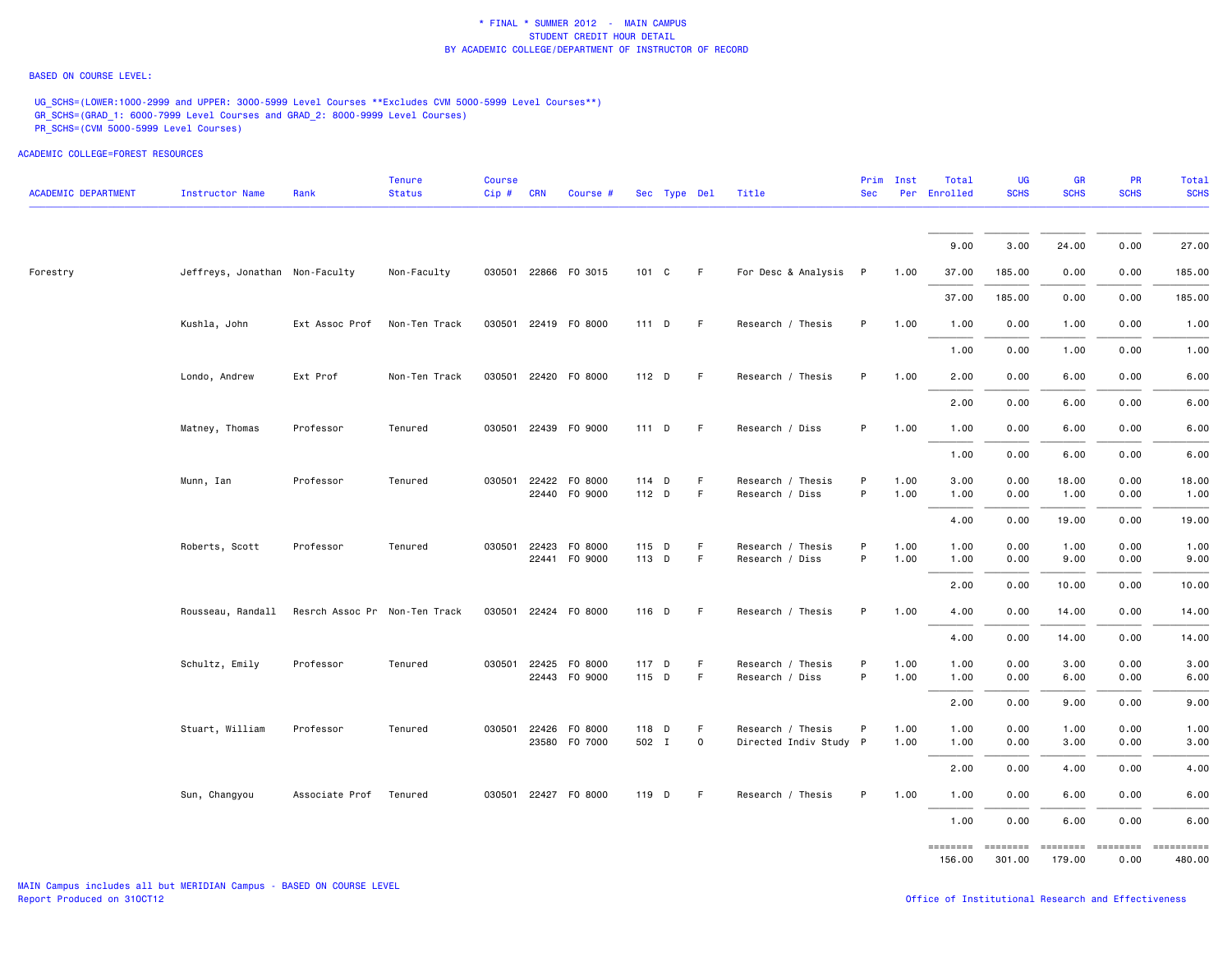#### BASED ON COURSE LEVEL:

UG\_SCHS=(LOWER:1000-2999 and UPPER: 3000-5999 Level Courses \*\*Excludes CVM 5000-5999 Level Courses\*\*) GR\_SCHS=(GRAD\_1: 6000-7999 Level Courses and GRAD\_2: 8000-9999 Level Courses) PR\_SCHS=(CVM 5000-5999 Level Courses)

| <b>ACADEMIC DEPARTMENT</b>             | <b>Instructor Name</b> | Rank           | Tenure<br><b>Status</b> | Course<br>$Cip$ # | <b>CRN</b>   | Course #              |                  | Sec Type Del |    | Title                  | Prim<br><b>Sec</b> | Inst | Total<br>Per Enrolled | UG<br><b>SCHS</b> | GR<br><b>SCHS</b> | <b>PR</b><br><b>SCHS</b> | Total<br><b>SCHS</b> |
|----------------------------------------|------------------------|----------------|-------------------------|-------------------|--------------|-----------------------|------------------|--------------|----|------------------------|--------------------|------|-----------------------|-------------------|-------------------|--------------------------|----------------------|
| Wildlife, Fish. & Aquacul Allen, Peter |                        | Assistant Prof | Ten Track               |                   |              | 030601 22753 WFA 8000 | 101 D            |              | F. | Research / Thesis      | P                  | 1.00 | 1.00                  | 0.00              | 6.00              | 0.00                     | 6.00                 |
|                                        |                        |                |                         |                   |              | 22777 WFA 9000        | 101 D            |              | F  | Research / Diss        | P                  | 1.00 | 1.00                  | 0.00              | 6.00              | 0.00                     | 6.00                 |
|                                        |                        |                |                         |                   |              |                       |                  |              |    |                        |                    |      | 2.00                  | 0.00              | 12.00             | 0.00                     | 12.00                |
|                                        | Belant, Jerrold        | Associate Prof | Ten Track               | 030601            | 22754        | <b>WFA 8000</b>       | 102 <sub>D</sub> |              | F. | Research / Thesis      | P                  | 1.00 | 5.00                  | 0.00              | 30.00             | 0.00                     | 30.00                |
|                                        |                        |                |                         |                   | 22778        | <b>WFA 9000</b>       | 102 D            |              | F  | Research / Diss        | P                  | 1.00 | 3.00                  | 0.00              | 10.00             | 0.00                     | 10.00                |
|                                        |                        |                |                         |                   |              | 23162 WFA 7000        | 01 I             |              | F. | Directed Indiv Study P |                    | 1.00 | 1.00                  | 0.00              | 1.00              | 0.00                     | 1.00                 |
|                                        |                        |                |                         |                   |              |                       |                  |              |    |                        |                    |      | 9.00                  | 0.00              | 41.00             | 0.00                     | 41.00                |
|                                        | Boyd, Christopher      | Ext Assoc Prof | Non-Ten Track           | 030601            |              | 22755 WFA 8000        | 103 D            |              | F  | Research / Thesis      | P                  | 1.00 | 1.00                  | 0.00              | 6.00              | 0.00                     | 6.00                 |
|                                        |                        |                |                         |                   |              | 23647 WFA 4000        | 02               | $\mathbf{I}$ | F  | Directed Indiv Study P |                    | 1.00 | 1.00                  | 3.00              | 0.00              | 0.00                     | 3.00                 |
|                                        |                        |                |                         |                   |              | 23648 WFA 7000        | 02               | $\mathbf{I}$ | F  | Directed Indiv Study P |                    | 1.00 | 1.00                  | 0.00              | 3.00              | 0.00                     | 3.00                 |
|                                        |                        |                |                         |                   |              |                       |                  |              |    |                        |                    |      | 3.00                  | 3,00              | 9.00              | 0.00                     | 12.00                |
|                                        | Davis, John            | Assistant Prof | Ten Track               |                   |              | 030601 22758 WFA 8000 | 106 D            |              | F. | Research / Thesis      | P                  | 1.00 | 5.00                  | 0.00              | 32.00             | 0.00                     | 32.00                |
|                                        |                        |                |                         |                   |              |                       |                  |              |    |                        |                    |      | 5.00                  | 0.00              | 32.00             | 0.00                     | 32.00                |
|                                        | Demarais, Stephen      | Professor      | Tenured                 | 030201            | 22868        | <b>WFA 3031</b>       | 101 H            |              | F  | Intro Wild/Fish Prac P |                    | 1.00 | 36.00                 | 36.00             | 0.00              | 0.00                     | 36.00                |
|                                        |                        |                |                         |                   | 030601 22759 | <b>WFA 8000</b>       | 107 D            |              | F  | Research / Thesis      | P                  | 1.00 | 2.00                  | 0.00              | 12.00             | 0.00                     | 12.00                |
|                                        |                        |                |                         |                   |              | 22783 WFA 9000        | 107 D            |              | F. | Research / Diss        | P                  | 1.00 | 1.00                  | 0.00              | 6.00              | 0.00                     | 6.00                 |
|                                        |                        |                |                         |                   |              |                       |                  |              |    |                        |                    |      | 39.00                 | 36.00             | 18.00             | 0.00                     | 54.00                |
|                                        | Dibble, Eric           | Professor      | Tenured                 |                   |              | 030601 22784 WFA 9000 | 108 D            |              | -F | Research / Diss        | P                  | 1.00 | 1.00                  | 0.00              | 6.00              | 0.00                     | 6.00                 |
|                                        |                        |                |                         |                   |              |                       |                  |              |    |                        |                    |      | 1.00                  | 0.00              | 6.00              | 0.00                     | 6.00                 |
|                                        | Guyton, John           | Ext Assoc Prof | Non-Ten Track           |                   |              | 030601 22761 WFA 8000 | 109 D            |              | F  | Research / Thesis      | P                  | 1.00 | 1.00                  | 0.00              | 3.00              | 0.00                     | 3.00                 |
|                                        |                        |                |                         |                   |              |                       |                  |              |    |                        |                    |      | 1.00                  | 0.00              | 3.00              | 0.00                     | 3.00                 |
|                                        | Hunt, Kevin            | Associate Prof | Tenured                 |                   | 030601 22762 | <b>WFA 8000</b>       | 110 D            |              | F  | Research / Thesis      | P                  | 1.00 | 1.00                  | 0.00              | 13.00             | 0.00                     | 13.00                |
|                                        |                        |                |                         |                   |              | 22786 WFA 9000        | 110 D            |              | F. | Research / Diss        | P                  | 1.00 | 1.00                  | 0.00              | 6.00              | 0.00                     | 6.00                 |
|                                        |                        |                |                         |                   |              |                       |                  |              |    |                        |                    |      |                       |                   |                   |                          |                      |
|                                        |                        |                |                         |                   |              |                       |                  |              |    |                        |                    |      | 2.00                  | 0.00              | 19.00             | 0.00                     | 19.00                |
|                                        | Jackson, Donald        | Professor      | Tenured                 |                   |              | 030601 22787 WFA 9000 | 111 D            |              | F. | Research / Diss        | P                  | 1.00 | 1.00                  | 0.00              | 6.00              | 0.00                     | 6.00                 |
|                                        |                        |                |                         |                   |              |                       |                  |              |    |                        |                    |      | 1.00                  | 0.00              | 6.00              | 0.00                     | 6.00                 |
|                                        | Jones, Jeanne          | Professor      | Tenured                 |                   |              | 030601 22788 WFA 9000 | $112$ D          |              | F  | Research / Diss        | P                  | 1.00 | 1.00                  | 0.00              | 6.00              | 0.00                     | 6.00                 |
|                                        |                        |                |                         |                   |              |                       |                  |              |    |                        |                    |      | 1.00                  | 0.00              | 6.00              | 0.00                     | 6.00                 |
|                                        | Jones, Walter          | Ext Assoc Prof | Non-Ten Track           |                   |              | 030601 22789 WFA 9000 | $113$ D          |              | F. | Research / Diss        | P.                 | 1.00 | 1.00                  | 0.00              | 1.00              | 0.00                     | 1.00                 |
|                                        |                        |                |                         |                   |              |                       |                  |              |    |                        |                    |      |                       |                   |                   |                          |                      |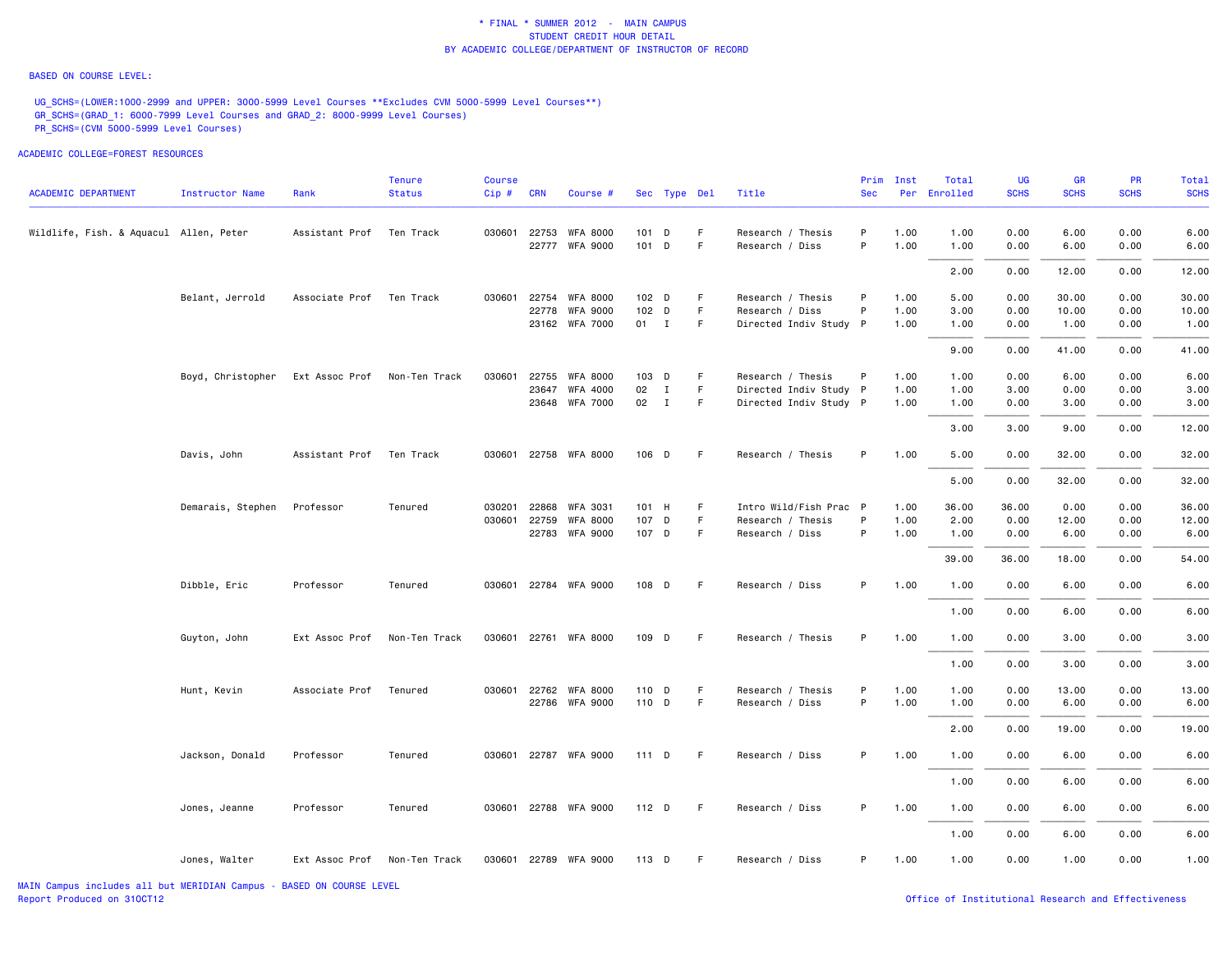### BASED ON COURSE LEVEL:

UG\_SCHS=(LOWER:1000-2999 and UPPER: 3000-5999 Level Courses \*\*Excludes CVM 5000-5999 Level Courses\*\*) GR\_SCHS=(GRAD\_1: 6000-7999 Level Courses and GRAD\_2: 8000-9999 Level Courses) PR\_SCHS=(CVM 5000-5999 Level Courses)

| <b>ACADEMIC DEPARTMENT</b>                  | <b>Instructor Name</b>            | Rank                          | <b>Tenure</b><br><b>Status</b> | Course<br>$Cip$ # | <b>CRN</b> | Course #              |         | Sec Type Del |    | Title                  | <b>Sec</b>  | Prim Inst | Total<br>Per Enrolled | <b>UG</b><br><b>SCHS</b> | <b>GR</b><br><b>SCHS</b> | PR<br><b>SCHS</b> | Total<br><b>SCHS</b> |
|---------------------------------------------|-----------------------------------|-------------------------------|--------------------------------|-------------------|------------|-----------------------|---------|--------------|----|------------------------|-------------|-----------|-----------------------|--------------------------|--------------------------|-------------------|----------------------|
|                                             |                                   |                               |                                |                   |            |                       |         |              |    |                        |             |           |                       |                          |                          |                   |                      |
|                                             |                                   |                               |                                |                   |            |                       |         |              |    |                        |             |           | 1.00                  | 0.00                     | 1.00                     | 0.00              | 1.00                 |
| Wildlife, Fish. & Aquacul Kaminski, Richard |                                   | Professor                     | Tenured                        | 030601 22766      |            | <b>WFA 8000</b>       | 114 D   |              | F  | Research / Thesis      | P           | 1.00      | 1.00                  | 0.00                     | 6.00                     | 0.00              | 6.00                 |
|                                             |                                   |                               |                                |                   |            | 22790 WFA 9000        | 114 D   |              | F  | Research / Diss        | P           | 1.00      | 2.00                  | 0.00                     | 12.00                    | 0.00              | 12.00                |
|                                             |                                   |                               |                                |                   |            |                       |         |              |    |                        |             |           | 3.00                  | 0.00                     | 18.00                    | 0.00              | 18.00                |
|                                             | Kroger, Robert                    | Assistant Prof                | Ten Track                      |                   |            | 030601 22767 WFA 8000 | 115 D   |              | F  | Research / Thesis      | P           | 1.00      | 4.00                  | 0.00                     | 19.00                    | 0.00              | 19.00                |
|                                             |                                   |                               |                                |                   |            |                       |         |              |    |                        |             |           | 4.00                  | 0.00                     | 19.00                    | 0.00              | 19.00                |
|                                             | Leopold, Bruce                    | Professor                     | Tenured                        | 030201            | 21208      | <b>WFA 3000</b>       | 101 E   |              | F. | Internship             | $\mathbb S$ | 0.30      | 0.60                  | 1.80                     | 0.00                     | 0.00              | 1.80                 |
|                                             |                                   |                               |                                |                   |            | 030601 22792 WFA 9000 | 116 D   |              | F  | Research / Diss        | P           | 1.00      | 1.00                  | 0.00                     | 6.00                     | 0.00              | 6.00                 |
|                                             |                                   |                               |                                |                   |            |                       |         |              |    |                        |             |           | 1.60                  | 1.80                     | 6.00                     | 0.00              | 7.80                 |
|                                             | Martin, James                     | Assistant Prof                | Ten Track                      |                   |            | 030601 22793 WFA 9000 | 117 D   |              | F  | Research / Diss        | P           | 1.00      | 3.00                  | 0.00                     | 18.00                    | 0.00              | 18.00                |
|                                             |                                   |                               |                                |                   |            |                       |         |              |    |                        |             |           | 3.00                  | 0.00                     | 18.00                    | 0.00              | 18.00                |
|                                             | Miranda, Leandro                  | Non-Employee                  | Non-Faculty                    |                   |            | 030601 22770 WFA 8000 | 118 D   |              | F. | Research / Thesis      | P           | 1.00      | 5.00                  | 0.00                     | 20.00                    | 0.00              | 20.00                |
|                                             |                                   |                               |                                |                   |            |                       |         |              |    |                        |             |           | 5.00                  | 0.00                     | 20.00                    | 0.00              | 20.00                |
|                                             | Neal, Jason                       | Ext Assoc Prof                | Non-Ten Track                  | 030601            | 22771      | <b>WFA 8000</b>       | 119 D   |              | F. | Research / Thesis      | P           | 1.00      | 2.00                  | 0.00                     | 12.00                    | 0.00              | 12.00                |
|                                             |                                   |                               |                                |                   |            | 22795 WFA 9000        | 119 D   |              | F  | Research / Diss        | P           | 1.00      | 1.00                  | 0.00                     | 6.00                     | 0.00              | 6.00                 |
|                                             |                                   |                               |                                |                   |            |                       |         |              |    |                        |             |           | 3.00                  | 0.00                     | 18.00                    | 0.00              | 18.00                |
|                                             | Riffell, Samuel                   | Associate Prof                | Tenured                        | 030201            | 21208      | <b>WFA 3000</b>       | 101 E   |              | F. | Internship             | P           | 0.70      | 1.40                  | 4.20                     | 0.00                     | 0.00              | 4.20                 |
|                                             |                                   |                               |                                |                   |            | 030601 22772 WFA 8000 | 120 D   |              | F  | Research / Thesis      | P           | 1.00      | 1.00                  | 0.00                     | 6.00                     | 0.00              | 6.00                 |
|                                             |                                   |                               |                                |                   |            | 22796 WFA 9000        | 120 D   |              | F. | Research / Diss        | P           | 1.00      | 2.00                  | 0.00                     | 12.00                    | 0.00              | 12.00                |
|                                             |                                   |                               |                                |                   | 23630      | WFA 4000              | 01 I    |              | F  | Directed Indiv Study P |             | 1.00      | 1.00                  | 5.00                     | 0.00                     | 0.00              | 5.00                 |
|                                             |                                   |                               |                                |                   | 23631      | WFA 4000              | 51      | $\mathbf I$  | F  | Directed Indiv Study P |             | 1.00      | 1.00                  | 3.00                     | 0.00                     | 0.00              | 3.00                 |
|                                             |                                   |                               |                                |                   |            | 23808 WFA 4000        | 52      | $\mathbf{I}$ | F  | Directed Indiv Study P |             | 1.00      | 1.00                  | 2.00                     | 0.00                     | 0.00              | 2.00                 |
|                                             |                                   |                               |                                |                   |            |                       |         |              |    |                        |             |           | 7.40                  | 14.20                    | 18.00                    | 0.00              | 32.20                |
|                                             | Schramm, Harold                   | Non-Employee                  | Non-Faculty                    | 030601 22773      |            | <b>WFA 8000</b>       | 121     | D            | F. | Research / Thesis      | P           | 1.00      | 3.00                  | 0.00                     | 18.00                    | 0.00              | 18.00                |
|                                             |                                   |                               |                                |                   |            | 22797 WFA 9000        | $121$ D |              | F  | Research / Diss        | P           | 1.00      | 1.00                  | 0.00                     | 6.00                     | 0.00              | 6.00                 |
|                                             |                                   |                               |                                |                   |            |                       |         |              |    |                        |             |           | 4.00                  | 0.00                     | 24.00                    | 0.00              | 24.00                |
|                                             | Strickland, Bronso Ext Assoc Prof |                               | Non-Ten Track                  |                   |            | 030601 22774 WFA 8000 | 122 D   |              | F  | Research / Thesis      | P           | 1.00      | 1.00                  | 0.00                     | 1.00                     | 0.00              | 1.00                 |
|                                             |                                   |                               |                                |                   |            |                       |         |              |    |                        |             |           | 1.00                  | 0.00                     | 1.00                     | 0.00              | 1.00                 |
|                                             | Tegt, Jessica                     | Ext Assist Prof Non-Ten Track |                                |                   |            | 030601 23684 WFA 7000 | $101$ I |              | F. | Directed Indiv Study P |             | 1.00      | 1.00                  | 0.00                     | 3.00                     | 0.00              | 3.00                 |
|                                             |                                   |                               |                                |                   |            |                       |         |              |    |                        |             |           |                       |                          |                          |                   |                      |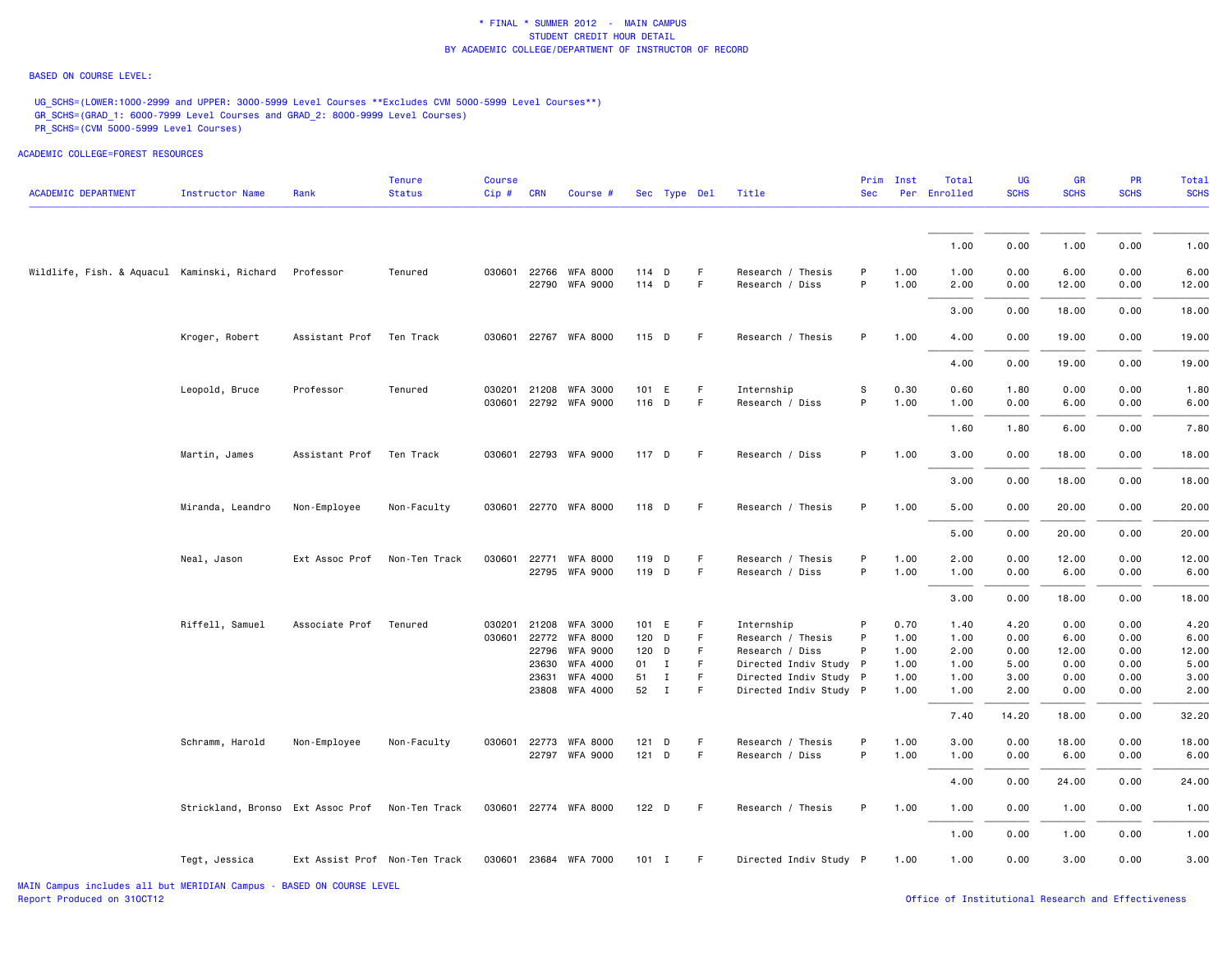## BASED ON COURSE LEVEL:

UG\_SCHS=(LOWER:1000-2999 and UPPER: 3000-5999 Level Courses \*\*Excludes CVM 5000-5999 Level Courses\*\*) GR\_SCHS=(GRAD\_1: 6000-7999 Level Courses and GRAD\_2: 8000-9999 Level Courses) PR\_SCHS=(CVM 5000-5999 Level Courses)

| <b>ACADEMIC DEPARTMENT</b>                                | Instructor Name | Rank           | Tenure<br><b>Status</b> | Course<br>Cip# | <b>CRN</b> | Course #              |       | Sec Type Del | Title             | Sec | Prim Inst<br>Per | Total<br>Enrolled | <b>UG</b><br><b>SCHS</b> | <b>GR</b><br><b>SCHS</b> | <b>PR</b><br><b>SCHS</b> | Total<br><b>SCHS</b>    |
|-----------------------------------------------------------|-----------------|----------------|-------------------------|----------------|------------|-----------------------|-------|--------------|-------------------|-----|------------------|-------------------|--------------------------|--------------------------|--------------------------|-------------------------|
|                                                           |                 |                |                         |                |            |                       |       |              |                   |     |                  |                   |                          |                          |                          |                         |
|                                                           |                 |                |                         |                |            |                       |       |              |                   |     |                  | 1.00              | 0.00                     | 3.00                     | 0.00                     | 3.00                    |
| Wildlife, Fish. & Aquacul Vilella, Francisco Non-Employee |                 |                | Non-Faculty             | 030601         | 22775      | WFA 8000              | 123 D |              | Research / Thesis | P   | 1.00             | 1.00              | 0.00                     | 6.00                     | 0.00                     | 6.00                    |
|                                                           |                 |                |                         |                |            | 22799 WFA 9000        | 123 D | -F.          | Research / Diss   | P.  | 1.00             | 3.00              | 0.00                     | 18.00                    | 0.00                     | 18.00                   |
|                                                           |                 |                |                         |                |            |                       |       |              |                   |     |                  | 4.00              | 0.00                     | 24.00                    | 0.00                     | 24.00                   |
|                                                           | Wang, Guiming   | Associate Prof | Ten Track               |                |            | 030601 22776 WFA 8000 | 124 D | - F          | Research / Thesis | P   | 1.00             | 1.00              | 0.00                     | 13.00                    | 0.00                     | 13.00                   |
|                                                           |                 |                |                         |                |            |                       |       |              |                   |     |                  | 1.00              | 0.00                     | 13.00                    | 0.00                     | 13.00                   |
|                                                           |                 |                |                         |                |            |                       |       |              |                   |     |                  | ========          |                          | $=$ = = = = = = =        | ========                 | $=$ = = = = = = = = $=$ |
|                                                           |                 |                |                         |                |            |                       |       |              |                   |     |                  | 103,00            | 55.00                    | 335.00                   | 0.00                     | 390.00                  |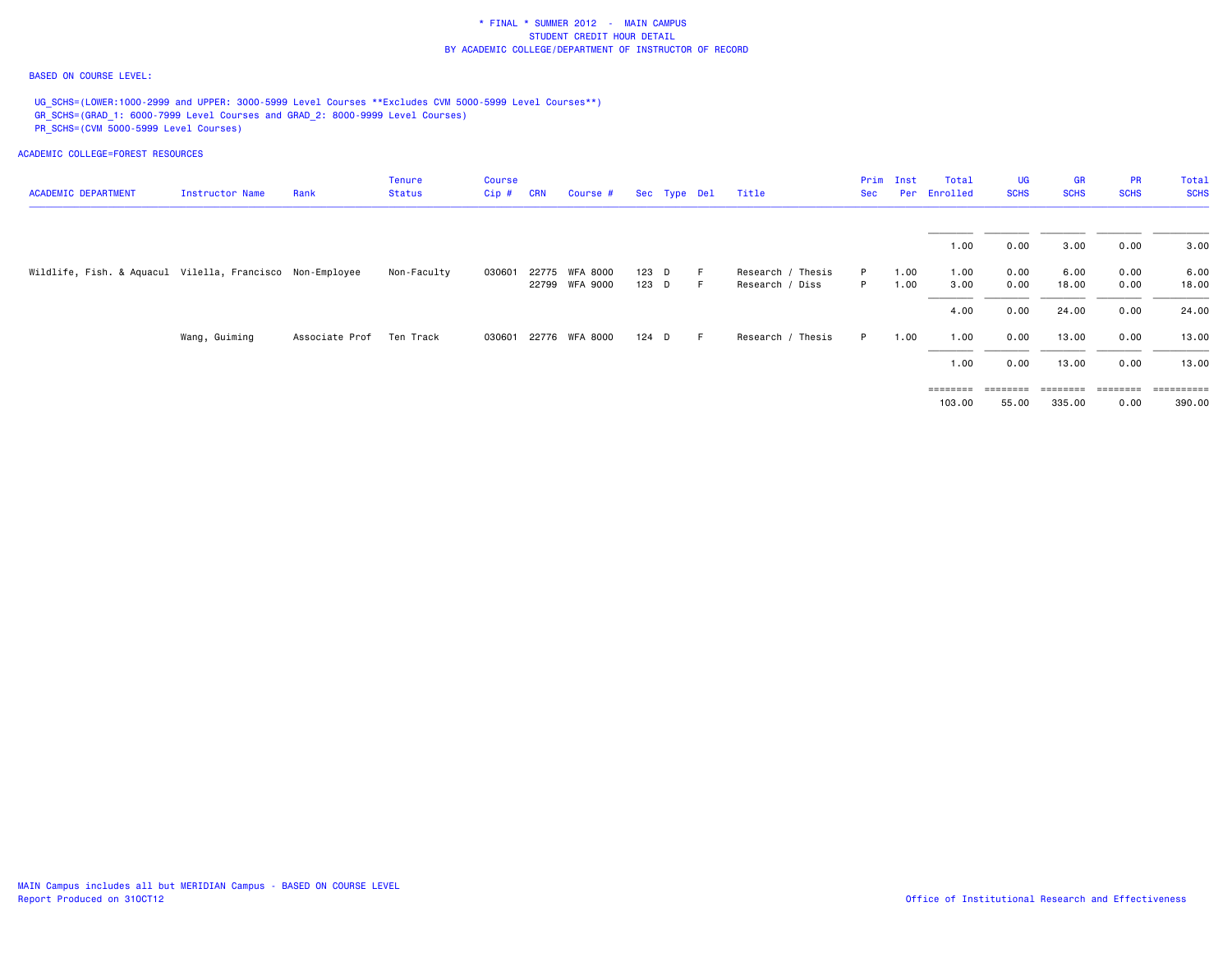## BASED ON COURSE LEVEL:

UG\_SCHS=(LOWER:1000-2999 and UPPER: 3000-5999 Level Courses \*\*Excludes CVM 5000-5999 Level Courses\*\*) GR\_SCHS=(GRAD\_1: 6000-7999 Level Courses and GRAD\_2: 8000-9999 Level Courses) PR\_SCHS=(CVM 5000-5999 Level Courses)

| <b>ACADEMIC DEPARTMENT</b> | Instructor Name                | Rank | Tenure<br>Status | Course<br>$Cip \# \quad CRN$ | Course #                                |                      | Sec Type Del | Title                                           | Sec | Prim Inst    | Total<br>Per Enrolled | UG<br><b>SCHS</b> | GR<br><b>SCHS</b> | <b>PR</b><br><b>SCHS</b> | Total<br><b>SCHS</b> |
|----------------------------|--------------------------------|------|------------------|------------------------------|-----------------------------------------|----------------------|--------------|-------------------------------------------------|-----|--------------|-----------------------|-------------------|-------------------|--------------------------|----------------------|
| Veterinary Medical Tech    | Willeford, Bridget Non-Faculty |      | Non-Faculty      |                              | 510808 22143 CVM 3051<br>22144 CVM 3061 | 51 C<br>$51 \quad L$ | -F.<br>F.    | Lab Anim Health Mgt P<br>Lab Anim Tech Skills P |     | 0.50<br>0.50 | 11.50<br>11.50        | 11.50<br>11.50    | 0.00<br>0.00      | 0.00<br>0.00             | 11.50<br>11.50       |
|                            |                                |      |                  |                              |                                         |                      |              |                                                 |     |              | 23,00                 | 23,00             | 0.00              | 0.00                     | 23.00                |
|                            |                                |      |                  |                              |                                         |                      |              |                                                 |     |              | ========              | ========          | ========          | ========                 |                      |
|                            |                                |      |                  |                              |                                         |                      |              |                                                 |     |              | 23.00                 | 23.00             | 0.00              | 0.00                     | 23.00                |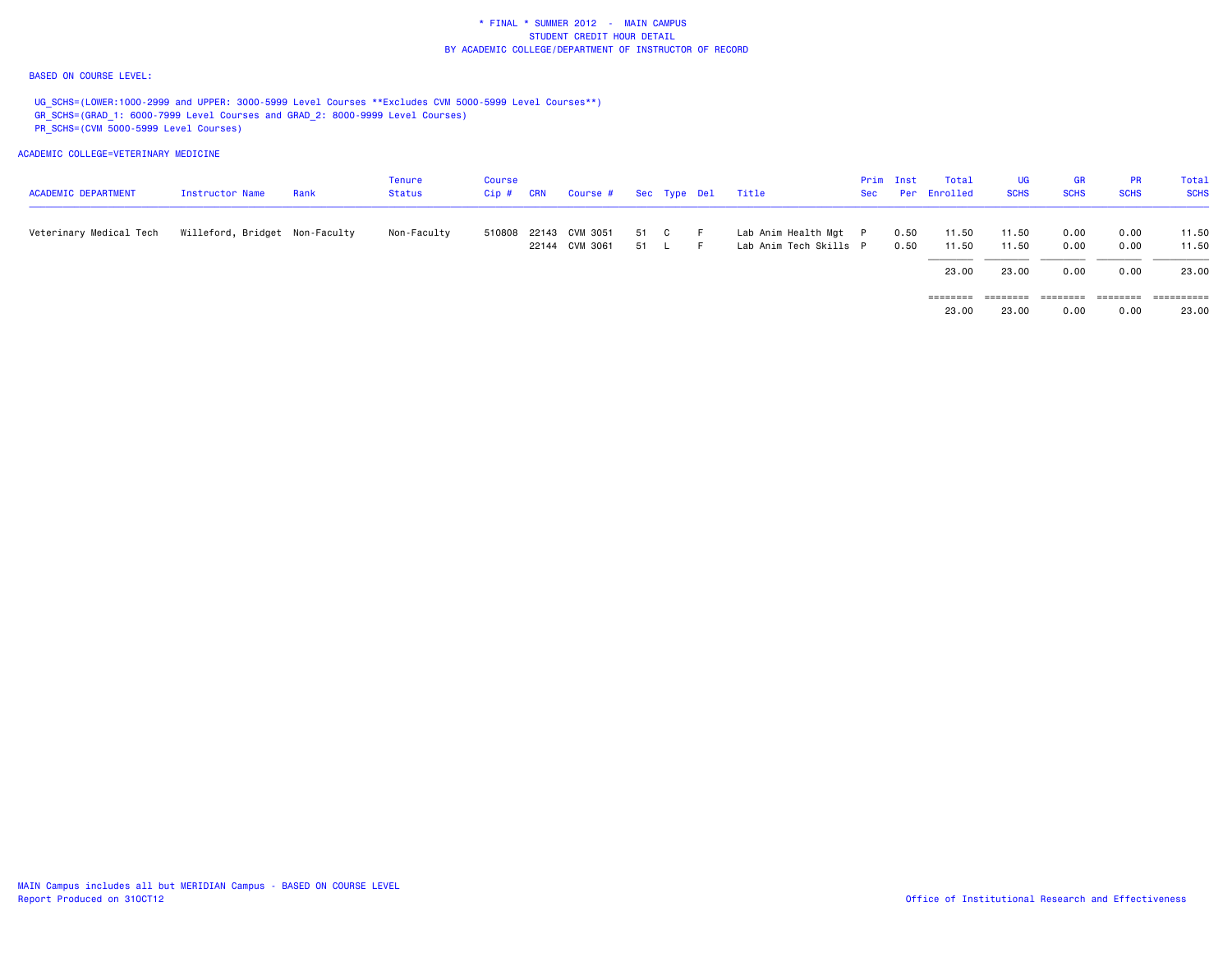### BASED ON COURSE LEVEL:

UG\_SCHS=(LOWER:1000-2999 and UPPER: 3000-5999 Level Courses \*\*Excludes CVM 5000-5999 Level Courses\*\*) GR\_SCHS=(GRAD\_1: 6000-7999 Level Courses and GRAD\_2: 8000-9999 Level Courses) PR\_SCHS=(CVM 5000-5999 Level Courses)

| <b>ACADEMIC DEPARTMENT</b> | <b>Instructor Name</b>                           | Rank                          | <b>Tenure</b><br><b>Status</b> | <b>Course</b><br>Cip # CRN |              | Course #                                 |                | Sec Type Del |                  | Title                                       | <b>Sec</b> | Prim Inst    | Total<br>Per Enrolled | <b>UG</b><br><b>SCHS</b> | <b>GR</b><br><b>SCHS</b> | PR<br><b>SCHS</b> | Total<br><b>SCHS</b> |
|----------------------------|--------------------------------------------------|-------------------------------|--------------------------------|----------------------------|--------------|------------------------------------------|----------------|--------------|------------------|---------------------------------------------|------------|--------------|-----------------------|--------------------------|--------------------------|-------------------|----------------------|
| Veterinary Medicine        | Archer, Todd                                     | Assistant Prof                | Ten Track                      |                            |              | 512501 23136 CVM 9000                    | 104 D          |              | F.               | Research / Diss                             | P          | 1.00         | 1.00                  | 0.00                     | 6.00                     | 0.00              | 6.00                 |
|                            |                                                  |                               |                                |                            |              |                                          |                |              |                  |                                             |            |              | 1.00                  | 0.00                     | 6.00                     | 0.00              | 6.00                 |
|                            | Bailey, R. Hart                                  | Professor                     | Tenured                        |                            |              | 512501 23220 CVM 9000                    | 111D           |              | -F               | Research / Diss                             | P          | 1.00         | 2.00                  | 0.00                     | 19.00                    | 0.00              | 19.00                |
|                            |                                                  |                               |                                |                            |              |                                          |                |              |                  |                                             |            |              | 2.00                  | 0.00                     | 19.00                    | 0.00              | 19.00                |
|                            | Brashier, Michael Associate Prof                 |                               | Tenured                        |                            | 512401 20329 | CVM 5266<br>20346 CVM 5560               | 101 C<br>104 E |              | F.<br>F.         | Equine Med & Surg<br>Adv Clin Rot 1         | P<br>P     | 1.00<br>1.00 | 21.00<br>4.00         | 0.00<br>0.00             | 0.00<br>0.00             | 126.00<br>8.00    | 126.00<br>8.00       |
|                            |                                                  |                               |                                |                            |              |                                          |                |              |                  |                                             |            |              | 25.00                 | 0.00                     | 0.00                     | 134.00            | 134.00               |
|                            | Brinkman, Erin                                   | Clinical Assist Non-Ten Track |                                |                            | 512401 20325 | CVM 5224                                 | 101 E          |              | -F.              | Radiology                                   | P          | 1.00         | 20.00                 | 0.00                     | 0.00                     | 80.00             | 80.00                |
|                            |                                                  |                               |                                |                            | 20334        | CVM 5420<br>512501 23221 CVM 8000        | 101 E<br>104 D |              | F.<br>F.         | Adv Rot in Radiology P<br>Research / Thesis | P          | 1.00<br>1.00 | 2.00<br>1.00          | 0.00<br>0.00             | 0.00<br>6.00             | 4.00<br>0.00      | 4.00<br>6.00         |
|                            |                                                  |                               |                                |                            |              |                                          |                |              |                  |                                             |            |              | 23.00                 | 0.00                     | 6.00                     | 84.00             | 90.00                |
|                            |                                                  |                               |                                |                            |              |                                          |                |              |                  |                                             |            |              |                       |                          |                          |                   |                      |
|                            | Bulla, Camillo                                   | Assistant Prof                | Ten Track                      | 512401                     | 23323        | <b>CVM 8990</b><br>512501 23141 CVM 9000 | 102 C<br>107 D |              | F<br>$\mathsf F$ | Special Topic In CVM P<br>Research / Diss   | P          | 1.00<br>1.00 | 3.00<br>1.00          | 0.00<br>0.00             | 3.00<br>5.00             | 0.00<br>0.00      | 3.00<br>5.00         |
|                            |                                                  |                               |                                |                            |              |                                          |                |              |                  |                                             |            |              | 4.00                  | 0.00                     | 8.00                     | 0.00              | 8.00                 |
|                            | Burt, Gary                                       | Clinical Assist Non-Ten Track |                                |                            |              | 512401 20327 CVM 5246                    | 101 E          |              | F                | Community Veterinary P                      |            | 0.50         | 11.00                 | 0.00                     | 0.00                     | 66.00             | 66.00                |
|                            |                                                  |                               |                                |                            |              |                                          |                |              |                  |                                             |            |              | 11.00                 | 0.00                     | 0.00                     | 66.00             | 66.00                |
|                            | Bushby, Philip                                   | Professor                     | Tenured                        | 512401                     | 20356        | CVM 5640                                 | 101 H          |              | F.               | Shelter Medicine                            | P          | 1.00         | 8.00                  | 0.00                     | 0.00                     | 16.00             | 16.00                |
|                            |                                                  |                               |                                |                            | 23515        | <b>CVM 5000</b>                          | 108 I          |              | F.               | Directed Indiv Study P                      |            | 1.00         | 1.00                  | 0.00                     | 0.00                     | 2.00              | 2.00                 |
|                            |                                                  |                               |                                |                            |              | 23606 CVM 5000                           | 110 I          |              | F.               | Directed Indiv Study P                      |            | 1.00         | 1.00                  | 0.00                     | 0.00                     | 2.00              | 2.00                 |
|                            |                                                  |                               |                                |                            |              |                                          |                |              |                  |                                             |            |              | 10.00                 | 0.00                     | 0.00                     | 20.00             | 20.00                |
|                            | Chambers, Janice                                 | Professor                     | Tenured                        |                            |              | 512501 23349 CVM 9000                    | 113 D          |              | -F               | Research / Diss                             | P          | 1.00         | 2.00                  | 0.00                     | 11.00                    | 0.00              | 11.00                |
|                            |                                                  |                               |                                |                            |              |                                          |                |              |                  |                                             |            |              | 2.00                  | 0.00                     | 11.00                    | 0.00              | 11.00                |
|                            | Christiansen, Davi Clinical Assist Non-Ten Track |                               |                                | 512401                     | 20355        | CVM 5580                                 | 105 E          |              | F.               | Adv Clin Rot 3                              | P          | 1.00         | 1.00                  | 0.00                     | 0.00                     | 2.00              | 2.00                 |
|                            |                                                  |                               |                                |                            |              | 512501 23312 CVM 5282                    | 101 E          |              | F.               | Lg Animal/Ambulatory P                      |            | 1.00         | 23.00                 | 0.00                     | 0.00                     | 46.00             | 46.00                |
|                            |                                                  |                               |                                |                            |              |                                          |                |              |                  |                                             |            |              | 24.00                 | 0.00                     | 0.00                     | 48.00             | 48.00                |
|                            | Claude, Andrew                                   | Assistant Prof Ten Track      |                                |                            | 512401 20326 | CVM 5234                                 | 101 E          |              | F.               | Anesthesiolgy                               | P          | 1.00         | 19.00                 | 0.00                     | 0.00                     | 76.00             | 76.00                |
|                            |                                                  |                               |                                |                            | 20335        | CVM 5430                                 | 101 E          |              | F.               | Adv Rot in Anesth                           | P          | 1.00         | 2.00                  | 0.00                     | 0.00                     | 4.00              | 4.00                 |
|                            |                                                  |                               |                                |                            |              | 512501 23583 CVM 8000                    | 110 D          |              | F.               | Research / Thesis                           | P          | 1.00         | 1.00                  | 0.00                     | 2.00                     | 0.00              | 2.00                 |
|                            |                                                  |                               |                                |                            |              |                                          |                |              |                  |                                             |            |              | 22.00                 | 0.00                     | 2.00                     | 80.00             | 82.00                |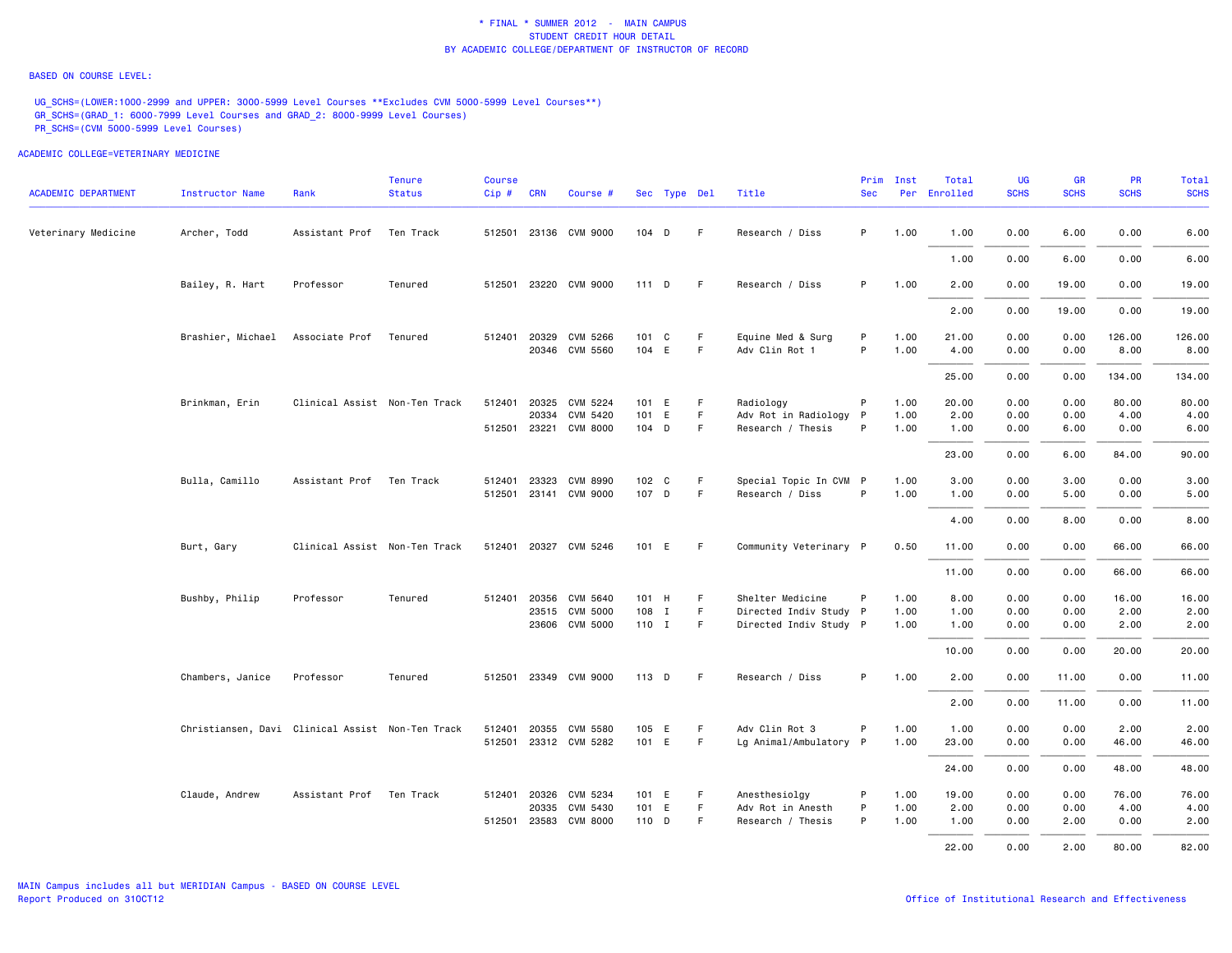### BASED ON COURSE LEVEL:

UG\_SCHS=(LOWER:1000-2999 and UPPER: 3000-5999 Level Courses \*\*Excludes CVM 5000-5999 Level Courses\*\*) GR\_SCHS=(GRAD\_1: 6000-7999 Level Courses and GRAD\_2: 8000-9999 Level Courses) PR\_SCHS=(CVM 5000-5999 Level Courses)

| <b>ACADEMIC DEPARTMENT</b> | Instructor Name                  | Rank                          | <b>Tenure</b><br><b>Status</b> | <b>Course</b><br>Cip # CRN |       | Course #                   |                | Sec Type Del |                  | Title                                    | Prim<br><b>Sec</b> | Inst         | Total<br>Per Enrolled | <b>UG</b><br><b>SCHS</b> | <b>GR</b><br><b>SCHS</b> | <b>PR</b><br><b>SCHS</b> | Total<br><b>SCHS</b> |
|----------------------------|----------------------------------|-------------------------------|--------------------------------|----------------------------|-------|----------------------------|----------------|--------------|------------------|------------------------------------------|--------------------|--------------|-----------------------|--------------------------|--------------------------|--------------------------|----------------------|
| Veterinary Medicine        | Eells, Jeffrey                   | Associate Prof                | Tenured                        |                            |       | 512501 23242 CVM 9000      | 112 D          |              | F.               | Research / Diss                          | P                  | 1.00         | 2.00                  | 0.00                     | 12.00                    | 0.00                     | 12.00                |
|                            |                                  |                               |                                |                            |       |                            |                |              |                  |                                          |                    |              | 2.00                  | 0.00                     | 12.00                    | 0.00                     | 12.00                |
|                            | Epperson, William                | Professor                     | Tenured                        |                            |       | 512401 23418 CVM 8990      | 103 C          |              | -F               | Special Topic In CVM P                   |                    | 1.00         | 1.00                  | 0.00                     | 7.00                     | 0.00                     | 7.00                 |
|                            |                                  |                               |                                |                            |       |                            |                |              |                  |                                          |                    |              | 1.00                  | 0.00                     | 7.00                     | 0.00                     | 7.00                 |
|                            | Fleming, Sherrill Associate Prof |                               | Tenured                        | 512401 20330               |       | CVM 5276<br>20349 CVM 5570 | 101 C<br>103 E |              | F<br>$\mathsf F$ | Food Animal Practice P<br>Adv Clin Rot 2 | P                  | 0.50<br>1.00 | 10.50<br>1.00         | 0.00<br>0.00             | 0.00<br>0.00             | 63.00<br>4.00            | 63.00<br>4.00        |
|                            |                                  |                               |                                |                            |       |                            |                |              |                  |                                          |                    |              | 11.50                 | 0.00                     | 0.00                     | 67.00                    | 67.00                |
|                            | Gardner, Allison                 | Clinical Instru Non-Ten Track |                                | 510808 22140               |       | CVM 3222                   | 01             | C            | F.               | Sur Skls & Nurs. VT P                    |                    | 0.75         | 17.25                 | 34.50                    | 0.00                     | 0.00                     | 34.50                |
|                            |                                  |                               |                                |                            | 22141 | CVM 3221                   | 01             | L            | F                | Sur Nrs/Anes Mgt Lab P                   |                    | 1.00         | 23.00                 | 23.00                    | 0.00                     | 0.00                     | 23.00                |
|                            |                                  |                               |                                |                            |       | 22143 CVM 3051             | 51             | C            | F                | Lab Anim Health Mgt S                    |                    | 0.50         | 11.50                 | 11.50                    | 0.00                     | 0.00                     | 11.50                |
|                            |                                  |                               |                                |                            | 22144 | CVM 3061                   | 51             | L            | F                | Lab Anim Tech Skills S                   |                    | 0.50         | 11.50                 | 11.50                    | 0.00                     | 0.00                     | 11.50                |
|                            |                                  |                               |                                |                            |       | 22154 CVM 3212             | 001 C          |              | F                | Anesthesiology: Vet T S                  |                    | 0.50         | 11.50                 | 23.00                    | 0.00                     | 0.00                     | 23.00                |
|                            |                                  |                               |                                |                            |       |                            |                |              |                  |                                          |                    |              | 74.75                 | 103.50                   | 0.00                     | 0.00                     | 103.50               |
|                            | Grace, Sharon                    | Clinical Prof                 | Non-Ten Track                  |                            |       | 510808 22142 CVM 4102      | 51             | C            | F.               | Prof Develop for Vet P                   |                    | 1.00         | 23.00                 | 46.00                    | 0.00                     | 0.00                     | 46.00                |
|                            |                                  |                               |                                |                            |       | 512401 23341 CVM 5000      | 107 I          |              | F.               | Directed Indiv Study P                   |                    | 1.00         | 1.00                  | 0.00                     | 0.00                     | 3.00                     | 3.00                 |
|                            |                                  |                               |                                |                            |       |                            |                |              |                  |                                          |                    |              | 24.00                 | 46.00                    | 0.00                     | 3.00                     | 49.00                |
|                            | Hanson, Larry                    | Professor                     | Tenured                        |                            |       | 512501 23479 CVM 9000      | 115 D          |              | -F               | Research / Diss                          | P                  | 1.00         | 2.00                  | 0.00                     | 12.00                    | 0.00                     | 12.00                |
|                            |                                  |                               |                                |                            |       |                            |                |              |                  |                                          |                    |              | 2.00                  | 0.00                     | 12.00                    | 0.00                     | 12.00                |
|                            | Hopper, Richard                  | Professor                     | Tenured                        | 512401                     | 20375 | CVM 8812                   | 101 B          |              | F                | Equine Repro Ultraso P                   |                    | 1.00         | 1.00                  | 0.00                     | 2.00                     | 0.00                     | 2.00                 |
|                            |                                  |                               |                                | 512501                     | 23751 | <b>CVM 7000</b>            | 51             | $\mathbf I$  | F                | Directed Indiv Study P                   |                    | 1.00         | 1.00                  | 0.00                     | 4.00                     | 0.00                     | 4.00                 |
|                            |                                  |                               |                                |                            |       | 23763 CVM 9000             | 52             | D            | F                | Research / Diss                          | P                  | 1.00         | 1.00                  | 0.00                     | 6.00                     | 0.00                     | 6.00                 |
|                            |                                  |                               |                                |                            |       |                            |                |              |                  |                                          |                    |              | 3.00                  | 0.00                     | 12.00                    | 0.00                     | 12.00                |
|                            | Jack, Sherman                    | Professor                     | Tenured                        |                            |       | 512501 23584 CVM 9000      | 120 D          |              | -F               | Research / Diss                          | P                  | 1.00         | 1.00                  | 0.00                     | 3.00                     | 0.00                     | 3.00                 |
|                            |                                  |                               |                                |                            |       |                            |                |              |                  |                                          |                    |              | 1.00                  | 0.00                     | 3.00                     | 0.00                     | 3.00                 |
|                            | Johnson, Melanie                 | Clinical Assist Non-Ten Track |                                | 512401                     | 20324 | CVM 5214                   | 101 E          |              | F                | Lab Services                             | P                  | 1.00         | 21.00                 | 0.00                     | 0.00                     | 84.00                    | 84.00                |
|                            |                                  |                               |                                |                            |       | 20344 CVM 5560             | 102 E          |              | F                | Adv Clin Rot 1                           | P                  | 1.00         | 7.00                  | 0.00                     | 0.00                     | 14.00                    | 14.00                |
|                            |                                  |                               |                                |                            |       | 22733 CVM 5000             | $101$ I        |              | F                | Directed Indiv Study P                   |                    | 1.00         | 1.00                  | 0.00                     | 0.00                     | 2.00                     | 2.00                 |
|                            |                                  |                               |                                |                            | 22734 | <b>CVM 5000</b>            | $102$ I        |              | F.               | Directed Indiv Study P                   |                    | 1.00         | 1.00                  | 0.00                     | 0.00                     | 2.00                     | 2.00                 |
|                            |                                  |                               |                                |                            | 22749 | <b>CVM 5000</b>            | 103 I          |              | F.               | Directed Indiv Study P                   |                    | 1.00         | 1.00                  | 0.00                     | 0.00                     | 2.00                     | 2.00                 |
|                            |                                  |                               |                                |                            | 22751 | <b>CVM 5000</b>            | 104 I          |              | F                | Directed Indiv Study P                   |                    | 1.00         | 1.00                  | 0.00                     | 0.00                     | 2.00                     | 2.00                 |
|                            |                                  |                               |                                |                            | 22752 | <b>CVM 5000</b>            | 105 I          |              | F                | Directed Indiv Study P                   |                    | 1.00         | 1.00                  | 0.00                     | 0.00                     | 2.00                     | 2.00                 |
|                            |                                  |                               |                                |                            | 23201 | <b>CVM 5000</b>            | 106 I          |              | F                | Directed Indiv Study P                   |                    | 1.00         | 1.00                  | 0.00                     | 0.00                     | 2.00                     | 2.00                 |
|                            |                                  |                               |                                |                            |       | 512501 23326 CVM 7000      | $101$ I        |              | F                | Directed Indiv Study P                   |                    | 1.00         | 1.00                  | 0.00                     | 3.00                     | 0.00                     | 3.00                 |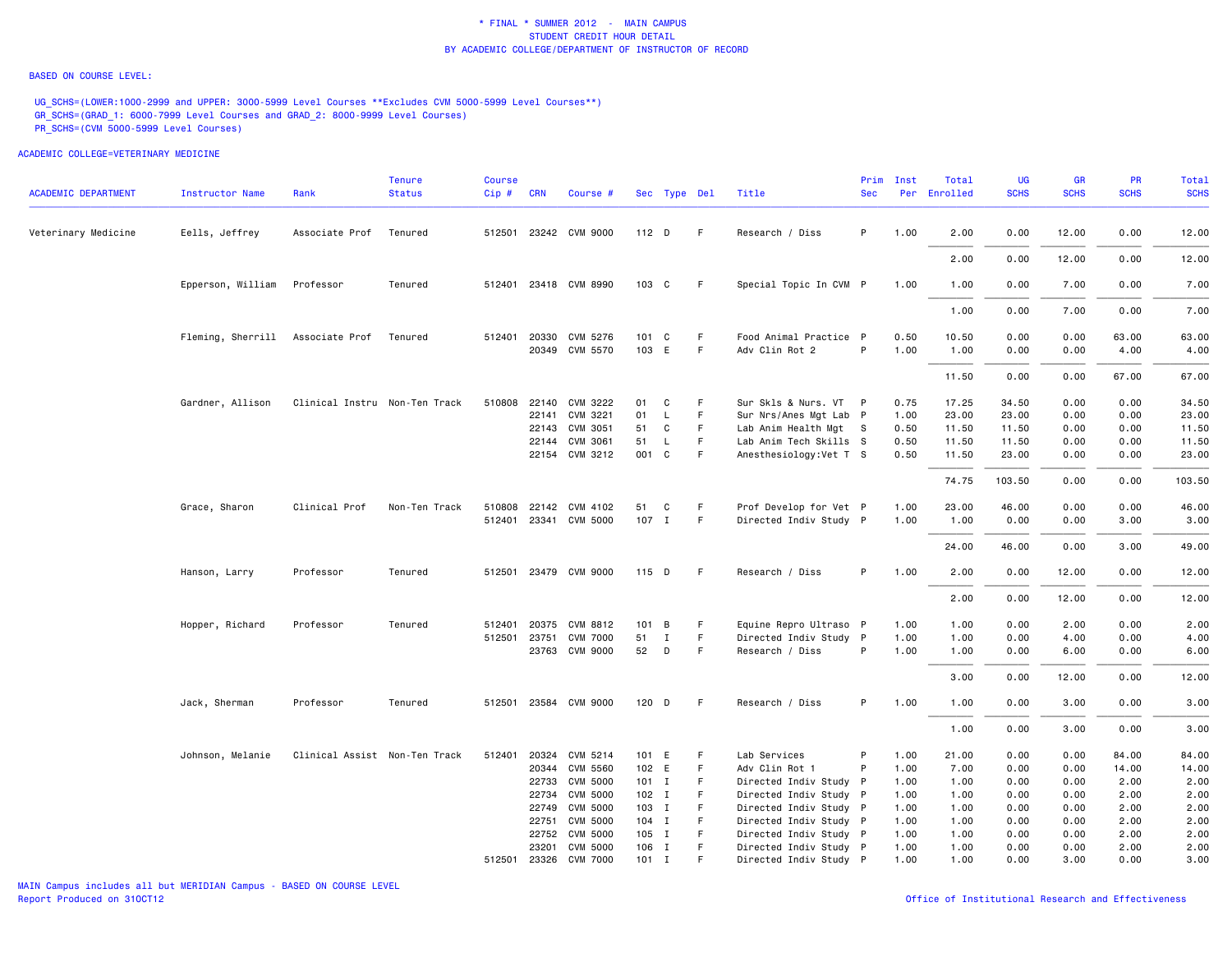## BASED ON COURSE LEVEL:

UG\_SCHS=(LOWER:1000-2999 and UPPER: 3000-5999 Level Courses \*\*Excludes CVM 5000-5999 Level Courses\*\*) GR\_SCHS=(GRAD\_1: 6000-7999 Level Courses and GRAD\_2: 8000-9999 Level Courses) PR\_SCHS=(CVM 5000-5999 Level Courses)

| <b>ACADEMIC DEPARTMENT</b> | Instructor Name  | Rank                          | <b>Tenure</b><br><b>Status</b> | <b>Course</b><br>Cip# | <b>CRN</b>   | Course #              |         | Sec Type Del |    | Title                  | <b>Sec</b> | Prim Inst | Total<br>Per Enrolled | UG<br><b>SCHS</b> | <b>GR</b><br><b>SCHS</b> | <b>PR</b><br><b>SCHS</b> | Total<br><b>SCHS</b> |
|----------------------------|------------------|-------------------------------|--------------------------------|-----------------------|--------------|-----------------------|---------|--------------|----|------------------------|------------|-----------|-----------------------|-------------------|--------------------------|--------------------------|----------------------|
|                            |                  |                               |                                |                       |              |                       |         |              |    |                        |            |           |                       |                   |                          |                          |                      |
|                            |                  |                               |                                |                       |              |                       |         |              |    |                        |            |           | 35.00                 | 0.00              | 3.00                     | 110.00                   | 113.00               |
| Veterinary Medicine        | Karsi, Attila    | Resrch Assoc Pr Non-Ten Track |                                |                       |              | 512501 23507 CVM 8000 | 108 D   |              | F. | Research / Thesis      | P          | 1.00      | 1.00                  | 0.00              | 6.00                     | 0.00                     | 6.00                 |
|                            |                  |                               |                                |                       |              |                       |         |              |    |                        |            |           | 1.00                  | 0.00              | 6.00                     | 0.00                     | 6.00                 |
|                            | Kern, Margaret   | Professor                     | Tenured                        |                       | 512401 20322 | CVM 5106              | 51      | C            | F  | First Year Vet. Medi P |            | 1.00      | 86.00                 | 0.00              | 0.00                     | 516.00                   | 516.00               |
|                            |                  |                               |                                |                       |              | 20323 CVM 5206        | 51      | C            | F  | Second Year Vet. Med P |            | 1.00      | 86.00                 | 0.00              | 0.00                     | 516.00                   | 516.00               |
|                            |                  |                               |                                |                       |              |                       |         |              |    |                        |            |           | 172.00                | 0.00              | 0.00                     | 1032.00                  | 1032.00              |
|                            | King, Elmer      | Clinical Assist Non-Ten Track |                                |                       |              | 512401 20359 CVM 5764 | 101 C   |              | F. | Adv Equine Repro       | P          | 1.00      | 10.00                 | 0.00              | 0.00                     | 40.00                    | 40.00                |
|                            |                  |                               |                                |                       |              |                       |         |              |    |                        |            |           | 10.00                 | 0.00              | 0.00                     | 40.00                    | 40.00                |
|                            | Langston, Vernon | Professor                     | Tenured                        |                       | 512401 20332 | CVM 5310              | 101 E   |              | F  | SM Critical Care Med P |            | 1.00      | 19.00                 | 0.00              | 0.00                     | 76.00                    | 76.00                |
|                            |                  |                               |                                |                       | 20354        | <b>CVM 5580</b>       | 104     | E            | F. | Adv Clin Rot 3         | P          | 1.00      | 4.00                  | 0.00              | 0.00                     | 8.00                     | 8.00                 |
|                            |                  |                               |                                |                       |              | 20361 CVM 5844        | 101 C   |              | F  | Clinical Pharm         | P          | 1.00      | 14.00                 | 0.00              | 0.00                     | 56.00                    | 56.00                |
|                            |                  |                               |                                |                       |              |                       |         |              |    |                        |            |           | 37.00                 | 0.00              | 0.00                     | 140.00                   | 140.00               |
|                            | Lawrence, Mark   | Professor                     | Tenured                        |                       |              | 512501 23114 CVM 9000 | 102 D   |              | F  | Research / Diss        | P          | 1.00      | 3.00                  | 0.00              | 13.00                    | 0.00                     | 13.00                |
|                            |                  |                               |                                |                       |              | 23420 CVM 7000        | 102 I   |              | F. | Directed Indiv Study P |            | 1.00      | 1.00                  | 0.00              | 3.00                     | 0.00                     | 3.00                 |
|                            |                  |                               |                                |                       |              |                       |         |              |    |                        |            |           | 4.00                  | 0.00              | 16.00                    | 0.00                     | 16.00                |
|                            | Linford, Robert  | Professor                     | Tenured                        |                       |              | 512501 23205 CVM 9000 | 110 D   |              | F. | Research / Diss        | P          | 1.00      | 1.00                  | 0.00              | 6.00                     | 0.00                     | 6.00                 |
|                            |                  |                               |                                |                       |              |                       |         |              |    |                        |            |           | 1.00                  | 0.00              | 6.00                     | 0.00                     | 6.00                 |
|                            | Lunsford, Kari   | Assistant Prof                | Ten Track                      |                       |              | 512501 23565 CVM 8000 | 109 D   |              | F. | Research / Thesis      | P          | 1.00      | 1.00                  | 0.00              | 6.00                     | 0.00                     | 6.00                 |
|                            |                  |                               |                                |                       |              |                       |         |              |    |                        |            |           | 1.00                  | 0.00              | 6.00                     | 0.00                     | 6.00                 |
|                            | Mackin, Andrew   | Professor                     | Tenured                        |                       | 512401 20333 | <b>CVM 5380</b>       | 101 E   |              | F  | Small Anim Int Med     | P          | 1.00      | 20.00                 | 0.00              | 0.00                     | 120.00                   | 120.00               |
|                            |                  |                               |                                |                       | 20353        | CVM 5580              | 103     | E            | F. | Adv Clin Rot 3         | P          | 1.00      | 4.00                  | 0.00              | 0.00                     | 8.00                     | 8.00                 |
|                            |                  |                               |                                |                       |              | 512501 23587 CVM 9000 | $121$ D |              | F. | Research / Diss        | P          | 1.00      | 1.00                  | 0.00              | 6.00                     | 0.00                     | 6.00                 |
|                            |                  |                               |                                |                       |              |                       |         |              |    |                        |            |           | 25.00                 | 0.00              | 6.00                     | 128.00                   | 134.00               |
|                            | Mauel, Michael   | Associate Prof                | Tenured                        |                       |              | 512501 23635 CVM 9000 | $122$ D |              | F  | Research / Diss        | P          | 1.00      | 1.00                  | 0.00              | 6.00                     | 0.00                     | 6.00                 |
|                            |                  |                               |                                |                       |              |                       |         |              |    |                        |            |           | 1.00                  | 0.00              | 6.00                     | 0.00                     | 6.00                 |
|                            | McCarthy, Fiona  | Assistant Prof                | Ten Track                      |                       |              | 512501 23143 CVM 9000 | 109 D   |              | F  | Research / Diss        | P          | 1.00      | 1.00                  | 0.00              | 6.00                     | 0.00                     | 6.00                 |
|                            |                  |                               |                                |                       |              |                       |         |              |    |                        |            |           | 1.00                  | 0.00              | 6.00                     | 0.00                     | 6.00                 |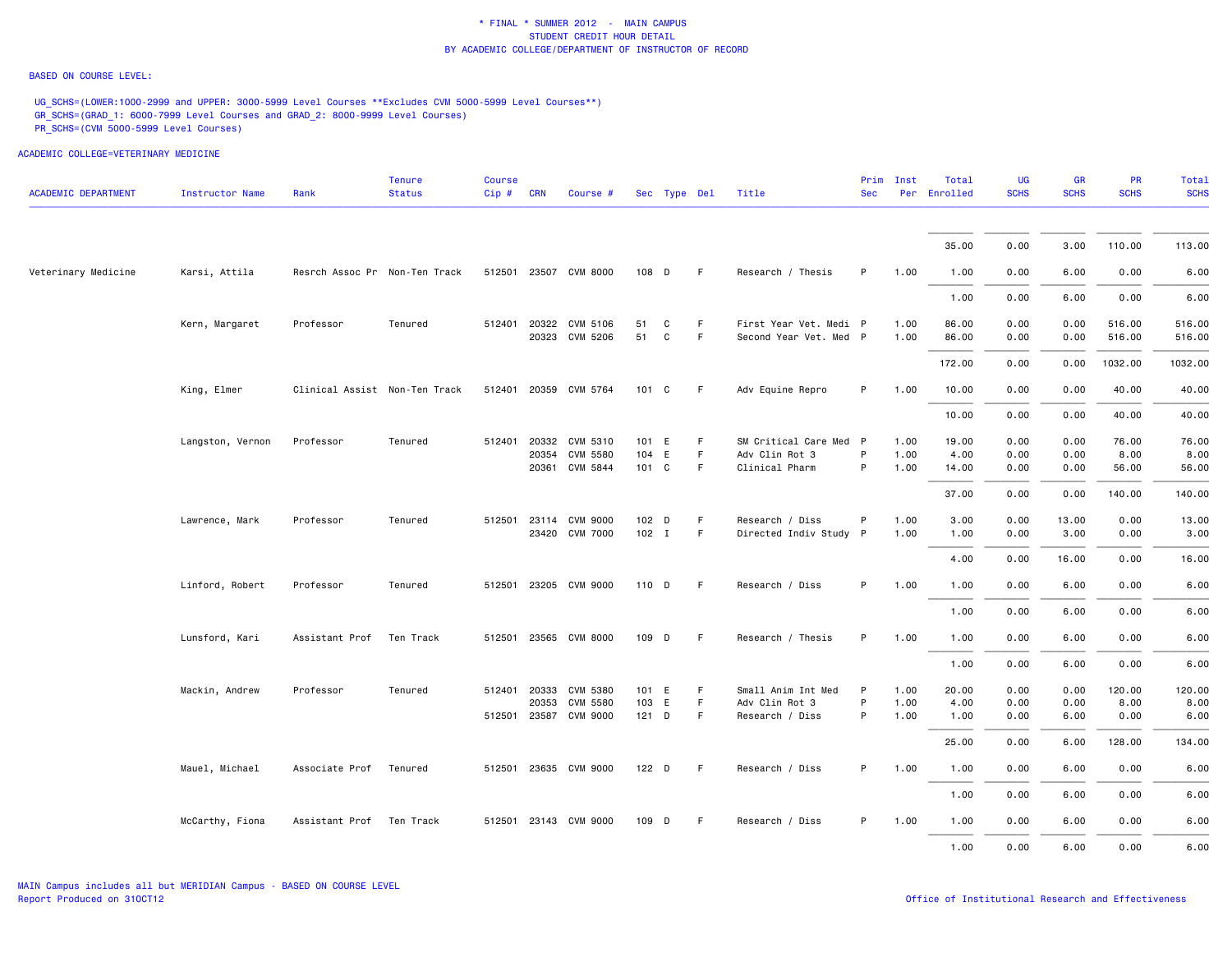### BASED ON COURSE LEVEL:

UG\_SCHS=(LOWER:1000-2999 and UPPER: 3000-5999 Level Courses \*\*Excludes CVM 5000-5999 Level Courses\*\*) GR\_SCHS=(GRAD\_1: 6000-7999 Level Courses and GRAD\_2: 8000-9999 Level Courses) PR\_SCHS=(CVM 5000-5999 Level Courses)

|                            |                                   |                               | <b>Tenure</b> | <b>Course</b> |              |                       |       |              |    |                         | Prim         | Inst | Total        | UG          | <b>GR</b>   | <b>PR</b>   | Total       |
|----------------------------|-----------------------------------|-------------------------------|---------------|---------------|--------------|-----------------------|-------|--------------|----|-------------------------|--------------|------|--------------|-------------|-------------|-------------|-------------|
| <b>ACADEMIC DEPARTMENT</b> | Instructor Name                   | Rank                          | <b>Status</b> | Cip#          | <b>CRN</b>   | Course #              |       | Sec Type Del |    | Title                   | <b>Sec</b>   |      | Per Enrolled | <b>SCHS</b> | <b>SCHS</b> | <b>SCHS</b> | <b>SCHS</b> |
| Veterinary Medicine        | McLaughlin, Ronald Professor      |                               | Tenured       |               | 512401 20350 | CVM 5570              | 104 E |              | F. | Adv Clin Rot 2          | P            | 1.00 | 1.00         | 0.00        | 0.00        | 2.00        | 2.00        |
|                            |                                   |                               |               |               | 20358        | CVM 5754              | 101   | B            | F  | Adv Sm Anim Surgery     | $\mathsf{P}$ | 1.00 | 18.00        | 0.00        | 0.00        | 72.00       | 72.00       |
|                            |                                   |                               |               |               |              | 512501 20328 CVM 5256 | 101 E |              | F. | Small Animal Surgery P  |              | 1.00 | 20.00        | 0.00        | 0.00        | 120.00      | 120.00      |
|                            |                                   |                               |               |               |              |                       |       |              |    |                         |              |      | 39.00        | 0.00        | 0.00        | 194.00      | 194.00      |
|                            | Meyer, Robert                     | Professor                     | Tenured       |               |              | 510808 22154 CVM 3212 | 001 C |              | F. | Anesthesiology: Vet T P |              | 0.50 | 11.50        | 23.00       | 0.00        | 0.00        | 23.00       |
|                            |                                   |                               |               |               |              |                       |       |              |    |                         |              |      | 11.50        | 23.00       | 0.00        | 0.00        | 23.00       |
|                            | Nanduri, Bindumadh Assistant Prof |                               | Ten Track     |               |              | 512501 23142 CVM 9000 | 108 D |              | F  | Research / Diss         | P            | 1.00 | 2.00         | 0.00        | 9.00        | 0.00        | 9.00        |
|                            |                                   |                               |               |               |              |                       |       |              |    |                         |              |      | 2.00         | 0.00        | 9.00        | 0.00        | 9.00        |
|                            | Petrie-Hanson, Lor Associate Prof |                               | Tenured       |               |              | 512501 23132 CVM 9000 | 103 D |              | F  | Research / Diss         | P            | 1.00 | 4.00         | 0.00        | 27.00       | 0.00        | 27.00       |
|                            |                                   |                               |               |               |              | 23632 CVM 7000        | 103 I |              | F  | Directed Indiv Study P  |              | 1.00 | 1.00         | 0.00        | 3.00        | 0.00        | 3.00        |
|                            |                                   |                               |               |               | 23681        | <b>CVM 7000</b>       | 02    | $\mathbf{I}$ | F. | Directed Indiv Study P  |              | 1.00 | 1.00         | 0.00        | 3.00        | 0.00        | 3.00        |
|                            |                                   |                               |               |               |              | 23685 CVM 8190        | 01    | E            | F. | Aquatic Diagn           | P            | 1.00 | 1.00         | 0.00        | 3.00        | 0.00        | 3.00        |
|                            |                                   |                               |               |               |              |                       |       |              |    |                         |              |      | 7.00         | 0.00        | 36.00       | 0.00        | 36.00       |
|                            | Pinchuk, Lesya                    | Associate Prof                | Tenured       |               |              | 512501 23138 CVM 9000 | 105 D |              | F  | Research / Diss         | P            | 1.00 | 1.00         | 0.00        | 6.00        | 0.00        | 6.00        |
|                            |                                   |                               |               |               |              |                       |       |              |    |                         |              |      | 1.00         | 0.00        | 6.00        | 0.00        | 6.00        |
|                            | Pote, Linda                       | Professor                     | Tenured       |               |              | 512501 23714 CVM 8000 | 112 D |              | F. | Research / Thesis       | P            | 1.00 | 1.00         | 0.00        | 6.00        | 0.00        | 6.00        |
|                            |                                   |                               |               |               |              |                       |       |              |    |                         |              |      | 1.00         | 0.00        | 6.00        | 0.00        | 6.00        |
|                            | Pruett, Stephen                   | Professor                     | Tenured       |               |              | 512501 23582 CVM 9000 | 119 D |              | F. | Research / Diss         | P            | 1.00 | 1.00         | 0.00        | 5.00        | 0.00        | 5.00        |
|                            |                                   |                               |               |               |              |                       |       |              |    |                         |              |      | 1.00         | 0.00        | 5.00        | 0.00        | 5.00        |
|                            | Ray, Joel                         | Clinical Assist Non-Ten Track |               |               |              | 512401 20327 CVM 5246 | 101 E |              | F  | Community Veterinary S  |              | 0.50 | 11.00        | 0.00        | 0.00        | 66.00       | 66.00       |
|                            |                                   |                               |               |               |              | 20348 CVM 5570        | 102 E |              | F. | Adv Clin Rot 2          | P            | 1.00 | 3.00         | 0.00        | 0.00        | 9.00        | 9.00        |
|                            |                                   |                               |               |               |              |                       |       |              |    |                         |              |      | 14.00        | 0.00        | 0.00        | 75.00       | 75.00       |
|                            | Smith, Jack                       | Associate Prof                | Tenured       | 512401        |              | 20338 CVM 5510        | 101 E |              | F  | Vm An Externship 1      | P            | 1.00 | 34.00        | 0.00        | 0.00        | 96.00       | 96.00       |
|                            |                                   |                               |               |               | 20339        | <b>CVM 5520</b>       | 101 E |              | F  | Vm An Externship 2      | P            | 1.00 | 10.00        | 0.00        | 0.00        | 30.00       | 30.00       |
|                            |                                   |                               |               |               | 20340        | CVM 5530              | 101 E |              | F. | Vm An Externship 3      | P            | 1.00 | 1.00         | 0.00        | 0.00        | 2.00        | 2.00        |
|                            |                                   |                               |               |               |              | 20343 CVM 5560        | 101 E |              | F  | Adv Clin Rot 1          | P            | 1.00 | 2.00         | 0.00        | 0.00        | 5.00        | 5.00        |
|                            |                                   |                               |               |               |              | 20357 CVM 5682        | 101 C |              | F  | Veterninary Opthalmo P  |              | 1.00 | 31.00        | 0.00        | 0.00        | 62.00       | 62.00       |
|                            |                                   |                               |               |               |              | 23313 CVM 5292        | 101 E |              | F. | Flowood/MVRDL Extern P  |              | 1.00 | 24.00        | 0.00        | 0.00        | 48.00       | 48.00       |
|                            |                                   |                               |               |               |              |                       |       |              |    |                         |              |      | 102.00       | 0.00        | 0.00        | 243.00      | 243.00      |
|                            | Stockler, Ricardo                 | Clinical Assist Non-Ten Track |               |               |              | 512401 20330 CVM 5276 | 101   | C            | F  | Food Animal Practice S  |              | 0.50 | 10.50        | 0.00        | 0.00        | 63.00       | 63.00       |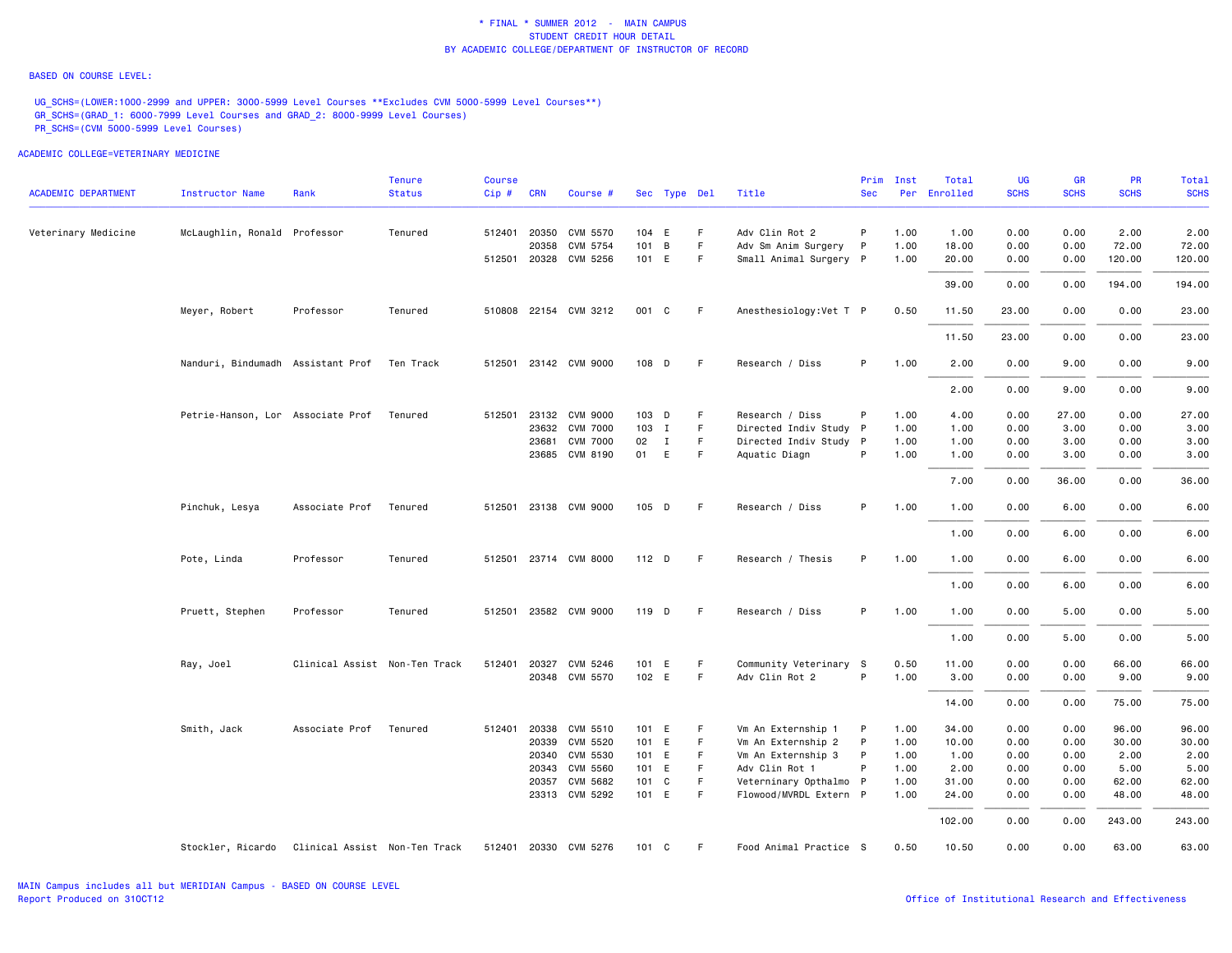## BASED ON COURSE LEVEL:

UG\_SCHS=(LOWER:1000-2999 and UPPER: 3000-5999 Level Courses \*\*Excludes CVM 5000-5999 Level Courses\*\*) GR\_SCHS=(GRAD\_1: 6000-7999 Level Courses and GRAD\_2: 8000-9999 Level Courses) PR\_SCHS=(CVM 5000-5999 Level Courses)

| <b>ACADEMIC DEPARTMENT</b> | <b>Instructor Name</b>                      | Rank           | Tenure<br><b>Status</b> | <b>Course</b><br>Cip# | <b>CRN</b> | Course #              |         | Sec Type Del |    | Title                  | Prim<br><b>Sec</b> | Inst<br>Per | Total<br>Enrolled | <b>UG</b><br><b>SCHS</b> | GR<br><b>SCHS</b>  | PR<br><b>SCHS</b>          | <b>Total</b><br><b>SCHS</b> |
|----------------------------|---------------------------------------------|----------------|-------------------------|-----------------------|------------|-----------------------|---------|--------------|----|------------------------|--------------------|-------------|-------------------|--------------------------|--------------------|----------------------------|-----------------------------|
|                            |                                             |                |                         |                       |            |                       |         |              |    |                        |                    |             | 10.50             | 0.00                     | 0.00               | 63.00                      | 63.00                       |
| Veterinary Medicine        | Swiderski, Cyprian Associate Prof           |                | Tenured                 | 512501                |            | 22863 CVM 9000        | 101 D   |              | F  | Research / Diss        | P                  | 1.00        | 3.00              | 0.00                     | 14.00              | 0.00                       | 14.00                       |
|                            |                                             |                |                         |                       |            | 23206 CVM 8000        | 103 D   |              | F  | Research / Thesis      | P                  | 1.00        | 1.00              | 0.00                     | 6.00               | 0.00                       | 6.00                        |
|                            |                                             |                |                         |                       |            | 23754 CVM 8000        | 51 D    |              | F. | Research / Thesis      | P                  | 1.00        | 1.00              | 0.00                     | 7.00               | 0.00                       | 7.00                        |
|                            |                                             |                |                         |                       |            |                       |         |              |    |                        |                    |             | 5.00              | 0.00                     | 27.00              | 0.00                       | 27.00                       |
|                            | Thomason, John                              | Assistant Prof | Ten Track               | 512401 23727          |            | <b>CVM 5000</b>       | $112$ I |              | -F | Directed Indiv Study P |                    | 1.00        | 1.00              | 0.00                     | 0.00               | 2.00                       | 2.00                        |
|                            |                                             |                |                         |                       |            | 512501 23673 CVM 8000 | 111 D   |              | F  | Research / Thesis      | P                  | 1.00        | 1.00              | 0.00                     | 6.00               | 0.00                       | 6.00                        |
|                            |                                             |                |                         |                       |            |                       |         |              |    |                        |                    |             | 2.00              | 0.00                     | 6.00               | 2.00                       | 8.00                        |
|                            | Varela-Stokes, And Assistant Prof Ten Track |                |                         |                       |            | 512401 23589 CVM 5000 | 109 I   |              | -F | Directed Indiv Study P |                    | 1.00        | 1.00              | 0.00                     | 0.00               | 2.00                       | 2.00                        |
|                            |                                             |                |                         |                       |            | 512501 23139 CVM 9000 | 106 D   |              | F  | Research / Diss        | P                  | 1.00        | 3.00              | 0.00                     | 14.00              | 0.00                       | 14.00                       |
|                            |                                             |                |                         |                       |            |                       |         |              |    |                        |                    |             | 4.00              | 0.00                     | 14.00              | 2.00                       | 16.00                       |
|                            | Wan, Xiufeng                                | Associate Prof | Ten Track               |                       |            | 512501 23519 CVM 9000 | 51      | D            | -F | Research / Diss        | P.                 | 1.00        | 3.00              | 0.00                     | 18.00              | 0.00                       | 18.00                       |
|                            |                                             |                |                         |                       |            |                       |         |              |    |                        |                    |             | 3.00              | 0.00                     | 18.00              | 0.00                       | 18.00                       |
|                            | Wang, Chinling                              | Associate Prof | Tenured                 |                       |            | 512501 23561 CVM 9000 | 118 D   |              | -F | Research / Diss        | P.                 | 1.00        | 1.00              | 0.00                     | 6.00               | 0.00                       | 6.00                        |
|                            |                                             |                |                         |                       |            |                       |         |              |    |                        |                    |             | 1.00              | 0.00                     | 6.00               | 0.00                       | 6.00                        |
|                            | Wardlaw, Jennifer                           | Assistant Prof | Ten Track               |                       |            | 510808 22140 CVM 3222 | 01      | C            | F. | Sur Skls & Nurs. VT S  |                    | 0.25        | 5.75              | 11.50                    | 0.00               | 0.00                       | 11.50                       |
|                            |                                             |                |                         |                       |            |                       |         |              |    |                        |                    |             | 5.75              | 11.50                    | 0.00               | 0.00                       | 11.50                       |
|                            | Wills, Robert                               | Professor      | Tenured                 |                       |            | 512501 23508 CVM 9000 | $116$ D |              | -F | Research / Diss        | P.                 | 1.00        | 2.00              | 0.00                     | 8.00               | 0.00                       | 8.00                        |
|                            |                                             |                |                         |                       |            |                       |         |              |    |                        |                    |             | 2.00              | 0.00                     | 8.00               | 0.00                       | 8.00                        |
|                            |                                             |                |                         |                       |            |                       |         |              |    |                        |                    |             | 743.00            | ========<br>184.00       | ========<br>294.00 | <b>SEESSEES</b><br>2531.00 | 3009.00                     |